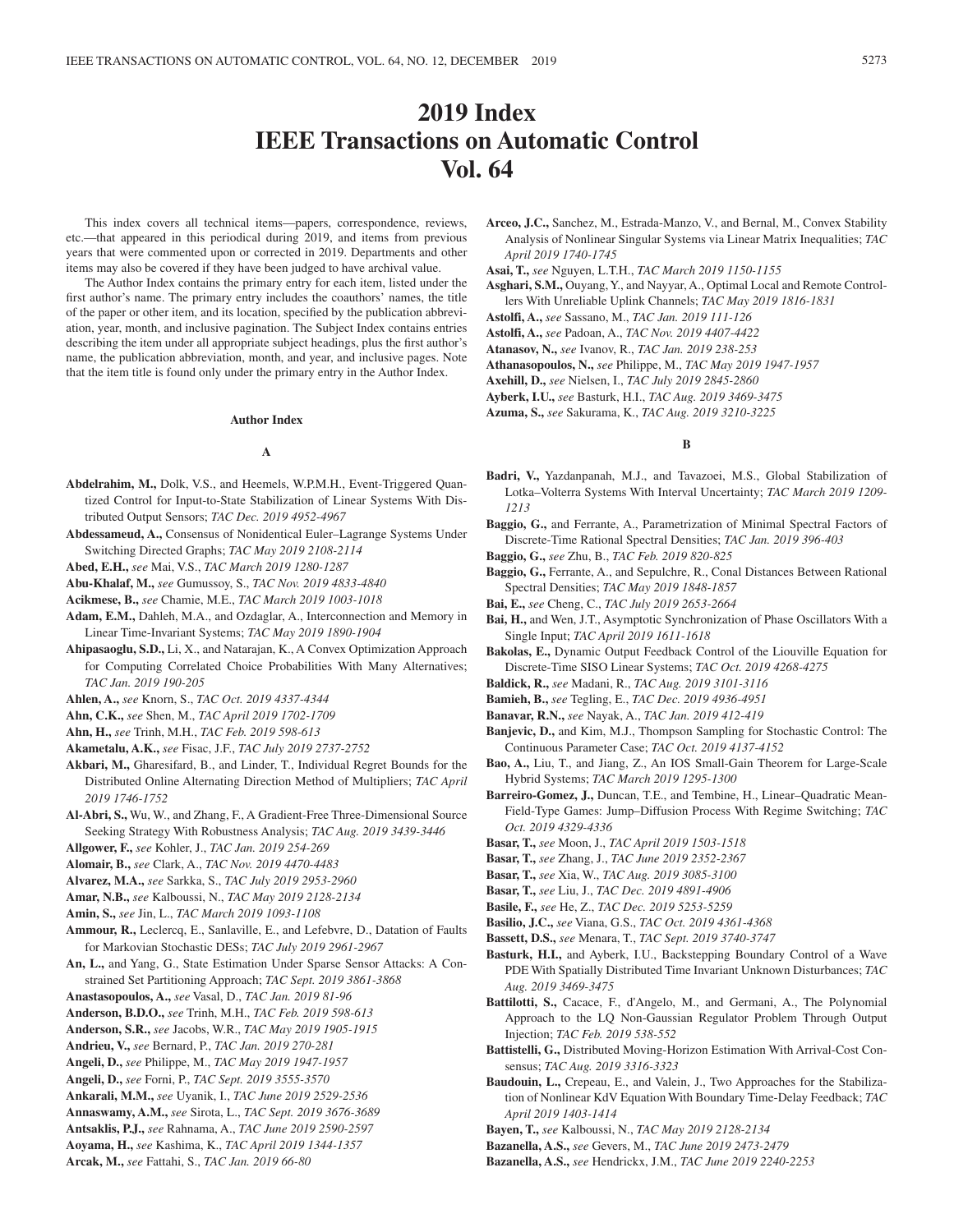- **Beal, J.,** *see* Mo, Y., *TAC Oct. 2019 4121-4136*
- **Beck, C.L.,** *see* Liu, J., *TAC Dec. 2019 4891-4906*
- **Beghi, A.,** *see* Chen, Y., *TAC July 2019 2712-2726*
- **Bekiaris-Liberis, N.,** *see* Karafyllis, I., *TAC Sept. 2019 3647-3662*
- **Belta, C.,** *see* Sadraddini, S., *TAC Feb. 2019 480-495*
- **Belur, M.N.,** *see* Kothyari, A., *TAC March 2019 1137-1149*
- **Belur, M.N.,** *see* Moothedath, S., *TAC Sept. 2019 3956-3963*
- **Benalia, A.,** *see* Benmiloud, M., *TAC Feb. 2019 841-846*
- **Benedetto, M.D.D.,** *see* Borri, A., *TAC March 2019 1034-1046*
- **Benmiloud, M.,** Benalia, A., Djemai, M., and Defoort, M., On the Local Stabilization of Hybrid Limit Cycles in Switched Affine Systems; *TAC Feb. 2019 841-846*
- **Berahas, A.S.,** Bollapragada, R., Keskar, N.S., and Wei, E., Balancing Communication and Computation in Distributed Optimization; *TAC Aug. 2019 3141-3155*
- **Berger, T.,** On Observers For Nonlinear Differential-Algebraic Systems; *TAC May 2019 2150-2157*
- **Berman, S.,** *see* Elamvazhuthi, K., *TAC June 2019 2282-2297*
- **Bernal, M.,** *see* Arceo, J.C., *TAC April 2019 1740-1745*
- **Bernard, P.,** and Andrieu, V., Luenberger Observers for Nonautonomous Nonlinear Systems; *TAC Jan. 2019 270-281*
- **Bernuau, E.,** Moulay, E., Coirault, P., and Isfoula, F., Practical Consensus of Homogeneous Sampled-Data Multiagent Systems; *TAC Nov. 2019 4691- 4697*
- **Bertsekas, D.P.,** Affine Monotonic and Risk-Sensitive Models in Dynamic Programming; *TAC Aug. 2019 3117-3128*
- **Beuchat, P.N.,** *see* Warrington, J., *TAC Dec. 2019 5012-5023*
- **Bhasin, S.,** *see* Jha, S.K., *TAC Dec. 2019 5230-5237*
- **Bhatnagar, S.,** *see* Ramaswamy, A., *TAC June 2019 2614-2620*
- **Bi, W.,** *see* Zhao, Y., *TAC Jan. 2019 206-221*
- **Bianchi, P.,** *see* Salim, A., *TAC May 2019 1832-1847*
- **Biggs, J.D.,** and Henninger, H.C., Motion Planning on a Class of 6-D Lie Groups via a Covering Map; *TAC Sept. 2019 3544-3554*
- **Bikas, L.N.,** and Rovithakis, G.A., Combining Prescribed Tracking Performance and Controller Simplicity for a Class of Uncertain MIMO Nonlinear Systems With Input Quantization; *TAC March 2019 1228-1235*
- **Bitar, E.,** *see* Lin, W., *TAC Nov. 2019 4788-4795*
- **Boem, F.,** Riverso, S., Ferrari-Trecate, G., and Parisini, T., Plug-and-Play Fault Detection and Isolation for Large-Scale Nonlinear Systems With Stochastic Uncertainties; *TAC Jan. 2019 4-19*
- **Bof, N.,** Carli, R., Notarstefano, G., Schenato, L., and Varagnolo, D., Multiagent Newton–Raphson Optimization Over Lossy Networks; *TAC July 2019 2983-2990*
- **Bollapragada, R.,** *see* Berahas, A.S., *TAC Aug. 2019 3141-3155*
- **Bora, S.,** *see* Kothyari, A., *TAC March 2019 1137-1149*
- **Borri, A.,** Pola, G., and Benedetto, M.D.D., Design of Symbolic Controllers for Networked Control Systems; *TAC March 2019 1034-1046*
- **Bou-Ammar, H.,** *see* Tutunov, R., *TAC Oct. 2019 3983-3994*
- **Boussaada, I.,** *see* Jin, C., *TAC May 2019 1989-1998*
- **Breda, D.,** *see* Sadeghpour, M., *TAC Nov. 2019 4741-4747*
- **Bresch-Pietri, D.,** *see* Davo, M.A., *TAC April 2019 1718-1725*
- **Bresch-Pietri, D.,** *see* Roman, C., *TAC Aug. 2019 3284-3299*
- **Brouillon, J.,** *see* Colombino, M., *TAC Nov. 2019 4496-4511*
- **Bruschetta, M.,** *see* Chen, Y., *TAC July 2019 2712-2726*
- **Bullo, F.,** *see* Chen, G., *TAC Feb. 2019 582-597*
- **Bullo, F.,** *see* George, M., *TAC April 2019 1566-1580*
- **Bullo, F.,** *see* Chen, G., *TAC May 2019 1874-1889*
- **Bullo, F.,** *see* Jafarpour, S., *TAC July 2019 2830-2844*
- **Bushnell, L.,** *see* Liu, Z., *TAC April 2019 1456-1471*
- **Bushnell, L.,** *see* Clark, A., *TAC Nov. 2019 4470-4483*
- **Buss, M.,** *see* Liu, F., *TAC Aug. 2019 3339-3346*

### **C**

- **Cacace, F.,** *see* Battilotti, S., *TAC Feb. 2019 538-552*
- **Cai, H.,** and Hu, G., Dynamic Consensus Tracking of Uncertain Lagrangian Systems With a Switched Command Generator; *TAC Oct. 2019 4260-4267*
- **Cai, J.,** *see* Xing, L., *TAC Jan. 2019 290-297*
- **Cai, L.,** *see* He, J., *TAC Dec. 2019 5222-5229*
- **Camlibel, M.K.,** *see* Jozsa, M., *TAC March 2019 912-927*
- **Camlibel, M.K.,** *see* van Waarde, H.J., *TAC Oct. 2019 4300-4306*
- **Cannon, M.,** *see* Fleming, J., *TAC Sept. 2019 3883-3888*
- **Cao, J.,** *see* Zhu, Q., *TAC Jan. 2019 440-442*
- **Cao, J.,** *see* Wu, X., *TAC June 2019 2537-2544*
- **Cao, M.,** *see* Yang, Q., *TAC Jan. 2019 381-388* **Cao, M.,** *see* Xia, W., *TAC July 2019 2766-2781*
- **Cao, M.,** *see* Xia, W., *TAC Aug. 2019 3085-3100*
- **Cao, M.,** *see* Kawano, Y., *TAC Nov. 2019 4607-4614*
- **Cao, P.,** and Yao, D., Dual Sourcing Policy for a Continuous-Review Stochastic Inventory System; *TAC July 2019 2921-2928*
- **Cao, X.,** and Liu, K.J.R., Online Convex Optimization With Time-Varying Constraints and Bandit Feedback; *TAC July 2019 2665-2680*
- **Cao, X.,** State Classification and Multiclass Optimization of Continuous-Time and Continuous-State Markov Processes; *TAC Sept. 2019 3632-3646*
- **Carli, R.,** *see* Bof, N., *TAC July 2019 2983-2990*
- **Casbeer, D.W.,** *see* Garcia, E., *TAC Feb. 2019 553-568*
- **Cassandras, C.G.,** *see* Wang, Y., *TAC Aug. 2019 3239-3252*
- **Castelan, E.B.,** *see* de Souza, C., *TAC Sept. 2019 3913-3919*
- **Cembrano, G.,** *see* Wang, Y., *TAC May 2019 2092-2099*
- **Cetinkaya, A.,** Ishii, H., and Hayakawa, T., Analysis of Stochastic Switched Systems With Application to Networked Control Under Jamming Attacks; *TAC May 2019 2013-2028*
- **Cetinkaya, A.,** and Hayakawa, T., A Sampled-Data Approach to Pyragas-Type Delayed Feedback Stabilization of Periodic Orbits; *TAC Sept. 2019 3748- 3755*
- **Chai, J.,** and Sanfelice, R.G., Forward Invariance of Sets for Hybrid Dynamical Systems (Part I); *TAC June 2019 2426-2441*
- **Chai, T.,** *see* Fu, J., *TAC July 2019 3019-3025*
- **Chai, T.,** *see* Ma, D., *TAC Sept. 2019 3780-3787*
- **Chamie, M.E.,** Yu, Y., Acikmese, B., and Ono, M., Controlled Markov Processes With Safety State Constraints; *TAC March 2019 1003-1018*
- **Chaporkar, P.,** *see* Moothedath, S., *TAC Sept. 2019 3956-3963*
- **Chasparis, G.C.,** Stochastic Stability of Perturbed Learning Automata in Positive-Utility Games; *TAC Nov. 2019 4454-4469*
- **Chatterjee, D.,** *see* Paruchuri, P., *TAC Oct. 2019 4202-4208*
- **Chaumette, E.,** Vincent, F., Priot, B., Pages, G., and Dion, A., On LMVDR Estimators for LDSS Models: Conditions for Existence and Further Applications; *TAC June 2019 2598-2605*
- **Chazelle, B.,** A Sharp Bound on the*s*-Energy and Its Applications to Averaging Systems; *TAC Oct. 2019 4385-4390*
- **Chen, B.,** Hu, G., Ho, D.W., and Yu, L., A New Approach to Linear/Nonlinear Distributed Fusion Estimation Problem; *TAC March 2019 1301-1308*
- **Chen, B.,** *see* Lin, X., *TAC April 2019 1472-1486*
- **Chen, C.,** *see* Peng, Y., *TAC July 2019 2913-2920*
- **Chen, C.,** Xie, K., Lewis, F.L., Xie, S., and Davoudi, A., Fully Distributed Resilience for Adaptive Exponential Synchronization of Heterogeneous Multiagent Systems Against Actuator Faults; *TAC Aug. 2019 3347-3354*
- **Chen, C.,** *see* Peng, Y., *TAC Aug. 2019 3156-3169*
- **Chen, C.,** Modares, H., Xie, K., Lewis, F.L., Wan, Y., and Xie, S., Reinforcement Learning-Based Adaptive Optimal Exponential Tracking Control of Linear Systems With Unknown Dynamics; *TAC Nov. 2019 4423-4438*
- **Chen, C.,** and Hu, H., Static and Dynamic Partitions of Inequalities: A Unified Methodology for Supervisor Simplification; *TAC Nov. 2019 4748-4755*
- **Chen, C.L.P.,** *see* Chen, G., *TAC Feb. 2019 526-537*
- **Chen, G.,** Gan, M., Chen, C.L.P., and Li, H., A Regularized Variable Projection Algorithm for Separable Nonlinear Least-Squares Problems; *TAC Feb. 2019 526-537*
- **Chen, G.,** Duan, X., Friedkin, N.E., and Bullo, F., Social Power Dynamics Over Switching and Stochastic Influence Networks; *TAC Feb. 2019 582-597*
- **Chen, G.,** *see* Vega, C.J., *TAC Feb. 2019 767-774*
- **Chen, G.,** *see* Zhu, Y., *TAC April 2019 1694-1701*
- **Chen, G.,** Duan, X., Mei, W., and Bullo, F., Linear Stochastic Approximation Algorithms and Group Consensus Over Random Signed Networks; *TAC May 2019 1874-1889*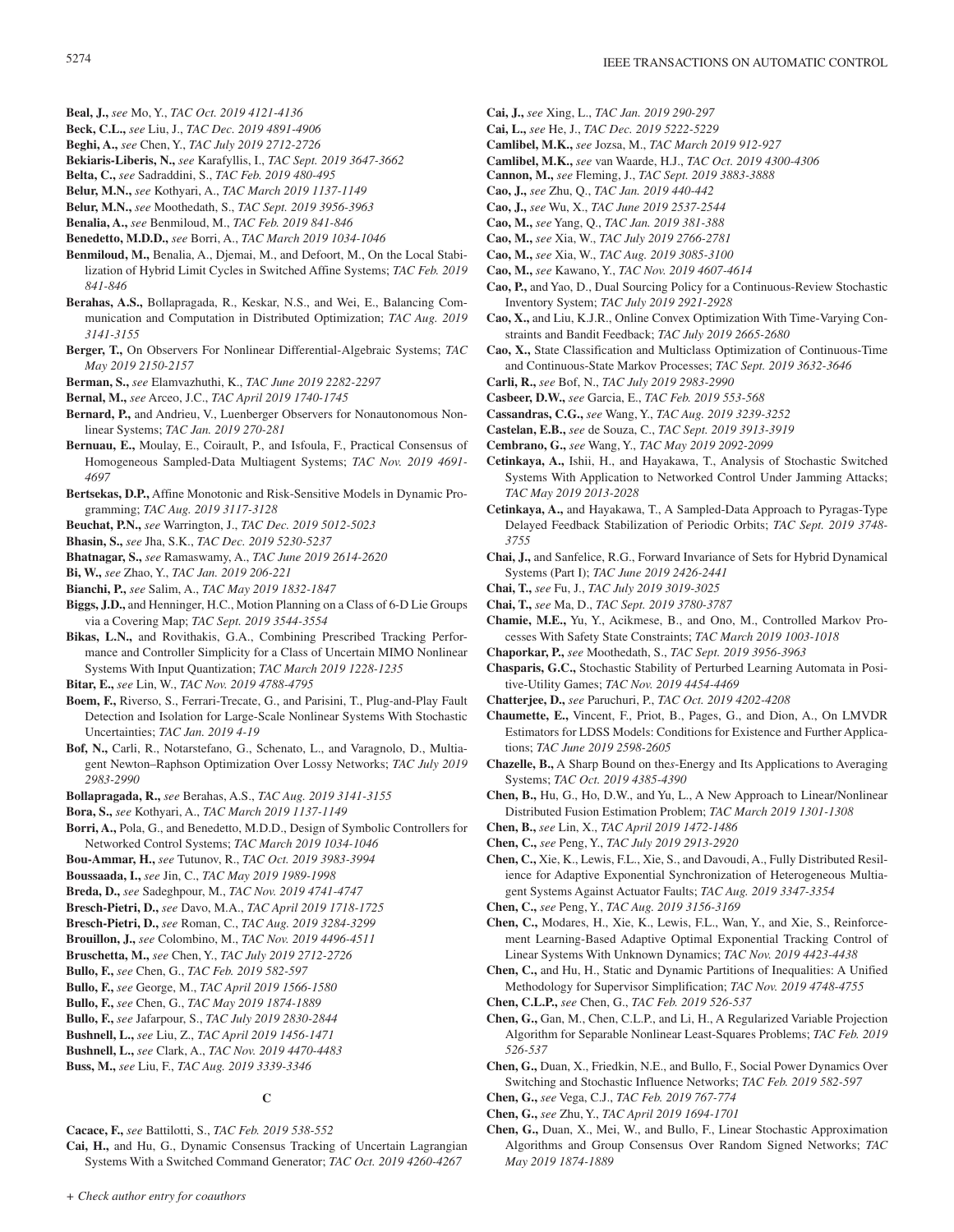- **Chen, G.,** *see* Zhao, Y., *TAC July 2019 2945-2952*
- **Chen, G.,** *see* Su, W., *TAC Sept. 2019 3804-3808*
- **Chen, G.,** *see* Hao, Y., *TAC Oct. 2019 4223-4228*
- **Chen, G.,** *see* Wang, Q., *TAC Dec. 2019 5183-5190*
- **Chen, G.,** Yang, Y., and Li, J., On Input-to-State Stability of Discrete-Time Switched Nonlinear Time-Varying Systems; *TAC Dec. 2019 5214-5221*
- **Chen, H.,** and Yuan, C., On the Asymptotic Behavior for Neutral Stochastic Differential Delay Equations; *TAC April 2019 1671-1678*
- **Chen, J.,** *see* He, L., *TAC Jan. 2019 321-328*
- **Chen, J.,** *see* Yang, Q., *TAC Jan. 2019 381-388*
- **Chen, J.,** *see* Fang, S., *TAC March 2019 1170-1177*
- **Chen, J.,** *see* Zeng, X., *TAC May 2019 1858-1873*
- **Chen, J.,** *see* Ma, D., *TAC May 2019 1958-1973*
- **Chen, J.,** *see* Wu, G., *TAC July 2019 2898-2904*
- **Chen, J.,** *see* Ma, D., *TAC Sept. 2019 3780-3787*
- **Chen, J.,** *see* Yin, X., *TAC Oct. 2019 4237-4244*
- **Chen, J.,** *see* Gonzalez, R.A., *TAC Nov. 2019 4825-4832*
- **Chen, M.Z.Q.,** *see* Lin, H., *TAC March 2019 928-943*
- **Chen, M.Z.Q.,** *see* Du, H., *TAC June 2019 2488-2494*
- **Chen, P.,** *see* Xu, H., *TAC April 2019 1627-1631*
- **Chen, T.,** *see* Yu, H., *TAC Aug. 2019 3423-3430*
- **Chen, W.,** *see* Liu, Q., *TAC April 2019 1581-1594*
- **Chen, W., Ruan, Z., and Zheng, W.X., Stability and** *L***<sub>2</sub>-Gain Analysis for Lin**ear Time-Delay Systems With Delayed Impulses: An Augmentation-Based Switching Impulse Approach; *TAC Oct. 2019 4209-4216*
- **Chen, X.,** Shi, J., and Yau, S.S., Real-Time Solution of Time-Varying Yau Filtering Problems via Direct Method and Gaussian Approximation; *TAC April 2019 1648-1654*
- **Chen, X.,** *see* Zhou, J., *TAC April 2019 1603-1610*
- **Chen, X.,** *see* Su, W., *TAC Sept. 2019 3804-3808*
- **Chen, Y.,** Wang, Z., Fei, S., and Han, Q., Regional Stabilization for Discrete Time-Delay Systems With Actuator Saturations via A Delay-Dependent Polytopic Approach; *TAC March 2019 1257-1264*
- **Chen, Y.,** Bruschetta, M., Cuccato, D., and Beghi, A., An Adaptive Partial Sensitivity Updating Scheme for Fast Nonlinear Model Predictive Control; *TAC July 2019 2712-2726*
- **Chen, Y.,** Kar, S., and Moura, J.M.F., Resilient Distributed Estimation: Sensor Attacks; *TAC Sept. 2019 3772-3779*
- **Chen, Z.,** *see* Mehrabadi, M.K., *TAC Dec. 2019 5101-5107*
- **Cheng, B.,** and Li, Z., Fully Distributed Event-Triggered Protocols for Linear Multiagent Networks; *TAC April 2019 1655-1662*
- **Cheng, B.,** and Li, Z., Coordinated Tracking Control With Asynchronous Edge-Based Event-Triggered Communications; *TAC Oct. 2019 4321-4328*
- **Cheng, C.,** Bai, E., and Peng, Z., Consistent Variable Selection for a Nonparametric Nonlinear System by Inverse and Contour Regressions; *TAC July 2019 2653-2664*
- **Cheng, D.,** *see* Yu, Y., *TAC Aug. 2019 3129-3140*
- **Cheng, P.,** *see* He, J., *TAC Dec. 2019 5222-5229*
- **Cheng, X.,** Kawano, Y., and Scherpen, J.M.A., Model Reduction of Multiagent Systems Using Dissimilarity-Based Clustering; *TAC April 2019 1663-1670* **Cheung, K.C.,** *see* Meng, M., *TAC Feb. 2019 790-796*
- **Chojnacki, D.,** *see* Niedzwiecki, M., *TAC Dec. 2019 4968-4981*
- **Choukroun, D.,** *see* Salvoldi, M., *TAC Feb. 2019 834-840*
- **Chow, Y.,** *see* Singh, S., *TAC July 2019 2905-2912*
- **Ciccone, V.,** Ferrante, A., and Zorzi, M., Factor Models With Real Data: A Robust Estimation of the Number of Factors; *TAC June 2019 2412-2425*
- **Clark, A.,** *see* Liu, Z., *TAC April 2019 1456-1471*
- **Clark, A.,** Alomair, B., Bushnell, L., and Poovendran, R., On the Structure and Computation of Random Walk Times in Finite Graphs; *TAC Nov. 2019 4470- 4483*
- **Coirault, P.,** *see* Bernuau, E., *TAC Nov. 2019 4691-4697*
- **Colombino, M.,** Groz, D., Brouillon, J., and Dorfler, F., Global Phase and Magnitude Synchronization of Coupled Oscillators With Application to the Control of Grid-Forming Power Inverters; *TAC Nov. 2019 4496-4511*
- **Commault, C.,** and van der Woude, J., A Classification of Nodes for Structural Controllability; *TAC Sept. 2019 3877-3882*
- **Consolini, L.,** and Tosques, M., A Convex Optimization Approach for Equivariant Control Systems; *TAC Sept. 2019 3846-3852*
- **Coogan, S.,** and Margaliot, M., Approximating the Steady-State Periodic Solutions of Contractive Systems; *TAC Feb. 2019 847-853*
- **Corless, M.,** Zeheb, E., and Shorten, R., On the SPRification of Linear Descriptor Systems via Output Feedback; *TAC April 2019 1535-1549*
- **Corless, M.J.,** *see* Wang, X., *TAC Oct. 2019 4217-4222*
- **Coron, J.,** and Hayat, A., PI Controllers for 1-D Nonlinear Transport Equation; *TAC Nov. 2019 4570-4582*
- **Cowan, N.J.,** *see* Uyanik, I., *TAC June 2019 2529-2536*
- **Crepeau, E.,** *see* Baudouin, L., *TAC April 2019 1403-1414*
- **Cruz-Zavala, E.,** and Moreno, J.A., Levant's Arbitrary-Order Exact Differentiator: A Lyapunov Approach; *TAC July 2019 3034-3039*
- **Cuccato, D.,** *see* Chen, Y., *TAC July 2019 2712-2726*
- **Czornik, A.,** Konyukh, A., Konyukh, I., Niezabitowski, M., and Orwat, J., On Lyapunov and Upper Bohl Exponents of Diagonal Discrete Linear Time-Varying Systems; *TAC Dec. 2019 5171-5174*

#### **D**

- **d'Angelo, M.,** *see* Battilotti, S., *TAC Feb. 2019 538-552*
- **Dahleh, M.A.,** *see* Adam, E.M., *TAC May 2019 1890-1904*
- **Dai, L.,** *see* Sun, Z., *TAC Nov. 2019 4780-4787*
- **Dang, T.V.,** Ling, K., and Quevedo, D.E., Stability Analysis of Event-Triggered Anytime Control With Multiple Control Laws; *TAC Jan. 2019 420-426*
- **Daoutidis, P.,** *see* Tang, W., *TAC Oct. 2019 4174-4179*
- **Das, B.,** *see* Kothyari, A., *TAC March 2019 1137-1149*
- **Dasgupta, S.,** *see* Mo, Y., *TAC Oct. 2019 4121-4136*
- **Davo, M.A.,** Bresch-Pietri, D., Prieur, C., and Meglio, F.D., Stability Analysis of a  $2 \times 2$  Linear Hyperbolic System With a Sampled-Data Controller via Backstepping Method and Looped-Functionals; *TAC April 2019 1718-1725*
- **Davoudi, A.,** *see* Chen, C., *TAC Aug. 2019 3347-3354*
- **De Iuliis, V.,** Germani, A., and Manes, C., Internally Positive Representations and Stability Analysis of Coupled Differential-Difference Systems With Time-Varying Delays; *TAC June 2019 2514-2521*
- **De Persis, C.,** *see* Weitenberg, E., *TAC Oct. 2019 3967-3982*
- **De Schutter, B.,** *see* Xu, J., *TAC Jan. 2019 337-342*
- **de Souza, C.,** Leite, V.J.S., Silva, L.F.P., and Castelan, E.B., ISS Robust Stabilization of State-Delayed Discrete-Time Systems With Bounded Delay Variation and Saturating Actuators; *TAC Sept. 2019 3913-3919*
- **Deaecto, G.S.,** *see* Egidio, L.N., *TAC Nov. 2019 4705-4710*
- **Defoort, M.,** *see* Benmiloud, M., *TAC Feb. 2019 841-846*
- **Demirel, B.,** Leong, A.S., Gupta, V., and Quevedo, D.E., Tradeoffs in Stochastic Event-Triggered Control; *TAC June 2019 2567-2574*
- **Deng, W.,** Yang, J., and Qiu, D., Supervisory Control of Probabilistic Discrete Event Systems Under Partial Observation; *TAC Dec. 2019 5051-5065*
- **Dercole, F.,** and Rossa, F.D., Tree-Based Algorithms for the Stability of Discrete-Time Switched Linear Systems Under Arbitrary and Constrained Switching; *TAC Sept. 2019 3823-3830*
- **Derrode, S.,** *see* Zheng, F., *TAC April 2019 1761-1767*
- **Dey, S.,** *see* Leong, A.S., *TAC Sept. 2019 3732-3739*
- **Dey, S.,** *see* Knorn, S., *TAC Oct. 2019 4337-4344*
- **Dhingra, N.K.,** Khong, S.Z., and Jovanovic, M.R., The Proximal Augmented Lagrangian Method for Nonsmooth Composite Optimization; *TAC July 2019 2861-2868*
- **Diagne, M.,** *see* Koga, S., *TAC Feb. 2019 510-525*
- **Diblik, J.,** Relative and Trajectory Controllability of Linear Discrete Systems With Constant Coefficients and a Single Delay; *TAC May 2019 2158-2165*
- **Dimarogonas, D.V.,** *see* Yi, X., *TAC Aug. 2019 3300-3307*
- **Dimarogonas, D.V.,** *see* Meyer, P., *TAC Nov. 2019 4676-4683*
- **Dimarogonas, D.V.,** *see* Sun, Z., *TAC Nov. 2019 4780-4787*
- **Ding, S.,** Mei, K., and Li, S., A New Second-Order Sliding Mode and Its Application to Nonlinear Constrained Systems; *TAC June 2019 2545-2552*
- **Ding, S.X.,** *see* Zhao, D., *TAC Dec. 2019 5124-5131*
- **Ding, Z.,** *see* Zhao, S., *TAC Nov. 2019 4541-4554*
- **Ding, Z.,** *see* Wang, H., *TAC Nov. 2019 4772-4779*
- **Dion, A.,** *see* Chaumette, E., *TAC June 2019 2598-2605*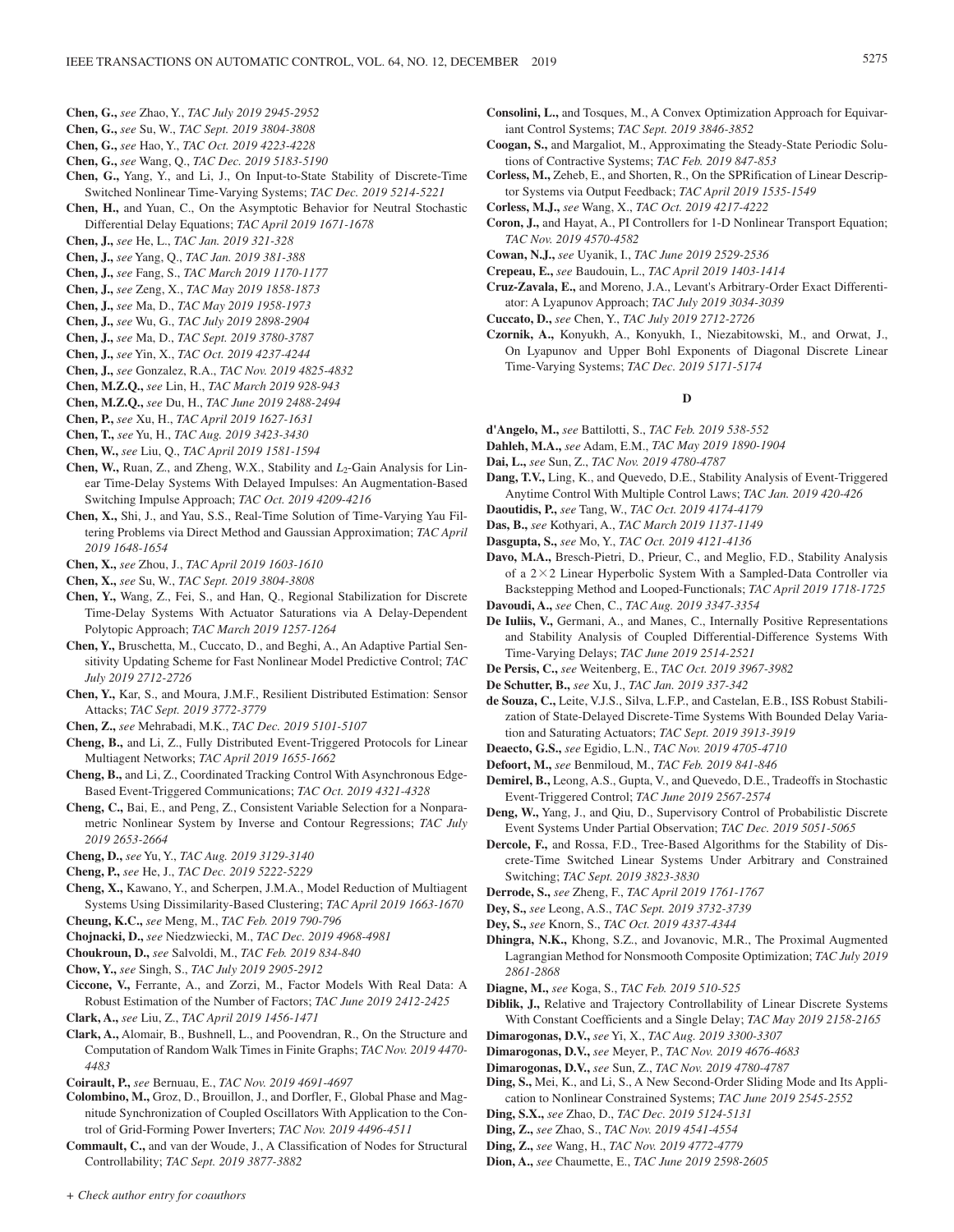- **Dixon, W.E.,** *see* Kamalapurkar, R., *TAC Feb. 2019 614-627*
- **Dixon, W.E.,** *see* Kan, Z., *TAC May 2019 2166-2173*
- **Djemai, M.,** *see* Benmiloud, M., *TAC Feb. 2019 841-846*
- **Dobakhshari, D.G.,** and Gupta, V., A Contract Design Approach for Phantom Demand Response; *TAC May 2019 1974-1988*
- **Dodd, T.J.,** *see* Jacobs, W.R., *TAC May 2019 1905-1915*
- **Dolk, V.S.,** *see* Abdelrahim, M., *TAC Dec. 2019 4952-4967*
- **Dolz, D.,** *see* Leong, A.S., *TAC Sept. 2019 3732-3739*
- **Dominguez-Garcia, A.D.,** *see* Hadjicostis, C.N., *TAC Jan. 2019 51-65*
- **Dong, J.,** *see* Zheng, J., *TAC Oct. 2019 4314-4320*
- **Dong, S.,** Wu, Z., Su, H., Shi, P., and Karimi, H.R., Asynchronous Control of Continuous-Time Nonlinear Markov Jump Systems Subject to Strict Dissipativity; *TAC March 2019 1250-1256*
- **Dong, W.,** Consensus of High-Order Nonlinear Continuous-Time Systems With Uncertainty and Limited Communication Data Rate; *TAC May 2019 2100- 2107*
- **Dong, X.,** *see* Hua, Y., *TAC Oct. 2019 4292-4299*
- **Dontchev, A.L.,** Huang, M., Kolmanovsky, I.V., and Nicotra, M.M., Inexact Newton–Kantorovich Methods for Constrained Nonlinear Model Predictive Control; *TAC Sept. 2019 3602-3615*
- **Dorfler, F.,** *see* Weitenberg, E., *TAC Oct. 2019 3967-3982*
- **Dorfler, F.,** *see* Colombino, M., *TAC Nov. 2019 4496-4511*
- **Doucette, E.A.,** *see* Kan, Z., *TAC May 2019 2166-2173*
- **Doyle, J.C.,** *see* Wang, Y., *TAC Oct. 2019 4079-4093*
- **Drummond, R.,** *see* Valmorbida, G., *TAC March 2019 1201-1208*
- **Du, H.,** Zhai, J., Chen, M.Z.Q., and Zhu, W., Robustness Analysis of a Continuous Higher Order Finite-Time Control System Under Sampled-Data Control; *TAC June 2019 2488-2494*
- **Du, J.,** *see* Li, W., *TAC June 2019 2522-2528*
- **Duan, X.,** *see* Chen, G., *TAC Feb. 2019 582-597*
- **Duan, X.,** *see* Chen, G., *TAC May 2019 1874-1889*
- **Duan, Z.,** *see* Qian, R., *TAC July 2019 2890-2897*
- **Duan, Z.,** *see* Hao, Y., *TAC Oct. 2019 4223-4228*
- **Duan, Z.,** *see* Wang, Q., *TAC Dec. 2019 5183-5190*
- **Duncan, S.R.,** *see* Valmorbida, G., *TAC March 2019 1201-1208*
- **Duncan, T.E.,** *see* Moon, J., *TAC April 2019 1503-1518*
- **Duncan, T.E.,** *see* Barreiro-Gomez, J., *TAC Oct. 2019 4329-4336*

### **E**

- **Efimov, D.,** *see* Silm, H., *TAC Feb. 2019 759-766*
- **Efimov, D.,** and Schiffer, J., On Boundedness of Solutions of State Periodic Systems: A Multivariable Cell Structure Approach; *TAC Oct. 2019 4094-4104*
- **Egidio, L.N.,** and Deaecto, G.S., Novel Practical Stability Conditions for Discrete-Time Switched Affine Systems; *TAC Nov. 2019 4705-4710*
- **Egorov, A.V.,** *see* Gomez, M.A., *TAC Feb. 2019 804-811*
- **Elamvazhuthi, K.,** Kuiper, H., Kawski, M., and Berman, S., Bilinear Controllability of a Class of Advection–Diffusion–Reaction Systems; *TAC June 2019 2282-2297*
- **Ellouze, F.,** *see* Kalboussi, N., *TAC May 2019 2128-2134*
- **Elvira-Ceja, S.,** *see* Vega, C.J., *TAC Feb. 2019 767-774*
- **Estrada-Manzo, V.,** *see* Arceo, J.C., *TAC April 2019 1740-1745*

**Eun, Y.,** *see* Lee, C., *TAC Feb. 2019 775-782*

- **Eun, Y.,** *see* Kim, J., *TAC March 2019 1162-1169*
- **Eun, Y.,** *see* Park, G., *TAC Dec. 2019 4907-4919*

### **F**

- **Fan, B.,** Yang, Q., Jagannathan, S., and Sun, Y., Output-Constrained Control of Nonaffine Multiagent Systems With Partially Unknown Control Directions; *TAC Sept. 2019 3936-3942*
- **Fang, H.,** *see* Yang, Q., *TAC Jan. 2019 381-388*
- **Fang, S.,** Chen, J., and Ishii, H., Power Gain Bounds of MIMO Networked Control Systems: An Entropy Perspective; *TAC March 2019 1170-1177*
- **Fantuzzi, G.,** *see* Zheng, Y., *TAC Sept. 2019 3869-3876*
- **Faradonbeh, M.K.S.,** Tewari, A., and Michailidis, G., Finite-Time Adaptive Stabilization of Linear Systems; *TAC Aug. 2019 3498-3505*
- **Farahani, S.S.,** Majumdar, R., Prabhu, V.S., and Soudjani, S., Shrinking Horizon Model Predictive Control With Signal Temporal Logic Constraints Under Stochastic Disturbances; *TAC Aug. 2019 3324-3331*
- **Farhadi, F.,** Golestani, S.J., and Teneketzis, D.,A Surrogate Optimization-Based Mechanism for Resource Allocation and Routing in Networks With Strategic Agents; *TAC Feb. 2019 464-479*
- **Farina, F.,** Garulli, A., and Giannitrapani, A., Distributed Interpolatory Algorithms for Set Membership Estimation; *TAC Sept. 2019 3817-3822*
- **Fathian, K.,** Gans, N.R., Krawcewicz, W.Z., and Rachinskii, D.I., Regular Polygon Formations With Fixed Size and Cyclic Sensing Constraint; *TAC Dec. 2019 5156-5163*
- **Fattahi, S.,** Fazelnia, G., Lavaei, J., and Arcak, M., Transformation of Optimal Centralized Controllers Into Near-Globally Optimal Static Distributed Controllers; *TAC Jan. 2019 66-80*
- **Faulwasser, T.,** *see* van Duijkeren, N., *TAC Sept. 2019 3788-3795*
- **Fazelnia, G.,** *see* Fattahi, S., *TAC Jan. 2019 66-80*
- **Fei, S.,** *see* Chen, Y., *TAC March 2019 1257-1264*
- **Feng, G.,** *see* Hu, W., *TAC March 2019 1317-1322*
- **Feng, G.,** *see* Qian, Y., *TAC June 2019 2606-2613*
- **Feng, J.,** *see* Meng, M., *TAC Feb. 2019 790-796*
- **Feng, J.,** *see* Wang, X., *TAC July 2019 2697-2711*
- **Feng, J.,** *see* Yu, Y., *TAC Aug. 2019 3129-3140*
- **Feng, W.,** *see* Lu, J., *TAC June 2019 2637-2644*
- **Ferrante, A.,** *see* Baggio, G., *TAC Jan. 2019 396-403*
- **Ferrante, A.,** *see* Baggio, G., *TAC May 2019 1848-1857*
- **Ferrante, A.,** *see* Ciccone, V., *TAC June 2019 2412-2425*
- **Ferrante, A.,** and Picci, G., On the State Space and Dynamics Selection in Linear Stochastic Models: A Spectral Factorization Approach; *TAC June 2019 2509-2513*
- **Ferrante, F., Gouaisbaut, F., Sanfelice, R.G., and Tarbouriech, S.,**  $\mathcal{L}_2$  **State** Estimation With Guaranteed Convergence Speed in the Presence of Sporadic Measurements; *TAC Aug. 2019 3362-3369*
- **Ferranti, L.,** Pu, Y., Jones, C.N., and Keviczky, T., SVR-AMA: An Asynchronous Alternating Minimization Algorithm With Variance Reduction for Model Predictive Control Applications; *TAC May 2019 1800-1815*
- **Ferrari, S.,** *see* Wei, H., *TAC Jan. 2019 159-173*
- **Ferrari-Trecate, G.,** *see* Boem, F., *TAC Jan. 2019 4-19*
- **Fiacchini, M.,** and Millerioux, G., Dead-Beat Stabilizability of Discrete-Time Switched Linear Systems: Algorithms and Applications; *TAC Sept. 2019 3839-3845*
- **Fisac, J.F.,** Akametalu, A.K., Zeilinger, M.N., Kaynama, S., Gillula, J., and Tomlin, C.J., A General Safety Framework for Learning-Based Control in Uncertain Robotic Systems; *TAC July 2019 2737-2752*
- **Fleming, J.,** and Cannon, M., Stochastic MPC for Additive and Multiplicative Uncertainty Using Sample Approximations; *TAC Sept. 2019 3883-3888*
- **Forbes, J.R.,** *see* Zlotnik, D.E., *TAC May 2019 1772-1783*
- **Ford, J.J.,** *see* Molloy, T.L., *TAC July 2019 2976-2982*
- **Forni, F.,** and Sepulchre, R., Differential Dissipativity Theory for Dominance Analysis; *TAC June 2019 2340-2351*
- **Forni, P.,** and Angeli, D., Perturbation Theory and Singular Perturbations for Input-to-State Multistable Systems on Manifolds; *TAC Sept. 2019 3555- 3570*
- **Franceschelli, M.,** *see* Notarnicola, I., *TAC June 2019 2559-2566*
- **Frasca, M.,** *see* Gambuzza, L.V., *TAC Jan. 2019 365-372*
- **Frazzoli, E.,** *see* Singh, P., *TAC Jan. 2019 373-380*
- **Freeman, R.A.,** *see* George, J., *TAC Nov. 2019 4615-4622*
- **Freris, N.M.,** *see* Latafat, P., *TAC Oct. 2019 4050-4065*
- **Fridman, E.,** *see* Selivanov, A., *TAC Aug. 2019 3385-3390*
- **Fridman, E.,** *see* Matveev, A.S., *TAC Oct. 2019 4252-4259*
- **Fridman, L.,** *see* Oliveira, T.R., *TAC May 2019 2053-2060*
- **Friedkin, N.E.,** *see* Chen, G., *TAC Feb. 2019 582-597*
- **Fu, A.,** and Mazo, M., Traffic Models of Periodic Event-Triggered Control Systems; *TAC Aug. 2019 3453-3460*
- Fu, J., Ma, R., Chai, T., and Hu, Z., Dwell-Time-Based Standard  $H_{\infty}$  Control of Switched Systems Without Requiring Internal Stability of Subsystems; *TAC July 2019 3019-3025*
- **Fu, M.,** *see* Zhang, H., *TAC March 2019 1125-1136*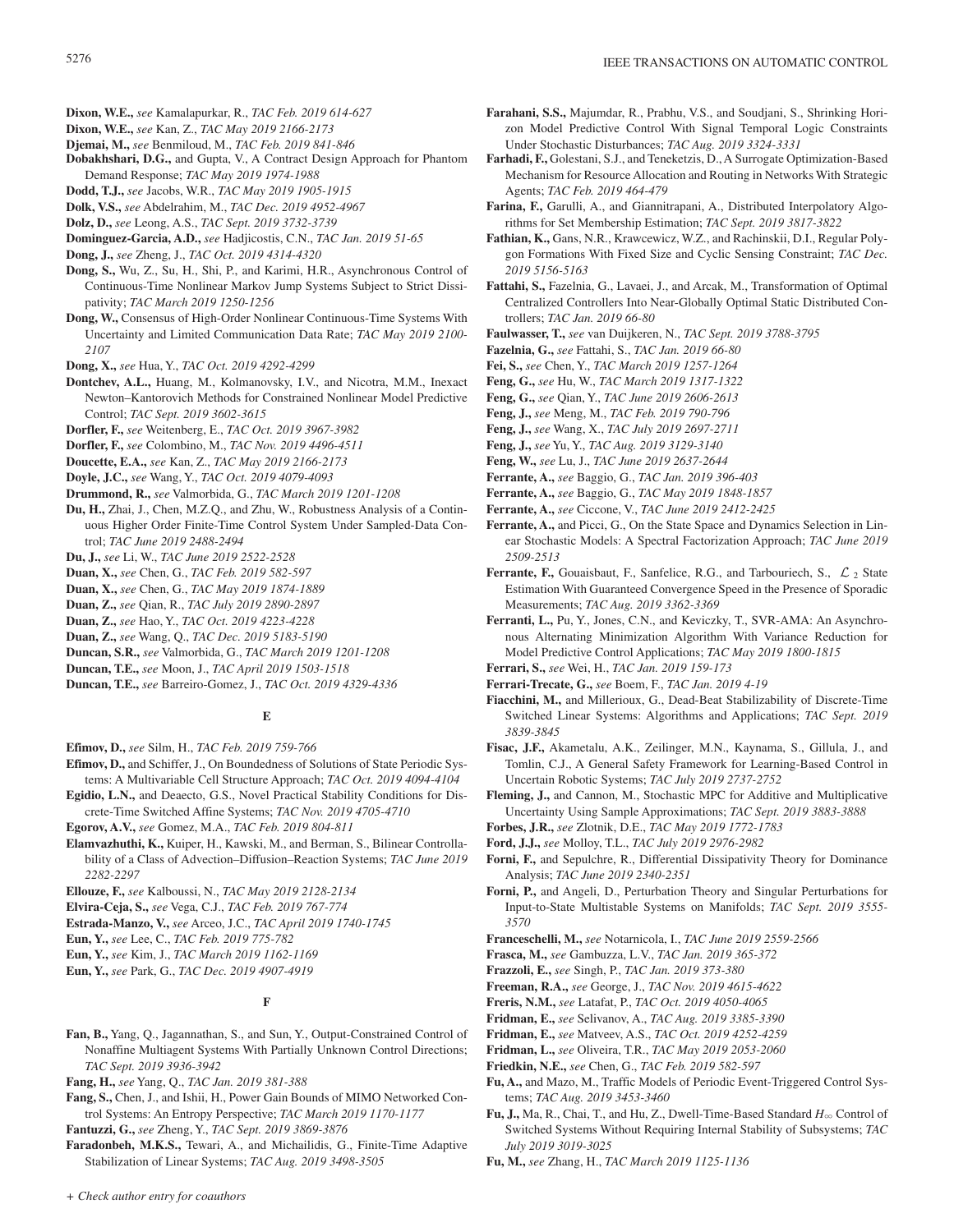**Fujimoto, K.,** *see* Ito, Y., *TAC April 2019 1328-1343*

- **Fujisaki, Y.,** *see* Nguyen, L.T.H., *TAC March 2019 1150-1155*
- **Fukuda, T.,** *see* Huang, J., *TAC June 2019 2480-2487*
- **Furieri, L.,** and Kamgarpour, M., Unified Approach to Convex Robust Distributed Control Given Arbitrary Information Structures; *TAC Dec. 2019 5199- 5206*

### **G**

- **Gadjov, D.,** and Pavel, L., A Passivity-Based Approach to Nash Equilibrium Seeking Over Networks; *TAC March 2019 1077-1092*
- **Galrinho, M.,** Rojas, C.R., and Hjalmarsson, H., Parametric Identification Using Weighted Null-Space Fitting; *TAC July 2019 2798-2813*
- **Gambuzza, L.V.,** Frasca, M., and Latora, V., Distributed Control of Synchronization of a Group of Network Nodes; *TAC Jan. 2019 365-372*
- **Gan, M.,** *see* Chen, G., *TAC Feb. 2019 526-537*
- **Gans, N.R.,** *see* Fathian, K., *TAC Dec. 2019 5156-5163*
- **Gao, H.,** *see* Ruan, M., *TAC Oct. 2019 4035-4049*
- **Gao, J.,** *see* Wu, W., *TAC May 2019 1999-2012*
- **Garcia, A.,** *see* Hajinezhad, D., *TAC Oct. 2019 3995-4010*
- **Garcia, E.,** Casbeer, D.W., and Pachter, M., Design and Analysis of State-Feedback Optimal Strategies for the Differential Game of Active Defense; *TAC Feb. 2019 553-568*
- **Garcia, G.,** *see* Sanchez, C.A., *TAC Nov. 2019 4811-4817*
- **Garcia, P.,** *see* Sanz, R., *TAC Sept. 2019 3663-3675*
- **Garcia, R.A.,** *see* Mancilla-Aguilar, J.L., *TAC July 2019 2782-2797*
- **Garding, E.R.,** *see* Khina, A., *TAC Sept. 2019 3690-3705*

**Garone, E.,** *see* Nicotra, M.M., *TAC July 2019 2883-2889*

**Garulli, A.,** *see* Farina, F., *TAC Sept. 2019 3817-3822*

**Gasparri, A.,** *see* Oliva, G., *TAC Sept. 2019 3529-3543*

**Ge, S.S.,** *see* Lu, J., *TAC June 2019 2637-2644*

- **Genesio, R.,** *see* Naderi, T., *TAC Feb. 2019 670-682*
- **Gentile, B.,** *see* Paccagnan, D., *TAC April 2019 1373-1388*
- **George, J.,** and Freeman, R.A., Robust Dynamic Average Consensus Algorithms; *TAC Nov. 2019 4615-4622*
- **George, M.,** Jafarpour, S., and Bullo, F., Markov Chains With Maximum Entropy for Robotic Surveillance; *TAC April 2019 1566-1580*
- **Gerencser, B.,** and Hendrickx, J.M., Push-Sum With Transmission Failures; *TAC March 2019 1019-1033*
- **Germani, A.,** *see* Battilotti, S., *TAC Feb. 2019 538-552*

**Germani, A.,** *see* De Iuliis, V., *TAC June 2019 2514-2521*

- **Gevers, M.,** Bazanella, A.S., and Pimentel, G.A., Identifiability of Dynamical Networks With Singular Noise Spectra; *TAC June 2019 2473-2479*
- **Gevers, M.,** *see* Hendrickx, J.M., *TAC June 2019 2240-2253*
- **Ghaedsharaf, Y.,** Siami, M., Somarakis, C., and Motee, N., Performance Improvement in Noisy Linear Consensus Networks With Time-Delay; *TAC June 2019 2457-2472*
- **Ghaedsharaf, Y.,** *see* Somarakis, C., *TAC Sept. 2019 3571-3586*
- **Ghapani, S.,** Rahili, S., and Ren, W., Distributed Average Tracking of Physical Second-Order Agents With Heterogeneous Unknown Nonlinear Dynamics Without Constraint on Input Signals; *TAC March 2019 1178-1184*
- **Gharesifard, B.,** *see* Sundaram, S., *TAC March 2019 1063-1076*
- **Gharesifard, B.,** *see* Akbari, M., *TAC April 2019 1746-1752*
- **Ghodrat, M.,** and Marquez, H.J., On the Local Input–Output Stability of Event-Triggered Control Systems; *TAC Jan. 2019 174-189*
- **Ghosh, B.K.,** *see* Hu, J., *TAC May 2019 2122-2127*
- **Ghusinga, K.R.,** *see* Lamperski, A., *TAC April 2019 1726-1731*
- **Giannitrapani, A.,** *see* Farina, F., *TAC Sept. 2019 3817-3822*
- **Gillula, J.,** *see* Fisac, J.F., *TAC July 2019 2737-2752*
- **Giua, A.,** *see* Ran, N., *TAC July 2019 2997-3004*
- **Giua, A.,** *see* He, Z., *TAC Dec. 2019 5253-5259*
- **Golestani, S.J.,** *see* Farhadi, F., *TAC Feb. 2019 464-479*
- **Gomez, M.A.,** Egorov, A.V., Mondie, S., and Michiels, W., Optimization of the  $H<sub>2</sub>$  Norm for Single-Delay Systems, With Application to Control Design and Model Approximation; *TAC Feb. 2019 804-811*
- **Gong, C.,** *see* Wang, W., *TAC Feb. 2019 743-750*
- **Gong, C.,** *see* Wang, W., *TAC Feb. 2019 728-735*
- **Gonzalez, R.A.,** Vargas, F.J., and Chen, J., Mean Square Stabilization Over SNR-Constrained Channels With Colored and Spatially Correlated Additive Noises; *TAC Nov. 2019 4825-4832*
- **Gouaisbaut, F.,** *see* Ferrante, F., *TAC Aug. 2019 3362-3369*
- **Greblicki, W.,** and Pawlak, M., The Weighted Nearest Neighbor Estimate for Hammerstein System Identification; *TAC April 2019 1550-1565*
- **Gregg IV, R.D.,** *see* Hamed, K.A., *TAC June 2019 2266-2281*
- **Grimsman, D.,** *see* Pare, P.E., *TAC Nov. 2019 4796-4802*
- **Groz, D.,** *see* Colombino, M., *TAC Nov. 2019 4496-4511*
- **Gu, G.,** *see* Zhou, J., *TAC April 2019 1603-1610*
- **Gu, K.,** *see* Jin, C., *TAC May 2019 1989-1998*
- **Guan, X.,** *see* Hua, C., *TAC March 2019 1156-1161*
- **Gui, W.,** *see* Guo, Y., *TAC Feb. 2019 736-742*
- **Gui, W.,** *see* Lin, P., *TAC June 2019 2575-2582*
- **Gui, W.,** *see* Lin, P., *TAC Dec. 2019 5148-5155*
- **Gumussoy, S.,** and Abu-Khalaf, M., Analytic Solution of a Delay Differential Equation Arising in Cost Functionals for Systems With Distributed Delays; *TAC Nov. 2019 4833-4840*
- **Guo, J.,** *see* Su, W., *TAC Sept. 2019 3804-3808*
- **Guo, K.,** *see* Han, Z., *TAC Jan. 2019 20-34*
- **Guo, L.,** *see* Yao, X., *TAC July 2019 2875-2882*
- **Guo, L.,** *see* Zhang, P., *TAC July 2019 2968-2975*
- **Guo, L.,** *see* Zhang, R., *TAC Oct. 2019 4180-4187*
- **Guo, M.,** *see* Kantaros, Y., *TAC Oct. 2019 4105-4120*
- **Guo, W.,** *see* Zhou, H., *TAC Nov. 2019 4599-4606*
- **Guo, X.,** *see* Huang, X., *TAC May 2019 2037-2044*
- **Guo, Y.,** Zhou, R., Wu, Y., Gui, W., and Yang, C., Stability and Set Stability in Distribution of Probabilistic Boolean Networks; *TAC Feb. 2019 736-742*
- **Gupta, V.,** *see* Dobakhshari, D.G., *TAC May 2019 1974-1988*
- **Gupta, V.,** *see* Demirel, B., *TAC June 2019 2567-2574*
- **Gupta, V.,** *see* Liu, J., *TAC June 2019 2310-2323*
- 

## **H**

- **Hachem, W.,** *see* Salim, A., *TAC May 2019 1832-1847*
- **Hadjeras, S.,** *see* Sanchez, C.A., *TAC Nov. 2019 4811-4817*
- **Hadjicostis, C.N.,** and Dominguez-Garcia, A.D., Distributed Balancing of Commodity Networks Under Flow Interval Constraints; *TAC Jan. 2019 51-65*
- **Hadjicostis, C.N.,** *see* Rikos, A.I., *TAC June 2019 2553-2558*
- **Hadjicostis, C.N.,** *see* Oliva, G., *TAC Sept. 2019 3529-3543*
- **Hagiwara, T.,** *see* Hosoe, Y., *TAC Nov. 2019 4764-4771*
- **Hai Yen, L.,** and Phat, V.N., Stability Analysis of Linear Polytopic Descriptor Systems Using a Novel Copositive Matrix Approach; *TAC Nov. 2019 4684- 4690*
- **Haimovich, H.,** *see* Vallarella, A.J., *TAC Aug. 2019 3308-3315*
- **Hajinezhad, D.,** Hong, M., and Garcia, A., ZONE: Zeroth-Order Nonconvex Multiagent Optimization Over Networks; *TAC Oct. 2019 3995-4010*
- **Hamed, K.A.,** and Gregg IV, R.D., Decentralized Event-Based Controllers for Robust Stabilization of Hybrid Periodic Orbits: Application to Underactuated 3-D Bipedal Walking; *TAC June 2019 2266-2281*
- **Han, D.,** Mo, Y., and Xie, L., Convex Optimization Based State Estimation Against Sparse Integrity Attacks; *TAC June 2019 2383-2395*
- **Han, D.,** and Panagou, D., Robust Multitask Formation Control via Parametric Lyapunov-Like Barrier Functions; *TAC Nov. 2019 4439-4453*
- **Han, Q.,** *see* Zou, L., *TAC Feb. 2019 720-727*
- **Han, Q.,** *see* Chen, Y., *TAC March 2019 1257-1264*
- **Han, Q.,** *see* Ning, B., *TAC April 2019 1686-1693*
- **Han, Q.,** *see* Zou, L., *TAC Dec. 2019 5191-5198*
- **Han, W.,** Trentelman, H.L., Wang, Z., and Shen, Y., A Simple Approach to Distributed Observer Design for Linear Systems; *TAC Jan. 2019 329-336*
- **Han, Z.,** Guo, K., Xie, L., and Lin, Z., Integrated Relative Localization and Leader–Follower Formation Control; *TAC Jan. 2019 20-34*
- **Hanawal, M.K.,** Liu, H., Zhu, H., and Paschalidis, I.C., Learning Policies for Markov Decision Processes From Data; *TAC June 2019 2298-2309*
- **Hao, F.,** *see* Yu, H., *TAC Aug. 2019 3423-3430*
- **Hao, Y.,** Duan, Z., Chen, G., and Wu, F., New Controllability Conditions for Networked, Identical LTI Systems; *TAC Oct. 2019 4223-4228*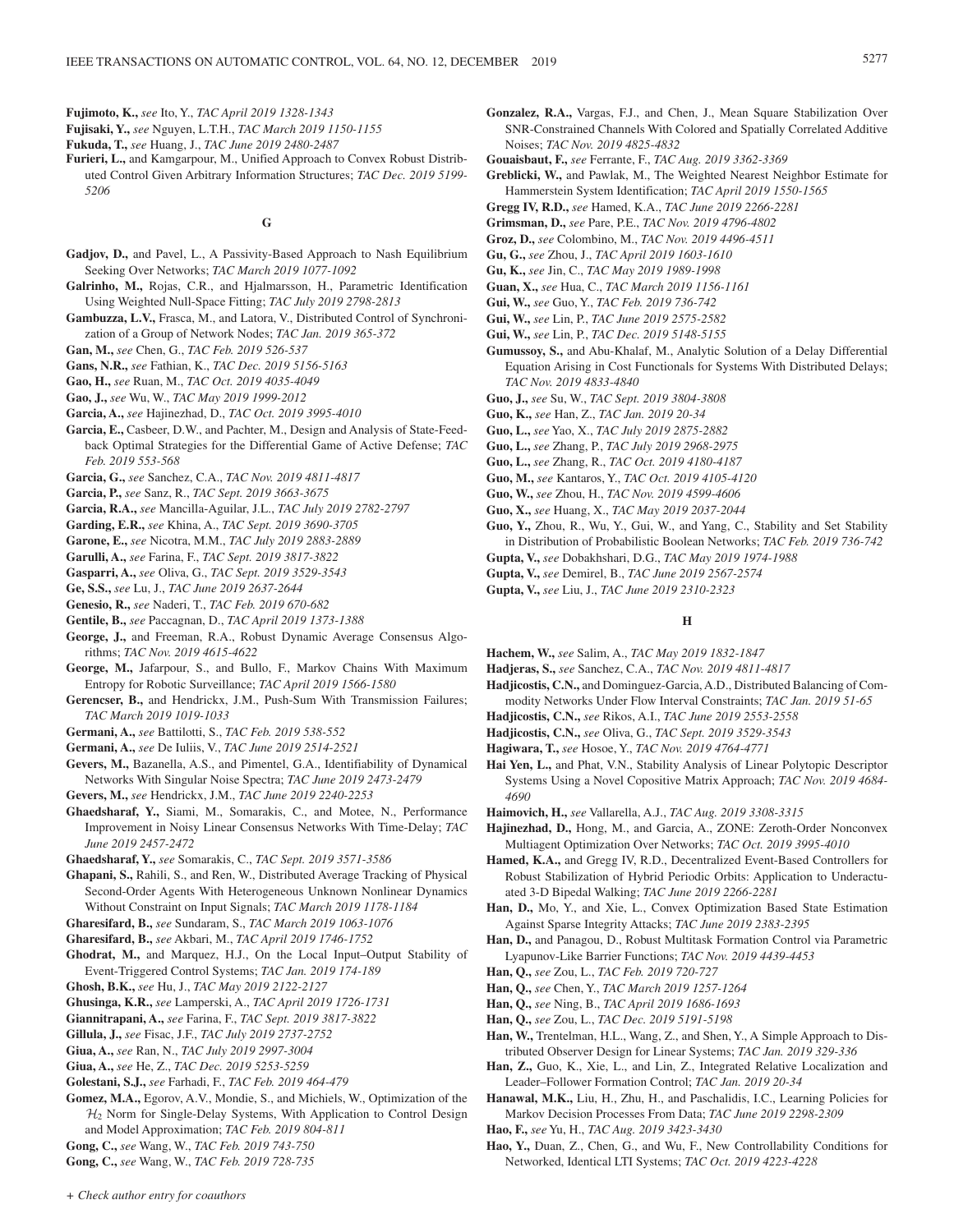- Hara, N., and Konishi, K., Singular Arcs in Optimal Control of Continuous-Time Bimodal Switched Linear Systems; *TAC Feb. 2019 826-833*
- **Hardouin, L.,** *see* Mendes, R.S., *TAC Sept. 2019 3706-3715*
- **Harmand, J.,** *see* Kalboussi, N., *TAC May 2019 2128-2134*
- **Hassibi, B.,** *see* Khina, A., *TAC Sept. 2019 3690-3705*
- **Hassibi, B.,** *see* Kostina, V., *TAC Nov. 2019 4525-4540*
- **Hayakawa, T.,** *see* Cetinkaya, A., *TAC May 2019 2013-2028*
- **Hayakawa, T.,** *see* Cetinkaya, A., *TAC Sept. 2019 3748-3755*
- **Hayat, A.,** *see* Coron, J., *TAC Nov. 2019 4570-4582*
- **He, J.,** Cai, L., Cheng, P., Pan, J., and Shi, L., Consensus-Based Data-Privacy Preserving Data Aggregation; *TAC Dec. 2019 5222-5229*
- **He, L.,** Chen, J., and Qi, Y., Event-Based State Estimation: Optimal Algorithm With Generalized Closed Skew Normal Distribution; *TAC Jan. 2019 321- 328*
- **He, X.,** *see* Liu, Q., *TAC April 2019 1595-1602*
- **He, Z.,** Li, Z., Giua, A., Basile, F., and Seatzu, C., Some Remarks on "State Estimation and Fault Diagnosis of Labeled Time Petri Net Systems With Unobservable Transitions" *TAC Dec. 2019 5253-5259*
- **Heemels, W.P.M.H.,** *see* Sanchez, C.A., *TAC Nov. 2019 4811-4817*
- **Heemels, W.P.M.H.,** *see* Abdelrahim, M., *TAC Dec. 2019 4952-4967*
- **Hendrickx, J.M.,** *see* Gerencser, B., *TAC March 2019 1019-1033*
- **Hendrickx, J.M.,** Gevers, M., and Bazanella, A.S., Identifiability of Dynamical Networks With Partial Node Measurements; *TAC June 2019 2240-2253*
- **Henninger, H.C.,** *see* Biggs, J.D., *TAC Sept. 2019 3544-3554*
- **Herath, N.,** and Vecchio, D.D., Deterministic-Like Model Reduction for a Class of Multiscale Stochastic Differential Equations With Application to Biomolecular Systems; *TAC Jan. 2019 351-358*
- **Hiramatsu, K.,** *see* Murata, M., *TAC Dec. 2019 5260-5264*
- **Hirche, S.,** *see* Liu, F., *TAC Aug. 2019 3339-3346*
- **Hjalmarsson, H.,** *see* Galrinho, M., *TAC July 2019 2798-2813*
- **Ho, D.W.,** *see* Chen, B., *TAC March 2019 1301-1308*
- **Ho, D.W.C.,** *see* Xiao, X., *TAC April 2019 1710-1717*
- **Ho, D.W.C.,** *see* Xu, J., *TAC Oct. 2019 4276-4283*
- **Ho, D.W.C.,** *see* Wang, Y., *TAC Oct. 2019 4196-4201*
- **Holloway, J.,** and Krstic, M., Prescribed-Time Observers for Linear Systems in Observer Canonical Form; *TAC Sept. 2019 3905-3912*
- **Hong, M.,** *see* Hajinezhad, D., *TAC Oct. 2019 3995-4010*
- **Hong, Y.,** *see* Zeng, X., *TAC May 2019 1858-1873*
- **Hong, Y.,** *see* Zhou, H., *TAC Nov. 2019 4661-4667*
- **Horn, B.K.P.,** *see* Wang, L., *TAC Oct. 2019 4066-4078*
- **Hosoe, Y.,** and Hagiwara, T., Equivalent Stability Notions, Lyapunov Inequality, and Its Application in Discrete-Time Linear Systems With Stochastic Dynamics Determined by an i.i.d. Process; *TAC Nov. 2019 4764-4771*
- **Hostettler, R.,** and Sarkka, S., Rao–Blackwellized Gaussian Smoothing; *TAC Jan. 2019 305-312*
- **Hou, Z.,** and Xiong, S., On Model-Free Adaptive Control and Its Stability Analysis; *TAC Nov. 2019 4555-4569*
- **How, J.P.,** *see* Wei, H., *TAC Jan. 2019 159-173*
- **Hu, G.,** *see* Chen, B., *TAC March 2019 1301-1308*
- **Hu, G.,** *see* Hua, Y., *TAC Oct. 2019 4292-4299*
- **Hu, G.,** *see* Cai, H., *TAC Oct. 2019 4260-4267*
- **Hu, G.,** *see* Ye, M., *TAC Nov. 2019 4645-4652*
- **Hu, H.,** *see* Chen, C., *TAC Nov. 2019 4748-4755*
- **Hu, J.,** Wu, Y., Li, T., and Ghosh, B.K., Consensus Control of General Linear Multiagent Systems With Antagonistic Interactions and Communication Noises; *TAC May 2019 2122-2127*
- **Hu, J.,** *see* Peng, Y., *TAC Aug. 2019 3156-3169*
- **Hu, J.,** *see* Lee, D., *TAC Sept. 2019 3756-3763*
- **Hu, W.,** Liu, L., and Feng, G., Event-Triggered Cooperative Output Regulation of Linear Multi-Agent Systems Under Jointly Connected Topologies; *TAC March 2019 1317-1322*
- **Hu, W.,** Zhu, Q., and Karimi, H.R., Some Improved Razumikhin Stability Criteria for Impulsive Stochastic Delay Differential Systems; *TAC Dec. 2019 5207-5213*
- **Hu, Z.,** *see* Fu, J., *TAC July 2019 3019-3025*
- **Hua, C.,** Li, K., and Guan, X., Leader-Following Output Consensus for High-Order Nonlinear Multiagent Systems; *TAC March 2019 1156-1161*
- **Hua, Y.,** Dong, X., Hu, G., Li, Q., and Ren, Z., Distributed Time-Varying Output Formation Tracking for Heterogeneous Linear Multiagent Systems With a Nonautonomous Leader of Unknown Input; *TAC Oct. 2019 4292-4299*
- **Huang, B.,** *see* Ma, Y., *TAC April 2019 1679-1685*
- **Huang, E.,** *see* Peng, Y., *TAC July 2019 2913-2920*
- **Huang, J.,** *see* Liu, T., *TAC March 2019 1221-1227*
- **Huang, J.,** *see* Liu, J., *TAC June 2019 2583-2589*
- **Huang, J.,** Ri, S., Fukuda, T., and Wang, Y., A Disturbance Observer Based Sliding Mode Control for a Class of Underactuated Robotic System With Mismatched Uncertainties; *TAC June 2019 2480-2487*
- **Huang, M.,** *see* Liao-McPherson, D., *TAC July 2019 2937-2944*
- **Huang, M.,** *see* Dontchev, A.L., *TAC Sept. 2019 3602-3615*
- **Huang, T.,** *see* Li, H., *TAC March 2019 1309-1316*
- **Huang, T.,** *see* Jiang, W., *TAC Sept. 2019 3889-3896*
- **Huang, X.,** Khalil, H.K., and Song, Y., Regulation of Nonminimum-Phase Nonlinear Systems Using Slow Integrators and High-Gain Feedback; *TAC Feb. 2019 640-653*
- **Huang, X.,** Liu, Q., and Guo, X., *N*-Person Nonzero-Sum Games for Continuous-Time Jump Processes With Varying Discount Factors; *TAC May 2019 2037-2044*
- **Huang, Y.,** and Liu, Y., Practical Tracking Via Adaptive Event-Triggered Feedback for Uncertain Nonlinear Systems; *TAC Sept. 2019 3920-3927*
- **Humaloja, J.,** Kurula, M., and Paunonen, L., Approximate Robust Output Regulation of Boundary Control Systems; *TAC June 2019 2210-2223*
- **Hwang, I.,** *see* Kwon, C., *TAC June 2019 2368-2382*

### **I**

- **Ikeda, T.,** and Kashima, K., On Sparse Optimal Control for General Linear Systems; *TAC May 2019 2077-2083*
- **Innocenti, G.,** *see* Naderi, T., *TAC Feb. 2019 670-682*
- **Isfoula, F.,** *see* Bernuau, E., *TAC Nov. 2019 4691-4697*
- **Ishihara, J.Y.,** *see* Menegaz, H.M.T., *TAC April 2019 1487-1502*
- **Ishii, H.,** *see* Fang, S., *TAC March 2019 1170-1177*
- **Ishii, H.,** *see* Cetinkaya, A., *TAC May 2019 2013-2028*
- **Ito, H.,** and Kellett, C.M., A Small-Gain Theorem in the Absence of Strong iISS; *TAC Sept. 2019 3897-3904*
- **Ito, Y.,** Fujimoto, K., Tadokoro, Y., and Yoshimura, T., Risk-Sensitive Linear Control for Systems With Stochastic Parameters; *TAC April 2019 1328-1343*
- **Ivanov, R.,** Atanasov, N., Pajic, M., Weimer, J., Pappas, G.J., and Lee, I., Continuous Estimation Using Context-Dependent Discrete Measurements; *TAC Jan. 2019 238-253*

### **J**

- **Jacobs, W.R.,** Dodd, T.J., and Anderson, S.R., Frequency-Domain Analysis for Nonlinear Systems With Time-Domain Model Parameter Uncertainty; *TAC May 2019 1905-1915*
- **Jadbabaie, A.,** Olshevsky, A., Pappas, G.J., and Tzoumas, V., Minimal Reachability is Hard To Approximate; *TAC Feb. 2019 783-789*
- **Jadbabaie, A.,** and Olshevsky, A., Scaling Laws for Consensus Protocols Subject to Noise; *TAC April 2019 1389-1402*
- **Jadbabaie, A.,** *see* Tutunov, R., *TAC Oct. 2019 3983-3994*

**Jafari, S.,** and Savla, K., A Principled Approximation Framework for Optimal Control of Semi-Markov Jump Linear Systems; *TAC Sept. 2019 3616-3631*

- **Jafarpour, S.,** *see* George, M., *TAC April 2019 1566-1580*
- **Jafarpour, S.,** and Bullo, F., Synchronization of Kuramoto Oscillators via Cutset Projections; *TAC July 2019 2830-2844*
- **Jagannathan, S.,** *see* Fan, B., *TAC Sept. 2019 3936-3942*
- **Jankovic, M.,** *see* Qiu, Z., *TAC Dec. 2019 5039-5050*
- **Jelicic, Z.D.,** *see* Kapetina, M.N., *TAC Oct. 2019 4188-4195*
- **Jha, S.K.,** Roy, S.B., and Bhasin, S., Initial Excitation-Based Iterative Algorithm for Approximate Optimal Control of Completely Unknown LTI Systems; *TAC Dec. 2019 5230-5237*
- **Ji, Y.,** Yin, X., and Lafortune, S., Opacity Enforcement Using Nondeterministic Publicly Known Edit Functions; *TAC Oct. 2019 4369-4376*
- **Jia, Y.,** *see* Li, W., *TAC June 2019 2522-2528*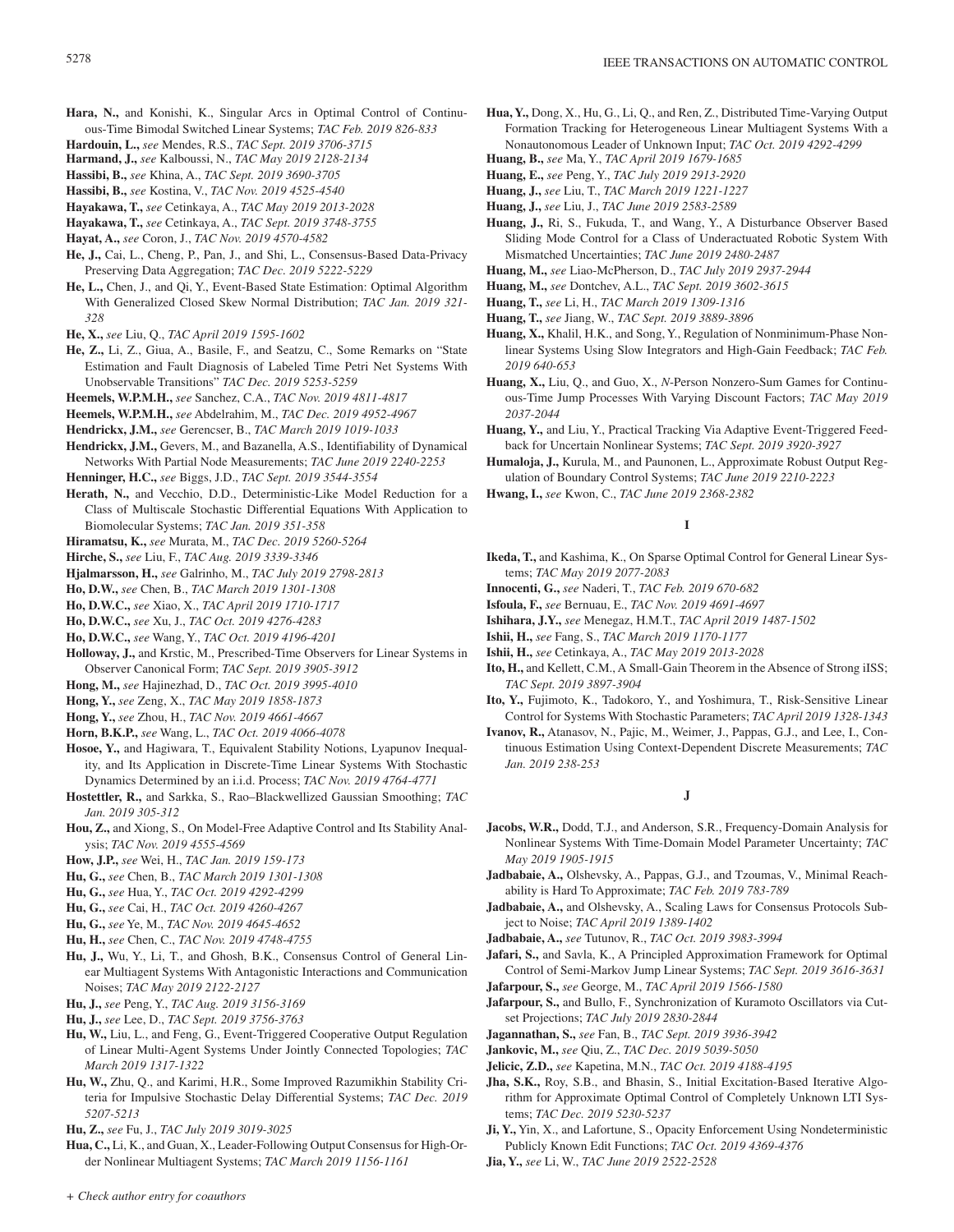**Jiang, B.,** *see* Wen, L., *TAC Jan. 2019 143-158*

- **Jiang, M.,** Xie, X., and Zhang, K., Finite-Time Stabilization of Stochastic High-Order Nonlinear Systems With FT-SISS Inverse Dynamics; *TAC Jan. 2019 313-320*
- **Jiang, M.,** *see* Xie, X., *TAC Dec. 2019 5132-5139*
- **Jiang, W.,** Wen, G., Peng, Z., Huang, T., and Rahmani, A., Fully Distributed Formation-Containment Control of Heterogeneous Linear Multiagent Systems; *TAC Sept. 2019 3889-3896*
- **Jiang, X.,** *see* Lin, Y., *TAC Jan. 2019 97-110*
- **Jiang, X.,** Yang, J., Tan, X., and Xi, H., Observation-Based Optimization for POMDPs With Continuous State, Observation, and Action Spaces; *TAC May 2019 2045-2052*
- **Jiang, Y.,** *see* Weitenberg, E., *TAC Oct. 2019 3967-3982*
- **Jiang, Z.,** *see* Liu, T., *TAC Feb. 2019 797-803*
- **Jiang, Z.,** *see* Bao, A., *TAC March 2019 1295-1300*
- **Jiao, Q.,** *see* Lin, X., *TAC Aug. 2019 3431-3438*
- Jin, C., Gu, K., Boussaada, I., and Niculescu, S., Stability Analysis of a More General Class of Systems With Delay-Dependent Coefficients; *TAC May 2019 1989-1998*
- **Jin, L.,** and Amin, S., Analysis of a Stochastic Switching Model of Freeway Traffic Incidents; *TAC March 2019 1093-1108*
- **Jin, M.,** Lavaei, J., and Johansson, K.H., Power Grid AC-Based State Estimation: Vulnerability Analysis Against Cyber Attacks; *TAC May 2019 1784- 1799*
- **Jin, X.,** Adaptive Fixed-Time Control for MIMO Nonlinear Systems With Asymmetric Output Constraints Using Universal Barrier Functions; *TAC July 2019 3046-3053*
- **Johansson, K.H.,** *see* Wiese, M., *TAC March 2019 1047-1062*
- **Johansson, K.H.,** *see* Jin, M., *TAC May 2019 1784-1799*
- **Johansson, K.H.,** *see* Xia, W., *TAC July 2019 2766-2781*
- **Johansson, K.H.,** *see* Xia, W., *TAC Aug. 2019 3085-3100*
- **Johansson, K.H.,** *see* Yi, X., *TAC Aug. 2019 3300-3307*
- **Johansson, K.H.,** *see* Liu, K., *TAC Dec. 2019 5238-5245*
- **Johansson, K.H.,** *see* Park, G., *TAC Dec. 2019 4907-4919*
- **Johnson, T.T.,** *see* Xiang, W., *TAC Aug. 2019 3407-3414*
- **Jones, C.N.,** *see* Ferranti, L., *TAC May 2019 1800-1815*
- **Jovanov, I.,** and Pajic, M., Relaxing Integrity Requirements for Attack-Resilient Cyber-Physical Systems; *TAC Dec. 2019 4843-4858*
- **Jovanovic, M.R.,** *see* Dhingra, N.K., *TAC July 2019 2861-2868*
- **Jozsa, M.,** Petreczky, M., and Camlibel, M.K., Relationship Between Granger Noncausality and Network Graph of State-Space Representations; *TAC March 2019 912-927*
- **Jungers, R.M.,** *see* Philippe, M., *TAC May 2019 1947-1957*
- **Jungers, R.M.,** *see* Legat, B., *TAC Nov. 2019 4623-4628*
- **Juricic, D.,** *see* Stefanovski, J., *TAC Dec. 2019 5074-5079*

### **K**

- **Kalboussi, N.,** Rapaport, A., Bayen, T., Amar, N.B., Ellouze, F., and Harmand, J., Optimal Control of Membrane-Filtration Systems; *TAC May 2019 2128- 2134*
- **Kamalapurkar, R.,** Rosenfeld, J.A., Parikh, A., Teel, A.R., and Dixon, W.E., Invariance-Like Results for Nonautonomous Switched Systems; *TAC Feb. 2019 614-627*
- **Kamgarpour, M.,** *see* Paccagnan, D., *TAC April 2019 1373-1388*
- **Kamgarpour, M.,** *see* Tatarenko, T., *TAC April 2019 1426-1439*
- **Kamgarpour, M.,** *see* Karaca, O., *TAC Nov. 2019 4803-4810*
- **Kamgarpour, M.,** *see* Furieri, L., *TAC Dec. 2019 5199-5206*
- **Kan, Z.,** Doucette, E.A., and Dixon, W.E., Distributed Connectivity Preserving Target Tracking With Random Sensing; *TAC May 2019 2166-2173*
- **Kan, Z.,** *see* Yucelen, T., *TAC Aug. 2019 3521-3526*
- **Kantaros, Y.,** and Zavlanos, M.M., Sampling-Based Optimal Control Synthesis for Multirobot Systems Under Global Temporal Tasks; *TAC May 2019 1916-1931*
- **Kantaros, Y.,** Guo, M., and Zavlanos, M.M., Temporal Logic Task Planning and Intermittent Connectivity Control of Mobile Robot Networks; *TAC Oct. 2019 4105-4120*
- **Kao, C.,** and Khong, S.Z., Robust Stability of Positive Monotone Feedback Interconnections; *TAC Feb. 2019 569-581*
- **Kapetina, M.N.,** Rapaic, M.R., Pisano, A., and Jelicic, Z.D., Adaptive Parameter Estimation in LTI Systems; *TAC Oct. 2019 4188-4195*
- **Kar, S.,** *see* Chen, Y., *TAC Sept. 2019 3772-3779*
- **Kar, S.,** *see* Murray, R., *TAC Nov. 2019 4818-4824*
- **Karaca, O.,** Sessa, P.G., Walton, N., and Kamgarpour, M., Designing Coalition-Proof Reverse Auctions Over Continuous Goods; *TAC Nov. 2019 4803- 4810*
- **Karafyllis, I.,** Bekiaris-Liberis, N., and Papageorgiou, M., Feedback Control of Nonlinear Hyperbolic PDE Systems Inspired by Traffic Flow Models; *TAC Sept. 2019 3647-3662*
- **Karagiannis, D.,** and Radisavljevic-Gajic, V., A Backstepping Boundary Observer for a Simply Supported Beam; *TAC Sept. 2019 3809-3816*
- **Karimi, H.R.,** *see* Dong, S., *TAC March 2019 1250-1256*
- **Karimi, H.R.,** *see* Hu, W., *TAC Dec. 2019 5207-5213*
- **Karimi, H.R.,** *see* Zhao, D., *TAC Dec. 2019 5124-5131*
- **Karimoddini, A.,** *see* White, A., *TAC Dec. 2019 5246-5252*
- **Kashima, K.,** Aoyama, H., and Ohta, Y., Stable Process Approach to Analysis of Systems Under Heavy-Tailed Noise: Modeling and Stochastic Linearization; *TAC April 2019 1344-1357*
- **Kashima, K.,** *see* Ikeda, T., *TAC May 2019 2077-2083*
- **Kawano, Y.,** *see* Cheng, X., *TAC April 2019 1663-1670*
- **Kawano, Y.,** and Scherpen, J.M.A., Balanced Model Reduction for Linear Time-Varying Symmetric Systems; *TAC July 2019 3060-3067*
- **Kawano, Y.,** and Cao, M., Structural Accessibility and Its Applications to Complex Networks Governed by Nonlinear Balance Equations; *TAC Nov. 2019 4607-4614*
- **Kawski, M.,** *see* Elamvazhuthi, K., *TAC June 2019 2282-2297*
- **Kaynama, S.,** *see* Fisac, J.F., *TAC July 2019 2737-2752*
- **Kellett, C.M.,** *see* Tran, D.N., *TAC Aug. 2019 3415-3422*
- **Kellett, C.M.,** *see* Ito, H., *TAC Sept. 2019 3897-3904*
- **Keskar, N.S.,** *see* Berahas, A.S., *TAC Aug. 2019 3141-3155*
- **Keviczky, T.,** *see* Ferranti, L., *TAC May 2019 1800-1815*
- **Khalil, H.K.,** *see* Huang, X., *TAC Feb. 2019 640-653*
- **Khina, A.,** Garding, E.R., Pettersson, G.M., Kostina, V., and Hassibi, B., Control Over Gaussian Channels With and Without Source–Channel Separation; *TAC Sept. 2019 3690-3705*
- **Khong, S.Z.,** *see* Kao, C., *TAC Feb. 2019 569-581*
- **Khong, S.Z.,** *see* Dhingra, N.K., *TAC July 2019 2861-2868*
- **Kim, J.,** Lee, C., Shim, H., Eun, Y., and Seo, J.H., Detection of Sensor Attack and Resilient State Estimation for Uniformly Observable Nonlinear Systems having Redundant Sensors; *TAC March 2019 1162-1169*
- **Kim, J.,** Shim, H., and Seo, J.H., State Estimation and Tracking Control for Hybrid Systems by Gluing the Domains; *TAC July 2019 3026-3033*
- **Kim, M.J.,** *see* Banjevic, D., *TAC Oct. 2019 4137-4152*
- **Kim, Y.,** *see* Moon, J., *TAC Dec. 2019 5094-5100*
- **Kirschen, D.,** *see* Shi, Y., *TAC June 2019 2324-2339*
- **Kirschen, D.S.,** *see* Liu, Z., *TAC April 2019 1456-1471*
- **Kishida, M.,** Event-triggered Control With Self-triggered Sampling for Discrete-time Uncertain Systems; *TAC March 2019 1273-1279*
- **Kitsos, C.,** *see* Tsinias, J., *TAC June 2019 2621-2628*
- **Knorn, S.,** Dey, S., Ahlen, A., and Quevedo, D.E., Optimal Energy Allocation in Multisensor Estimation Over Wireless Channels Using Energy Harvesting and Sharing; *TAC Oct. 2019 4337-4344*
- **Knudsen, T.,** and Leth, J., A New Continuous Discrete Unscented Kalman Filter; *TAC May 2019 2198-2205*
- **Koga, S.,** Diagne, M., and Krstic, M., Control and State Estimation of the One-Phase Stefan Problem via Backstepping Design; *TAC Feb. 2019 510-525*
- **Kohler, J.,** Muller, M.A., and Allgower, F., Nonlinear Reference Tracking: An Economic Model Predictive Control Perspective; *TAC Jan. 2019 254-269*
- **Kolmanovsky, I.,** *see* Liao-McPherson, D., *TAC July 2019 2937-2944*
- **Kolmanovsky, I.V.,** *see* Nicotra, M.M., *TAC May 2019 1932-1946*
- **Kolmanovsky, I.V.,** *see* Nicotra, M.M., *TAC July 2019 2883-2889*
- **Kolmanovsky, I.V.,** *see* Dontchev, A.L., *TAC Sept. 2019 3602-3615*
- **Konishi, K.,** *see* Hara, N., *TAC Feb. 2019 826-833*
- **Konyukh, A.,** *see* Czornik, A., *TAC Dec. 2019 5171-5174*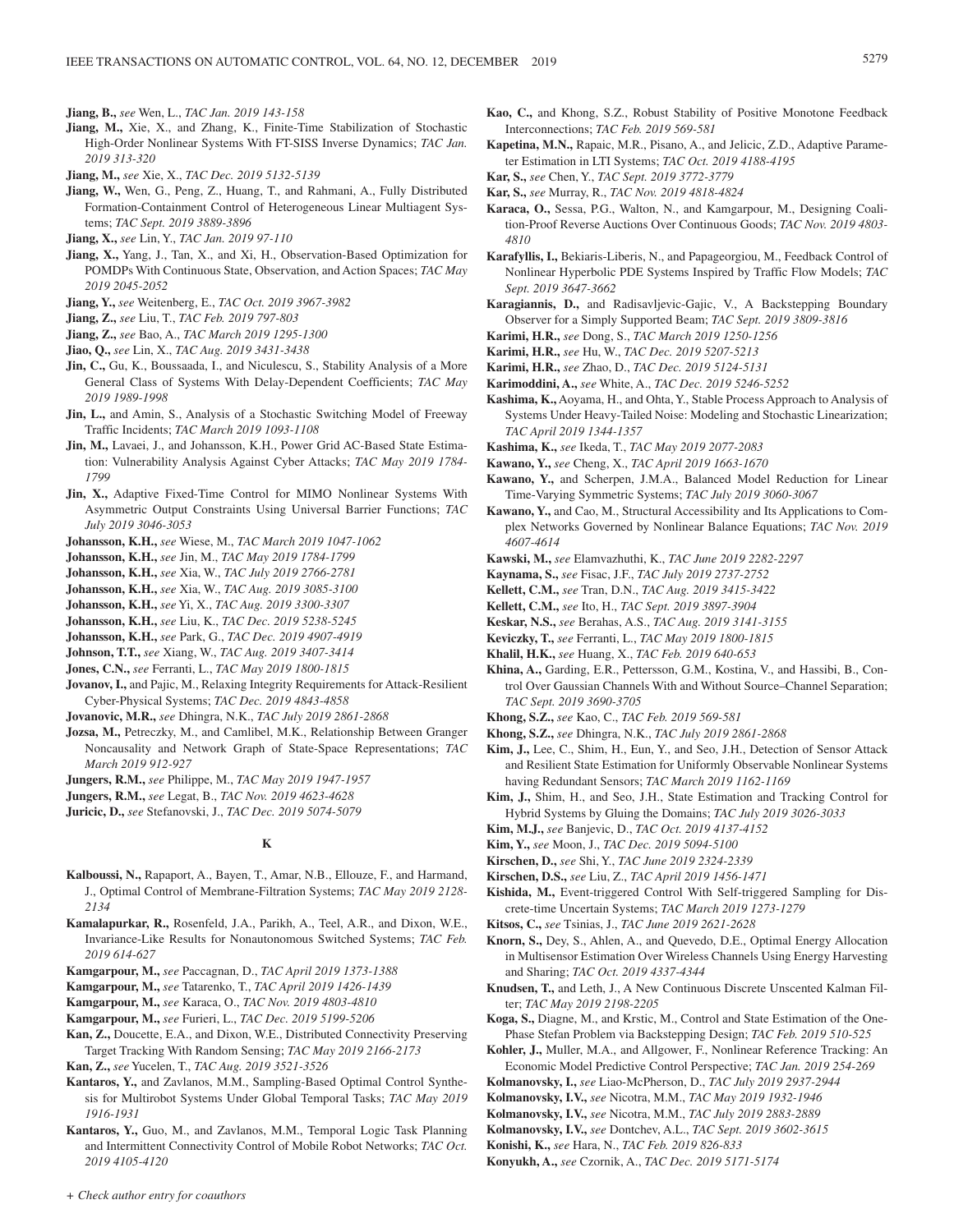- **Konyukh, I.,** *see* Czornik, A., *TAC Dec. 2019 5171-5174*
- **Kostina, V.,** *see* Khina, A., *TAC Sept. 2019 3690-3705* **Kostina, V.,** and Hassibi, B., Rate-Cost Tradeoffs in Control; *TAC Nov. 2019*
- *4525-4540* **Kothyari, A.,** Das, B., Bora, S., and Belur, M.N., On the Distance to Singu-
- lar Descriptor Dynamical Systems With Impulsive Initial Conditions; *TAC March 2019 1137-1149*
- **Kravaris, C.,** *see* Ling, C., *TAC Dec. 2019 5265-5272*
- **Krawcewicz, W.Z.,** *see* Fathian, K., *TAC Dec. 2019 5156-5163*
- **Krstic, M.,** *see* Koga, S., *TAC Feb. 2019 510-525*
- **Krstic, M.,** *see* Sanz, R., *TAC Sept. 2019 3663-3675*
- **Krstic, M.,** *see* Holloway, J., *TAC Sept. 2019 3905-3912*
- **Krstic, M.,** *see* Wang, J., *TAC Nov. 2019 4653-4660*
- **Kucera, V.,** Block Decoupling of Linear Systems by Static-State Feedback; *TAC Aug. 2019 3447-3452*
- **Kuiper, H.,** *see* Elamvazhuthi, K., *TAC June 2019 2282-2297*
- **Kumar, P.R.,** *see* Singh, R., *TAC Jan. 2019 127-142*
- **Kurula, M.,** *see* Humaloja, J., *TAC June 2019 2210-2223*
- **Kussaba, H.T.M.,** *see* Menegaz, H.M.T., *TAC April 2019 1487-1502*
- **Kwok, K.,** *see* Li, P., *TAC Aug. 2019 3378-3384*
- **Kwon, C.,** and Hwang, I., Sensing-Based Distributed State Estimation for Cooperative Multiagent Systems; *TAC June 2019 2368-2382*

### **L**

- **Lafortune, S.,** *see* Yin, X., *TAC April 2019 1768*
- **Lafortune, S.,** *see* Ji, Y., *TAC Oct. 2019 4369-4376*
- **Lam, J.,** *see* Meng, M., *TAC Feb. 2019 790-796*
- **Lam, J.,** *see* Lin, H., *TAC March 2019 928-943*
- **Lam, J.,** *see* Su, H., *TAC March 2019 1244-1249*
- **Lam, J.,** *see* Li, P., *TAC Aug. 2019 3378-3384*
- **Lamperski, A.,** Ghusinga, K.R., and Singh, A., Analysis and Control of Stochastic Systems Using Semidefinite Programming Over Moments; *TAC April 2019 1726-1731*
- **Lan-Huong, N.T.,** *see* Van Hien, L., *TAC Dec. 2019 5066-5073*
- **Langbort, C.,** *see* Li, L., *TAC Sept. 2019 3716-3731*
- **Latafat, P.,** Freris, N.M., and Patrinos, P., A New Randomized Block-Coordinate Primal-Dual Proximal Algorithm for Distributed Optimization; *TAC Oct. 2019 4050-4065*
- **Latora, V.,** *see* Gambuzza, L.V., *TAC Jan. 2019 365-372*
- **Lavaei, J.,** *see* Fattahi, S., *TAC Jan. 2019 66-80*
- **Lavaei, J.,** *see* Jin, M., *TAC May 2019 1784-1799*
- **Lavaei, J.,** *see* Madani, R., *TAC Aug. 2019 3101-3116*
- **Lawrence, N.D.,** *see* Sarkka, S., *TAC July 2019 2953-2960*
- **Leahy, K.,** and Schwager, M., Tracking a Markov Target in a Discrete Environment With Multiple Sensors; *TAC June 2019 2396-2411*
- **Leclercq, E.,** *see* Ammour, R., *TAC July 2019 2961-2967*
- **Lee, C.,** Shim, H., and Eun, Y., On Redundant Observability: From Security Index to Attack Detection and Resilient State Estimation; *TAC Feb. 2019 775-782*
- **Lee, C.,** *see* Kim, J., *TAC March 2019 1162-1169*
- **Lee, C.,** *see* Park, G., *TAC Dec. 2019 4907-4919*
- **Lee, D.,** and Hu, J., Primal-Dual Q-Learning Framework for LQR Design; *TAC Sept. 2019 3756-3763*
- **Lee, D.,** and Powell, W.B., Bias-Corrected Q-Learning With Multistate Extension; *TAC Oct. 2019 4011-4023*
- **Lee, H.,** Verifiable Conditions for Discrete-Time Multioutput Observer Error Linearizability; *TAC April 2019 1632-1639*
- **Lee, H.,** Shin, H., and Tsourdos, A., Concurrent Learning Adaptive Control With Directional Forgetting; *TAC Dec. 2019 5164-5170*
- **Lee, I.,** *see* Ivanov, R., *TAC Jan. 2019 238-253*
- **Lee, L.H.,** *see* Peng, Y., *TAC Aug. 2019 3156-3169*
- **Lee, S.Y.,** *see* Park, J., *TAC Oct. 2019 4391-4395*
- **Lefebvre, D.,** *see* Ammour, R., *TAC July 2019 2961-2967*
- **Legat, B.,** Parrilo, P.A., and Jungers, R.M., An Entropy-Based Bound for the Computational Complexity of a Switched System; *TAC Nov. 2019 4623- 4628*
- **Leite, V.J.S.,** *see* de Souza, C., *TAC Sept. 2019 3913-3919*
- **Leith, D.J.,** *see* Valls, V., *TAC Jan. 2019 35-50*
- **Leong, A.S.,** *see* Demirel, B., *TAC June 2019 2567-2574*
- **Leong, A.S.,** Quevedo, D.E., Dolz, D., and Dey, S., Transmission Scheduling for Remote State Estimation Over Packet Dropping Links in the Presence of an Eavesdropper; *TAC Sept. 2019 3732-3739*
- **Leth, J.,** *see* Knudsen, T., *TAC May 2019 2198-2205*
- **Lewis, F.L.,** *see* Li, X., *TAC Feb. 2019 683-696*
- **Lewis, F.L.,** *see* Xiao, Q., *TAC March 2019 1236-1243*
- **Lewis, F.L.,** *see* Lopez, V.G., *TAC July 2019 2869-2874*
- **Lewis, F.L.,** *see* Chen, C., *TAC Aug. 2019 3347-3354*
- **Lewis, F.L.,** *see* Chen, C., *TAC Nov. 2019 4423-4438*
- **Lewis, F.L.,** *see* Ye, M., *TAC Nov. 2019 4645-4652*
- **Lhachemi, H.,** Saussie, D., and Zhu, G., Boundary Control of a Nonhomogeneous Flexible Wing With Bounded Input Disturbances; *TAC Feb. 2019 854- 861*
- **Lhommeau, M.,** *see* Mendes, R.S., *TAC Sept. 2019 3706-3715*
- **Li, D.,** *see* Wu, W., *TAC May 2019 1999-2012*
- **Li, F.,** *see* Xu, J., *TAC Oct. 2019 4276-4283*
- **Li, H.,** *see* Chen, G., *TAC Feb. 2019 526-537*
- **Li, H.,** Zhao, N., Wang, X., Zhang, X., and Shi, P., Necessary and Sufficient Conditions of Exponential Stability for Delayed Linear Discrete-Time Systems; *TAC Feb. 2019 712-719*
- **Li, H.,** Lu, Q., and Huang, T., Distributed Projection Subgradient Algorithm Over Time-Varying General Unbalanced Directed Graphs; *TAC March 2019 1309-1316*
- **Li, J.,** *see* Chen, G., *TAC Dec. 2019 5214-5221*
- **Li, K.,** *see* Hua, C., *TAC March 2019 1156-1161*
- **Li, L.,** Langbort, C., and Shamma, J., An LP Approach for Solving Two-Player Zero-Sum Repeated Bayesian Games; *TAC Sept. 2019 3716-3731*
- **Li, P.,** Lam, J., Lu, R., and Kwok, K., Stability and *L*2 Synthesis of a Class of Periodic Piecewise Time-Varying Systems; *TAC Aug. 2019 3378-3384*
- **Li, Q.,** *see* Hua, Y., *TAC Oct. 2019 4292-4299*
- **Li, S.,** *see* Ding, S., *TAC June 2019 2545-2552*
- **Li, S.,** *see* Yin, X., *TAC Oct. 2019 4237-4244*
- **Li, T.,** *see* Hu, J., *TAC May 2019 2122-2127*
- **Li, T.,** Yang, J., Wen, C., and Zhang, C., Global Adaptive Finite-Time Stabilization of Uncertain Time-Varying*p*-Normal Nonlinear Systems Without Homogeneous Growth Nonlinearity Restriction; *TAC Nov. 2019 4637-4644*
- **Li, W.,** Jia, Y., and Du, J., Resilient Filtering for Nonlinear Complex Networks With Multiplicative Noise; *TAC June 2019 2522-2528*
- **Li, X.,** *see* Ahipasaoglu, S.D., *TAC Jan. 2019 190-205*
- **Li, X.,** Soh, Y.C., Xie, L., and Lewis, F.L., Cooperative Output Regulation of Heterogeneous Linear Multi-Agent Networks via  $H_{\infty}$  Performance Allocation; *TAC Feb. 2019 683-696*
- **Li, X.,** Soh, Y.C., and Xie, L., A Novel Reduced-Order Protocol for Consensus Control of Linear Multiagent Systems; *TAC July 2019 3005-3012*
- **Li, X.,** Song, S., and Wu, J., Exponential Stability of Nonlinear Systems With *Delayed Impulses* and Applications; *TAC Oct. 2019 4024-4034*
- **Li, Y.,** *see* Wang, Y., *TAC Oct. 2019 4284-4291*
- **Li, Y.,** *see* Zhao, D., *TAC Dec. 2019 5124-5131*
- **Li, Z.,** and Zhao, J., Co-Design of Controllers and a Switching Policy for Nonstrict Feedback Switched Nonlinear Systems Including First-Order Feedforward Paths; *TAC April 2019 1753-1760*
- **Li, Z.,** *see* Cheng, B., *TAC April 2019 1655-1662*
- **Li, Z.,** *see* Cheng, B., *TAC Oct. 2019 4321-4328*
- **Li, Z.,** *see* Yin, X., *TAC Oct. 2019 4237-4244*
- **Li, Z.,** *see* Zhao, S., *TAC Nov. 2019 4541-4554*
- **Li, Z.,** *see* He, Z., *TAC Dec. 2019 5253-5259*
- **Liang, B.,** *see* Xu, F., *TAC Dec. 2019 4982-4997*
- **Liang, J.,** Wang, F., Wang, Z., and Liu, X., Minimum-Variance Recursive Filtering for Two-Dimensional Systems With Degraded Measurements: Boundedness and Monotonicity; *TAC Oct. 2019 4153-4166*
- **Liang, S.,** *see* Zeng, X., *TAC May 2019 1858-1873*
- **Liao, X.,** *see* Liu, X., *TAC July 2019 2753-2765*
- **Liao-McPherson, D.,** *see* Nicotra, M.M., *TAC May 2019 1932-1946*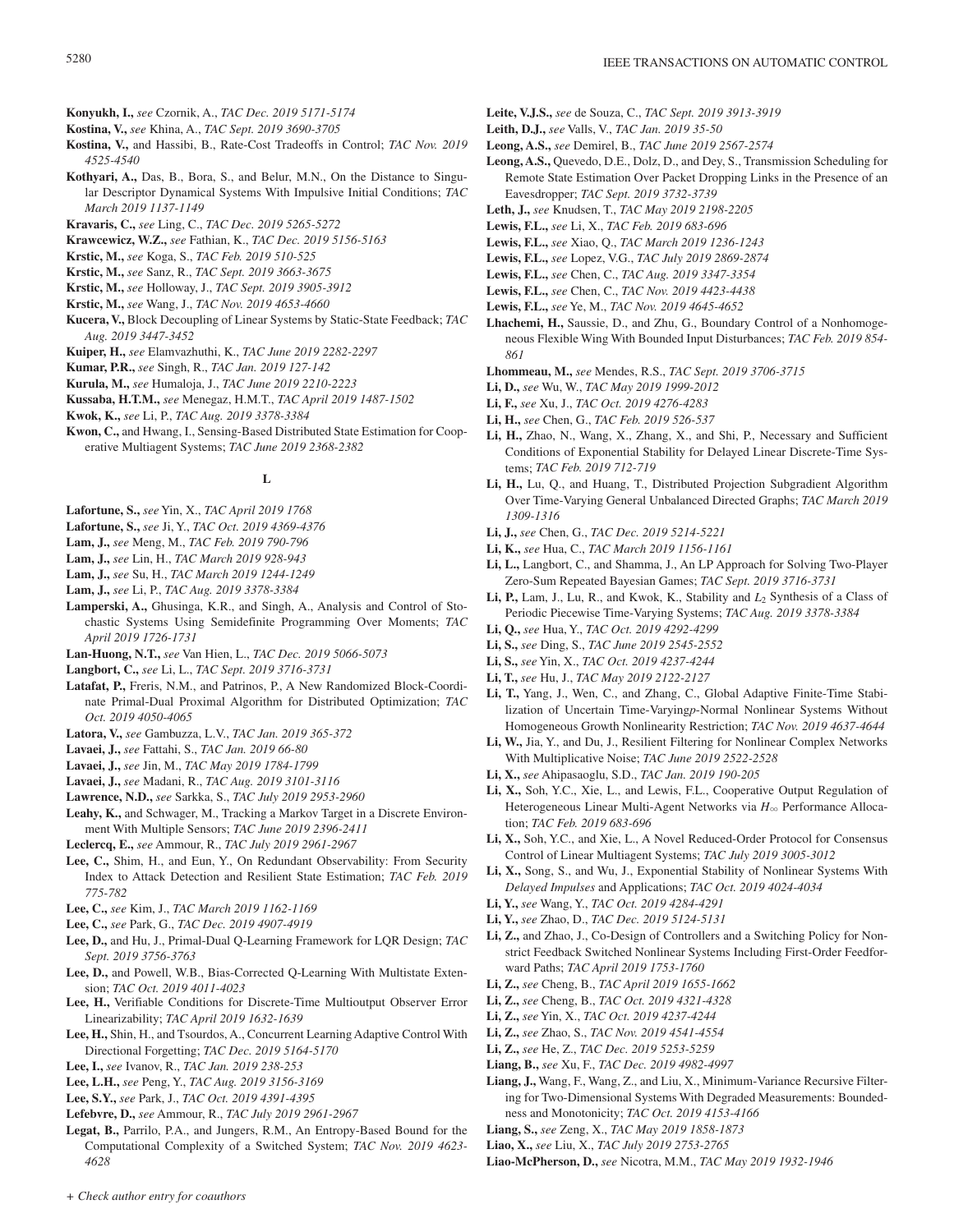- **Liao-McPherson, D.,** Huang, M., and Kolmanovsky, I., A Regularized and Smoothed Fischer–Burmeister Method for Quadratic Programming With Applications to Model Predictive Control; *TAC July 2019 2937-2944*
- **Lim, C.,** *see* Sun, Q., *TAC March 2019 1109-1124*
- **Lin, F.,** *see* Zhao, P., *TAC Jan. 2019 433-439*
- **Lin, H.,** Lam, J., Chen, M.Z.Q., Shu, Z., and Wu, Z., Interacting Multiple Model Estimator for Networked Control Systems: Stability, Convergence, and Performance; *TAC March 2019 928-943*
- **Lin, H.,** *see* Wu, B., *TAC Aug. 2019 3332-3338*
- **Lin, L.,** *see* Wang, W., *TAC Feb. 2019 728-735*
- **Lin, L.,** Masopust, T., Wonham, W.M., and Su, R., Automatic Generation of Optimal Reductions of Distributions; *TAC March 2019 896-911*
- **Lin, P.,** Ren, W., Yang, C., and Gui, W., Distributed Optimization With Nonconvex Velocity Constraints, Nonuniform Position Constraints, and Nonuniform Stepsizes; *TAC June 2019 2575-2582*
- **Lin, P.,** Ren, W., Yang, C., and Gui, W., Distributed Continuous-Time and Discrete-Time Optimization With Nonuniform Unbounded Convex Constraint Sets and Nonuniform Stepsizes; *TAC Dec. 2019 5148-5155*

**Lin, W.,** *see* Zhang, X., *TAC Feb. 2019 751-758*

- **Lin, W.,** Rattanamongkhonkun, K., and Pongvuthithum, R., *LgV*-Type Adaptive Controllers for Uncertain Non-Affine Systems and Application to a DC-Microgrid with PV and Battery; *TAC May 2019 2182-2189*
- **Lin, W.,** and Wei, W., Semiglobal Asymptotic Stabilization of Lower Triangular Systems by Digital Output Feedback; *TAC May 2019 2135-2141*
- **Lin, W.,** and Bitar, E., A Convex Information Relaxation for Constrained Decentralized Control Design Problems; *TAC Nov. 2019 4788-4795*
- **Lin, X.,** Zhang, T., Zhang, W., and Chen, B., New Approach to General Nonlinear Discrete-Time Stochastic *H*3 Control; *TAC April 2019 1472-1486*
- **Lin, X.,** Jiao, Q., and Wang, L., Opinion Propagation Over Signed Networks: Models and Convergence Analysis; *TAC Aug. 2019 3431-3438*
- **Lin, Y.,** Jiang, X., and Zhang, W., An Open-Loop Stackelberg Strategy for the Linear Quadratic Mean-Field Stochastic Differential Game; *TAC Jan. 2019 97-110*
- **Lin, Y.,** *see* Zhang, X., *TAC Feb. 2019 751-758*
- **Lin, Z.,** *see* Han, Z., *TAC Jan. 2019 20-34*
- **Lin, Z.,** *see* Su, S., *TAC May 2019 2069-2076*
- **Lin, Z.,** A Further Result on Semi-global Stabilization of Minimum-Phase Input–Output Linearizable Nonlinear Systems by Linear Partial State Feedback; *TAC Aug. 2019 3492-3497*
- **Linder, T.,** *see* Akbari, M., *TAC April 2019 1746-1752*
- **Ling, C.,** and Kravaris, C., Multirate Sampled-Data Observer Design Based on a Continuous-Time Design; *TAC Dec. 2019 5265-5272*
- **Ling, K.,** *see* Dang, T.V., *TAC Jan. 2019 420-426*
- **Ling, Q.,** Periodic Event-Triggered Quantization Policy Design for a Scalar LTI System With i.i.d. Feedback Dropouts; *TAC Jan. 2019 343-350*
- **Liu, F.,** *see* Sun, Q., *TAC March 2019 1109-1124*
- **Liu, F.,** Xue, D., Hirche, S., and Buss, M., Polarizability, Consensusability, and Neutralizability of Opinion Dynamics on Coopetitive Networks; *TAC Aug. 2019 3339-3346*
- **Liu, F.,** and Morse, A.S., A Graphical Characterization of Structurally Controllable Linear Systems With Dependent Parameters; *TAC Nov. 2019 4484-4495*
- **Liu, H.,** *see* Hanawal, M.K., *TAC June 2019 2298-2309*
- **Liu, H.,** *see* Zhang, P., *TAC July 2019 2968-2975*
- **Liu, J.,** and Huang, J., A Spectral Property of a Graph Matrix and Its Application to the Leader-Following Consensus of Discrete-Time Multiagent Systems; *TAC June 2019 2583-2589*
- **Liu, J.,** and Gupta, V., Stabilizability Conditions for Linear Time Invariant Systems Across a Gaussian MAC Channel; *TAC June 2019 2310-2323*
- **Liu, J.,** and Wang, J., Stabilization of One-Dimensional Wave Equation With Nonlinear Boundary Condition Subject to Boundary Control Matched Disturbance; *TAC July 2019 3068-3073*
- **Liu, J.,** *see* Xia, W., *TAC Aug. 2019 3085-3100*
- **Liu, J.,** *see* Liu, S., *TAC Nov. 2019 4698-4704*
- **Liu, J.,** Pare, P.E., Nedic, A., Tang, C.Y., Beck, C.L., and Basar, T., Analysis and Control of a Continuous-Time Bi-Virus Model; *TAC Dec. 2019 4891-4906*
- **Liu, K.,** *see* Wakaiki, M., *TAC July 2019 2929-2936*
- **Liu, K.,** *see* Yi, X., *TAC Aug. 2019 3300-3307*
- **Liu, K.,** *see* Sun, Z., *TAC Nov. 2019 4780-4787*
- **Liu, K.,** Ma, A., Xia, Y., Sun, Z., and Johansson, K.H., Network Scheduling and Control Co-Design for Multi-Loop MPC; *TAC Dec. 2019 5238-5245*
- **Liu, K.J.R.,** *see* Cao, X., *TAC July 2019 2665-2680*
- **Liu, L.,** *see* Hu, W., *TAC March 2019 1317-1322*
- **Liu, L.,** *see* Song, C., *TAC May 2019 2115-2121*
- **Liu, L.,** *see* Qian, Y., *TAC June 2019 2606-2613*
- **Liu, L.,** *see* Lu, M., *TAC Oct. 2019 4167-4173*
- **Liu, M.,** *see* Wei, H., *TAC Jan. 2019 159-173*
- **Liu, Q.,** *see* Yang, S., *TAC April 2019 1358-1372*
- **Liu, Q.,** Wang, Z., He, X., and Zhou, D., Event-Based Distributed Filtering Over Markovian Switching Topologies; *TAC April 2019 1595-1602*
- **Liu, Q.,** Chen, W., Wang, Z., and Qiu, L., Stabilization of MIMO Systems Over Multiple Independent and Memoryless Fading Noisy Channels; *TAC April 2019 1581-1594*
- **Liu, Q.,** *see* Huang, X., *TAC May 2019 2037-2044*
- **Liu, Q.,** *see* Yang, S., *TAC Dec. 2019 5140-5147*
- **Liu, S.,** Mao, Y., and Liu, J., Model-Predictive Control With Generalized Zone Tracking; *TAC Nov. 2019 4698-4704*
- **Liu, T.,** and Jiang, Z., Event-Triggered Control of Nonlinear Systems With State Quantization; *TAC Feb. 2019 797-803*
- **Liu, T.,** *see* Bao, A., *TAC March 2019 1295-1300*
- **Liu, T.,** and Huang, J., A Distributed Observer for a Class of Nonlinear Systems and Its Application to a Leader-Following Consensus Problem; *TAC March 2019 1221-1227*
- **Liu, W.,** and Shi, P., Convergence of Optimal Linear Estimator With Multiplicative and Time-Correlated Additive Measurement Noises; *TAC May 2019 2190-2197*
- **Liu, X.,** and Liao, X., Fixed-Time  $\mathcal{H}_{\infty}$  Control for Port-Controlled Hamiltonian Systems; *TAC July 2019 2753-2765*
- **Liu, X.,** *see* Wang, Y., *TAC Aug. 2019 3239-3252*
- **Liu, X.,** *see* Liang, J., *TAC Oct. 2019 4153-4166*
- **Liu, Y.,** *see* Zhu, Q., *TAC Jan. 2019 440-442*
- **Liu, Y.,** *see* Zhao, Y., *TAC July 2019 2945-2952*
- **Liu, Y.,** *see* Huang, Y., *TAC Sept. 2019 3920-3927*
- **Liu, Z.,** *see* Xing, L., *TAC Jan. 2019 290-297*
- **Liu, Z.,** Long, Y., Clark, A., Bushnell, L., Kirschen, D.S., and Poovendran, R., Minimal Input and Output Selection for Stability of Systems With Uncertainties; *TAC April 2019 1456-1471*
- **Long, L.,** Integral ISS for Switched Nonlinear Time-Varying Systems Using Indefinite Multiple Lyapunov Functions; *TAC Jan. 2019 404-411*
- **Long, Y.,** *see* Liu, Z., *TAC April 2019 1456-1471*
- **Lopez, V.G.,** and Lewis, F.L., Dynamic Multiobjective Control for Continuous-Time Systems Using Reinforcement Learning; *TAC July 2019 2869- 2874*
- **Loria, A.,** Panteley, E., and Maghenem, M., Strict Lyapunov Functions for Model Reference Adaptive Control: Application to Lagrangian Systems; *TAC July 2019 3040-3045*
- **Lu, A.,** and Yang, G., Secure Switched Observers for Cyber-Physical Systems Under Sparse Sensor Attacks: A Set Cover Approach; *TAC Sept. 2019 3949- 3955*
- **Lu, G.,** *see* Xiao, X., *TAC April 2019 1710-1717*
- **Lu, G.,** *see* Xiao, X., *TAC May 2019 2084-2091*
- **Lu, J.,** *see* Zhu, Q., *TAC Jan. 2019 440-442*
- **Lu, J.,** She, Z., Feng, W., and Ge, S.S., Stabilizability of Time-Varying Switched Systems Based on Piecewise Continuous Scalar Functions; *TAC June 2019 2637-2644*
- **Lu, J.,** *see* Wu, X., *TAC Nov. 2019 4629-4636*
- **Lu, M.,** and Liu, L., Leader–Following Consensus of Multiple Uncertain Euler– Lagrange Systems With Unknown Dynamic Leader; *TAC Oct. 2019 4167- 4173*
- **Lu, Q.,** *see* Li, H., *TAC March 2019 1309-1316*
- **Lu, R.,** *see* Li, P., *TAC Aug. 2019 3378-3384*
- **Lygeros, J.,** *see* Paccagnan, D., *TAC April 2019 1373-1388*
- **Lygeros, J.,** *see* Warrington, J., *TAC Dec. 2019 5012-5023*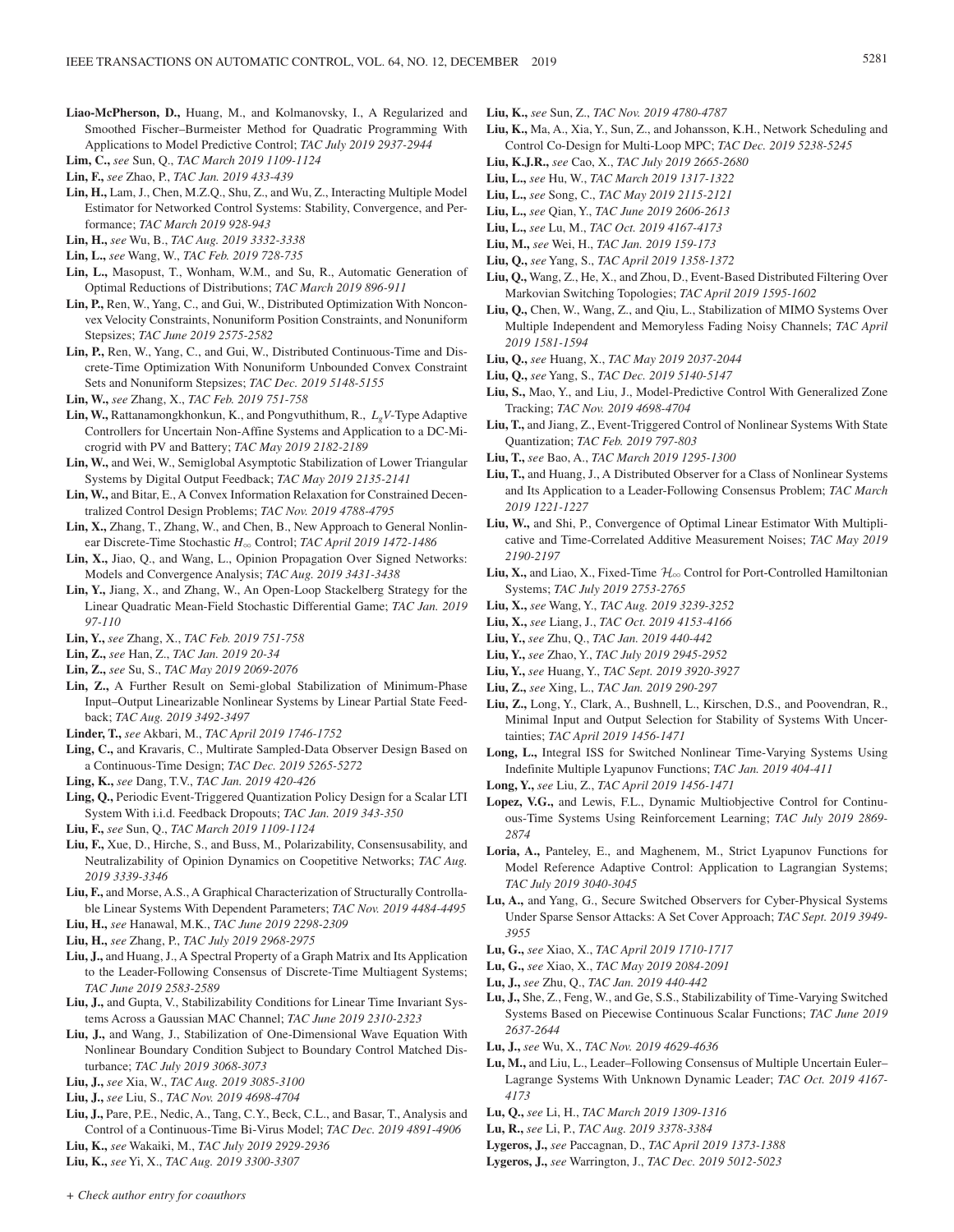- **Ma, A.,** *see* Liu, K., *TAC Dec. 2019 5238-5245*
- **Ma, D.,** and Chen, J., Delay Margin of Low-Order Systems Achievable by PID Controllers; *TAC May 2019 1958-1973*
- **Ma, D.,** Tian, R., Zulfiqar, A., Chen, J., and Chai, T., Bounds on Delay Consensus Margin of Second-Order Multiagent Systems With Robust Position and Velocity Feedback Protocol; *TAC Sept. 2019 3780-3787*

**Ma, Q.,** *see* Min, H., *TAC Jan. 2019 359-364*

- **Ma, R.,** *see* Fu, J., *TAC July 2019 3019-3025*
- **Ma, S.,** *see* Tian, J., *TAC Oct. 2019 4245-4251*
- **Ma, Y.,** Zhao, S., and Huang, B., Multiple-Model State Estimation Based on Variational Bayesian Inference; *TAC April 2019 1679-1685*
- **Mackin, E.,** and Patterson, S., Submodular Optimization for Consensus Networks With Noise-Corrupted Leaders; *TAC July 2019 3054-3059*
- **Madani, R.,** Lavaei, J., and Baldick, R., Convexification of Power Flow Equations in the Presence of Noisy Measurements; *TAC Aug. 2019 3101-3116*
- **Maggiore, M.,** Sassano, M., and Zaccarian, L., Reduction Theorems for Hybrid Dynamical Systems; *TAC June 2019 2254-2265*
- **Maggiore, M.,** *see* Roza, A., *TAC Dec. 2019 4998-5011*
- **Maghenem, M.,** *see* Loria, A., *TAC July 2019 3040-3045*
- **Mahindrakar, A.D.,** *see* Muralidharan, V., *TAC Aug. 2019 3226-3238*
- **Mai, V.S.,** and Abed, E.H., Optimizing Leader Influence in Networks Through Selection of Direct Followers; *TAC March 2019 1280-1287*
- **Majlesinasab, N.,** Yousefian, F., and Pourhabib, A., Self-Tuned Mirror Descent Schemes for Smooth and Nonsmooth High-Dimensional Stochastic Optimization; *TAC Oct. 2019 4377-4384*
- **Majumdar, A.,** *see* Singh, S., *TAC July 2019 2905-2912*
- **Majumdar, R.,** *see* Mallik, K., *TAC June 2019 2629-2636*
- **Majumdar, R.,** *see* Farahani, S.S., *TAC Aug. 2019 3324-3331*
- **Malisoff, M.,** *see* Weston, J., *TAC July 2019 2991-2996*
- **Mallada, E.,** *see* Weitenberg, E., *TAC Oct. 2019 3967-3982*
- **Mallik, K.,** Schmuck, A., Soudjani, S., and Majumdar, R., Compositional Synthesis of Finite-State Abstractions; *TAC June 2019 2629-2636*
- **Manchester, I.R.,** *see* Umenberger, J., *TAC June 2019 2442-2456*
- **Mancilla-Aguilar, J.L.,** and Garcia, R.A., Uniform Asymptotic Stability of Switched Nonlinear Time-Varying Systems and Detectability of Reduced Limiting Control Systems; *TAC July 2019 2782-2797*
- **Manes, C.,** *see* De Iuliis, V., *TAC June 2019 2514-2521*
- **Mao, X.,** *see* Wang, Y., *TAC Oct. 2019 4284-4291*
- **Mao, Y.,** *see* Liu, S., *TAC Nov. 2019 4698-4704*
- **Marden, J.R.,** *see* Paccagnan, D., *TAC Aug. 2019 3253-3267*
- **Margaliot, M.,** *see* Coogan, S., *TAC Feb. 2019 847-853*
- **Margaliot, M.,** *see* Weiss, E., *TAC July 2019 2727-2736*
- **Marquez, H.J.,** *see* Ghodrat, M., *TAC Jan. 2019 174-189*
- **Martinelli, A.,** Nonlinear Unknown Input Observability: Extension of the Observability Rank Condition; *TAC Jan. 2019 222-237*
- **Martinez, S.,** *see* Ramirez-Llanos, E., *TAC April 2019 1732-1739*
- **Martins, N.C.,** *see* Vasconcelos, M.M., *TAC April 2019 1519-1534*
- **Masopust, T.,** *see* Lin, L., *TAC March 2019 896-911*
- **Masubuchi, I.,** *see* Nguyen, L.T.H., *TAC March 2019 1150-1155*
- **Materassi, D.,** *see* Naderi, T., *TAC Feb. 2019 670-682*
- **Matni, N.,** *see* Wang, Y., *TAC Oct. 2019 4079-4093*
- **Mattioni, M.,** Monaco, S., and Normand-Cyrot, D., Feedforwarding Under Sampling; *TAC Nov. 2019 4668-4675*
- **Matveev, A.S.,** Proskurnikov, A.V., Pogromsky, A., and Fridman, E., Comprehending Complexity: Data-Rate Constraints in Large-Scale Networks; *TAC Oct. 2019 4252-4259*
- **Mazenc, F.,** *see* Zemouche, A., *TAC Aug. 2019 3194-3209*
- **Mazo, M.,** *see* Fu, A., *TAC Aug. 2019 3453-3460*
- **Meglio, F.D.,** *see* Davo, M.A., *TAC April 2019 1718-1725*
- **Mehrabadi, M.K.,** Zamani, M., and Chen, Z., Structural Controllability of a Consensus Network With Multiple Leaders; *TAC Dec. 2019 5101-5107*
- **Mehta, P.G.,** *see* Zhang, C., *TAC Jan. 2019 282-289*
- **Mei, K.,** *see* Ding, S., *TAC June 2019 2545-2552*
- **Mei, W.,** *see* Chen, G., *TAC May 2019 1874-1889*
- **Meller, M.,** *see* Niedzwiecki, M., *TAC Dec. 2019 4968-4981*
- **Menara, T.,** Bassett, D.S., and Pasqualetti, F., Structural Controllability of Symmetric Networks; *TAC Sept. 2019 3740-3747*
- **Mendes, R.S.,** Hardouin, L., and Lhommeau, M., Stochastic Filtering of Max-Plus Linear Systems With Bounded Disturbances; *TAC Sept. 2019 3706- 3715*
- **Menegaz, H.M.T.,** Ishihara, J.Y., and Kussaba, H.T.M., Unscented Kalman Filters for Riemannian State-Space Systems; *TAC April 2019 1487-1502*
- **Meng, M.,** Lam, J., Feng, J., and Cheung, K.C., Stability and Stabilization of Boolean Networks With Stochastic Delays; *TAC Feb. 2019 790-796*
- **Meng, Z.,** *see* Xia, W., *TAC July 2019 2766-2781*
- **Menini, L.,** Possieri, C., and Tornambe, A., Observers for Linear Systems by the Time Integrals and Moving Average of the Output; *TAC Dec. 2019 4859- 4874*
- **Meyer, P.,** and Dimarogonas, D.V., Hierarchical Decomposition of LTL Synthesis Problem for Nonlinear Control Systems; *TAC Nov. 2019 4676-4683*
- **Michailidis, G.,** *see* Faradonbeh, M.K.S., *TAC Aug. 2019 3498-3505*
- **Michiels, W.,** *see* Silm, H., *TAC Feb. 2019 759-766*
- **Michiels, W.,** *see* Gomez, M.A., *TAC Feb. 2019 804-811*
- **Mickelin, O.,** *see* Yang, L., *TAC Dec. 2019 5080-5085*
- **Millerioux, G.,** *see* Fiacchini, M., *TAC Sept. 2019 3839-3845*
- **Min, H.,** Xu, S., Zhang, B., and Ma, Q., Output-Feedback Control for Stochastic Nonlinear Systems Subject to Input Saturation and Time-Varying Delay; *TAC Jan. 2019 359-364*
- **Mironchenko, A.,** Criteria for Input-to-State Practical Stability; *TAC Jan. 2019 298-304*
- **Mitra, P.,** *see* Tegling, E., *TAC Dec. 2019 4936-4951*
- **Mo, Y.,** *see* Han, D., *TAC June 2019 2383-2395*
- **Mo, Y.,** Dasgupta, S., and Beal, J., Robustness of the Adaptive Bellman –Ford Algorithm: Global Stability and Ultimate Bounds; *TAC Oct. 2019 4121-4136*
- **Modares, H.,** *see* Chen, C., *TAC Nov. 2019 4423-4438*
- **Molloy, T.L.,** and Ford, J.J., Minimax Robust Quickest Change Detection in Systems and Signals With Unknown Transients; *TAC July 2019 2976-2982*
- **Monaco, S.,** *see* Mattioni, M., *TAC Nov. 2019 4668-4675*
- **Monasterios, P.R.B.,** and Trodden, P.A., Model Predictive Control of Linear Systems With Preview Information: Feasibility, Stability, and Inherent Robustness; *TAC Sept. 2019 3831-3838*
- **Mondie, S.,** *see* Gomez, M.A., *TAC Feb. 2019 804-811*
- **Moon, J.,** A Sufficient Condition for Linear-Quadratic Stochastic Zero-Sum Differential Games for Markov Jump Systems; *TAC April 2019 1619-1626*
- **Moon, J.,** Duncan, T.E., and Basar, T., Risk-Sensitive Zero-Sum Differential Games; *TAC April 2019 1503-1518*
- **Moon, J.,** and Kim, Y., Linear Exponential Quadratic Control for Mean Field Stochastic Systems; *TAC Dec. 2019 5094-5100*
- **Moothedath, S.,** Chaporkar, P., and Belur, M.N., Sparsest Feedback Selection for Structurally Cyclic Systems With Dedicated Actuators and Sensors in Polynomial Time; *TAC Sept. 2019 3956-3963*
- **Moreira, M.V.,** *see* Viana, G.S., *TAC Oct. 2019 4361-4368*
- **Moreno, J.A.,** *see* Cruz-Zavala, E., *TAC July 2019 3034-3039*
- **Morgul, O.,** *see* Uyanik, I., *TAC June 2019 2529-2536*
- **Morin, P.,** and Samson, C., Feedback Control of a Motorized Skateboard; *TAC Feb. 2019 628-639*
- **Morse, A.S.,** *see* Liu, F., *TAC Nov. 2019 4484-4495*
- **Motchon, K.M.D.,** and Pekpe, K.M., Necessary and Sufficient Condition for Controlled Distinguishability of Continuous-Time Bilinear Systems; *TAC July 2019 3013-3018*
- **Motee, N.,** *see* Ghaedsharaf, Y., *TAC June 2019 2457-2472*
- **Motee, N.,** *see* Somarakis, C., *TAC Sept. 2019 3571-3586*
- **Mou, S.,** *see* Wang, X., *TAC Oct. 2019 4217-4222*
- **Moulay, E.,** *see* Bernuau, E., *TAC Nov. 2019 4691-4697*
- **Moura, J.M.F.,** *see* Chen, Y., *TAC Sept. 2019 3772-3779*
- **Muller, M.A.,** *see* Kohler, J., *TAC Jan. 2019 254-269*
- **Muralidharan, V.,** Mahindrakar, A.D., and Saradagi, A., Control of a Driftless Bilinear Vector Field on*n*-Sphere; *TAC Aug. 2019 3226-3238*
- **Murata, M.,** and Hiramatsu, K., Non-Gaussian Filter for Continuous-Discrete Models; *TAC Dec. 2019 5260-5264*
- **Murphey, T.D.,** *see* Tzorakoleftherakis, E., *TAC Aug. 2019 3170-3183*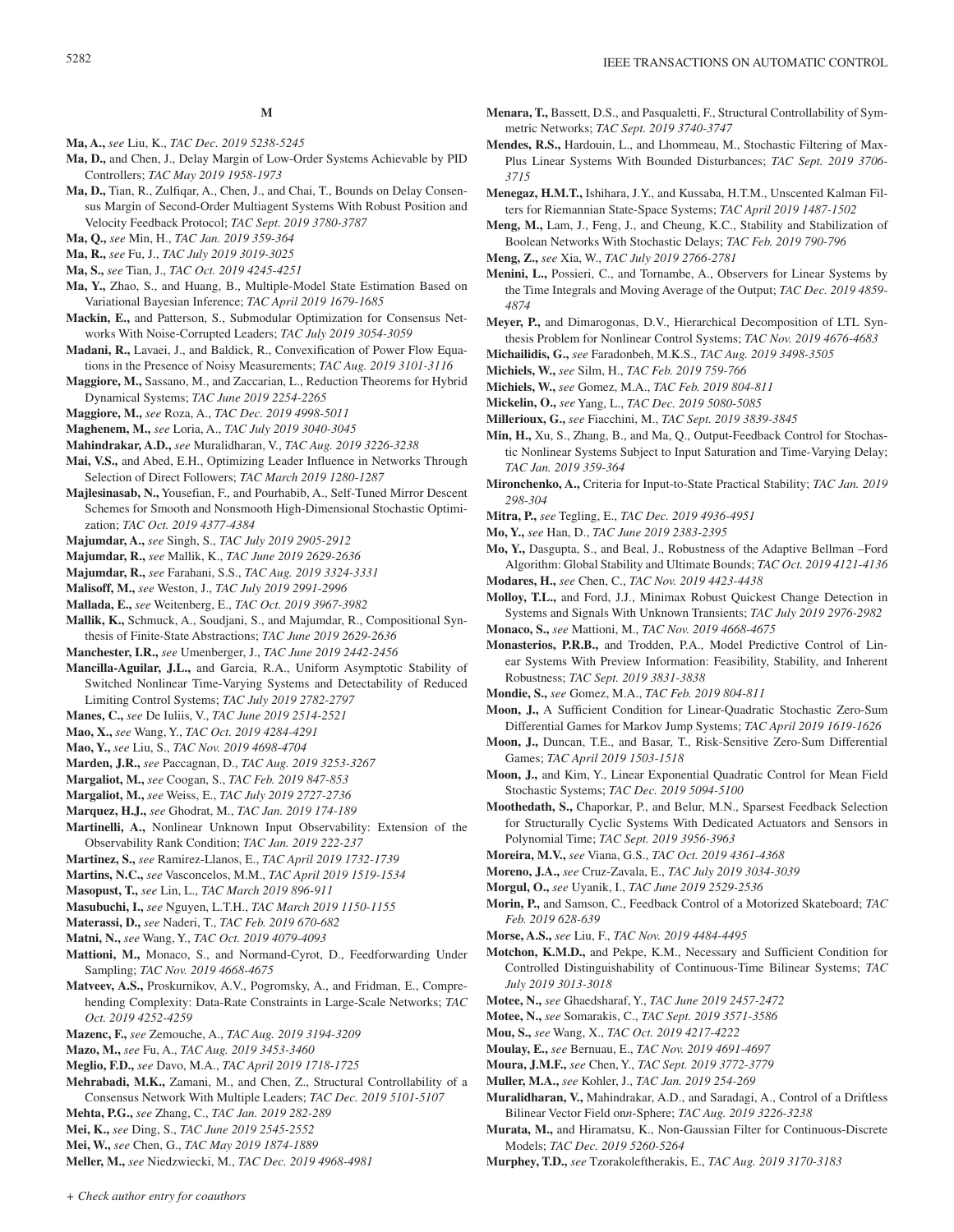**Murray, R.,** Swenson, B., and Kar, S., Revisiting Normalized Gradient Descent: Fast Evasion of Saddle Points; *TAC Nov. 2019 4818-4824*

### **N**

- **Naderi, T.,** Materassi, D., Innocenti, G., and Genesio, R., Revisiting Kalman and Aizerman Conjectures via a Graphical Interpretation; *TAC Feb. 2019 670-682*
- **Namerikawa, T.,** *see* Shinohara, T., *TAC Dec. 2019 5024-5038*
- **Natarajan, K.,** *see* Ahipasaoglu, S.D., *TAC Jan. 2019 190-205*
- **Nayak, A.,** and Banavar, R.N., On Almost-Global Tracking for a Certain Class of Simple Mechanical Systems; *TAC Jan. 2019 412-419*
- **Nayyar, A.,** *see* Asghari, S.M., *TAC May 2019 1816-1831*
- **Nayyar, A.,** and Teneketzis, D., Common Knowledge and Sequential Team Problems; *TAC Dec. 2019 5108-5115*
- **Nedic, A.,** *see* Wilson, C., *TAC Feb. 2019 496-509*
- **Nedic, A.,** *see* Liu, J., *TAC Dec. 2019 4891-4906*
- **Nguang, S.K.,** *see* Shen, M., *TAC April 2019 1702-1709*
- **Nguyen, L.T.H.,** Wada, T., Masubuchi, I., Asai, T., and Fujisaki, Y., Bounded Confidence Gossip Algorithms for Opinion Formation and Data Clustering; *TAC March 2019 1150-1155*
- **Nguyen, T.,** *see* Yin, G., *TAC Sept. 2019 3587-3601*
- **Nguyen, T.W.,** *see* Nicotra, M.M., *TAC July 2019 2883-2889*
- **Nicotra, M.M.,** Liao-McPherson, D., and Kolmanovsky, I.V., Embedding Constrained Model Predictive Control in a Continuous-Time Dynamic Feedback; *TAC May 2019 1932-1946*
- **Nicotra, M.M.,** Nguyen, T.W., Garone, E., and Kolmanovsky, I.V., Explicit Reference Governor for the Constrained Control of Linear Time-Delay Systems; *TAC July 2019 2883-2889*
- **Nicotra, M.M.,** *see* Dontchev, A.L., *TAC Sept. 2019 3602-3615*
- **Niculescu, S.,** *see* Jin, C., *TAC May 2019 1989-1998*
- **Niedzwiecki, M.,** Meller, M., and Chojnacki, D., Lattice-Filter-Based Multivariate Autoregressive Spectral Estimation With Joint Model Order and Estimation Bandwidth Adaptation; *TAC Dec. 2019 4968-4981*
- **Nielsen, I.,** and Axehill, D., Direct Parallel Computations of Second-Order Search Directions for Model Predictive Control; *TAC July 2019 2845-2860*
- **Niezabitowski, M.,** *see* Czornik, A., *TAC Dec. 2019 5171-5174*
- **Ning, B.,** and Han, Q., Prescribed Finite-Time Consensus Tracking for Multiagent Systems With Nonholonomic Chained-Form Dynamics; *TAC April 2019 1686-1693*
- **Ning, L.,** Smooth Interpolation of Covariance Matrices and Brain Network Estimation; *TAC Aug. 2019 3184-3193*
- **Ning, Z.,** Zhang, L., and Zheng, W.X., Observer-Based Stabilization of Nonhomogeneous Semi-Markov Jump Linear Systems With Mode-Switching Delays; *TAC May 2019 2029-2036*

**Niu, Y.,** *see* Song, J., *TAC May 2019 2174-2181*

- **Normand-Cyrot, D.,** *see* Mattioni, M., *TAC Nov. 2019 4668-4675*
- **Notarnicola, I.,** Franceschelli, M., and Notarstefano, G., A Duality-Based Approach for Distributed Min–Max Optimization; *TAC June 2019 2559- 2566*
- **Notarstefano, G.,** *see* Notarnicola, I., *TAC June 2019 2559-2566*
- **Notarstefano, G.,** *see* Bof, N., *TAC July 2019 2983-2990*

#### **O**

- **Oechtering, T.J.,** *see* Wiese, M., *TAC March 2019 1047-1062*
- **Ohta, Y.,** *see* Kashima, K., *TAC April 2019 1344-1357*
- **Oliva, G.,** Rikos, A.I., Hadjicostis, C.N., and Gasparri, A., Distributed Flow Network Balancing With Minimal Effort; *TAC Sept. 2019 3529-3543*
- **Oliveira, T.R.,** Rodrigues, V.H.P., and Fridman, L., Generalized Model Reference Adaptive Control by Means of Global HOSM Differentiators; *TAC May 2019 2053-2060*
- **Olshevsky, A.,** *see* Jadbabaie, A., *TAC Feb. 2019 783-789*
- **Olshevsky, A.,** *see* Jadbabaie, A., *TAC April 2019 1389-1402*
- **Ono, M.,** *see* Chamie, M.E., *TAC March 2019 1003-1018*
- **Orosz, G.,** *see* Sadeghpour, M., *TAC Nov. 2019 4741-4747*
- **Ortega, R.,** *see* Yi, B., *TAC March 2019 1193-1200*

**Orwat, J.,** *see* Czornik, A., *TAC Dec. 2019 5171-5174*

- **Ouyang, Y.,** *see* Asghari, S.M., *TAC May 2019 1816-1831*
- **Ozay, N.,** *see* Yang, L., *TAC Dec. 2019 5080-5085*
- **Ozdaglar, A.,** *see* Adam, E.M., *TAC May 2019 1890-1904*
- **Ozer, A.O.,** Potential Formulation for Charge or Current-Controlled Piezoelectric Smart Composites and Stabilization Results: Electrostatic Versus Quasi-Static Versus Fully-Dynamic Approaches; *TAC March 2019 989-1002*

### **P**

- **Paccagnan, D.,** Gentile, B., Parise, F., Kamgarpour, M., and Lygeros, J., Nash and Wardrop Equilibria in Aggregative Games With Coupling Constraints; *TAC April 2019 1373-1388*
- **Paccagnan, D.,** and Marden, J.R., The Importance of System-Level Information in Multiagent Systems Design: Cardinality and Covering Problems; *TAC Aug. 2019 3253-3267*
- **Pachter, M.,** *see* Garcia, E., *TAC Feb. 2019 553-568*
- **Padoan, A.,** and Astolfi, A., Moments of Random Variables: A Systems-Theoretic Interpretation; *TAC Nov. 2019 4407-4422*
- **Pages, G.,** *see* Chaumette, E., *TAC June 2019 2598-2605*
- **Pajic, M.,** *see* Ivanov, R., *TAC Jan. 2019 238-253*
- **Pajic, M.,** *see* Jovanov, I., *TAC Dec. 2019 4843-4858*
- **Pan, J.,** *see* Yu, Y., *TAC Aug. 2019 3129-3140*
- **Pan, J.,** *see* He, J., *TAC Dec. 2019 5222-5229*
- **Panagou, D.,** *see* Han, D., *TAC Nov. 2019 4439-4453*
- **Pandelis, D.G.,** *see* Papachristos, I., *TAC April 2019 1640-1647*
- **Panteley, E.,** *see* Loria, A., *TAC July 2019 3040-3045*
- **Papachristodoulou, A.,** *see* Zheng, Y., *TAC Sept. 2019 3869-3876*
- **Papachristos, I.,** and Pandelis, D.G., Optimal Dynamic Allocation of Collaborative Servers in Two Station Tandem Systems; *TAC April 2019 1640-1647*
- **Papadimitratos, P.,** *see* Wiese, M., *TAC March 2019 1047-1062*
- **Papageorgiou, M.,** *see* Karafyllis, I., *TAC Sept. 2019 3647-3662*
- **Pappas, G.J.,** *see* Ivanov, R., *TAC Jan. 2019 238-253*
- **Pappas, G.J.,** *see* Jadbabaie, A., *TAC Feb. 2019 783-789*
- **Pare, P.E.,** Grimsman, D., Wilson, A.T., Transtrum, M.K., and Warnick, S., Model Boundary Approximation Method as a Unifying Framework for Balanced Truncation and Singular Perturbation Approximation; *TAC Nov. 2019 4796-4802*
- **Pare, P.E.,** *see* Liu, J., *TAC Dec. 2019 4891-4906*
- **Parikh, A.,** *see* Kamalapurkar, R., *TAC Feb. 2019 614-627*
- **Parise, F.,** *see* Paccagnan, D., *TAC April 2019 1373-1388*
- **Parisini, T.,** *see* Boem, F., *TAC Jan. 2019 4-19*
- Park, G., Lee, C., Shim, H., Eun, Y., and Johansson, K.H., Stealthy Adversaries Against Uncertain Cyber-Physical Systems: Threat of Robust Zero-Dynamics Attack; *TAC Dec. 2019 4907-4919*
- Park, J., Lee, S.Y., and Park, P., A Less Conservative Stability Criterion for Discrete-Time Lur'e Systems With Sector and Slope Restrictions; *TAC Oct. 2019 4391-4395*
- **Park, J.H.,** *see* Xiao, X., *TAC May 2019 2084-2091*
- **Park, J.H.,** *see* Yao, X., *TAC July 2019 2875-2882*
- **Park, P.,** *see* Park, J., *TAC Oct. 2019 4391-4395*
- **Parrilo, P.A.,** *see* Legat, B., *TAC Nov. 2019 4623-4628*
- **Paruchuri, P.,** and Chatterjee, D., Discrete Time Pontryagin Maximum Principle Under State-Action-Frequency Constraints; *TAC Oct. 2019 4202-4208*
- **Paschalidis, I.C.,** *see* Hanawal, M.K., *TAC June 2019 2298-2309*
- **Pasiliao, E.,** *see* Yucelen, T., *TAC Aug. 2019 3521-3526*
- **Pasqualetti, F.,** *see* Menara, T., *TAC Sept. 2019 3740-3747*
- **Patrinos, P.,** *see* Stella, L., *TAC Feb. 2019 697-711*
- **Patrinos, P.,** *see* Latafat, P., *TAC Oct. 2019 4050-4065*
- **Patrinos, P.,** *see* Themelis, A., *TAC Dec. 2019 4875-4890*
- **Patterson, S.,** *see* Mackin, E., *TAC July 2019 3054-3059*
- **Paunonen, L.,** *see* Humaloja, J., *TAC June 2019 2210-2223*
- **Pavel, L.,** *see* Gadjov, D., *TAC March 2019 1077-1092*
- **Pavone, M.,** *see* Singh, S., *TAC July 2019 2905-2912*
- **Pawlak, M.,** *see* Greblicki, W., *TAC April 2019 1550-1565*
- Peet, M.M., A Dual to Lyapunov's Second Method for Linear Systems With Multiple Delays and Implementation Using SOS; *TAC March 2019 944-959*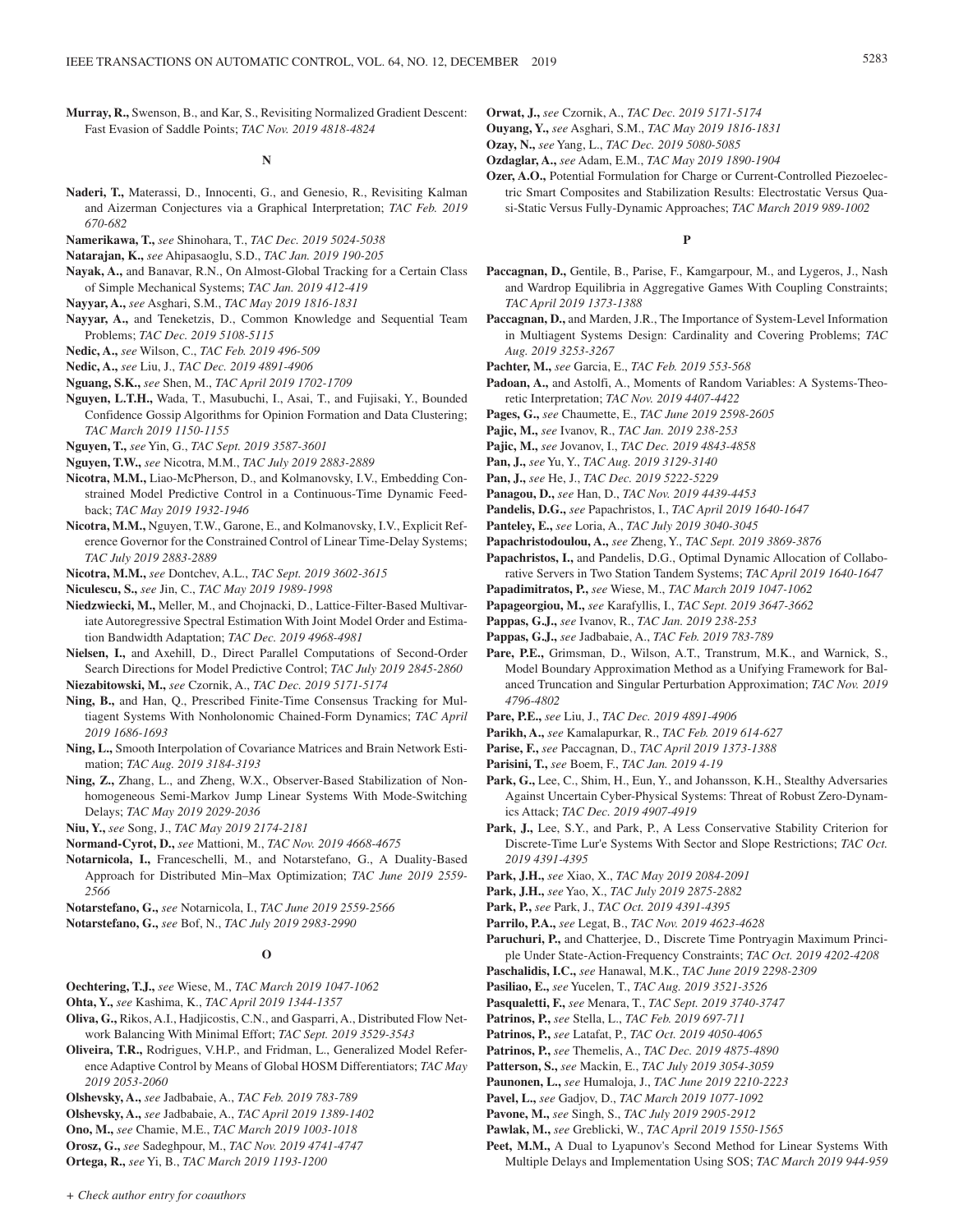**Pekpe, K.M.,** *see* Motchon, K.M.D., *TAC July 2019 3013-3018*

- **Peng, Y.,** Huang, E., Xu, J., Shi, Z., and Chen, C., A Coordinate Optimization Approach for Concurrent Design; *TAC July 2019 2913-2920*
- **Peng, Y.,** Xu, J., Lee, L.H., Hu, J., and Chen, C., Efficient Simulation Sampling Allocation Using Multifidelity Models; *TAC Aug. 2019 3156-3169*
- **Peng, Z.,** *see* Cheng, C., *TAC July 2019 2653-2664*
- **Peng, Z.,** *see* Jiang, W., *TAC Sept. 2019 3889-3896*
- **Pepe, P.,** Converse Lyapunov Theorems for Discrete-Time Switching Systems With Given Switches Digraphs; *TAC June 2019 2502-2508*
- **Petreczky, M.,** *see* Jozsa, M., *TAC March 2019 912-927*
- **Pettersson, G.M.,** *see* Khina, A., *TAC Sept. 2019 3690-3705*
- **Pfister, J.,** *see* Surace, S.C., *TAC July 2019 2814-2829*
- **Phat, V.N.,** *see* Hai Yen, L., *TAC Nov. 2019 4684-4690*
- **Philippe, M.,**Athanasopoulos, N.,Angeli, D., and Jungers, R.M., On Path-Complete Lyapunov Functions: Geometry and Comparison; *TAC May 2019 1947-1957*
- **Picci, G.,** *see* Ferrante, A., *TAC June 2019 2509-2513*
- **Pieczynski, W.,** *see* Zheng, F., *TAC April 2019 1761-1767*
- **Pietrabissa, A.,** and Ricciardi Celsi, L., Discrete-Time Selfish Routing Converging to the Wardrop Equilibrium; *TAC March 2019 1288-1294*
- **Pimentel, G.A.,** *see* Gevers, M., *TAC June 2019 2473-2479*
- **Pipeleers, G.,** *see* van Duijkeren, N., *TAC Sept. 2019 3788-3795*
- **Pisano, A.,** *see* Kapetina, M.N., *TAC Oct. 2019 4188-4195*
- **Pogromsky, A.,** *see* Matveev, A.S., *TAC Oct. 2019 4252-4259*
- **Pola, G.,** *see* Borri, A., *TAC March 2019 1034-1046*
- **Pongvuthithum, R.,** *see* Lin, W., *TAC May 2019 2182-2189*
- **Poovendran, R.,** *see* Liu, Z., *TAC April 2019 1456-1471*
- **Poovendran, R.,** *see* Clark, A., *TAC Nov. 2019 4470-4483*
- **Possieri, C.,** *see* Menini, L., *TAC Dec. 2019 4859-4874*
- **Poulakakis, I.,** *see* Veer, S., *TAC Nov. 2019 4583-4598*
- 
- **Pourhabib, A.,** *see* Majlesinasab, N., *TAC Oct. 2019 4377-4384*
- **Powell, W.B.,** *see* Lee, D., *TAC Oct. 2019 4011-4023*
- **Prabhu, V.S.,** *see* Farahani, S.S., *TAC Aug. 2019 3324-3331*
- **Prieur, C.,** and Trelat, E., Feedback Stabilization of a 1-D Linear Reaction–Diffusion Equation With Delay Boundary Control; *TAC April 2019 1415-1425*
- **Prieur, C.,** *see* Davo, M.A., *TAC April 2019 1718-1725*
- **Prieur, C.,** *see* Seuret, A., *TAC May 2019 2061-2068*
- **Prieur, C.,** *see* Roman, C., *TAC Aug. 2019 3284-3299*
- **Priot, B.,** *see* Chaumette, E., *TAC June 2019 2598-2605*
- **Proskurnikov, A.V.,** *see* Matveev, A.S., *TAC Oct. 2019 4252-4259*
- **Psillakis, H.E.,** *see* Wang, Q., *TAC June 2019 2495-2501*
- **Pu, Y.,** *see* Ferranti, L., *TAC May 2019 1800-1815*
- **Puig, V.,** *see* Wang, Y., *TAC May 2019 2092-2099*

### **Q**

- **Qi, Q.,** *see* Zhang, H., *TAC March 2019 1125-1136*
- **Qi, Q.,** Zhang, H., and Wu, Z., Stabilization Control for Linear Continuous-Time Mean-Field Systems; *TAC Aug. 2019 3461-3468*
- **Qi, Y.,** *see* He, L., *TAC Jan. 2019 321-328*
- **Qi, Y.,** *see* Qian, R., *TAC July 2019 2890-2897*
- **Qian, R.,** Duan, Z., and Qi, Y., Stability of a General Class of Power Control Algorithms With Single-Step Feedback in Wireless Networks; *TAC July 2019 2890-2897*
- **Qian, Y.,** Liu, L., and Feng, G., Output Consensus of Heterogeneous Linear Multi-Agent Systems with Adaptive Event-Triggered Control; *TAC June 2019 2606-2613*
- **Qin, J.,** Yang, I., and Rajagopal, R., Submodularity of Storage Placement Optimization in Power Networks; *TAC Aug. 2019 3268-3283*
- **Qiu, D.,** *see* Deng, W., *TAC Dec. 2019 5051-5065*
- **Qiu, L.,** *see* Liu, Q., *TAC April 2019 1581-1594*
- **Qiu, Z.,** Sun, J., Jankovic, M., and Santillo, M., LMI Stability-Constrained Identification for Composite Adaptive Internal Model Control; *TAC Dec. 2019 5039-5050*
- **Qu, Z.,** *see* Shinohara, T., *TAC Dec. 2019 5024-5038*
- **Quevedo, D.E.,** *see* Dang, T.V., *TAC Jan. 2019 420-426*

**Quevedo, D.E.,** *see* Demirel, B., *TAC June 2019 2567-2574*

**Quevedo, D.E.,** *see* Leong, A.S., *TAC Sept. 2019 3732-3739* **Quevedo, D.E.,** *see* Knorn, S., *TAC Oct. 2019 4337-4344*

### **R**

- **Rachinskii, D.I.,** *see* Fathian, K., *TAC Dec. 2019 5156-5163*
- **Radisavljevic-Gajic, V.,** *see* Karagiannis, D., *TAC Sept. 2019 3809-3816*
- **Rahili, S.,** *see* Ghapani, S., *TAC March 2019 1178-1184*
- **Rahmani, A.,** *see* Jiang, W., *TAC Sept. 2019 3889-3896*
- **Rahnama, A.,** Xia, M., and Antsaklis, P.J., A QSR-Dissipativity Based Design for Event-Triggered Networked Systems; *TAC June 2019 2590-2597*
- **Raissi, T.,** *see* Tang, W., *TAC Nov. 2019 4717-4724*
- **Rajagopal, R.,** *see* Qin, J., *TAC Aug. 2019 3268-3283*
- **Rajamani, R.,** *see* Zemouche, A., *TAC Aug. 2019 3194-3209*
- **Rakesh,** *see* Veer, S., *TAC Nov. 2019 4583-4598*
- **Ramaswamy, A.,** and Bhatnagar, S., Stability of Stochastic Approximations With "Controlled Markov" Noise and Temporal Difference Learning; *TAC June 2019 2614-2620*
- **Ramirez, A.,** and Sipahi, R., Single-Delay and Multiple-Delay Proportional-Retarded (PR) Protocols for Fast Consensus in a Large-Scale Network; *TAC May 2019 2142-2149*
- **Ramirez-Llanos, E.,** and Martinez, S., Stochastic Source Seeking for Mobile Robots in Obstacle Environments Via the SPSA Method; *TAC April 2019 1732-1739*
- **Ran, N.,** Giua, A., and Seatzu, C., Enforcement of Diagnosability in Labeled Petri Nets via Optimal Sensor Selection; *TAC July 2019 2997-3004*
- **Rapaic, M.R.,** *see* Kapetina, M.N., *TAC Oct. 2019 4188-4195*
- **Rapaport, A.,** *see* Kalboussi, N., *TAC May 2019 2128-2134*
- **Rattanamongkhonkun, K.,** *see* Lin, W., *TAC May 2019 2182-2189*
- **Reissig, G.,** and Rungger, M., Symbolic Optimal Control; *TAC June 2019 2224- 2239*
- **Ren, W.,** and Xiong, J., Vector-Lyapunov-Function-Based Input-to-State Stability of Stochastic Impulsive Switched Time-Delay Systems; *TAC Feb. 2019 654-669*
- **Ren, W.,** *see* Ghapani, S., *TAC March 2019 1178-1184*
- **Ren, W.,** *see* Zhu, Y., *TAC April 2019 1694-1701*
- **Ren, W.,** *see* Lin, P., *TAC June 2019 2575-2582*
- **Ren, W.,** *see* Zhao, Y., *TAC July 2019 2945-2952*
- **Ren, W.,** and Xiong, J., Stability Analysis of Impulsive Switched Time-Delay Systems With State-Dependent Impulses; *TAC Sept. 2019 3928-3935*
- **Ren, W.,** and Xiong, J., Lyapunov Conditions for Input-to-State Stability of Hybrid Systems With Memory; *TAC Oct. 2019 4307-4313*
- **Ren, W.,** *see* Lin, P., *TAC Dec. 2019 5148-5155*
- **Ren, Z.,** *see* Hua, Y., *TAC Oct. 2019 4292-4299*
- **Ri, S.,** *see* Huang, J., *TAC June 2019 2480-2487*
- **Ricciardi Celsi, L.,** *see* Pietrabissa, A., *TAC March 2019 1288-1294*
- **Richard, J.,** *see* Silm, H., *TAC Feb. 2019 759-766*
- **Rikos, A.I.,** and Hadjicostis, C.N., Distributed Balancing With Constrained Integer Weights; *TAC June 2019 2553-2558*
- **Rikos, A.I.,** *see* Oliva, G., *TAC Sept. 2019 3529-3543*
- **Riverso, S.,** *see* Boem, F., *TAC Jan. 2019 4-19*
- **Rodrigues, V.H.P.,** *see* Oliveira, T.R., *TAC May 2019 2053-2060*
- **Rodriguez-Castellanos, D.,** *see* Vega, C.J., *TAC Feb. 2019 767-774*
- **Rojas, C.R.,** *see* Galrinho, M., *TAC July 2019 2798-2813*
- **Roman, C.,** Bresch-Pietri, D., Prieur, C., and Sename, O., Robustness to In-Domain Viscous Damping of a Collocated Boundary Adaptive Feedback Law for an Antidamped Boundary Wave PDE; *TAC Aug. 2019 3284-3299*
- **Rosenfeld, J.A.,** *see* Kamalapurkar, R., *TAC Feb. 2019 614-627*
- **Rossa, F.D.,** *see* Dercole, F., *TAC Sept. 2019 3823-3830*
- **Rovithakis, G.A.,** *see* Bikas, L.N., *TAC March 2019 1228-1235*
- **Roy, S.B.,** *see* Jha, S.K., *TAC Dec. 2019 5230-5237*
- **Roza, A.,** Maggiore, M., and Scardovi, L., A Smooth Distributed Feedback for Formation Control of Unicycles; *TAC Dec. 2019 4998-5011*
- **Ruan, M.,** Gao, H., and Wang, Y., Secure and Privacy-Preserving Consensus; *TAC Oct. 2019 4035-4049*
- **Ruan, Z.,** *see* Chen, W., *TAC Oct. 2019 4209-4216*
- **Ruffer, B.S.,** *see* Tran, D.N., *TAC Aug. 2019 3415-3422*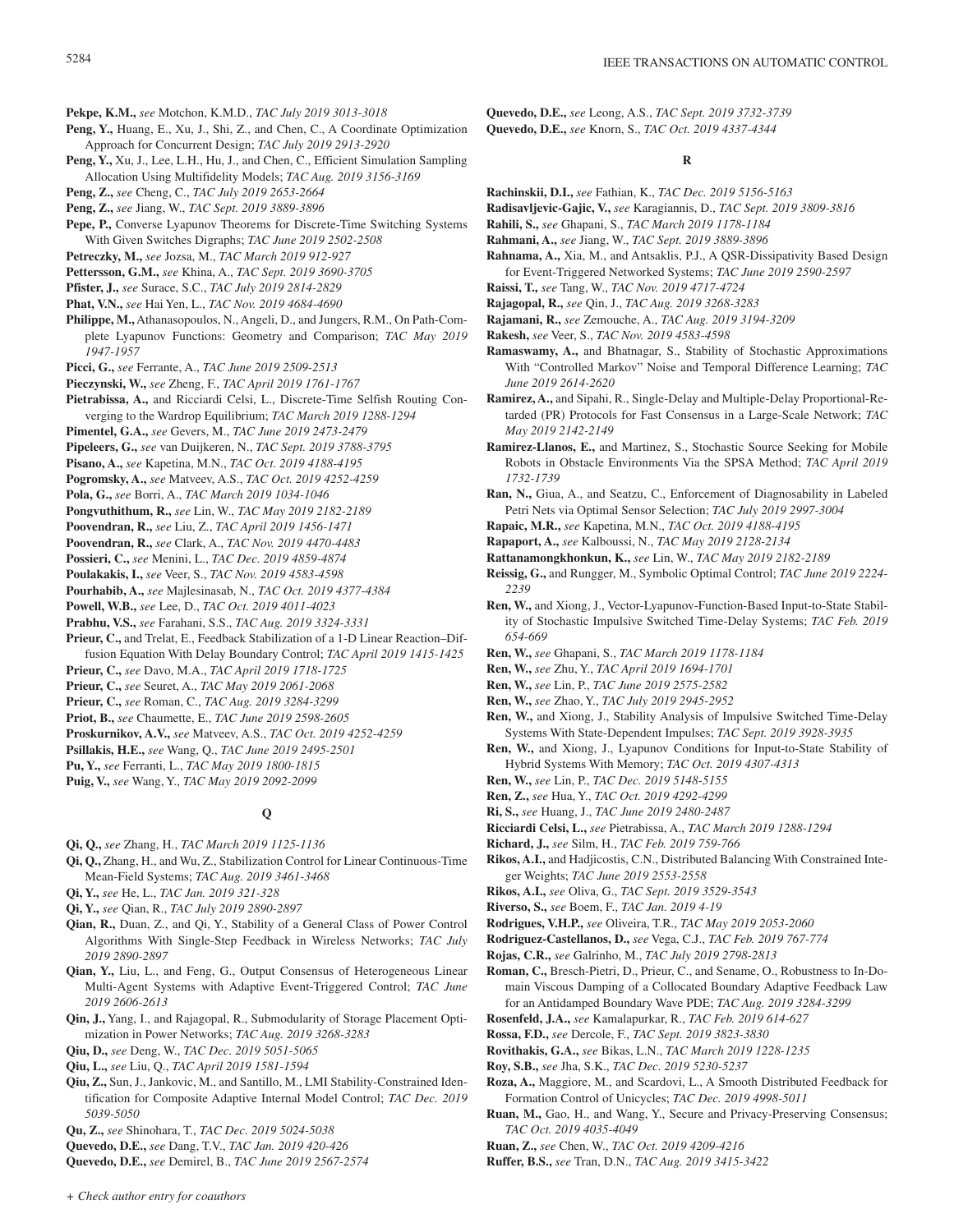**Rungger, M.,** *see* Reissig, G., *TAC June 2019 2224-2239*

**Russo, G.,** Wirth, F., and Shorten, R., On Synchronization in Continuous-Time Networks of Nonlinear Nodes With State-Dependent and Degenerate Noise Diffusion; *TAC Jan. 2019 389-395*

### **S**

- **Sadeghpour, M.,** Breda, D., and Orosz, G., Stability of Linear Continuous-Time Systems With Stochastically Switching Delays; *TAC Nov. 2019 4741-4747*
- **Sadraddini, S.,** and Belta, C., Formal Synthesis of Control Strategies for Positive Monotone Systems; *TAC Feb. 2019 480-495*
- **Sakurama, K.,** Azuma, S., and Sugie, T., Multiagent Coordination Via Distributed Pattern Matching; *TAC Aug. 2019 3210-3225*
- Saldi, N., Finite-State Approximations to Discounted and Average Cost Constrained Markov Decision Processes; *TAC July 2019 2681-2696*
- **Salim, A.,** Bianchi, P., and Hachem, W., Snake: A Stochastic Proximal Gradient Algorithm for Regularized Problems Over Large Graphs; *TAC May 2019 1832-1847*
- **Salvoldi, M.,** and Choukroun, D., Process Noise Covariance Design in Kalman Filtering via Bounds Optimization; *TAC Feb. 2019 834-840*
- **Samson, C.,** *see* Morin, P., *TAC Feb. 2019 628-639*
- **Sanchez, C.A.,** Garcia, G., Hadjeras, S., Heemels, W.P.M.H., and Zaccarian, L., Practical Stabilization of Switched Affine Systems With Dwell-Time Guarantees; *TAC Nov. 2019 4811-4817*
- **Sanchez, E.N.,** *see* Vega, C.J., *TAC Feb. 2019 767-774*
- **Sanchez, M.,** *see* Arceo, J.C., *TAC April 2019 1740-1745*
- **Sandberg, H.,** *see* Wiese, M., *TAC March 2019 1047-1062*
- **Sandberg, H.,** *see* Tegling, E., *TAC Dec. 2019 4936-4951*
- **Sanfelice, R.G.,** *see* Chai, J., *TAC June 2019 2426-2441*
- **Sanfelice, R.G.,** *see* Ferrante, F., *TAC Aug. 2019 3362-3369*
- **Sanlaville, E.,** *see* Ammour, R., *TAC July 2019 2961-2967*
- **Santillo, M.,** *see* Qiu, Z., *TAC Dec. 2019 5039-5050*
- **Sanz, R.,** Garcia, P., and Krstic, M., Robust Compensation of Delay and Diffusive Actuator Dynamics Without Distributed Feedback; *TAC Sept. 2019 3663-3675*
- **Saradagi, A.,** *see* Muralidharan, V., *TAC Aug. 2019 3226-3238*
- **Saranli, U.,** *see* Uyanik, I., *TAC June 2019 2529-2536*
- **Sarkka, S.,** *see* Hostettler, R., *TAC Jan. 2019 305-312*
- **Sarkka, S.,** Alvarez, M.A., and Lawrence, N.D., Gaussian Process Latent Force Models for Learning and Stochastic Control of Physical Systems; *TAC July 2019 2953-2960*
- **Sassano, M.,** and Astolfi, A., A Local Separation Principle via Dynamic Approximate Feedback and Observer Linearization for a Class of Nonlinear Systems; *TAC Jan. 2019 111-126*
- **Sassano, M.,** *see* Maggiore, M., *TAC June 2019 2254-2265*
- **Saussie, D.,** *see* Lhachemi, H., *TAC Feb. 2019 854-861*
- **Savla, K.,** *see* Jafari, S., *TAC Sept. 2019 3616-3631*
- **Scardovi, L.,** *see* Roza, A., *TAC Dec. 2019 4998-5011*
- **Schenato, L.,** *see* Bof, N., *TAC July 2019 2983-2990*
- **Scherpen, J.M.A.,** *see* Cheng, X., *TAC April 2019 1663-1670*
- **Scherpen, J.M.A.,** *see* Kawano, Y., *TAC July 2019 3060-3067*
- **Schiffer, J.,** *see* Efimov, D., *TAC Oct. 2019 4094-4104*
- **Schmuck, A.,** *see* Mallik, K., *TAC June 2019 2629-2636*
- **Schwager, M.,** *see* Leahy, K., *TAC June 2019 2396-2411*
- **Seatzu, C.,** *see* Ran, N., *TAC July 2019 2997-3004*
- **Seatzu, C.,** *see* You, D., *TAC Oct. 2019 4353-4360*
- **Seatzu, C.,** *see* He, Z., *TAC Dec. 2019 5253-5259*
- **Selivanov, A.,** and Fridman, E., Boundary Observers for a Reaction–Diffusion System Under Time-Delayed and Sampled-Data Measurements; *TAC Aug. 2019 3385-3390*
- **Sename, O.,** *see* Roman, C., *TAC Aug. 2019 3284-3299*
- **Sentis, L.,** *see* Thomas, G.C., *TAC Oct. 2019 4229-4236*
- **Seo, J.H.,** *see* Kim, J., *TAC March 2019 1162-1169*
- **Seo, J.H.,** *see* Kim, J., *TAC July 2019 3026-3033*
- **Sepulchre, R.,** *see* Baggio, G., *TAC May 2019 1848-1857*
- **Sepulchre, R.,** *see* Forni, F., *TAC June 2019 2340-2351*
- **Sessa, P.G.,** *see* Karaca, O., *TAC Nov. 2019 4803-4810*
- **Seuret, A.,** Prieur, C., Tarbouriech, S., Teel, A.R., and Zaccarian, L., A Nonsmooth Hybrid Invariance Principle Applied to Robust Event-Triggered Design; *TAC May 2019 2061-2068*
- **Sferlazza, A.,** Tarbouriech, S., and Zaccarian, L., Time-Varying Sampled-Data Observer With Asynchronous Measurements; *TAC Feb. 2019 869-876*
- **Shamma, J.,** *see* Li, L., *TAC Sept. 2019 3716-3731*
- **Sharf, M.,** and Zelazo, D., Analysis and Synthesis of MIMO Multi-Agent Systems Using Network Optimization; *TAC Nov. 2019 4512-4524*
- **She, Z.,** *see* Lu, J., *TAC June 2019 2637-2644*
- **Shen, M.,** Nguang, S.K., Ahn, C.K., and Wang, Q., Robust  $H_2$  Control of Linear Systems With Mismatched Quantization; *TAC April 2019 1702-1709*
- **Shen, X.,** *see* Wang, Z., *TAC Nov. 2019 4725-4732*
- **Shen, Y.,** *see* Wu, Z., *TAC Jan. 2019 427-432*
- **Shen, Y.,** *see* Han, W., *TAC Jan. 2019 329-336*
- **Shen, Y.,** *see* Tang, W., *TAC Nov. 2019 4717-4724*
- **Shi, G.,** *see* Xia, W., *TAC July 2019 2766-2781*
- **Shi, J.,** *see* Chen, X., *TAC April 2019 1648-1654*
- **Shi, L.,** *see* He, J., *TAC Dec. 2019 5222-5229*
- **Shi, P.,** *see* Wu, Z., *TAC Jan. 2019 427-432*
- **Shi, P.,** *see* Li, H., *TAC Feb. 2019 712-719*
- **Shi, P.,** *see* Dong, S., *TAC March 2019 1250-1256*
- **Shi, P.,** *see* Sun, Q., *TAC March 2019 1109-1124*
- **Shi, P.,** *see* Liu, W., *TAC May 2019 2190-2197*
- **Shi, Y.,** *see* Wu, W., *TAC May 2019 1999-2012*
- 
- **Shi, Y.,** Xu, B., Tan, Y., Kirschen, D., and Zhang, B., Optimal Battery Control Under Cycle Aging Mechanisms in Pay for Performance Settings; *TAC June 2019 2324-2339*
- **Shi, Z.,** *see* Peng, Y., *TAC July 2019 2913-2920*
- **Shim, H.,** *see* Lee, C., *TAC Feb. 2019 775-782*
- **Shim, H.,** *see* Kim, J., *TAC March 2019 1162-1169*
- **Shim, H.,** *see* Kim, J., *TAC July 2019 3026-3033*
- **Shim, H.,** *see* Park, G., *TAC Dec. 2019 4907-4919*
- **Shin, H.,** *see* Lee, H., *TAC Dec. 2019 5164-5170*
- **Shinohara, T.,** Namerikawa, T., and Qu, Z., Resilient Reinforcement in Secure State Estimation Against Sensor Attacks With *A Priori* Information; *TAC Dec. 2019 5024-5038*
- **Shorten, R.,** *see* Russo, G., *TAC Jan. 2019 389-395*
- **Shorten, R.,** *see* Corless, M., *TAC April 2019 1535-1549*
- **Shu, S.,** *see* Zhao, P., *TAC Jan. 2019 433-439*
- **Shu, Z.,** *see* Wu, Z., *TAC Jan. 2019 427-432*
- **Shu, Z.,** *see* Lin, H., *TAC March 2019 928-943*
- **Siami, M.,** *see* Ghaedsharaf, Y., *TAC June 2019 2457-2472*
- **Silm, H.,** Ushirobira, R., Efimov, D., Richard, J., and Michiels, W., A Note on Distributed Finite-Time Observers; *TAC Feb. 2019 759-766*
- **Silva, L.F.P.,** *see* de Souza, C., *TAC Sept. 2019 3913-3919*
- **Simonetto, A.,** Dual Prediction–Correction Methods for Linearly Constrained Time-Varying Convex Programs; *TAC Aug. 2019 3355-3361*
- **Simpson-Porco, J.W.,** Equilibrium-Independent Dissipativity With Quadratic Supply Rates; *TAC April 2019 1440-1455*
- **Singh, A.,** *see* Lamperski, A., *TAC April 2019 1726-1731*
- **Singh, P.,** Yong, S.Z., and Frazzoli, E., Regulation of Linear Systems Using Event-Based Detection Sensors; *TAC Jan. 2019 373-380*
- **Singh, R.,** and Kumar, P.R., Throughput Optimal Decentralized Scheduling of Multihop Networks With End-to-End Deadline Constraints: Unreliable Links; *TAC Jan. 2019 127-142*
- **Singh, R.,** and Wiszniewska-Matyszkiel, A., Discontinuous Nash Equilibria in a Two-Stage Linear-Quadratic Dynamic Game With Linear Constraints; *TAC July 2019 3074-3079*
- **Singh, S.,** Chow, Y., Majumdar, A., and Pavone, M.,A Framework for Time-Consistent, Risk-Sensitive Model Predictive Control: Theory and Algorithms; *TAC July 2019 2905-2912*
- **Sinha, A.,** *see* Vasal, D., *TAC Jan. 2019 81-96*
- **Sinquin, B.,** and Verhaegen, M., QUARKS: Identification of Large-Scale Kronecker Vector-Autoregressive Models; *TAC Feb. 2019 448-463*
- **Sinquin, B.,** and Verhaegen, M., K4SID: Large-Scale Subspace Identification With Kronecker Modeling; *TAC March 2019 960-975*
- **Sipahi, R.,** *see* Ramirez, A., *TAC May 2019 2142-2149*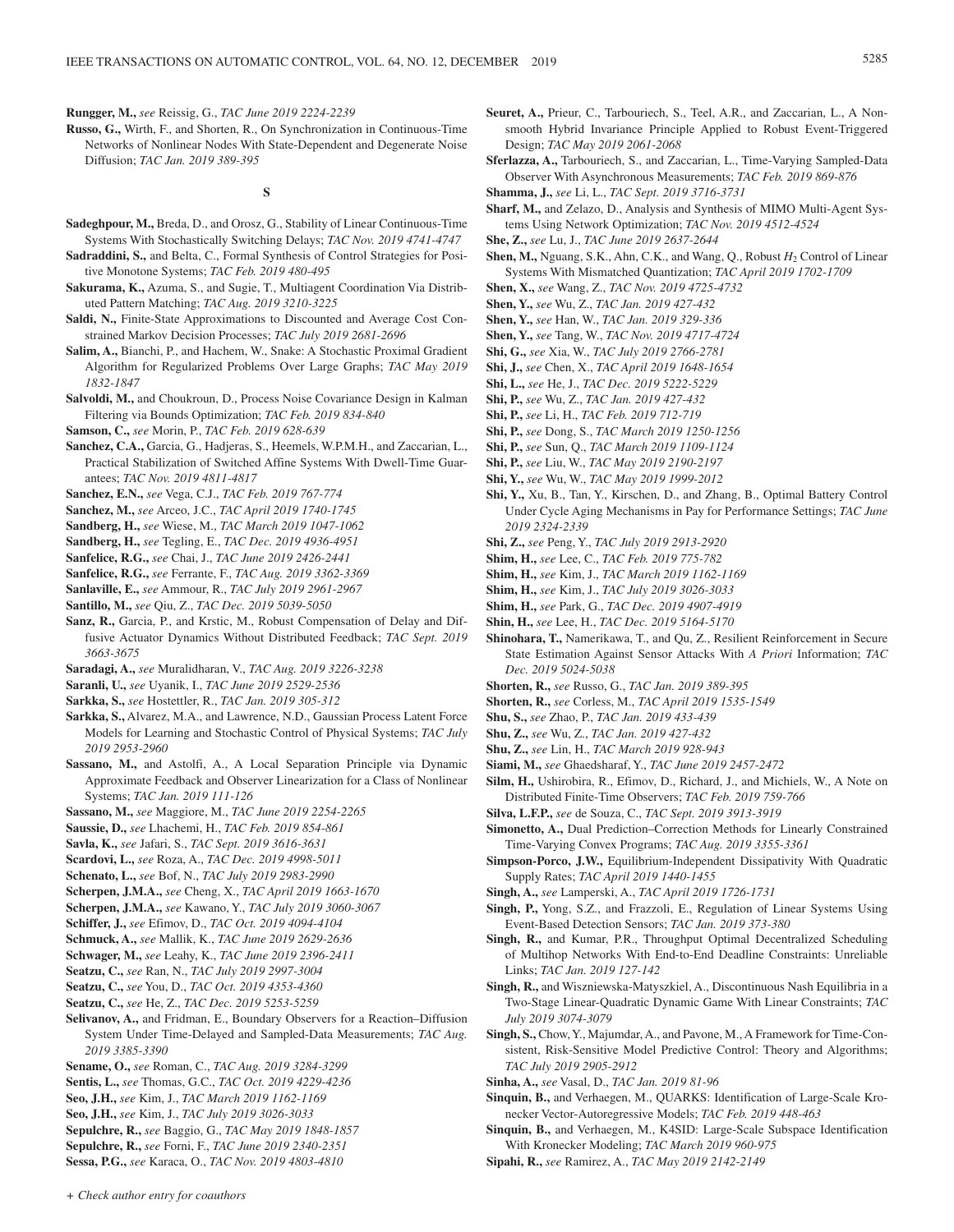- **Sirota, L.,** and Annaswamy, A.M., Modeling and Control of Wave Propagation in a Ring With Applications to Power Grids; *TAC Sept. 2019 3676-3689*
- **Skoglund, M.,** *see* Wiese, M., *TAC March 2019 1047-1062*
- **Sogo, T.,** and Utsuno, T., Taylor Series Expansion for Zeros of Sampled-Data Systems; *TAC Feb. 2019 862-868*
- **Soh, Y.C.,** *see* Li, X., *TAC Feb. 2019 683-696*

**Soh, Y.C.,** *see* Li, X., *TAC July 2019 3005-3012*

- **Somarakis, C.,** *see* Ghaedsharaf, Y., *TAC June 2019 2457-2472*
- **Somarakis, C.,** Ghaedsharaf, Y., and Motee, N., Time-Delay Origins of Fundamental Tradeoffs Between Risk of Large Fluctuations and Network Connectivity; *TAC Sept. 2019 3571-3586*
- **Song, C.,** Liu, L., and Xu, S., Circle Formation Control of Mobile Agents With Limited Interaction Range; *TAC May 2019 2115-2121*
- Song, J., Wang, Z., and Niu, Y., On *H*∞ Sliding Mode Control Under Stochastic Communication Protocol; *TAC May 2019 2174-2181*
- **Song, S.,** *see* Li, X., *TAC Oct. 2019 4024-4034*
- **Song, Y.,** *see* Huang, X., *TAC Feb. 2019 640-653*
- **Song, Y.,** *see* Zhao, K., *TAC March 2019 1265-1272*

**Soudjani, S.,** *see* Mallik, K., *TAC June 2019 2629-2636*

- **Soudjani, S.,** *see* Farahani, S.S., *TAC Aug. 2019 3324-3331*
- **Stefanovski, J.,** and Juricic, D., Input Estimation Over Frequency Region in Presence of Disturbances; *TAC Dec. 2019 5074-5079*
- **Stefanovski, J.D.,** Fault Tolerant Control of Descriptor Systems With Disturbances; *TAC March 2019 976-988*
- **Stella, L.,** Themelis, A., and Patrinos, P., Newton-Type Alternating Minimization Algorithm for Convex Optimization; *TAC Feb. 2019 697-711*
- **Su, H.,** *see* Xing, L., *TAC Jan. 2019 290-297*
- **Su, H.,** *see* Wu, Z., *TAC Jan. 2019 427-432*
- **Su, H.,** Wu, H., and Lam, J., Positive Edge-Consensus for Nodal Networks via Output Feedback; *TAC March 2019 1244-1249*
- **Su, H.,** *see* Dong, S., *TAC March 2019 1250-1256*
- **Su, R.,** *see* Wang, W., *TAC Feb. 2019 728-735*
- **Su, R.,** *see* Lin, L., *TAC March 2019 896-911*
- **Su, R.,** *see* White, A., *TAC Dec. 2019 5246-5252*
- **Su, S.,** Wei, Y., and Lin, Z., Stabilization of Discrete-Time Linear Systems With an Unknown Time-Varying Delay by Switched Low-Gain Feedback; *TAC May 2019 2069-2076*
- **Su, W.,** Guo, J., Chen, X., and Chen, G., Noise-Induced Synchronization of Hegselmann–Krause Dynamics in Full Space; *TAC Sept. 2019 3804-3808*
- **Suarez, O.J.,** *see* Vega, C.J., *TAC Feb. 2019 767-774*
- **Sugie, T.,** *see* Sakurama, K., *TAC Aug. 2019 3210-3225*
- **Sun, C.,** *see* Wang, Q., *TAC June 2019 2495-2501*
- **Sun, J.,** *see* Wu, G., *TAC July 2019 2898-2904*
- **Sun, J.,** *see* Qiu, Z., *TAC Dec. 2019 5039-5050*
- **Sun, Q.,** Lim, C., Shi, P., and Liu, F., Design and Stability of Moving Horizon Estimator for Markov Jump Linear Systems; *TAC March 2019 1109-1124*
- **Sun, Y.,** *see* Fan, B., *TAC Sept. 2019 3936-3942*
- **Sun, Z.,** *see* Trinh, M.H., *TAC Feb. 2019 598-613*
- **Sun, Z.,** and Yu, C., Dimensional-Invariance Principles in Coupled Dynamical Systems: A Unified Analysis and Applications; *TAC Aug. 2019 3514-3520*
- **Sun, Z.,** Dai, L., Liu, K., Dimarogonas, D.V., and Xia, Y., Robust Self-Triggered MPC With Adaptive Prediction Horizon for Perturbed Nonlinear Systems; *TAC Nov. 2019 4780-4787*
- **Sun, Z.,** *see* Liu, K., *TAC Dec. 2019 5238-5245*
- **Sundaram, S.,** and Gharesifard, B., Distributed Optimization Under Adversarial Nodes; *TAC March 2019 1063-1076*
- **Surace, S.C.,** and Pfister, J., Online Maximum-Likelihood Estimation of the Parameters of Partially Observed Diffusion Processes; *TAC July 2019 2814- 2829*
- **Swenson, B.,** *see* Murray, R., *TAC Nov. 2019 4818-4824*

### **T**

**Tadokoro, Y.,** *see* Ito, Y., *TAC April 2019 1328-1343* **Taghvaei, A.,** *see* Zhang, C., *TAC Jan. 2019 282-289*

- **Talebi, S.P.,** and Werner, S., Distributed Kalman Filtering and Control Through Embedded Average Consensus Information Fusion; *TAC Oct. 2019 4396- 4403*
- **Tan, J.,** *see* Xu, F., *TAC Dec. 2019 4982-4997*
- **Tan, X.,** *see* Jiang, X., *TAC May 2019 2045-2052*
- **Tan, Y.,** *see* Shi, Y., *TAC June 2019 2324-2339*
- **Tang, C.Y.,** *see* Liu, J., *TAC Dec. 2019 4891-4906*
- **Tang, W.,** and Daoutidis, P., A Bilevel Programming Approach to the Convergence Analysis of Control-Lyapunov Functions; *TAC Oct. 2019 4174-4179*
- **Tang, W.,** Wang, Z., Wang, Y., Raissi, T., and Shen, Y., Interval Estimation Methods for Discrete-Time Linear Time-Invariant Systems; *TAC Nov. 2019 4717- 4724*
- **Tang, Y.,** *see* Wu, X., *TAC June 2019 2537-2544*
- **Tang, Y.,** *see* Xu, J., *TAC Oct. 2019 4276-4283*
- **Tao, G.,** *see* Wen, L., *TAC Jan. 2019 143-158*
- **Tarbouriech, S.,** *see* Sferlazza, A., *TAC Feb. 2019 869-876*
- **Tarbouriech, S.,** *see* Seuret, A., *TAC May 2019 2061-2068*
- **Tarbouriech, S.,** *see* Ferrante, F., *TAC Aug. 2019 3362-3369*
- **Tatarenko, T.,** and Kamgarpour, M., Learning Generalized Nash Equilibria in a Class of Convex Games; *TAC April 2019 1426-1439*
- **Tavazoei, M.S.,** *see* Badri, V., *TAC March 2019 1209-1213*
- **Tayebi, A.,** *see* Wang, M., *TAC Aug. 2019 3399-3406*
- **Teel, A.R.,** *see* Kamalapurkar, R., *TAC Feb. 2019 614-627*
- **Teel, A.R.,** *see* Seuret, A., *TAC May 2019 2061-2068*
- **Tegling, E.,** Mitra, P., Sandberg, H., and Bamieh, B., On Fundamental Limitations of Dynamic Feedback Control in Regular Large-Scale Networks; *TAC Dec. 2019 4936-4951*
- **Tembine, H.,** *see* Barreiro-Gomez, J., *TAC Oct. 2019 4329-4336*
- **Tempo, R.,** *see* You, K., *TAC March 2019 880-895*
- **Teneketzis, D.,** *see* Farhadi, F., *TAC Feb. 2019 464-479*
- **Teneketzis, D.,** *see* Nayyar, A., *TAC Dec. 2019 5108-5115*
- **Tesi, P.,** *see* van Waarde, H.J., *TAC Oct. 2019 4300-4306*
- **Tewari, A.,** *see* Faradonbeh, M.K.S., *TAC Aug. 2019 3498-3505*
- **Themelis, A.,** *see* Stella, L., *TAC Feb. 2019 697-711*
- **Themelis, A.,** and Patrinos, P., SuperMann: A Superlinearly Convergent Algorithm for Finding Fixed Points of Nonexpansive Operators; *TAC Dec. 2019 4875-4890*
- **Thomas, G.C.,** and Sentis, L., Quadric Inclusion Programs: An LMI Approach to H3-Model Identification; *TAC Oct. 2019 4229-4236*
- **Tian, J.,** and Ma, S., Existence of Nonimpulsive Unique Solution and Stability for Discrete-Time Linear Rectangular Descriptor Markov Jump Systems; *TAC Oct. 2019 4245-4251*
- **Tian, R.,** *see* Ma, D., *TAC Sept. 2019 3780-3787*
- **Tomlin, C.J.,** *see* Fisac, J.F., *TAC July 2019 2737-2752*
- **Tornambe, A.,** *see* Menini, L., *TAC Dec. 2019 4859-4874*
- **Tosques, M.,** *see* Consolini, L., *TAC Sept. 2019 3846-3852*

**Tran, D.N.,** Ruffer, B.S., and Kellett, C.M., Convergence Properties for Discrete-Time Nonlinear Systems; *TAC Aug. 2019 3415-3422*

- **Tran, H.,** *see* Xiang, W., *TAC Aug. 2019 3407-3414*
- **Transtrum, M.K.,** *see* Pare, P.E., *TAC Nov. 2019 4796-4802*
- **Trelat, E.,** *see* Prieur, C., *TAC April 2019 1415-1425*
- **Trentelman, H.L.,** *see* Han, W., *TAC Jan. 2019 329-336*
- **Trentelman, H.L.,** *see* Trumpf, J., *TAC Aug. 2019 3391-3398*
- **Trinh, H.,** *see* Van Hien, L., *TAC Dec. 2019 5066-5073*
- **Trinh, M.H.,** Zhao, S., Sun, Z., Zelazo, D., Anderson, B.D.O., and Ahn, H., Bearing-Based Formation Control of a Group of Agents With Leader-First Follower Structure; *TAC Feb. 2019 598-613*
- **Trodden, P.A.,** *see* Monasterios, P.R.B., *TAC Sept. 2019 3831-3838*
- **Trodden, P.A.,** *see* Vicente, B.A.H., *TAC Oct. 2019 4345-4352*
- **Trumpf, J.,** and Trentelman, H.L., Controllability and Stabilizability of Networks of Linear Systems; *TAC Aug. 2019 3391-3398*
- **Tsinias, J.,** and Kitsos, C., Observability and State Estimation for a Class of Nonlinear Systems; *TAC June 2019 2621-2628*
- **Tsourdos, A.,** *see* Lee, H., *TAC Dec. 2019 5164-5170*
- **Tutunov, R.,** Bou-Ammar, H., and Jadbabaie, A., Distributed Newton Method for Large-Scale Consensus Optimization; *TAC Oct. 2019 3983-3994*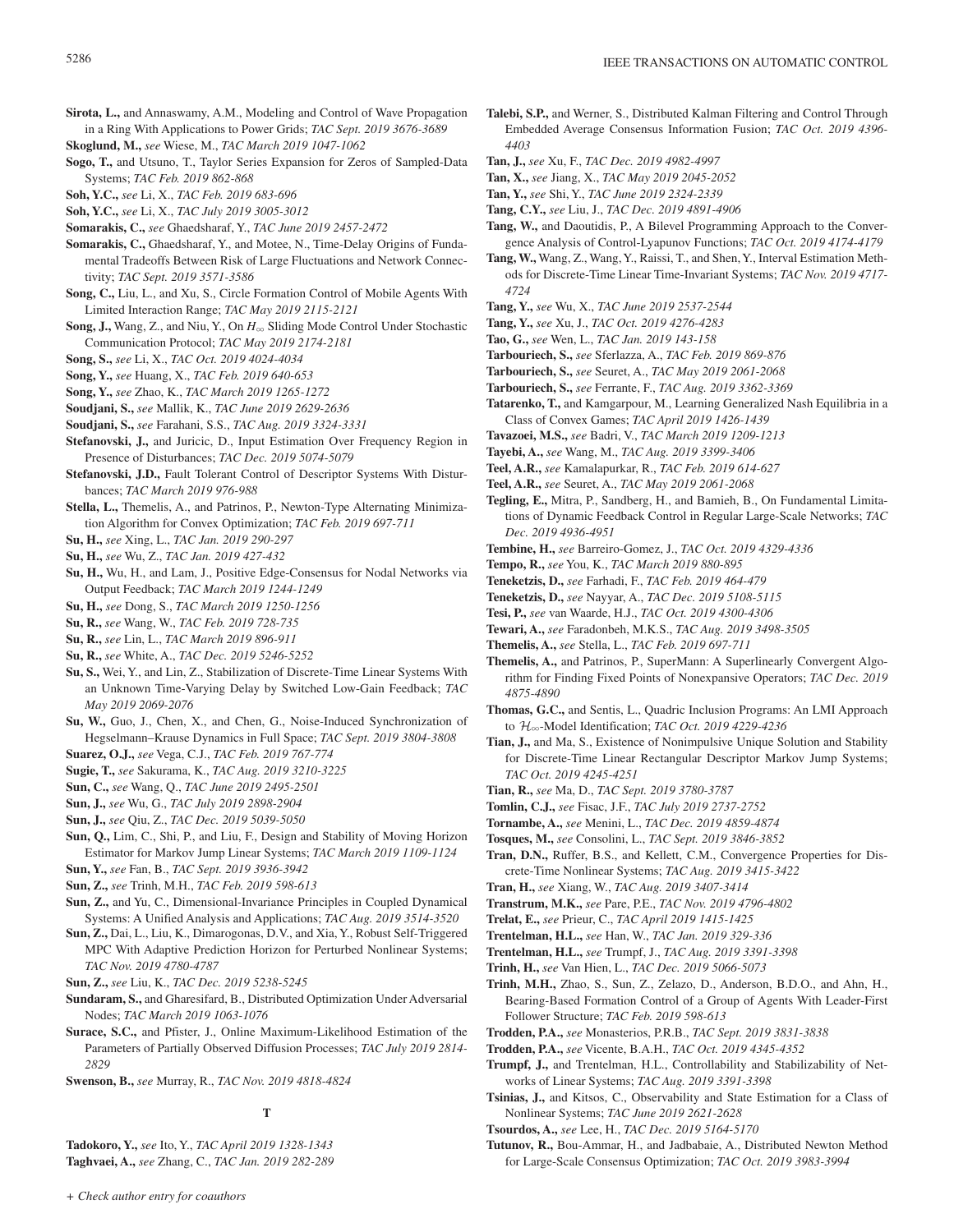**Tzorakoleftherakis, E.,** and Murphey, T.D., Iterative Sequential Action Control for Stable, Model-Based Control of Nonlinear Systems; *TAC Aug. 2019 3170-3183*

**Tzoumas, V.,** *see* Jadbabaie, A., *TAC Feb. 2019 783-789*

**U**

**Umenberger, J.,** and Manchester, I.R., Specialized Interior-Point Algorithm for Stable Nonlinear System Identification; *TAC June 2019 2442-2456*

**Ushirobira, R.,** *see* Silm, H., *TAC Feb. 2019 759-766*

**Utsuno, T.,** *see* Sogo, T., *TAC Feb. 2019 862-868*

**Uyanik, I.,** Saranli, U., Ankarali, M.M., Cowan, N.J., and Morgul, O., Frequency-Domain Subspace Identification of Linear Time-Periodic (LTP) Systems; *TAC June 2019 2529-2536*

#### **V**

- **Valein, J.,** *see* Baudouin, L., *TAC April 2019 1403-1414*
- **Vallarella, A.J.,** and Haimovich, H., State Measurement Error-to-State Stability Results Based on Approximate Discrete-Time Models; *TAC Aug. 2019 3308-3315*
- **Valls, V.,** and Leith, D.J., A Convex Optimization Approach to Discrete Optimal Control; *TAC Jan. 2019 35-50*
- **Valmorbida, G.,** Drummond, R., and Duncan, S.R., Regional Analysis of Slope-Restricted Lurie Systems; *TAC March 2019 1201-1208*

**van den Boom, T.,** *see* Xu, J., *TAC Jan. 2019 337-342*

- **van der Woude, J.,** *see* Commault, C., *TAC Sept. 2019 3877-3882*
- **van Duijkeren, N.,** Faulwasser, T., and Pipeleers, G., Dual-Objective NMPC: Considering Economic Costs Near Manifolds; *TAC Sept. 2019 3788-3795*
- **Van Hien, L.,** Trinh, H., and Lan-Huong, N.T., Delay-Dependent Energy-to-Peak Stability of 2-D Time-Delay Roesser Systems With Multiplicative Stochastic Noises; *TAC Dec. 2019 5066-5073*
- **van Waarde, H.J.,** Tesi, P., and Camlibel, M.K., Topology Reconstruction of Dynamical Networks via Constrained Lyapunov Equations; *TAC Oct. 2019 4300-4306*

**Varagnolo, D.,** *see* Bof, N., *TAC July 2019 2983-2990*

- **Vargas, F.J.,** *see* Gonzalez, R.A., *TAC Nov. 2019 4825-4832*
- **Vasal, D.,** Sinha, A., and Anastasopoulos, A., A Systematic Process for Evaluating Structured Perfect Bayesian Equilibria in Dynamic Games With Asymmetric Information; *TAC Jan. 2019 81-96*
- **Vasconcelos, M.M.,** and Martins, N.C., Optimal Remote Estimation of Discrete Random Variables Over the Collision Channel; *TAC April 2019 1519-1534*
- **Vecchio, D.D.,** *see* Herath, N., *TAC Jan. 2019 351-358*
- **Veer, S.,** Rakesh, and Poulakakis, I., Input-to-State Stability of Periodic Orbits of Systems With Impulse Effects via Poincaré Analysis; *TAC Nov. 2019 4583-4598*

**Veeravalli, V.V.,** *see* Wilson, C., *TAC Feb. 2019 496-509*

**Vega, C.J.,** Suarez, O.J., Sanchez, E.N., Chen, G., Elvira-Ceja, S., and Rodriguez-Castellanos, D., Trajectory Tracking on Complex Networks Via Inverse Optimal Pinning Control; *TAC Feb. 2019 767-774*

**Verhaegen, M.,** *see* Sinquin, B., *TAC Feb. 2019 448-463*

**Verhaegen, M.,** *see* Sinquin, B., *TAC March 2019 960-975*

- **Viana, G.S.,** Moreira, M.V., and Basilio, J.C., Codiagnosability Analysis of Discrete-Event Systems Modeled by Weighted Automata; *TAC Oct. 2019 4361-4368*
- **Vicente, B.A.H.,** and Trodden, P.A., Switching Tube-Based MPC: Characterization of Minimum Dwell-Time for Feasible and Robustly Stable Switching; *TAC Oct. 2019 4345-4352*
- **Vincent, F.,** *see* Chaumette, E., *TAC June 2019 2598-2605*

#### **W**

**Wada, T.,** *see* Nguyen, L.T.H., *TAC March 2019 1150-1155*

**Wakaiki, M.,** Zanma, T., and Liu, K., Observer-Based Stabilization of Systems With Quantized Inputs and Outputs; *TAC July 2019 2929-2936* **Walton, N.,** *see* Karaca, O., *TAC Nov. 2019 4803-4810*

**Wan, Y.,** *see* Chen, C., *TAC Nov. 2019 4423-4438*

- **Wang, D.,** *see* Wang, W., *TAC Feb. 2019 743-750*
- **Wang, F.,** *see* Liang, J., *TAC Oct. 2019 4153-4166*
- **Wang, H.,** Yu, W., Ding, Z., and Yu, X., Tracking Consensus of General Nonlinear Multiagent Systems With External Disturbances Under Directed Networks; *TAC Nov. 2019 4772-4779*
- **Wang, J.,** *see* Yang, S., *TAC April 2019 1358-1372*
- **Wang, J.,** *see* Liu, J., *TAC July 2019 3068-3073*
- **Wang, J.,** and Krstic, M., Output Feedback Boundary Control of a Heat PDE Sandwiched Between Two ODEs; *TAC Nov. 2019 4653-4660*
- **Wang, J.,** *see* Wang, Q., *TAC Dec. 2019 5183-5190*
- **Wang, J.,** *see* Yang, S., *TAC Dec. 2019 5140-5147*
- **Wang, L.,** *see* Lin, X., *TAC Aug. 2019 3431-3438*
- **Wang, L.,** and Horn, B.K.P., Multinode Bilateral Control Model; *TAC Oct. 2019 4066-4078*
- **Wang, L.Y.,** *see* Yin, G., *TAC Sept. 2019 3587-3601*
- **Wang, M.,** and Tayebi, A., Hybrid Pose and Velocity-Bias Estimation on *SE*(3) Using Inertial and Landmark Measurements; *TAC Aug. 2019 3399-3406*
- **Wang, Q.,** *see* Shen, M., *TAC April 2019 1702-1709*
- **Wang, Q.,** Psillakis, H.E., and Sun, C., Cooperative Control of Multiple Agents With Unknown High-Frequency Gain Signs Under Unbalanced and Switching Topologies; *TAC June 2019 2495-2501*
- **Wang, Q.,** Duan, Z., Wang, J., and Chen, G., LQ Synchronization of Discrete-Time Multiagent Systems: A Distributed Optimization Approach; *TAC Dec. 2019 5183-5190*
- **Wang, S.,** *see* You, D., *TAC Oct. 2019 4353-4360*
- **Wang, T.,** *see* Zhao, Y., *TAC Jan. 2019 206-221*
- **Wang, W.,** Gong, C., and Wang, D., Optimizing Sensor Activation in a Language Domain for Fault Diagnosis; *TAC Feb. 2019 743-750*
- **Wang, W.,** Su, R., Lin, L., and Gong, C., Model Checking in Isomorphic Module Systems; *TAC Feb. 2019 728-735*
- **Wang, W.,** *see* Zhou, J., *TAC Nov. 2019 4756-4763*
- **Wang, X.,** *see* Li, H., *TAC Feb. 2019 712-719*
- **Wang, X.,** Zhu, J., and Feng, J., A New Characteristic of Switching Topology and Synchronization of Linear Multiagent Systems; *TAC July 2019 2697- 2711*
- **Wang, X.,** Zhou, J., Mou, S., and Corless, M.J., A Distributed Algorithm for Least Squares Solutions; *TAC Oct. 2019 4217-4222*
- **Wang, X.,** and Yaz, E.E., Second-Order Fault Tolerant Extended Kalman Filter for Discrete Time Nonlinear Systems; *TAC Dec. 2019 5086-5093*
- **Wang, X.,** *see* Xu, F., *TAC Dec. 2019 4982-4997*
- **Wang, Y.,** Wang, Z., Puig, V., and Cembrano, G., Zonotopic Set-Membership State Estimation for Discrete-Time Descriptor LPV Systems; *TAC May 2019 2092-2099*
- **Wang, Y.,** *see* Huang, J., *TAC June 2019 2480-2487*
- **Wang, Y.,** Wei, Y., Liu, X., Zhou, N., and Cassandras, C.G., Optimal Persistent Monitoring Using Second-Order Agents With Physical Constraints; *TAC Aug. 2019 3239-3252*
- **Wang, Y.,** Matni, N., and Doyle, J.C., A System-Level Approach to Controller Synthesis; *TAC Oct. 2019 4079-4093*

**Wang, Y.,** *see* Ruan, M., *TAC Oct. 2019 4035-4049*

- **Wang, Y.,** Xiong, J., and Ho, D.W.C., Globally Optimal State-Feedback LQG Control for Large-Scale Systems With Communication Delays and Correlated Subsystem Process Noises; *TAC Oct. 2019 4196-4201*
- **Wang, Y.,** Zhang, H., Mao, X., and Li, Y., Accurate Smoothing Methods for State Estimation of Continuous-Discrete Nonlinear Dynamic Systems; *TAC Oct. 2019 4284-4291*
- **Wang, Y.,** *see* Tang, W., *TAC Nov. 2019 4717-4724*
- **Wang, Y.,** Privacy-Preserving Average Consensus via State Decomposition; *TAC Nov. 2019 4711-4716*
- **Wang, Y.,** *see* Xu, F., *TAC Dec. 2019 4982-4997*
- **Wang, Z.,** *see* Han, W., *TAC Jan. 2019 329-336*
- **Wang, Z.,** *see* Zou, L., *TAC Feb. 2019 720-727*
- **Wang, Z.,** *see* Chen, Y., *TAC March 2019 1257-1264*
- **Wang, Z.,** *see* Liu, Q., *TAC April 2019 1595-1602*
- **Wang, Z.,** *see* Liu, Q., *TAC April 2019 1581-1594*
- **Wang, Z.,** *see* Song, J., *TAC May 2019 2174-2181*
- **Wang, Z.,** *see* Wang, Y., *TAC May 2019 2092-2099*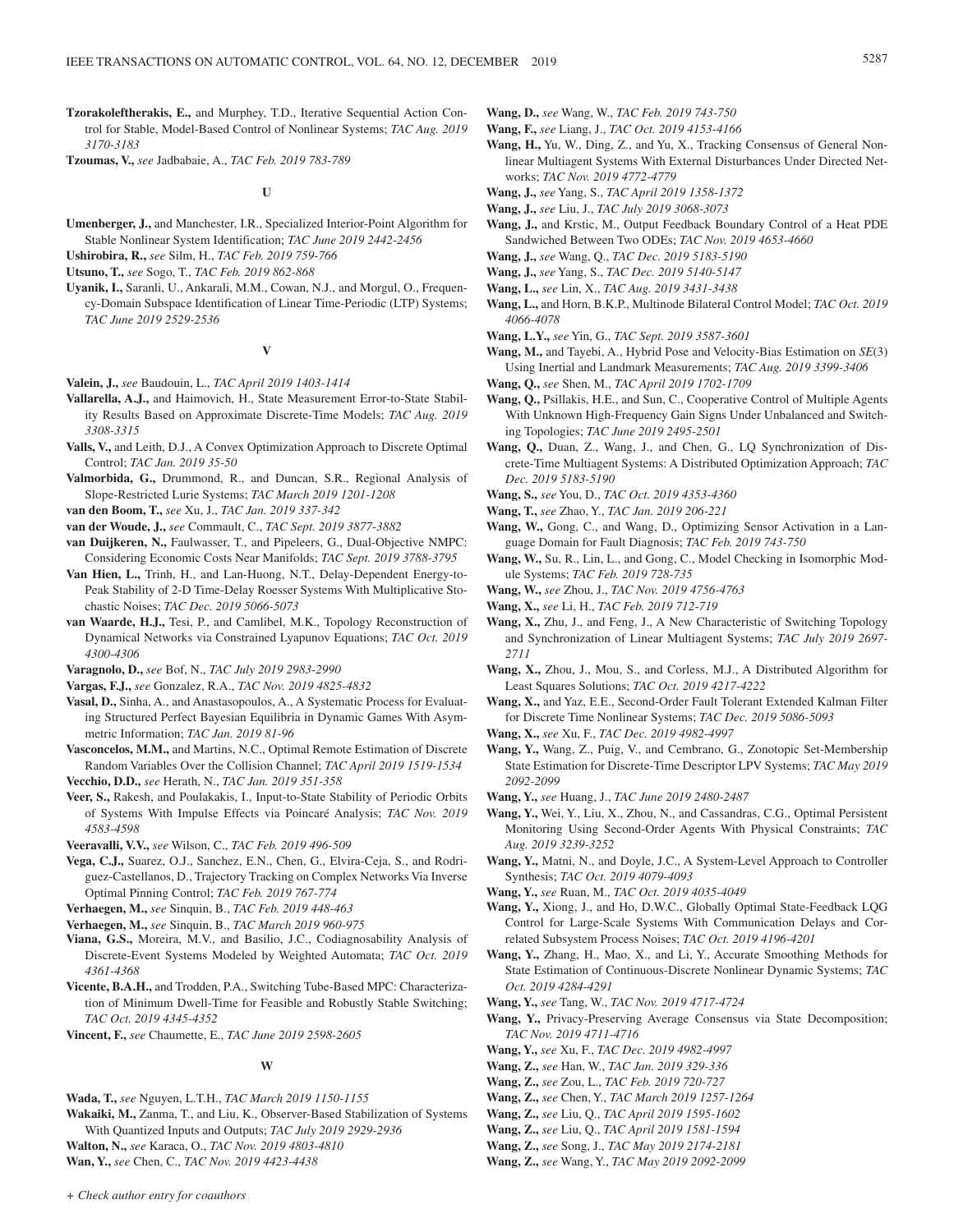- **Wang, Z.,** *see* Liang, J., *TAC Oct. 2019 4153-4166*
- **Wang, Z.,** *see* Tang, W., *TAC Nov. 2019 4717-4724*
- **Wang, Z.,** Shen, X., and Zhu, Y., Ellipsoidal Fusion Estimation for Multisensor Dynamic Systems With Bounded Noises; *TAC Nov. 2019 4725-4732*
- **Wang, Z.,** *see* Zou, L., *TAC Dec. 2019 5191-5198*
- **Warnick, S.,** *see* Pare, P.E., *TAC Nov. 2019 4796-4802*
- **Warrington, J.,** Beuchat, P.N., and Lygeros, J., Generalized Dual Dynamic Programming for Infinite Horizon Problems in Continuous State and Action Spaces; *TAC Dec. 2019 5012-5023*
- **Wei, E.,** *see* Berahas, A.S., *TAC Aug. 2019 3141-3155*
- **Wei, H.,** Zhu, P., Liu, M., How, J.P., and Ferrari, S., Automatic Pan–Tilt Camera Control for Learning Dirichlet Process Gaussian Process (DPGP) Mixture Models of Multiple Moving Targets; *TAC Jan. 2019 159-173*
- **Wei, W.,** *see* Lin, W., *TAC May 2019 2135-2141*
- **Wei, Y.,** *see* Su, S., *TAC May 2019 2069-2076*
- **Wei, Y.,** *see* Wang, Y., *TAC Aug. 2019 3239-3252*
- **Weimer, J.,** *see* Ivanov, R., *TAC Jan. 2019 238-253*
- **Weiss, E.,** and Margaliot, M., A Polynomial-Time Algorithm for Solving the Minimal Observability Problem in Conjunctive Boolean Networks; *TAC July 2019 2727-2736*
- **Weitenberg, E.,** Jiang, Y., Zhao, C., Mallada, E., De Persis, C., and Dorfler, F., Robust Decentralized Secondary Frequency Control in Power Systems: Merits and Tradeoffs; *TAC Oct. 2019 3967-3982*
- **Wen, C.,** *see* Xing, L., *TAC Jan. 2019 290-297*
- **Wen, C.,** *see* Zhou, J., *TAC Nov. 2019 4756-4763*
- **Wen, C.,** *see* Li, T., *TAC Nov. 2019 4637-4644*
- **Wen, G.,** *see* Zhu, Y., *TAC April 2019 1694-1701*
- **Wen, G.,** *see* Zhao, Y., *TAC July 2019 2945-2952*
- **Wen, G.,** *see* Jiang, W., *TAC Sept. 2019 3889-3896*
- **Wen, G.,** and Zheng, W.X., On Constructing Multiple Lyapunov Functions for Tracking Control of Multiple Agents With Switching Topologies; *TAC Sept. 2019 3796-3803*
- **Wen, J.T.,** *see* Bai, H., *TAC April 2019 1611-1618*
- **Wen, L.,** Tao, G., Yang, H., and Jiang, B., Adaptive Actuator Failure Compensation for Possibly Nonminimum-Phase Systems Using Control Separation Based LQ Design; *TAC Jan. 2019 143-158*
- **Werner, S.,** *see* Talebi, S.P., *TAC Oct. 2019 4396-4403*
- **Weston, J.,** and Malisoff, M., Sequential Predictors Under Time-Varying Feedback and Measurement Delays and Sampling; *TAC July 2019 2991-2996*
- **White, A.,** Karimoddini, A., and Su, R., Fault Diagnosis of Discrete Event Systems Under Unknown Initial Conditions; *TAC Dec. 2019 5246-5252*
- **Wiese, M.,** Oechtering, T.J., Johansson, K.H., Papadimitratos, P., Sandberg, H., and Skoglund, M., Secure Estimation and Zero-Error Secrecy Capacity; *TAC March 2019 1047-1062*
- **Wilson, A.T.,** *see* Pare, P.E., *TAC Nov. 2019 4796-4802*
- **Wilson, C.,** Veeravalli, V.V., and Nedic, A., Adaptive Sequential Stochastic Optimization; *TAC Feb. 2019 496-509*
- **Wirth, F.,** *see* Russo, G., *TAC Jan. 2019 389-395*
- **Wiszniewska-Matyszkiel, A.,** *see* Singh, R., *TAC July 2019 3074-3079*
- **Wonham, W.M.,** *see* Lin, L., *TAC March 2019 896-911*
- **Wu, B.,** Zhang, X., and Lin, H., Permissive Supervisor Synthesis for Markov Decision Processes Through Learning; *TAC Aug. 2019 3332-3338*
- **Wu, F.,** *see* Hao, Y., *TAC Oct. 2019 4223-4228*
- **Wu, G.,** Sun, J., and Chen, J., Optimal Linear Quadratic Regulator of Switched Systems; *TAC July 2019 2898-2904*
- **Wu, H.,** *see* Su, H., *TAC March 2019 1244-1249*
- **Wu, J.,** *see* Li, X., *TAC Oct. 2019 4024-4034*
- **Wu, L.,** *see* Yao, X., *TAC July 2019 2875-2882*
- **Wu, W.,** Gao, J., Li, D., and Shi, Y., Explicit Solution for Constrained Scalar-State Stochastic Linear-Quadratic Control With Multiplicative Noise; *TAC May 2019 1999-2012*
- **Wu, W.,** *see* Al-Abri, S., *TAC Aug. 2019 3439-3446*
- **Wu, X.,** Tang, Y., and Cao, J., Input-to-State Stability of Time-Varying Switched Systems With Time Delays; *TAC June 2019 2537-2544*
- **Wu, X.,** and Lu, J., Fenchel Dual Gradient Methods for Distributed Convex Optimization Over Time-Varying Networks; *TAC Nov. 2019 4629-4636*
- **Wu, Y.,** *see* Guo, Y., *TAC Feb. 2019 736-742*
- **Wu, Y.,** *see* Hu, J., *TAC May 2019 2122-2127*
- Wu, Z., Shen, Y., Shi, P., Shu, Z., and Su, H.,  $\mathcal{H}_{\infty}$  Control for 2-D Markov Jump Systems in Roesser Model; *TAC Jan. 2019 427-432*
- **Wu, Z.,** *see* Lin, H., *TAC March 2019 928-943*
- **Wu, Z.,** *see* Dong, S., *TAC March 2019 1250-1256*
- **Wu, Z.,** *see* Qi, Q., *TAC Aug. 2019 3461-3468*

### **X**

- **Xi, H.,** *see* Jiang, X., *TAC May 2019 2045-2052*
- **Xia, M.,** *see* Rahnama, A., *TAC June 2019 2590-2597*
- **Xia, W.,** Shi, G., Meng, Z., Cao, M., and Johansson, K.H., Persistent Flows in Deterministic Chains; *TAC July 2019 2766-2781*
- **Xia, W.,** Liu, J., Cao, M., Johansson, K.H., and Basar, T., Generalized Sarymsakov Matrices; *TAC Aug. 2019 3085-3100*
- **Xia, Y.,** *see* Sun, Z., *TAC Nov. 2019 4780-4787*
- **Xia, Y.,** *see* Liu, K., *TAC Dec. 2019 5238-5245*
- **Xiang, W.,** Tran, H., and Johnson, T.T., Nonconservative Lifted Convex Conditions for Stability of Discrete-Time Switched Systems Under Minimum Dwell-Time Constraint; *TAC Aug. 2019 3407-3414*
- **Xiao, Q.,** Lewis, F.L., and Zeng, Z., Containment Control for Multiagent Systems Under Two Intermittent Control Schemes; *TAC March 2019 1236-1243*
- **Xiao, X.,** Zhou, L., Ho, D.W.C., and Lu, G., Event-Triggered Control of Continuous-Time Switched Linear Systems; *TAC April 2019 1710-1717*
- **Xiao, X.,** Park, J.H., Zhou, L., and Lu, G., New Results on Stability Analysis of Markovian Switching Singular Systems; *TAC May 2019 2084-2091*
- **Xie, K.,** *see* Chen, C., *TAC Aug. 2019 3347-3354*
- **Xie, K.,** *see* Chen, C., *TAC Nov. 2019 4423-4438*
- **Xie, L.,** *see* Han, Z., *TAC Jan. 2019 20-34*
- **Xie, L.,** *see* Li, X., *TAC Feb. 2019 683-696*
- **Xie, L.,** *see* Zheng, J., *TAC March 2019 1185-1192*
- **Xie, L.,** *see* Han, D., *TAC June 2019 2383-2395*
- **Xie, L.,** *see* Li, X., *TAC July 2019 3005-3012*
- **Xie, L.,** *see* Xu, J., *TAC Aug. 2019 3506-3513*
- **Xie, L.,** *see* Zheng, J., *TAC Oct. 2019 4314-4320*
- **Xie, L.,** *see* Ye, M., *TAC Nov. 2019 4645-4652*
- **Xie, P.,** *see* You, K., *TAC March 2019 880-895*
- **Xie, S.,** *see* Chen, C., *TAC Aug. 2019 3347-3354*
- **Xie, S.,** *see* Chen, C., *TAC Nov. 2019 4423-4438*
- **Xie, X.,** *see* Jiang, M., *TAC Jan. 2019 313-320*
- **Xie, X.,** and Jiang, M., Dynamic State Feedback Stabilization of Stochastic Cascade Nonlinear Time-Delay Systems With SISS Inverse Dynamics; *TAC Dec. 2019 5132-5139*
- **Xing, L.,** Wen, C., Liu, Z., Su, H., and Cai, J., Event-Triggered Output Feedback Control for a Class of Uncertain Nonlinear Systems; *TAC Jan. 2019 290-297*
- **Xiong, J.,** *see* Ren, W., *TAC Feb. 2019 654-669*
- **Xiong, J.,** *see* Ren, W., *TAC Sept. 2019 3928-3935*
- **Xiong, J.,** *see* Ren, W., *TAC Oct. 2019 4307-4313*
- **Xiong, J.,** *see* Wang, Y., *TAC Oct. 2019 4196-4201*
- **Xiong, S.,** *see* Hou, Z., *TAC Nov. 2019 4555-4569*
- **Xu, B.,** *see* Shi, Y., *TAC June 2019 2324-2339*
- **Xu, F.,** Tan, J., Wang, Y., Wang, X., Liang, B., and Yuan, B., Robust Fault Detection and Set-Theoretic UIO for Discrete-Time LPV Systems With State and Output Equations Scheduled by Inexact Scheduling Variables; *TAC Dec. 2019 4982-4997*
- **Xu, H.,** Chen, P., and Zhang, Y., Inventory Control for a Coproduction System Under Demand Uncertainty; *TAC April 2019 1627-1631*
- **Xu, J.,** van den Boom, T., and De Schutter, B., Model Predictive Control for Stochastic Max-Plus Linear Systems With Chance Constraints; *TAC Jan. 2019 337-342*
- **Xu, J.,** *see* Peng, Y., *TAC July 2019 2913-2920*
- **Xu, J.,** *see* Peng, Y., *TAC Aug. 2019 3156-3169*
- **Xu, J.,** Zhang, H., and Xie, L., Consensusability of Multiagent Systems With Delay and Packet Dropout Under Predictor-Like Protocols; *TAC Aug. 2019 3506-3513*
- **Xu, J.,** Ho, D.W.C., Li, F., Yang, W., and Tang, Y., Event-Triggered Risk-Sensitive State Estimation for Hidden Markov Models; *TAC Oct. 2019 4276-4283*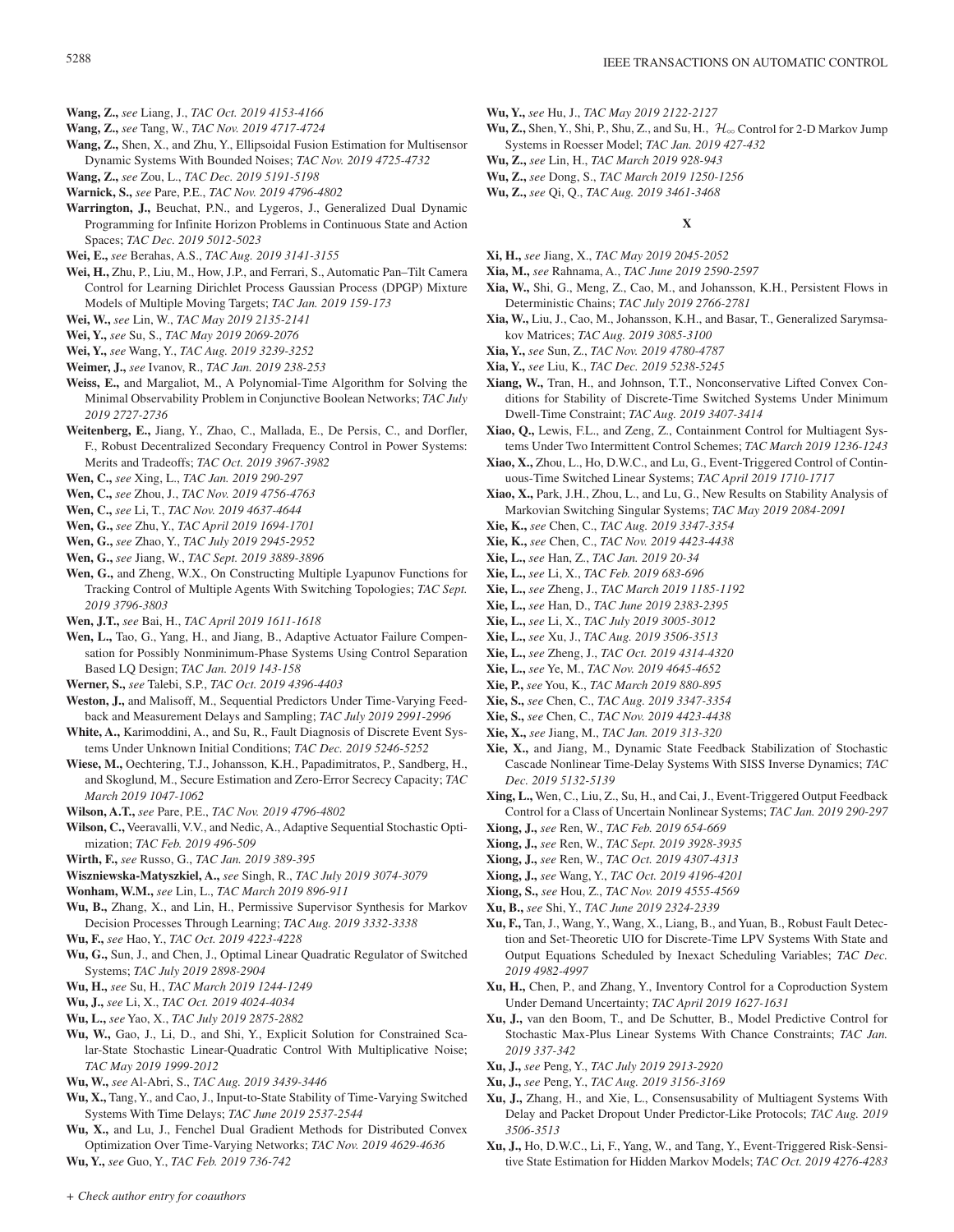**Xu, L.,** *see* Zheng, J., *TAC March 2019 1185-1192* **Xu, S.,** *see* Min, H., *TAC Jan. 2019 359-364* **Xu, S.,** *see* Song, C., *TAC May 2019 2115-2121* **Xue, D.,** *see* Liu, F., *TAC Aug. 2019 3339-3346*

### **Y**

- **Yaghmaei, A.,** and Yazdanpanah, M.J., Structure Preserving Observer Design for Port-Hamiltonian Systems; *TAC March 2019 1214-1220*
- **Yang, C.,** *see* Guo, Y., *TAC Feb. 2019 736-742*
- **Yang, C.,** *see* Lin, P., *TAC June 2019 2575-2582*
- **Yang, C.,** *see* Lin, P., *TAC Dec. 2019 5148-5155*
- **Yang, F.,** *see* Zhou, J., *TAC Nov. 2019 4756-4763*
- **Yang, G.,** *see* An, L., *TAC Sept. 2019 3861-3868*
- **Yang, G.,** *see* Lu, A., *TAC Sept. 2019 3949-3955*
- **Yang, G.,** *see* Zhang, J., *TAC Dec. 2019 5175-5182*
- **Yang, H.,** *see* Wen, L., *TAC Jan. 2019 143-158*
- Yang, H., and Yin, S., Descriptor Observers Design for Markov Jump Systems With Simultaneous Sensor and Actuator Faults; *TAC Aug. 2019 3370-3377*
- **Yang, H.,** and Yin, S., Reduced-Order Sliding-Mode-Observer-Based Fault Estimation for Markov Jump Systems; *TAC Nov. 2019 4733-4740*
- **Yang, I.,** *see* Qin, J., *TAC Aug. 2019 3268-3283*
- **Yang, J.,** *see* Jiang, X., *TAC May 2019 2045-2052*
- **Yang, J.,** *see* Li, T., *TAC Nov. 2019 4637-4644*
- **Yang, J.,** *see* Deng, W., *TAC Dec. 2019 5051-5065*
- Yang, L., Mickelin, O., and Ozay, N., On Sufficient Conditions for Mixed Monotonicity; *TAC Dec. 2019 5080-5085*
- **Yang, Q.,** Cao, M., Fang, H., and Chen, J., Constructing Universally Rigid Tensegrity Frameworks With Application in Multiagent Formation Control; *TAC Jan. 2019 381-388*
- **Yang, Q.,** *see* Fan, B., *TAC Sept. 2019 3936-3942*
- **Yang, R.,** and Zheng, W.X., Two-Dimensional Sliding Mode Control of Discrete-Time Fornasini–Marchesini Systems; *TAC Sept. 2019 3943-3948*
- Yang, S., Wang, J., and Liu, Q., Cooperative–Competitive Multiagent Systems for Distributed Minimax Optimization Subject to Bounded Constraints; *TAC April 2019 1358-1372*
- **Yang, S.,** Wang, J., and Liu, Q., Consensus of Heterogeneous Nonlinear Multiagent Systems With Duplex Control Laws; *TAC Dec. 2019 5140-5147*
- **Yang, W.,** *see* Xu, J., *TAC Oct. 2019 4276-4283*
- **Yang, Y.,** *see* Chen, G., *TAC Dec. 2019 5214-5221*
- **Yao, D.,** *see* Cao, P., *TAC July 2019 2921-2928*
- **Yao, X.,** Park, J.H., Wu, L., and Guo, L., Disturbance-Observer-Based Composite Hierarchical Antidisturbance Control for Singular Markovian Jump Systems; *TAC July 2019 2875-2882*
- **Yau, S.S.,** *see* Chen, X., *TAC April 2019 1648-1654*
- **Yaz, E.E.,** *see* Wang, X., *TAC Dec. 2019 5086-5093*
- **Yazdanpanah, M.J.,** *see* Badri, V., *TAC March 2019 1209-1213*
- **Yazdanpanah, M.J.,** *see* Yaghmaei, A., *TAC March 2019 1214-1220*
- **Ye, H.,** Stabilization of Uncertain Feedforward Nonlinear Systems With Application to Underactuated Systems; *TAC Aug. 2019 3484-3491*
- **Ye, M.,** Hu, G., Lewis, F.L., and Xie, L., A Unified Strategy for Solution Seeking in Graphical*N*-Coalition Noncooperative Games; *TAC Nov. 2019 4645-4652*
- **Yi, B.,** Ortega, R., and Zhang, W., On State Observers for Nonlinear Systems: A New Design and a Unifying Framework; *TAC March 2019 1193-1200*
- **Yi, X.,** Liu, K., Dimarogonas, D.V., and Johansson, K.H., Dynamic Event-Triggered and Self-Triggered Control for Multi-agent Systems; *TAC Aug. 2019 3300-3307*
- **Yin, G.,** Wang, L.Y., and Nguyen, T., Switching Stochastic Approximation and Applications to Networked Systems; *TAC Sept. 2019 3587-3601*
- **Yin, S.,** *see* Yang, H., *TAC Aug. 2019 3370-3377*
- **Yin, S.,** *see* Yang, H., *TAC Nov. 2019 4733-4740*
- **Yin, X.,** and Lafortune, S., Corrections to "On the Decidability and Complexity of Diagnosability for Labeled Petri Nets" [Nov 17 5931-5938]; *TAC April 2019 1768*

**Yin, X.,** Chen, J., Li, Z., and Li, S., Robust Fault Diagnosis of Stochastic Discrete Event Systems; *TAC Oct. 2019 4237-4244*

**Yin, X.,** *see* Ji, Y., *TAC Oct. 2019 4369-4376*

- **Yin, X.,** *see* Zhang, K., *TAC Dec. 2019 5116-5123*
- **Yong, S.Z.,** *see* Singh, P., *TAC Jan. 2019 373-380*
- **Yoshimura, T.,** *see* Ito, Y., *TAC April 2019 1328-1343*
- **You, D.,** Wang, S., and Seatzu, C., Verification of Fault-predictability in Labeled Petri Nets Using Predictor Graphs; *TAC Oct. 2019 4353-4360*
- **You, K.,** *see* Zheng, J., *TAC March 2019 1185-1192*
- **You, K.,** Tempo, R., and Xie, P., Distributed Algorithms for Robust Convex Optimization via the Scenario Approach; *TAC March 2019 880-895*
- **You, K.,** *see* Zhang, J., *TAC June 2019 2352-2367*
- **Yousefian, F.,** *see* Majlesinasab, N., *TAC Oct. 2019 4377-4384*
- **Yu, C.,** *see* Sun, Z., *TAC Aug. 2019 3514-3520*
- **Yu, H.,** Hao, F., and Chen, T., A Uniform Analysis on Input-to-State Stability of Decentralized Event-Triggered Control Systems; *TAC Aug. 2019 3423-3430*
- **Yu, L.,** *see* Chen, B., *TAC March 2019 1301-1308*
- **Yu, W.,** *see* Zhu, Y., *TAC April 2019 1694-1701*
- **Yu, W.,** *see* Wang, H., *TAC Nov. 2019 4772-4779*
- **Yu, X.,** Comment on "Stochastic Super-Twist Sliding Mode Controller" *TAC June 2019 2645-2647*
- **Yu, X.,** *see* Wang, H., *TAC Nov. 2019 4772-4779*
- **Yu, Y.,** *see* Chamie, M.E., *TAC March 2019 1003-1018*
- **Yu, Y.,** Feng, J., Pan, J., and Cheng, D., Block Decoupling of Boolean Control Networks; *TAC Aug. 2019 3129-3140*
- **Yuan, B.,** *see* Xu, F., *TAC Dec. 2019 4982-4997*
- **Yuan, C.,** *see* Chen, H., *TAC April 2019 1671-1678*
- **Yuan, Y.,** *see* Zhang, P., *TAC July 2019 2968-2975*
- **Yucelen, T.,** Kan, Z., and Pasiliao, E., Finite-Time Cooperative Engagement; *TAC Aug. 2019 3521-3526*

### **Z**

- **Zaccarian, L.,** *see* Sferlazza, A., *TAC Feb. 2019 869-876*
- **Zaccarian, L.,** *see* Seuret, A., *TAC May 2019 2061-2068*
- **Zaccarian, L.,** *see* Maggiore, M., *TAC June 2019 2254-2265*
- **Zaccarian, L.,** *see* Sanchez, C.A., *TAC Nov. 2019 4811-4817*
- **Zamani, M.,** *see* Zhang, K., *TAC Dec. 2019 5116-5123*
- **Zamani, M.,** *see* Mehrabadi, M.K., *TAC Dec. 2019 5101-5107*
- **Zanma, T.,** *see* Wakaiki, M., *TAC July 2019 2929-2936*
- **Zavlanos, M.M.,** *see* Kantaros, Y., *TAC May 2019 1916-1931*
- **Zavlanos, M.M.,** *see* Kantaros, Y., *TAC Oct. 2019 4105-4120*
- **Zeheb, E.,** *see* Corless, M., *TAC April 2019 1535-1549*
- **Zeilinger, M.N.,** *see* Fisac, J.F., *TAC July 2019 2737-2752*
- **Zelazo, D.,** *see* Trinh, M.H., *TAC Feb. 2019 598-613*
- **Zelazo, D.,** *see* Sharf, M., *TAC Nov. 2019 4512-4524*
- **Zemouche, A.,** Zhang, F., Mazenc, F., and Rajamani, R., High-Gain Nonlinear Observer With Lower Tuning Parameter; *TAC Aug. 2019 3194-3209*
- **Zeng, X.,** Liang, S., Hong, Y., and Chen, J., Distributed Computation of Linear Matrix Equations: An Optimization Perspective; *TAC May 2019 1858-1873*
- **Zeng, X.,** *see* Zhou, H., *TAC Nov. 2019 4661-4667*
- **Zeng, Z.,** *see* Xiao, Q., *TAC March 2019 1236-1243*
- **Zhai, J.,** *see* Du, H., *TAC June 2019 2488-2494*
- **Zhai, S.,** and Zheng, W.X., On Survival of All Agents in A Network With Cooperative and Competitive Interactions; *TAC Sept. 2019 3853-3860*
- **Zhang, B.,** *see* Zhao, P., *TAC Jan. 2019 433-439*
- **Zhang, B.,** *see* Min, H., *TAC Jan. 2019 359-364*
- **Zhang, B.,** *see* Shi, Y., *TAC June 2019 2324-2339*
- **Zhang, C.,** Taghvaei, A., and Mehta, P.G., A Mean-Field Optimal Control Formulation for Global Optimization; *TAC Jan. 2019 282-289*
- **Zhang, C.,** *see* Li, T., *TAC Nov. 2019 4637-4644*
- **Zhang, F.,** *see* Al-Abri, S., *TAC Aug. 2019 3439-3446*
- **Zhang, F.,** *see* Zemouche, A., *TAC Aug. 2019 3194-3209*
- **Zhang, H.,** Qi, Q., and Fu, M., Optimal Stabilization Control for Discrete-Time Mean-Field Stochastic Systems; *TAC March 2019 1125-1136*
- **Zhang, H.,** *see* Qi, Q., *TAC Aug. 2019 3461-3468*
- **Zhang, H.,** *see* Xu, J., *TAC Aug. 2019 3506-3513*
- **Zhang, H.,** *see* Wang, Y., *TAC Oct. 2019 4284-4291*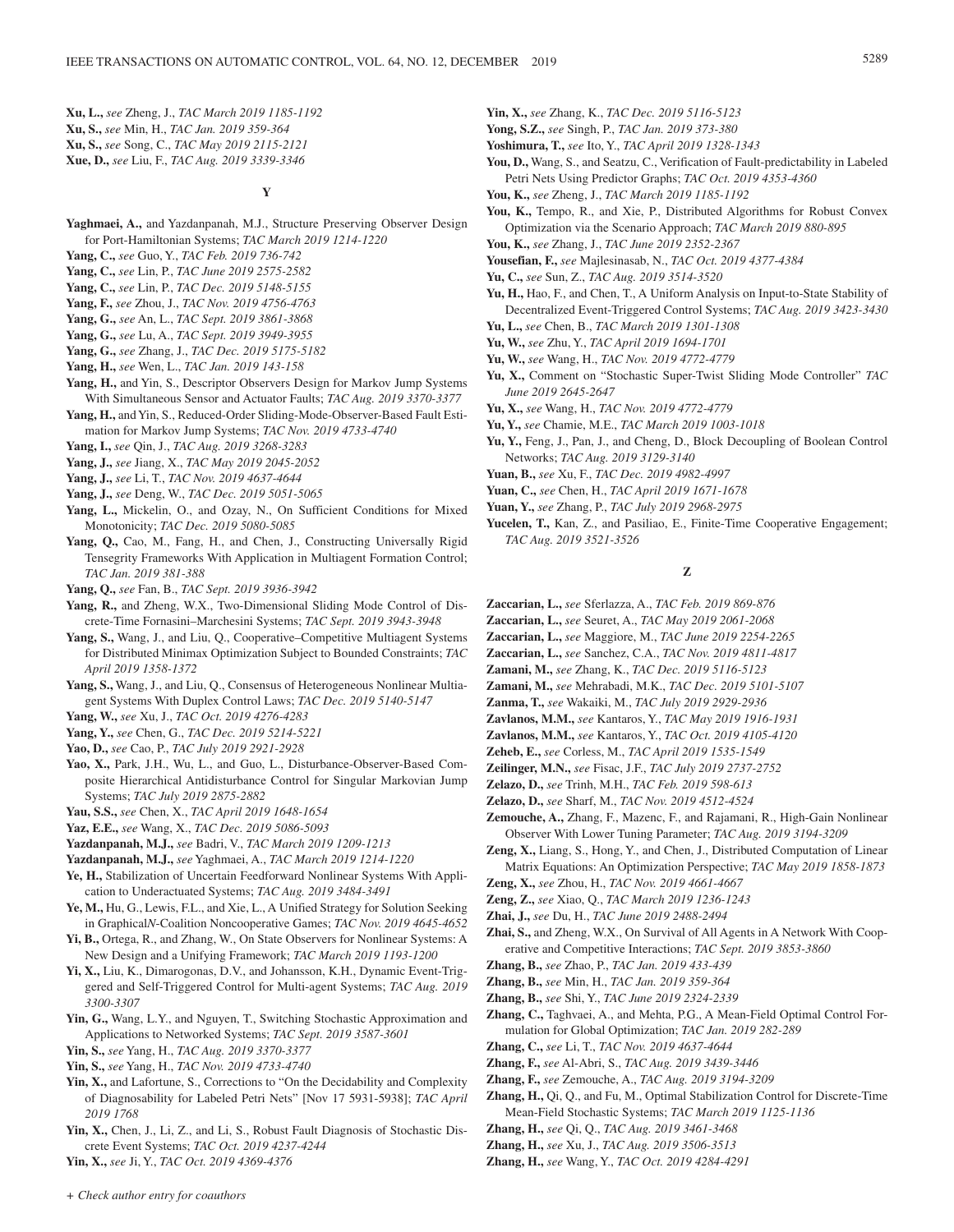- **Zhang, J.,** You, K., and Basar, T., Distributed Discrete-Time Optimization in Multiagent Networks Using Only Sign of Relative State; *TAC June 2019 2352-2367*
- **Zhang, J.,** and Yang, G., Low-Complexity Tracking Control of Strict-Feedback Systems With Unknown Control Directions; *TAC Dec. 2019 5175-5182*

**Zhang, K.,** *see* Jiang, M., *TAC Jan. 2019 313-320*

**Zhang, K.,** Yin, X., and Zamani, M., Opacity of Nondeterministic Transition Systems: A (Bi)Simulation Relation Approach; *TAC Dec. 2019 5116-5123* **Zhang, L.,** *see* Ning, Z., *TAC May 2019 2029-2036*

- **Zhang, P.,** Yuan, Y., Guo, L., and Liu, H., Near-Optimal Control for Time-Varying Linear Discrete Systems With Additive Nonlinearities and Random Gains; *TAC July 2019 2968-2975*
- **Zhang, R.,** and Guo, L., Controllability of Nash Equilibrium in Game-Based Control Systems; *TAC Oct. 2019 4180-4187*

**Zhang, T.,** *see* Lin, X., *TAC April 2019 1472-1486*

**Zhang, W.,** *see* Lin, Y., *TAC Jan. 2019 97-110*

**Zhang, W.,** *see* Yi, B., *TAC March 2019 1193-1200*

**Zhang, W.,** *see* Lin, X., *TAC April 2019 1472-1486*

**Zhang, X.,** Lin, W., and Lin, Y., Iterative Changing Supply Rates, Dynamic State Feedback, and Adaptive Stabilization of Time-Delay Systems; *TAC Feb. 2019 751-758*

**Zhang, X.,** *see* Li, H., *TAC Feb. 2019 712-719*

- **Zhang, X.,** *see* Wu, B., *TAC Aug. 2019 3332-3338*
- **Zhang, Y.,** *see* Xu, H., *TAC April 2019 1627-1631*
- **Zhang, Y.,** and Zhou, T., Structural Controllability of an NDS With LFT Parameterized Subsystems; *TAC Dec. 2019 4920-4935*

**Zhao, C.,** *see* Weitenberg, E., *TAC Oct. 2019 3967-3982*

**Zhao, D.,** Ding, S.X., Karimi, H.R., and Li, Y., Robust  $H_{\infty}$  Filtering for Two-Dimensional Uncertain Linear Discrete Time-Varying Systems: A Krein Space-Based Method; *TAC Dec. 2019 5124-5131*

**Zhao, J.,** *see* Li, Z., *TAC April 2019 1753-1760*

**Zhao, K.,** and Song, Y., Removing the Feasibility Conditions Imposed on Tracking Control Designs for State-Constrained Strict-Feedback Systems; *TAC March 2019 1265-1272*

**Zhao, N.,** *see* Li, H., *TAC Feb. 2019 712-719*

- **Zhao, P.,** Shu, S., Lin, F., and Zhang, B., Detectability Measure for State Estimation of Discrete Event Systems; *TAC Jan. 2019 433-439*
- **Zhao, S.,** *see* Trinh, M.H., *TAC Feb. 2019 598-613*

**Zhao, S.,** *see* Ma, Y., *TAC April 2019 1679-1685*

- **Zhao, S.,** Li, Z., and Ding, Z., Bearing-Only Formation Tracking Control of Multiagent Systems; *TAC Nov. 2019 4541-4554*
- **Zhao, Y.,** Wang, T., and Bi, W., Consensus Protocol for Multiagent Systems With Undirected Topologies and Binary-Valued Communications; *TAC Jan. 2019 206-221*
- **Zhao, Y.,** Liu, Y., Wen, G., Ren, W., and Chen, G., Designing Distributed Specified-Time Consensus Protocols for Linear Multiagent Systems Over Directed Graphs; *TAC July 2019 2945-2952*
- **Zheng, F.,** Derrode, S., and Pieczynski, W., Parameter Estimation in Switching Markov Systems and Unsupervised Smoothing; *TAC April 2019 1761-1767*
- **Zheng, J.,** Xu, L., Xie, L., and You, K., Consensusability of Discrete-Time Multiagent Systems With Communication Delay and Packet Dropouts; *TAC March 2019 1185-1192*
- **Zheng, J.,** and Zhu, G., A De Giorgi Iteration-Based Approach for the Establishment of ISS Properties for Burgers' Equation With Boundary and In-domain Disturbances; *TAC Aug. 2019 3476-3483*
- **Zheng, J.,** Dong, J., and Xie, L., Minimal Strongly Eventually Positive Realization for a Class of Externally Positive Systems; *TAC Oct. 2019 4314-4320*
- **Zheng, W.X.,** *see* Ning, Z., *TAC May 2019 2029-2036*

**Zheng, W.X.,** *see* Yang, R., *TAC Sept. 2019 3943-3948*

- **Zheng, W.X.,** *see* Zhai, S., *TAC Sept. 2019 3853-3860*
- **Zheng, W.X.,** *see* Wen, G., *TAC Sept. 2019 3796-3803*
- **Zheng, W.X.,** *see* Chen, W., *TAC Oct. 2019 4209-4216*
- **Zheng, Y.,** Fantuzzi, G., and Papachristodoulou, A., Fast ADMM for Sum-of-Squares Programs Using Partial Orthogonality; *TAC Sept. 2019 3869-3876*

**Zhou, D.,** *see* Zou, L., *TAC Feb. 2019 720-727*

**Zhou, D.,** *see* Liu, Q., *TAC April 2019 1595-1602*

**Zhou, D.,** *see* Zou, L., *TAC Dec. 2019 5191-5198*

- **Zhou, H.,** Zeng, X., and Hong, Y., Adaptive Exact Penalty Design for Constrained Distributed Optimization; *TAC Nov. 2019 4661-4667*
- **Zhou, H.,** and Guo, W., Output Feedback Exponential Stabilization of One-Dimensional Wave Equation With Velocity Recirculation; *TAC Nov. 2019 4599-4606*
- **Zhou, J.,** Gu, G., and Chen, X., Distributed Kalman Filtering Over Wireless Sensor Networks in the Presence of Data Packet Drops; *TAC April 2019 1603-1610*

**Zhou, J.,** *see* Wang, X., *TAC Oct. 2019 4217-4222*

- **Zhou, J.,** Wen, C., Wang, W., and Yang, F., Adaptive Backstepping Control of Nonlinear Uncertain Systems With Quantized States; *TAC Nov. 2019 4756- 4763*
- **Zhou, L.,** *see* Xiao, X., *TAC April 2019 1710-1717*
- **Zhou, L.,** *see* Xiao, X., *TAC May 2019 2084-2091*
- **Zhou, N.,** *see* Wang, Y., *TAC Aug. 2019 3239-3252*
- **Zhou, R.,** *see* Guo, Y., *TAC Feb. 2019 736-742*
- **Zhou, T.,** *see* Zhang, Y., *TAC Dec. 2019 4920-4935*
- **Zhu, B.,** and Baggio, G., On the Existence of a Solution to a Spectral Estimation Problem *à la* Byrnes–Georgiou–Lindquist; *TAC Feb. 2019 820-825*
- **Zhu, G.,** *see* Lhachemi, H., *TAC Feb. 2019 854-861*
- **Zhu, G.,** *see* Zheng, J., *TAC Aug. 2019 3476-3483*
- **Zhu, H.,** *see* Hanawal, M.K., *TAC June 2019 2298-2309*
- **Zhu, J.,** *see* Wang, X., *TAC July 2019 2697-2711*
- **Zhu, P.,** *see* Wei, H., *TAC Jan. 2019 159-173*
- **Zhu, Q.,** Liu, Y., Lu, J., and Cao, J., Further Results on the Controllability of Boolean Control Networks; *TAC Jan. 2019 440-442*
- **Zhu, Q.,** A Dual Internal Model Based Repetitive Control for Linear Discrete-Time Systems; *TAC Feb. 2019 812-819*
- **Zhu, Q.,** Stabilization of Stochastic Nonlinear Delay Systems With Exogenous Disturbances and the Event-Triggered Feedback Control; *TAC Sept. 2019 3764-3771*
- **Zhu, Q.,** *see* Hu, W., *TAC Dec. 2019 5207-5213*
- **Zhu, W.,** *see* Du, H., *TAC June 2019 2488-2494*
- **Zhu, Y.,** Yu, W., Wen, G., Chen, G., and Ren, W., Continuous-Time Distributed Subgradient Algorithm for Convex Optimization With General Constraints; *TAC April 2019 1694-1701*
- **Zhu, Y.,** *see* Wang, Z., *TAC Nov. 2019 4725-4732*
- **Zlotnik, D.E.,** and Forbes, J.R., Higher Order Nonlinear Complementary Filtering on Lie Groups; *TAC May 2019 1772-1783*
- **Zorzi, M.,** *see* Ciccone, V., *TAC June 2019 2412-2425*
- **Zou, L.,** Wang, Z., Han, Q., and Zhou, D., Recursive Filtering for Time-Varying Systems With Random Access Protocol; *TAC Feb. 2019 720-727*
- **Zou, L.,** Wang, Z., Han, Q., and Zhou, D., Moving Horizon Estimation for Networked Time-Delay Systems Under Round-Robin Protocol; *TAC Dec. 2019 5191-5198*
- **Zulfiqar, A.,** *see* Ma, D., *TAC Sept. 2019 3780-3787*

# **Subject Index A**

#### **Absolute stability**

- Regional Analysis of Slope-Restricted Lurie Systems. *Valmorbida, G.*, +, *TAC March 2019 1201-1208*
- Revisiting Kalman and Aizerman Conjectures via a Graphical Interpretation. *Naderi, T.*, +, *TAC Feb. 2019 670-682*

#### **Access protocols**

Recursive Filtering for Time-Varying Systems With Random Access Protocol. *Zou, L.*, +, *TAC Feb. 2019 720-727*

### **Actuators**

- Adaptive Actuator Failure Compensation for Possibly Nonminimum-Phase Systems Using Control Separation Based LQ Design. *Wen, L.*, +, *TAC Jan. 2019 143-158*
- Descriptor Observers Design for Markov Jump Systems With Simultaneous Sensor and Actuator Faults. *Yang, H.*, +, *TAC Aug. 2019 3370-3377*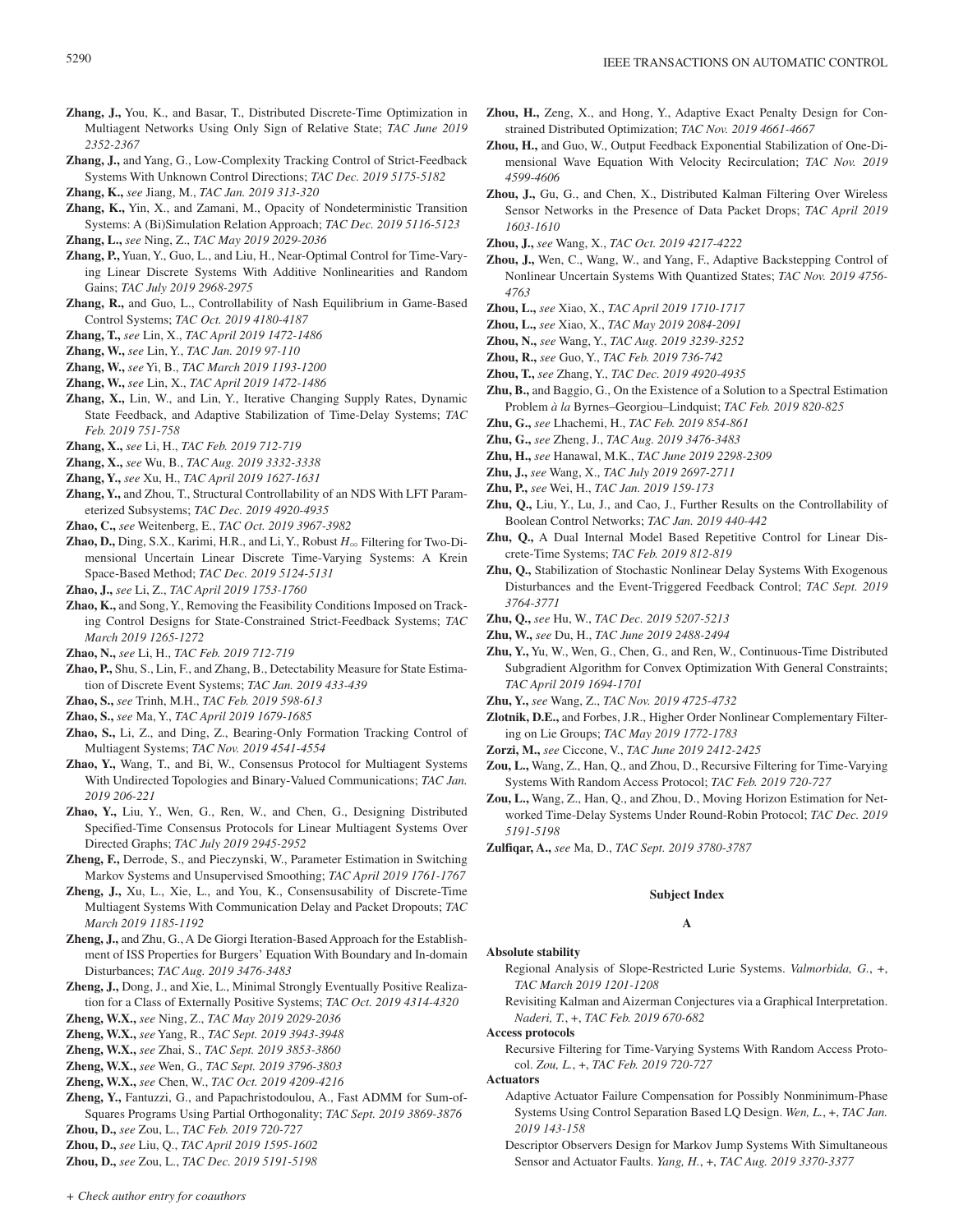- Fully Distributed Resilience for Adaptive Exponential Synchronization of Heterogeneous Multiagent Systems Against Actuator Faults. *Chen, C.*, +, *TAC Aug. 2019 3347-3354*
- Network Scheduling and Control Co-Design for Multi-Loop MPC. *Liu, K.*, +, *TAC Dec. 2019 5238-5245*
- Reduced-Order Sliding-Mode-Observer-Based Fault Estimation for Markov Jump Systems. *Yang, H.*, +, *TAC Nov. 2019 4733-4740*
- Regional Stabilization for Discrete Time-Delay Systems With Actuator Saturations via A Delay-Dependent Polytopic Approach. *Chen, Y.*, +, *TAC March 2019 1257-1264*
- Regulation of Nonminimum-Phase Nonlinear Systems Using Slow Integrators and High-Gain Feedback. *Huang, X.*, +, *TAC Feb. 2019 640-653*
- Sparsest Feedback Selection for Structurally Cyclic Systems With Dedicated Actuators and Sensors in Polynomial Time. *Moothedath, S.*, +, *TAC Sept. 2019 3956-3963*
- Stealthy Adversaries Against Uncertain Cyber-Physical Systems: Threat of Robust Zero-Dynamics Attack. *Park, G.*, +, *TAC Dec. 2019 4907-4919*

#### **Ad hoc networks**

Consensus-Based Data-Privacy Preserving Data Aggregation. *He, J.*, +, *TAC Dec. 2019 5222-5229*

#### **Adaptation models**

- Concurrent Learning Adaptive Control With Directional Forgetting. *Lee, H.*, +, *TAC Dec. 2019 5164-5170*
- Lattice-Filter-Based Multivariate Autoregressive Spectral Estimation With Joint Model Order and Estimation Bandwidth Adaptation. *Niedzwiecki, M.*, +, *TAC Dec. 2019 4968-4981*
- LMI Stability-Constrained Identification for Composite Adaptive Internal Model Control. *Qiu, Z.*, +, *TAC Dec. 2019 5039-5050*

### **Adaptive control**

- *LgV*-Type Adaptive Controllers for Uncertain Non-Affine Systems and Application to a DC-Microgrid with PV and Battery. *Lin, W.*, +, *TAC May 2019 2182-2189*
- Adaptive Actuator Failure Compensation for Possibly Nonminimum-Phase Systems Using Control Separation Based LQ Design. *Wen, L.*, +, *TAC Jan. 2019 143-158*
- Adaptive Backstepping Control of Nonlinear Uncertain Systems With Quantized States. *Zhou, J.*, +, *TAC Nov. 2019 4756-4763*
- Adaptive Exact Penalty Design for Constrained Distributed Optimization. *Zhou, H.*, +, *TAC Nov. 2019 4661-4667*
- Adaptive Fixed-Time Control for MIMO Nonlinear Systems With Asymmetric Output Constraints Using Universal Barrier Functions. *Jin, X., TAC July 2019 3046-3053*
- Adaptive Parameter Estimation in LTI Systems. *Kapetina, M.N.*, +, *TAC Oct. 2019 4188-4195*
- Co-Design of Controllers and a Switching Policy for Nonstrict Feedback Switched Nonlinear Systems Including First-Order Feedforward Paths. *Li, Z.*, +, *TAC April 2019 1753-1760*
- Combining Prescribed Tracking Performance and Controller Simplicity for a Class of Uncertain MIMO Nonlinear Systems With Input Quantization. *Bikas, L.N.*, +, *TAC March 2019 1228-1235*
- Concurrent Learning Adaptive Control With Directional Forgetting. *Lee, H.*, +, *TAC Dec. 2019 5164-5170*
- Consensus of Nonidentical Euler–Lagrange Systems Under Switching Directed Graphs. *Abdessameud, A., TAC May 2019 2108-2114*
- Cooperative Control of Multiple Agents With Unknown High-Frequency Gain Signs Under Unbalanced and Switching Topologies. *Wang, Q.*, +, *TAC June 2019 2495-2501*
- Coordinated Tracking Control With Asynchronous Edge-Based Event-Triggered Communications. *Cheng, B.*, +, *TAC Oct. 2019 4321-4328*
- Distributed Average Tracking of Physical Second-Order Agents With Heterogeneous Unknown Nonlinear Dynamics Without Constraint on Input Signals. *Ghapani, S.*, +, *TAC March 2019 1178-1184*
- Distributed Time-Varying Output Formation Tracking for Heterogeneous Linear Multiagent Systems With a Nonautonomous Leader of Unknown Input. *Hua, Y.*, +, *TAC Oct. 2019 4292-4299*
- Dynamic Consensus Tracking of Uncertain Lagrangian Systems With a Switched Command Generator. *Cai, H.*, +, *TAC Oct. 2019 4260-4267*
- Finite-Time Adaptive Stabilization of Linear Systems. *Faradonbeh, M.K.S.*, +, *TAC Aug. 2019 3498-3505*
- Fully Distributed Event-Triggered Protocols for Linear Multiagent Networks. *Cheng, B.*, +, *TAC April 2019 1655-1662*
- Fully Distributed Resilience for Adaptive Exponential Synchronization of Heterogeneous Multiagent Systems Against Actuator Faults. *Chen, C.*, +, *TAC Aug. 2019 3347-3354*
- Global Adaptive Finite-Time Stabilization of Uncertain Time-Varying*p*-Normal Nonlinear Systems Without Homogeneous Growth Nonlinearity Restriction. *Li, T.*, +, *TAC Nov. 2019 4637-4644*
- Iterative Changing Supply Rates, Dynamic State Feedback, and Adaptive Stabilization of Time-Delay Systems. *Zhang, X.*, +, *TAC Feb. 2019 751- 758*
- Leader–Following Consensus of Multiple Uncertain Euler–Lagrange Systems With Unknown Dynamic Leader. *Lu, M.*, +, *TAC Oct. 2019 4167- 4173*
- LMI Stability-Constrained Identification for Composite Adaptive Internal Model Control. *Qiu, Z.*, +, *TAC Dec. 2019 5039-5050*
- On Model-Free Adaptive Control and Its Stability Analysis. *Hou, Z.*, +, *TAC Nov. 2019 4555-4569*
- Output Consensus of Heterogeneous Linear Multi-Agent Systems with Adaptive Event-Triggered Control. *Qian, Y.*, +, *TAC June 2019 2606-2613*
- Practical Tracking Via Adaptive Event-Triggered Feedback for Uncertain Nonlinear Systems. *Huang, Y.*, +, *TAC Sept. 2019 3920-3927*
- Reinforcement Learning-Based Adaptive Optimal Exponential Tracking Control of Linear Systems With Unknown Dynamics. *Chen, C.*, +, *TAC Nov. 2019 4423-4438*
- Robustness of the Adaptive Bellman –Ford Algorithm: Global Stability and Ultimate Bounds. *Mo, Y.*, +, *TAC Oct. 2019 4121-4136*
- Robustness to In-Domain Viscous Damping of a Collocated Boundary Adaptive Feedback Law for an Antidamped Boundary Wave PDE. *Roman, C.*, +, *TAC Aug. 2019 3284-3299*
- Tracking Consensus of General Nonlinear Multiagent Systems With External Disturbances Under Directed Networks. *Wang, H.*, +, *TAC Nov. 2019 4772-4779*

### **Adaptive estimation**

- Adaptive Fixed-Time Control for MIMO Nonlinear Systems With Asymmetric Output Constraints Using Universal Barrier Functions. *Jin, X., TAC July 2019 3046-3053*
- Adaptive Parameter Estimation in LTI Systems. *Kapetina, M.N.*, +, *TAC Oct. 2019 4188-4195*

#### **Adaptive filters**

Online Maximum-Likelihood Estimation of the Parameters of Partially Observed Diffusion Processes. *Surace, S.C.*, +, *TAC July 2019 2814-2829* **Aerodynamics**

Boundary Control of a Nonhomogeneous Flexible Wing With Bounded Input Disturbances. *Lhachemi, H.*, +, *TAC Feb. 2019 854-861*

#### **Aerospace components**

Boundary Control of a Nonhomogeneous Flexible Wing With Bounded Input Disturbances. *Lhachemi, H.*, +, *TAC Feb. 2019 854-861*

#### **Aerospace control**

Boundary Control of a Nonhomogeneous Flexible Wing With Bounded Input Disturbances. *Lhachemi, H.*, +, *TAC Feb. 2019 854-861*

#### **Aerospace electronics**

- A Smooth Distributed Feedback for Formation Control of Unicycles. *Roza, A.*, +, *TAC Dec. 2019 4998-5011*
- Common Knowledge and Sequential Team Problems. *Nayyar, A.*, +, *TAC Dec. 2019 5108-5115*

Generalized Dual Dynamic Programming for Infinite Horizon Problems in Continuous State and Action Spaces. *Warrington, J.*, +, *TAC Dec. 2019 5012-5023*

### **Aerospace propulsion**

Motion Planning on a Class of 6-D Lie Groups via a Covering Map. *Biggs, J.D.*, +, *TAC Sept. 2019 3544-3554*

#### **Aircraft**

Design and Analysis of State-Feedback Optimal Strategies for the Differential Game of Active Defense. *Garcia, E.*, +, *TAC Feb. 2019 553-568*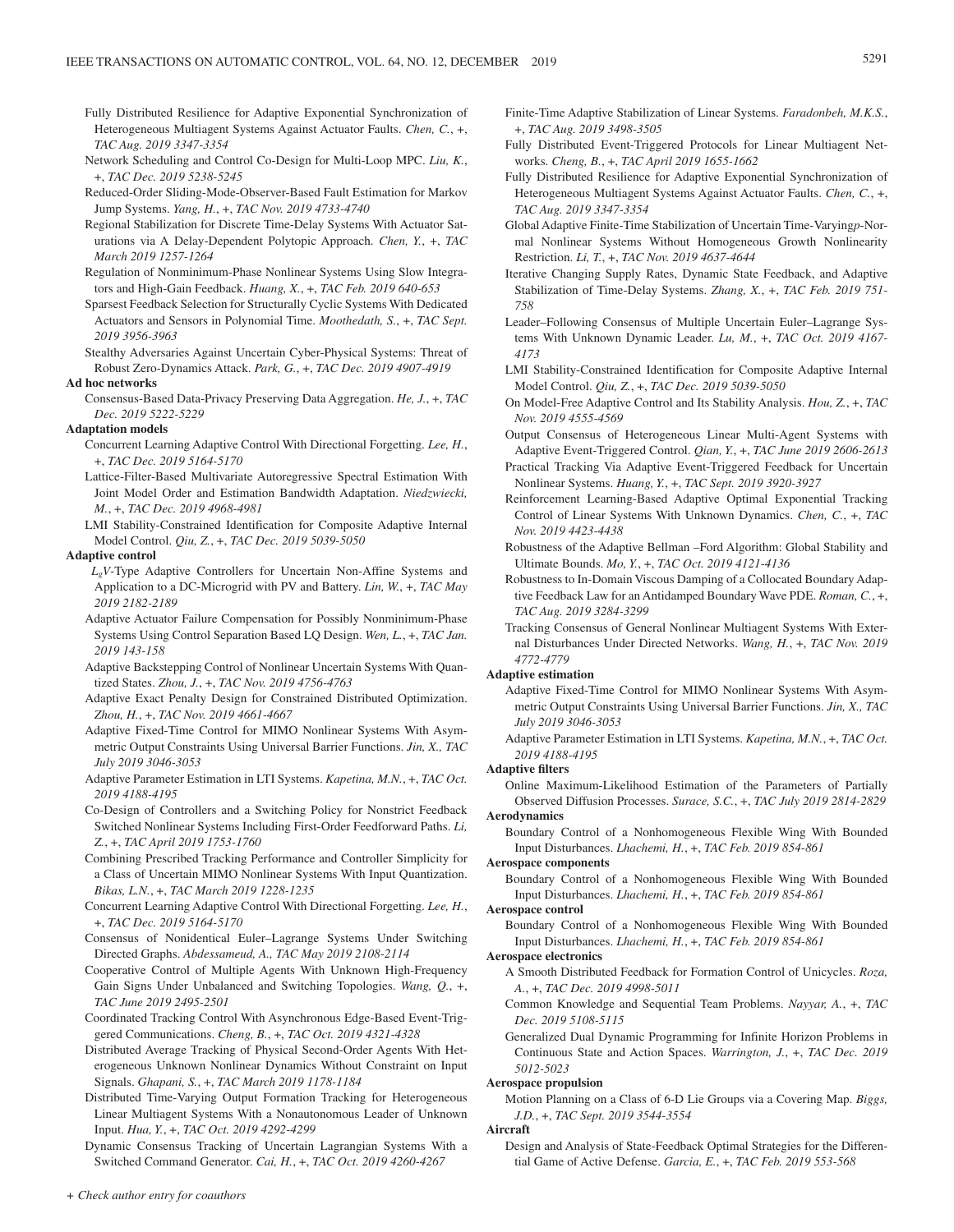### **Aircraft control**

Designing Distributed Specified-Time Consensus Protocols for Linear Multiagent Systems Over Directed Graphs. *Zhao, Y.*, +, *TAC July 2019 2945- 2952*

### **Algebra**

- Common Knowledge and Sequential Team Problems. *Nayyar, A.*, +, *TAC Dec. 2019 5108-5115*
- Equilibrium-Independent Dissipativity With Quadratic Supply Rates. *Simpson-Porco, J.W., TAC April 2019 1440-1455*
- Positive Edge-Consensus for Nodal Networks via Output Feedback. *Su, H.*, +, *TAC March 2019 1244-1249*

### **Analytical models**

- Analysis and Control of a Continuous-Time Bi-Virus Model. *Liu, J.*, +, *TAC Dec. 2019 4891-4906*
- Fault Diagnosis of Discrete Event Systems Under Unknown Initial Conditions. *White, A.*, +, *TAC Dec. 2019 5246-5252*

### **Approximation algorithms**

Generalized Dual Dynamic Programming for Infinite Horizon Problems in Continuous State and Action Spaces. *Warrington, J.*, +, *TAC Dec. 2019 5012-5023*

#### **Approximation theory**

- A Principled Approximation Framework for Optimal Control of Semi-Markov Jump Linear Systems. *Jafari, S.*, +, *TAC Sept. 2019 3616-3631*
- Accurate Smoothing Methods for State Estimation of Continuous-Discrete Nonlinear Dynamic Systems. *Wang, Y.*, +, *TAC Oct. 2019 4284-4291*
- Adaptive Sequential Stochastic Optimization. *Wilson, C.*, +, *TAC Feb. 2019 496-509*
- An Entropy-Based Bound for the Computational Complexity of a Switched System. *Legat, B.*, +, *TAC Nov. 2019 4623-4628*
- Analysis and Control of Stochastic Systems Using Semidefinite Programming Over Moments. *Lamperski, A.*, +, *TAC April 2019 1726-1731*
- Approximating the Steady-State Periodic Solutions of Contractive Systems. *Coogan, S.*, +, *TAC Feb. 2019 847-853*
- Automatic Pan–Tilt Camera Control for Learning Dirichlet Process Gaussian Process (DPGP) Mixture Models of Multiple Moving Targets. *Wei, H.*, +, *TAC Jan. 2019 159-173*
- Convexification of Power Flow Equations in the Presence of Noisy Measurements. *Madani, R.*, +, *TAC Aug. 2019 3101-3116*
- Deterministic-Like Model Reduction for a Class of Multiscale Stochastic Differential Equations With Application to Biomolecular Systems. *Herath, N.*, +, *TAC Jan. 2019 351-358*
- Discrete-Time Selfish Routing Converging to the Wardrop Equilibrium. *Pietrabissa, A.*, +, *TAC March 2019 1288-1294*
- Distributed Projection Subgradient Algorithm Over Time-Varying General Unbalanced Directed Graphs. *Li, H.*, +, *TAC March 2019 1309-1316*
- Dual Prediction–Correction Methods for Linearly Constrained Time-Varying Convex Programs. *Simonetto, A., TAC Aug. 2019 3355-3361*
- Finite-State Approximations to Discounted and Average Cost Constrained Markov Decision Processes. *Saldi, N., TAC July 2019 2681-2696*
- Linear Stochastic Approximation Algorithms and Group Consensus Over Random Signed Networks. *Chen, G.*, +, *TAC May 2019 1874-1889*
- Minimal Input and Output Selection for Stability of Systems With Uncertainties. *Liu, Z.*, +, *TAC April 2019 1456-1471*
- Model Boundary Approximation Method as a Unifying Framework for Balanced Truncation and Singular Perturbation Approximation. *Pare, P.E.*, +, *TAC Nov. 2019 4796-4802*
- Multiple-Model State Estimation Based on Variational Bayesian Inference. *Ma, Y.*, +, *TAC April 2019 1679-1685*
- On the Distance to Singular Descriptor Dynamical Systems With Impulsive Initial Conditions. *Kothyari, A.*, +, *TAC March 2019 1137-1149*
- On the Structure and Computation of Random Walk Times in Finite Graphs. *Clark, A.*, +, *TAC Nov. 2019 4470-4483*
- Optimizing Leader Influence in Networks Through Selection of Direct Followers. *Mai, V.S.*, +, *TAC March 2019 1280-1287*

Process Noise Covariance Design in Kalman Filtering via Bounds Optimization. *Salvoldi, M.*, +, *TAC Feb. 2019 834-840*

- Real-Time Solution of Time-Varying Yau Filtering Problems via Direct Method and Gaussian Approximation. *Chen, X.*, +, *TAC April 2019 1648- 1654*
- Stability of Stochastic Approximations With "Controlled Markov" Noise and Temporal Difference Learning. *Ramaswamy, A.*, +, *TAC June 2019 2614-2620*
- Stochastic MPC for Additive and Multiplicative Uncertainty Using Sample Approximations. *Fleming, J.*, +, *TAC Sept. 2019 3883-3888*
- Stochastic Source Seeking for Mobile Robots in Obstacle Environments Via the SPSA Method. *Ramirez-Llanos, E.*, +, *TAC April 2019 1732-1739*
- Stochastic Stability of Perturbed Learning Automata in Positive-Utility Games. *Chasparis, G.C., TAC Nov. 2019 4454-4469*
- Switching Stochastic Approximation and Applications to Networked Systems. *Yin, G.*, +, *TAC Sept. 2019 3587-3601*
- Symbolic Optimal Control. *Reissig, G.*, +, *TAC June 2019 2224-2239*

### **Array signal processing**

- Observation-Based Optimization for POMDPs With Continuous State, Observation, and Action Spaces. *Jiang, X.*, +, *TAC May 2019 2045-2052* **Asymptotic stability**
	- $\mathcal{H}_{\infty}$  Control for 2-D Markov Jump Systems in Roesser Model. *Wu*, Z, +, *TAC Jan. 2019 427-432*
	- *LgV*-Type Adaptive Controllers for Uncertain Non-Affine Systems and Application to a DC-Microgrid with PV and Battery. *Lin, W.*, +, *TAC May 2019 2182-2189*
	- A Dual to Lyapunov's Second Method for Linear Systems With Multiple Delays and Implementation Using SOS. *Peet, M.M., TAC March 2019 944- 959*
	- A Further Result on Semi-global Stabilization of Minimum-Phase Input– Output Linearizable Nonlinear Systems by Linear Partial State Feedback. *Lin, Z., TAC Aug. 2019 3492-3497*
	- A Nonsmooth Hybrid Invariance Principle Applied to Robust Event-Triggered Design. *Seuret, A.*, +, *TAC May 2019 2061-2068*
	- A Smooth Distributed Feedback for Formation Control of Unicycles. *Roza, A.*, +, *TAC Dec. 2019 4998-5011*
	- Analysis of Stochastic Switched Systems With Application to Networked Control Under Jamming Attacks. *Cetinkaya, A.*, +, *TAC May 2019 2013- 2028*
	- Approximating the Steady-State Periodic Solutions of Contractive Systems. *Coogan, S.*, +, *TAC Feb. 2019 847-853*
	- Backstepping Boundary Control of a Wave PDE With Spatially Distributed Time Invariant Unknown Disturbances. *Basturk, H.I.*, +, *TAC Aug. 2019 3469-3475*
	- Bilinear Controllability of a Class of Advection–Diffusion–Reaction Systems. *Elamvazhuthi, K.*, +, *TAC June 2019 2282-2297*
	- Boundary Control of a Nonhomogeneous Flexible Wing With Bounded Input Disturbances. *Lhachemi, H.*, +, *TAC Feb. 2019 854-861*
	- Boundary Observers for a Reaction–Diffusion System Under Time-Delayed and Sampled-Data Measurements. *Selivanov, A.*, +, *TAC Aug. 2019 3385- 3390*
	- Consensus of Nonidentical Euler–Lagrange Systems Under Switching Directed Graphs. *Abdessameud, A., TAC May 2019 2108-2114*
	- Control and State Estimation of the One-Phase Stefan Problem via Backstepping Design. *Koga, S.*, +, *TAC Feb. 2019 510-525*
	- Control of a Driftless Bilinear Vector Field on*n*-Sphere. *Muralidharan, V.*, +, *TAC Aug. 2019 3226-3238*
	- Converse Lyapunov Theorems for Discrete-Time Switching Systems With Given Switches Digraphs. *Pepe, P., TAC June 2019 2502-2508*
	- Decentralized Event-Based Controllers for Robust Stabilization of Hybrid Periodic Orbits: Application to Underactuated 3-D Bipedal Walking. *Hamed, K.A.*, +, *TAC June 2019 2266-2281*
	- Delay-Dependent Energy-to-Peak Stability of 2-D Time-Delay Roesser Systems With Multiplicative Stochastic Noises. *Van Hien, L.*, +, *TAC Dec. 2019 5066-5073*
	- Dynamic State Feedback Stabilization of Stochastic Cascade Nonlinear Time-Delay Systems With SISS Inverse Dynamics. *Xie, X.*, +, *TAC Dec. 2019 5132-5139*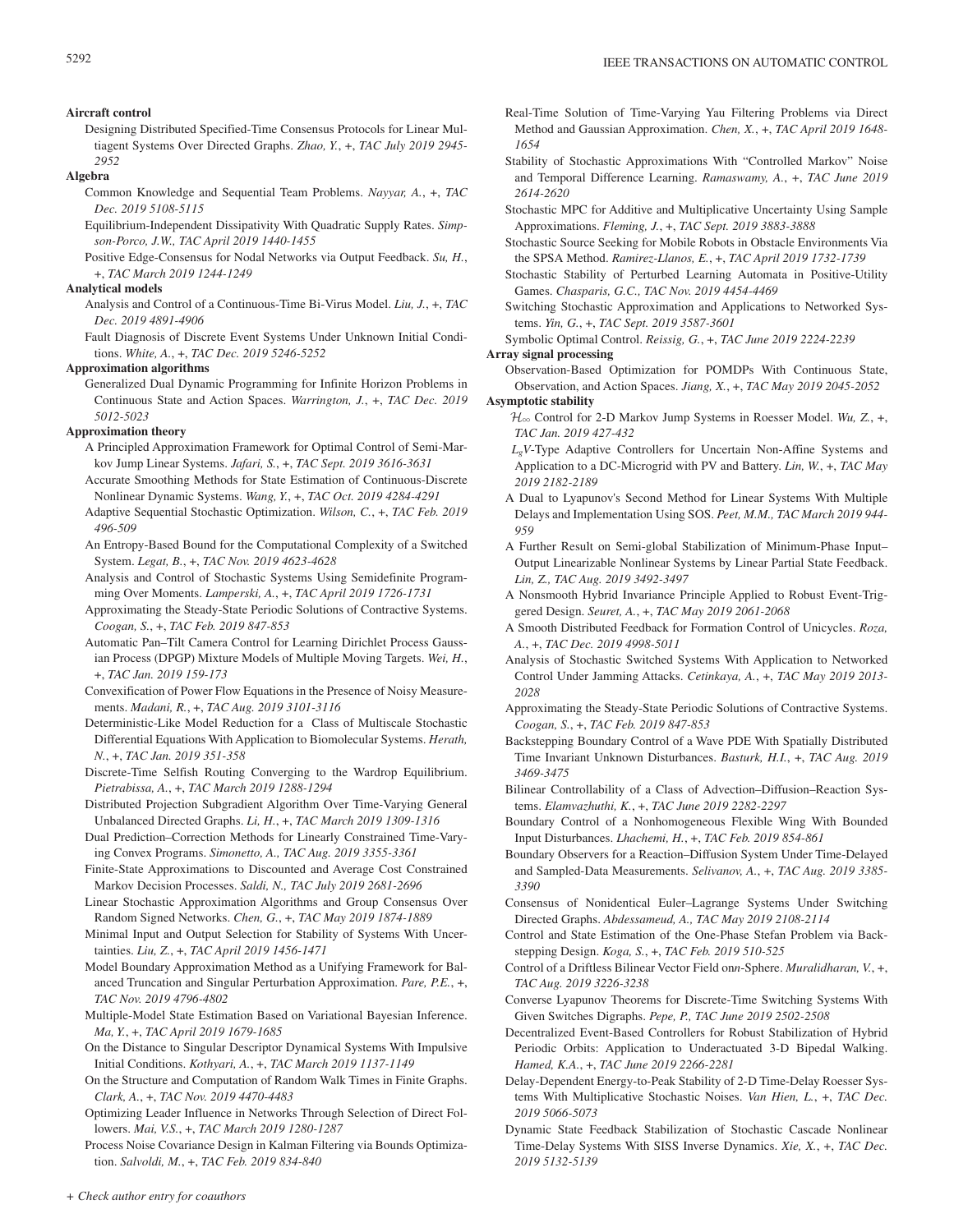- Embedding Constrained Model Predictive Control in a Continuous-Time Dynamic Feedback. *Nicotra, M.M.*, +, *TAC May 2019 1932-1946*
- Exponential Stability of Nonlinear Systems With *Delayed Impulses* and Applications. *Li, X.*, +, *TAC Oct. 2019 4024-4034*
- Feedback Stabilization of a 1-D Linear Reaction–Diffusion Equation With Delay Boundary Control. *Prieur, C.*, +, *TAC April 2019 1415-1425*
- Generalized Model Reference Adaptive Control by Means of Global HOSM Differentiators. *Oliveira, T.R.*, +, *TAC May 2019 2053-2060*
- Global Phase and Magnitude Synchronization of Coupled Oscillators With Application to the Control of Grid-Forming Power Inverters. *Colombino, M.*, +, *TAC Nov. 2019 4496-4511*
- Global Stabilization of Lotka–Volterra Systems With Interval Uncertainty. *Badri, V.*, +, *TAC March 2019 1209-1213*
- Higher Order Nonlinear Complementary Filtering on Lie Groups. *Zlotnik, D.E.*, +, *TAC May 2019 1772-1783*
- Hybrid Pose and Velocity-Bias Estimation on *SE*(3) Using Inertial and Landmark Measurements. *Wang, M.*, +, *TAC Aug. 2019 3399-3406*
- Input-to-State Stability of Periodic Orbits of Systems With Impulse Effects via Poincaré Analysis. *Veer, S.*, +, *TAC Nov. 2019 4583-4598*
- Input-to-State Stability of Time-Varying Switched Systems With Time Delays. *Wu, X.*, +, *TAC June 2019 2537-2544*
- Invariance-Like Results for Nonautonomous Switched Systems. *Kamalapurkar, R.*, +, *TAC Feb. 2019 614-627*
- Iterative Sequential Action Control for Stable, Model-Based Control of Nonlinear Systems. *Tzorakoleftherakis, E.*, +, *TAC Aug. 2019 3170-3183*
- LMI Stability-Constrained Identification for Composite Adaptive Internal Model Control. *Qiu, Z.*, +, *TAC Dec. 2019 5039-5050*
- Luenberger Observers for Nonautonomous Nonlinear Systems. *Bernard, P.*, +, *TAC Jan. 2019 270-281*
- Lyapunov Conditions for Input-to-State Stability of Hybrid Systems With Memory. *Ren, W.*, +, *TAC Oct. 2019 4307-4313*
- Model-Predictive Control With Generalized Zone Tracking. *Liu, S.*, +, *TAC Nov. 2019 4698-4704*
- New Results on Stability Analysis of Markovian Switching Singular Systems. *Xiao, X.*, +, *TAC May 2019 2084-2091*
- Nonconservative Lifted Convex Conditions for Stability of Discrete-Time Switched Systems Under Minimum Dwell-Time Constraint. *Xiang, W.*, +, *TAC Aug. 2019 3407-3414*
- Novel Practical Stability Conditions for Discrete-Time Switched Affine Systems. *Egidio, L.N.*, +, *TAC Nov. 2019 4705-4710*
- On the Asymptotic Behavior for Neutral Stochastic Differential Delay Equations. *Chen, H.*, +, *TAC April 2019 1671-1678*
- On the Local Stabilization of Hybrid Limit Cycles in Switched Affine Systems. *Benmiloud, M.*, +, *TAC Feb. 2019 841-846*
- Output Feedback Boundary Control of a Heat PDE Sandwiched Between Two ODEs. *Wang, J.*, +, *TAC Nov. 2019 4653-4660*
- Output Feedback Exponential Stabilization of One-Dimensional Wave Equation With Velocity Recirculation. *Zhou, H.*, +, *TAC Nov. 2019 4599-4606*
- Perturbation Theory and Singular Perturbations for Input-to-State Multistable Systems on Manifolds. *Forni, P.*, +, *TAC Sept. 2019 3555-3570*
- Potential Formulation for Charge or Current-Controlled Piezoelectric Smart Composites and Stabilization Results: Electrostatic Versus Quasi-Static Versus Fully-Dynamic Approaches. *Ozer, A.O., TAC March 2019 989- 1002*
- Reduction Theorems for Hybrid Dynamical Systems. *Maggiore, M.*, +, *TAC June 2019 2254-2265*
- Robust Compensation of Delay and Diffusive Actuator Dynamics Without Distributed Feedback. *Sanz, R.*, +, *TAC Sept. 2019 3663-3675*
- Robustness of the Adaptive Bellman –Ford Algorithm: Global Stability and Ultimate Bounds. *Mo, Y.*, +, *TAC Oct. 2019 4121-4136*
- Robustness to In-Domain Viscous Damping of a Collocated Boundary Adaptive Feedback Law for an Antidamped Boundary Wave PDE. *Roman, C.*, +, *TAC Aug. 2019 3284-3299*
- Semiglobal Asymptotic Stabilization of Lower Triangular Systems by Digital Output Feedback. *Lin, W.*, +, *TAC May 2019 2135-2141*
- Sequential Predictors Under Time-Varying Feedback and Measurement Delays and Sampling. *Weston, J.*, +, *TAC July 2019 2991-2996*
- Some Improved Razumikhin Stability Criteria for Impulsive Stochastic Delay Differential Systems. *Hu, W.*, +, *TAC Dec. 2019 5207-5213*
- Stability Analysis of Linear Polytopic Descriptor Systems Using a Novel Copositive Matrix Approach. *Hai Yen, L.*, +, *TAC Nov. 2019 4684-4690*
- Stability and *L*<sub>2</sub> Synthesis of a Class of Periodic Piecewise Time-Varying Systems. *Li, P.*, +, *TAC Aug. 2019 3378-3384*
- Stability and *L*<sub>2</sub>-Gain Analysis for Linear Time-Delay Systems With Delayed Impulses: An Augmentation-Based Switching Impulse Approach. *Chen, W.*, +, *TAC Oct. 2019 4209-4216*
- Stabilizability of Time-Varying Switched Systems Based on Piecewise Continuous Scalar Functions. *Lu, J.*, +, *TAC June 2019 2637-2644*
- Stabilization of Discrete-Time Linear Systems With an Unknown Time-Varying Delay by Switched Low-Gain Feedback. *Su, S.*, +, *TAC May 2019 2069-2076*
- Stabilization of Stochastic Nonlinear Delay Systems With Exogenous Disturbances and the Event-Triggered Feedback Control. *Zhu, Q., TAC Sept. 2019 3764-3771*
- Stabilization of Uncertain Feedforward Nonlinear Systems With Application to Underactuated Systems. *Ye, H., TAC Aug. 2019 3484-3491*
- Switching Tube-Based MPC: Characterization of Minimum Dwell-Time for Feasible and Robustly Stable Switching. *Vicente, B.A.H.*, +, *TAC Oct. 2019 4345-4352*
- The Proximal Augmented Lagrangian Method for Nonsmooth Composite Optimization. *Dhingra, N.K.*, +, *TAC July 2019 2861-2868*
- Time-Varying Sampled-Data Observer With Asynchronous Measurements. *Sferlazza, A.*, +, *TAC Feb. 2019 869-876*
- Traffic Models of Periodic Event-Triggered Control Systems. *Fu, A.*, +, *TAC Aug. 2019 3453-3460*
- Tree-Based Algorithms for the Stability of Discrete-Time Switched Linear Systems Under Arbitrary and Constrained Switching. *Dercole, F.*, +, *TAC Sept. 2019 3823-3830*
- Two Approaches for the Stabilization of Nonlinear KdV Equation With Boundary Time-Delay Feedback. *Baudouin, L.*, +, *TAC April 2019 1403- 1414*
- Uniform Asymptotic Stability of Switched Nonlinear Time-Varying Systems and Detectability of Reduced Limiting Control Systems. *Mancilla-Aguilar, J.L.*, +, *TAC July 2019 2782-2797*

### **Attitude control**

Unscented Kalman Filters for Riemannian State-Space Systems. *Menegaz, H.M.T.*, +, *TAC April 2019 1487-1502*

### **Automata**

- Fault Diagnosis of Discrete Event Systems Under Unknown Initial Conditions. *White, A.*, +, *TAC Dec. 2019 5246-5252*
- Opacity of Nondeterministic Transition Systems: A (Bi)Simulation Relation Approach. *Zhang, K.*, +, *TAC Dec. 2019 5116-5123*
- Supervisory Control of Probabilistic Discrete Event Systems Under Partial Observation. *Deng, W.*, +, *TAC Dec. 2019 5051-5065*

### **Automata theory**

Sampling-Based Optimal Control Synthesis for Multirobot Systems Under Global Temporal Tasks. *Kantaros, Y.*, +, *TAC May 2019 1916-1931*

# **Automation**

Opacity of Nondeterministic Transition Systems: A (Bi)Simulation Relation Approach. *Zhang, K.*, +, *TAC Dec. 2019 5116-5123*

#### **Autoregressive moving average processes**

Parametric Identification Using Weighted Null-Space Fitting. *Galrinho, M.*, +, *TAC July 2019 2798-2813*

#### **Autoregressive processes**

- Lattice-Filter-Based Multivariate Autoregressive Spectral Estimation With Joint Model Order and Estimation Bandwidth Adaptation. *Niedzwiecki, M.*, +, *TAC Dec. 2019 4968-4981*
- Parametric Identification Using Weighted Null-Space Fitting. *Galrinho, M.*, +, *TAC July 2019 2798-2813*
- QUARKS: Identification of Large-Scale Kronecker Vector-Autoregressive Models. *Sinquin, B.*, +, *TAC Feb. 2019 448-463*
- Specialized Interior-Point Algorithm for Stable Nonlinear System Identification. *Umenberger, J.*, +, *TAC June 2019 2442-2456*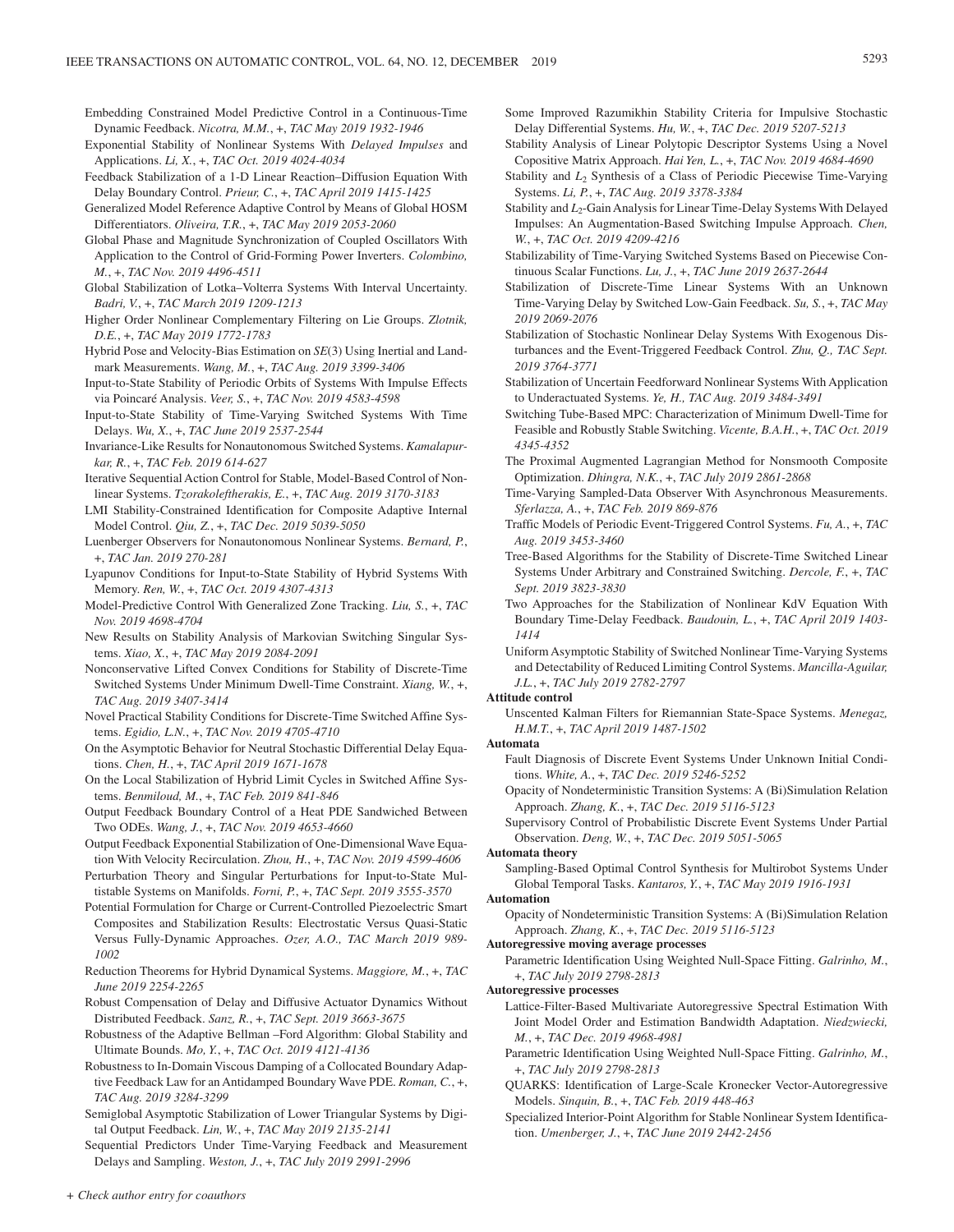### **AWGN**

- Control Over Gaussian Channels With and Without Source–Channel Separation. *Khina, A.*, +, *TAC Sept. 2019 3690-3705*
- Stabilizability Conditions for Linear Time Invariant Systems Across a Gaussian MAC Channel. *Liu, J.*, +, *TAC June 2019 2310-2323*
- Stabilization of MIMO Systems Over Multiple Independent and Memoryless Fading Noisy Channels. *Liu, Q.*, +, *TAC April 2019 1581-159*

## **B**

#### **Banach spaces**

Criteria for Input-to-State Practical Stability. *Mironchenko, A., TAC Jan. 2019 298-304*

#### **Battery management systems**

Optimal Battery Control Under Cycle Aging Mechanisms in Pay for Performance Settings. *Shi, Y.*, +, *TAC June 2019 2324-2339*

### **Bayes methods**

- A Systematic Process for Evaluating Structured Perfect Bayesian Equilibria in Dynamic Games With Asymmetric Information. *Vasal, D.*, +, *TAC Jan. 2019 81-96*
- Accurate Smoothing Methods for State Estimation of Continuous-Discrete Nonlinear Dynamic Systems. *Wang, Y.*, +, *TAC Oct. 2019 4284-4291*
- Continuous Estimation Using Context-Dependent Discrete Measurements. *Ivanov, R.*, +, *TAC Jan. 2019 238-253*
- Efficient Simulation Sampling Allocation Using Multifidelity Models. *Peng, Y.*, +, *TAC Aug. 2019 3156-3169*
- Minimax Robust Quickest Change Detection in Systems and Signals With Unknown Transients. *Molloy, T.L.*, +, *TAC July 2019 2976-2982*
- Multiple-Model State Estimation Based on Variational Bayesian Inference. *Ma, Y.*, +, *TAC April 2019 1679-1685*

### **Beams (structures)**

- A Backstepping Boundary Observer for a Simply Supported Beam. *Karagiannis, D.*, +, *TAC Sept. 2019 3809-3816*
- Potential Formulation for Charge or Current-Controlled Piezoelectric Smart Composites and Stabilization Results: Electrostatic Versus Quasi-Static Versus Fully-Dynamic Approaches. *Ozer, A.O., TAC March 2019 989- 1002*

#### **Bifurcation**

Stabilization of One-Dimensional Wave Equation With Nonlinear Boundary Condition Subject to Boundary Control Matched Disturbance. *Liu, J.*, +, *TAC July 2019 3068-3073*

### **Bilinear systems**

- Bilinear Controllability of a Class of Advection–Diffusion–Reaction Systems. *Elamvazhuthi, K.*, +, *TAC June 2019 2282-2297*
- Control of a Driftless Bilinear Vector Field on*n*-Sphere. *Muralidharan, V.*, +, *TAC Aug. 2019 3226-3238*
- Necessary and Sufficient Condition for Controlled Distinguishability of Continuous-Time Bilinear Systems. *Motchon, K.M.D.*, +, *TAC July 2019 3013-3018*

### **Biological system modeling**

Analysis and Control of a Continuous-Time Bi-Virus Model. *Liu, J.*, +, *TAC Dec. 2019 4891-4906*

### **Biomedical MRI**

Smooth Interpolation of Covariance Matrices and Brain Network Estimation. *Ning, L., TAC Aug. 2019 3184-3193*

### **Bisimulation equivalence**

Compositional Synthesis of Finite-State Abstractions. *Mallik, K.*, +, *TAC June 2019 2629-2636*

### **Boolean algebra**

Block Decoupling of Boolean Control Networks. *Yu, Y.*, +, *TAC Aug. 2019 3129-3140*

### **Boolean functions**

A Polynomial-Time Algorithm for Solving the Minimal Observability Problem in Conjunctive Boolean Networks. *Weiss, E.*, +, *TAC July 2019 2727- 2736*

Block Decoupling of Boolean Control Networks. *Yu, Y.*, +, *TAC Aug. 2019 3129-3140*

Further Results on the Controllability of Boolean Control Networks. *Zhu, Q.*, +, *TAC Jan. 2019 440-442*

Stability and Set Stability in Distribution of Probabilistic Boolean Networks. *Guo, Y.*, +, *TAC Feb. 2019 736-742*

Stability and Stabilization of Boolean Networks With Stochastic Delays. *Meng, M.*, +, *TAC Feb. 2019 790-796*

#### **Boundary-value problems**

Necessary and Sufficient Conditions of Exponential Stability for Delayed Linear Discrete-Time Systems. *Li, H.*, +, *TAC Feb. 2019 712-719*

### **Brain**

Smooth Interpolation of Covariance Matrices and Brain Network Estimation. *Ning, L., TAC Aug. 2019 3184-3193*

Structural Controllability of Symmetric Networks. *Menara, T.*, +, *TAC Sept. 2019 3740-3747*

### **Broadcast communication**

Multiagent Newton–Raphson Optimization Over Lossy Networks. *Bof, N.*, +, *TAC July 2019 2983-2990*

#### **Brownian motion**

- A Sufficient Condition for Linear-Quadratic Stochastic Zero-Sum Differential Games for Markov Jump Systems. *Moon, J., TAC April 2019 1619- 1626*
- Dual Sourcing Policy for a Continuous-Review Stochastic Inventory System. *Cao, P.*, +, *TAC July 2019 2921-2928*

## **Budgeting**

Efficient Simulation Sampling Allocation Using Multifidelity Models. *Peng, Y.*, +, *TAC Aug. 2019 3156-3169*

### **C**

#### **Cameras**

Automatic Pan–Tilt Camera Control for Learning Dirichlet Process Gaussian Process (DPGP) Mixture Models of Multiple Moving Targets. *Wei, H.*, +, *TAC Jan. 2019 159-173*

### **Cascade control**

Reduction Theorems for Hybrid Dynamical Systems. *Maggiore, M.*, +, *TAC June 2019 2254-2265*

### **Cascade systems**

Iterative Changing Supply Rates, Dynamic State Feedback, and Adaptive Stabilization of Time-Delay Systems. *Zhang, X.*, +, *TAC Feb. 2019 751- 758*

#### **Causality**

Relationship Between Granger Noncausality and Network Graph of State-Space Representations. *Jozsa, M.*, +, *TAC March 2019 912-927*

#### **Centralized control**

Transformation of Optimal Centralized Controllers Into Near-Globally Optimal Static Distributed Controllers. *Fattahi, S.*, +, *TAC Jan. 2019 66-80*

### **Channel capacity**

Secure Estimation and Zero-Error Secrecy Capacity. *Wiese, M.*, +, *TAC March 2019 1047-1062*

#### **Channel coding**

Rate-Cost Tradeoffs in Control. *Kostina, V.*, +, *TAC Nov. 2019 4525-4540* Secure Estimation and Zero-Error Secrecy Capacity. *Wiese, M.*, +, *TAC March 2019 1047-1062*

Stabilizability Conditions for Linear Time Invariant Systems Across a Gaussian MAC Channel. *Liu, J.*, +, *TAC June 2019 2310-2323*

#### **Channel estimation**

Optimal Remote Estimation of Discrete Random Variables Over the Collision Channel. *Vasconcelos, M.M.*, +, *TAC April 2019 1519-1534*

### **Chaos**

- Exponential Stability of Nonlinear Systems With *Delayed Impulses* and Applications. *Li, X.*, +, *TAC Oct. 2019 4024-4034*
- Stabilization of One-Dimensional Wave Equation With Nonlinear Boundary Condition Subject to Boundary Control Matched Disturbance. *Liu, J.*, +, *TAC July 2019 3068-3073*
- Trajectory Tracking on Complex Networks Via Inverse Optimal Pinning Control. *Vega, C.J.*, +, *TAC Feb. 2019 767-774*
- Vector-Lyapunov-Function-Based Input-to-State Stability of Stochastic Impulsive Switched Time-Delay Systems. *Ren, W.*, +, *TAC Feb. 2019 654- 669*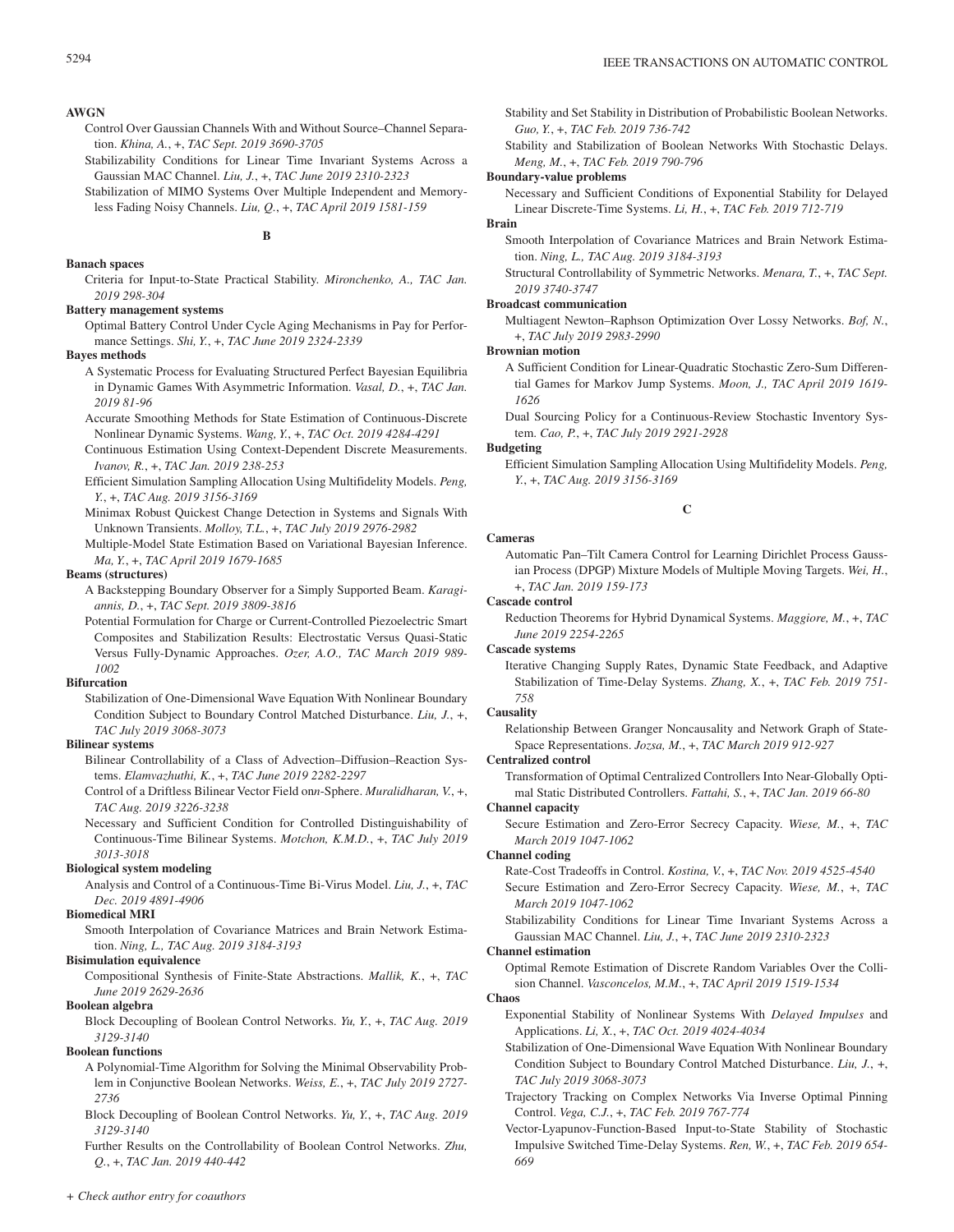### **Chemical reactors**

Output-Feedback Control for Stochastic Nonlinear Systems Subject to Input Saturation and Time-Varying Delay. *Min, H.*, +, *TAC Jan. 2019 359-364*

#### **Circuit stability**

Delay-Dependent Energy-to-Peak Stability of 2-D Time-Delay Roesser Systems With Multiplicative Stochastic Noises. *Van Hien, L.*, +, *TAC Dec. 2019 5066-5073*

#### **Cleaning**

Optimal Control of Membrane-Filtration Systems. *Kalboussi, N.*, +, *TAC May 2019 2128-2134*

### **Closed loop systems**

 $\mathcal{H}_{\infty}$  Control for 2-D Markov Jump Systems in Roesser Model. *Wu*, Z, +, *TAC Jan. 2019 427-432*

- *LgV*-Type Adaptive Controllers for Uncertain Non-Affine Systems and Application to a DC-Microgrid with PV and Battery. *Lin, W.*, +, *TAC May 2019 2182-2189*
- A Disturbance Observer Based Sliding Mode Control for a Class of Underactuated Robotic System With Mismatched Uncertainties. *Huang, J.*, +, *TAC June 2019 2480-2487*
- A Dual to Lyapunov's Second Method for Linear Systems With Multiple Delays and Implementation Using SOS. *Peet, M.M., TAC March 2019 944- 959*
- A New Second-Order Sliding Mode and Its Application to Nonlinear Constrained Systems. *Ding, S.*, +, *TAC June 2019 2545-2552*
- A Nonsmooth Hybrid Invariance Principle Applied to Robust Event-Triggered Design. *Seuret, A.*, +, *TAC May 2019 2061-2068*
- A Sampled-Data Approach to Pyragas-Type Delayed Feedback Stabilization of Periodic Orbits. *Cetinkaya, A.*, +, *TAC Sept. 2019 3748-3755*
- Adaptive Actuator Failure Compensation for Possibly Nonminimum-Phase Systems Using Control Separation Based LQ Design. *Wen, L.*, +, *TAC Jan. 2019 143-158*
- An IOS Small-Gain Theorem for Large-Scale Hybrid Systems. *Bao, A.*, +, *TAC March 2019 1295-1300*
- Asymptotic Synchronization of Phase Oscillators With a Single Input. *Bai, H.*, +, *TAC April 2019 1611-1618*
- Asynchronous Control of Continuous-Time Nonlinear Markov Jump Systems Subject to Strict Dissipativity. *Dong, S.*, +, *TAC March 2019 1250- 1256*
- Backstepping Boundary Control of a Wave PDE With Spatially Distributed Time Invariant Unknown Disturbances. *Basturk, H.I.*, +, *TAC Aug. 2019 3469-3475*
- Boundary Control of a Nonhomogeneous Flexible Wing With Bounded Input Disturbances. *Lhachemi, H.*, +, *TAC Feb. 2019 854-861*
- Co-Design of Controllers and a Switching Policy for Nonstrict Feedback Switched Nonlinear Systems Including First-Order Feedforward Paths. *Li, Z.*, +, *TAC April 2019 1753-1760*
- Combining Prescribed Tracking Performance and Controller Simplicity for a Class of Uncertain MIMO Nonlinear Systems With Input Quantization. *Bikas, L.N.*, +, *TAC March 2019 1228-1235*
- Consensus of High-Order Nonlinear Continuous-Time Systems With Uncertainty and Limited Communication Data Rate. *Dong, W., TAC May 2019 2100-2107*
- Control of a Driftless Bilinear Vector Field on*n*-Sphere. *Muralidharan, V.*, +, *TAC Aug. 2019 3226-3238*
- Cooperative Output Regulation of Heterogeneous Linear Multi-Agent Networks via *H*3 Performance Allocation. *Li, X.*, +, *TAC Feb. 2019 683-696*
- Decentralized Event-Based Controllers for Robust Stabilization of Hybrid Periodic Orbits: Application to Underactuated 3-D Bipedal Walking. *Hamed, K.A.*, +, *TAC June 2019 2266-2281*
- Design and Analysis of State-Feedback Optimal Strategies for the Differential Game of Active Defense. *Garcia, E.*, +, *TAC Feb. 2019 553-568*
- Dynamic Consensus Tracking of Uncertain Lagrangian Systems With a Switched Command Generator. *Cai, H.*, +, *TAC Oct. 2019 4260-4267*
- Dynamic State Feedback Stabilization of Stochastic Cascade Nonlinear Time-Delay Systems With SISS Inverse Dynamics. *Xie, X.*, +, *TAC Dec. 2019 5132-5139*
- Event-Triggered Control of Continuous-Time Switched Linear Systems. *Xiao, X.*, +, *TAC April 2019 1710-1717*
- Explicit Reference Governor for the Constrained Control of Linear Time-Delay Systems. *Nicotra, M.M.*, +, *TAC July 2019 2883-2889*
- Finite-Time Adaptive Stabilization of Linear Systems. *Faradonbeh, M.K.S.*, +, *TAC Aug. 2019 3498-3505*
- Finite-Time Stabilization of Stochastic High-Order Nonlinear Systems With FT-SISS Inverse Dynamics. *Jiang, M.*, +, *TAC Jan. 2019 313-320*
- Fixed-Time  $\mathcal{H}_{\infty}$  Control for Port-Controlled Hamiltonian Systems. *Liu, X.*, +, *TAC July 2019 2753-2765*
- ISS Robust Stabilization of State-Delayed Discrete-Time Systems With Bounded Delay Variation and Saturating Actuators. *de Souza, C.*, +, *TAC Sept. 2019 3913-3919*
- Iterative Changing Supply Rates, Dynamic State Feedback, and Adaptive Stabilization of Time-Delay Systems. *Zhang, X.*, +, *TAC Feb. 2019 751- 758*
- Iterative Sequential Action Control for Stable, Model-Based Control of Nonlinear Systems. *Tzorakoleftherakis, E.*, +, *TAC Aug. 2019 3170-3183*
- Model Predictive Control for Stochastic Max-Plus Linear Systems With Chance Constraints. *Xu, J.*, +, *TAC Jan. 2019 337-342*
- Modeling and Control of Wave Propagation in a Ring With Applications to Power Grids. *Sirota, L.*, +, *TAC Sept. 2019 3676-3689*
- Motion Planning on a Class of 6-D Lie Groups via a Covering Map. *Biggs, J.D.*, +, *TAC Sept. 2019 3544-3554*
- Observer-Based Stabilization of Nonhomogeneous Semi-Markov Jump Linear Systems With Mode-Switching Delays. *Ning, Z.*, +, *TAC May 2019 2029-2036*
- On Constructing Multiple Lyapunov Functions for Tracking Control of Multiple Agents With Switching Topologies. *Wen, G.*, +, *TAC Sept. 2019 3796-3803*
- On Model-Free Adaptive Control and Its Stability Analysis. *Hou, Z.*, +, *TAC Nov. 2019 4555-4569*
- Output Feedback Boundary Control of a Heat PDE Sandwiched Between Two ODEs. *Wang, J.*, +, *TAC Nov. 2019 4653-4660*
- Output Feedback Exponential Stabilization of One-Dimensional Wave Equation With Velocity Recirculation. *Zhou, H.*, +, *TAC Nov. 2019 4599-4606*
- Output-Constrained Control of Nonaffine Multiagent Systems With Partially Unknown Control Directions. *Fan, B.*, +, *TAC Sept. 2019 3936-3942*
- Output-Feedback Control for Stochastic Nonlinear Systems Subject to Input Saturation and Time-Varying Delay. *Min, H.*, +, *TAC Jan. 2019 359-364*
- Parametric Identification Using Weighted Null-Space Fitting. *Galrinho, M.*, +, *TAC July 2019 2798-2813*
- PI Controllers for 1-D Nonlinear Transport Equation. *Coron, J.*, +, *TAC Nov. 2019 4570-4582*
- Potential Formulation for Charge or Current-Controlled Piezoelectric Smart Composites and Stabilization Results: Electrostatic Versus Quasi-Static Versus Fully-Dynamic Approaches. *Ozer, A.O., TAC March 2019 989- 1002*
- Regulation of Linear Systems Using Event-Based Detection Sensors. *Singh, P.*, +, *TAC Jan. 2019 373-380*
- Regulation of Nonminimum-Phase Nonlinear Systems Using Slow Integrators and High-Gain Feedback. *Huang, X.*, +, *TAC Feb. 2019 640-653*
- Reinforcement Learning-Based Adaptive Optimal Exponential Tracking Control of Linear Systems With Unknown Dynamics. *Chen, C.*, +, *TAC Nov. 2019 4423-4438*
- Robust Compensation of Delay and Diffusive Actuator Dynamics Without Distributed Feedback. *Sanz, R.*, +, *TAC Sept. 2019 3663-3675*
- Robust Decentralized Secondary Frequency Control in Power Systems: Merits and Tradeoffs. *Weitenberg, E.*, +, *TAC Oct. 2019 3967-3982*
- Robust Self-Triggered MPC With Adaptive Prediction Horizon for Perturbed Nonlinear Systems. *Sun, Z.*, +, *TAC Nov. 2019 4780-4787*

Robustness Analysis of a Continuous Higher Order Finite-Time Control System Under Sampled-Data Control. *Du, H.*, +, *TAC June 2019 2488-2494*

Semiglobal Asymptotic Stabilization of Lower Triangular Systems by Digital Output Feedback. *Lin, W.*, +, *TAC May 2019 2135-2141*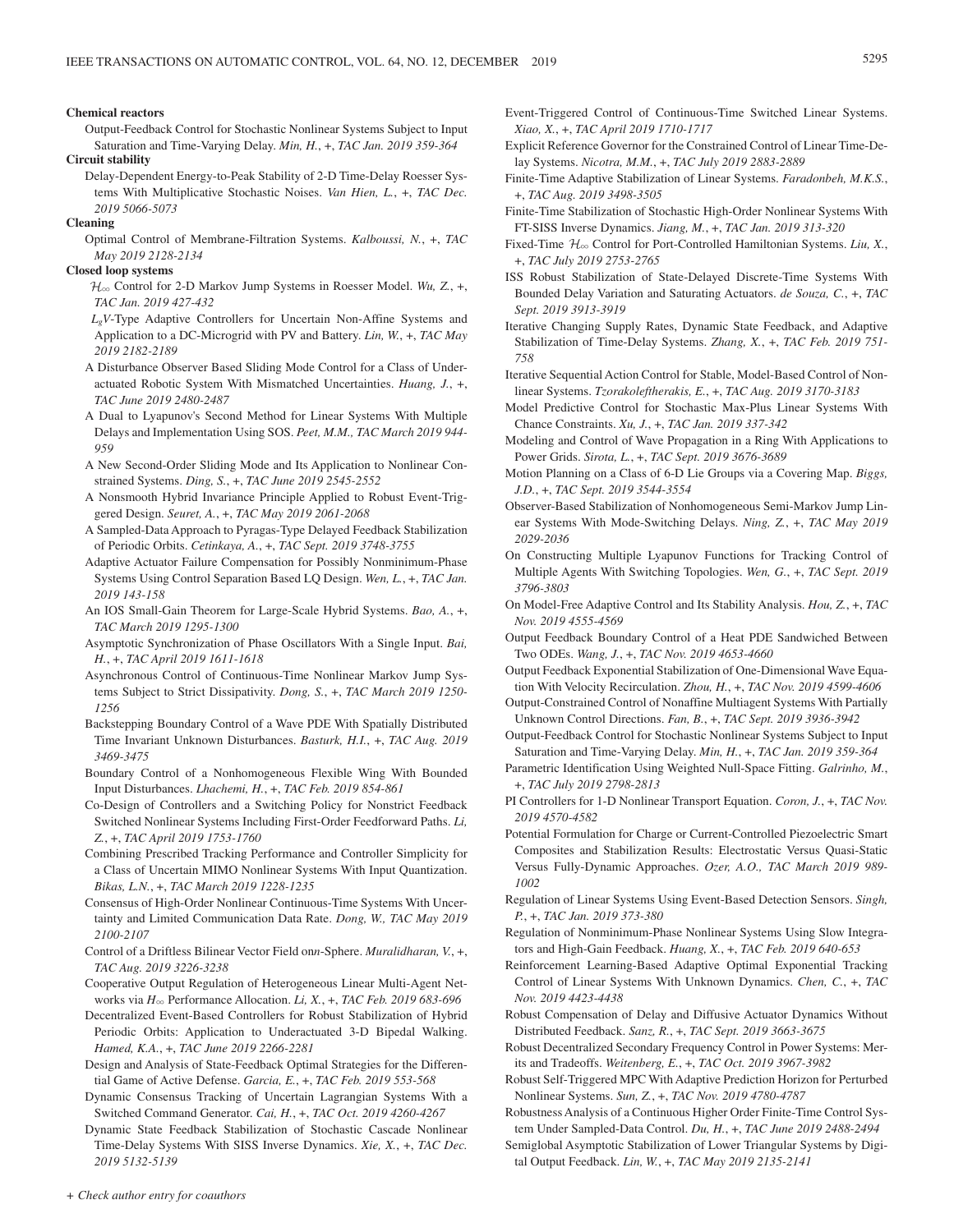- Stability Analysis of a  $2 \times 2$  Linear Hyperbolic System With a Sampled-Data Controller via Backstepping Method and Looped-Functionals. *Davo, M.A.*, +, *TAC April 2019 1718-1725*
- Stabilization of Discrete-Time Linear Systems With an Unknown Time-Varying Delay by Switched Low-Gain Feedback. *Su, S.*, +, *TAC May 2019 2069-2076*
- Stabilization of One-Dimensional Wave Equation With Nonlinear Boundary Condition Subject to Boundary Control Matched Disturbance. *Liu, J.*, +, *TAC July 2019 3068-3073*
- State Measurement Error-to-State Stability Results Based on Approximate Discrete-Time Models. *Vallarella, A.J.*, +, *TAC Aug. 2019 3308-3315*
- Stealthy Adversaries Against Uncertain Cyber-Physical Systems: Threat of Robust Zero-Dynamics Attack. *Park, G.*, +, *TAC Dec. 2019 4907-4919*
- Stochastic MPC for Additive and Multiplicative Uncertainty Using Sample Approximations. *Fleming, J.*, +, *TAC Sept. 2019 3883-3888*
- Switching Tube-Based MPC: Characterization of Minimum Dwell-Time for Feasible and Robustly Stable Switching. *Vicente, B.A.H.*, +, *TAC Oct. 2019 4345-4352*
- Symbolic Optimal Control. *Reissig, G.*, +, *TAC June 2019 2224-2239*
- Tradeoffs in Stochastic Event-Triggered Control. *Demirel, B.*, +, *TAC June 2019 2567-2574*
- Traffic Models of Periodic Event-Triggered Control Systems. *Fu, A.*, +, *TAC Aug. 2019 3453-3460*

Transformation of Optimal Centralized Controllers Into Near-Globally Optimal Static Distributed Controllers. *Fattahi, S.*, +, *TAC Jan. 2019 66-80*

### **Collision avoidance**

- Optimal Persistent Monitoring Using Second-Order Agents With Physical Constraints. *Wang, Y.*, +, *TAC Aug. 2019 3239-3252*
- Robust Multitask Formation Control via Parametric Lyapunov-Like Barrier Functions. *Han, D.*, +, *TAC Nov. 2019 4439-4453*
- Stochastic Source Seeking for Mobile Robots in Obstacle Environments Via the SPSA Method. *Ramirez-Llanos, E.*, +, *TAC April 2019 1732-1739*

**Combinatorial mathematics**

Optimizing Leader Influence in Networks Through Selection of Direct Followers. *Mai, V.S.*, +, *TAC March 2019 1280-1287*

State Estimation Under Sparse Sensor Attacks: A Constrained Set Partitioning Approach. *An, L.*, +, *TAC Sept. 2019 3861-3868*

### **Combined source-channel coding**

Control Over Gaussian Channels With and Without Source–Channel Separation. *Khina, A.*, +, *TAC Sept. 2019 3690-3705*

#### **Communication networks**

- Moving Horizon Estimation for Networked Time-Delay Systems Under Round-Robin Protocol. *Zou, L.*, +, *TAC Dec. 2019 5191-5198*
- Network Scheduling and Control Co-Design for Multi-Loop MPC. *Liu, K.*, +, *TAC Dec. 2019 5238-5245*
- Unified Approach to Convex Robust Distributed Control Given Arbitrary Information Structures. *Furieri, L.*, +, *TAC Dec. 2019 5199-5206*

#### **Compensation**

Adaptive Actuator Failure Compensation for Possibly Nonminimum-Phase Systems Using Control Separation Based LQ Design. *Wen, L.*, +, *TAC Jan. 2019 143-158*

### **Complex networks**

- A Classification of Nodes for Structural Controllability. *Commault, C.*, +, *TAC Sept. 2019 3877-3882*
- Distributed Flow Network Balancing With Minimal Effort. *Oliva, G.*, +, *TAC Sept. 2019 3529-3543*
- Polarizability, Consensusability, and Neutralizability of Opinion Dynamics on Coopetitive Networks. *Liu, F.*, +, *TAC Aug. 2019 3339-3346*
- Resilient Filtering for Nonlinear Complex Networks With Multiplicative Noise. *Li, W.*, +, *TAC June 2019 2522-2528*
- Structural Accessibility and Its Applications to Complex Networks Governed by Nonlinear Balance Equations. *Kawano, Y.*, +, *TAC Nov. 2019 4607-4614*
- Topology Reconstruction of Dynamical Networks via Constrained Lyapunov Equations. *van Waarde, H.J.*, +, *TAC Oct. 2019 4300-4306*

Trajectory Tracking on Complex Networks Via Inverse Optimal Pinning Control. *Vega, C.J.*, +, *TAC Feb. 2019 767-774*

#### **Complexity theory**

- Corrections to "On the Decidability and Complexity of Diagnosability for Labeled Petri Nets" [Nov 17 5931-5938]. *Yin, X.*, +, *TAC April 2019 1768* **Computability**
	- Block Decoupling of Boolean Control Networks. *Yu, Y.*, +, *TAC Aug. 2019 3129-3140*
	- Observability and State Estimation for a Class of Nonlinear Systems. *Tsinias, J.*, +, *TAC June 2019 2621-2628*

### **Computational complexity**

- A Polynomial-Time Algorithm for Solving the Minimal Observability Problem in Conjunctive Boolean Networks. *Weiss, E.*, +, *TAC July 2019 2727- 2736*
- An Entropy-Based Bound for the Computational Complexity of a Switched System. *Legat, B.*, +, *TAC Nov. 2019 4623-4628*
- Automatic Generation of Optimal Reductions of Distributions. *Lin, L.*, +, *TAC March 2019 896-911*
- Automatic Pan–Tilt Camera Control for Learning Dirichlet Process Gaussian Process (DPGP) Mixture Models of Multiple Moving Targets. *Wei, H.*, +, *TAC Jan. 2019 159-173*
- Bounded Confidence Gossip Algorithms for Opinion Formation and Data Clustering. *Nguyen, L.T.H.*, +, *TAC March 2019 1150-1155*
- Codiagnosability Analysis of Discrete-Event Systems Modeled by Weighted Automata. *Viana, G.S.*, +, *TAC Oct. 2019 4361-4368*
- Comprehending Complexity: Data-Rate Constraints in Large-Scale Networks. *Matveev, A.S.*, +, *TAC Oct. 2019 4252-4259*
- Convexification of Power Flow Equations in the Presence of Noisy Measurements. *Madani, R.*, +, *TAC Aug. 2019 3101-3116*
- Distributed Balancing of Commodity Networks Under Flow Interval Constraints. *Hadjicostis, C.N.*, +, *TAC Jan. 2019 51-65*
- Distributed Optimization Under Adversarial Nodes. *Sundaram, S.*, +, *TAC March 2019 1063-1076*
- Dual Sourcing Policy for a Continuous-Review Stochastic Inventory System. *Cao, P.*, +, *TAC July 2019 2921-2928*
- Ellipsoidal Fusion Estimation for Multisensor Dynamic Systems With Bounded Noises. *Wang, Z.*, +, *TAC Nov. 2019 4725-4732*
- Further Results on the Controllability of Boolean Control Networks. *Zhu, Q.*, +, *TAC Jan. 2019 440-442*
- Learning Policies for Markov Decision Processes From Data. *Hanawal, M.K.*, +, *TAC June 2019 2298-2309*
- Minimal Reachability is Hard To Approximate. *Jadbabaie, A.*, +, *TAC Feb. 2019 783-789*
- Observation-Based Optimization for POMDPs With Continuous State, Observation, and Action Spaces. *Jiang, X.*, +, *TAC May 2019 2045-2052*

On the Structure and Computation of Random Walk Times in Finite Graphs. *Clark, A.*, +, *TAC Nov. 2019 4470-4483*

- Online Convex Optimization With Time-Varying Constraints and Bandit Feedback. *Cao, X.*, +, *TAC July 2019 2665-2680*
- Optimizing Leader Influence in Networks Through Selection of Direct Followers. *Mai, V.S.*, +, *TAC March 2019 1280-1287*
- Performance Improvement in Noisy Linear Consensus Networks With Time-Delay. *Ghaedsharaf, Y.*, +, *TAC June 2019 2457-2472*
- Resilient Distributed Estimation: Sensor Attacks. *Chen, Y.*, +, *TAC Sept. 2019 3772-3779*
- Secure Switched Observers for Cyber-Physical Systems Under Sparse Sensor Attacks: A Set Cover Approach. *Lu, A.*, +, *TAC Sept. 2019 3949-3955*
- Sparsest Feedback Selection for Structurally Cyclic Systems With Dedicated Actuators and Sensors in Polynomial Time. *Moothedath, S.*, +, *TAC Sept. 2019 3956-3963*
- Specialized Interior-Point Algorithm for Stable Nonlinear System Identification. *Umenberger, J.*, +, *TAC June 2019 2442-2456*
- State Estimation Under Sparse Sensor Attacks: A Constrained Set Partitioning Approach. *An, L.*, +, *TAC Sept. 2019 3861-3868*
- Static and Dynamic Partitions of Inequalities: A Unified Methodology for Supervisor Simplification. *Chen, C.*, +, *TAC Nov. 2019 4748-4755*
- Submodular Optimization for Consensus Networks With Noise-Corrupted Leaders. *Mackin, E.*, +, *TAC July 2019 3054-3059*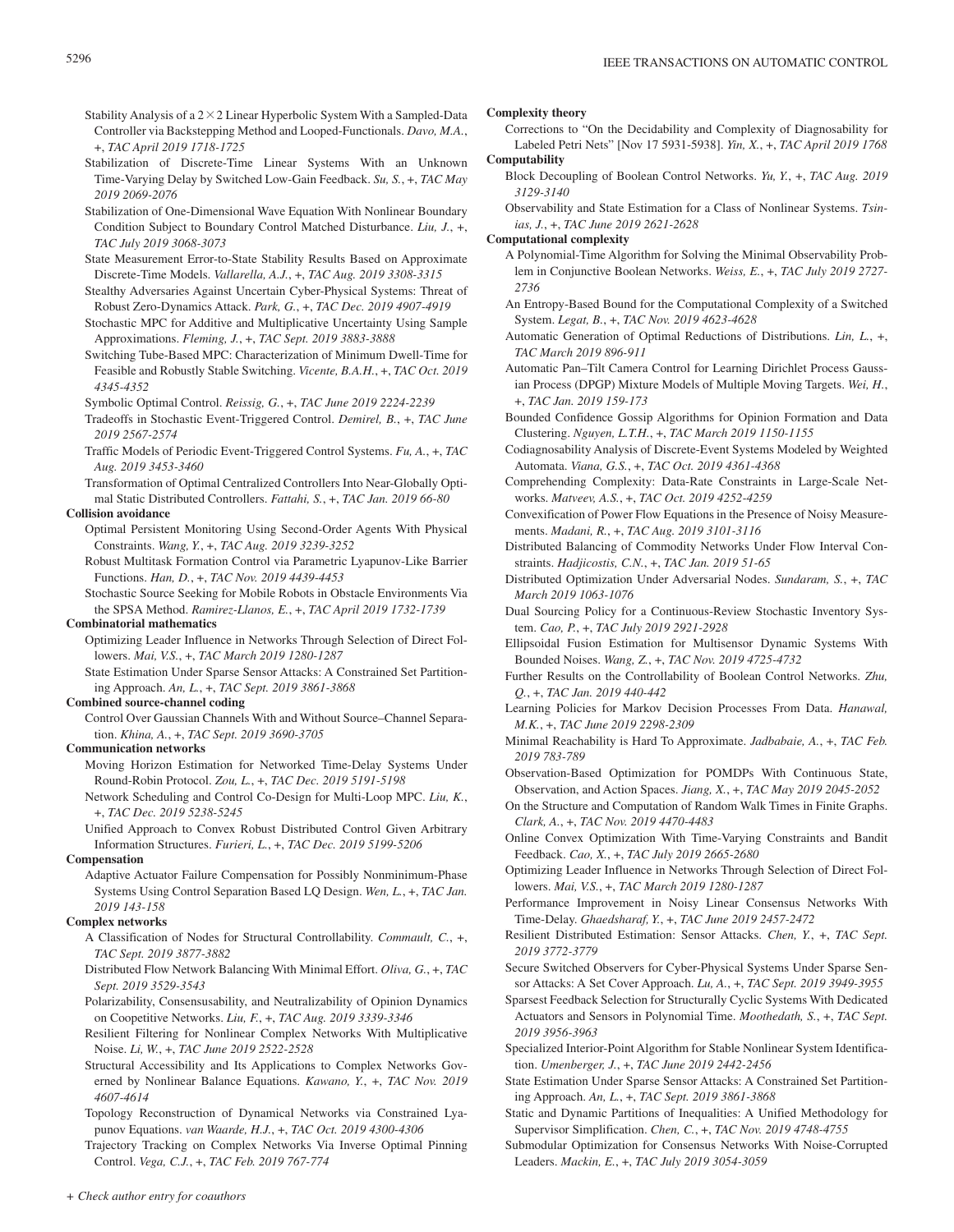#### **Computer networks**

On  $H_{\infty}$  Sliding Mode Control Under Stochastic Communication Protocol. *Song, J.*, +, *TAC May 2019 2174-2181*

#### **Computer science**

- On Lyapunov and Upper Bohl Exponents of Diagonal Discrete Linear Time-Varying Systems. *Czornik, A.*, +, *TAC Dec. 2019 5171-5174*
- Opacity of Nondeterministic Transition Systems: A (Bi)Simulation Relation Approach. *Zhang, K.*, +, *TAC Dec. 2019 5116-5123*
- Supervisory Control of Probabilistic Discrete Event Systems Under Partial Observation. *Deng, W.*, +, *TAC Dec. 2019 5051-5065*

#### **Concave programming**

A Convex Optimization Approach for Computing Correlated Choice Probabilities With Many Alternatives. *Ahipasaoglu, S.D.*, +, *TAC Jan. 2019 190-205*

- Adaptive Exact Penalty Design for Constrained Distributed Optimization. *Zhou, H.*, +, *TAC Nov. 2019 4661-4667*
- Convexification of Power Flow Equations in the Presence of Noisy Measurements. *Madani, R.*, +, *TAC Aug. 2019 3101-3116*
- Parametric Identification Using Weighted Null-Space Fitting. *Galrinho, M.*, +, *TAC July 2019 2798-2813*
- Power Grid AC-Based State Estimation: Vulnerability Analysis Against Cyber Attacks. *Jin, M.*, +, *TAC May 2019 1784-1799*
- Revisiting Normalized Gradient Descent: Fast Evasion of Saddle Points. *Murray, R.*, +, *TAC Nov. 2019 4818-4824*
- Synchronization of Kuramoto Oscillators via Cutset Projections. *Jafarpour, S.*, +, *TAC July 2019 2830-2844*
- The Proximal Augmented Lagrangian Method for Nonsmooth Composite Optimization. *Dhingra, N.K.*, +, *TAC July 2019 2861-2868*
- ZONE: Zeroth-Order Nonconvex Multiagent Optimization Over Networks. *Hajinezhad, D.*, +, *TAC Oct. 2019 3995-4010*

#### **Concurrency control**

Model Checking in Isomorphic Module Systems. *Wang, W.*, +, *TAC Feb. 2019 728-735*

#### **Consensus algorithm**

Consensus-Based Data-Privacy Preserving Data Aggregation. *He, J.*, +, *TAC Dec. 2019 5222-5229*

#### **Constraint satisfaction problems**

A General Safety Framework for Learning-Based Control in Uncertain Robotic Systems. *Fisac, J.F.*, +, *TAC July 2019 2737-2752*

### **Constraint theory**

Distributed Balancing of Commodity Networks Under Flow Interval Constraints. *Hadjicostis, C.N.*, +, *TAC Jan. 2019 51-65*

**Continuous systems**

 $\mathcal{L}_2$  State Estimation With Guaranteed Convergence Speed in the Presence of Sporadic Measurements. *Ferrante, F.*, +, *TAC Aug. 2019 3362-3369*

An IOS Small-Gain Theorem for Large-Scale Hybrid Systems. *Bao, A.*, +, *TAC March 2019 1295-1300*

- Forward Invariance of Sets for Hybrid Dynamical Systems (Part I). *Chai, J.*, +, *TAC June 2019 2426-2441*
- State Estimation and Tracking Control for Hybrid Systems by Gluing the Domains. *Kim, J.*, +, *TAC July 2019 3026-3033*

Time-Varying Sampled-Data Observer With Asynchronous Measurements. *Sferlazza, A.*, +, *TAC Feb. 2019 869-876*

### **Continuous time filters**

Event-Based Distributed Filtering Over Markovian Switching Topologies. *Liu, Q.*, +, *TAC April 2019 1595-1602*

**Continuous time systems**

- A Principled Approximation Framework for Optimal Control of Semi-Markov Jump Linear Systems. *Jafari, S.*, +, *TAC Sept. 2019 3616-3631*
- A Simple Approach to Distributed Observer Design for Linear Systems. *Han, W.*, +, *TAC Jan. 2019 329-336*
- Adaptive Exact Penalty Design for Constrained Distributed Optimization. *Zhou, H.*, +, *TAC Nov. 2019 4661-4667*
- Asynchronous Control of Continuous-Time Nonlinear Markov Jump Systems Subject to Strict Dissipativity. *Dong, S.*, +, *TAC March 2019 1250- 1256*

Bilinear Controllability of a Class of Advection–Diffusion–Reaction Systems. *Elamvazhuthi, K.*, +, *TAC June 2019 2282-2297*

- Compositional Synthesis of Finite-State Abstractions. *Mallik, K.*, +, *TAC June 2019 2629-2636*
- Consensus of High-Order Nonlinear Continuous-Time Systems With Uncertainty and Limited Communication Data Rate. *Dong, W., TAC May 2019 2100-2107*
- Cooperative Output Regulation of Heterogeneous Linear Multi-Agent Networks via *H*3 Performance Allocation. *Li, X.*, +, *TAC Feb. 2019 683-696*
- Cooperative–Competitive Multiagent Systems for Distributed Minimax Optimization Subject to Bounded Constraints. *Yang, S.*, +, *TAC April 2019 1358-1372*
- Decentralized Event-Based Controllers for Robust Stabilization of Hybrid Periodic Orbits: Application to Underactuated 3-D Bipedal Walking. *Hamed, K.A.*, +, *TAC June 2019 2266-2281*
- Distributed Optimization With Nonconvex Velocity Constraints, Nonuniform Position Constraints, and Nonuniform Stepsizes. *Lin, P.*, +, *TAC June 2019 2575-2582*
- Dynamic Event-Triggered and Self-Triggered Control for Multi-agent Systems. *Yi, X.*, +, *TAC Aug. 2019 3300-3307*
- Dynamic Multiobjective Control for Continuous-Time Systems Using Reinforcement Learning. *Lopez, V.G.*, +, *TAC July 2019 2869-2874*
- Embedding Constrained Model Predictive Control in a Continuous-Time Dynamic Feedback. *Nicotra, M.M.*, +, *TAC May 2019 1932-1946*
- Equilibrium-Independent Dissipativity With Quadratic Supply Rates. *Simpson-Porco, J.W., TAC April 2019 1440-1455*
- Event-Based Distributed Filtering Over Markovian Switching Topologies. *Liu, Q.*, +, *TAC April 2019 1595-1602*
- Event-Triggered Control of Continuous-Time Switched Linear Systems. *Xiao, X.*, +, *TAC April 2019 1710-1717*
- Feedforwarding Under Sampling. *Mattioni, M.*, +, *TAC Nov. 2019 4668- 4675*
- Input-to-State Stability of Periodic Orbits of Systems With Impulse Effects via Poincaré Analysis. *Veer, S.*, +, *TAC Nov. 2019 4583-4598*
- Minimal Strongly Eventually Positive Realization for a Class of Externally Positive Systems. *Zheng, J.*, +, *TAC Oct. 2019 4314-4320*
- Necessary and Sufficient Condition for Controlled Distinguishability of Continuous-Time Bilinear Systems. *Motchon, K.M.D.*, +, *TAC July 2019 3013-3018*
- New Results on Stability Analysis of Markovian Switching Singular Systems. *Xiao, X.*, +, *TAC May 2019 2084-2091*
- Novel Practical Stability Conditions for Discrete-Time Switched Affine Systems. *Egidio, L.N.*, +, *TAC Nov. 2019 4705-4710*
- On Synchronization in Continuous-Time Networks of Nonlinear Nodes With State-Dependent and Degenerate Noise Diffusion. *Russo, G.*, +, *TAC Jan. 2019 389-395*
- On the Local Input–Output Stability of Event-Triggered Control Systems. *Ghodrat, M.*, +, *TAC Jan. 2019 174-189*
- Parametrization of Minimal Spectral Factors of Discrete-Time Rational Spectral Densities. *Baggio, G.*, +, *TAC Jan. 2019 396-403*
- Periodic Event-Triggered Quantization Policy Design for a Scalar LTI System With i.i.d. Feedback Dropouts. *Ling, Q., TAC Jan. 2019 343-350*
- Positive Edge-Consensus for Nodal Networks via Output Feedback. *Su, H.*, +, *TAC March 2019 1244-1249*
- Practical Tracking Via Adaptive Event-Triggered Feedback for Uncertain Nonlinear Systems. *Huang, Y.*, +, *TAC Sept. 2019 3920-3927*
- Regulation of Linear Systems Using Event-Based Detection Sensors. *Singh, P.*, +, *TAC Jan. 2019 373-380*
- Reinforcement Learning-Based Adaptive Optimal Exponential Tracking Control of Linear Systems With Unknown Dynamics. *Chen, C.*, +, *TAC Nov. 2019 4423-4438*
- Singular Arcs in Optimal Control of Continuous-Time Bimodal Switched Linear Systems. *Hara, N.*, +, *TAC Feb. 2019 826-833*
- Stability and *L*<sub>2</sub> Synthesis of a Class of Periodic Piecewise Time-Varying Systems. *Li, P.*, +, *TAC Aug. 2019 3378-3384*
- Stability of Linear Continuous-Time Systems With Stochastically Switching Delays. *Sadeghpour, M.*, +, *TAC Nov. 2019 4741-4747*
- Stabilization Control for Linear Continuous-Time Mean-Field Systems. *Qi, Q.*, +, *TAC Aug. 2019 3461-3468*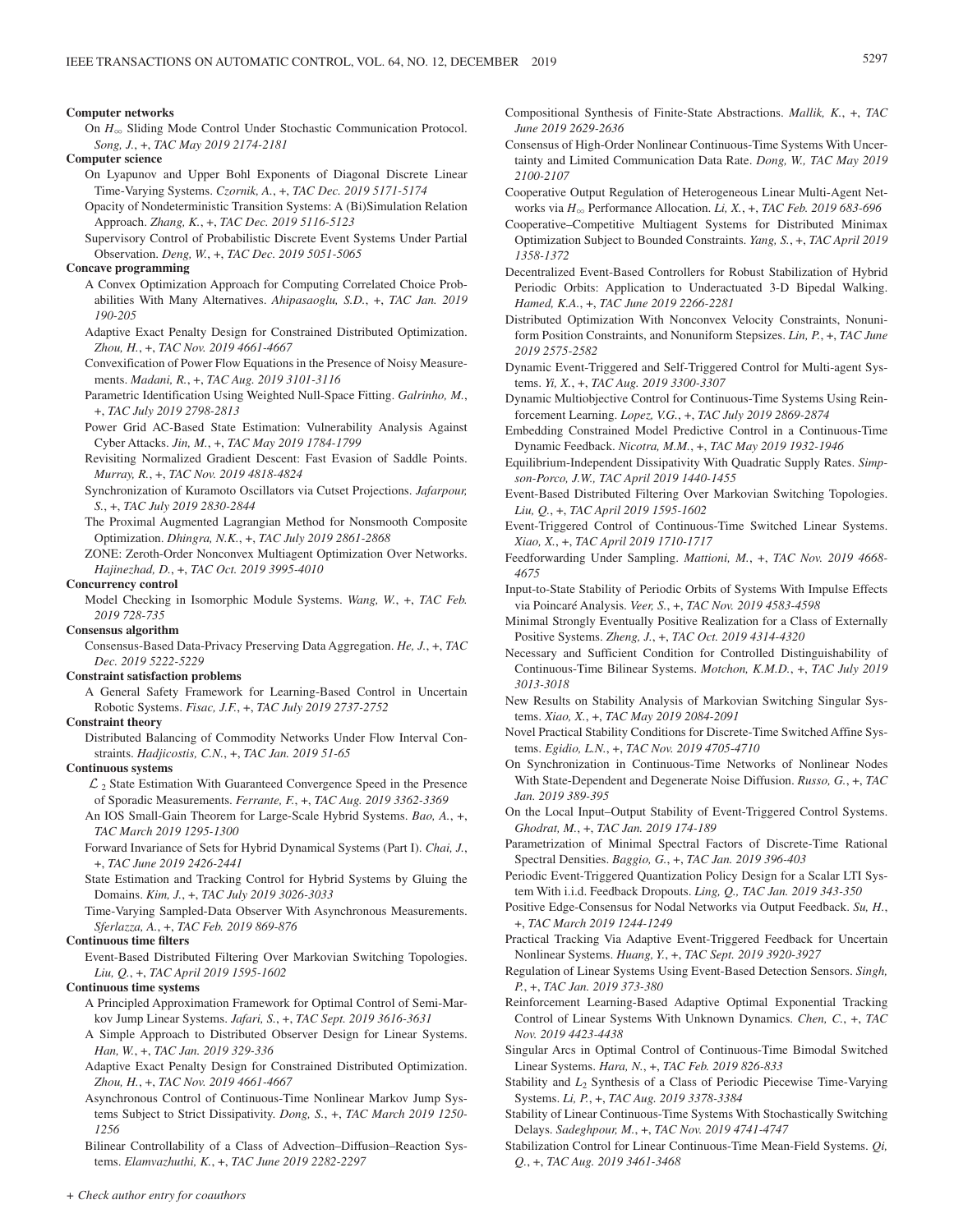- Stabilization of Stochastic Nonlinear Delay Systems With Exogenous Disturbances and the Event-Triggered Feedback Control. *Zhu, Q., TAC Sept. 2019 3764-3771*
- State Estimation and Tracking Control for Hybrid Systems by Gluing the Domains. *Kim, J.*, +, *TAC July 2019 3026-3033*
- Taylor Series Expansion for Zeros of Sampled-Data Systems. *Sogo, T.*, +, *TAC Feb. 2019 862-868*
- Time-Varying Sampled-Data Observer With Asynchronous Measurements. *Sferlazza, A.*, +, *TAC Feb. 2019 869-876*

#### **Contracts**

A Contract Design Approach for Phantom Demand Response. *Dobakhshari, D.G.*, +, *TAC May 2019 1974-1988*

### **Control design**

- Dynamic State Feedback Stabilization of Stochastic Cascade Nonlinear Time-Delay Systems With SISS Inverse Dynamics. *Xie, X.*, +, *TAC Dec. 2019 5132-5139*
- On Sufficient Conditions for Mixed Monotonicity. *Yang, L.*, +, *TAC Dec. 2019 5080-5085*

### **Control engineering computing**

- A General Safety Framework for Learning-Based Control in Uncertain Robotic Systems. *Fisac, J.F.*, +, *TAC July 2019 2737-2752*
- Dynamic Multiobjective Control for Continuous-Time Systems Using Reinforcement Learning. *Lopez, V.G.*, +, *TAC July 2019 2869-2874*
- Optimal Energy Allocation in Multisensor Estimation Over Wireless Channels Using Energy Harvesting and Sharing. *Knorn, S.*, +, *TAC Oct. 2019 4337-4344*

Reinforcement Learning-Based Adaptive Optimal Exponential Tracking Control of Linear Systems With Unknown Dynamics. *Chen, C.*, +, *TAC Nov. 2019 4423-4438*

#### **Control nonlinearities**

- A Backstepping Boundary Observer for a Simply Supported Beam. *Karagiannis, D.*, +, *TAC Sept. 2019 3809-3816*
- A Less Conservative Stability Criterion for Discrete-Time Lur'e Systems With Sector and Slope Restrictions. *Park, J.*, +, *TAC Oct. 2019 4391-4395*
- A New Second-Order Sliding Mode and Its Application to Nonlinear Constrained Systems. *Ding, S.*, +, *TAC June 2019 2545-2552*
- Adaptive Backstepping Control of Nonlinear Uncertain Systems With Quantized States. *Zhou, J.*, +, *TAC Nov. 2019 4756-4763*
- Backstepping Boundary Control of a Wave PDE With Spatially Distributed Time Invariant Unknown Disturbances. *Basturk, H.I.*, +, *TAC Aug. 2019 3469-3475*
- Co-Design of Controllers and a Switching Policy for Nonstrict Feedback Switched Nonlinear Systems Including First-Order Feedforward Paths. *Li, Z.*, +, *TAC April 2019 1753-1760*
- Control and State Estimation of the One-Phase Stefan Problem via Backstepping Design. *Koga, S.*, +, *TAC Feb. 2019 510-525*
- Feedback Control of a Motorized Skateboard. *Morin, P.*, +, *TAC Feb. 2019 628-639*
- ISS Robust Stabilization of State-Delayed Discrete-Time Systems With Bounded Delay Variation and Saturating Actuators. *de Souza, C.*, +, *TAC Sept. 2019 3913-3919*
- Leader-Following Output Consensus for High-Order Nonlinear Multiagent Systems. *Hua, C.*, +, *TAC March 2019 1156-1161*
- Luenberger Observers for Nonautonomous Nonlinear Systems. *Bernard, P.*, +, *TAC Jan. 2019 270-281*
- Output Feedback Boundary Control of a Heat PDE Sandwiched Between Two ODEs. *Wang, J.*, +, *TAC Nov. 2019 4653-4660*
- Output Feedback Exponential Stabilization of One-Dimensional Wave Equation With Velocity Recirculation. *Zhou, H.*, +, *TAC Nov. 2019 4599-4606*
- Output-Feedback Control for Stochastic Nonlinear Systems Subject to Input Saturation and Time-Varying Delay. *Min, H.*, +, *TAC Jan. 2019 359-364*
- Regional Analysis of Slope-Restricted Lurie Systems. *Valmorbida, G.*, +, *TAC March 2019 1201-1208*
- Removing the Feasibility Conditions Imposed on Tracking Control Designs for State-Constrained Strict-Feedback Systems. *Zhao, K.*, +, *TAC March 2019 1265-1272*
- Robustness to In-Domain Viscous Damping of a Collocated Boundary Adaptive Feedback Law for an Antidamped Boundary Wave PDE. *Roman, C.*, +, *TAC Aug. 2019 3284-3299*
- Stability Analysis of a  $2 \times 2$  Linear Hyperbolic System With a Sampled-Data Controller via Backstepping Method and Looped-Functionals. *Davo, M.A.*, +, *TAC April 2019 1718-1725*

### **Control system analysis**

- Analysis and Control of Stochastic Systems Using Semidefinite Programming Over Moments. *Lamperski, A.*, +, *TAC April 2019 1726-1731*
- On Model-Free Adaptive Control and Its Stability Analysis. *Hou, Z.*, +, *TAC Nov. 2019 4555-4569*
- Secure Switched Observers for Cyber-Physical Systems Under Sparse Sensor Attacks: A Set Cover Approach. *Lu, A.*, +, *TAC Sept. 2019 3949-3955*

Stability Analysis of Linear Polytopic Descriptor Systems Using a Novel Copositive Matrix Approach. *Hai Yen, L.*, +, *TAC Nov. 2019 4684-4690*

### **Control system security**

Detection of Sensor Attack and Resilient State Estimation for Uniformly Observable Nonlinear Systems having Redundant Sensors. *Kim, J.*, +, *TAC March 2019 1162-1169*

### **Control system synthesis**

- $\mathcal{H}_{\infty}$  Control for 2-D Markov Jump Systems in Roesser Model. *Wu*, Z, +, *TAC Jan. 2019 427-432*
- *LgV*-Type Adaptive Controllers for Uncertain Non-Affine Systems and Application to a DC-Microgrid with PV and Battery. *Lin, W.*, +, *TAC May 2019 2182-2189*
- A Convex Information Relaxation for Constrained Decentralized Control Design Problems. *Lin, W.*, +, *TAC Nov. 2019 4788-4795*
- A Convex Optimization Approach to Discrete Optimal Control. *Valls, V.*, +, *TAC Jan. 2019 35-50*
- A Distributed Observer for a Class of Nonlinear Systems and Its Application to a Leader-Following Consensus Problem. *Liu, T.*, +, *TAC March 2019 1221-1227*
- A Disturbance Observer Based Sliding Mode Control for a Class of Underactuated Robotic System With Mismatched Uncertainties. *Huang, J.*, +, *TAC June 2019 2480-2487*
- A Dual to Lyapunov's Second Method for Linear Systems With Multiple Delays and Implementation Using SOS. *Peet, M.M., TAC March 2019 944- 959*
- A Further Result on Semi-global Stabilization of Minimum-Phase Input– Output Linearizable Nonlinear Systems by Linear Partial State Feedback. *Lin, Z., TAC Aug. 2019 3492-3497*
- A New Characteristic of Switching Topology and Synchronization of Linear Multiagent Systems. *Wang, X.*, +, *TAC July 2019 2697-2711*
- A New Second-Order Sliding Mode and Its Application to Nonlinear Constrained Systems. *Ding, S.*, +, *TAC June 2019 2545-2552*
- A Nonsmooth Hybrid Invariance Principle Applied to Robust Event-Triggered Design. *Seuret, A.*, +, *TAC May 2019 2061-2068*
- A Note on Distributed Finite-Time Observers. *Silm, H.*, +, *TAC Feb. 2019 759-766*
- A Novel Reduced-Order Protocol for Consensus Control of Linear Multiagent Systems. *Li, X.*, +, *TAC July 2019 3005-3012*
- A QSR-Dissipativity Based Design for Event-Triggered Networked Systems. *Rahnama, A.*, +, *TAC June 2019 2590-2597*
- A Simple Approach to Distributed Observer Design for Linear Systems. *Han, W.*, +, *TAC Jan. 2019 329-336*
- A Spectral Property of a Graph Matrix and Its Application to the Leader-Following Consensus of Discrete-Time Multiagent Systems. *Liu, J.*, +, *TAC June 2019 2583-2589*
- A System-Level Approach to Controller Synthesis. *Wang, Y.*, +, *TAC Oct. 2019 4079-4093*
- Adaptive Actuator Failure Compensation for Possibly Nonminimum-Phase Systems Using Control Separation Based LQ Design. *Wen, L.*, +, *TAC Jan. 2019 143-158*
- Adaptive Backstepping Control of Nonlinear Uncertain Systems With Quantized States. *Zhou, J.*, +, *TAC Nov. 2019 4756-4763*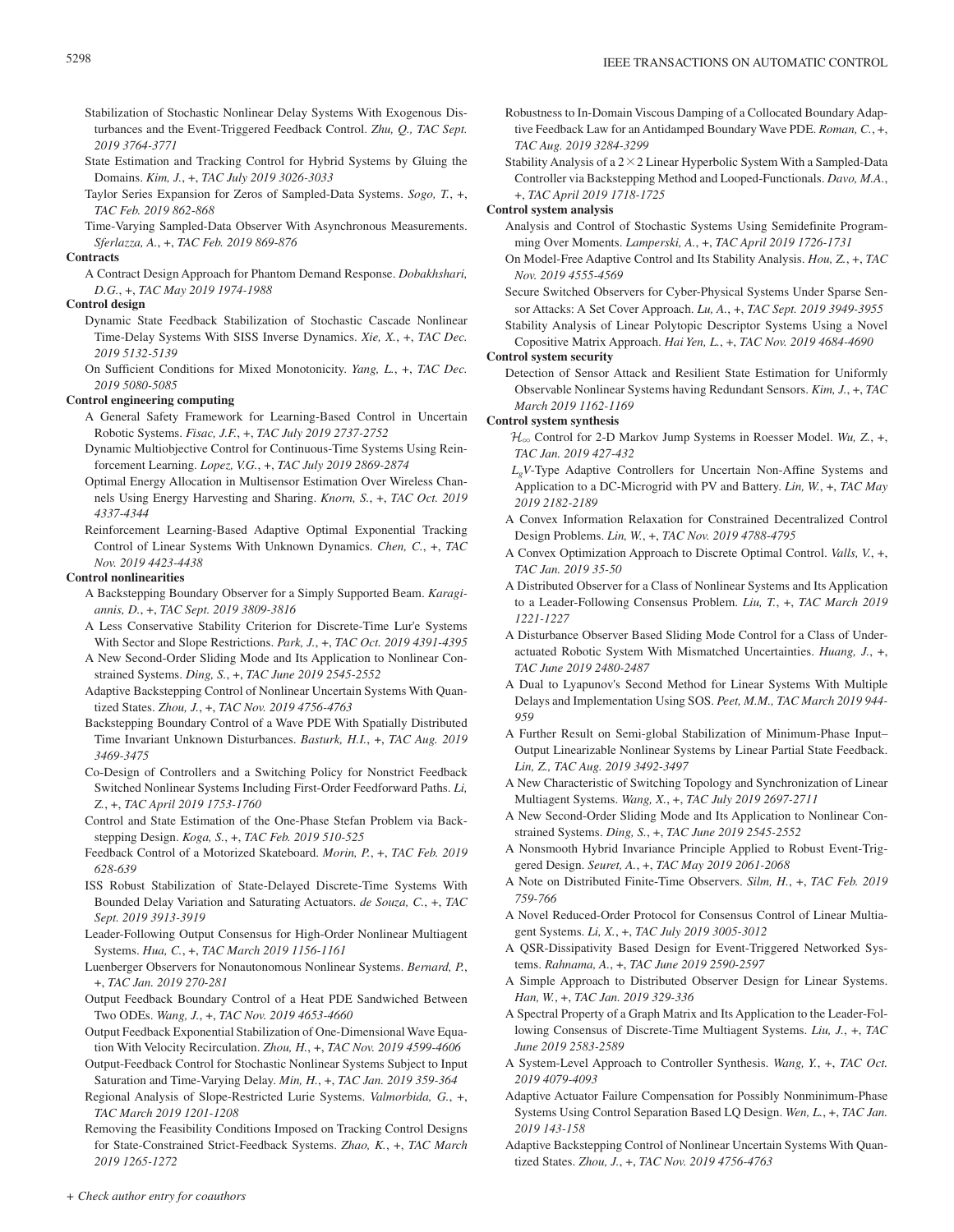- Adaptive Fixed-Time Control for MIMO Nonlinear Systems With Asymmetric Output Constraints Using Universal Barrier Functions. *Jin, X., TAC July 2019 3046-3053*
- An IOS Small-Gain Theorem for Large-Scale Hybrid Systems. *Bao, A.*, +, *TAC March 2019 1295-1300*
- Analysis and Control of Stochastic Systems Using Semidefinite Programming Over Moments. *Lamperski, A.*, +, *TAC April 2019 1726-1731*
- Analysis and Synthesis of MIMO Multi-Agent Systems Using Network Optimization. *Sharf, M.*, +, *TAC Nov. 2019 4512-4524*
- Approximate Robust Output Regulation of Boundary Control Systems. *Humaloja, J.*, +, *TAC June 2019 2210-2223*
- Asymptotic Synchronization of Phase Oscillators With a Single Input. *Bai, H.*, +, *TAC April 2019 1611-1618*
- Asynchronous Control of Continuous-Time Nonlinear Markov Jump Systems Subject to Strict Dissipativity. *Dong, S.*, +, *TAC March 2019 1250- 1256*
- Block Decoupling of Boolean Control Networks. *Yu, Y.*, +, *TAC Aug. 2019 3129-3140*
- Boundary Observers for a Reaction–Diffusion System Under Time-Delayed and Sampled-Data Measurements. *Selivanov, A.*, +, *TAC Aug. 2019 3385- 3390*
- Co-Design of Controllers and a Switching Policy for Nonstrict Feedback Switched Nonlinear Systems Including First-Order Feedforward Paths. *Li, Z.*, +, *TAC April 2019 1753-1760*
- Combining Prescribed Tracking Performance and Controller Simplicity for a Class of Uncertain MIMO Nonlinear Systems With Input Quantization. *Bikas, L.N.*, +, *TAC March 2019 1228-1235*
- Compositional Synthesis of Finite-State Abstractions. *Mallik, K.*, +, *TAC June 2019 2629-2636*
- Consensus of High-Order Nonlinear Continuous-Time Systems With Uncertainty and Limited Communication Data Rate. *Dong, W., TAC May 2019 2100-2107*
- Constructing Universally Rigid Tensegrity Frameworks With Application in Multiagent Formation Control. *Yang, Q.*, +, *TAC Jan. 2019 381-388*
- Control and State Estimation of the One-Phase Stefan Problem via Backstepping Design. *Koga, S.*, +, *TAC Feb. 2019 510-525*
- Control of a Driftless Bilinear Vector Field on*n*-Sphere. *Muralidharan, V.*, +, *TAC Aug. 2019 3226-3238*
- Coordinated Tracking Control With Asynchronous Edge-Based Event-Triggered Communications. *Cheng, B.*, +, *TAC Oct. 2019 4321-4328*
- Decentralized Event-Based Controllers for Robust Stabilization of Hybrid Periodic Orbits: Application to Underactuated 3-D Bipedal Walking. *Hamed, K.A.*, +, *TAC June 2019 2266-2281*
- Delay Margin of Low-Order Systems Achievable by PID Controllers. *Ma, D.*, +, *TAC May 2019 1958-1973*
- Design and Stability of Moving Horizon Estimator for Markov Jump Linear Systems. *Sun, Q.*, +, *TAC March 2019 1109-1124*
- Design of Symbolic Controllers for Networked Control Systems. *Borri, A.*, +, *TAC March 2019 1034-1046*
- Distributed Average Tracking of Physical Second-Order Agents With Heterogeneous Unknown Nonlinear Dynamics Without Constraint on Input Signals. *Ghapani, S.*, +, *TAC March 2019 1178-1184*
- Distributed Time-Varying Output Formation Tracking for Heterogeneous Linear Multiagent Systems With a Nonautonomous Leader of Unknown Input. *Hua, Y.*, +, *TAC Oct. 2019 4292-4299*
- Dual-Objective NMPC: Considering Economic Costs Near Manifolds. *van Duijkeren, N.*, +, *TAC Sept. 2019 3788-3795*
- Dwell-Time-Based Standard *H*3 Control of Switched Systems Without Requiring Internal Stability of Subsystems. *Fu, J.*, +, *TAC July 2019 3019- 3025*
- Dynamic Consensus Tracking of Uncertain Lagrangian Systems With a Switched Command Generator. *Cai, H.*, +, *TAC Oct. 2019 4260-4267*
- Dynamic Multiobjective Control for Continuous-Time Systems Using Reinforcement Learning. *Lopez, V.G.*, +, *TAC July 2019 2869-2874*
- Dynamic Output Feedback Control of the Liouville Equation for Discrete-Time SISO Linear Systems. *Bakolas, E., TAC Oct. 2019 4268-4275*
- *+ Check author entry for coauthors*
- Embedding Constrained Model Predictive Control in a Continuous-Time Dynamic Feedback. *Nicotra, M.M.*, +, *TAC May 2019 1932-1946*
- Equivalent Stability Notions, Lyapunov Inequality, and Its Application in Discrete-Time Linear Systems With Stochastic Dynamics Determined by an i.i.d. Process. *Hosoe, Y.*, +, *TAC Nov. 2019 4764-4771*
- Event-Triggered Control of Continuous-Time Switched Linear Systems. *Xiao, X.*, +, *TAC April 2019 1710-1717*
- Event-Triggered Control of Nonlinear Systems With State Quantization. *Liu, T.*, +, *TAC Feb. 2019 797-803*
- Fault Tolerant Control of Descriptor Systems With Disturbances. *Stefanovski, J.D., TAC March 2019 976-988*
- Feedback Stabilization of a 1-D Linear Reaction–Diffusion Equation With Delay Boundary Control. *Prieur, C.*, +, *TAC April 2019 1415-1425*
- Finite-Time Cooperative Engagement. *Yucelen, T.*, +, *TAC Aug. 2019 3521- 3526*
- Finite-Time Stabilization of Stochastic High-Order Nonlinear Systems With FT-SISS Inverse Dynamics. *Jiang, M.*, +, *TAC Jan. 2019 313-320*
- Fixed-Time  $\mathcal{H}_{\infty}$  Control for Port-Controlled Hamiltonian Systems. *Liu, X.*, +, *TAC July 2019 2753-2765*
- Formal Synthesis of Control Strategies for Positive Monotone Systems. *Sadraddini, S.*, +, *TAC Feb. 2019 480-495*
- Fully Distributed Formation-Containment Control of Heterogeneous Linear Multiagent Systems. *Jiang, W.*, +, *TAC Sept. 2019 3889-3896*
- Generalized Model Reference Adaptive Control by Means of Global HOSM Differentiators. *Oliveira, T.R.*, +, *TAC May 2019 2053-2060*
- Global Adaptive Finite-Time Stabilization of Uncertain Time-Varying*p*-Normal Nonlinear Systems Without Homogeneous Growth Nonlinearity Restriction. *Li, T.*, +, *TAC Nov. 2019 4637-4644*
- Global Stabilization of Lotka–Volterra Systems With Interval Uncertainty. *Badri, V.*, +, *TAC March 2019 1209-1213*
- Globally Optimal State-Feedback LQG Control for Large-Scale Systems With Communication Delays and Correlated Subsystem Process Noises. *Wang, Y.*, +, *TAC Oct. 2019 4196-4201*
- Hierarchical Decomposition of LTL Synthesis Problem for Nonlinear Control Systems. *Meyer, P.*, +, *TAC Nov. 2019 4676-4683*
- High-Gain Nonlinear Observer With Lower Tuning Parameter. *Zemouche, A.*, +, *TAC Aug. 2019 3194-3209*
- Higher Order Nonlinear Complementary Filtering on Lie Groups. *Zlotnik, D.E.*, +, *TAC May 2019 1772-1783*
- Input-to-State Stability of Periodic Orbits of Systems With Impulse Effects via Poincaré Analysis. *Veer, S.*, +, *TAC Nov. 2019 4583-4598*
- Integral ISS for Switched Nonlinear Time-Varying Systems Using Indefinite Multiple Lyapunov Functions. *Long, L., TAC Jan. 2019 404-411*
- Interval Estimation Methods for Discrete-Time Linear Time-Invariant Systems. *Tang, W.*, +, *TAC Nov. 2019 4717-4724*
- Iterative Changing Supply Rates, Dynamic State Feedback, and Adaptive Stabilization of Time-Delay Systems. *Zhang, X.*, +, *TAC Feb. 2019 751- 758*
- Iterative Sequential Action Control for Stable, Model-Based Control of Nonlinear Systems. *Tzorakoleftherakis, E.*, +, *TAC Aug. 2019 3170-3183*
- Leader–Following Consensus of Multiple Uncertain Euler–Lagrange Systems With Unknown Dynamic Leader. *Lu, M.*, +, *TAC Oct. 2019 4167- 4173*
- Leader-Following Output Consensus for High-Order Nonlinear Multiagent Systems. *Hua, C.*, +, *TAC March 2019 1156-1161*
- Levant's Arbitrary-Order Exact Differentiator: A Lyapunov Approach. *Cruz-Zavala, E.*, +, *TAC July 2019 3034-3039*
- Minimal Input and Output Selection for Stability of Systems With Uncertainties. *Liu, Z.*, +, *TAC April 2019 1456-1471*
- Model-Predictive Control With Generalized Zone Tracking. *Liu, S.*, +, *TAC Nov. 2019 4698-4704*
- New Approach to General Nonlinear Discrete-Time Stochastic  $H_{\infty}$  Control. *Lin, X.*, +, *TAC April 2019 1472-1486*
- Nonconservative Lifted Convex Conditions for Stability of Discrete-Time Switched Systems Under Minimum Dwell-Time Constraint. *Xiang, W.*, +, *TAC Aug. 2019 3407-3414*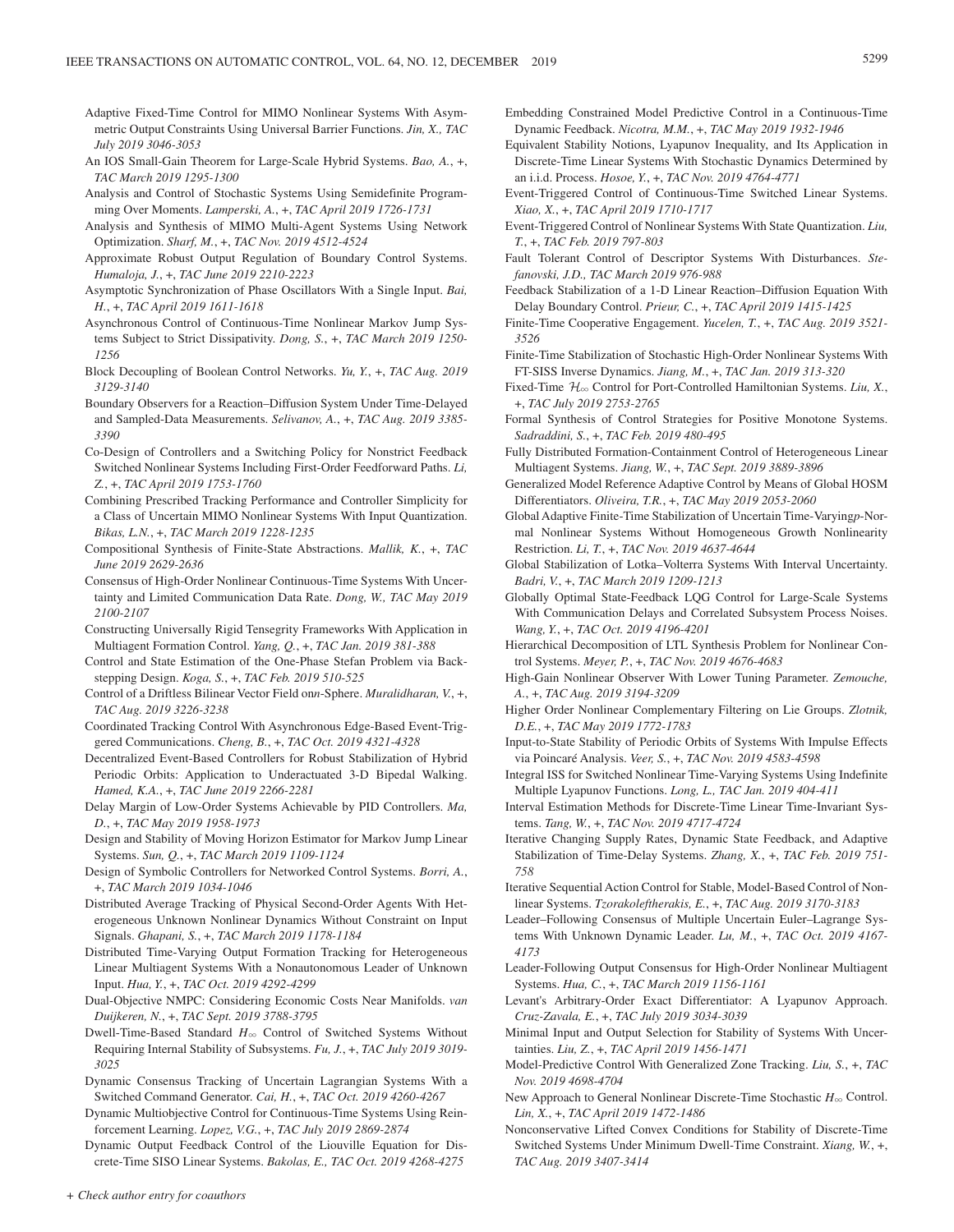- Novel Practical Stability Conditions for Discrete-Time Switched Affine Systems. *Egidio, L.N.*, +, *TAC Nov. 2019 4705-4710*
- On  $H_{\infty}$  Sliding Mode Control Under Stochastic Communication Protocol. *Song, J.*, +, *TAC May 2019 2174-2181*
- On Model-Free Adaptive Control and Its Stability Analysis. *Hou, Z.*, +, *TAC Nov. 2019 4555-4569*
- On the Local Stabilization of Hybrid Limit Cycles in Switched Affine Systems. *Benmiloud, M.*, +, *TAC Feb. 2019 841-846*
- On the SPRification of Linear Descriptor Systems via Output Feedback. *Corless, M.*, +, *TAC April 2019 1535-1549*
- Optimal Linear Quadratic Regulator of Switched Systems. *Wu, G.*, +, *TAC July 2019 2898-2904*
- Optimal Local and Remote Controllers With Unreliable Uplink Channels. *Asghari, S.M.*, +, *TAC May 2019 1816-1831*
- Optimal Stabilization Control for Discrete-Time Mean-Field Stochastic Systems. *Zhang, H.*, +, *TAC March 2019 1125-1136*
- Optimization of the  $H_2$  Norm for Single-Delay Systems, With Application to Control Design and Model Approximation. *Gomez, M.A.*, +, *TAC Feb. 2019 804-811*
- Output Feedback Boundary Control of a Heat PDE Sandwiched Between Two ODEs. *Wang, J.*, +, *TAC Nov. 2019 4653-4660*
- Output Feedback Exponential Stabilization of One-Dimensional Wave Equation With Velocity Recirculation. *Zhou, H.*, +, *TAC Nov. 2019 4599-4606*
- Output-Constrained Control of Nonaffine Multiagent Systems With Partially Unknown Control Directions. *Fan, B.*, +, *TAC Sept. 2019 3936-3942*
- Periodic Event-Triggered Quantization Policy Design for a Scalar LTI System With i.i.d. Feedback Dropouts. *Ling, Q., TAC Jan. 2019 343-350*
- PI Controllers for 1-D Nonlinear Transport Equation. *Coron, J.*, +, *TAC Nov. 2019 4570-4582*
- Power Gain Bounds of MIMO Networked Control Systems: An Entropy Perspective. *Fang, S.*, +, *TAC March 2019 1170-1177*
- Practical Consensus of Homogeneous Sampled-Data Multiagent Systems. *Bernuau, E.*, +, *TAC Nov. 2019 4691-4697*
- Practical Tracking Via Adaptive Event-Triggered Feedback for Uncertain Nonlinear Systems. *Huang, Y.*, +, *TAC Sept. 2019 3920-3927*
- Quadric Inclusion Programs: An LMI Approach to  $\mathcal{H}_{\infty}$ -Model Identification. *Thomas, G.C.*, +, *TAC Oct. 2019 4229-4236*
- Reduced-Order Sliding-Mode-Observer-Based Fault Estimation for Markov Jump Systems. *Yang, H.*, +, *TAC Nov. 2019 4733-4740*
- Regional Stabilization for Discrete Time-Delay Systems With Actuator Saturations via A Delay-Dependent Polytopic Approach. *Chen, Y.*, +, *TAC March 2019 1257-1264*
- Regulation of Linear Systems Using Event-Based Detection Sensors. *Singh, P.*, +, *TAC Jan. 2019 373-380*
- Regulation of Nonminimum-Phase Nonlinear Systems Using Slow Integrators and High-Gain Feedback. *Huang, X.*, +, *TAC Feb. 2019 640-653*
- Reinforcement Learning-Based Adaptive Optimal Exponential Tracking Control of Linear Systems With Unknown Dynamics. *Chen, C.*, +, *TAC Nov. 2019 4423-4438*
- Removing the Feasibility Conditions Imposed on Tracking Control Designs for State-Constrained Strict-Feedback Systems. *Zhao, K.*, +, *TAC March 2019 1265-1272*
- Risk-Sensitive Linear Control for Systems With Stochastic Parameters. *Ito, Y.*, +, *TAC April 2019 1328-1343*
- Robust *H*2 Control of Linear Systems With Mismatched Quantization. *Shen, M.*, +, *TAC April 2019 1702-1709*
- Robust Compensation of Delay and Diffusive Actuator Dynamics Without Distributed Feedback. *Sanz, R.*, +, *TAC Sept. 2019 3663-3675*
- Robust Decentralized Secondary Frequency Control in Power Systems: Merits and Tradeoffs. *Weitenberg, E.*, +, *TAC Oct. 2019 3967-3982*
- Robust Multitask Formation Control via Parametric Lyapunov-Like Barrier Functions. *Han, D.*, +, *TAC Nov. 2019 4439-4453*
- Robustness to In-Domain Viscous Damping of a Collocated Boundary Adaptive Feedback Law for an Antidamped Boundary Wave PDE. *Roman, C.*, +, *TAC Aug. 2019 3284-3299*
- Sampling-Based Optimal Control Synthesis for Multirobot Systems Under Global Temporal Tasks. *Kantaros, Y.*, +, *TAC May 2019 1916-1931*
- Semiglobal Asymptotic Stabilization of Lower Triangular Systems by Digital Output Feedback. *Lin, W.*, +, *TAC May 2019 2135-2141*
- Stability Analysis of a  $2 \times 2$  Linear Hyperbolic System With a Sampled-Data Controller via Backstepping Method and Looped-Functionals. *Davo, M.A.*, +, *TAC April 2019 1718-1725*
- Stability and  $L_2$  Synthesis of a Class of Periodic Piecewise Time-Varying Systems. *Li, P.*, +, *TAC Aug. 2019 3378-3384*
- Stability and Stabilization of Boolean Networks With Stochastic Delays. *Meng, M.*, +, *TAC Feb. 2019 790-796*
- Stabilization of Discrete-Time Linear Systems With an Unknown Time-Varying Delay by Switched Low-Gain Feedback. *Su, S.*, +, *TAC May 2019 2069-2076*
- Stabilization of MIMO Systems Over Multiple Independent and Memoryless Fading Noisy Channels. *Liu, Q.*, +, *TAC April 2019 1581-1594*
- Stabilization of Uncertain Feedforward Nonlinear Systems With Application to Underactuated Systems. *Ye, H., TAC Aug. 2019 3484-3491*
- State Estimation and Tracking Control for Hybrid Systems by Gluing the Domains. *Kim, J.*, +, *TAC July 2019 3026-3033*
- State Measurement Error-to-State Stability Results Based on Approximate Discrete-Time Models. *Vallarella, A.J.*, +, *TAC Aug. 2019 3308-3315*
- Structure Preserving Observer Design for Port-Hamiltonian Systems. *Yaghmaei, A.*, +, *TAC March 2019 1214-1220*
- Switching Tube-Based MPC: Characterization of Minimum Dwell-Time for Feasible and Robustly Stable Switching. *Vicente, B.A.H.*, +, *TAC Oct. 2019 4345-4352*
- Symbolic Optimal Control. *Reissig, G.*, +, *TAC June 2019 2224-2239*
- Time-Varying Sampled-Data Observer With Asynchronous Measurements. *Sferlazza, A.*, +, *TAC Feb. 2019 869-876*
- Tradeoffs in Stochastic Event-Triggered Control. *Demirel, B.*, +, *TAC June 2019 2567-2574*
- Traffic Models of Periodic Event-Triggered Control Systems. *Fu, A.*, +, *TAC Aug. 2019 3453-3460*
- Two-Dimensional Sliding Mode Control of Discrete-Time Fornasini– Marchesini Systems. *Yang, R.*, +, *TAC Sept. 2019 3943-3948*
- Verifiable Conditions for Discrete-Time Multioutput Observer Error Linearizability. *Lee, H., TAC April 2019 1632-1639*

**Control systems**

On Fundamental Limitations of Dynamic Feedback Control in Regular Large-Scale Networks. *Tegling, E.*, +, *TAC Dec. 2019 4936-4951*

Resilient Reinforcement in Secure State Estimation Against Sensor Attacks With *A Priori* Information. *Shinohara, T.*, +, *TAC Dec. 2019 5024-5038*

- **Control theory**
	- On Lyapunov and Upper Bohl Exponents of Diagonal Discrete Linear Time-Varying Systems. *Czornik, A.*, +, *TAC Dec. 2019 5171-5174*

Some Improved Razumikhin Stability Criteria for Impulsive Stochastic Delay Differential Systems. *Hu, W.*, +, *TAC Dec. 2019 5207-5213*

**Controllability**

- A Classification of Nodes for Structural Controllability. *Commault, C.*, +, *TAC Sept. 2019 3877-3882*
- A Graphical Characterization of Structurally Controllable Linear Systems With Dependent Parameters. *Liu, F.*, +, *TAC Nov. 2019 4484-4495*
- Balanced Model Reduction for Linear Time-Varying Symmetric Systems. *Kawano, Y.*, +, *TAC July 2019 3060-3067*
- Bilinear Controllability of a Class of Advection–Diffusion–Reaction Systems. *Elamvazhuthi, K.*, +, *TAC June 2019 2282-2297*
- Controllability and Stabilizability of Networks of Linear Systems. *Trumpf, J.*, +, *TAC Aug. 2019 3391-3398*
- Controllability of Nash Equilibrium in Game-Based Control Systems. *Zhang, R.*, +, *TAC Oct. 2019 4180-4187*
- Further Results on the Controllability of Boolean Control Networks. *Zhu, Q.*, +, *TAC Jan. 2019 440-442*
- Gaussian Process Latent Force Models for Learning and Stochastic Control of Physical Systems. *Sarkka, S.*, +, *TAC July 2019 2953-2960*
- New Controllability Conditions for Networked, Identical LTI Systems. *Hao, Y.*, +, *TAC Oct. 2019 4223-4228*
- On Sparse Optimal Control for General Linear Systems. *Ikeda, T.*, +, *TAC May 2019 2077-2083*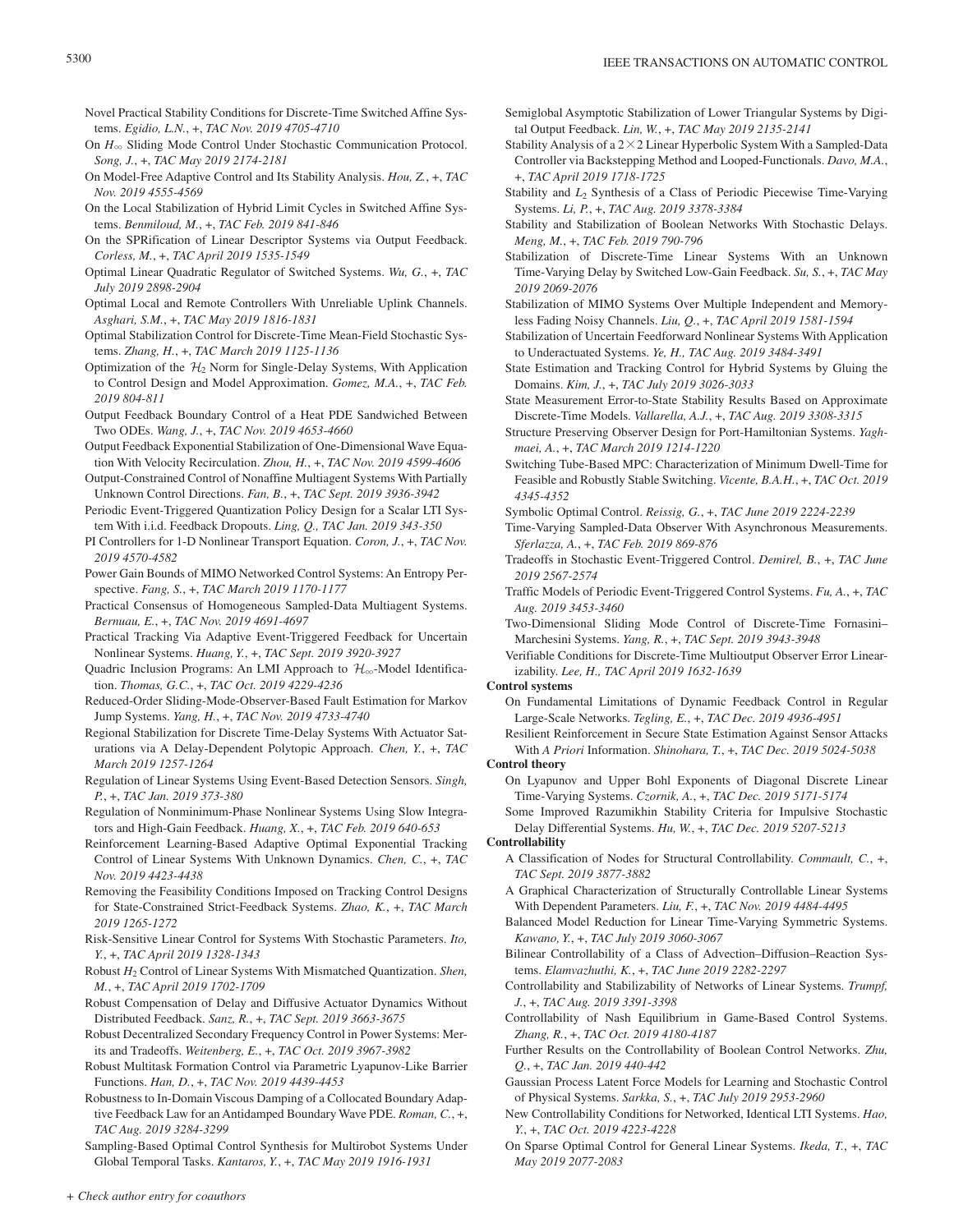- Potential Formulation for Charge or Current-Controlled Piezoelectric Smart Composites and Stabilization Results: Electrostatic Versus Quasi-Static Versus Fully-Dynamic Approaches. *Ozer, A.O., TAC March 2019 989- 1002*
- Relative and Trajectory Controllability of Linear Discrete Systems With Constant Coefficients and a Single Delay. *Diblik, J., TAC May 2019 2158- 2165*
- Structural Controllability of a Consensus Network With Multiple Leaders. *Mehrabadi, M.K.*, +, *TAC Dec. 2019 5101-5107*
- Structural Controllability of an NDS With LFT Parameterized Subsystems. *Zhang, Y.*, +, *TAC Dec. 2019 4920-4935*
- Structural Controllability of Symmetric Networks. *Menara, T.*, +, *TAC Sept. 2019 3740-3747*

#### **Convergence**

- $\mathcal{L}_2$  State Estimation With Guaranteed Convergence Speed in the Presence of Sporadic Measurements. *Ferrante, F.*, +, *TAC Aug. 2019 3362-3369*
- Adaptive Exact Penalty Design for Constrained Distributed Optimization. *Zhou, H.*, +, *TAC Nov. 2019 4661-4667*
- Adaptive Fixed-Time Control for MIMO Nonlinear Systems With Asymmetric Output Constraints Using Universal Barrier Functions. *Jin, X., TAC July 2019 3046-3053*
- An Adaptive Partial Sensitivity Updating Scheme for Fast Nonlinear Model Predictive Control. *Chen, Y.*, +, *TAC July 2019 2712-2726*
- Concurrent Learning Adaptive Control With Directional Forgetting. *Lee, H.*, +, *TAC Dec. 2019 5164-5170*
- Consensus Protocol for Multiagent Systems With Undirected Topologies and Binary-Valued Communications. *Zhao, Y.*, +, *TAC Jan. 2019 206-221*
- Consensus-Based Data-Privacy Preserving Data Aggregation. *He, J.*, +, *TAC Dec. 2019 5222-5229*
- Continuous Estimation Using Context-Dependent Discrete Measurements. *Ivanov, R.*, +, *TAC Jan. 2019 238-253*
- Convergence Properties for Discrete-Time Nonlinear Systems. *Tran, D.N.*, +, *TAC Aug. 2019 3415-3422*
- Distributed Continuous-Time and Discrete-Time Optimization With Nonuniform Unbounded Convex Constraint Sets and Nonuniform Stepsizes. *Lin, P.*, +, *TAC Dec. 2019 5148-5155*
- Distributed Discrete-Time Optimization in Multiagent Networks Using Only Sign of Relative State. *Zhang, J.*, +, *TAC June 2019 2352-2367*
- Fenchel Dual Gradient Methods for Distributed Convex Optimization Over Time-Varying Networks. *Wu, X.*, +, *TAC Nov. 2019 4629-4636*
- Finite-Time Cooperative Engagement. *Yucelen, T.*, +, *TAC Aug. 2019 3521- 3526*
- Initial Excitation-Based Iterative Algorithm for Approximate Optimal Control of Completely Unknown LTI Systems. *Jha, S.K.*, +, *TAC Dec. 2019 5230-5237*
- Integrated Relative Localization and Leader–Follower Formation Control. *Han, Z.*, +, *TAC Jan. 2019 20-34*
- Learning Generalized Nash Equilibria in a Class of Convex Games. *Tatarenko, T.*, +, *TAC April 2019 1426-1439*
- Newton-Type Alternating Minimization Algorithm for Convex Optimization. *Stella, L.*, +, *TAC Feb. 2019 697-711*
- Parametric Identification Using Weighted Null-Space Fitting. *Galrinho, M.*, +, *TAC July 2019 2798-2813*
- Persistent Flows in Deterministic Chains. *Xia, W.*, +, *TAC July 2019 2766- 2781*
- Regular Polygon Formations With Fixed Size and Cyclic Sensing Constraint. *Fathian, K.*, +, *TAC Dec. 2019 5156-5163*
- Stochastic Source Seeking for Mobile Robots in Obstacle Environments Via the SPSA Method. *Ramirez-Llanos, E.*, +, *TAC April 2019 1732-1739*
- Stochastic Stability of Perturbed Learning Automata in Positive-Utility Games. *Chasparis, G.C., TAC Nov. 2019 4454-4469*
- Strict Lyapunov Functions for Model Reference Adaptive Control: Application to Lagrangian Systems. *Loria, A.*, +, *TAC July 2019 3040-3045*

SuperMann: A Superlinearly Convergent Algorithm for Finding Fixed Points of Nonexpansive Operators. *Themelis, A.*, +, *TAC Dec. 2019 4875-4890*

#### **Convergence of numerical methods**

- A New Randomized Block-Coordinate Primal-Dual Proximal Algorithm for Distributed Optimization. *Latafat, P.*, +, *TAC Oct. 2019 4050-4065*
- A Regularized and Smoothed Fischer–Burmeister Method for Quadratic Programming With Applications to Model Predictive Control. *Liao-McPherson, D.*, +, *TAC July 2019 2937-2944*
- Adaptive Parameter Estimation in LTI Systems. *Kapetina, M.N.*, +, *TAC Oct. 2019 4188-4195*
- Bias-Corrected Q-Learning With Multistate Extension. *Lee, D.*, +, *TAC Oct. 2019 4011-4023*
- Combining Prescribed Tracking Performance and Controller Simplicity for a Class of Uncertain MIMO Nonlinear Systems With Input Quantization. *Bikas, L.N.*, +, *TAC March 2019 1228-1235*
- Convergence of Optimal Linear Estimator With Multiplicative and Time-Correlated Additive Measurement Noises. *Liu, W.*, +, *TAC May 2019 2190-2197*
- Discrete-Time Selfish Routing Converging to the Wardrop Equilibrium. *Pietrabissa, A.*, +, *TAC March 2019 1288-1294*
- Revisiting Normalized Gradient Descent: Fast Evasion of Saddle Points. *Murray, R.*, +, *TAC Nov. 2019 4818-4824*
- Self-Tuned Mirror Descent Schemes for Smooth and Nonsmooth High-Dimensional Stochastic Optimization. *Majlesinasab, N.*, +, *TAC Oct. 2019 4377-4384*
- Symbolic Optimal Control. *Reissig, G.*, +, *TAC June 2019 2224-2239* **Convex functions**
	- Distributed Continuous-Time and Discrete-Time Optimization With Nonuniform Unbounded Convex Constraint Sets and Nonuniform Stepsizes. *Lin, P.*, +, *TAC Dec. 2019 5148-5155*
	- SuperMann: A Superlinearly Convergent Algorithm for Finding Fixed Points of Nonexpansive Operators. *Themelis, A.*, +, *TAC Dec. 2019 4875-4890*

### **Convex programming**

- H3 Control for 2-D Markov Jump Systems in Roesser Model. *Wu, Z.*, +, *TAC Jan. 2019 427-432*
- A Bilevel Programming Approach to the Convergence Analysis of Control-Lyapunov Functions. *Tang, W.*, +, *TAC Oct. 2019 4174-4179*
- A Convex Information Relaxation for Constrained Decentralized Control Design Problems. *Lin, W.*, +, *TAC Nov. 2019 4788-4795*
- A Convex Optimization Approach for Computing Correlated Choice Probabilities With Many Alternatives. *Ahipasaoglu, S.D.*, +, *TAC Jan. 2019 190-205*
- A Convex Optimization Approach for Equivariant Control Systems. *Consolini, L.*, +, *TAC Sept. 2019 3846-3852*
- A Convex Optimization Approach to Discrete Optimal Control. *Valls, V.*, +, *TAC Jan. 2019 35-50*
- A Framework for Time-Consistent, Risk-Sensitive Model Predictive Control: Theory and Algorithms. *Singh, S.*, +, *TAC July 2019 2905-2912*
- A New Approach to Linear/Nonlinear Distributed Fusion Estimation Problem. *Chen, B.*, +, *TAC March 2019 1301-1308*
- A New Randomized Block-Coordinate Primal-Dual Proximal Algorithm for Distributed Optimization. *Latafat, P.*, +, *TAC Oct. 2019 4050-4065*
- A Regularized and Smoothed Fischer–Burmeister Method for Quadratic Programming With Applications to Model Predictive Control. *Liao-McPherson, D.*, +, *TAC July 2019 2937-2944*
- A System-Level Approach to Controller Synthesis. *Wang, Y.*, +, *TAC Oct. 2019 4079-4093*
- Adaptive Exact Penalty Design for Constrained Distributed Optimization. *Zhou, H.*, +, *TAC Nov. 2019 4661-4667*
- Adaptive Sequential Stochastic Optimization. *Wilson, C.*, +, *TAC Feb. 2019 496-509*
- An Entropy-Based Bound for the Computational Complexity of a Switched System. *Legat, B.*, +, *TAC Nov. 2019 4623-4628*
- Analysis and Control of Stochastic Systems Using Semidefinite Programming Over Moments. *Lamperski, A.*, +, *TAC April 2019 1726-1731*
- Analysis and Synthesis of MIMO Multi-Agent Systems Using Network Optimization. *Sharf, M.*, +, *TAC Nov. 2019 4512-4524*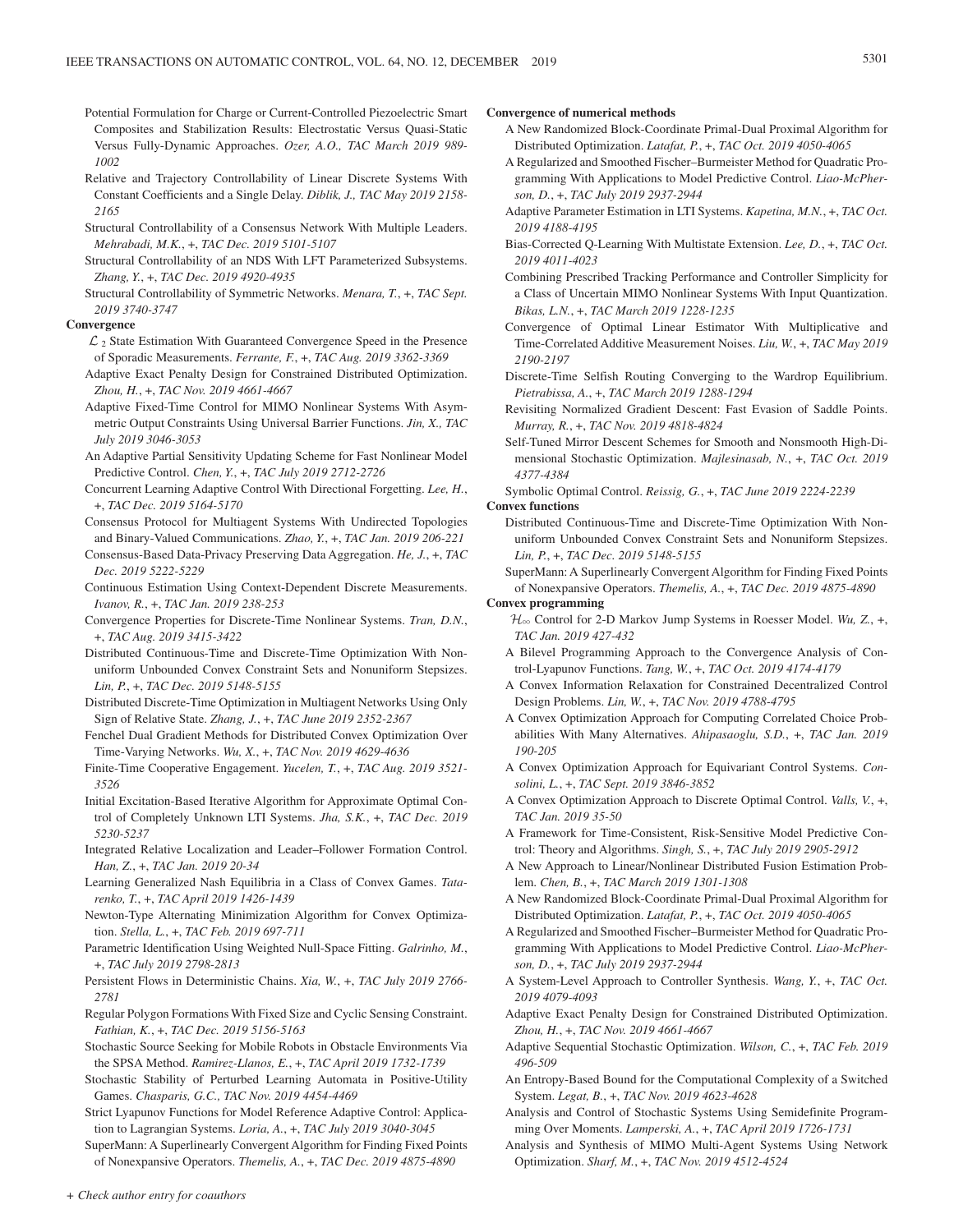- Automatic Pan–Tilt Camera Control for Learning Dirichlet Process Gaussian Process (DPGP) Mixture Models of Multiple Moving Targets. *Wei, H.*, +, *TAC Jan. 2019 159-173*
- Continuous-Time Distributed Subgradient Algorithm for Convex Optimization With General Constraints. *Zhu, Y.*, +, *TAC April 2019 1694-1701*
- Convex Optimization Based State Estimation Against Sparse Integrity Attacks. *Han, D.*, +, *TAC June 2019 2383-2395*
- Convexification of Power Flow Equations in the Presence of Noisy Measurements. *Madani, R.*, +, *TAC Aug. 2019 3101-3116*
- Designing Coalition-Proof Reverse Auctions Over Continuous Goods. *Karaca, O.*, +, *TAC Nov. 2019 4803-4810*
- Distributed Algorithms for Robust Convex Optimization via the Scenario Approach. *You, K.*, +, *TAC March 2019 880-895*
- Distributed Interpolatory Algorithms for Set Membership Estimation. *Farina, F.*, +, *TAC Sept. 2019 3817-3822*
- Distributed Newton Method for Large-Scale Consensus Optimization. *Tutunov, R.*, +, *TAC Oct. 2019 3983-3994*
- Distributed Projection Subgradient Algorithm Over Time-Varying General Unbalanced Directed Graphs. *Li, H.*, +, *TAC March 2019 1309-1316*
- Dual Prediction–Correction Methods for Linearly Constrained Time-Varying Convex Programs. *Simonetto, A., TAC Aug. 2019 3355-3361*

Dynamic Output Feedback Control of the Liouville Equation for Discrete-Time SISO Linear Systems. *Bakolas, E., TAC Oct. 2019 4268-4275*

Ellipsoidal Fusion Estimation for Multisensor Dynamic Systems With Bounded Noises. *Wang, Z.*, +, *TAC Nov. 2019 4725-4732*

Fenchel Dual Gradient Methods for Distributed Convex Optimization Over Time-Varying Networks. *Wu, X.*, +, *TAC Nov. 2019 4629-4636*

Inventory Control for a Coproduction System Under Demand Uncertainty. *Xu, H.*, +, *TAC April 2019 1627-1631*

- Multiagent Newton–Raphson Optimization Over Lossy Networks. *Bof, N.*, +, *TAC July 2019 2983-2990*
- New Approach to General Nonlinear Discrete-Time Stochastic  $H_{\infty}$  Control. *Lin, X.*, +, *TAC April 2019 1472-1486*
- Newton-Type Alternating Minimization Algorithm for Convex Optimization. *Stella, L.*, +, *TAC Feb. 2019 697-711*
- Online Convex Optimization With Time-Varying Constraints and Bandit Feedback. *Cao, X.*, +, *TAC July 2019 2665-2680*
- Optimizing Leader Influence in Networks Through Selection of Direct Followers. *Mai, V.S.*, +, *TAC March 2019 1280-1287*
- Power Grid AC-Based State Estimation: Vulnerability Analysis Against Cyber Attacks. *Jin, M.*, +, *TAC May 2019 1784-1799*
- Self-Tuned Mirror Descent Schemes for Smooth and Nonsmooth High-Dimensional Stochastic Optimization. *Majlesinasab, N.*, +, *TAC Oct. 2019 4377-4384*
- Stability and Stabilization of Boolean Networks With Stochastic Delays. *Meng, M.*, +, *TAC Feb. 2019 790-796*
- Stochastic Source Seeking for Mobile Robots in Obstacle Environments Via the SPSA Method. *Ramirez-Llanos, E.*, +, *TAC April 2019 1732-1739*

The Proximal Augmented Lagrangian Method for Nonsmooth Composite Optimization. *Dhingra, N.K.*, +, *TAC July 2019 2861-2868*

Transformation of Optimal Centralized Controllers Into Near-Globally Optimal Static Distributed Controllers. *Fattahi, S.*, +, *TAC Jan. 2019 66-80*

### **Cooperative systems**

On Survival of All Agents in A Network With Cooperative and Competitive Interactions. *Zhai, S.*, +, *TAC Sept. 2019 3853-3860*

**Cost function**

Generalized Dual Dynamic Programming for Infinite Horizon Problems in Continuous State and Action Spaces. *Warrington, J.*, +, *TAC Dec. 2019 5012-5023*

LMI Stability-Constrained Identification for Composite Adaptive Internal Model Control. *Qiu, Z.*, +, *TAC Dec. 2019 5039-5050*

### **Cost reduction**

Dual Sourcing Policy for a Continuous-Review Stochastic Inventory System. *Cao, P.*, +, *TAC July 2019 2921-2928*

Inventory Control for a Coproduction System Under Demand Uncertainty. *Xu, H.*, +, *TAC April 2019 1627-1631*

### **Covariance analysis**

- Distributed Kalman Filtering and Control Through Embedded Average Consensus Information Fusion. *Talebi, S.P.*, +, *TAC Oct. 2019 4396-4403*
- Recursive Filtering for Time-Varying Systems With Random Access Protocol. *Zou, L.*, +, *TAC Feb. 2019 720-727*
- Smooth Interpolation of Covariance Matrices and Brain Network Estimation. *Ning, L., TAC Aug. 2019 3184-3193*

**Covariance matrices**

- A Convex Optimization Approach for Computing Correlated Choice Probabilities With Many Alternatives. *Ahipasaoglu, S.D.*, +, *TAC Jan. 2019 190-205*
- A New Approach to Linear/Nonlinear Distributed Fusion Estimation Problem. *Chen, B.*, +, *TAC March 2019 1301-1308*
- Continuous Estimation Using Context-Dependent Discrete Measurements. *Ivanov, R.*, +, *TAC Jan. 2019 238-253*
- Convergence of Optimal Linear Estimator With Multiplicative and Time-Correlated Additive Measurement Noises. *Liu, W.*, +, *TAC May 2019 2190-2197*

Factor Models With Real Data: A Robust Estimation of the Number of Factors. *Ciccone, V.*, +, *TAC June 2019 2412-2425*

Gaussian Process Latent Force Models for Learning and Stochastic Control of Physical Systems. *Sarkka, S.*, +, *TAC July 2019 2953-2960*

Non-Gaussian Filter for Continuous-Discrete Models. *Murata, M.*, +, *TAC Dec. 2019 5260-5264*

- Process Noise Covariance Design in Kalman Filtering via Bounds Optimization. *Salvoldi, M.*, +, *TAC Feb. 2019 834-840*
- Smooth Interpolation of Covariance Matrices and Brain Network Estimation. *Ning, L., TAC Aug. 2019 3184-3193*

#### **Cranes**

Stabilization of Uncertain Feedforward Nonlinear Systems With Application to Underactuated Systems. *Ye, H., TAC Aug. 2019 3484-3491*

#### **Cryptographic protocols**

Opacity of Nondeterministic Transition Systems: A (Bi)Simulation Relation Approach. *Zhang, K.*, +, *TAC Dec. 2019 5116-5123*

Secure and Privacy-Preserving Consensus. *Ruan, M.*, +, *TAC Oct. 2019 4035-4049*

### **Cryptography**

**Damping**

On Redundant Observability: From Security Index to Attack Detection and Resilient State Estimation. *Lee, C.*, +, *TAC Feb. 2019 775-782*

#### **Cyber-physical systems**

Event-Based State Estimation: Optimal Algorithm With Generalized Closed Skew Normal Distribution. *He, L.*, +, *TAC Jan. 2019 321-328*

Relaxing Integrity Requirements for Attack-Resilient Cyber-Physical Systems. *Jovanov, I.*, +, *TAC Dec. 2019 4843-4858*

Secure Switched Observers for Cyber-Physical Systems Under Sparse Sensor Attacks: A Set Cover Approach. *Lu, A.*, +, *TAC Sept. 2019 3949-3955*

**D**

- Fixed-Time H3 Control for Port-Controlled Hamiltonian Systems. *Liu, X.*, +, *TAC July 2019 2753-2765*
- Minimal Input and Output Selection for Stability of Systems With Uncertainties. *Liu, Z.*, +, *TAC April 2019 1456-1471*
- Modeling and Control of Wave Propagation in a Ring With Applications to Power Grids. *Sirota, L.*, +, *TAC Sept. 2019 3676-3689*
- Robustness to In-Domain Viscous Damping of a Collocated Boundary Adaptive Feedback Law for an Antidamped Boundary Wave PDE. *Roman, C.*, +, *TAC Aug. 2019 3284-3299*
- Structure Preserving Observer Design for Port-Hamiltonian Systems. *Yaghmaei, A.*, +, *TAC March 2019 1214-1220*

### **Data aggregation**

Consensus-Based Data-Privacy Preserving Data Aggregation. *He, J.*, +, *TAC Dec. 2019 5222-5229*

### **Data compression**

Rate-Cost Tradeoffs in Control. *Kostina, V.*, +, *TAC Nov. 2019 4525-4540*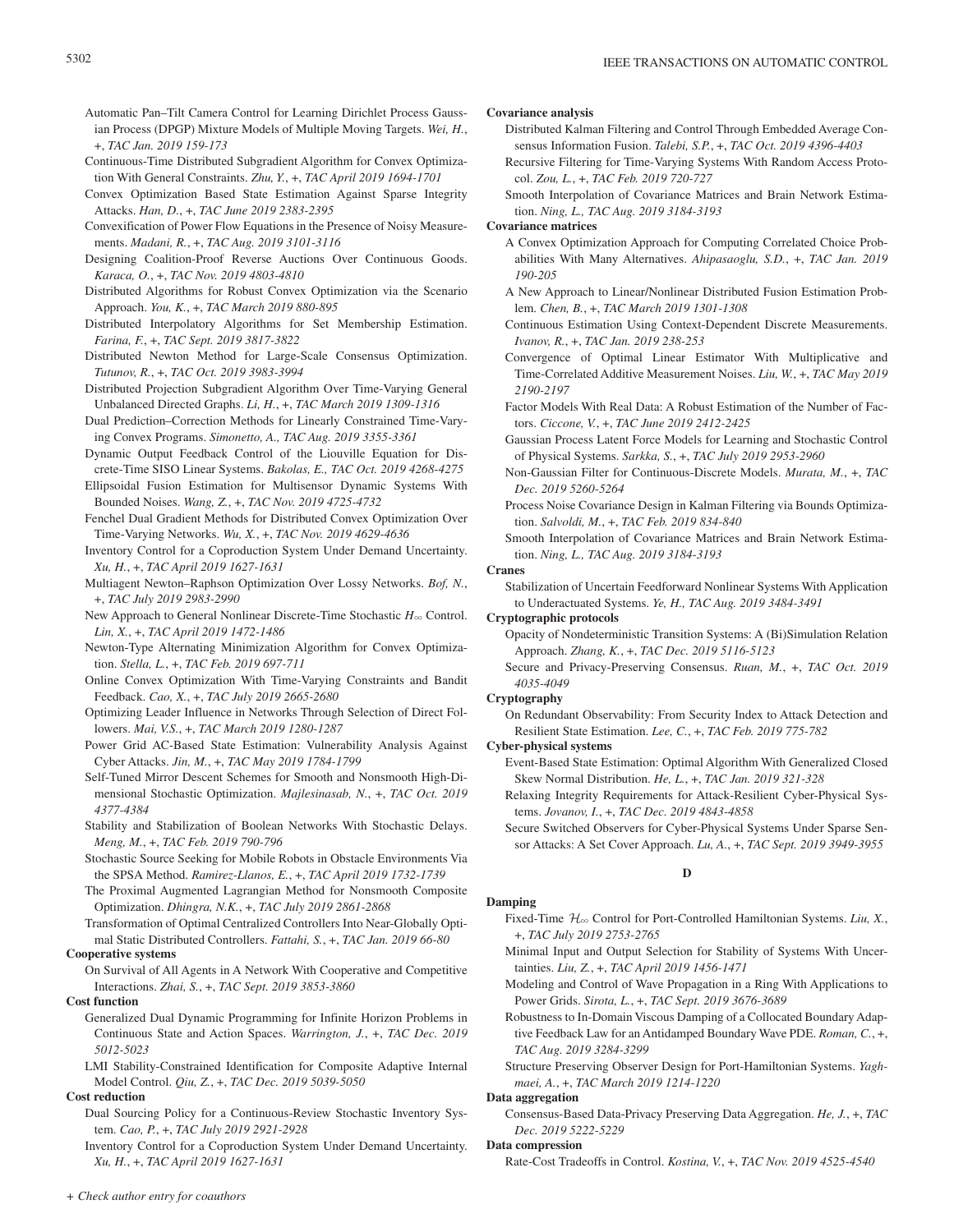#### **Data handling**

Factor Models With Real Data: A Robust Estimation of the Number of Factors. *Ciccone, V.*, +, *TAC June 2019 2412-2425*

**Data integrity**

Relaxing Integrity Requirements for Attack-Resilient Cyber-Physical Systems. *Jovanov, I.*, +, *TAC Dec. 2019 4843-4858*

#### **Data privacy**

- Consensus-Based Data-Privacy Preserving Data Aggregation. *He, J.*, +, *TAC Dec. 2019 5222-5229*
- Privacy-Preserving Average Consensus via State Decomposition. *Wang, Y., TAC Nov. 2019 4711-4716*
- Secure and Privacy-Preserving Consensus. *Ruan, M.*, +, *TAC Oct. 2019 4035-4049*

### **DC-DC power converters**

On the Local Stabilization of Hybrid Limit Cycles in Switched Affine Systems. *Benmiloud, M.*, +, *TAC Feb. 2019 841-846*

#### **Decentralized control**

- A Convex Information Relaxation for Constrained Decentralized Control Design Problems. *Lin, W.*, +, *TAC Nov. 2019 4788-4795*
- A Convex Optimization Approach for Equivariant Control Systems. *Consolini, L.*, +, *TAC Sept. 2019 3846-3852*
- A Distributed Observer for a Class of Nonlinear Systems and Its Application to a Leader-Following Consensus Problem. *Liu, T.*, +, *TAC March 2019 1221-1227*
- A Surrogate Optimization-Based Mechanism for Resource Allocation and Routing in Networks With Strategic Agents. *Farhadi, F.*, +, *TAC Feb. 2019 464-479*
- A System-Level Approach to Controller Synthesis. *Wang, Y.*, +, *TAC Oct. 2019 4079-4093*
- A Uniform Analysis on Input-to-State Stability of Decentralized Event-Triggered Control Systems. *Yu, H.*, +, *TAC Aug. 2019 3423-3430*
- Combining Prescribed Tracking Performance and Controller Simplicity for a Class of Uncertain MIMO Nonlinear Systems With Input Quantization. *Bikas, L.N.*, +, *TAC March 2019 1228-1235*
- Consensus of Heterogeneous Nonlinear Multiagent Systems With Duplex Control Laws. *Yang, S.*, +, *TAC Dec. 2019 5140-5147*
- Consensus of Nonidentical Euler–Lagrange Systems Under Switching Directed Graphs. *Abdessameud, A., TAC May 2019 2108-2114*
- Decentralized Event-Based Controllers for Robust Stabilization of Hybrid Periodic Orbits: Application to Underactuated 3-D Bipedal Walking. *Hamed, K.A.*, +,

*TAC June 2019 2266-2281*

- Distributed Kalman Filtering and Control Through Embedded Average Consensus Information Fusion. *Talebi, S.P.*, +, *TAC Oct. 2019 4396-4403*
- Event-Triggered Cooperative Output Regulation of Linear Multi-Agent Systems Under Jointly Connected Topologies. *Hu, W.*, +, *TAC March 2019 1317-1322*
- Globally Optimal State-Feedback LQG Control for Large-Scale Systems With Communication Delays and Correlated Subsystem Process Noises. *Wang, Y.*, +, *TAC Oct. 2019 4196-4201*
- Optimal Local and Remote Controllers With Unreliable Uplink Channels. *Asghari, S.M.*, +, *TAC May 2019 1816-1831*
- Regular Polygon Formations With Fixed Size and Cyclic Sensing Constraint. *Fathian, K.*, +, *TAC Dec. 2019 5156-5163*
- Robust Decentralized Secondary Frequency Control in Power Systems: Merits and Tradeoffs. *Weitenberg, E.*, +, *TAC Oct. 2019 3967-3982*
- Scaling Laws for Consensus Protocols Subject to Noise. *Jadbabaie, A.*, +, *TAC April 2019 1389-1402*
- The Importance of System-Level Information in Multiagent Systems Design: Cardinality and Covering Problems. *Paccagnan, D.*, +, *TAC Aug. 2019 3253-3267*
- Unified Approach to Convex Robust Distributed Control Given Arbitrary Information Structures. *Furieri, L.*, +, *TAC Dec. 2019 5199-5206*

#### **Decision making**

- Controllability of Nash Equilibrium in Game-Based Control Systems. *Zhang, R.*, +, *TAC Oct. 2019 4180-4187*
- Learning Generalized Nash Equilibria in a Class of Convex Games. *Tatarenko, T.*, +, *TAC April 2019 1426-1439*

Noise-Induced Synchronization of Hegselmann–Krause Dynamics in Full Space. *Su, W.*, +, *TAC Sept. 2019 3804-3808*

**Decision theory**

- *N*-Person Nonzero-Sum Games for Continuous-Time Jump Processes With Varying Discount Factors. *Huang, X.*, +, *TAC May 2019 2037-2044*
- Affine Monotonic and Risk-Sensitive Models in Dynamic Programming. *Bertsekas, D.P., TAC Aug. 2019 3117-3128*
- Controlled Markov Processes With Safety State Constraints. *Chamie, M.E.*, +, *TAC March 2019 1003-1018*
- Learning Generalized Nash Equilibria in a Class of Convex Games. *Tatarenko, T.*, +, *TAC April 2019 1426-1439*
- Observation-Based Optimization for POMDPs With Continuous State, Observation, and Action Spaces. *Jiang, X.*, +, *TAC May 2019 2045-2052*
- Stability of Stochastic Approximations With "Controlled Markov" Noise and Temporal Difference Learning. *Ramaswamy, A.*, +, *TAC June 2019 2614-2620*

### **Decoding**

- Control Over Gaussian Channels With and Without Source–Channel Separation. *Khina, A.*, +, *TAC Sept. 2019 3690-3705*
- On Redundant Observability: From Security Index to Attack Detection and Resilient State Estimation. *Lee, C.*, +, *TAC Feb. 2019 775-782*
- Stabilizability Conditions for Linear Time Invariant Systems Across a Gaussian MAC Channel. *Liu, J.*, +, *TAC June 2019 2310-2323*

### **Deconvolution**

- Input Estimation Over Frequency Region in Presence of Disturbances. *Stefanovski, J.*, +, *TAC Dec. 2019 5074-5079*
- **Delay systems**
	- Comprehending Complexity: Data-Rate Constraints in Large-Scale Networks. *Matveev, A.S.*, +, *TAC Oct. 2019 4252-4259*
	- Explicit Reference Governor for the Constrained Control of Linear Time-Delay Systems. *Nicotra, M.M.*, +, *TAC July 2019 2883-2889*
	- Iterative Changing Supply Rates, Dynamic State Feedback, and Adaptive Stabilization of Time-Delay Systems. *Zhang, X.*, +, *TAC Feb. 2019 751- 758*
	- Optimization of the  $H_2$  Norm for Single-Delay Systems, With Application to Control Design and Model Approximation. *Gomez, M.A.*, +, *TAC Feb. 2019 804-811*
	- Output-Feedback Control for Stochastic Nonlinear Systems Subject to Input Saturation and Time-Varying Delay. *Min, H.*, +, *TAC Jan. 2019 359-364*
	- Regional Stabilization for Discrete Time-Delay Systems With Actuator Saturations via A Delay-Dependent Polytopic Approach. *Chen, Y.*, +, *TAC March 2019 1257-1264*
	- Stability Analysis of Impulsive Switched Time-Delay Systems With State-Dependent Impulses. *Ren, W.*, +, *TAC Sept. 2019 3928-3935*
	- Stability and *L*<sub>2</sub>-Gain Analysis for Linear Time-Delay Systems With Delayed Impulses: An Augmentation-Based Switching Impulse Approach. *Chen, W.*, +, *TAC Oct. 2019 4209-4216*
	- Stabilization of Stochastic Nonlinear Delay Systems With Exogenous Disturbances and the Event-Triggered Feedback Control. *Zhu, Q., TAC Sept. 2019 3764-3771*
	- Vector-Lyapunov-Function-Based Input-to-State Stability of Stochastic Impulsive Switched Time-Delay Systems. *Ren, W.*, +, *TAC Feb. 2019 654- 669*

#### **Delay-differential systems**

Analytic Solution of a Delay Differential Equation Arising in Cost Functionals for Systems With Distributed Delays. *Gumussoy, S.*, +, *TAC Nov. 2019 4833-4840*

### **Delays**

- A Dual to Lyapunov's Second Method for Linear Systems With Multiple Delays and Implementation Using SOS. *Peet, M.M., TAC March 2019 944- 959*
- A Note on Distributed Finite-Time Observers. *Silm, H.*, +, *TAC Feb. 2019 759-766*
- A Sampled-Data Approach to Pyragas-Type Delayed Feedback Stabilization of Periodic Orbits. *Cetinkaya, A.*, +, *TAC Sept. 2019 3748-3755*
- Analytic Solution of a Delay Differential Equation Arising in Cost Functionals for Systems With Distributed Delays. *Gumussoy, S.*, +, *TAC Nov. 2019 4833-4840*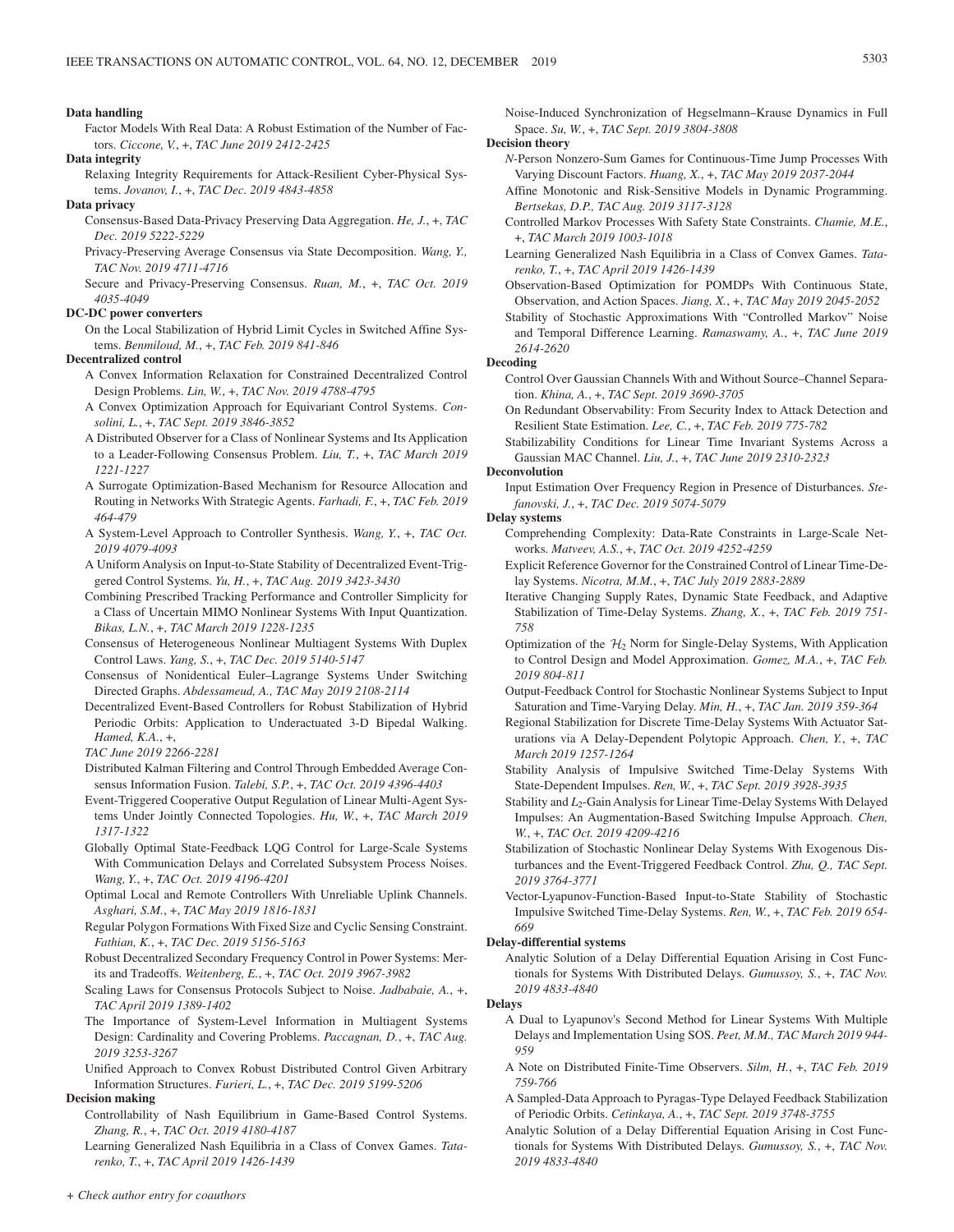- Backstepping Boundary Control of a Wave PDE With Spatially Distributed Time Invariant Unknown Disturbances. *Basturk, H.I.*, +, *TAC Aug. 2019 3469-3475*
- Boundary Observers for a Reaction–Diffusion System Under Time-Delayed and Sampled-Data Measurements. *Selivanov, A.*, +, *TAC Aug. 2019 3385- 3390*
- Bounds on Delay Consensus Margin of Second-Order Multiagent Systems With Robust Position and Velocity Feedback Protocol. *Ma, D.*, +, *TAC Sept. 2019 3780-3787*
- Consensusability of Discrete-Time Multiagent Systems With Communication Delay and Packet Dropouts. *Zheng, J.*, +, *TAC March 2019 1185-1192*
- Consensusability of Multiagent Systems With Delay and Packet Dropout Under Predictor-Like Protocols. *Xu, J.*, +, *TAC Aug. 2019 3506-3513*
- Delay Margin of Low-Order Systems Achievable by PID Controllers. *Ma, D.*, +, *TAC May 2019 1958-1973*
- Delay-Dependent Energy-to-Peak Stability of 2-D Time-Delay Roesser Systems With Multiplicative Stochastic Noises. *Van Hien, L.*, +, *TAC Dec. 2019 5066-5073*
- Design of Symbolic Controllers for Networked Control Systems. *Borri, A.*, +, *TAC March 2019 1034-1046*
- Event-Triggered Control of Continuous-Time Switched Linear Systems. *Xiao, X.*, +, *TAC April 2019 1710-1717*
- Exponential Stability of Nonlinear Systems With *Delayed Impulses* and Applications. *Li, X.*, +, *TAC Oct. 2019 4024-4034*
- Feedback Stabilization of a 1-D Linear Reaction–Diffusion Equation With Delay Boundary Control. *Prieur, C.*, +, *TAC April 2019 1415-1425*
- High-Gain Nonlinear Observer With Lower Tuning Parameter. *Zemouche, A.*, +, *TAC Aug. 2019 3194-3209*
- Input-to-State Stability of Time-Varying Switched Systems With Time Delays. *Wu, X.*, +, *TAC June 2019 2537-2544*
- Internally Positive Representations and Stability Analysis of Coupled Differential-Difference Systems With Time-Varying Delays. *De Iuliis, V.*, +, *TAC June 2019 2514-2521*
- ISS Robust Stabilization of State-Delayed Discrete-Time Systems With Bounded Delay Variation and Saturating Actuators. *de Souza, C.*, +, *TAC Sept. 2019 3913-3919*
- Lyapunov Conditions for Input-to-State Stability of Hybrid Systems With Memory. *Ren, W.*, +, *TAC Oct. 2019 4307-4313*
- Minimal Input and Output Selection for Stability of Systems With Uncertainties. *Liu, Z.*, +, *TAC April 2019 1456-1471*
- Necessary and Sufficient Conditions of Exponential Stability for Delayed Linear Discrete-Time Systems. *Li, H.*, +, *TAC Feb. 2019 712-719*
- Observer-Based Stabilization of Nonhomogeneous Semi-Markov Jump Linear Systems With Mode-Switching Delays. *Ning, Z.*, +, *TAC May 2019 2029-2036*
- On the Asymptotic Behavior for Neutral Stochastic Differential Delay Equations. *Chen, H.*, +, *TAC April 2019 1671-1678*
- Optimization of the  $H_2$  Norm for Single-Delay Systems, With Application to Control Design and Model Approximation. *Gomez, M.A.*, +, *TAC Feb. 2019 804-811*
- Output-Feedback Control for Stochastic Nonlinear Systems Subject to Input Saturation and Time-Varying Delay. *Min, H.*, +, *TAC Jan. 2019 359-364*
- Regional Stabilization for Discrete Time-Delay Systems With Actuator Saturations via A Delay-Dependent Polytopic Approach. *Chen, Y.*, +, *TAC March 2019 1257-1264*
- Relative and Trajectory Controllability of Linear Discrete Systems With Constant Coefficients and a Single Delay. *Diblik, J., TAC May 2019 2158- 2165*
- Robust Compensation of Delay and Diffusive Actuator Dynamics Without Distributed Feedback. *Sanz, R.*, +, *TAC Sept. 2019 3663-3675*
- Sequential Predictors Under Time-Varying Feedback and Measurement Delays and Sampling. *Weston, J.*, +, *TAC July 2019 2991-2996*
- Single-Delay and Multiple-Delay Proportional-Retarded (PR) Protocols for Fast Consensus in a Large-Scale Network. *Ramirez, A.*, +, *TAC May 2019 2142-2149*

Some Improved Razumikhin Stability Criteria for Impulsive Stochastic Delay Differential Systems. *Hu, W.*, +, *TAC Dec. 2019 5207-5213*

- Some Remarks on "State Estimation and Fault Diagnosis of Labeled Time Petri Net Systems With Unobservable Transitions". *He, Z.*, +, *TAC Dec. 2019 5253-5259*
- Stability Analysis of a More General Class of Systems With Delay-Dependent Coefficients. *Jin, C.*, +, *TAC May 2019 1989-1998*
- Stability Analysis of Linear Polytopic Descriptor Systems Using a Novel Copositive Matrix Approach. *Hai Yen, L.*, +, *TAC Nov. 2019 4684-4690*
- Stability and *L*<sub>2</sub>-Gain Analysis for Linear Time-Delay Systems With Delayed Impulses: An Augmentation-Based Switching Impulse Approach. *Chen, W.*, +, *TAC Oct. 2019 4209-4216*
- Stability and Stabilization of Boolean Networks With Stochastic Delays. *Meng, M.*, +, *TAC Feb. 2019 790-796*
- Stability of Linear Continuous-Time Systems With Stochastically Switching Delays. *Sadeghpour, M.*, +, *TAC Nov. 2019 4741-4747*
- Stabilization of Discrete-Time Linear Systems With an Unknown Time-Varying Delay by Switched Low-Gain Feedback. *Su, S.*, +, *TAC May 2019 2069-2076*
- Stabilization of Stochastic Nonlinear Delay Systems With Exogenous Disturbances and the Event-Triggered Feedback Control. *Zhu, Q., TAC Sept. 2019 3764-3771*
- Time-Delay Origins of Fundamental Tradeoffs Between Risk of Large Fluctuations and Network Connectivity. *Somarakis, C.*, +, *TAC Sept. 2019 3571-3586*
- Two Approaches for the Stabilization of Nonlinear KdV Equation With Boundary Time-Delay Feedback. *Baudouin, L.*, +, *TAC April 2019 1403- 1414*
- Unified Approach to Convex Robust Distributed Control Given Arbitrary Information Structures. *Furieri, L.*, +, *TAC Dec. 2019 5199-5206*

### **Demand forecasting**

Inventory Control for a Coproduction System Under Demand Uncertainty. *Xu, H.*, +, *TAC April 2019 1627-1631*

# **Demand side management**

A Contract Design Approach for Phantom Demand Response. *Dobakhshari, D.G.*, +, *TAC May 2019 1974-1988*

#### **Density functional theory**

Lattice-Filter-Based Multivariate Autoregressive Spectral Estimation With Joint Model Order and Estimation Bandwidth Adaptation. *Niedzwiecki, M.*, +, *TAC Dec. 2019 4968-4981*

### **Detectors**

Relaxing Integrity Requirements for Attack-Resilient Cyber-Physical Systems. *Jovanov, I.*, +, *TAC Dec. 2019 4843-4858*

### **Deterministic algorithms**

Persistent Flows in Deterministic Chains. *Xia, W.*, +, *TAC July 2019 2766- 2781*

### **Difference equations**

Necessary and Sufficient Conditions of Exponential Stability for Delayed Linear Discrete-Time Systems. *Li, H.*, +, *TAC Feb. 2019 712-719*

Recursive Filtering for Time-Varying Systems With Random Access Protocol. *Zou, L.*, +, *TAC Feb. 2019 720-727*

### **Differential algebraic equations**

- Convex Stability Analysis of Nonlinear Singular Systems via Linear Matrix Inequalities. *Arceo, J.C.*, +, *TAC April 2019 1740-1745*
- On Observers For Nonlinear Differential-Algebraic Systems. *Berger, T., TAC May 2019 2150-2157*

### **Differential equations**

- A Sufficient Condition for Linear-Quadratic Stochastic Zero-Sum Differential Games for Markov Jump Systems. *Moon, J., TAC April 2019 1619- 1626*
- Accurate Smoothing Methods for State Estimation of Continuous-Discrete Nonlinear Dynamic Systems. *Wang, Y.*, +, *TAC Oct. 2019 4284-4291*
- An Open-Loop Stackelberg Strategy for the Linear Quadratic Mean-Field Stochastic Differential Game. *Lin, Y.*, +, *TAC Jan. 2019 97-110*
- Analysis and Control of Stochastic Systems Using Semidefinite Programming Over Moments. *Lamperski, A.*, +, *TAC April 2019 1726-1731*
- Analytic Solution of a Delay Differential Equation Arising in Cost Functionals for Systems With Distributed Delays. *Gumussoy, S.*, +, *TAC Nov. 2019 4833-4840*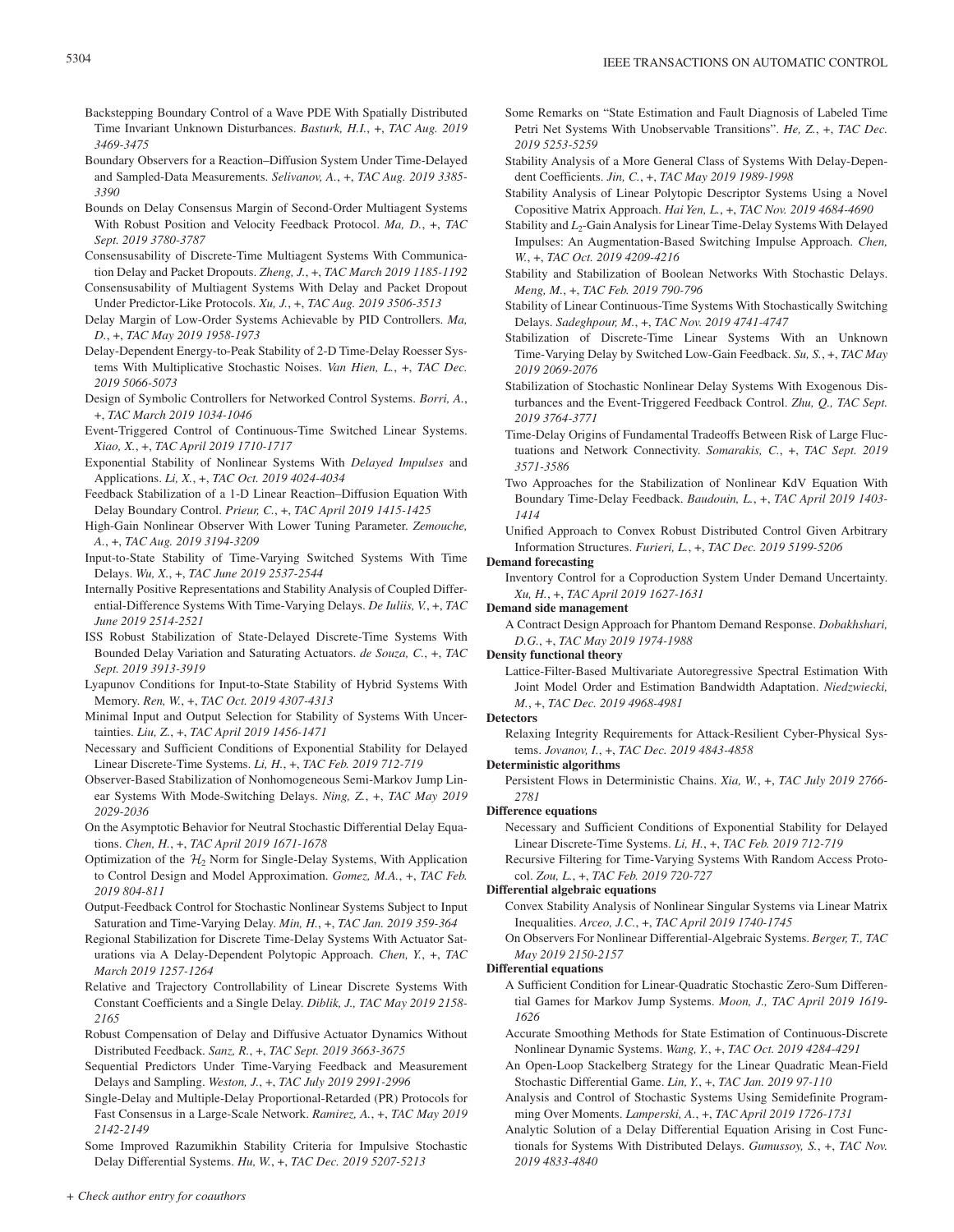- Comment on "Stochastic Super-Twist Sliding Mode Controller". *Yu, X., TAC June 2019 2645-2647*
- Criteria for Input-to-State Practical Stability. *Mironchenko, A., TAC Jan. 2019 298-304*
- Deterministic-Like Model Reduction for a Class of Multiscale Stochastic Differential Equations With Application to Biomolecular Systems. *Herath, N.*, +, *TAC Jan. 2019 351-358*
- Linear Exponential Quadratic Control for Mean Field Stochastic Systems. *Moon, J.*, +, *TAC Dec. 2019 5094-5100*
- Motion Planning on a Class of 6-D Lie Groups via a Covering Map. *Biggs, J.D.*, +, *TAC Sept. 2019 3544-3554*
- On Survival of All Agents in A Network With Cooperative and Competitive Interactions. *Zhai, S.*, +, *TAC Sept. 2019 3853-3860*
- On the Asymptotic Behavior for Neutral Stochastic Differential Delay Equations. *Chen, H.*, +, *TAC April 2019 1671-1678*
- Optimization of the  $H_2$  Norm for Single-Delay Systems, With Application to Control Design and Model Approximation. *Gomez, M.A.*, +, *TAC Feb. 2019 804-811*
- Real-Time Solution of Time-Varying Yau Filtering Problems via Direct Method and Gaussian Approximation. *Chen, X.*, +, *TAC April 2019 1648- 1654*
- Stability Analysis of a More General Class of Systems With Delay-Dependent Coefficients. *Jin, C.*, +, *TAC May 2019 1989-1998*
- Stochastic Stability of Perturbed Learning Automata in Positive-Utility Games. *Chasparis, G.C., TAC Nov. 2019 4454-4469*

### **Differential games**

- A Sufficient Condition for Linear-Quadratic Stochastic Zero-Sum Differential Games for Markov Jump Systems. *Moon, J., TAC April 2019 1619- 1626*
- An Open-Loop Stackelberg Strategy for the Linear Quadratic Mean-Field Stochastic Differential Game. *Lin, Y.*, +, *TAC Jan. 2019 97-110*
- Design and Analysis of State-Feedback Optimal Strategies for the Differential Game of Active Defense. *Garcia, E.*, +, *TAC Feb. 2019 553-568*
- Risk-Sensitive Zero-Sum Differential Games. *Moon, J.*, +, *TAC April 2019 1503-1518*

### **Differential geometry**

- Conal Distances Between Rational Spectral Densities. *Baggio, G.*, +, *TAC May 2019 1848-1857*
- Smooth Interpolation of Covariance Matrices and Brain Network Estimation. *Ning, L., TAC Aug. 2019 3184-3193*

### **Diffusion**

Linear–Quadratic Mean-Field-Type Games: Jump–Diffusion Process With Regime Switching. *Barreiro-Gomez, J.*, +, *TAC Oct. 2019 4329-4336*

### **Digital control**

- Semiglobal Asymptotic Stabilization of Lower Triangular Systems by Digital Output Feedback. *Lin, W.*, +, *TAC May 2019 2135-2141*
- State Measurement Error-to-State Stability Results Based on Approximate Discrete-Time Models. *Vallarella, A.J.*, +, *TAC Aug. 2019 3308-3315*

#### **Directed graphs**

- A Simple Approach to Distributed Observer Design for Linear Systems. *Han, W.*, +, *TAC Jan. 2019 329-336*
- A Spectral Property of a Graph Matrix and Its Application to the Leader-Following Consensus of Discrete-Time Multiagent Systems. *Liu, J.*, +, *TAC June 2019 2583-2589*
- Consensus of Nonidentical Euler–Lagrange Systems Under Switching Directed Graphs. *Abdessameud, A., TAC May 2019 2108-2114*
- Consensusability of Discrete-Time Multiagent Systems With Communication Delay and Packet Dropouts. *Zheng, J.*, +, *TAC March 2019 1185-1192*
- Converse Lyapunov Theorems for Discrete-Time Switching Systems With Given Switches Digraphs. *Pepe, P., TAC June 2019 2502-2508*
- Designing Distributed Specified-Time Consensus Protocols for Linear Multiagent Systems Over Directed Graphs. *Zhao, Y.*, +, *TAC July 2019 2945- 2952*
- Distributed Algorithms for Robust Convex Optimization via the Scenario Approach. *You, K.*, +, *TAC March 2019 880-895*

Distributed Balancing of Commodity Networks Under Flow Interval Constraints. *Hadjicostis, C.N.*, +, *TAC Jan. 2019 51-65*

- Distributed Flow Network Balancing With Minimal Effort. *Oliva, G.*, +, *TAC Sept. 2019 3529-3543*
- Distributed Projection Subgradient Algorithm Over Time-Varying General Unbalanced Directed Graphs. *Li, H.*, +, *TAC March 2019 1309-1316*
- Globally Optimal State-Feedback LQG Control for Large-Scale Systems With Communication Delays and Correlated Subsystem Process Noises. *Wang, Y.*, +, *TAC Oct. 2019 4196-4201*
- Leader-Following Output Consensus for High-Order Nonlinear Multiagent Systems. *Hua, C.*, +, *TAC March 2019 1156-1161*
- On Constructing Multiple Lyapunov Functions for Tracking Control of Multiple Agents With Switching Topologies. *Wen, G.*, +, *TAC Sept. 2019 3796-3803*
- Opinion Propagation Over Signed Networks: Models and Convergence Analysis. *Lin, X.*, +, *TAC Aug. 2019 3431-3438*
- Persistent Flows in Deterministic Chains. *Xia, W.*, +, *TAC July 2019 2766- 2781*
- Prescribed Finite-Time Consensus Tracking for Multiagent Systems With Nonholonomic Chained-Form Dynamics. *Ning, B.*, +, *TAC April 2019 1686-1693*
- Push-Sum With Transmission Failures. *Gerencser, B.*, +, *TAC March 2019 1019-1033*
- Robust Dynamic Average Consensus Algorithms. *George, J.*, +, *TAC Nov. 2019 4615-4622*

#### **Discrete event systems**

- Codiagnosability Analysis of Discrete-Event Systems Modeled by Weighted Automata. *Viana, G.S.*, +, *TAC Oct. 2019 4361-4368*
- Datation of Faults for Markovian Stochastic DESs. *Ammour, R.*, +, *TAC July 2019 2961-2967*
- Detectability Measure for State Estimation of Discrete Event Systems. *Zhao, P.*, +, *TAC Jan. 2019 433-439*
- Regulation of Linear Systems Using Event-Based Detection Sensors. *Singh, P.*, +, *TAC Jan. 2019 373-380*
- Robust Fault Diagnosis of Stochastic Discrete Event Systems. *Yin, X.*, +, *TAC Oct. 2019 4237-4244*
- Verification of Fault-predictability in Labeled Petri Nets Using Predictor Graphs. *You, D.*, +, *TAC Oct. 2019 4353-4360*

#### **Discrete systems**

- Adaptive Actuator Failure Compensation for Possibly Nonminimum-Phase Systems Using Control Separation Based LQ Design. *Wen, L.*, +, *TAC Jan. 2019 143-158*
- Forward Invariance of Sets for Hybrid Dynamical Systems (Part I). *Chai, J.*, +, *TAC June 2019 2426-2441*
- Modeling and Control of Wave Propagation in a Ring With Applications to Power Grids. *Sirota, L.*, +, *TAC Sept. 2019 3676-3689*
- State Estimation and Tracking Control for Hybrid Systems by Gluing the Domains. *Kim, J.*, +, *TAC July 2019 3026-3033*

### **Discrete time filters**

- A New Continuous Discrete Unscented Kalman Filter. *Knudsen, T.*, +, *TAC May 2019 2198-2205*
- Minimum-Variance Recursive Filtering for Two-Dimensional Systems With Degraded Measurements: Boundedness and Monotonicity. *Liang, J.*, +, *TAC Oct. 2019 4153-4166*

#### **Discrete time systems**

- $\mathcal{L}_2$  State Estimation With Guaranteed Convergence Speed in the Presence of Sporadic Measurements. *Ferrante, F.*, +, *TAC Aug. 2019 3362-3369*
- A Distributed Algorithm for Least Squares Solutions. *Wang, X.*, +, *TAC Oct. 2019 4217-4222*
- A Dual Internal Model Based Repetitive Control for Linear Discrete-Time Systems. *Zhu, Q., TAC Feb. 2019 812-819*
- A Less Conservative Stability Criterion for Discrete-Time Lur'e Systems With Sector and Slope Restrictions. *Park, J.*, +, *TAC Oct. 2019 4391-4395*
- A New Approach to Linear/Nonlinear Distributed Fusion Estimation Problem. *Chen, B.*, +, *TAC March 2019 1301-1308*
- A Principled Approximation Framework for Optimal Control of Semi-Markov Jump Linear Systems. *Jafari, S.*, +, *TAC Sept. 2019 3616-3631*
- A Spectral Property of a Graph Matrix and Its Application to the Leader-Following Consensus of Discrete-Time Multiagent Systems. *Liu, J.*, +, *TAC June 2019 2583-2589*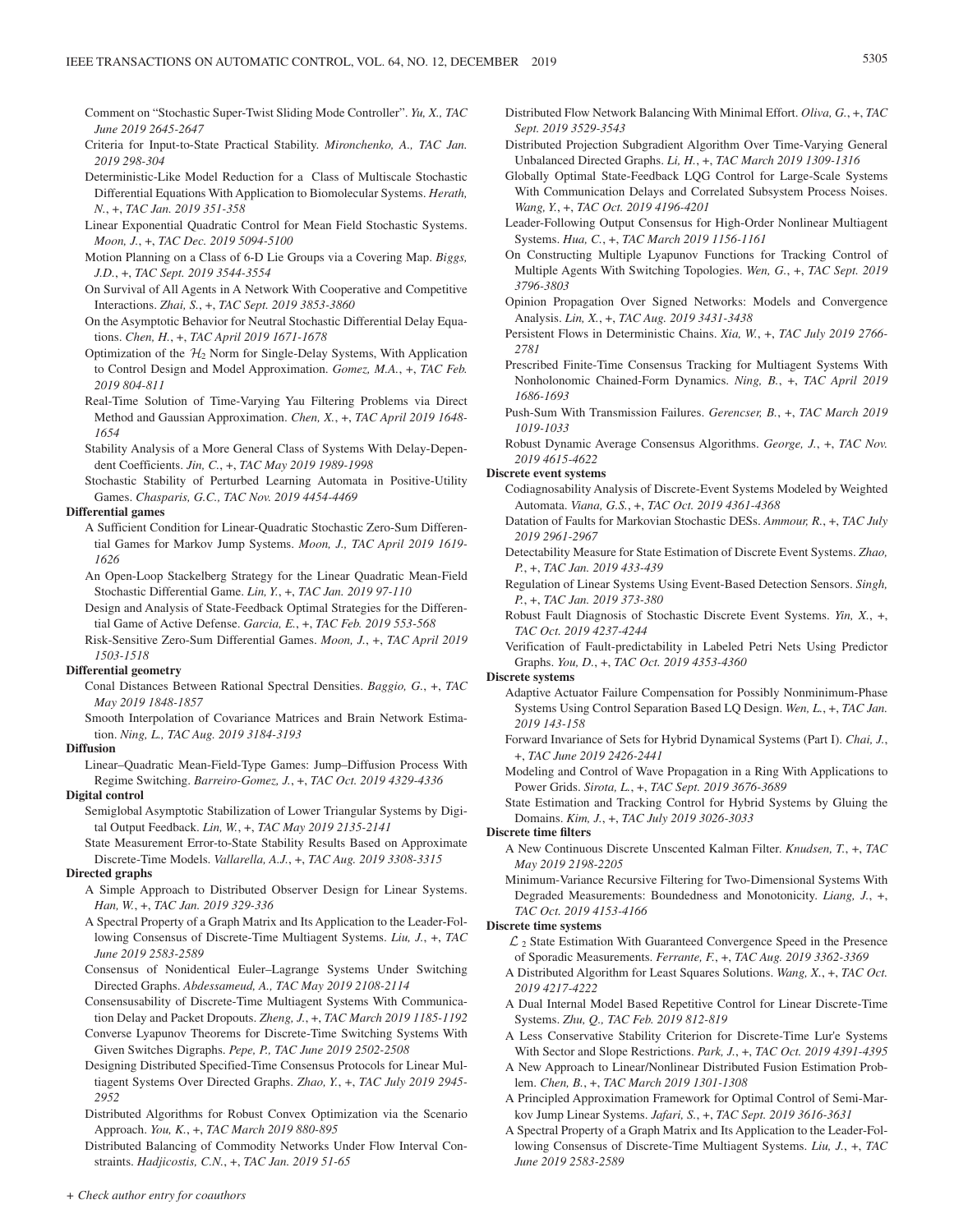- Affine Monotonic and Risk-Sensitive Models in Dynamic Programming. *Bertsekas, D.P., TAC Aug. 2019 3117-3128*
- Analysis of Stochastic Switched Systems With Application to Networked Control Under Jamming Attacks. *Cetinkaya, A.*, +, *TAC May 2019 2013- 2028*
- Comprehending Complexity: Data-Rate Constraints in Large-Scale Networks. *Matveev, A.S.*, +, *TAC Oct. 2019 4252-4259*
- Consensus of High-Order Nonlinear Continuous-Time Systems With Uncertainty and Limited Communication Data Rate. *Dong, W., TAC May 2019 2100-2107*
- Consensusability of Discrete-Time Multiagent Systems With Communication Delay and Packet Dropouts. *Zheng, J.*, +, *TAC March 2019 1185-1192*
- Convergence of Optimal Linear Estimator With Multiplicative and Time-Correlated Additive Measurement Noises. *Liu, W.*, +, *TAC May 2019 2190-2197*
- Convergence Properties for Discrete-Time Nonlinear Systems. *Tran, D.N.*, +, *TAC Aug. 2019 3415-3422*
- Converse Lyapunov Theorems for Discrete-Time Switching Systems With Given Switches Digraphs. *Pepe, P., TAC June 2019 2502-2508*
- Cooperative Output Regulation of Heterogeneous Linear Multi-Agent Networks via *H*3 Performance Allocation. *Li, X.*, +, *TAC Feb. 2019 683-696*
- Dead-Beat Stabilizability of Discrete-Time Switched Linear Systems: Algorithms and Applications. *Fiacchini, M.*, +, *TAC Sept. 2019 3839-3845*
- Decentralized Event-Based Controllers for Robust Stabilization of Hybrid Periodic Orbits: Application to Underactuated 3-D Bipedal Walking. *Hamed, K.A.*, +, *TAC June 2019 2266-2281*
- Discrete Time Pontryagin Maximum Principle Under State-Action-Frequency Constraints. *Paruchuri, P.*, +, *TAC Oct. 2019 4202-4208*
- Discrete-Time Selfish Routing Converging to the Wardrop Equilibrium. *Pietrabissa, A.*, +, *TAC March 2019 1288-1294*
- Distributed Discrete-Time Optimization in Multiagent Networks Using Only Sign of Relative State. *Zhang, J.*, +, *TAC June 2019 2352-2367*
- Distributed Kalman Filtering Over Wireless Sensor Networks in the Presence of Data Packet Drops. *Zhou, J.*, +, *TAC April 2019 1603-1610*
- Dynamic Output Feedback Control of the Liouville Equation for Discrete-Time SISO Linear Systems. *Bakolas, E., TAC Oct. 2019 4268-4275*
- Equilibrium-Independent Dissipativity With Quadratic Supply Rates. *Simpson-Porco, J.W., TAC April 2019 1440-1455*
- Equivalent Stability Notions, Lyapunov Inequality, and Its Application in Discrete-Time Linear Systems With Stochastic Dynamics Determined by an i.i.d. Process. *Hosoe, Y.*, +, *TAC Nov. 2019 4764-4771*
- Event-triggered Control With Self-triggered Sampling for Discrete-time Uncertain Systems. *Kishida, M., TAC March 2019 1273-1279*
- Existence of Nonimpulsive Unique Solution and Stability for Discrete-Time Linear Rectangular Descriptor Markov Jump Systems. *Tian, J.*, +, *TAC Oct. 2019 4245-4251*
- Formal Synthesis of Control Strategies for Positive Monotone Systems. *Sadraddini, S.*, +, *TAC Feb. 2019 480-495*
- Input-to-State Stability of Periodic Orbits of Systems With Impulse Effects via Poincaré Analysis. *Veer, S.*, +, *TAC Nov. 2019 4583-4598*
- Interval Estimation Methods for Discrete-Time Linear Time-Invariant Systems. *Tang, W.*, +, *TAC Nov. 2019 4717-4724*
- ISS Robust Stabilization of State-Delayed Discrete-Time Systems With Bounded Delay Variation and Saturating Actuators. *de Souza, C.*, +, *TAC Sept. 2019 3913-3919*
- Linear Stochastic Approximation Algorithms and Group Consensus Over Random Signed Networks. *Chen, G.*, +, *TAC May 2019 1874-1889*
- Mean Square Stabilization Over SNR-Constrained Channels With Colored and Spatially Correlated Additive Noises. *Gonzalez, R.A.*, +, *TAC Nov. 2019 4825-4832*
- Minimal Strongly Eventually Positive Realization for a Class of Externally Positive Systems. *Zheng, J.*, +, *TAC Oct. 2019 4314-4320*
- Near-Optimal Control for Time-Varying Linear Discrete Systems With Additive Nonlinearities and Random Gains. *Zhang, P.*, +, *TAC July 2019 2968-2975*
- Necessary and Sufficient Conditions of Exponential Stability for Delayed Linear Discrete-Time Systems. *Li, H.*, +, *TAC Feb. 2019 712-719*
- New Approach to General Nonlinear Discrete-Time Stochastic *H*<sub>∞</sub> Control. *Lin, X.*, +, *TAC April 2019 1472-1486*
- New Controllability Conditions for Networked, Identical LTI Systems. *Hao, Y.*, +, *TAC Oct. 2019 4223-4228*
- New Results on Stability Analysis of Markovian Switching Singular Systems. *Xiao, X.*, +, *TAC May 2019 2084-2091*
- Nonconservative Lifted Convex Conditions for Stability of Discrete-Time Switched Systems Under Minimum Dwell-Time Constraint. *Xiang, W.*, +, *TAC Aug. 2019 3407-3414*
- Nonlinear Reference Tracking: An Economic Model Predictive Control Perspective. *Kohler, J.*, +, *TAC Jan. 2019 254-269*
- Novel Practical Stability Conditions for Discrete-Time Switched Affine Systems. *Egidio, L.N.*, +, *TAC Nov. 2019 4705-4710*
- Observer-Based Stabilization of Nonhomogeneous Semi-Markov Jump Linear Systems With Mode-Switching Delays. *Ning, Z.*, +, *TAC May 2019 2029-2036*
- On  $H_{\infty}$  Sliding Mode Control Under Stochastic Communication Protocol. *Song, J.*, +, *TAC May 2019 2174-2181*
- On Model-Free Adaptive Control and Its Stability Analysis. *Hou, Z.*, +, *TAC Nov. 2019 4555-4569*
- Optimal Stabilization Control for Discrete-Time Mean-Field Stochastic Systems. *Zhang, H.*, +, *TAC March 2019 1125-1136*
- Parametrization of Minimal Spectral Factors of Discrete-Time Rational Spectral Densities. *Baggio, G.*, +, *TAC Jan. 2019 396-403*
- Regional Stabilization for Discrete Time-Delay Systems With Actuator Saturations via A Delay-Dependent Polytopic Approach. *Chen, Y.*, +, *TAC March 2019 1257-1264*
- Regulation of Linear Systems Using Event-Based Detection Sensors. *Singh, P.*, +, *TAC Jan. 2019 373-380*
- Relative and Trajectory Controllability of Linear Discrete Systems With Constant Coefficients and a Single Delay. *Diblik, J., TAC May 2019 2158- 2165*
- Resilient Filtering for Nonlinear Complex Networks With Multiplicative Noise. *Li, W.*, +, *TAC June 2019 2522-2528*
- Robust Self-Triggered MPC With Adaptive Prediction Horizon for Perturbed Nonlinear Systems. *Sun, Z.*, +, *TAC Nov. 2019 4780-4787*
- Scaling Laws for Consensus Protocols Subject to Noise. *Jadbabaie, A.*, +, *TAC April 2019 1389-1402*
- Shrinking Horizon Model Predictive Control With Signal Temporal Logic Constraints Under Stochastic Disturbances. *Farahani, S.S.*, +, *TAC Aug. 2019 3324-3331*
- Stabilization of Discrete-Time Linear Systems With an Unknown Time-Varying Delay by Switched Low-Gain Feedback. *Su, S.*, +, *TAC May 2019 2069-2076*
- Stabilization of Stochastic Nonlinear Delay Systems With Exogenous Disturbances and the Event-Triggered Feedback Control. *Zhu, Q., TAC Sept. 2019 3764-3771*
- State Measurement Error-to-State Stability Results Based on Approximate Discrete-Time Models. *Vallarella, A.J.*, +, *TAC Aug. 2019 3308-3315*
- Symbolic Optimal Control. *Reissig, G.*, +, *TAC June 2019 2224-2239*
- The Polynomial Approach to the LQ Non-Gaussian Regulator Problem Through Output Injection. *Battilotti, S.*, +, *TAC Feb. 2019 538-552*
- The Weighted Nearest Neighbor Estimate for Hammerstein System Identification. *Greblicki, W.*, +, *TAC April 2019 1550-1565*
- Traffic Models of Periodic Event-Triggered Control Systems. *Fu, A.*, +, *TAC Aug. 2019 3453-3460*
- Transformation of Optimal Centralized Controllers Into Near-Globally Optimal Static Distributed Controllers. *Fattahi, S.*, +, *TAC Jan. 2019 66-80*
- Tree-Based Algorithms for the Stability of Discrete-Time Switched Linear Systems Under Arbitrary and Constrained Switching. *Dercole, F.*, +, *TAC Sept. 2019 3823-3830*
- Two-Dimensional Sliding Mode Control of Discrete-Time Fornasini– Marchesini Systems. *Yang, R.*, +, *TAC Sept. 2019 3943-3948*
- Zonotopic Set-Membership State Estimation for Discrete-Time Descriptor LPV Systems. *Wang, Y.*, +, *TAC May 2019 2092-2099*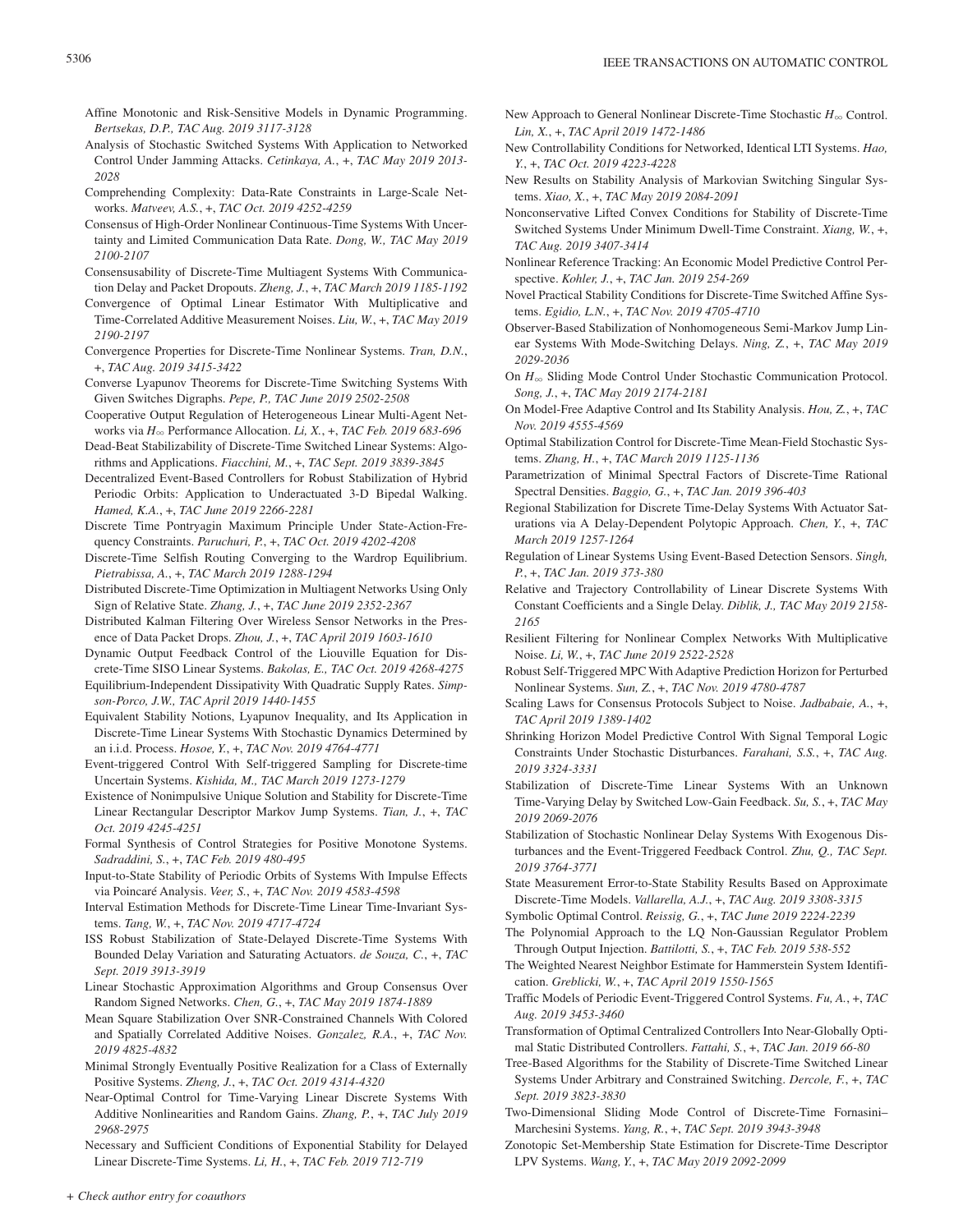#### **Discrete-event systems**

- Corrections to "On the Decidability and Complexity of Diagnosability for Labeled Petri Nets" [Nov 17 5931-5938]. *Yin, X.*, +, *TAC April 2019 1768* Fault Diagnosis of Discrete Event Systems Under Unknown Initial Conditions. *White, A.*, +, *TAC Dec. 2019 5246-5252*
- Opacity of Nondeterministic Transition Systems: A (Bi)Simulation Relation Approach. *Zhang, K.*, +, *TAC Dec. 2019 5116-5123*
- Supervisory Control of Probabilistic Discrete Event Systems Under Partial Observation. *Deng, W.*, +, *TAC Dec. 2019 5051-5065*

### **Discrete-time systems**

Observers for Linear Systems by the Time Integrals and Moving Average of the Output. *Menini, L.*, +, *TAC Dec. 2019 4859-4874*

#### **Distributed algorithms**

- A Distributed Algorithm for Least Squares Solutions. *Wang, X.*, +, *TAC Oct. 2019 4217-4222*
- A Duality-Based Approach for Distributed Min–Max Optimization. *Notarnicola, I.*, +, *TAC June 2019 2559-2566*
- Adaptive Exact Penalty Design for Constrained Distributed Optimization. *Zhou, H.*, +, *TAC Nov. 2019 4661-4667*
- Balancing Communication and Computation in Distributed Optimization. *Berahas, A.S.*, +, *TAC Aug. 2019 3141-3155*
- Distributed Algorithms for Robust Convex Optimization via the Scenario Approach. *You, K.*, +, *TAC March 2019 880-895*
- Distributed Balancing of Commodity Networks Under Flow Interval Constraints. *Hadjicostis, C.N.*, +, *TAC Jan. 2019 51-65*
- Distributed Balancing With Constrained Integer Weights. *Rikos, A.I.*, +, *TAC June 2019 2553-2558*
- Distributed Interpolatory Algorithms for Set Membership Estimation. *Farina, F.*, +, *TAC Sept. 2019 3817-3822*
- Distributed Projection Subgradient Algorithm Over Time-Varying General Unbalanced Directed Graphs. *Li, H.*, +, *TAC March 2019 1309-1316*
- Learning Generalized Nash Equilibria in a Class of Convex Games. *Tatarenko, T.*, +, *TAC April 2019 1426-1439*
- The Importance of System-Level Information in Multiagent Systems Design: Cardinality and Covering Problems. *Paccagnan, D.*, +, *TAC Aug. 2019 3253-3267*
- ZONE: Zeroth-Order Nonconvex Multiagent Optimization Over Networks. *Hajinezhad, D.*, +, *TAC Oct. 2019 3995-4010*

### **Distributed control**

- A Distributed Observer for a Class of Nonlinear Systems and Its Application to a Leader-Following Consensus Problem. *Liu, T.*, +, *TAC March 2019 1221-1227*
- A Note on Distributed Finite-Time Observers. *Silm, H.*, +, *TAC Feb. 2019 759-766*
- A Novel Reduced-Order Protocol for Consensus Control of Linear Multiagent Systems. *Li, X.*, +, *TAC July 2019 3005-3012*
- A Spectral Property of a Graph Matrix and Its Application to the Leader-Following Consensus of Discrete-Time Multiagent Systems. *Liu, J.*, +, *TAC June 2019 2583-2589*
- Circle Formation Control of Mobile Agents With Limited Interaction Range. *Song, C.*, +, *TAC May 2019 2115-2121*
- Consensus Control of General Linear Multiagent Systems With Antagonistic Interactions and Communication Noises. *Hu, J.*, +, *TAC May 2019 2122- 2127*
- Consensus of High-Order Nonlinear Continuous-Time Systems With Uncertainty and Limited Communication Data Rate. *Dong, W., TAC May 2019 2100-2107*
- Constructing Universally Rigid Tensegrity Frameworks With Application in Multiagent Formation Control. *Yang, Q.*, +, *TAC Jan. 2019 381-388*
- Control of a Driftless Bilinear Vector Field on*n*-Sphere. *Muralidharan, V.*, +, *TAC Aug. 2019 3226-3238*
- Cooperative Control of Multiple Agents With Unknown High-Frequency Gain Signs Under Unbalanced and Switching Topologies. *Wang, Q.*, +, *TAC June 2019 2495-2501*
- Coordinated Tracking Control With Asynchronous Edge-Based Event-Triggered Communications. *Cheng, B.*, +, *TAC Oct. 2019 4321-4328*
- Design of Symbolic Controllers for Networked Control Systems. *Borri, A.*, +, *TAC March 2019 1034-1046*
- Designing Distributed Specified-Time Consensus Protocols for Linear Multiagent Systems Over Directed Graphs. *Zhao, Y.*, +, *TAC July 2019 2945- 2952*
- Distributed Average Tracking of Physical Second-Order Agents With Heterogeneous Unknown Nonlinear Dynamics Without Constraint on Input Signals. *Ghapani, S.*, +, *TAC March 2019 1178-1184*
- Distributed Connectivity Preserving Target Tracking With Random Sensing. *Kan, Z.*, +, *TAC May 2019 2166-2173*
- Distributed Control of Synchronization of a Group of Network Nodes. *Gambuzza, L.V.*, +, *TAC Jan. 2019 365-372*
- Distributed Discrete-Time Optimization in Multiagent Networks Using Only Sign of Relative State. *Zhang, J.*, +, *TAC June 2019 2352-2367*
- Distributed Time-Varying Output Formation Tracking for Heterogeneous Linear Multiagent Systems With a Nonautonomous Leader of Unknown Input. *Hua, Y.*, +, *TAC Oct. 2019 4292-4299*
- Dynamic Consensus Tracking of Uncertain Lagrangian Systems With a Switched Command Generator. *Cai, H.*, +, *TAC Oct. 2019 4260-4267*
- Event-Triggered Cooperative Output Regulation of Linear Multi-Agent Systems Under Jointly Connected Topologies. *Hu, W.*, +, *TAC March 2019 1317-1322*
- Fenchel Dual Gradient Methods for Distributed Convex Optimization Over Time-Varying Networks. *Wu, X.*, +, *TAC Nov. 2019 4629-4636*
- Finite-Time Cooperative Engagement. *Yucelen, T.*, +, *TAC Aug. 2019 3521- 3526*
- Fully Distributed Event-Triggered Protocols for Linear Multiagent Networks. *Cheng, B.*, +, *TAC April 2019 1655-1662*
- Fully Distributed Formation-Containment Control of Heterogeneous Linear Multiagent Systems. *Jiang, W.*, +, *TAC Sept. 2019 3889-3896*
- Fully Distributed Resilience for Adaptive Exponential Synchronization of Heterogeneous Multiagent Systems Against Actuator Faults. *Chen, C.*, +, *TAC Aug. 2019 3347-3354*
- Leader–Following Consensus of Multiple Uncertain Euler–Lagrange Systems With Unknown Dynamic Leader. *Lu, M.*, +, *TAC Oct. 2019 4167- 4173*
- Leader-Following Output Consensus for High-Order Nonlinear Multiagent Systems. *Hua, C.*, +, *TAC March 2019 1156-1161*
- Multiagent Coordination Via Distributed Pattern Matching. *Sakurama, K.*, +, *TAC Aug. 2019 3210-3225*
- On Constructing Multiple Lyapunov Functions for Tracking Control of Multiple Agents With Switching Topologies. *Wen, G.*, +, *TAC Sept. 2019 3796-3803*
- Output Consensus of Heterogeneous Linear Multi-Agent Systems with Adaptive Event-Triggered Control. *Qian, Y.*, +, *TAC June 2019 2606-2613*
- Prescribed Finite-Time Consensus Tracking for Multiagent Systems With Nonholonomic Chained-Form Dynamics. *Ning, B.*, +, *TAC April 2019 1686-1693*
- Robust Decentralized Secondary Frequency Control in Power Systems: Merits and Tradeoffs. *Weitenberg, E.*, +, *TAC Oct. 2019 3967-3982*
- Temporal Logic Task Planning and Intermittent Connectivity Control of Mobile Robot Networks. *Kantaros, Y.*, +, *TAC Oct. 2019 4105-4120*
- Tracking Consensus of General Nonlinear Multiagent Systems With External Disturbances Under Directed Networks. *Wang, H.*, +, *TAC Nov. 2019 4772-4779*
- Transformation of Optimal Centralized Controllers Into Near-Globally Optimal Static Distributed Controllers. *Fattahi, S.*, +, *TAC Jan. 2019 66-80*

### **Distributed feedback devices**

Analysis and Control of a Continuous-Time Bi-Virus Model. *Liu, J.*, +, *TAC Dec. 2019 4891-4906*

### **Distributed parameter systems**

- Adaptive Parameter Estimation in LTI Systems. *Kapetina, M.N.*, +, *TAC Oct. 2019 4188-4195*
- Approximate Robust Output Regulation of Boundary Control Systems. *Humaloja, J.*, +, *TAC June 2019 2210-2223*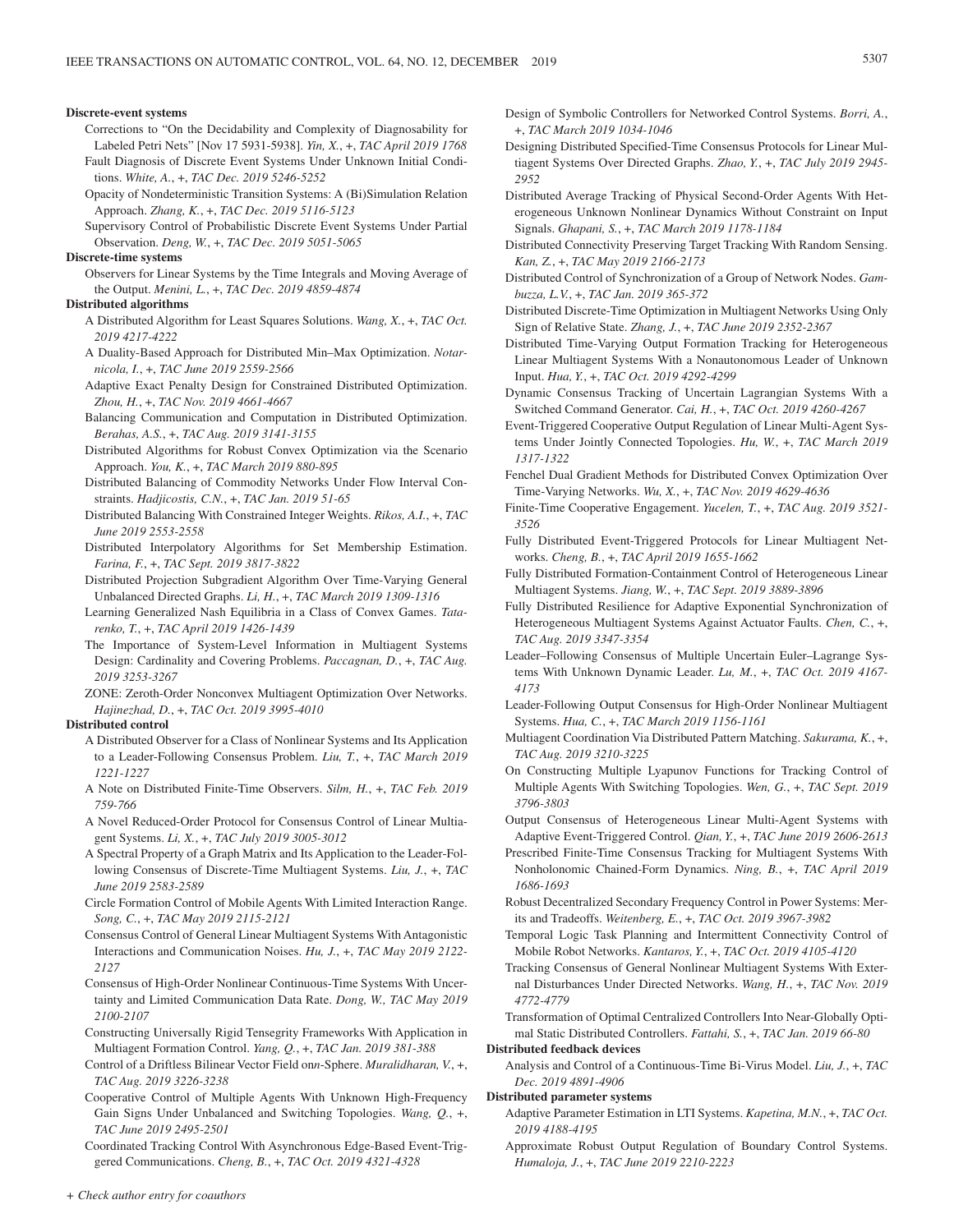- Backstepping Boundary Control of a Wave PDE With Spatially Distributed Time Invariant Unknown Disturbances. *Basturk, H.I.*, +, *TAC Aug. 2019 3469-3475*
- Boundary Control of a Nonhomogeneous Flexible Wing With Bounded Input Disturbances. *Lhachemi, H.*, +, *TAC Feb. 2019 854-861*
- Boundary Observers for a Reaction–Diffusion System Under Time-Delayed and Sampled-Data Measurements. *Selivanov, A.*, +, *TAC Aug. 2019 3385- 3390*
- Consensusability of Multiagent Systems With Delay and Packet Dropout Under Predictor-Like Protocols. *Xu, J.*, +, *TAC Aug. 2019 3506-3513*
- Feedback Stabilization of a 1-D Linear Reaction–Diffusion Equation With Delay Boundary Control. *Prieur, C.*, +, *TAC April 2019 1415-1425*

# **Distributed power generation**

*LgV*-Type Adaptive Controllers for Uncertain Non-Affine Systems and Application to a DC-Microgrid with PV and Battery. *Lin, W.*, +, *TAC May 2019 2182-2189*

# **Distributed processing**

Push-Sum With Transmission Failures. *Gerencser, B.*, +, *TAC March 2019 1019-1033*

Secure and Privacy-Preserving Consensus. *Ruan, M.*, +, *TAC Oct. 2019 4035-4049*

# **Duality (mathematics)**

- A Duality-Based Approach for Distributed Min–Max Optimization. *Notarnicola, I.*, +, *TAC June 2019 2559-2566*
- Primal-Dual Q-Learning Framework for LQR Design. *Lee, D.*, +, *TAC Sept. 2019 3756-3763*

## **Dynamic programming**

- Affine Monotonic and Risk-Sensitive Models in Dynamic Programming. *Bertsekas, D.P., TAC Aug. 2019 3117-3128*
- Generalized Dual Dynamic Programming for Infinite Horizon Problems in Continuous State and Action Spaces. *Warrington, J.*, +, *TAC Dec. 2019 5012-5023*
- Optimal Local and Remote Controllers With Unreliable Uplink Channels. *Asghari, S.M.*, +, *TAC May 2019 1816-1831*
- Rate-Cost Tradeoffs in Control. *Kostina, V.*, +, *TAC Nov. 2019 4525-4540*

State Classification and Multiclass Optimization of Continuous-Time and Continuous-State Markov Processes. *Cao, X., TAC Sept. 2019 3632-3646* Tracking a Markov Target in a Discrete Environment With Multiple Sensors.

*Leahy, K.*, +, *TAC June 2019 2396-2411*

# **Dynamic scheduling**

Robust Fault Detection and Set-Theoretic UIO for Discrete-Time LPV Systems With State and Output Equations Scheduled by Inexact Scheduling Variables. *Xu, F.*, +, *TAC Dec. 2019 4982-4997*

# **E**

# **Economics**

Discontinuous Nash Equilibria in a Two-Stage Linear-Quadratic Dynamic Game With Linear Constraints. *Singh, R.*, +, *TAC July 2019 3074-3079*

Dual-Objective NMPC: Considering Economic Costs Near Manifolds. *van Duijkeren, N.*, +, *TAC Sept. 2019 3788-3795*

# **Eigenvalues and eigenfunctions**

- Continuous Estimation Using Context-Dependent Discrete Measurements. *Ivanov, R.*, +, *TAC Jan. 2019 238-253*
- Coordinated Tracking Control With Asynchronous Edge-Based Event-Triggered Communications. *Cheng, B.*, +, *TAC Oct. 2019 4321-4328*
- Distributed Continuous-Time and Discrete-Time Optimization With Nonuniform Unbounded Convex Constraint Sets and Nonuniform Stepsizes. *Lin, P.*, +, *TAC Dec. 2019 5148-5155*
- Performance Improvement in Noisy Linear Consensus Networks With Time-Delay. *Ghaedsharaf, Y.*, +, *TAC June 2019 2457-2472*
- Periodic Event-Triggered Quantization Policy Design for a Scalar LTI System With i.i.d. Feedback Dropouts. *Ling, Q., TAC Jan. 2019 343-350*

Stealthy Adversaries Against Uncertain Cyber-Physical Systems: Threat of Robust Zero-Dynamics Attack. *Park, G.*, +, *TAC Dec. 2019 4907-4919*

**Electric current control**

Potential Formulation for Charge or Current-Controlled Piezoelectric Smart Composites and Stabilization Results: Electrostatic Versus Quasi-Static Versus Fully-Dynamic Approaches. *Ozer, A.O., TAC March 2019 989- 1002*

### **Electric vehicle charging**

Nash and Wardrop Equilibria in Aggregative Games With Coupling Constraints. *Paccagnan, D.*, +, *TAC April 2019 1373-1388*

### **Electrical engineering**

Moving Horizon Estimation for Networked Time-Delay Systems Under Round-Robin Protocol. *Zou, L.*, +, *TAC Dec. 2019 5191-5198*

# **Encoding**

- Event-Triggered Output Feedback Control for a Class of Uncertain Nonlinear Systems. *Xing, L.*, +, *TAC Jan. 2019 290-297*
- Observer-Based Stabilization of Systems With Quantized Inputs and Outputs. *Wakaiki, M.*, +, *TAC July 2019 2929-2936*

### **Energy harvesting**

Optimal Energy Allocation in Multisensor Estimation Over Wireless Channels Using Energy Harvesting and Sharing. *Knorn, S.*, +, *TAC Oct. 2019 4337-4344*

### **Energy storage**

Submodularity of Storage Placement Optimization in Power Networks. *Qin, J.*, +, *TAC Aug. 2019 3268-3283*

### **Entropy**

- An Entropy-Based Bound for the Computational Complexity of a Switched System. *Legat, B.*, +, *TAC Nov. 2019 4623-4628*
- Comprehending Complexity: Data-Rate Constraints in Large-Scale Networks. *Matveev, A.S.*, +, *TAC Oct. 2019 4252-4259*
- Markov Chains With Maximum Entropy for Robotic Surveillance. *George, M.*, +, *TAC April 2019 1566-1580*
- Rate-Cost Tradeoffs in Control. *Kostina, V.*, +, *TAC Nov. 2019 4525-4540*

# **Equivalence classes**

Stability Analysis of Impulsive Switched Time-Delay Systems With State-Dependent Impulses. *Ren, W.*, +, *TAC Sept. 2019 3928-3935*

### **Error correction**

Detection of Sensor Attack and Resilient State Estimation for Uniformly Observable Nonlinear Systems having Redundant Sensors. *Kim, J.*, +, *TAC March 2019 1162-1169*

### **Estimation**

- Fault Diagnosis of Discrete Event Systems Under Unknown Initial Conditions. *White, A.*, +, *TAC Dec. 2019 5246-5252*
- Lattice-Filter-Based Multivariate Autoregressive Spectral Estimation With Joint Model Order and Estimation Bandwidth Adaptation. *Niedzwiecki, M.*, +, *TAC Dec. 2019 4968-4981*
- Non-Gaussian Filter for Continuous-Discrete Models. *Murata, M.*, +, *TAC Dec. 2019 5260-5264*
- Robust  $H_{\infty}$  Filtering for Two-Dimensional Uncertain Linear Discrete Time-Varying Systems: A Krein Space-Based Method. *Zhao, D.*, +, *TAC Dec. 2019 5124-5131*

### **Estimation error**

- Moving Horizon Estimation for Networked Time-Delay Systems Under Round-Robin Protocol. *Zou, L.*, +, *TAC Dec. 2019 5191-5198*
- Relaxing Integrity Requirements for Attack-Resilient Cyber-Physical Systems. *Jovanov, I.*, +, *TAC Dec. 2019 4843-4858*

# **Estimation theory**

- Bias-Corrected Q-Learning With Multistate Extension. *Lee, D.*, +, *TAC Oct. 2019 4011-4023*
- Convex Optimization Based State Estimation Against Sparse Integrity Attacks. *Han, D.*, +, *TAC June 2019 2383-2395*
- Distributed Interpolatory Algorithms for Set Membership Estimation. *Farina, F.*, +, *TAC Sept. 2019 3817-3822*
- Hybrid Pose and Velocity-Bias Estimation on *SE*(3) Using Inertial and Landmark Measurements. *Wang, M.*, +, *TAC Aug. 2019 3399-3406*
- Integrated Relative Localization and Leader–Follower Formation Control. *Han, Z.*, +, *TAC Jan. 2019 20-34*
- Interval Estimation Methods for Discrete-Time Linear Time-Invariant Systems. *Tang, W.*, +, *TAC Nov. 2019 4717-4724*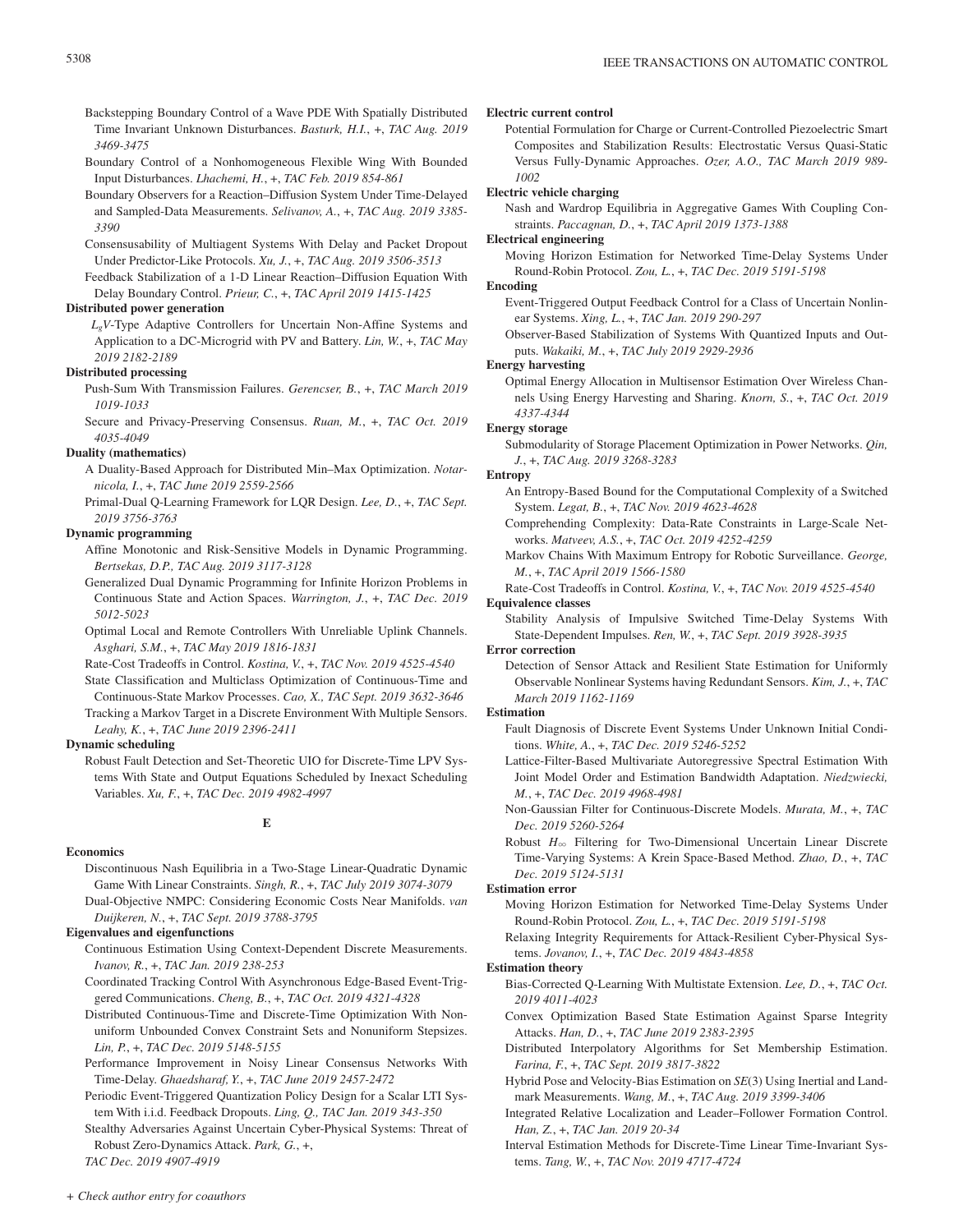On LMVDR Estimators for LDSS Models: Conditions for Existence and Further Applications. *Chaumette, E.*, +, *TAC June 2019 2598-2605*

Prescribed-Time Observers for Linear Systems in Observer Canonical Form. *Holloway, J.*, +, *TAC Sept. 2019 3905-3912*

#### **Expectation-maximization algorithms**

- Parameter Estimation in Switching Markov Systems and Unsupervised Smoothing. *Zheng, F.*, +, *TAC April 2019 1761-1767*
- **Extraterrestrial measurements**
	- Common Knowledge and Sequential Team Problems. *Nayyar, A.*, +, *TAC Dec. 2019 5108-5115*

**F**

# **Fading channels**

Stabilization of MIMO Systems Over Multiple Independent and Memoryless Fading Noisy Channels. *Liu, Q.*, +, *TAC April 2019 1581-1594*

#### **Failure analysis**

Adaptive Actuator Failure Compensation for Possibly Nonminimum-Phase Systems Using Control Separation Based LQ Design. *Wen, L.*, +, *TAC Jan. 2019 143-158*

# **Fault diagnosis**

Corrections to "On the Decidability and Complexity of Diagnosability for Labeled Petri Nets" [Nov 17 5931-5938]. *Yin, X.*, +, *TAC April 2019 1768* Datation of Faults for Markovian Stochastic DESs. *Ammour, R.*, +, *TAC July* 

*2019 2961-2967*

Descriptor Observers Design for Markov Jump Systems With Simultaneous Sensor and Actuator Faults. *Yang, H.*, +, *TAC Aug. 2019 3370-3377*

Fault Diagnosis of Discrete Event Systems Under Unknown Initial Conditions. *White, A.*, +, *TAC Dec. 2019 5246-5252*

- Fully Distributed Resilience for Adaptive Exponential Synchronization of Heterogeneous Multiagent Systems Against Actuator Faults. *Chen, C.*, +, *TAC Aug. 2019 3347-3354*
- Optimizing Sensor Activation in a Language Domain for Fault Diagnosis. *Wang, W.*, +, *TAC Feb. 2019 743-750*
- Plug-and-Play Fault Detection and Isolation for Large-Scale Nonlinear Systems With Stochastic Uncertainties. *Boem, F.*, +, *TAC Jan. 2019 4-19*
- Reduced-Order Sliding-Mode-Observer-Based Fault Estimation for Markov Jump Systems. *Yang, H.*, +, *TAC Nov. 2019 4733-4740*
- Robust Fault Diagnosis of Stochastic Discrete Event Systems. *Yin, X.*, +, *TAC Oct. 2019 4237-4244*
- Some Remarks on "State Estimation and Fault Diagnosis of Labeled Time Petri Net Systems With Unobservable Transitions". *He, Z.*, +, *TAC Dec. 2019 5253-5259*

#### **Fault tolerance**

- Resilient Reinforcement in Secure State Estimation Against Sensor Attacks With *A Priori* Information. *Shinohara, T.*, +, *TAC Dec. 2019 5024-5038*
- Second-Order Fault Tolerant Extended Kalman Filter for Discrete Time Nonlinear Systems. *Wang, X.*, +, *TAC Dec. 2019 5086-5093*

#### **Fault tolerant control**

Fault Tolerant Control of Descriptor Systems With Disturbances. *Stefanovski, J.D., TAC March 2019 976-988*

# **Fault tolerant systems**

Second-Order Fault Tolerant Extended Kalman Filter for Discrete Time Nonlinear Systems. *Wang, X.*, +, *TAC Dec. 2019 5086-5093*

### **Feedback**

- A Backstepping Boundary Observer for a Simply Supported Beam. *Karagiannis, D.*, +, *TAC Sept. 2019 3809-3816*
- A Convex Information Relaxation for Constrained Decentralized Control Design Problems. *Lin, W.*, +, *TAC Nov. 2019 4788-4795*

A De Giorgi Iteration-Based Approach for the Establishment of ISS Properties for Burgers' Equation With Boundary and In-domain Disturbances. *Zheng, J.*, +, *TAC Aug. 2019 3476-3483*

- A Local Separation Principle via Dynamic Approximate Feedback and Observer Linearization for a Class of Nonlinear Systems. *Sassano, M.*, +, *TAC Jan. 2019 111-126*
- A Novel Reduced-Order Protocol for Consensus Control of Linear Multiagent Systems. *Li, X.*, +, *TAC July 2019 3005-3012*
- A QSR-Dissipativity Based Design for Event-Triggered Networked Systems. *Rahnama, A.*, +, *TAC June 2019 2590-2597*
- A Sampled-Data Approach to Pyragas-Type Delayed Feedback Stabilization of Periodic Orbits. *Cetinkaya, A.*, +, *TAC Sept. 2019 3748-3755*
- A Sufficient Condition for Linear-Quadratic Stochastic Zero-Sum Differential Games for Markov Jump Systems. *Moon, J., TAC April 2019 1619- 1626*
- Adaptive Parameter Estimation in LTI Systems. *Kapetina, M.N.*, +, *TAC Oct. 2019 4188-4195*
- Approximate Robust Output Regulation of Boundary Control Systems. *Humaloja, J.*, +, *TAC June 2019 2210-2223*
- Asymptotic Synchronization of Phase Oscillators With a Single Input. *Bai, H.*, +, *TAC April 2019 1611-1618*
- Block Decoupling of Boolean Control Networks. *Yu, Y.*, +, *TAC Aug. 2019 3129-3140*
- Bounds on Delay Consensus Margin of Second-Order Multiagent Systems With Robust Position and Velocity Feedback Protocol. *Ma, D.*, +, *TAC Sept. 2019 3780-3787*
- Co-Design of Controllers and a Switching Policy for Nonstrict Feedback Switched Nonlinear Systems Including First-Order Feedforward Paths. *Li, Z.*, +, *TAC April 2019 1753-1760*
- Decentralized Event-Based Controllers for Robust Stabilization of Hybrid Periodic Orbits: Application to Underactuated 3-D Bipedal Walking. *Hamed, K.A.*, +, *TAC June 2019 2266-2281*
- Dynamic Output Feedback Control of the Liouville Equation for Discrete-Time SISO Linear Systems. *Bakolas, E., TAC Oct. 2019 4268-4275*
- Embedding Constrained Model Predictive Control in a Continuous-Time Dynamic Feedback. *Nicotra, M.M.*, +, *TAC May 2019 1932-1946*
- Event-Triggered Control of Continuous-Time Switched Linear Systems. *Xiao, X.*, +, *TAC April 2019 1710-1717*
- Event-Triggered Output Feedback Control for a Class of Uncertain Nonlinear Systems. *Xing, L.*, +, *TAC Jan. 2019 290-297*
- Feedback Control of a Motorized Skateboard. *Morin, P.*, +, *TAC Feb. 2019 628-639*
- Feedback Control of Nonlinear Hyperbolic PDE Systems Inspired by Traffic Flow Models. *Karafyllis, I.*, +, *TAC Sept. 2019 3647-3662*
- Feedback Stabilization of a 1-D Linear Reaction–Diffusion Equation With Delay Boundary Control. *Prieur, C.*, +, *TAC April 2019 1415-1425*
- Finite-Time Adaptive Stabilization of Linear Systems. *Faradonbeh, M.K.S.*, +, *TAC Aug. 2019 3498-3505*
- Generalized Model Reference Adaptive Control by Means of Global HOSM Differentiators. *Oliveira, T.R.*, +, *TAC May 2019 2053-2060*
- Global Phase and Magnitude Synchronization of Coupled Oscillators With Application to the Control of Grid-Forming Power Inverters. *Colombino, M.*, +, *TAC Nov. 2019 4496-4511*
- Globally Optimal State-Feedback LQG Control for Large-Scale Systems With Communication Delays and Correlated Subsystem Process Noises. *Wang, Y.*, +, *TAC Oct. 2019 4196-4201*
- Leader-Following Output Consensus for High-Order Nonlinear Multiagent Systems. *Hua, C.*, +, *TAC March 2019 1156-1161*
- On the SPRification of Linear Descriptor Systems via Output Feedback. *Corless, M.*, +, *TAC April 2019 1535-1549*
- Online Convex Optimization With Time-Varying Constraints and Bandit Feedback. *Cao, X.*, +, *TAC July 2019 2665-2680*

Output Feedback Exponential Stabilization of One-Dimensional Wave Equation With Velocity Recirculation. *Zhou, H.*, +, *TAC Nov. 2019 4599-4606*

- Output-Feedback Control for Stochastic Nonlinear Systems Subject to Input Saturation and Time-Varying Delay. *Min, H.*, +, *TAC Jan. 2019 359-364*
- Periodic Event-Triggered Quantization Policy Design for a Scalar LTI System With i.i.d. Feedback Dropouts. *Ling, Q., TAC Jan. 2019 343-350*
- Positive Edge-Consensus for Nodal Networks via Output Feedback. *Su, H.*, +, *TAC March 2019 1244-1249*
- Potential Formulation for Charge or Current-Controlled Piezoelectric Smart Composites and Stabilization Results: Electrostatic Versus Quasi-Static Versus Fully-Dynamic Approaches. *Ozer, A.O., TAC March 2019 989- 1002*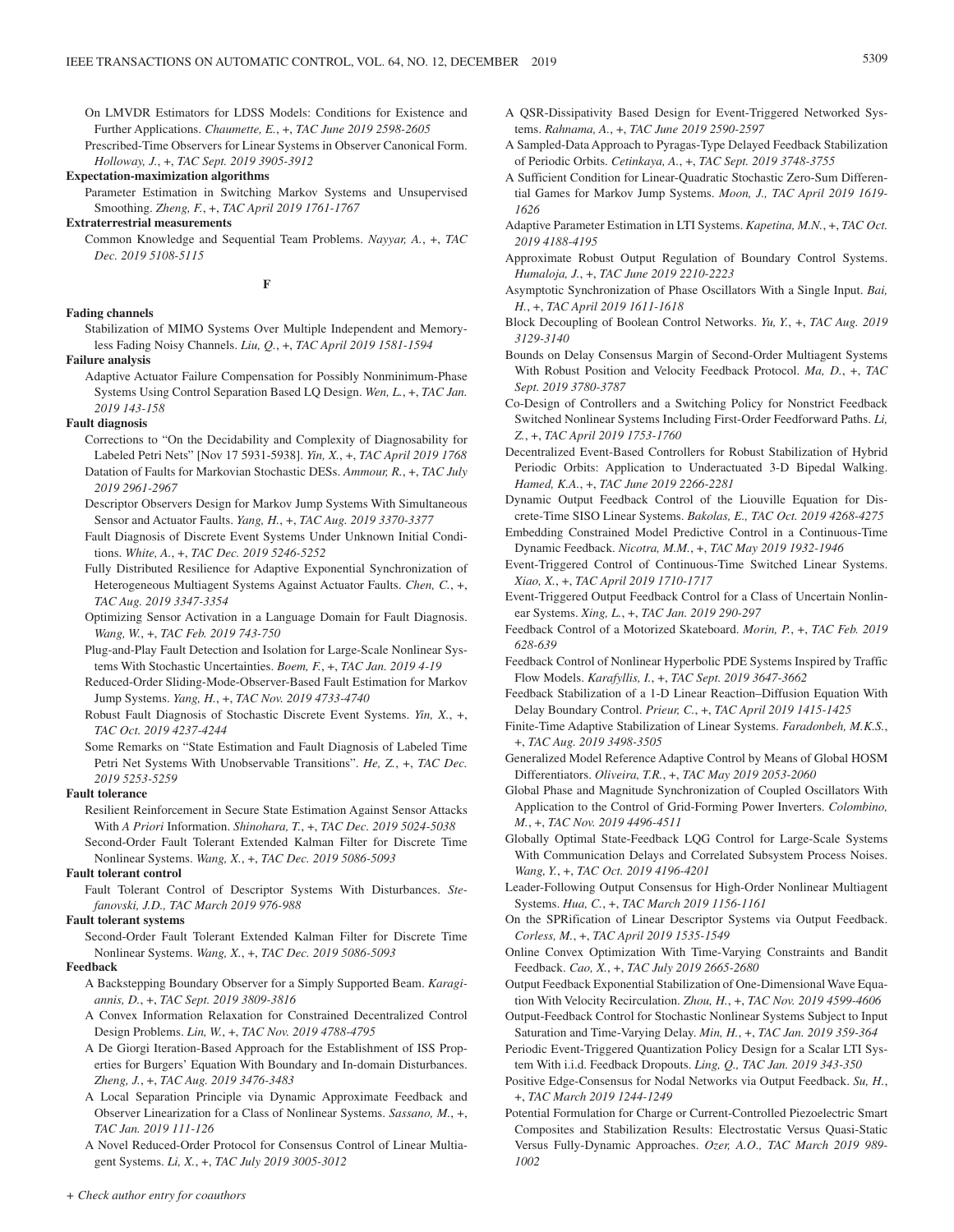- Power Gain Bounds of MIMO Networked Control Systems: An Entropy Perspective. *Fang, S.*, +, *TAC March 2019 1170-1177*
- Practical Tracking Via Adaptive Event-Triggered Feedback for Uncertain Nonlinear Systems. *Huang, Y.*, +, *TAC Sept. 2019 3920-3927*
- Regulation of Nonminimum-Phase Nonlinear Systems Using Slow Integrators and High-Gain Feedback. *Huang, X.*, +, *TAC Feb. 2019 640-653*
- Removing the Feasibility Conditions Imposed on Tracking Control Designs for State-Constrained Strict-Feedback Systems. *Zhao, K.*, +, *TAC March 2019 1265-1272*
- Risk-Sensitive Linear Control for Systems With Stochastic Parameters. *Ito, Y.*, +, *TAC April 2019 1328-1343*
- Risk-Sensitive Zero-Sum Differential Games. *Moon, J.*, +, *TAC April 2019 1503-1518*
- Robust Compensation of Delay and Diffusive Actuator Dynamics Without Distributed Feedback. *Sanz, R.*, +, *TAC Sept. 2019 3663-3675*
- Robust Stability of Positive Monotone Feedback Interconnections. *Kao, C.*, +, *TAC Feb. 2019 569-581*
- Robustness of the Adaptive Bellman –Ford Algorithm: Global Stability and Ultimate Bounds. *Mo, Y.*, +, *TAC Oct. 2019 4121-4136*
- Robustness to In-Domain Viscous Damping of a Collocated Boundary Adaptive Feedback Law for an Antidamped Boundary Wave PDE. *Roman, C.*, +, *TAC Aug. 2019 3284-3299*
- Semiglobal Asymptotic Stabilization of Lower Triangular Systems by Digital Output Feedback. *Lin, W.*, +, *TAC May 2019 2135-2141*
- Sequential Predictors Under Time-Varying Feedback and Measurement Delays and Sampling. *Weston, J.*, +, *TAC July 2019 2991-2996*
- Sparsest Feedback Selection for Structurally Cyclic Systems With Dedicated Actuators and Sensors in Polynomial Time. *Moothedath, S.*, +, *TAC Sept. 2019 3956-3963*
- Stability Analysis of a  $2 \times 2$  Linear Hyperbolic System With a Sampled-Data Controller via Backstepping Method and Looped-Functionals. *Davo, M.A.*, +, *TAC April 2019 1718-1725*
- Stability and Stabilization of Boolean Networks With Stochastic Delays. *Meng, M.*, +, *TAC Feb. 2019 790-796*
- Stability of a General Class of Power Control Algorithms With Single-Step Feedback in Wireless Networks. *Qian, R.*, +, *TAC July 2019 2890-2897*
- Stabilization of Discrete-Time Linear Systems With an Unknown Time-Varying Delay by Switched Low-Gain Feedback. *Su, S.*, +, *TAC May 2019 2069-2076*
- Stabilization of Stochastic Nonlinear Delay Systems With Exogenous Disturbances and the Event-Triggered Feedback Control. *Zhu, Q., TAC Sept. 2019 3764-3771*
- State Estimation and Tracking Control for Hybrid Systems by Gluing the Domains. *Kim, J.*, +, *TAC July 2019 3026-3033*
- Symbolic Optimal Control. *Reissig, G.*, +, *TAC June 2019 2224-2239*
- Tradeoffs in Stochastic Event-Triggered Control. *Demirel, B.*, +, *TAC June 2019 2567-2574*
- Two Approaches for the Stabilization of Nonlinear KdV Equation With Boundary Time-Delay Feedback. *Baudouin, L.*, +, *TAC April 2019 1403- 1414*

# **Feedback control**

# On Fundamental Limitations of Dynamic Feedback Control in Regular Large-Scale Networks. *Tegling, E.*, +, *TAC Dec. 2019 4936-4951*

# **Feedforward**

- Co-Design of Controllers and a Switching Policy for Nonstrict Feedback Switched Nonlinear Systems Including First-Order Feedforward Paths. *Li, Z.*, +, *TAC April 2019 1753-1760*
- Feedforwarding Under Sampling. *Mattioni, M.*, +, *TAC Nov. 2019 4668- 4675*
- Stabilization of Uncertain Feedforward Nonlinear Systems With Application to Underactuated Systems. *Ye, H., TAC Aug. 2019 3484-3491*

# **Filtering theory**

- Conal Distances Between Rational Spectral Densities. *Baggio, G.*, +, *TAC May 2019 1848-1857*
- Continuous Estimation Using Context-Dependent Discrete Measurements. *Ivanov, R.*, +, *TAC Jan. 2019 238-253*
- Convergence of Optimal Linear Estimator With Multiplicative and Time-Correlated Additive Measurement Noises. *Liu, W.*, +, *TAC May 2019 2190-2197*
- Ellipsoidal Fusion Estimation for Multisensor Dynamic Systems With Bounded Noises. *Wang, Z.*, +, *TAC Nov. 2019 4725-4732*
- Event-Based Distributed Filtering Over Markovian Switching Topologies. *Liu, Q.*, +, *TAC April 2019 1595-1602*
- On LMVDR Estimators for LDSS Models: Conditions for Existence and Further Applications. *Chaumette, E.*, +, *TAC June 2019 2598-2605*
- Recursive Filtering for Time-Varying Systems With Random Access Protocol. *Zou, L.*, +, *TAC Feb. 2019 720-727*
- Stochastic Filtering of Max-Plus Linear Systems With Bounded Disturbances. *Mendes, R.S.*, +, *TAC Sept. 2019 3706-3715*

# **Filtration**

Optimal Control of Membrane-Filtration Systems. *Kalboussi, N.*, +, *TAC May 2019 2128-2134*

# **Finite automata**

Codiagnosability Analysis of Discrete-Event Systems Modeled by Weighted Automata. *Viana, G.S.*, +, *TAC Oct. 2019 4361-4368*

# **Finite difference methods**

Potential Formulation for Charge or Current-Controlled Piezoelectric Smart Composites and Stabilization Results: Electrostatic Versus Quasi-Static Versus Fully-Dynamic Approaches. *Ozer, A.O., TAC March 2019 989- 1002*

# **Finite state machines**

- Codiagnosability Analysis of Discrete-Event Systems Modeled by Weighted Automata. *Viana, G.S.*, +, *TAC Oct. 2019 4361-4368*
- Compositional Synthesis of Finite-State Abstractions. *Mallik, K.*, +, *TAC June 2019 2629-2636*

# **Flexible AC transmission systems**

Modeling and Control of Wave Propagation in a Ring With Applications to Power Grids. *Sirota, L.*, +, *TAC Sept. 2019 3676-3689*

# **Flow instability**

- Multinode Bilateral Control Model. *Wang, L.*, +, *TAC Oct. 2019 4066-4078* **Force control**
	- Approximate Robust Output Regulation of Boundary Control Systems. *Humaloja, J.*, +, *TAC June 2019 2210-2223*

# **Formal specification**

Formal Synthesis of Control Strategies for Positive Monotone Systems. *Sadraddini, S.*, +, *TAC Feb. 2019 480-495*

# **Formal verification**

- Automatic Generation of Optimal Reductions of Distributions. *Lin, L.*, +, *TAC March 2019 896-911*
- Model Checking in Isomorphic Module Systems. *Wang, W.*, +, *TAC Feb. 2019 728-735*

Permissive Supervisor Synthesis for Markov Decision Processes Through Learning. *Wu, B.*, +, *TAC Aug. 2019 3332-3338*

# **Fourier series**

Frequency-Domain Subspace Identification of Linear Time-Periodic (LTP) Systems. *Uyanik, I.*, +, *TAC June 2019 2529-2536*

# **Frequency control**

Robust Decentralized Secondary Frequency Control in Power Systems: Merits and Tradeoffs. *Weitenberg, E.*, +, *TAC Oct. 2019 3967-3982*

# **Frequency estimation**

Input Estimation Over Frequency Region in Presence of Disturbances. *Stefanovski, J.*, +, *TAC Dec. 2019 5074-5079*

# **Frequency response**

Frequency-Domain Analysis for Nonlinear Systems With Time-Domain Model Parameter Uncertainty. *Jacobs, W.R.*, +, *TAC May 2019 1905-1915* Mean Square Stabilization Over SNR-Constrained Channels With Colored and Spatially Correlated Additive Noises. *Gonzalez, R.A.*, +, *TAC Nov. 2019 4825-4832*

# **Frequency-domain analysis**

Frequency-Domain Analysis for Nonlinear Systems With Time-Domain Model Parameter Uncertainty. *Jacobs, W.R.*, +, *TAC May 2019 1905-1915* Frequency-Domain Subspace Identification of Linear Time-Periodic (LTP)

- Systems. *Uyanik, I.*, +, *TAC June 2019 2529-2536*
- Quadric Inclusion Programs: An LMI Approach to  $\mathcal{H}_{\infty}$ -Model Identification. *Thomas, G.C.*, +, *TAC Oct. 2019 4229-4236*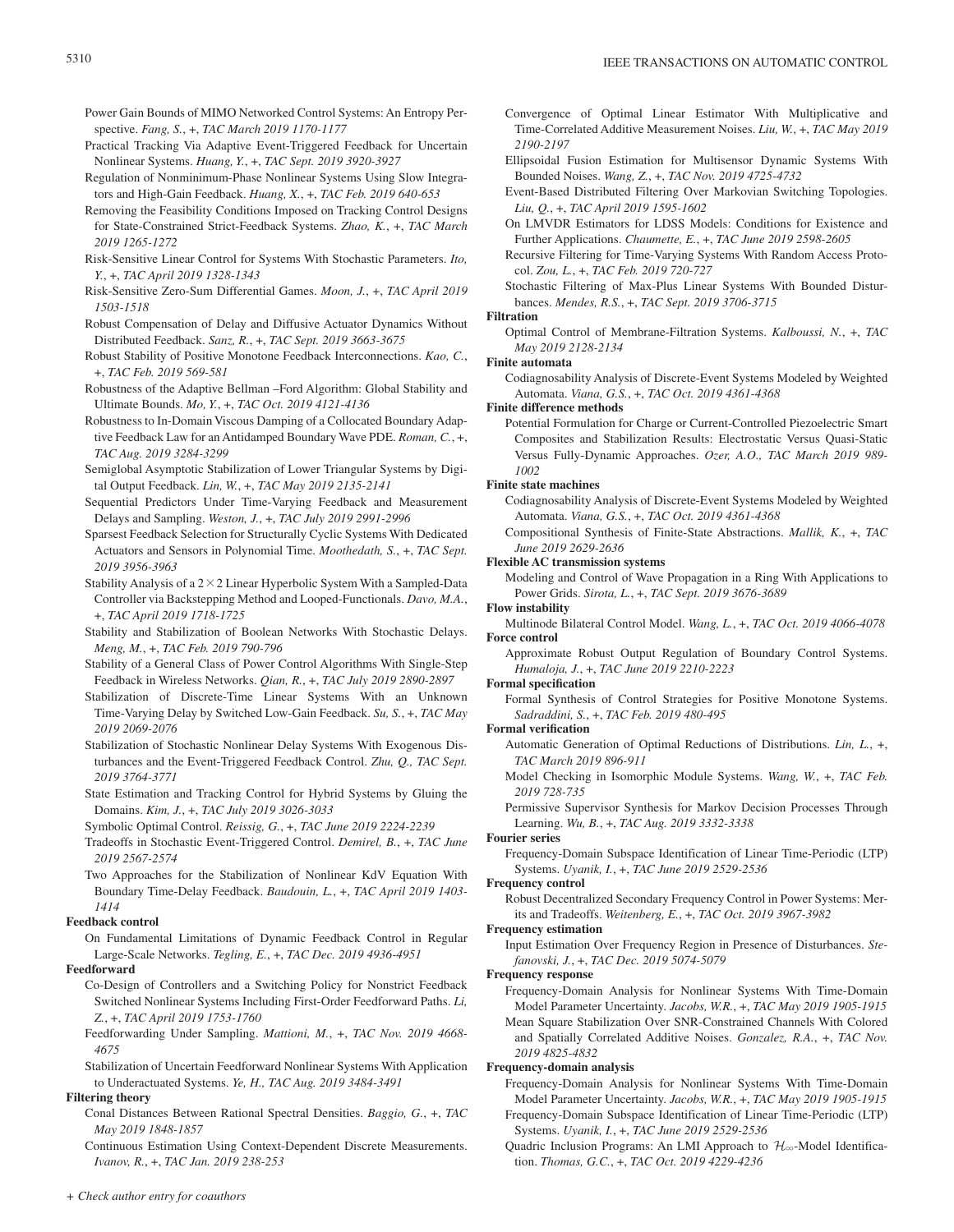#### **Function approximation**

Observability and State Estimation for a Class of Nonlinear Systems. *Tsinias, J.*, +, *TAC June 2019 2621-2628*

**Fuzzy control**

Asynchronous Control of Continuous-Time Nonlinear Markov Jump Systems Subject to Strict Dissipativity. *Dong, S.*, +, *TAC March 2019 1250- 1256*

# **G**

#### **Game theory**

- A Passivity-Based Approach to Nash Equilibrium Seeking Over Networks. *Gadjov, D.*, +, *TAC March 2019 1077-1092*
- A Surrogate Optimization-Based Mechanism for Resource Allocation and Routing in Networks With Strategic Agents. *Farhadi, F.*, +, *TAC Feb. 2019 464-479*
- A Systematic Process for Evaluating Structured Perfect Bayesian Equilibria in Dynamic Games With Asymmetric Information. *Vasal, D.*, +, *TAC Jan. 2019 81-96*
- A Unified Strategy for Solution Seeking in Graphical*N*-Coalition Noncooperative Games. *Ye, M.*, +, *TAC Nov. 2019 4645-4652*
- An LP Approach for Solving Two-Player Zero-Sum Repeated Bayesian Games. *Li, L.*, +, *TAC Sept. 2019 3716-3731*
- Controllability of Nash Equilibrium in Game-Based Control Systems. *Zhang, R.*, +, *TAC Oct. 2019 4180-4187*
- Discontinuous Nash Equilibria in a Two-Stage Linear-Quadratic Dynamic Game With Linear Constraints. *Singh, R.*, +, *TAC July 2019 3074-3079*

Learning Generalized Nash Equilibria in a Class of Convex Games. *Tatarenko, T.*, +, *TAC April 2019 1426-1439*

Linear Exponential Quadratic Control for Mean Field Stochastic Systems. *Moon, J.*, +, *TAC Dec. 2019 5094-5100*

Linear–Quadratic Mean-Field-Type Games: Jump–Diffusion Process With Regime Switching. *Barreiro-Gomez, J.*, +, *TAC Oct. 2019 4329-4336*

Nash and Wardrop Equilibria in Aggregative Games With Coupling Constraints. *Paccagnan, D.*, +, *TAC April 2019 1373-1388*

Opacity Enforcement Using Nondeterministic Publicly Known Edit Functions. *Ji, Y.*, +, *TAC Oct. 2019 4369-4376*

#### **Games**

Linear Exponential Quadratic Control for Mean Field Stochastic Systems. *Moon, J.*, +, *TAC Dec. 2019 5094-5100*

#### **Gaussian distribution**

- Continuous Estimation Using Context-Dependent Discrete Measurements. *Ivanov, R.*, +, *TAC Jan. 2019 238-253*
- Dynamic Output Feedback Control of the Liouville Equation for Discrete-Time SISO Linear Systems. *Bakolas, E., TAC Oct. 2019 4268-4275* Multiple-Model State Estimation Based on Variational Bayesian Inference. *Ma, Y.*, +, *TAC April 2019 1679-1685*
- Smooth Interpolation of Covariance Matrices and Brain Network Estimation. *Ning, L., TAC Aug. 2019 3184-3193*

#### **Gaussian noise**

Parametric Identification Using Weighted Null-Space Fitting. *Galrinho, M.*, +, *TAC July 2019 2798-2813*

#### **Gaussian processes**

- A Mean-Field Optimal Control Formulation for Global Optimization. *Zhang, C.*, +, *TAC Jan. 2019 282-289*
- Accurate Smoothing Methods for State Estimation of Continuous-Discrete Nonlinear Dynamic Systems. *Wang, Y.*, +, *TAC Oct. 2019 4284-4291*
- Automatic Pan–Tilt Camera Control for Learning Dirichlet Process Gaussian Process (DPGP) Mixture Models of Multiple Moving Targets. *Wei, H.*, +, *TAC Jan. 2019 159-173*
- Efficient Simulation Sampling Allocation Using Multifidelity Models. *Peng, Y.*, +, *TAC Aug. 2019 3156-3169*
- Event-Based State Estimation: Optimal Algorithm With Generalized Closed Skew Normal Distribution. *He, L.*, +, *TAC Jan. 2019 321-328*
- Gaussian Process Latent Force Models for Learning and Stochastic Control of Physical Systems. *Sarkka, S.*, +, *TAC July 2019 2953-2960*

Parameter Estimation in Switching Markov Systems and Unsupervised Smoothing. *Zheng, F.*, +, *TAC April 2019 1761-1767*

- Rao–Blackwellized Gaussian Smoothing. *Hostettler, R.*, +, *TAC Jan. 2019 305-312*
- Rate-Cost Tradeoffs in Control. *Kostina, V.*, +, *TAC Nov. 2019 4525-4540*
- Real-Time Solution of Time-Varying Yau Filtering Problems via Direct Method and Gaussian Approximation. *Chen, X.*, +, *TAC April 2019 1648- 1654*

#### **Generators**

Stealthy Adversaries Against Uncertain Cyber-Physical Systems: Threat of Robust Zero-Dynamics Attack. *Park, G.*, +, *TAC Dec. 2019 4907-4919*

**Genetics**

Deterministic-Like Model Reduction for a Class of Multiscale Stochastic Differential Equations With Application to Biomolecular Systems. *Herath, N.*, +, *TAC Jan. 2019 351-358*

# **Geometry**

- Conal Distances Between Rational Spectral Densities. *Baggio, G.*, +, *TAC May 2019 1848-1857*
- Snake: A Stochastic Proximal Gradient Algorithm for Regularized Problems Over Large Graphs. *Salim, A.*, +, *TAC May 2019 1832-1847*

#### **Gradient methods**

- A Convex Optimization Approach for Computing Correlated Choice Probabilities With Many Alternatives. *Ahipasaoglu, S.D.*, +, *TAC Jan. 2019 190-205*
- A Convex Optimization Approach to Discrete Optimal Control. *Valls, V.*, +, *TAC Jan. 2019 35-50*
- A Duality-Based Approach for Distributed Min–Max Optimization. *Notarnicola, I.*, +, *TAC June 2019 2559-2566*
- A General Safety Framework for Learning-Based Control in Uncertain Robotic Systems. *Fisac, J.F.*, +, *TAC July 2019 2737-2752*
- Adaptive Exact Penalty Design for Constrained Distributed Optimization. *Zhou, H.*, +, *TAC Nov. 2019 4661-4667*
- Adaptive Parameter Estimation in LTI Systems. *Kapetina, M.N.*, +, *TAC Oct. 2019 4188-4195*
- Adaptive Sequential Stochastic Optimization. *Wilson, C.*, +, *TAC Feb. 2019 496-509*
- Balancing Communication and Computation in Distributed Optimization. *Berahas, A.S.*, +, *TAC Aug. 2019 3141-3155*
- Continuous-Time Distributed Subgradient Algorithm for Convex Optimization With General Constraints. *Zhu, Y.*, +, *TAC April 2019 1694-1701*
- Distributed Algorithms for Robust Convex Optimization via the Scenario Approach. *You, K.*, +, *TAC March 2019 880-895*
- Distributed Discrete-Time Optimization in Multiagent Networks Using Only Sign of Relative State. *Zhang, J.*, +, *TAC June 2019 2352-2367*
- Distributed Projection Subgradient Algorithm Over Time-Varying General Unbalanced Directed Graphs. *Li, H.*, +, *TAC March 2019 1309-1316*
- Fenchel Dual Gradient Methods for Distributed Convex Optimization Over Time-Varying Networks. *Wu, X.*, +, *TAC Nov. 2019 4629-4636*
- Newton-Type Alternating Minimization Algorithm for Convex Optimization. *Stella, L.*, +, *TAC Feb. 2019 697-711*
- Online Maximum-Likelihood Estimation of the Parameters of Partially Observed Diffusion Processes. *Surace, S.C.*, +, *TAC July 2019 2814-2829*
- Optimal Persistent Monitoring Using Second-Order Agents With Physical Constraints. *Wang, Y.*, +, *TAC Aug. 2019 3239-3252*
- Optimization of the  $H_2$  Norm for Single-Delay Systems, With Application to Control Design and Model Approximation. *Gomez, M.A.*, +, *TAC Feb. 2019 804-811*
- Revisiting Normalized Gradient Descent: Fast Evasion of Saddle Points. *Murray, R.*, +, *TAC Nov. 2019 4818-4824*
- Self-Tuned Mirror Descent Schemes for Smooth and Nonsmooth High-Dimensional Stochastic Optimization. *Majlesinasab, N.*, +, *TAC Oct. 2019 4377-4384*
- Snake: A Stochastic Proximal Gradient Algorithm for Regularized Problems Over Large Graphs. *Salim, A.*, +, *TAC May 2019 1832-1847*
- SVR-AMA: An Asynchronous Alternating Minimization Algorithm With Variance Reduction for Model Predictive Control Applications. *Ferranti, L.*, +, *TAC May 2019 1800-1815*
- The Proximal Augmented Lagrangian Method for Nonsmooth Composite Optimization. *Dhingra, N.K.*, +, *TAC July 2019 2861-2868*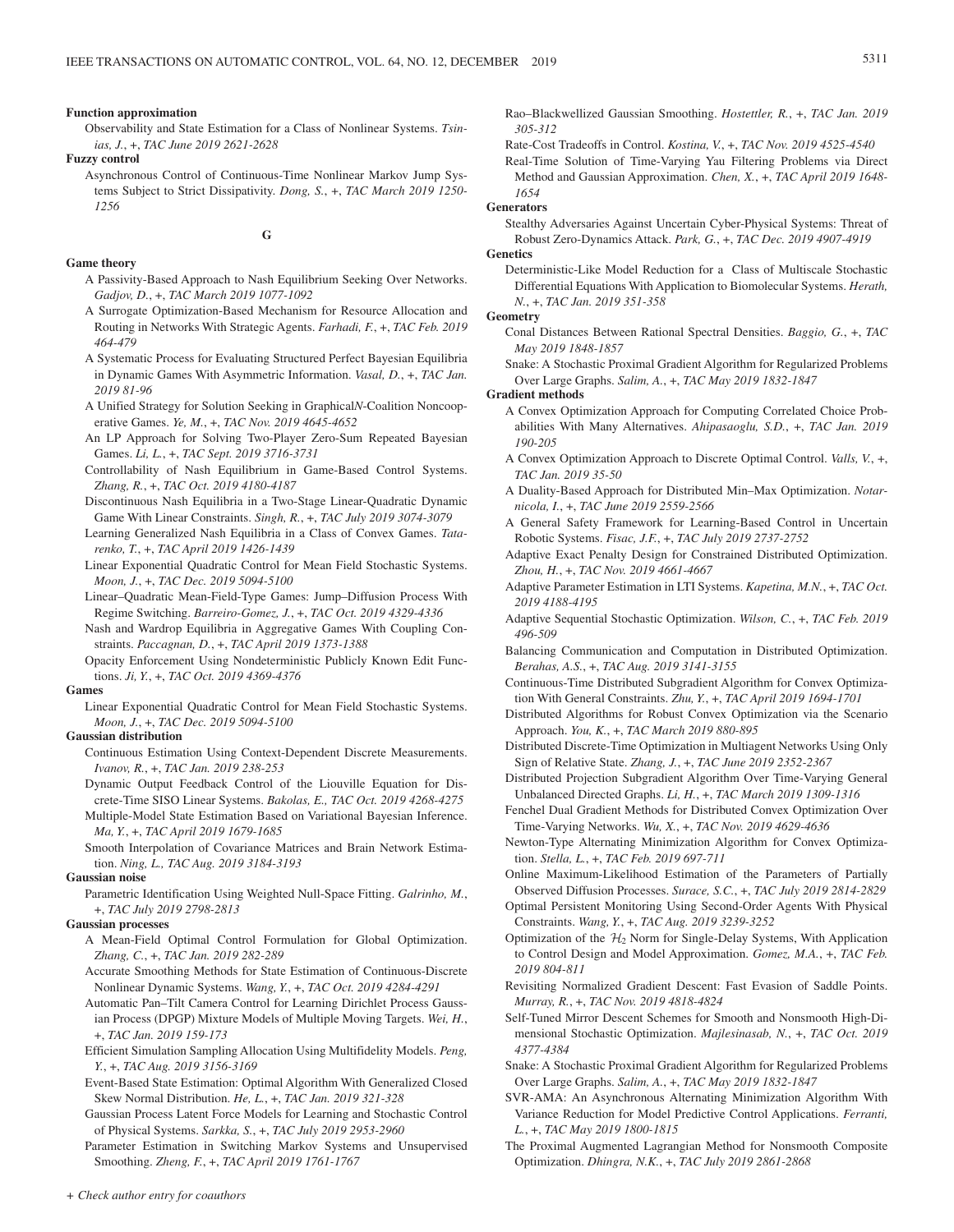ZONE: Zeroth-Order Nonconvex Multiagent Optimization Over Networks. *Hajinezhad, D.*, +, *TAC Oct. 2019 3995-4010*

**Graph theory**

- A Classification of Nodes for Structural Controllability. *Commault, C.*, +, *TAC Sept. 2019 3877-3882*
- A Distributed Algorithm for Least Squares Solutions. *Wang, X.*, +, *TAC Oct. 2019 4217-4222*
- A Graphical Characterization of Structurally Controllable Linear Systems With Dependent Parameters. *Liu, F.*, +, *TAC Nov. 2019 4484-4495*
- A New Randomized Block-Coordinate Primal-Dual Proximal Algorithm for Distributed Optimization. *Latafat, P.*, +, *TAC Oct. 2019 4050-4065*
- A Passivity-Based Approach to Nash Equilibrium Seeking Over Networks. *Gadjov, D.*, +, *TAC March 2019 1077-1092*
- A Polynomial-Time Algorithm for Solving the Minimal Observability Problem in Conjunctive Boolean Networks. *Weiss, E.*, +, *TAC July 2019 2727- 2736*
- A Unified Strategy for Solution Seeking in Graphical*N*-Coalition Noncooperative Games. *Ye, M.*, +, *TAC Nov. 2019 4645-4652*
- Bounded Confidence Gossip Algorithms for Opinion Formation and Data Clustering. *Nguyen, L.T.H.*, +, *TAC March 2019 1150-1155*
- Bounds on Delay Consensus Margin of Second-Order Multiagent Systems With Robust Position and Velocity Feedback Protocol. *Ma, D.*, +, *TAC Sept. 2019 3780-3787*
- Consensus Control of General Linear Multiagent Systems With Antagonistic Interactions and Communication Noises. *Hu, J.*, +, *TAC May 2019 2122- 2127*
- Consensus Protocol for Multiagent Systems With Undirected Topologies and Binary-Valued Communications. *Zhao, Y.*, +, *TAC Jan. 2019 206-221*
- Constructing Universally Rigid Tensegrity Frameworks With Application in Multiagent Formation Control. *Yang, Q.*, +, *TAC Jan. 2019 381-388*
- Controllability and Stabilizability of Networks of Linear Systems. *Trumpf, J.*, +, *TAC Aug. 2019 3391-3398*
- Cooperative Control of Multiple Agents With Unknown High-Frequency Gain Signs Under Unbalanced and Switching Topologies. *Wang, Q.*, +, *TAC June 2019 2495-2501*
- Cooperative Output Regulation of Heterogeneous Linear Multi-Agent Networks via *H*3 Performance Allocation. *Li, X.*, +, *TAC Feb. 2019 683-696*
- Distributed Connectivity Preserving Target Tracking With Random Sensing. *Kan, Z.*, +, *TAC May 2019 2166-2173*
- Distributed Discrete-Time Optimization in Multiagent Networks Using Only Sign of Relative State. *Zhang, J.*, +, *TAC June 2019 2352-2367*
- Distributed Newton Method for Large-Scale Consensus Optimization. *Tutunov, R.*, +, *TAC Oct. 2019 3983-3994*
- Distributed Optimization Under Adversarial Nodes. *Sundaram, S.*, +, *TAC March 2019 1063-1076*
- Dynamic Event-Triggered and Self-Triggered Control for Multi-agent Systems. *Yi, X.*, +, *TAC Aug. 2019 3300-3307*
- Fully Distributed Event-Triggered Protocols for Linear Multiagent Networks. *Cheng, B.*, +, *TAC April 2019 1655-1662*
- Fully Distributed Resilience for Adaptive Exponential Synchronization of Heterogeneous Multiagent Systems Against Actuator Faults. *Chen, C.*, +, *TAC Aug. 2019 3347-3354*
- Further Results on the Controllability of Boolean Control Networks. *Zhu, Q.*, +, *TAC Jan. 2019 440-442*
- Identifiability of Dynamical Networks With Partial Node Measurements. *Hendrickx, J.M.*, +, *TAC June 2019 2240-2253*
- Individual Regret Bounds for the Distributed Online Alternating Direction Method of Multipliers. *Akbari, M.*, +, *TAC April 2019 1746-1752*
- Markov Chains With Maximum Entropy for Robotic Surveillance. *George, M.*, +, *TAC April 2019 1566-1580*
- Model Reduction of Multiagent Systems Using Dissimilarity-Based Clustering. *Cheng, X.*, +, *TAC April 2019 1663-1670*
- Multiagent Coordination Via Distributed Pattern Matching. *Sakurama, K.*, +, *TAC Aug. 2019 3210-3225*
- On Synchronization in Continuous-Time Networks of Nonlinear Nodes With State-Dependent and Degenerate Noise Diffusion. *Russo, G.*, +, *TAC Jan. 2019 389-395*
- On the Structure and Computation of Random Walk Times in Finite Graphs. *Clark, A.*, +, *TAC Nov. 2019 4470-4483*
- Performance Improvement in Noisy Linear Consensus Networks With Time-Delay. *Ghaedsharaf, Y.*, +, *TAC June 2019 2457-2472*
- Polarizability, Consensusability, and Neutralizability of Opinion Dynamics on Coopetitive Networks. *Liu, F.*, +, *TAC Aug. 2019 3339-3346*
- Relationship Between Granger Noncausality and Network Graph of State-Space Representations. *Jozsa, M.*, +, *TAC March 2019 912-927*
- Sampling-Based Optimal Control Synthesis for Multirobot Systems Under Global Temporal Tasks. *Kantaros, Y.*, +, *TAC May 2019 1916-1931*
- Scaling Laws for Consensus Protocols Subject to Noise. *Jadbabaie, A.*, +, *TAC April 2019 1389-1402*
- Snake: A Stochastic Proximal Gradient Algorithm for Regularized Problems Over Large Graphs. *Salim, A.*, +, *TAC May 2019 1832-1847*
- Sparsest Feedback Selection for Structurally Cyclic Systems With Dedicated Actuators and Sensors in Polynomial Time. *Moothedath, S.*, +, *TAC Sept. 2019 3956-3963*
- Structural Controllability of Symmetric Networks. *Menara, T.*, +, *TAC Sept. 2019 3740-3747*
- Submodular Optimization for Consensus Networks With Noise-Corrupted Leaders. *Mackin, E.*, +, *TAC July 2019 3054-3059*
- Submodularity of Storage Placement Optimization in Power Networks. *Qin, J.*, +, *TAC Aug. 2019 3268-3283*
- Synchronization of Kuramoto Oscillators via Cutset Projections. *Jafarpour, S.*, +, *TAC July 2019 2830-2844*
- Time-Delay Origins of Fundamental Tradeoffs Between Risk of Large Fluctuations and Network Connectivity. *Somarakis, C.*, +, *TAC Sept. 2019 3571-3586*

#### **Greedy algorithms**

- Automatic Pan–Tilt Camera Control for Learning Dirichlet Process Gaussian Process (DPGP) Mixture Models of Multiple Moving Targets. *Wei, H.*, +, *TAC Jan. 2019 159-173*
- Optimizing Leader Influence in Networks Through Selection of Direct Followers. *Mai, V.S.*, +, *TAC March 2019 1280-1287*
- Secure Switched Observers for Cyber-Physical Systems Under Sparse Sensor Attacks: A Set Cover Approach. *Lu, A.*, +, *TAC Sept. 2019 3949-3955*
- Submodular Optimization for Consensus Networks With Noise-Corrupted Leaders. *Mackin, E.*, +, *TAC July 2019 3054-3059*
- Submodularity of Storage Placement Optimization in Power Networks. *Qin, J.*, +, *TAC Aug. 2019 3268-3283*

# **H**

# **H**3 **control**

- Fixed-Time  $\mathcal{H}_{\infty}$  Control for Port-Controlled Hamiltonian Systems. *Liu, X.*, +, *TAC July 2019 2753-2765*
- Interval Estimation Methods for Discrete-Time Linear Time-Invariant Systems. *Tang, W.*, +, *TAC Nov. 2019 4717-4724*
- New Approach to General Nonlinear Discrete-Time Stochastic  $H_{\infty}$  Control. *Lin, X.*, +, *TAC April 2019 1472-1486*
- Nonconservative Lifted Convex Conditions for Stability of Discrete-Time Switched Systems Under Minimum Dwell-Time Constraint. *Xiang, W.*, +, *TAC Aug. 2019 3407-3414*
- On  $H_{\infty}$  Sliding Mode Control Under Stochastic Communication Protocol. *Song, J.*, +, *TAC May 2019 2174-2181*
- Quadric Inclusion Programs: An LMI Approach to  $\mathcal{H}_{\infty}$ -Model Identification. *Thomas, G.C.*, +, *TAC Oct. 2019 4229-4236*

# **Hankel matrices**

Balanced Model Reduction for Linear Time-Varying Symmetric Systems. *Kawano, Y.*, +, *TAC July 2019 3060-3067*

# **Heat transfer**

Control and State Estimation of the One-Phase Stefan Problem via Backstepping Design. *Koga, S.*, +, *TAC Feb. 2019 510-525*

#### **Helicopters**

- A General Safety Framework for Learning-Based Control in Uncertain Robotic Systems. *Fisac, J.F.*, +, *TAC July 2019 2737-2752*
- Iterative Sequential Action Control for Stable, Model-Based Control of Nonlinear Systems. *Tzorakoleftherakis, E.*, +, *TAC Aug. 2019 3170-3183*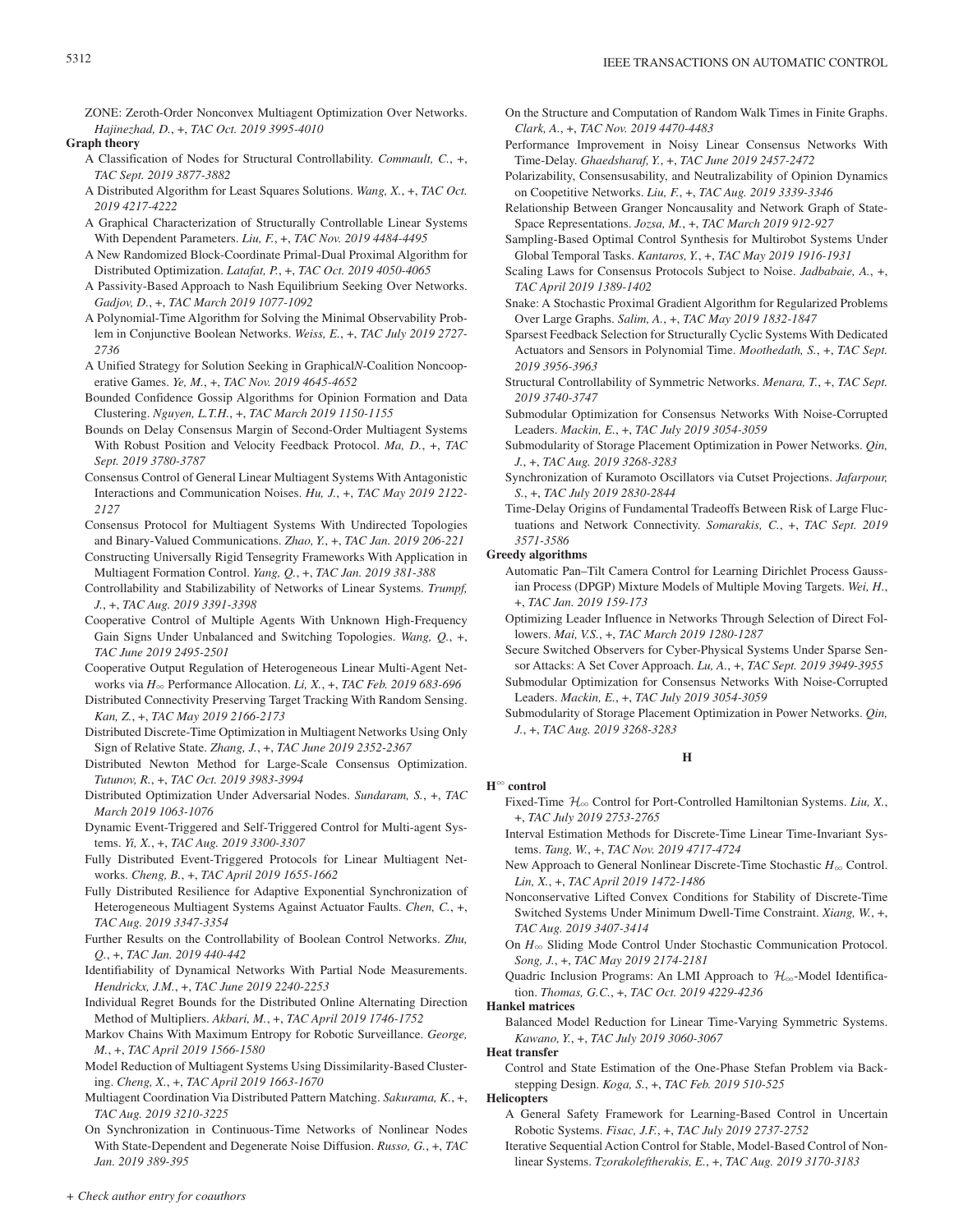#### **Hermitian matrices**

On the Distance to Singular Descriptor Dynamical Systems With Impulsive Initial Conditions. *Kothyari, A.*, +, *TAC March 2019 1137-1149*

#### **Hessian matrices**

Distributed Newton Method for Large-Scale Consensus Optimization. *Tutunov, R.*, +, *TAC Oct. 2019 3983-3994*

### **Heuristic algorithms**

- Consensus-Based Data-Privacy Preserving Data Aggregation. *He, J.*, +, *TAC Dec. 2019 5222-5229*
- Distributed Continuous-Time and Discrete-Time Optimization With Nonuniform Unbounded Convex Constraint Sets and Nonuniform Stepsizes. *Lin, P.*, +, *TAC Dec. 2019 5148-5155*
- Initial Excitation-Based Iterative Algorithm for Approximate Optimal Control of Completely Unknown LTI Systems. *Jha, S.K.*, +, *TAC Dec. 2019 5230-5237*
- LQ Synchronization of Discrete-Time Multiagent Systems: A Distributed Optimization Approach. *Wang, Q.*, +, *TAC Dec. 2019 5183-5190*

#### **Hidden Markov models**

- H3 Control for 2-D Markov Jump Systems in Roesser Model. *Wu, Z.*, +, *TAC Jan. 2019 427-432*
- Asynchronous Control of Continuous-Time Nonlinear Markov Jump Systems Subject to Strict Dissipativity. *Dong, S.*, +, *TAC March 2019 1250- 1256*

Event-Triggered Risk-Sensitive State Estimation for Hidden Markov Models. *Xu, J.*, +, *TAC Oct. 2019 4276-4283*

# **Hierarchical systems**

Disturbance-Observer-Based Composite Hierarchical Antidisturbance Control for Singular Markovian Jump Systems. *Yao, X.*, +, *TAC July 2019 2875-2882*

### **Hilbert spaces**

Learning Policies for Markov Decision Processes From Data. *Hanawal, M.K.*, +, *TAC June 2019 2298-2309*

#### **Hyperbolic equations**

Feedback Control of Nonlinear Hyperbolic PDE Systems Inspired by Traffic Flow Models. *Karafyllis, I.*, +, *TAC Sept. 2019 3647-3662*

PI Controllers for 1-D Nonlinear Transport Equation. *Coron, J.*, +, *TAC Nov. 2019 4570-4582*

#### **I**

#### **Identification**

- Frequency-Domain Subspace Identification of Linear Time-Periodic (LTP) Systems. *Uyanik, I.*, +, *TAC June 2019 2529-2536*
- K4SID: Large-Scale Subspace Identification With Kronecker Modeling. *Sinquin, B.*, +, *TAC March 2019 960-975*
- QUARKS: Identification of Large-Scale Kronecker Vector-Autoregressive Models. *Sinquin, B.*, +, *TAC Feb. 2019 448-463*
- Specialized Interior-Point Algorithm for Stable Nonlinear System Identification. *Umenberger, J.*, +, *TAC June 2019 2442-2456*

### **IEEE standards**

Convexification of Power Flow Equations in the Presence of Noisy Measurements. *Madani, R.*, +, *TAC Aug. 2019 3101-3116*

#### **Image processing**

Automatic Pan–Tilt Camera Control for Learning Dirichlet Process Gaussian Process (DPGP) Mixture Models of Multiple Moving Targets. *Wei, H.*, +, *TAC Jan. 2019 159-173*

#### **Importance sampling**

A Mean-Field Optimal Control Formulation for Global Optimization. *Zhang, C.*, +, *TAC Jan. 2019 282-289*

# **Indexes**

- LQ Synchronization of Discrete-Time Multiagent Systems: A Distributed Optimization Approach. *Wang, Q.*, +, *TAC Dec. 2019 5183-5190*
- On Sufficient Conditions for Mixed Monotonicity. *Yang, L.*, +, *TAC Dec. 2019 5080-5085*
- Opacity of Nondeterministic Transition Systems: A (Bi)Simulation Relation Approach. *Zhang, K.*, +, *TAC Dec. 2019 5116-5123*

Resilient Reinforcement in Secure State Estimation Against Sensor Attacks With *A Priori* Information. *Shinohara, T.*, +, *TAC Dec. 2019 5024-5038*

# *+ Check author entry for coauthors*

### **Inference mechanisms**

Multiple-Model State Estimation Based on Variational Bayesian Inference. *Ma, Y.*, +, *TAC April 2019 1679-1685*

**Infinite horizon**

- Affine Monotonic and Risk-Sensitive Models in Dynamic Programming. *Bertsekas, D.P., TAC Aug. 2019 3117-3128*
- An Open-Loop Stackelberg Strategy for the Linear Quadratic Mean-Field Stochastic Differential Game. *Lin, Y.*, +, *TAC Jan. 2019 97-110*
- Optimal Stabilization Control for Discrete-Time Mean-Field Stochastic Systems. *Zhang, H.*, +, *TAC March 2019 1125-1136*
- Tradeoffs in Stochastic Event-Triggered Control. *Demirel, B.*, +, *TAC June 2019 2567-2574*

# **Information theory**

Power Gain Bounds of MIMO Networked Control Systems: An Entropy Perspective. *Fang, S.*, +, *TAC March 2019 1170-1177*

# **Initial value problems**

Boundary Control of a Nonhomogeneous Flexible Wing With Bounded Input Disturbances. *Lhachemi, H.*, +, *TAC Feb. 2019 854-861*

Potential Formulation for Charge or Current-Controlled Piezoelectric Smart Composites and Stabilization Results: Electrostatic Versus Quasi-Static Versus Fully-Dynamic Approaches. *Ozer, A.O., TAC March 2019 989- 1002*

#### **Input-output stability**

Comprehending Complexity: Data-Rate Constraints in Large-Scale Networks. *Matveev, A.S.*, +, *TAC Oct. 2019 4252-4259*

### **Integer programming**

- A Bilevel Programming Approach to the Convergence Analysis of Control-Lyapunov Functions. *Tang, W.*, +, *TAC Oct. 2019 4174-4179*
- Enforcement of Diagnosability in Labeled Petri Nets via Optimal Sensor Selection. *Ran, N.*, +, *TAC July 2019 2997-3004*
- Formal Synthesis of Control Strategies for Positive Monotone Systems. *Sadraddini, S.*, +, *TAC Feb. 2019 480-495*

#### **Integral equations**

- Comment on "Stochastic Super-Twist Sliding Mode Controller". *Yu, X., TAC June 2019 2645-2647*
- On Sparse Optimal Control for General Linear Systems. *Ikeda, T.*, +, *TAC May 2019 2077-2083*

#### **Intelligent robots**

Markov Chains With Maximum Entropy for Robotic Surveillance. *George, M.*, +, *TAC April 2019 1566-1580*

#### **Intelligent sensors**

Tracking a Markov Target in a Discrete Environment With Multiple Sensors. *Leahy, K.*, +, *TAC June 2019 2396-2411*

#### **Interconnected systems**

- An IOS Small-Gain Theorem for Large-Scale Hybrid Systems. *Bao, A.*, +, *TAC March 2019 1295-1300*
- Integral ISS for Switched Nonlinear Time-Varying Systems Using Indefinite Multiple Lyapunov Functions. *Long, L., TAC Jan. 2019 404-411*
- Interconnection and Memory in Linear Time-Invariant Systems. *Adam, E.M.*, +, *TAC May 2019 1890-1904*
- Model Reduction of Multiagent Systems Using Dissimilarity-Based Clustering. *Cheng, X.*, +, *TAC April 2019 1663-1670*

### **Internet of Things**

Resilient Reinforcement in Secure State Estimation Against Sensor Attacks With *A Priori* Information. *Shinohara, T.*, +, *TAC Dec. 2019 5024-5038*

# **Interpolation**

Distributed Interpolatory Algorithms for Set Membership Estimation. *Farina, F.*, +, *TAC Sept. 2019 3817-3822*

### **Invariance**

- A Convex Optimization Approach for Equivariant Control Systems. *Consolini, L.*, +, *TAC Sept. 2019 3846-3852*
- Formal Synthesis of Control Strategies for Positive Monotone Systems. *Sadraddini, S.*, +, *TAC Feb. 2019 480-495*
- Forward Invariance of Sets for Hybrid Dynamical Systems (Part I). *Chai, J.*, +, *TAC June 2019 2426-2441*
- Invariance-Like Results for Nonautonomous Switched Systems. *Kamalapurkar, R.*, +, *TAC Feb. 2019 614-627*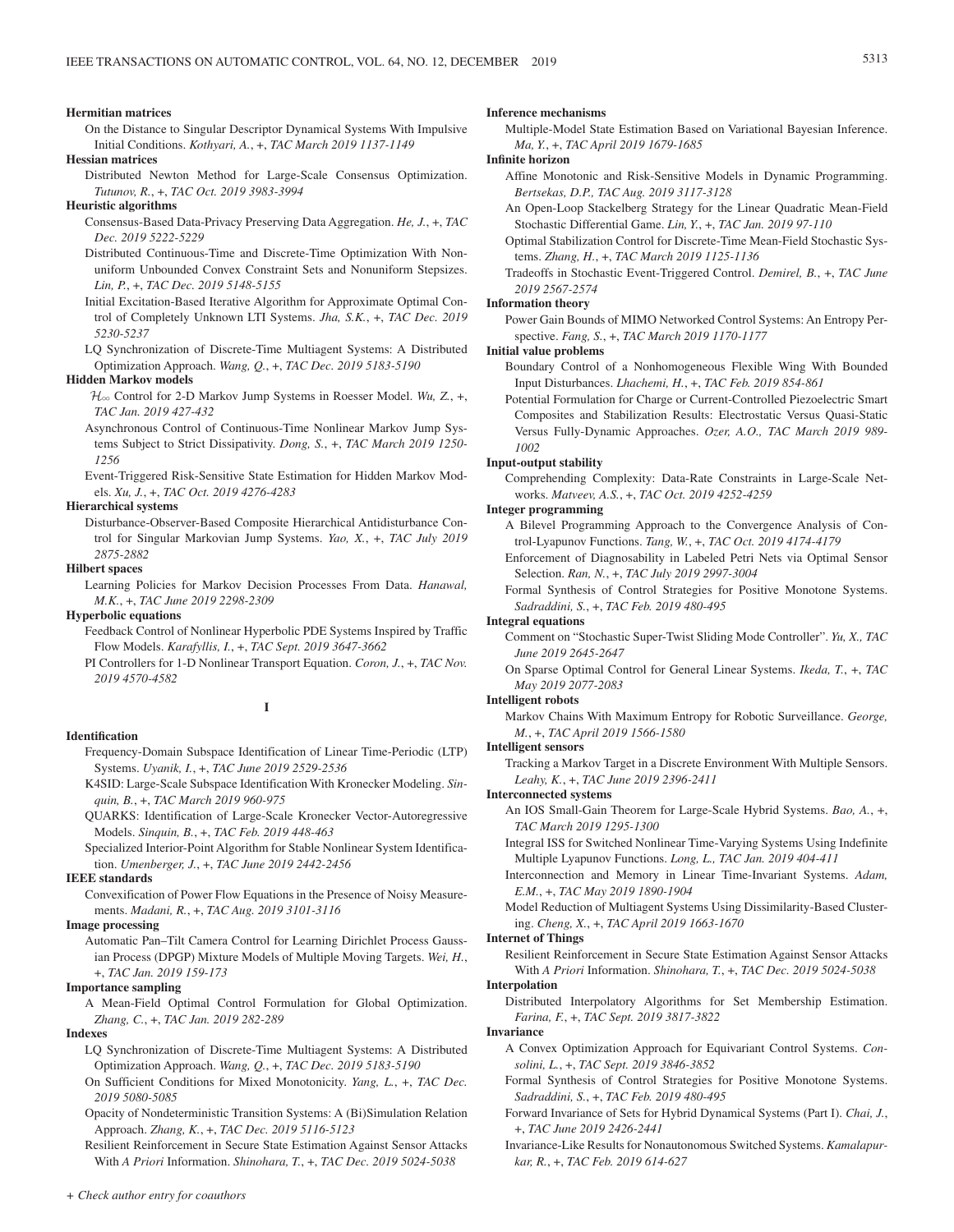Model-Predictive Control With Generalized Zone Tracking. *Liu, S.*, +, *TAC Nov. 2019 4698-4704*

Perturbation Theory and Singular Perturbations for Input-to-State Multistable Systems on Manifolds. *Forni, P.*, +, *TAC Sept. 2019 3555-3570*

# **Inverters**

Global Phase and Magnitude Synchronization of Coupled Oscillators With Application to the Control of Grid-Forming Power Inverters. *Colombino, M.*, +, *TAC Nov. 2019 4496-4511*

#### **Iron**

Input Estimation Over Frequency Region in Presence of Disturbances. *Stefanovski, J.*, +, *TAC Dec. 2019 5074-5079*

# **Iterative methods**

- A Coordinate Optimization Approach for Concurrent Design. *Peng, Y.*, +, *TAC July 2019 2913-2920*
- A De Giorgi Iteration-Based Approach for the Establishment of ISS Properties for Burgers' Equation With Boundary and In-domain Disturbances. *Zheng, J.*, +, *TAC Aug. 2019 3476-3483*
- A Regularized Variable Projection Algorithm for Separable Nonlinear Least-Squares Problems. *Chen, G.*, +, *TAC Feb. 2019 526-537*
- A Surrogate Optimization-Based Mechanism for Resource Allocation and Routing in Networks With Strategic Agents. *Farhadi, F.*, +, *TAC Feb. 2019 464-479*
- Affine Monotonic and Risk-Sensitive Models in Dynamic Programming. *Bertsekas, D.P., TAC Aug. 2019 3117-3128*
- An Adaptive Partial Sensitivity Updating Scheme for Fast Nonlinear Model Predictive Control. *Chen, Y.*, +, *TAC July 2019 2712-2726*
- Balancing Communication and Computation in Distributed Optimization. *Berahas, A.S.*, +, *TAC Aug. 2019 3141-3155*
- Bounded Confidence Gossip Algorithms for Opinion Formation and Data Clustering. *Nguyen, L.T.H.*, +, *TAC March 2019 1150-1155*
- Distributed Balancing of Commodity Networks Under Flow Interval Constraints. *Hadjicostis, C.N.*, +, *TAC Jan. 2019 51-65*
- Distributed Balancing With Constrained Integer Weights. *Rikos, A.I.*, +, *TAC June 2019 2553-2558*
- Distributed Projection Subgradient Algorithm Over Time-Varying General Unbalanced Directed Graphs. *Li, H.*, +, *TAC March 2019 1309-1316*
- Dual Prediction–Correction Methods for Linearly Constrained Time-Varying Convex Programs. *Simonetto, A., TAC Aug. 2019 3355-3361*
- Dynamic Multiobjective Control for Continuous-Time Systems Using Reinforcement Learning. *Lopez, V.G.*, +, *TAC July 2019 2869-2874*
- Fast ADMM for Sum-of-Squares Programs Using Partial Orthogonality. *Zheng, Y.*, +, *TAC Sept. 2019 3869-3876*
- Feedforwarding Under Sampling. *Mattioni, M.*, +, *TAC Nov. 2019 4668- 4675*
- Initial Excitation-Based Iterative Algorithm for Approximate Optimal Control of Completely Unknown LTI Systems. *Jha, S.K.*, +, *TAC Dec. 2019 5230-5237*
- Iterative Sequential Action Control for Stable, Model-Based Control of Nonlinear Systems. *Tzorakoleftherakis, E.*, +, *TAC Aug. 2019 3170-3183*
- Observation-Based Optimization for POMDPs With Continuous State, Observation, and Action Spaces. *Jiang, X.*, +, *TAC May 2019 2045-2052*
- Parametric Identification Using Weighted Null-Space Fitting. *Galrinho, M.*, +, *TAC July 2019 2798-2813*
- Process Noise Covariance Design in Kalman Filtering via Bounds Optimization. *Salvoldi, M.*, +, *TAC Feb. 2019 834-840*
- Rao–Blackwellized Gaussian Smoothing. *Hostettler, R.*, +, *TAC Jan. 2019 305-312*
- Revisiting Kalman and Aizerman Conjectures via a Graphical Interpretation. *Naderi, T.*, +, *TAC Feb. 2019 670-682*

Symbolic Optimal Control. *Reissig, G.*, +, *TAC June 2019 2224-2239*

# **J**

# **Jacobian matrices**

- A Regularized Variable Projection Algorithm for Separable Nonlinear Least-Squares Problems. *Chen, G.*, +, *TAC Feb. 2019 526-537*
- On the Local Stabilization of Hybrid Limit Cycles in Switched Affine Systems. *Benmiloud, M.*, +, *TAC Feb. 2019 841-846*

SuperMann: A Superlinearly Convergent Algorithm for Finding Fixed Points of Nonexpansive Operators. *Themelis, A.*, +, *TAC Dec. 2019 4875-4890*

# **Jamming**

Analysis of Stochastic Switched Systems With Application to Networked Control Under Jamming Attacks. *Cetinkaya, A.*, +, *TAC May 2019 2013- 2028*

#### **Job shop scheduling**

- Moving Horizon Estimation for Networked Time-Delay Systems Under Round-Robin Protocol. *Zou, L.*, +, *TAC Dec. 2019 5191-5198*
- Network Scheduling and Control Co-Design for Multi-Loop MPC. *Liu, K.*, +, *TAC Dec. 2019 5238-5245*
- Optimal Dynamic Allocation of Collaborative Servers in Two Station Tandem Systems. *Papachristos, I.*, +, *TAC April 2019 1640-1647*

# **K**

# **Kalman filters**

- A New Continuous Discrete Unscented Kalman Filter. *Knudsen, T.*, +, *TAC May 2019 2198-2205*
- Accurate Smoothing Methods for State Estimation of Continuous-Discrete Nonlinear Dynamic Systems. *Wang, Y.*, +, *TAC Oct. 2019 4284-4291*
- Distributed Kalman Filtering and Control Through Embedded Average Consensus Information Fusion. *Talebi, S.P.*, +, *TAC Oct. 2019 4396-4403*
- Distributed Kalman Filtering Over Wireless Sensor Networks in the Presence of Data Packet Drops. *Zhou, J.*, +, *TAC April 2019 1603-1610*
- Event-Based State Estimation: Optimal Algorithm With Generalized Closed Skew Normal Distribution. *He, L.*, +, *TAC Jan. 2019 321-328*
- Observers for Linear Systems by the Time Integrals and Moving Average of the Output. *Menini, L.*, +, *TAC Dec. 2019 4859-4874*
- On Redundant Observability: From Security Index to Attack Detection and Resilient State Estimation. *Lee, C.*, +, *TAC Feb. 2019 775-782*
- Process Noise Covariance Design in Kalman Filtering via Bounds Optimization. *Salvoldi, M.*, +, *TAC Feb. 2019 834-840*
- Real-Time Solution of Time-Varying Yau Filtering Problems via Direct Method and Gaussian Approximation. *Chen, X.*, +, *TAC April 2019 1648- 1654*
- Relative and Trajectory Controllability of Linear Discrete Systems With Constant Coefficients and a Single Delay. *Diblik, J., TAC May 2019 2158- 2165*
- Relaxing Integrity Requirements for Attack-Resilient Cyber-Physical Systems. *Jovanov, I.*, +, *TAC Dec. 2019 4843-4858*
- Resilient Filtering for Nonlinear Complex Networks With Multiplicative Noise. *Li, W.*, +, *TAC June 2019 2522-2528*
- Second-Order Fault Tolerant Extended Kalman Filter for Discrete Time Nonlinear Systems. *Wang, X.*, +, *TAC Dec. 2019 5086-5093*

Unscented Kalman Filters for Riemannian State-Space Systems. *Menegaz, H.M.T.*, +, *TAC April 2019 1487-1502*

#### **Kinematics**

A Smooth Distributed Feedback for Formation Control of Unicycles. *Roza, A.*, +, *TAC Dec. 2019 4998-5011*

# **Knowledge based systems**

Common Knowledge and Sequential Team Problems. *Nayyar, A.*, +, *TAC Dec. 2019 5108-5115*

#### **Korteweg-de Vries equation**

Two Approaches for the Stabilization of Nonlinear KdV Equation With Boundary Time-Delay Feedback. *Baudouin, L.*, +, *TAC April 2019 1403- 1414*

**L**

Some Remarks on "State Estimation and Fault Diagnosis of Labeled Time Petri Net Systems With Unobservable Transitions". *He, Z.*, +, *TAC Dec. 2019 5253-5259*

### **Laplace equations**

**Labeling**

Structural Controllability of a Consensus Network With Multiple Leaders. *Mehrabadi, M.K.*, +, *TAC Dec. 2019 5101-5107*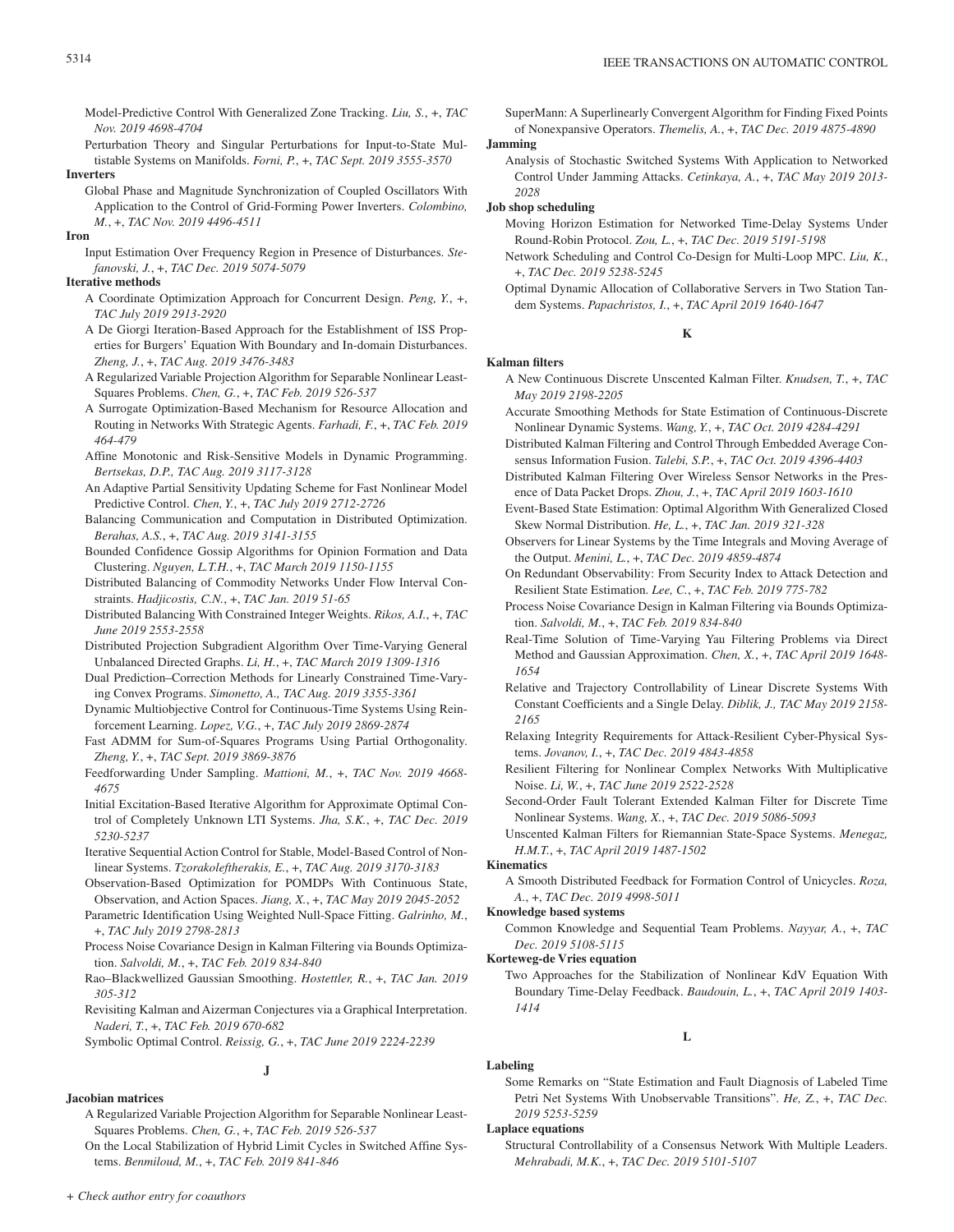#### **Large-scale systems**

- A Polynomial-Time Algorithm for Solving the Minimal Observability Problem in Conjunctive Boolean Networks. *Weiss, E.*, +, *TAC July 2019 2727- 2736*
- A QSR-Dissipativity Based Design for Event-Triggered Networked Systems. *Rahnama, A.*, +, *TAC June 2019 2590-2597*
- Controllability of Nash Equilibrium in Game-Based Control Systems. *Zhang, R.*, +, *TAC Oct. 2019 4180-4187*
- Globally Optimal State-Feedback LQG Control for Large-Scale Systems With Communication Delays and Correlated Subsystem Process Noises. *Wang, Y.*, +, *TAC Oct. 2019 4196-4201*
- Plug-and-Play Fault Detection and Isolation for Large-Scale Nonlinear Systems With Stochastic Uncertainties. *Boem, F.*, +, *TAC Jan. 2019 4-19*
- Trajectory Tracking on Complex Networks Via Inverse Optimal Pinning Control. *Vega, C.J.*, +, *TAC Feb. 2019 767-774*
- Transformation of Optimal Centralized Controllers Into Near-Globally Optimal Static Distributed Controllers. *Fattahi, S.*, +, *TAC Jan. 2019 66-80*

#### **Lattices**

Lattice-Filter-Based Multivariate Autoregressive Spectral Estimation With Joint Model Order and Estimation Bandwidth Adaptation. *Niedzwiecki, M.*, +, *TAC Dec. 2019 4968-4981*

On Fundamental Limitations of Dynamic Feedback Control in Regular Large-Scale Networks. *Tegling, E.*, +, *TAC Dec. 2019 4936-4951*

#### **Learning (artificial intelligence)**

- A General Safety Framework for Learning-Based Control in Uncertain Robotic Systems. *Fisac, J.F.*, +, *TAC July 2019 2737-2752*
- Automatic Pan–Tilt Camera Control for Learning Dirichlet Process Gaussian Process (DPGP) Mixture Models of Multiple Moving Targets. *Wei, H.*, +, *TAC Jan. 2019 159-173*
- Bias-Corrected Q-Learning With Multistate Extension. *Lee, D.*, +, *TAC Oct. 2019 4011-4023*
- Dynamic Multiobjective Control for Continuous-Time Systems Using Reinforcement Learning. *Lopez, V.G.*, +, *TAC July 2019 2869-2874*
- Learning Generalized Nash Equilibria in a Class of Convex Games. *Tatarenko, T.*, +, *TAC April 2019 1426-1439*
- Learning Policies for Markov Decision Processes From Data. *Hanawal, M.K.*, +, *TAC June 2019 2298-2309*
- Permissive Supervisor Synthesis for Markov Decision Processes Through Learning. *Wu, B.*, +, *TAC Aug. 2019 3332-3338*
- Reinforcement Learning-Based Adaptive Optimal Exponential Tracking Control of Linear Systems With Unknown Dynamics. *Chen, C.*, +, *TAC Nov. 2019 4423-4438*
- Stochastic Stability of Perturbed Learning Automata in Positive-Utility Games. *Chasparis, G.C., TAC Nov. 2019 4454-4469*

# **Learning automata**

Stochastic Stability of Perturbed Learning Automata in Positive-Utility Games. *Chasparis, G.C., TAC Nov. 2019 4454-4469*

#### **Learning systems**

- A General Safety Framework for Learning-Based Control in Uncertain Robotic Systems. *Fisac, J.F.*, +, *TAC July 2019 2737-2752*
- Primal-Dual Q-Learning Framework for LQR Design. *Lee, D.*, +, *TAC Sept. 2019 3756-3763*

#### **Least mean squares methods**

- A Distributed Algorithm for Least Squares Solutions. *Wang, X.*, +, *TAC Oct. 2019 4217-4222*
- Interacting Multiple Model Estimator for Networked Control Systems: Stability, Convergence, and Performance. *Lin, H.*, +, *TAC March 2019 928- 943*
- Optimal Energy Allocation in Multisensor Estimation Over Wireless Channels Using Energy Harvesting and Sharing. *Knorn, S.*, +, *TAC Oct. 2019 4337-4344*

#### **Least squares approximations**

- A Distributed Algorithm for Least Squares Solutions. *Wang, X.*, +, *TAC Oct. 2019 4217-4222*
- A Regularized Variable Projection Algorithm for Separable Nonlinear Least-Squares Problems. *Chen, G.*, +, *TAC Feb. 2019 526-537*
- Convexification of Power Flow Equations in the Presence of Noisy Measurements. *Madani, R.*, +, *TAC Aug. 2019 3101-3116*
- Distributed Computation of Linear Matrix Equations: An Optimization Perspective. *Zeng, X.*, +, *TAC May 2019 1858-1873*
- K4SID: Large-Scale Subspace Identification With Kronecker Modeling. *Sinquin, B.*, +, *TAC March 2019 960-975*
- Minimum-Variance Recursive Filtering for Two-Dimensional Systems With Degraded Measurements: Boundedness and Monotonicity. *Liang, J.*, +, *TAC Oct. 2019 4153-4166*

Multinode Bilateral Control Model. *Wang, L.*, +, *TAC Oct. 2019 4066-4078*

- On LMVDR Estimators for LDSS Models: Conditions for Existence and Further Applications. *Chaumette, E.*, +, *TAC June 2019 2598-2605*
- Parametric Identification Using Weighted Null-Space Fitting. *Galrinho, M.*, +, *TAC July 2019 2798-2813*
- Quadric Inclusion Programs: An LMI Approach to  $\mathcal{H}_{\infty}$ -Model Identification. *Thomas, G.C.*, +, *TAC Oct. 2019 4229-4236*
- QUARKS: Identification of Large-Scale Kronecker Vector-Autoregressive Models. *Sinquin, B.*, +, *TAC Feb. 2019 448-463*

#### **Legged locomotion**

Decentralized Event-Based Controllers for Robust Stabilization of Hybrid Periodic Orbits: Application to Underactuated 3-D Bipedal Walking. *Hamed, K.A.*, +, *TAC June 2019 2266-2281*

#### **Lie algebras**

Nonlinear Unknown Input Observability: Extension of the Observability Rank Condition. *Martinelli, A., TAC Jan. 2019 222-237*

# **Lie groups**

- Higher Order Nonlinear Complementary Filtering on Lie Groups. *Zlotnik, D.E.*, +, *TAC May 2019 1772-1783*
- Motion Planning on a Class of 6-D Lie Groups via a Covering Map. *Biggs, J.D.*, +, *TAC Sept. 2019 3544-3554*
- On Almost-Global Tracking for a Certain Class of Simple Mechanical Systems. *Nayak, A.*, +, *TAC Jan. 2019 412-419*

#### **Limit cycles**

- Differential Dissipativity Theory for Dominance Analysis. *Forni, F.*, +, *TAC June 2019 2340-2351*
- On Boundedness of Solutions of State Periodic Systems: A Multivariable Cell Structure Approach. *Efimov, D.*, +, *TAC Oct. 2019 4094-4104*
- On the Local Stabilization of Hybrid Limit Cycles in Switched Affine Systems. *Benmiloud, M.*, +, *TAC Feb. 2019 841-846*

### **Limiting**

Analysis and Control of a Continuous-Time Bi-Virus Model. *Liu, J.*, +, *TAC Dec. 2019 4891-4906*

#### **Linear matrix inequalities**

- $\mathcal{L}_2$  State Estimation With Guaranteed Convergence Speed in the Presence of Sporadic Measurements. *Ferrante, F.*, +, *TAC Aug. 2019 3362-3369*
- A Dual to Lyapunov's Second Method for Linear Systems With Multiple Delays and Implementation Using SOS. *Peet, M.M., TAC March 2019 944- 959*
- A Less Conservative Stability Criterion for Discrete-Time Lur'e Systems With Sector and Slope Restrictions. *Park, J.*, +, *TAC Oct. 2019 4391-4395*
- A New Approach to Linear/Nonlinear Distributed Fusion Estimation Problem. *Chen, B.*, +, *TAC March 2019 1301-1308*
- A Nonsmooth Hybrid Invariance Principle Applied to Robust Event-Triggered Design. *Seuret, A.*, +, *TAC May 2019 2061-2068*
- A Simple Approach to Distributed Observer Design for Linear Systems. *Han, W.*, +, *TAC Jan. 2019 329-336*
- Boundary Observers for a Reaction–Diffusion System Under Time-Delayed and Sampled-Data Measurements. *Selivanov, A.*, +, *TAC Aug. 2019 3385- 3390*
- Convex Stability Analysis of Nonlinear Singular Systems via Linear Matrix Inequalities. *Arceo, J.C.*, +, *TAC April 2019 1740-1745*
- Decentralized Event-Based Controllers for Robust Stabilization of Hybrid Periodic Orbits: Application to Underactuated 3-D Bipedal Walking. *Hamed, K.A.*, +, *TAC June 2019 2266-2281*
- Distributed Kalman Filtering Over Wireless Sensor Networks in the Presence of Data Packet Drops. *Zhou, J.*, +, *TAC April 2019 1603-1610*
- Equivalent Stability Notions, Lyapunov Inequality, and Its Application in Discrete-Time Linear Systems With Stochastic Dynamics Determined by an i.i.d. Process. *Hosoe, Y.*, +, *TAC Nov. 2019 4764-4771*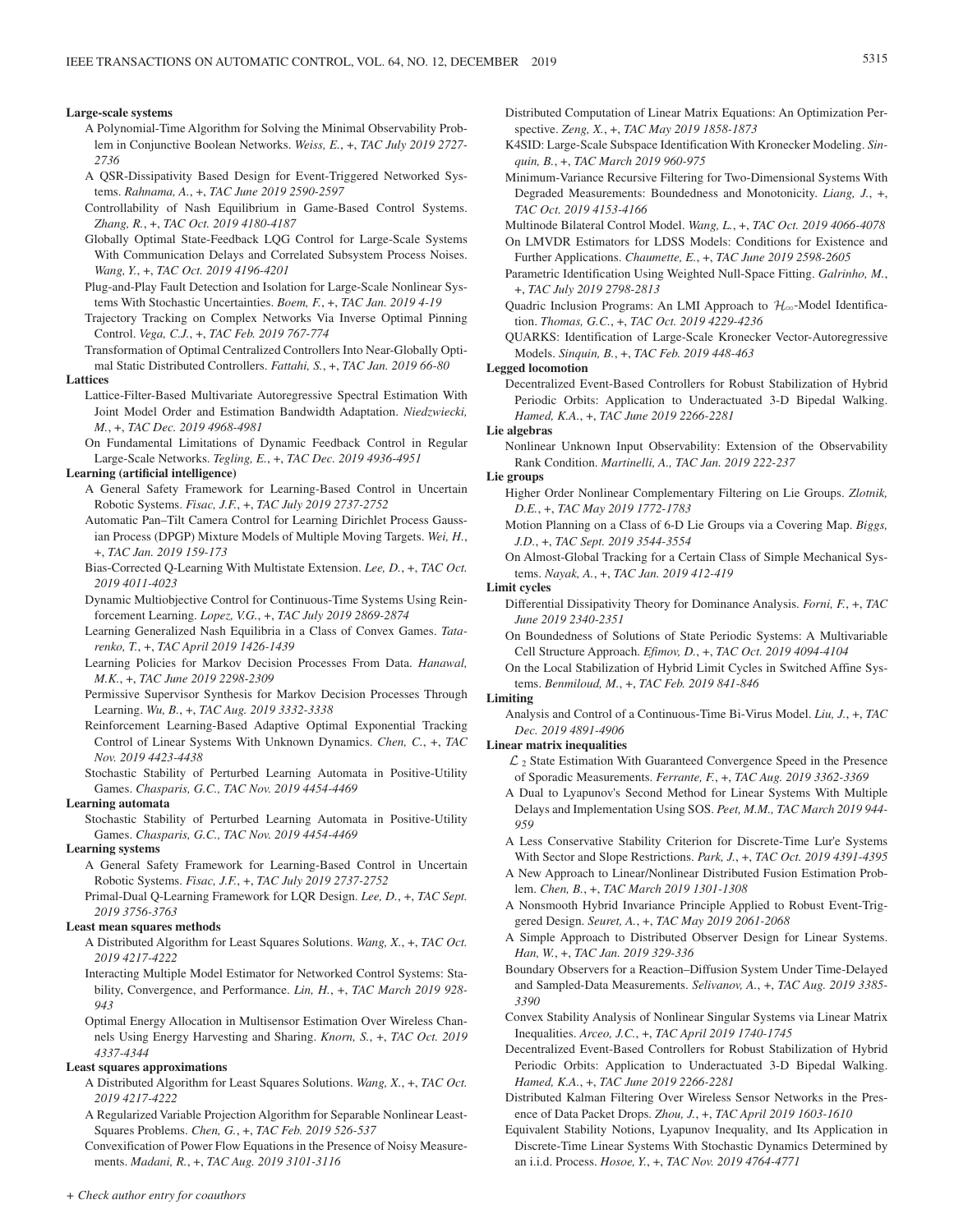- Existence of Nonimpulsive Unique Solution and Stability for Discrete-Time Linear Rectangular Descriptor Markov Jump Systems. *Tian, J.*, +, *TAC Oct. 2019 4245-4251*
- Exponential Stability of Nonlinear Systems With *Delayed Impulses* and Applications. *Li, X.*, +, *TAC Oct. 2019 4024-4034*
- Global Stabilization of Lotka–Volterra Systems With Interval Uncertainty. *Badri, V.*, +, *TAC March 2019 1209-1213*
- High-Gain Nonlinear Observer With Lower Tuning Parameter. *Zemouche, A.*, +, *TAC Aug. 2019 3194-3209*
- Input Estimation Over Frequency Region in Presence of Disturbances. *Stefanovski, J.*, +, *TAC Dec. 2019 5074-5079*
- Necessary and Sufficient Conditions of Exponential Stability for Delayed Linear Discrete-Time Systems. *Li, H.*, +, *TAC Feb. 2019 712-719*
- New Results on Stability Analysis of Markovian Switching Singular Systems. *Xiao, X.*, +, *TAC May 2019 2084-2091*
- On  $H_{\infty}$  Sliding Mode Control Under Stochastic Communication Protocol. *Song, J.*, +, *TAC May 2019 2174-2181*
- On Observers For Nonlinear Differential-Algebraic Systems. *Berger, T., TAC May 2019 2150-2157*
- Quadric Inclusion Programs: An LMI Approach to  $\mathcal{H}_{\infty}$ -Model Identification. *Thomas, G.C.*, +, *TAC Oct. 2019 4229-4236*
- Regional Stabilization for Discrete Time-Delay Systems With Actuator Saturations via A Delay-Dependent Polytopic Approach. *Chen, Y.*, +, *TAC March 2019 1257-1264*
- Robust *H*<sub>2</sub> Control of Linear Systems With Mismatched Quantization. *Shen, M.*, +, *TAC April 2019 1702-1709*
- Robust Multitask Formation Control via Parametric Lyapunov-Like Barrier Functions. *Han, D.*, +, *TAC Nov. 2019 4439-4453*
- Second-Order Fault Tolerant Extended Kalman Filter for Discrete Time Nonlinear Systems. *Wang, X.*, +, *TAC Dec. 2019 5086-5093*
- Stability Analysis of Linear Polytopic Descriptor Systems Using a Novel Copositive Matrix Approach. *Hai Yen, L.*, +, *TAC Nov. 2019 4684-4690*
- Stability and *L*<sub>2</sub>-Gain Analysis for Linear Time-Delay Systems With Delayed Impulses: An Augmentation-Based Switching Impulse Approach. *Chen, W.*, +, *TAC Oct. 2019 4209-4216*
- Stabilization of Stochastic Nonlinear Delay Systems With Exogenous Disturbances and the Event-Triggered Feedback Control. *Zhu, Q., TAC Sept. 2019 3764-3771*
- State Estimation Under Sparse Sensor Attacks: A Constrained Set Partitioning Approach. *An, L.*, +, *TAC Sept. 2019 3861-3868*
- Time-Varying Sampled-Data Observer With Asynchronous Measurements. *Sferlazza, A.*, +, *TAC Feb. 2019 869-876*
- Traffic Models of Periodic Event-Triggered Control Systems. *Fu, A.*, +, *TAC Aug. 2019 3453-3460*

# **Linear parameter varying systems**

Zonotopic Set-Membership State Estimation for Discrete-Time Descriptor LPV Systems. *Wang, Y.*, +, *TAC May 2019 2092-2099*

# **Linear programming**

- An LP Approach for Solving Two-Player Zero-Sum Repeated Bayesian Games. *Li, L.*, +, *TAC Sept. 2019 3716-3731*
- Analysis of Stochastic Switched Systems With Application to Networked Control Under Jamming Attacks. *Cetinkaya, A.*, +, *TAC May 2019 2013- 2028*
- Controlled Markov Processes With Safety State Constraints. *Chamie, M.E.*, +, *TAC March 2019 1003-1018*
- Distributed Continuous-Time and Discrete-Time Optimization With Nonuniform Unbounded Convex Constraint Sets and Nonuniform Stepsizes. *Lin, P.*, +, *TAC Dec. 2019 5148-5155*
- Enforcement of Diagnosability in Labeled Petri Nets via Optimal Sensor Selection. *Ran, N.*, +, *TAC July 2019 2997-3004*
- Finite-State Approximations to Discounted and Average Cost Constrained Markov Decision Processes. *Saldi, N., TAC July 2019 2681-2696*
- Formal Synthesis of Control Strategies for Positive Monotone Systems. *Sadraddini, S.*, +, *TAC Feb. 2019 480-495*
- On Path-Complete Lyapunov Functions: Geometry and Comparison. *Philippe, M.*, +, *TAC May 2019 1947-1957*

Throughput Optimal Decentralized Scheduling of Multihop Networks With End-to-End Deadline Constraints: Unreliable Links. *Singh, R.*, +, *TAC Jan. 2019 127-142*

# **Linear quadratic control**

- A Principled Approximation Framework for Optimal Control of Semi-Markov Jump Linear Systems. *Jafari, S.*, +, *TAC Sept. 2019 3616-3631*
- A Sufficient Condition for Linear-Quadratic Stochastic Zero-Sum Differential Games for Markov Jump Systems. *Moon, J., TAC April 2019 1619- 1626*
- Adaptive Actuator Failure Compensation for Possibly Nonminimum-Phase Systems Using Control Separation Based LQ Design. *Wen, L.*, +, *TAC Jan. 2019 143-158*
- An Open-Loop Stackelberg Strategy for the Linear Quadratic Mean-Field Stochastic Differential Game. *Lin, Y.*, +, *TAC Jan. 2019 97-110*
- Dynamic Multiobjective Control for Continuous-Time Systems Using Reinforcement Learning. *Lopez, V.G.*, +, *TAC July 2019 2869-2874*
- Explicit Solution for Constrained Scalar-State Stochastic Linear-Quadratic Control With Multiplicative Noise. *Wu, W.*, +, *TAC May 2019 1999-2012*
- Linear–Quadratic Mean-Field-Type Games: Jump–Diffusion Process With Regime Switching. *Barreiro-Gomez, J.*, +, *TAC Oct. 2019 4329-4336*
- Optimal Linear Quadratic Regulator of Switched Systems. *Wu, G.*, +, *TAC July 2019 2898-2904*
- Optimal Stabilization Control for Discrete-Time Mean-Field Stochastic Systems. *Zhang, H.*, +, *TAC March 2019 1125-1136*
- Primal-Dual Q-Learning Framework for LQR Design. *Lee, D.*, +, *TAC Sept. 2019 3756-3763*
- Rate-Cost Tradeoffs in Control. *Kostina, V.*, +, *TAC Nov. 2019 4525-4540*
- Tradeoffs in Stochastic Event-Triggered Control. *Demirel, B.*, +, *TAC June 2019 2567-2574*

# **Linear quadratic Gaussian control**

- Globally Optimal State-Feedback LQG Control for Large-Scale Systems With Communication Delays and Correlated Subsystem Process Noises. *Wang, Y.*, +, *TAC Oct. 2019 4196-4201*
- The Polynomial Approach to the LQ Non-Gaussian Regulator Problem Through Output Injection. *Battilotti, S.*, +, *TAC Feb. 2019 538-552*

# **Linear systems**

- $\mathcal{L}_2$  State Estimation With Guaranteed Convergence Speed in the Presence of Sporadic Measurements. *Ferrante, F.*, +, *TAC Aug. 2019 3362-3369*
- A Convex Information Relaxation for Constrained Decentralized Control Design Problems. *Lin, W.*, +, *TAC Nov. 2019 4788-4795*
- A Dual Internal Model Based Repetitive Control for Linear Discrete-Time Systems. *Zhu, Q., TAC Feb. 2019 812-819*
- A Dual to Lyapunov's Second Method for Linear Systems With Multiple Delays and Implementation Using SOS. *Peet, M.M., TAC March 2019 944- 959*
- A Framework for Time-Consistent, Risk-Sensitive Model Predictive Control: Theory and Algorithms. *Singh, S.*, +, *TAC July 2019 2905-2912*
- A Further Result on Semi-global Stabilization of Minimum-Phase Input– Output Linearizable Nonlinear Systems by Linear Partial State Feedback. *Lin, Z., TAC Aug. 2019 3492-3497*
- A Graphical Characterization of Structurally Controllable Linear Systems With Dependent Parameters. *Liu, F.*, +, *TAC Nov. 2019 4484-4495*
- A New Approach to Linear/Nonlinear Distributed Fusion Estimation Problem. *Chen, B.*, +, *TAC March 2019 1301-1308*
- A New Characteristic of Switching Topology and Synchronization of Linear Multiagent Systems. *Wang, X.*, +, *TAC July 2019 2697-2711*
- A Nonsmooth Hybrid Invariance Principle Applied to Robust Event-Triggered Design. *Seuret, A.*, +, *TAC May 2019 2061-2068*
- A Novel Reduced-Order Protocol for Consensus Control of Linear Multiagent Systems. *Li, X.*, +, *TAC July 2019 3005-3012*
- A Principled Approximation Framework for Optimal Control of Semi-Markov Jump Linear Systems. *Jafari, S.*, +, *TAC Sept. 2019 3616-3631*
- A Sampled-Data Approach to Pyragas-Type Delayed Feedback Stabilization of Periodic Orbits. *Cetinkaya, A.*, +, *TAC Sept. 2019 3748-3755*
- A Simple Approach to Distributed Observer Design for Linear Systems. *Han, W.*, +, *TAC Jan. 2019 329-336*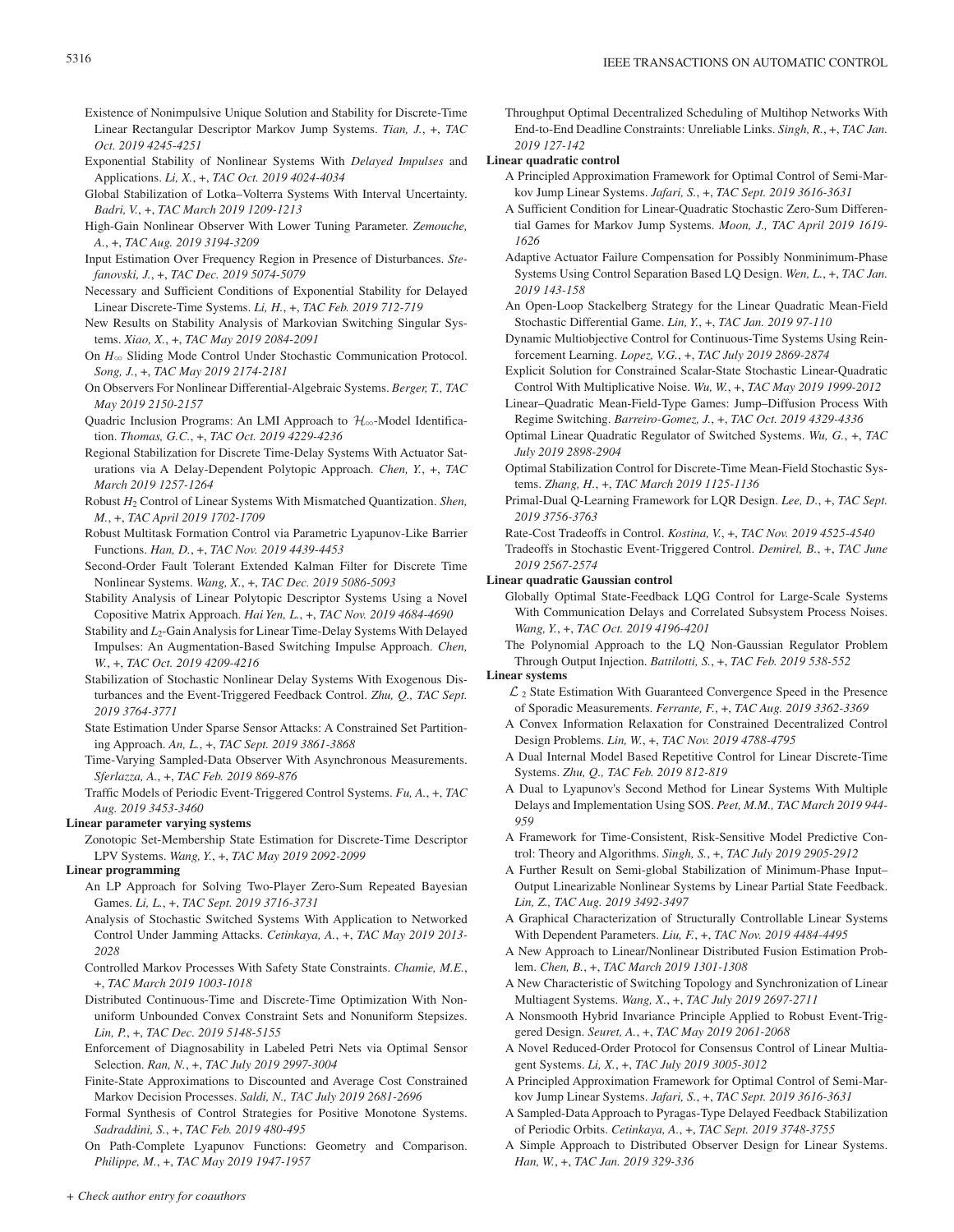- A Spectral Property of a Graph Matrix and Its Application to the Leader-Following Consensus of Discrete-Time Multiagent Systems. *Liu, J.*, +, *TAC June 2019 2583-2589*
- A System-Level Approach to Controller Synthesis. *Wang, Y.*, +, *TAC Oct. 2019 4079-4093*
- Adaptive Parameter Estimation in LTI Systems. *Kapetina, M.N.*, +, *TAC Oct. 2019 4188-4195*
- An Open-Loop Stackelberg Strategy for the Linear Quadratic Mean-Field Stochastic Differential Game. *Lin, Y.*, +, *TAC Jan. 2019 97-110*
- Analysis of Stochastic Switched Systems With Application to Networked Control Under Jamming Attacks. *Cetinkaya, A.*, +, *TAC May 2019 2013- 2028*
- Analytic Solution of a Delay Differential Equation Arising in Cost Functionals for Systems With Distributed Delays. *Gumussoy, S.*, +, *TAC Nov. 2019 4833-4840*
- Backstepping Boundary Control of a Wave PDE With Spatially Distributed Time Invariant Unknown Disturbances. *Basturk, H.I.*, +, *TAC Aug. 2019 3469-3475*
- Balanced Model Reduction for Linear Time-Varying Symmetric Systems. *Kawano, Y.*, +, *TAC July 2019 3060-3067*
- Block Decoupling of Boolean Control Networks. *Yu, Y.*, +, *TAC Aug. 2019 3129-3140*
- Block Decoupling of Linear Systems by Static-State Feedback. *Kucera, V., TAC Aug. 2019 3447-3452*
- Consensus Control of General Linear Multiagent Systems With Antagonistic Interactions and Communication Noises. *Hu, J.*, +, *TAC May 2019 2122- 2127*
- Consensusability of Discrete-Time Multiagent Systems With Communication Delay and Packet Dropouts. *Zheng, J.*, +, *TAC March 2019 1185-1192*
- Control of a Driftless Bilinear Vector Field on*n*-Sphere. *Muralidharan, V.*, +, *TAC Aug. 2019 3226-3238*
- Controllability of Nash Equilibrium in Game-Based Control Systems. *Zhang, R.*, +, *TAC Oct. 2019 4180-4187*
- Convergence of Optimal Linear Estimator With Multiplicative and Time-Correlated Additive Measurement Noises. *Liu, W.*, +, *TAC May 2019 2190-2197*
- Cooperative Output Regulation of Heterogeneous Linear Multi-Agent Networks via *H*3 Performance Allocation. *Li, X.*, +, *TAC Feb. 2019 683-696*
- Coordinated Tracking Control With Asynchronous Edge-Based Event-Triggered Communications. *Cheng, B.*, +, *TAC Oct. 2019 4321-4328*
- Dead-Beat Stabilizability of Discrete-Time Switched Linear Systems: Algorithms and Applications. *Fiacchini, M.*, +, *TAC Sept. 2019 3839-3845*
- Decentralized Event-Based Controllers for Robust Stabilization of Hybrid Periodic Orbits: Application to Underactuated 3-D Bipedal Walking. *Hamed, K.A.*, +, *TAC June 2019 2266-2281*
- Delay Margin of Low-Order Systems Achievable by PID Controllers. *Ma, D.*, +, *TAC May 2019 1958-1973*
- Design and Stability of Moving Horizon Estimator for Markov Jump Linear Systems. *Sun, Q.*, +, *TAC March 2019 1109-1124*
- Designing Distributed Specified-Time Consensus Protocols for Linear Multiagent Systems Over Directed Graphs. *Zhao, Y.*, +, *TAC July 2019 2945- 2952*
- Differential Dissipativity Theory for Dominance Analysis. *Forni, F.*, +, *TAC June 2019 2340-2351*
- Dimensional-Invariance Principles in Coupled Dynamical Systems: A Unified Analysis and Applications. *Sun, Z.*, +, *TAC Aug. 2019 3514-3520*
- Discrete Time Pontryagin Maximum Principle Under State-Action-Frequency Constraints. *Paruchuri, P.*, +, *TAC Oct. 2019 4202-4208*
- Distributed Kalman Filtering Over Wireless Sensor Networks in the Presence of Data Packet Drops. *Zhou, J.*, +, *TAC April 2019 1603-1610*
- Distributed Moving-Horizon Estimation With Arrival-Cost Consensus. *Battistelli, G., TAC Aug. 2019 3316-3323*
- Distributed Optimization With Nonconvex Velocity Constraints, Nonuniform Position Constraints, and Nonuniform Stepsizes. *Lin, P.*, +, *TAC June 2019 2575-2582*
- Distributed Time-Varying Output Formation Tracking for Heterogeneous Linear Multiagent Systems With a Nonautonomous Leader of Unknown Input. *Hua, Y.*, +, *TAC Oct. 2019 4292-4299*
- Dwell-Time-Based Standard *H*3 Control of Switched Systems Without Requiring Internal Stability of Subsystems. *Fu, J.*, +, *TAC July 2019 3019- 3025*
- Equivalent Stability Notions, Lyapunov Inequality, and Its Application in Discrete-Time Linear Systems With Stochastic Dynamics Determined by an i.i.d. Process. *Hosoe, Y.*, +, *TAC Nov. 2019 4764-4771*
- Event-Triggered Control of Continuous-Time Switched Linear Systems. *Xiao, X.*, +, *TAC April 2019 1710-1717*
- Event-triggered Control With Self-triggered Sampling for Discrete-time Uncertain Systems. *Kishida, M., TAC March 2019 1273-1279*
- Event-Triggered Cooperative Output Regulation of Linear Multi-Agent Systems Under Jointly Connected Topologies. *Hu, W.*, +, *TAC March 2019 1317-1322*
- Event-Triggered Quantized Control for Input-to-State Stabilization of Linear Systems With Distributed Output Sensors. *Abdelrahim, M.*, +, *TAC Dec. 2019 4952-4967*
- Existence of Nonimpulsive Unique Solution and Stability for Discrete-Time Linear Rectangular Descriptor Markov Jump Systems. *Tian, J.*, +, *TAC Oct. 2019 4245-4251*
- Explicit Reference Governor for the Constrained Control of Linear Time-Delay Systems. *Nicotra, M.M.*, +, *TAC July 2019 2883-2889*
- Fault Tolerant Control of Descriptor Systems With Disturbances. *Stefanovski, J.D., TAC March 2019 976-988*
- Feedback Stabilization of a 1-D Linear Reaction–Diffusion Equation With Delay Boundary Control. *Prieur, C.*, +, *TAC April 2019 1415-1425*
- Finite-Time Adaptive Stabilization of Linear Systems. *Faradonbeh, M.K.S.*, +, *TAC Aug. 2019 3498-3505*
- Frequency-Domain Analysis for Nonlinear Systems With Time-Domain Model Parameter Uncertainty. *Jacobs, W.R.*, +, *TAC May 2019 1905-1915*
- Frequency-Domain Subspace Identification of Linear Time-Periodic (LTP) Systems. *Uyanik, I.*, +, *TAC June 2019 2529-2536*
- Fully Distributed Event-Triggered Protocols for Linear Multiagent Networks. *Cheng, B.*, +, *TAC April 2019 1655-1662*
- Fully Distributed Formation-Containment Control of Heterogeneous Linear Multiagent Systems. *Jiang, W.*, +, *TAC Sept. 2019 3889-3896*
- Global Stabilization of Lotka–Volterra Systems With Interval Uncertainty. *Badri, V.*, +, *TAC March 2019 1209-1213*
- Globally Optimal State-Feedback LQG Control for Large-Scale Systems With Communication Delays and Correlated Subsystem Process Noises. *Wang, Y.*, +, *TAC Oct. 2019 4196-4201*
- Higher Order Nonlinear Complementary Filtering on Lie Groups. *Zlotnik, D.E.*, +, *TAC May 2019 1772-1783*
- Initial Excitation-Based Iterative Algorithm for Approximate Optimal Control of Completely Unknown LTI Systems. *Jha, S.K.*, +, *TAC Dec. 2019 5230-5237*
- Interconnection and Memory in Linear Time-Invariant Systems. *Adam, E.M.*, +, *TAC May 2019 1890-1904*
- Internally Positive Representations and Stability Analysis of Coupled Differential-Difference Systems With Time-Varying Delays. *De Iuliis, V.*, +, *TAC June 2019 2514-2521*
- Interval Estimation Methods for Discrete-Time Linear Time-Invariant Systems. *Tang, W.*, +, *TAC Nov. 2019 4717-4724*
- Linear Stochastic Approximation Algorithms and Group Consensus Over Random Signed Networks. *Chen, G.*, +, *TAC May 2019 1874-1889*
- Luenberger Observers for Nonautonomous Nonlinear Systems. *Bernard, P.*, +, *TAC Jan. 2019 270-281*
- Mean Square Stabilization Over SNR-Constrained Channels With Colored and Spatially Correlated Additive Noises. *Gonzalez, R.A.*, +, *TAC Nov. 2019 4825-4832*
- Minimal Input and Output Selection for Stability of Systems With Uncertainties. *Liu, Z.*, +, *TAC April 2019 1456-1471*
- Minimal Reachability is Hard To Approximate. *Jadbabaie, A.*, +, *TAC Feb. 2019 783-789*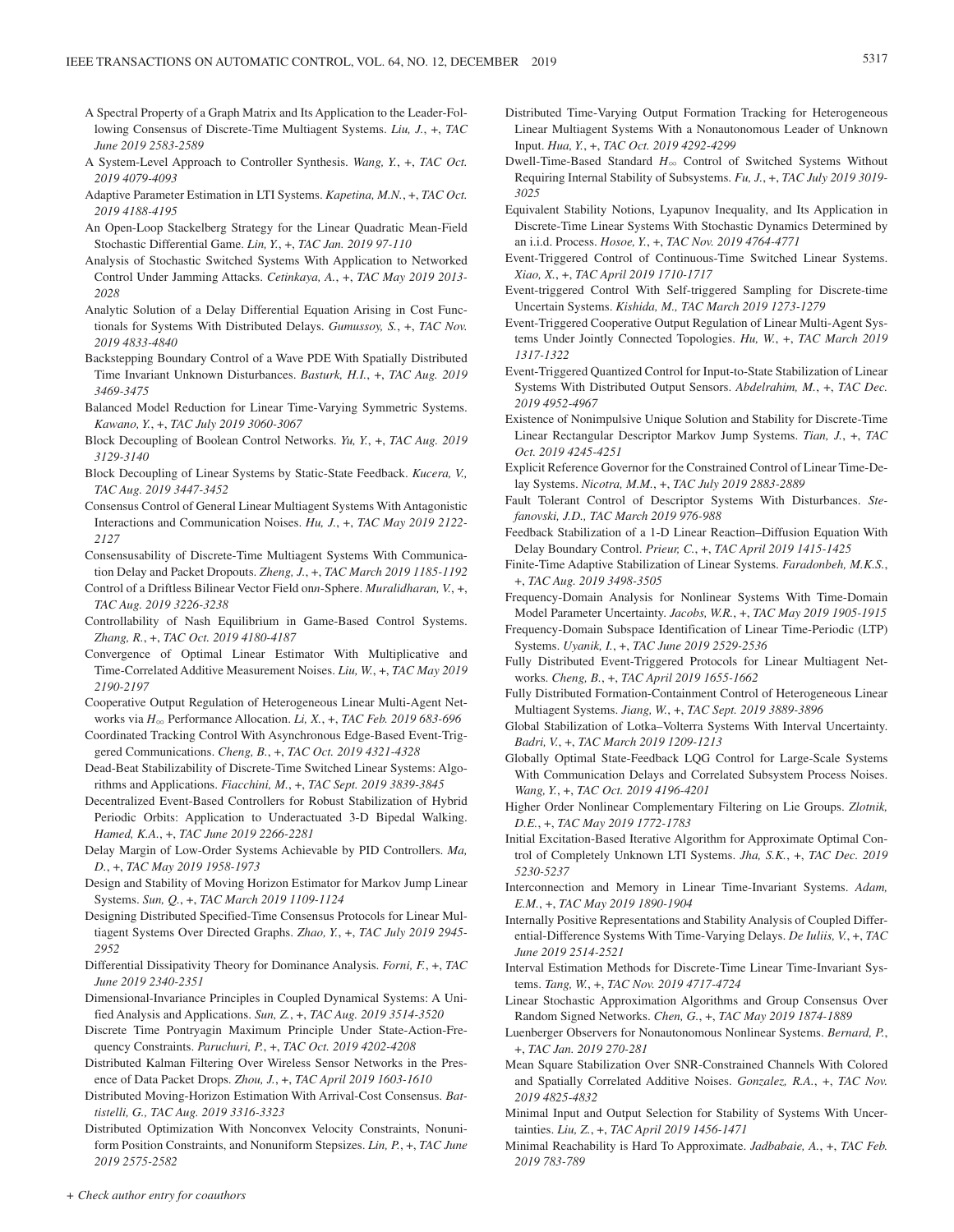- Minimal Strongly Eventually Positive Realization for a Class of Externally Positive Systems. *Zheng, J.*, +, *TAC Oct. 2019 4314-4320*
- Model Boundary Approximation Method as a Unifying Framework for Balanced Truncation and Singular Perturbation Approximation. *Pare, P.E.*, +, *TAC Nov. 2019 4796-4802*
- Model Predictive Control for Stochastic Max-Plus Linear Systems With Chance Constraints. *Xu, J.*, +, *TAC Jan. 2019 337-342*
- Model Predictive Control of Linear Systems With Preview Information: Feasibility, Stability, and Inherent Robustness. *Monasterios, P.R.B.*, +, *TAC Sept. 2019 3831-3838*
- Model Reduction of Multiagent Systems Using Dissimilarity-Based Clustering. *Cheng, X.*, +, *TAC April 2019 1663-1670*
- Near-Optimal Control for Time-Varying Linear Discrete Systems With Additive Nonlinearities and Random Gains. *Zhang, P.*, +, *TAC July 2019 2968-2975*
- Necessary and Sufficient Condition for Controlled Distinguishability of Continuous-Time Bilinear Systems. *Motchon, K.M.D.*, +, *TAC July 2019 3013-3018*
- Necessary and Sufficient Conditions of Exponential Stability for Delayed Linear Discrete-Time Systems. *Li, H.*, +, *TAC Feb. 2019 712-719*
- New Controllability Conditions for Networked, Identical LTI Systems. *Hao, Y.*, +, *TAC Oct. 2019 4223-4228*
- New Results on Stability Analysis of Markovian Switching Singular Systems. *Xiao, X.*, +, *TAC May 2019 2084-2091*
- Nonconservative Lifted Convex Conditions for Stability of Discrete-Time Switched Systems Under Minimum Dwell-Time Constraint. *Xiang, W.*, +, *TAC Aug. 2019 3407-3414*
- Observer-Based Stabilization of Nonhomogeneous Semi-Markov Jump Linear Systems With Mode-Switching Delays. *Ning, Z.*, +, *TAC May 2019 2029-2036*
- Observers for Linear Systems by the Time Integrals and Moving Average of the Output. *Menini, L.*, +, *TAC Dec. 2019 4859-4874*
- On Lyapunov and Upper Bohl Exponents of Diagonal Discrete Linear Time-Varying Systems. *Czornik, A.*, +, *TAC Dec. 2019 5171-5174*
- On Model-Free Adaptive Control and Its Stability Analysis. *Hou, Z.*, +, *TAC Nov. 2019 4555-4569*
- On Sparse Optimal Control for General Linear Systems. *Ikeda, T.*, +, *TAC May 2019 2077-2083*
- On the SPRification of Linear Descriptor Systems via Output Feedback. *Corless, M.*, +, *TAC April 2019 1535-1549*
- On the State Space and Dynamics Selection in Linear Stochastic Models: A Spectral Factorization Approach. *Ferrante, A.*, +, *TAC June 2019 2509- 2513*
- Optimal Linear Quadratic Regulator of Switched Systems. *Wu, G.*, +, *TAC July 2019 2898-2904*
- Output Consensus of Heterogeneous Linear Multi-Agent Systems with Adaptive Event-Triggered Control. *Qian, Y.*, +, *TAC June 2019 2606-2613*
- Parameter Estimation in Switching Markov Systems and Unsupervised Smoothing. *Zheng, F.*, +, *TAC April 2019 1761-1767*
- Periodic Event-Triggered Quantization Policy Design for a Scalar LTI System With i.i.d. Feedback Dropouts. *Ling, Q., TAC Jan. 2019 343-350*
- Power Gain Bounds of MIMO Networked Control Systems: An Entropy Perspective. *Fang, S.*, +, *TAC March 2019 1170-1177*
- Prescribed-Time Observers for Linear Systems in Observer Canonical Form. *Holloway, J.*, +, *TAC Sept. 2019 3905-3912*
- Quadric Inclusion Programs: An LMI Approach to  $\mathcal{H}_{\infty}$ -Model Identification. *Thomas, G.C.*, +, *TAC Oct. 2019 4229-4236*
- Rate-Cost Tradeoffs in Control. *Kostina, V.*, +, *TAC Nov. 2019 4525-4540*
- Recursive Filtering for Time-Varying Systems With Random Access Protocol. *Zou, L.*, +, *TAC Feb. 2019 720-727*
- Regulation of Linear Systems Using Event-Based Detection Sensors. *Singh, P.*, +, *TAC Jan. 2019 373-380*
- Reinforcement Learning-Based Adaptive Optimal Exponential Tracking Control of Linear Systems With Unknown Dynamics. *Chen, C.*, +, *TAC Nov. 2019 4423-4438*
- Relationship Between Granger Noncausality and Network Graph of State-Space Representations. *Jozsa, M.*, +, *TAC March 2019 912-927*
- Relative and Trajectory Controllability of Linear Discrete Systems With Constant Coefficients and a Single Delay. *Diblik, J., TAC May 2019 2158- 2165*
- Risk-Sensitive Linear Control for Systems With Stochastic Parameters. *Ito, Y.*, +, *TAC April 2019 1328-1343*
- Robust *H*2 Control of Linear Systems With Mismatched Quantization. *Shen, M.*, +, *TAC April 2019 1702-1709*
- Robust Stability of Positive Monotone Feedback Interconnections. *Kao, C.*, +, *TAC Feb. 2019 569-581*
- Sequential Predictors Under Time-Varying Feedback and Measurement Delays and Sampling. *Weston, J.*, +, *TAC July 2019 2991-2996*
- Shrinking Horizon Model Predictive Control With Signal Temporal Logic Constraints Under Stochastic Disturbances. *Farahani, S.S.*, +, *TAC Aug. 2019 3324-3331*
- Singular Arcs in Optimal Control of Continuous-Time Bimodal Switched Linear Systems. *Hara, N.*, +, *TAC Feb. 2019 826-833*
- Smooth Interpolation of Covariance Matrices and Brain Network Estimation. *Ning, L., TAC Aug. 2019 3184-3193*
- Sparsest Feedback Selection for Structurally Cyclic Systems With Dedicated Actuators and Sensors in Polynomial Time. *Moothedath, S.*, +, *TAC Sept. 2019 3956-3963*
- Stability Analysis of a  $2 \times 2$  Linear Hyperbolic System With a Sampled-Data Controller via Backstepping Method and Looped-Functionals. *Davo, M.A.*, +, *TAC April 2019 1718-1725*
- Stability Analysis of Linear Polytopic Descriptor Systems Using a Novel Copositive Matrix Approach. *Hai Yen, L.*, +, *TAC Nov. 2019 4684-4690*
- Stability and *L*<sub>2</sub> Synthesis of a Class of Periodic Piecewise Time-Varying Systems. *Li, P.*, +, *TAC Aug. 2019 3378-3384*
- Stability and *L*<sub>2</sub>-Gain Analysis for Linear Time-Delay Systems With Delayed Impulses: An Augmentation-Based Switching Impulse Approach. *Chen, W.*, +, *TAC Oct. 2019 4209-4216*
- Stability of Linear Continuous-Time Systems With Stochastically Switching Delays. *Sadeghpour, M.*, +, *TAC Nov. 2019 4741-4747*
- Stabilizability Conditions for Linear Time Invariant Systems Across a Gaussian MAC Channel. *Liu, J.*, +, *TAC June 2019 2310-2323*
- Stabilizability of Time-Varying Switched Systems Based on Piecewise Continuous Scalar Functions. *Lu, J.*, +, *TAC June 2019 2637-2644*
- Stabilization Control for Linear Continuous-Time Mean-Field Systems. *Qi, Q.*, +, *TAC Aug. 2019 3461-3468*
- Stabilization of Discrete-Time Linear Systems With an Unknown Time-Varying Delay by Switched Low-Gain Feedback. *Su, S.*, +, *TAC May 2019 2069-2076*
- Stabilization of MIMO Systems Over Multiple Independent and Memoryless Fading Noisy Channels. *Liu, Q.*, +, *TAC April 2019 1581-1594*
- Stochastic Filtering of Max-Plus Linear Systems With Bounded Disturbances. *Mendes, R.S.*, +, *TAC Sept. 2019 3706-3715*
- Structural Controllability of a Consensus Network With Multiple Leaders. *Mehrabadi, M.K.*, +, *TAC Dec. 2019 5101-5107*
- Switching Tube-Based MPC: Characterization of Minimum Dwell-Time for Feasible and Robustly Stable Switching. *Vicente, B.A.H.*, +, *TAC Oct. 2019 4345-4352*
- The Polynomial Approach to the LQ Non-Gaussian Regulator Problem Through Output Injection. *Battilotti, S.*, +, *TAC Feb. 2019 538-552*
- Time-Delay Origins of Fundamental Tradeoffs Between Risk of Large Fluctuations and Network Connectivity. *Somarakis, C.*, +, *TAC Sept. 2019 3571-3586*
- Tradeoffs in Stochastic Event-Triggered Control. *Demirel, B.*, +, *TAC June 2019 2567-2574*
- Traffic Models of Periodic Event-Triggered Control Systems. *Fu, A.*, +, *TAC Aug. 2019 3453-3460*
- Transformation of Optimal Centralized Controllers Into Near-Globally Optimal Static Distributed Controllers. *Fattahi, S.*, +, *TAC Jan. 2019 66-80*
- Tree-Based Algorithms for the Stability of Discrete-Time Switched Linear Systems Under Arbitrary and Constrained Switching. *Dercole, F.*, +, *TAC Sept. 2019 3823-3830*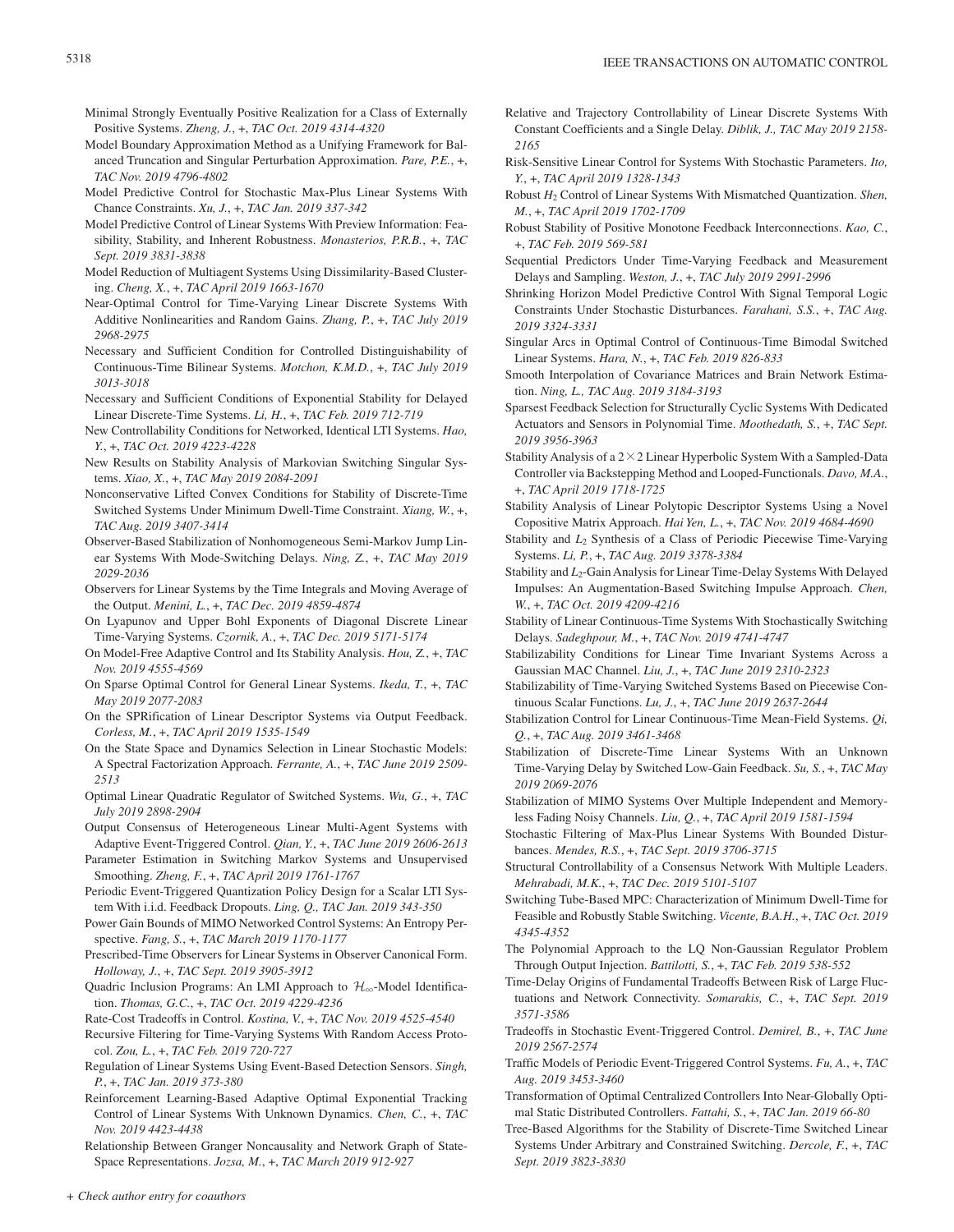#### **Linearization techniques**

- A Further Result on Semi-global Stabilization of Minimum-Phase Input– Output Linearizable Nonlinear Systems by Linear Partial State Feedback. *Lin, Z., TAC Aug. 2019 3492-3497*
- A Local Separation Principle via Dynamic Approximate Feedback and Observer Linearization for a Class of Nonlinear Systems. *Sassano, M.*, +, *TAC Jan. 2019 111-126*
- Verifiable Conditions for Discrete-Time Multioutput Observer Error Linearizability. *Lee, H., TAC April 2019 1632-1639*

#### **Liouville equation**

Dynamic Output Feedback Control of the Liouville Equation for Discrete-Time SISO Linear Systems. *Bakolas, E., TAC Oct. 2019 4268-4275* **Load flow**

- Convexification of Power Flow Equations in the Presence of Noisy Measurements. *Madani, R.*, +, *TAC Aug. 2019 3101-3116*
- Global Phase and Magnitude Synchronization of Coupled Oscillators With Application to the Control of Grid-Forming Power Inverters. *Colombino, M.*, +, *TAC Nov. 2019 4496-4511*

#### **Lyapunov matrix equations**

- A Dual to Lyapunov's Second Method for Linear Systems With Multiple Delays and Implementation Using SOS. *Peet, M.M., TAC March 2019 944- 959*
- Necessary and Sufficient Conditions of Exponential Stability for Delayed Linear Discrete-Time Systems. *Li, H.*, +, *TAC Feb. 2019 712-719*
- Optimization of the  $H_2$  Norm for Single-Delay Systems, With Application to Control Design and Model Approximation. *Gomez, M.A.*, +, *TAC Feb. 2019 804-811*

#### **Lyapunov methods**

- H3 Control for 2-D Markov Jump Systems in Roesser Model. *Wu, Z.*, +, *TAC Jan. 2019 427-432*
- A Bilevel Programming Approach to the Convergence Analysis of Control-Lyapunov Functions. *Tang, W.*, +, *TAC Oct. 2019 4174-4179*
- A De Giorgi Iteration-Based Approach for the Establishment of ISS Properties for Burgers' Equation With Boundary and In-domain Disturbances. *Zheng, J.*, +, *TAC Aug. 2019 3476-3483*
- A Disturbance Observer Based Sliding Mode Control for a Class of Underactuated Robotic System With Mismatched Uncertainties. *Huang, J.*, +, *TAC June 2019 2480-2487*
- A Dual to Lyapunov's Second Method for Linear Systems With Multiple Delays and Implementation Using SOS. *Peet, M.M., TAC March 2019 944- 959*
- A Gradient-Free Three-Dimensional Source Seeking Strategy With Robustness Analysis. *Al-Abri, S.*, +, *TAC Aug. 2019 3439-3446*
- A Less Conservative Stability Criterion for Discrete-Time Lur'e Systems With Sector and Slope Restrictions. *Park, J.*, +, *TAC Oct. 2019 4391-4395*
- A New Characteristic of Switching Topology and Synchronization of Linear Multiagent Systems. *Wang, X.*, +, *TAC July 2019 2697-2711*
- A New Second-Order Sliding Mode and Its Application to Nonlinear Constrained Systems. *Ding, S.*, +, *TAC June 2019 2545-2552*
- A Nonsmooth Hybrid Invariance Principle Applied to Robust Event-Triggered Design. *Seuret, A.*, +, *TAC May 2019 2061-2068*
- A QSR-Dissipativity Based Design for Event-Triggered Networked Systems. *Rahnama, A.*, +, *TAC June 2019 2590-2597*
- A Small-Gain Theorem in the Absence of Strong iISS. *Ito, H.*, +, *TAC Sept. 2019 3897-3904*
- A Uniform Analysis on Input-to-State Stability of Decentralized Event-Triggered Control Systems. *Yu, H.*, +, *TAC Aug. 2019 3423-3430*
- Adaptive Parameter Estimation in LTI Systems. *Kapetina, M.N.*, +, *TAC Oct. 2019 4188-4195*
- An Entropy-Based Bound for the Computational Complexity of a Switched System. *Legat, B.*, +, *TAC Nov. 2019 4623-4628*
- Analysis of a Stochastic Switching Model of Freeway Traffic Incidents. *Jin, L.*, +, *TAC March 2019 1093-1108*
- Boundary Control of a Nonhomogeneous Flexible Wing With Bounded Input Disturbances. *Lhachemi, H.*, +, *TAC Feb. 2019 854-861*
- Boundary Observers for a Reaction–Diffusion System Under Time-Delayed and Sampled-Data Measurements. *Selivanov, A.*, +, *TAC Aug. 2019 3385- 3390*
- Co-Design of Controllers and a Switching Policy for Nonstrict Feedback Switched Nonlinear Systems Including First-Order Feedforward Paths. *Li, Z.*, +, *TAC April 2019 1753-1760*
- Combining Prescribed Tracking Performance and Controller Simplicity for a Class of Uncertain MIMO Nonlinear Systems With Input Quantization. *Bikas, L.N.*, +, *TAC March 2019 1228-1235*
- Comment on "Stochastic Super-Twist Sliding Mode Controller". *Yu, X., TAC June 2019 2645-2647*
- Consensus Protocol for Multiagent Systems With Undirected Topologies and Binary-Valued Communications. *Zhao, Y.*, +, *TAC Jan. 2019 206-221*
- Convergence Properties for Discrete-Time Nonlinear Systems. *Tran, D.N.*, +, *TAC Aug. 2019 3415-3422*
- Converse Lyapunov Theorems for Discrete-Time Switching Systems With Given Switches Digraphs. *Pepe, P., TAC June 2019 2502-2508*
- Convex Stability Analysis of Nonlinear Singular Systems via Linear Matrix Inequalities. *Arceo, J.C.*, +, *TAC April 2019 1740-1745*
- Decentralized Event-Based Controllers for Robust Stabilization of Hybrid Periodic Orbits: Application to Underactuated 3-D Bipedal Walking. *Hamed, K.A.*, +, *TAC June 2019 2266-2281*
- Dimensional-Invariance Principles in Coupled Dynamical Systems: A Unified Analysis and Applications. *Sun, Z.*, +, *TAC Aug. 2019 3514-3520*
- Discrete-Time Selfish Routing Converging to the Wardrop Equilibrium. *Pietrabissa, A.*, +, *TAC March 2019 1288-1294*
- Distributed Time-Varying Output Formation Tracking for Heterogeneous Linear Multiagent Systems With a Nonautonomous Leader of Unknown Input. *Hua, Y.*, +, *TAC Oct. 2019 4292-4299*
- Dwell-Time-Based Standard *H*3 Control of Switched Systems Without Requiring Internal Stability of Subsystems. *Fu, J.*, +, *TAC July 2019 3019- 3025*
- Dynamic Consensus Tracking of Uncertain Lagrangian Systems With a Switched Command Generator. *Cai, H.*, +, *TAC Oct. 2019 4260-4267*
- Equivalent Stability Notions, Lyapunov Inequality, and Its Application in Discrete-Time Linear Systems With Stochastic Dynamics Determined by an i.i.d. Process. *Hosoe, Y.*, +, *TAC Nov. 2019 4764-4771*
- Event-Triggered Control of Continuous-Time Switched Linear Systems. *Xiao, X.*, +, *TAC April 2019 1710-1717*
- Event-Triggered Output Feedback Control for a Class of Uncertain Nonlinear Systems. *Xing, L.*, +, *TAC Jan. 2019 290-297*
- Explicit Reference Governor for the Constrained Control of Linear Time-Delay Systems. *Nicotra, M.M.*, +, *TAC July 2019 2883-2889*
- Exponential Stability of Nonlinear Systems With *Delayed Impulses* and Applications. *Li, X.*, +, *TAC Oct. 2019 4024-4034*
- Fast ADMM for Sum-of-Squares Programs Using Partial Orthogonality. *Zheng, Y.*, +, *TAC Sept. 2019 3869-3876*
- Feedback Stabilization of a 1-D Linear Reaction–Diffusion Equation With Delay Boundary Control. *Prieur, C.*, +, *TAC April 2019 1415-1425*
- Feedforwarding Under Sampling. *Mattioni, M.*, +, *TAC Nov. 2019 4668- 4675*
- Finite-Time Cooperative Engagement. *Yucelen, T.*, +, *TAC Aug. 2019 3521- 3526*
- Forward Invariance of Sets for Hybrid Dynamical Systems (Part I). *Chai, J.*, +, *TAC June 2019 2426-2441*
- Generalized Model Reference Adaptive Control by Means of Global HOSM Differentiators. *Oliveira, T.R.*, +, *TAC May 2019 2053-2060*
- Global Stabilization of Lotka–Volterra Systems With Interval Uncertainty. *Badri, V.*, +, *TAC March 2019 1209-1213*
- Input-to-State Stability of Periodic Orbits of Systems With Impulse Effects via Poincaré Analysis. *Veer, S.*, +, *TAC Nov. 2019 4583-4598*
- Input-to-State Stability of Time-Varying Switched Systems With Time Delays. *Wu, X.*, +, *TAC June 2019 2537-2544*
- Integral ISS for Switched Nonlinear Time-Varying Systems Using Indefinite Multiple Lyapunov Functions. *Long, L., TAC Jan. 2019 404-411*
- Invariance-Like Results for Nonautonomous Switched Systems. *Kamalapurkar, R.*, +, *TAC Feb. 2019 614-627*
- Levant's Arbitrary-Order Exact Differentiator: A Lyapunov Approach. *Cruz-Zavala, E.*, +, *TAC July 2019 3034-3039*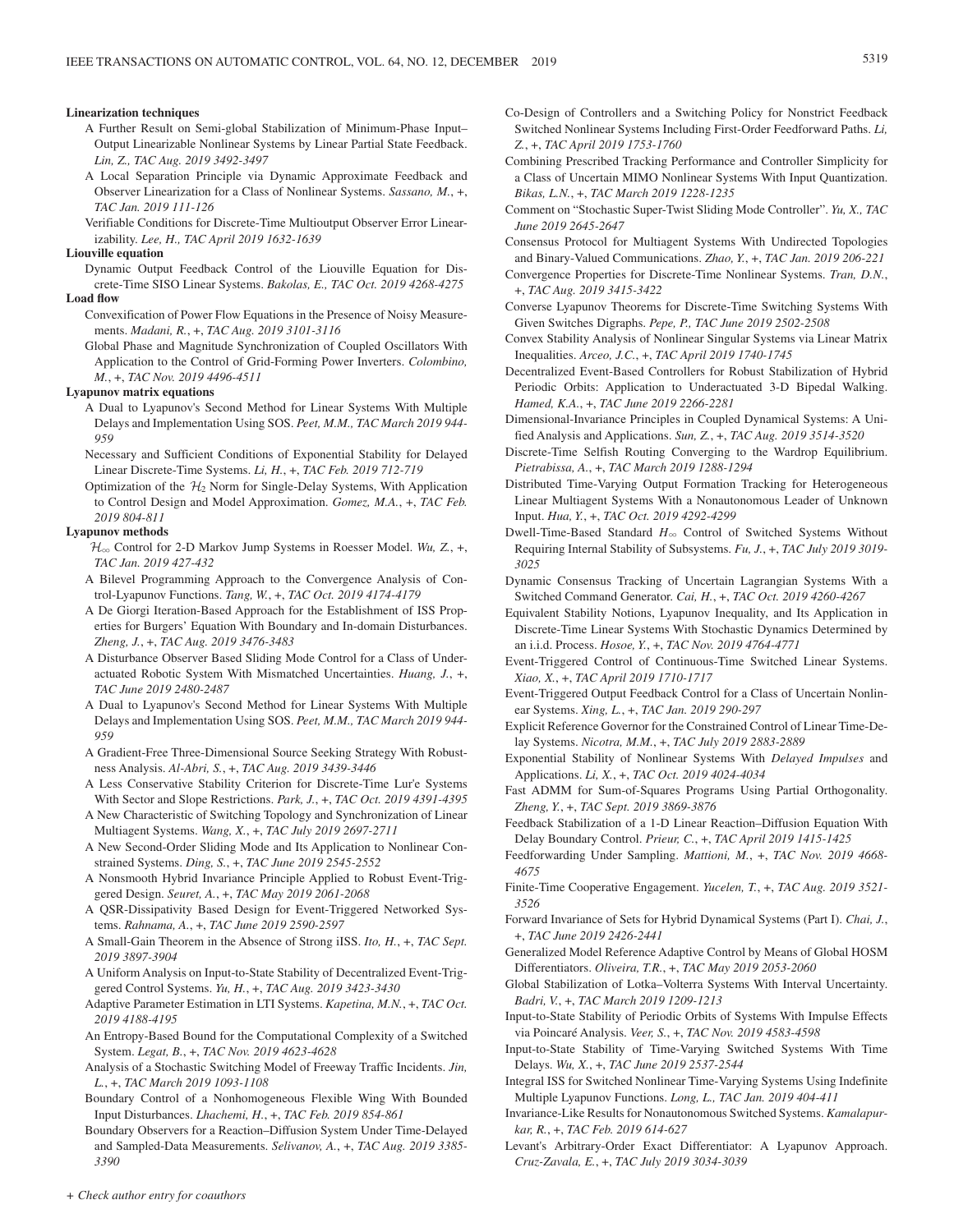- Lyapunov Conditions for Input-to-State Stability of Hybrid Systems With Memory. *Ren, W.*, +, *TAC Oct. 2019 4307-4313*
- Model-Predictive Control With Generalized Zone Tracking. *Liu, S.*, +, *TAC Nov. 2019 4698-4704*
- New Results on Stability Analysis of Markovian Switching Singular Systems. *Xiao, X.*, +, *TAC May 2019 2084-2091*
- Nonconservative Lifted Convex Conditions for Stability of Discrete-Time Switched Systems Under Minimum Dwell-Time Constraint. *Xiang, W.*, +, *TAC Aug. 2019 3407-3414*
- Novel Practical Stability Conditions for Discrete-Time Switched Affine Systems. *Egidio, L.N.*, +, *TAC Nov. 2019 4705-4710*
- Observer-Based Stabilization of Nonhomogeneous Semi-Markov Jump Linear Systems With Mode-Switching Delays. *Ning, Z.*, +, *TAC May 2019 2029-2036*
- On Boundedness of Solutions of State Periodic Systems: A Multivariable Cell Structure Approach. *Efimov, D.*, +, *TAC Oct. 2019 4094-4104*
- On Constructing Multiple Lyapunov Functions for Tracking Control of Multiple Agents With Switching Topologies. *Wen, G.*, +, *TAC Sept. 2019 3796-3803*
- On Input-to-State Stability of Discrete-Time Switched Nonlinear Time-Varying Systems. *Chen, G.*, +, *TAC Dec. 2019 5214-5221*
- On Model-Free Adaptive Control and Its Stability Analysis. *Hou, Z.*, +, *TAC Nov. 2019 4555-4569*
- On Path-Complete Lyapunov Functions: Geometry and Comparison. *Philippe, M.*, +, *TAC May 2019 1947-1957*
- On the Asymptotic Behavior for Neutral Stochastic Differential Delay Equations. *Chen, H.*, +, *TAC April 2019 1671-1678*
- Optimization of the  $\mathcal{H}_2$  Norm for Single-Delay Systems, With Application to Control Design and Model Approximation. *Gomez, M.A.*, +, *TAC Feb. 2019 804-811*
- Output Feedback Boundary Control of a Heat PDE Sandwiched Between Two ODEs. *Wang, J.*, +, *TAC Nov. 2019 4653-4660*
- Output-Constrained Control of Nonaffine Multiagent Systems With Partially Unknown Control Directions. *Fan, B.*, +, *TAC Sept. 2019 3936-3942*
- Output-Feedback Control for Stochastic Nonlinear Systems Subject to Input Saturation and Time-Varying Delay. *Min, H.*, +, *TAC Jan. 2019 359-364*
- Perturbation Theory and Singular Perturbations for Input-to-State Multistable Systems on Manifolds. *Forni, P.*, +, *TAC Sept. 2019 3555-3570*
- PI Controllers for 1-D Nonlinear Transport Equation. *Coron, J.*, +, *TAC Nov. 2019 4570-4582*
- Regional Analysis of Slope-Restricted Lurie Systems. *Valmorbida, G.*, +, *TAC March 2019 1201-1208*
- Regional Stabilization for Discrete Time-Delay Systems With Actuator Saturations via A Delay-Dependent Polytopic Approach. *Chen, Y.*, +, *TAC March 2019 1257-1264*
- Removing the Feasibility Conditions Imposed on Tracking Control Designs for State-Constrained Strict-Feedback Systems. *Zhao, K.*, +, *TAC March 2019 1265-1272*
- Resilient Filtering for Nonlinear Complex Networks With Multiplicative Noise. *Li, W.*, +, *TAC June 2019 2522-2528*
- Robust Compensation of Delay and Diffusive Actuator Dynamics Without Distributed Feedback. *Sanz, R.*, +, *TAC Sept. 2019 3663-3675*
- Robust Multitask Formation Control via Parametric Lyapunov-Like Barrier Functions. *Han, D.*, +, *TAC Nov. 2019 4439-4453*
- Robustness Analysis of a Continuous Higher Order Finite-Time Control System Under Sampled-Data Control. *Du, H.*, +, *TAC June 2019 2488-2494*
- Robustness of the Adaptive Bellman –Ford Algorithm: Global Stability and Ultimate Bounds. *Mo, Y.*, +, *TAC Oct. 2019 4121-4136*
- Stability Analysis of a  $2 \times 2$  Linear Hyperbolic System With a Sampled-Data Controller via Backstepping Method and Looped-Functionals. *Davo, M.A.*, +, *TAC April 2019 1718-1725*
- Stability Analysis of Impulsive Switched Time-Delay Systems With State-Dependent Impulses. *Ren, W.*, +, *TAC Sept. 2019 3928-3935*
- Stability Analysis of Linear Polytopic Descriptor Systems Using a Novel Copositive Matrix Approach. *Hai Yen, L.*, +, *TAC Nov. 2019 4684-4690*

Stability and *L*2 Synthesis of a Class of Periodic Piecewise Time-Varying Systems. *Li, P.*, +, *TAC Aug. 2019 3378-3384*

- Stability and *L*<sub>2</sub>-Gain Analysis for Linear Time-Delay Systems With Delayed Impulses: An Augmentation-Based Switching Impulse Approach. *Chen, W.*, +, *TAC Oct. 2019 4209-4216*
- Stabilizability of Time-Varying Switched Systems Based on Piecewise Continuous Scalar Functions. *Lu, J.*, +, *TAC June 2019 2637-2644*
- Stabilization of Discrete-Time Linear Systems With an Unknown Time-Varying Delay by Switched Low-Gain Feedback. *Su, S.*, +, *TAC May 2019 2069-2076*
- Stabilization of Stochastic Nonlinear Delay Systems With Exogenous Disturbances and the Event-Triggered Feedback Control. *Zhu, Q., TAC Sept. 2019 3764-3771*
- State Measurement Error-to-State Stability Results Based on Approximate Discrete-Time Models. *Vallarella, A.J.*, +, *TAC Aug. 2019 3308-3315*
- Stochastic Source Seeking for Mobile Robots in Obstacle Environments Via the SPSA Method. *Ramirez-Llanos, E.*, +, *TAC April 2019 1732-1739*
- Strict Lyapunov Functions for Model Reference Adaptive Control: Application to Lagrangian Systems. *Loria, A.*, +, *TAC July 2019 3040-3045*
- Switching Tube-Based MPC: Characterization of Minimum Dwell-Time for Feasible and Robustly Stable Switching. *Vicente, B.A.H.*, +, *TAC Oct. 2019 4345-4352*
- Time-Varying Sampled-Data Observer With Asynchronous Measurements. *Sferlazza, A.*, +, *TAC Feb. 2019 869-876*
- Topology Reconstruction of Dynamical Networks via Constrained Lyapunov Equations. *van Waarde, H.J.*, +, *TAC Oct. 2019 4300-4306*
- Two Approaches for the Stabilization of Nonlinear KdV Equation With Boundary Time-Delay Feedback. *Baudouin, L.*, +, *TAC April 2019 1403- 1414*
- Uniform Asymptotic Stability of Switched Nonlinear Time-Varying Systems and Detectability of Reduced Limiting Control Systems. *Mancilla-Aguilar, J.L.*, +, *TAC July 2019 2782-2797*
- Vector-Lyapunov-Function-Based Input-to-State Stability of Stochastic Impulsive Switched Time-Delay Systems. *Ren, W.*, +, *TAC Feb. 2019 654- 669*

# **M**

# **Machine bearings**

Bearing-Based Formation Control of a Group of Agents With Leader-First Follower Structure. *Trinh, M.H.*, +, *TAC Feb. 2019 598-613*

# **Magnetic levitation**

Structure Preserving Observer Design for Port-Hamiltonian Systems. *Yaghmaei, A.*, +, *TAC March 2019 1214-1220*

# **Maintenance engineering**

Optimal Control of Membrane-Filtration Systems. *Kalboussi, N.*, +, *TAC May 2019 2128-2134*

# **Manipulators**

- Adaptive Fixed-Time Control for MIMO Nonlinear Systems With Asymmetric Output Constraints Using Universal Barrier Functions. *Jin, X., TAC July 2019 3046-3053*
- Reduced-Order Sliding-Mode-Observer-Based Fault Estimation for Markov Jump Systems. *Yang, H.*, +, *TAC Nov. 2019 4733-4740*

# **Manufacturing systems**

Static and Dynamic Partitions of Inequalities: A Unified Methodology for Supervisor Simplification. *Chen, C.*, +, *TAC Nov. 2019 4748-4755*

# **Many-body problems**

Hybrid Pose and Velocity-Bias Estimation on *SE*(3) Using Inertial and Landmark Measurements. *Wang, M.*, +, *TAC Aug. 2019 3399-3406*

# **Markov processes**

- *N*-Person Nonzero-Sum Games for Continuous-Time Jump Processes With Varying Discount Factors. *Huang, X.*, +, *TAC May 2019 2037-2044*
- A Principled Approximation Framework for Optimal Control of Semi-Markov Jump Linear Systems. *Jafari, S.*, +, *TAC Sept. 2019 3616-3631*
- A Sufficient Condition for Linear-Quadratic Stochastic Zero-Sum Differential Games for Markov Jump Systems. *Moon, J., TAC April 2019 1619- 1626*
- A Systematic Process for Evaluating Structured Perfect Bayesian Equilibria in Dynamic Games With Asymmetric Information. *Vasal, D.*, +, *TAC Jan. 2019 81-96*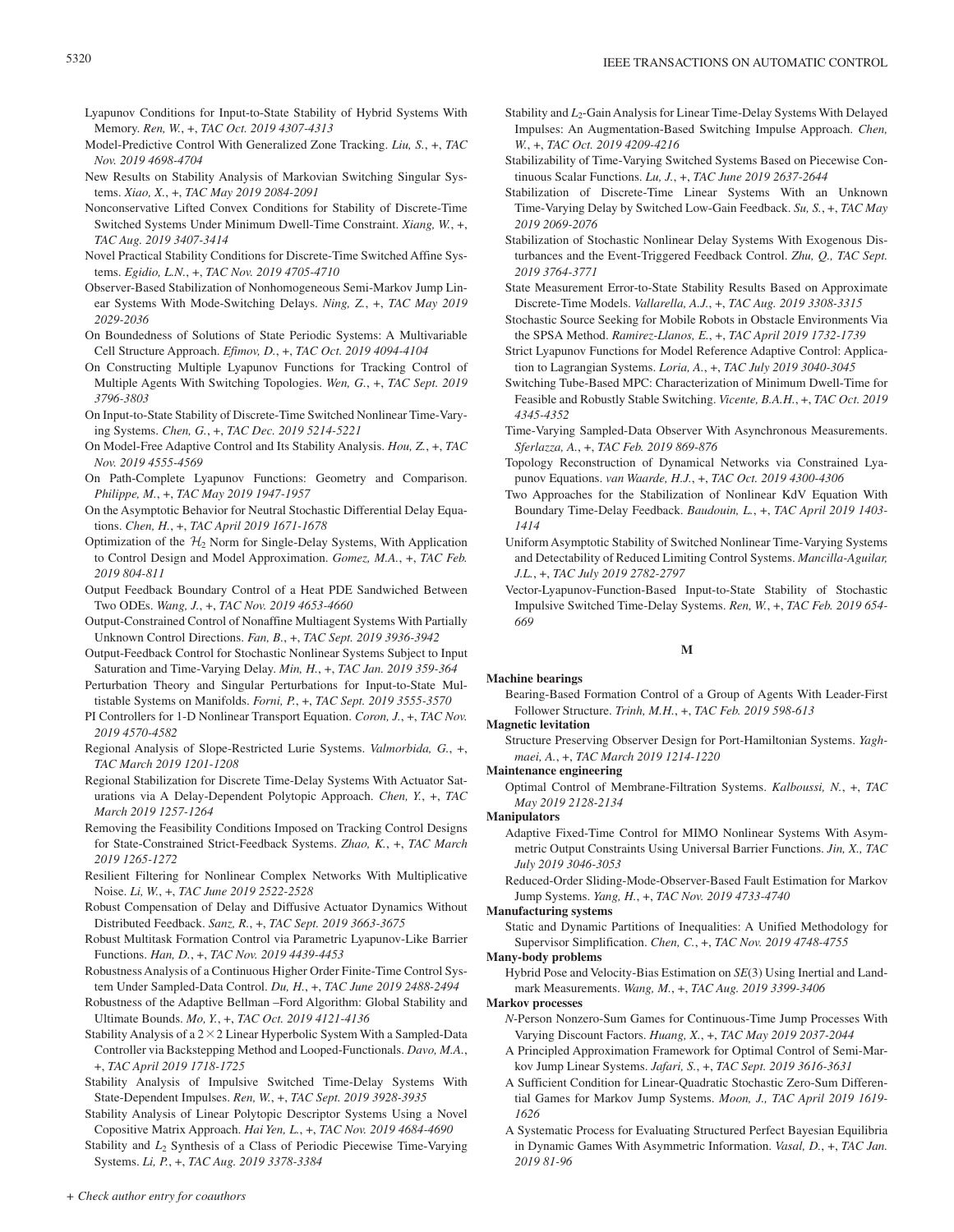- Affine Monotonic and Risk-Sensitive Models in Dynamic Programming. *Bertsekas, D.P., TAC Aug. 2019 3117-3128*
- Analysis of a Stochastic Switching Model of Freeway Traffic Incidents. *Jin, L.*, +, *TAC March 2019 1093-1108*
- Bias-Corrected Q-Learning With Multistate Extension. *Lee, D.*, +, *TAC Oct. 2019 4011-4023*
- Bilinear Controllability of a Class of Advection–Diffusion–Reaction Systems. *Elamvazhuthi, K.*, +, *TAC June 2019 2282-2297*
- Controlled Markov Processes With Safety State Constraints. *Chamie, M.E.*, +, *TAC March 2019 1003-1018*
- Descriptor Observers Design for Markov Jump Systems With Simultaneous Sensor and Actuator Faults. *Yang, H.*, +, *TAC Aug. 2019 3370-3377*
- Design and Stability of Moving Horizon Estimator for Markov Jump Linear Systems. *Sun, Q.*, +, *TAC March 2019 1109-1124*
- Detectability Measure for State Estimation of Discrete Event Systems. *Zhao, P.*, +, *TAC Jan. 2019 433-439*
- Distributed Connectivity Preserving Target Tracking With Random Sensing. *Kan, Z.*, +, *TAC May 2019 2166-2173*
- Event-Based Distributed Filtering Over Markovian Switching Topologies. *Liu, Q.*, +, *TAC April 2019 1595-1602*
- Existence of Nonimpulsive Unique Solution and Stability for Discrete-Time Linear Rectangular Descriptor Markov Jump Systems. *Tian, J.*, +, *TAC Oct. 2019 4245-4251*
- Finite-State Approximations to Discounted and Average Cost Constrained Markov Decision Processes. *Saldi, N., TAC July 2019 2681-2696*
- K4SID: Large-Scale Subspace Identification With Kronecker Modeling. *Sinquin, B.*, +, *TAC March 2019 960-975*
- Learning Policies for Markov Decision Processes From Data. *Hanawal, M.K.*, +, *TAC June 2019 2298-2309*
- Markov Chains With Maximum Entropy for Robotic Surveillance. *George, M.*, +, *TAC April 2019 1566-1580*
- New Results on Stability Analysis of Markovian Switching Singular Systems. *Xiao, X.*, +, *TAC May 2019 2084-2091*
- Observation-Based Optimization for POMDPs With Continuous State, Observation, and Action Spaces. *Jiang, X.*, +, *TAC May 2019 2045-2052*
- Observer-Based Stabilization of Nonhomogeneous Semi-Markov Jump Linear Systems With Mode-Switching Delays. *Ning, Z.*, +, *TAC May 2019 2029-2036*
- On the Structure and Computation of Random Walk Times in Finite Graphs. *Clark, A.*, +, *TAC Nov. 2019 4470-4483*
- Optimal Energy Allocation in Multisensor Estimation Over Wireless Channels Using Energy Harvesting and Sharing. *Knorn, S.*, +, *TAC Oct. 2019 4337-4344*
- Permissive Supervisor Synthesis for Markov Decision Processes Through Learning. *Wu, B.*, +, *TAC Aug. 2019 3332-3338*
- Rate-Cost Tradeoffs in Control. *Kostina, V.*, +, *TAC Nov. 2019 4525-4540*
- Reduced-Order Sliding-Mode-Observer-Based Fault Estimation for Markov Jump Systems. *Yang, H.*, +, *TAC Nov. 2019 4733-4740*
- Scaling Laws for Consensus Protocols Subject to Noise. *Jadbabaie, A.*, +, *TAC April 2019 1389-1402*
- Stability Analysis of Event-Triggered Anytime Control With Multiple Control Laws. *Dang, T.V.*, +, *TAC Jan. 2019 420-426*
- Stability and Set Stability in Distribution of Probabilistic Boolean Networks. *Guo, Y.*, +, *TAC Feb. 2019 736-742*
- Stability of Stochastic Approximations With "Controlled Markov" Noise and Temporal Difference Learning. *Ramaswamy, A.*, +, *TAC June 2019 2614-2620*
- State Classification and Multiclass Optimization of Continuous-Time and Continuous-State Markov Processes. *Cao, X., TAC Sept. 2019 3632-3646*
- Stochastic Stability of Perturbed Learning Automata in Positive-Utility Games. *Chasparis, G.C., TAC Nov. 2019 4454-4469*
- Switching Stochastic Approximation and Applications to Networked Systems. *Yin, G.*, +, *TAC Sept. 2019 3587-3601*
- Throughput Optimal Decentralized Scheduling of Multihop Networks With End-to-End Deadline Constraints: Unreliable Links. *Singh, R.*, +, *TAC Jan. 2019 127-142*

Tracking a Markov Target in a Discrete Environment With Multiple Sensors. *Leahy, K.*, +, *TAC June 2019 2396-2411*

### **Mathematical analysis**

Optimal Control of Membrane-Filtration Systems. *Kalboussi, N.*, +, *TAC May 2019 2128-2134*

# **Mathematical model**

- Analysis and Control of a Continuous-Time Bi-Virus Model. *Liu, J.*, +, *TAC Dec. 2019 4891-4906*
- Non-Gaussian Filter for Continuous-Discrete Models. *Murata, M.*, +, *TAC Dec. 2019 5260-5264*
- Robust Fault Detection and Set-Theoretic UIO for Discrete-Time LPV Systems With State and Output Equations Scheduled by Inexact Scheduling Variables. *Xu, F.*, +, *TAC Dec. 2019 4982-4997*
- Structural Controllability of an NDS With LFT Parameterized Subsystems. *Zhang, Y.*, +, *TAC Dec. 2019 4920-4935*

# **Mathematical programming**

- Convexification of Power Flow Equations in the Presence of Noisy Measurements. *Madani, R.*, +, *TAC Aug. 2019 3101-3116*
- Fast ADMM for Sum-of-Squares Programs Using Partial Orthogonality. *Zheng, Y.*, +, *TAC Sept. 2019 3869-3876*
- Markov Chains With Maximum Entropy for Robotic Surveillance. *George, M.*, +, *TAC April 2019 1566-1580*

Specialized Interior-Point Algorithm for Stable Nonlinear System Identification. *Umenberger, J.*, +, *TAC June 2019 2442-2456*

# **Matrix algebra**

- $\mathcal{H}_{\infty}$  Control for 2-D Markov Jump Systems in Roesser Model. *Wu*, Z., +, *TAC Jan. 2019 427-432*
- A Graphical Characterization of Structurally Controllable Linear Systems With Dependent Parameters. *Liu, F.*, +, *TAC Nov. 2019 4484-4495*
- A Principled Approximation Framework for Optimal Control of Semi-Markov Jump Linear Systems. *Jafari, S.*, +, *TAC Sept. 2019 3616-3631*
- A Sampled-Data Approach to Pyragas-Type Delayed Feedback Stabilization of Periodic Orbits. *Cetinkaya, A.*, +, *TAC Sept. 2019 3748-3755*
- A Spectral Property of a Graph Matrix and Its Application to the Leader-Following Consensus of Discrete-Time Multiagent Systems. *Liu, J.*, +, *TAC June 2019 2583-2589*
- A Sufficient Condition for Linear-Quadratic Stochastic Zero-Sum Differential Games for Markov Jump Systems. *Moon, J., TAC April 2019 1619- 1626*
- An Entropy-Based Bound for the Computational Complexity of a Switched System. *Legat, B.*, +, *TAC Nov. 2019 4623-4628*
- Block Decoupling of Boolean Control Networks. *Yu, Y.*, +, *TAC Aug. 2019 3129-3140*
- Consensusability of Multiagent Systems With Delay and Packet Dropout Under Predictor-Like Protocols. *Xu, J.*, +, *TAC Aug. 2019 3506-3513*
- Controllability and Stabilizability of Networks of Linear Systems. *Trumpf, J.*, +, *TAC Aug. 2019 3391-3398*
- Coordinated Tracking Control With Asynchronous Edge-Based Event-Triggered Communications. *Cheng, B.*, +, *TAC Oct. 2019 4321-4328*
- Dimensional-Invariance Principles in Coupled Dynamical Systems: A Unified Analysis and Applications. *Sun, Z.*, +, *TAC Aug. 2019 3514-3520*
- Distributed Computation of Linear Matrix Equations: An Optimization Perspective. *Zeng, X.*, +, *TAC May 2019 1858-1873*
- Distributed Optimization With Nonconvex Velocity Constraints, Nonuniform Position Constraints, and Nonuniform Stepsizes. *Lin, P.*, +, *TAC June 2019 2575-2582*
- Disturbance-Observer-Based Composite Hierarchical Antidisturbance Control for Singular Markovian Jump Systems. *Yao, X.*, +, *TAC July 2019 2875-2882*
- Ellipsoidal Fusion Estimation for Multisensor Dynamic Systems With Bounded Noises. *Wang, Z.*, +, *TAC Nov. 2019 4725-4732*
- Fast ADMM for Sum-of-Squares Programs Using Partial Orthogonality. *Zheng, Y.*, +, *TAC Sept. 2019 3869-3876*
- Fault Tolerant Control of Descriptor Systems With Disturbances. *Stefanovski, J.D., TAC March 2019 976-988*
- Finite-Time Adaptive Stabilization of Linear Systems. *Faradonbeh, M.K.S.*, +, *TAC Aug. 2019 3498-3505*
- Generalized Sarymsakov Matrices. *Xia, W.*, +, *TAC Aug. 2019 3085-3100*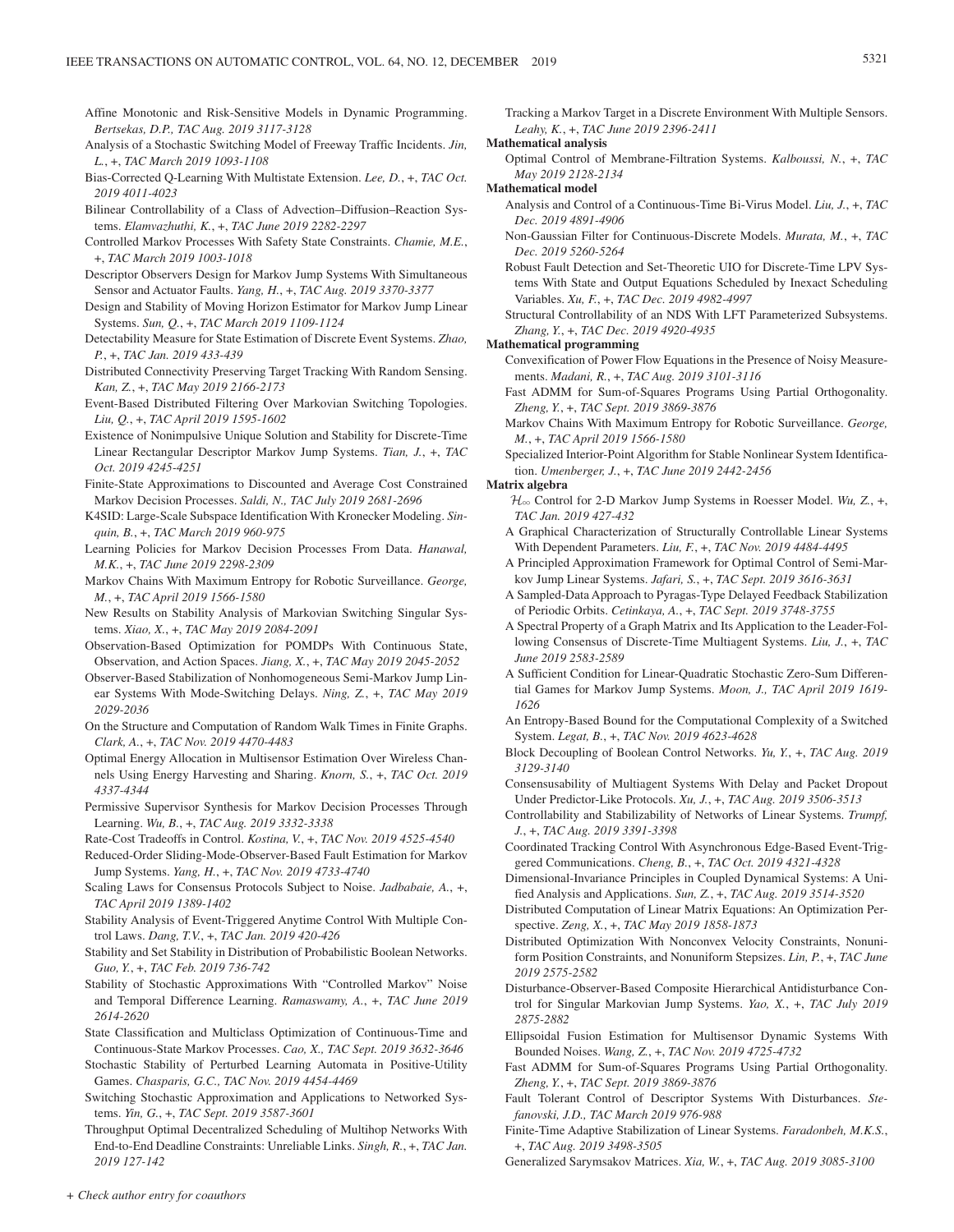- Globally Optimal State-Feedback LQG Control for Large-Scale Systems With Communication Delays and Correlated Subsystem Process Noises. *Wang, Y.*, +, *TAC Oct. 2019 4196-4201*
- Interconnection and Memory in Linear Time-Invariant Systems. *Adam, E.M.*, +, *TAC May 2019 1890-1904*
- K4SID: Large-Scale Subspace Identification With Kronecker Modeling. *Sinquin, B.*, +, *TAC March 2019 960-975*
- Minimal Strongly Eventually Positive Realization for a Class of Externally Positive Systems. *Zheng, J.*, +, *TAC Oct. 2019 4314-4320*
- Necessary and Sufficient Conditions of Exponential Stability for Delayed Linear Discrete-Time Systems. *Li, H.*, +, *TAC Feb. 2019 712-719*
- Nonconservative Lifted Convex Conditions for Stability of Discrete-Time Switched Systems Under Minimum Dwell-Time Constraint. *Xiang, W.*, +, *TAC Aug. 2019 3407-3414*
- On the Existence of a Solution to a Spectral Estimation Problem *à la* Byrnes– Georgiou–Lindquist. *Zhu, B.*, +, *TAC Feb. 2019 820-825*
- Parameter Estimation in Switching Markov Systems and Unsupervised Smoothing. *Zheng, F.*, +, *TAC April 2019 1761-1767*
- Persistent Flows in Deterministic Chains. *Xia, W.*, +, *TAC July 2019 2766- 2781*
- QUARKS: Identification of Large-Scale Kronecker Vector-Autoregressive Models. *Sinquin, B.*, +, *TAC Feb. 2019 448-463*
- Resilient Filtering for Nonlinear Complex Networks With Multiplicative Noise. *Li, W.*, +, *TAC June 2019 2522-2528*
- Smooth Interpolation of Covariance Matrices and Brain Network Estimation. *Ning, L., TAC Aug. 2019 3184-3193*
- Stability and Stabilization of Boolean Networks With Stochastic Delays. *Meng, M.*, +, *TAC Feb. 2019 790-796*
- Stabilization Control for Linear Continuous-Time Mean-Field Systems. *Qi, Q.*, +, *TAC Aug. 2019 3461-3468*
- Stabilization of Uncertain Feedforward Nonlinear Systems With Application to Underactuated Systems. *Ye, H., TAC Aug. 2019 3484-3491*
- Static and Dynamic Partitions of Inequalities: A Unified Methodology for Supervisor Simplification. *Chen, C.*, +, *TAC Nov. 2019 4748-4755*
- Tree-Based Algorithms for the Stability of Discrete-Time Switched Linear Systems Under Arbitrary and Constrained Switching. *Dercole, F.*, +, *TAC Sept. 2019 3823-3830*
- Zonotopic Set-Membership State Estimation for Discrete-Time Descriptor LPV Systems. *Wang, Y.*, +, *TAC May 2019 2092-2099*

# **Matrix decomposition**

On the State Space and Dynamics Selection in Linear Stochastic Models: A Spectral Factorization Approach. *Ferrante, A.*, +, *TAC June 2019 2509- 2513*

# **Maximum likelihood estimation**

- Design and Stability of Moving Horizon Estimator for Markov Jump Linear Systems. *Sun, Q.*, +, *TAC March 2019 1109-1124*
- Online Maximum-Likelihood Estimation of the Parameters of Partially Observed Diffusion Processes. *Surace, S.C.*, +, *TAC July 2019 2814-2829*

# **Maximum principle**

- Discrete Time Pontryagin Maximum Principle Under State-Action-Frequency Constraints. *Paruchuri, P.*, +, *TAC Oct. 2019 4202-4208*
- Optimal Control of Membrane-Filtration Systems. *Kalboussi, N.*, +, *TAC May 2019 2128-2134*

# **Maxwell equations**

Potential Formulation for Charge or Current-Controlled Piezoelectric Smart Composites and Stabilization Results: Electrostatic Versus Quasi-Static Versus Fully-Dynamic Approaches. *Ozer, A.O., TAC March 2019 989- 1002*

# **Mean square error methods**

- Consensusability of Discrete-Time Multiagent Systems With Communication Delay and Packet Dropouts. *Zheng, J.*, +, *TAC March 2019 1185-1192* Distributed Kalman Filtering and Control Through Embedded Average Con-
- sensus Information Fusion. *Talebi, S.P.*, +, *TAC Oct. 2019 4396-4403* Ellipsoidal Fusion Estimation for Multisensor Dynamic Systems With
- Bounded Noises. *Wang, Z.*, +, *TAC Nov. 2019 4725-4732*
- Event-Based Distributed Filtering Over Markovian Switching Topologies. *Liu, Q.*, +, *TAC April 2019 1595-1602*
- Observer-Based Stabilization of Nonhomogeneous Semi-Markov Jump Linear Systems With Mode-Switching Delays. *Ning, Z.*, +, *TAC May 2019 2029-2036*
- Optimal Stabilization Control for Discrete-Time Mean-Field Stochastic Systems. *Zhang, H.*, +, *TAC March 2019 1125-1136*
- Resilient Filtering for Nonlinear Complex Networks With Multiplicative Noise. *Li, W.*, +, *TAC June 2019 2522-2528*
- Self-Tuned Mirror Descent Schemes for Smooth and Nonsmooth High-Dimensional Stochastic Optimization. *Majlesinasab, N.*, +, *TAC Oct. 2019 4377-4384*

# **Measurement**

On Fundamental Limitations of Dynamic Feedback Control in Regular Large-Scale Networks. *Tegling, E.*, +, *TAC Dec. 2019 4936-4951*

# **Measurement errors**

- Multirate Sampled-Data Observer Design Based on a Continuous-Time Design. *Ling, C.*, +, *TAC Dec. 2019 5265-5272*
- Robust Fault Detection and Set-Theoretic UIO for Discrete-Time LPV Systems With State and Output Equations Scheduled by Inexact Scheduling Variables. *Xu, F.*, +, *TAC Dec. 2019 4982-4997*

# **Measurement uncertainty**

Robust Fault Detection and Set-Theoretic UIO for Discrete-Time LPV Systems With State and Output Equations Scheduled by Inexact Scheduling Variables. *Xu, F.*, +, *TAC Dec. 2019 4982-4997*

# **Medical image processing**

Smooth Interpolation of Covariance Matrices and Brain Network Estimation. *Ning, L., TAC Aug. 2019 3184-3193*

# **Membranes**

Optimal Control of Membrane-Filtration Systems. *Kalboussi, N.*, +, *TAC May 2019 2128-2134*

# **Memoryless systems**

The Weighted Nearest Neighbor Estimate for Hammerstein System Identification. *Greblicki, W.*, +, *TAC April 2019 1550-1565*

# **Microcontrollers**

Secure and Privacy-Preserving Consensus. *Ruan, M.*, +, *TAC Oct. 2019 4035-4049*

# **Microsoft Windows**

Initial Excitation-Based Iterative Algorithm for Approximate Optimal Control of Completely Unknown LTI Systems. *Jha, S.K.*, +, *TAC Dec. 2019 5230-5237*

# **MIMO communication**

Power Gain Bounds of MIMO Networked Control Systems: An Entropy Perspective. *Fang, S.*, +, *TAC March 2019 1170-1177*

- **MIMO systems**
	- Adaptive Fixed-Time Control for MIMO Nonlinear Systems With Asymmetric Output Constraints Using Universal Barrier Functions. *Jin, X., TAC July 2019 3046-3053*
	- Analysis and Synthesis of MIMO Multi-Agent Systems Using Network Optimization. *Sharf, M.*, +, *TAC Nov. 2019 4512-4524*
	- Combining Prescribed Tracking Performance and Controller Simplicity for a Class of Uncertain MIMO Nonlinear Systems With Input Quantization. *Bikas, L.N.*, +, *TAC March 2019 1228-1235*
	- Controllability and Stabilizability of Networks of Linear Systems. *Trumpf, J.*, +, *TAC Aug. 2019 3391-3398*
	- Mean Square Stabilization Over SNR-Constrained Channels With Colored and Spatially Correlated Additive Noises. *Gonzalez, R.A.*, +, *TAC Nov. 2019 4825-4832*
	- Power Gain Bounds of MIMO Networked Control Systems: An Entropy Perspective. *Fang, S.*, +, *TAC March 2019 1170-1177*
	- Stabilization of MIMO Systems Over Multiple Independent and Memoryless Fading Noisy Channels. *Liu, Q.*, +, *TAC April 2019 1581-1594*

# **Minimax techniques**

- A Bilevel Programming Approach to the Convergence Analysis of Control-Lyapunov Functions. *Tang, W.*, +, *TAC Oct. 2019 4174-4179*
- A Duality-Based Approach for Distributed Min–Max Optimization. *Notarnicola, I.*, +, *TAC June 2019 2559-2566*
- Cooperative–Competitive Multiagent Systems for Distributed Minimax Optimization Subject to Bounded Constraints. *Yang, S.*, +, *TAC April 2019 1358-1372*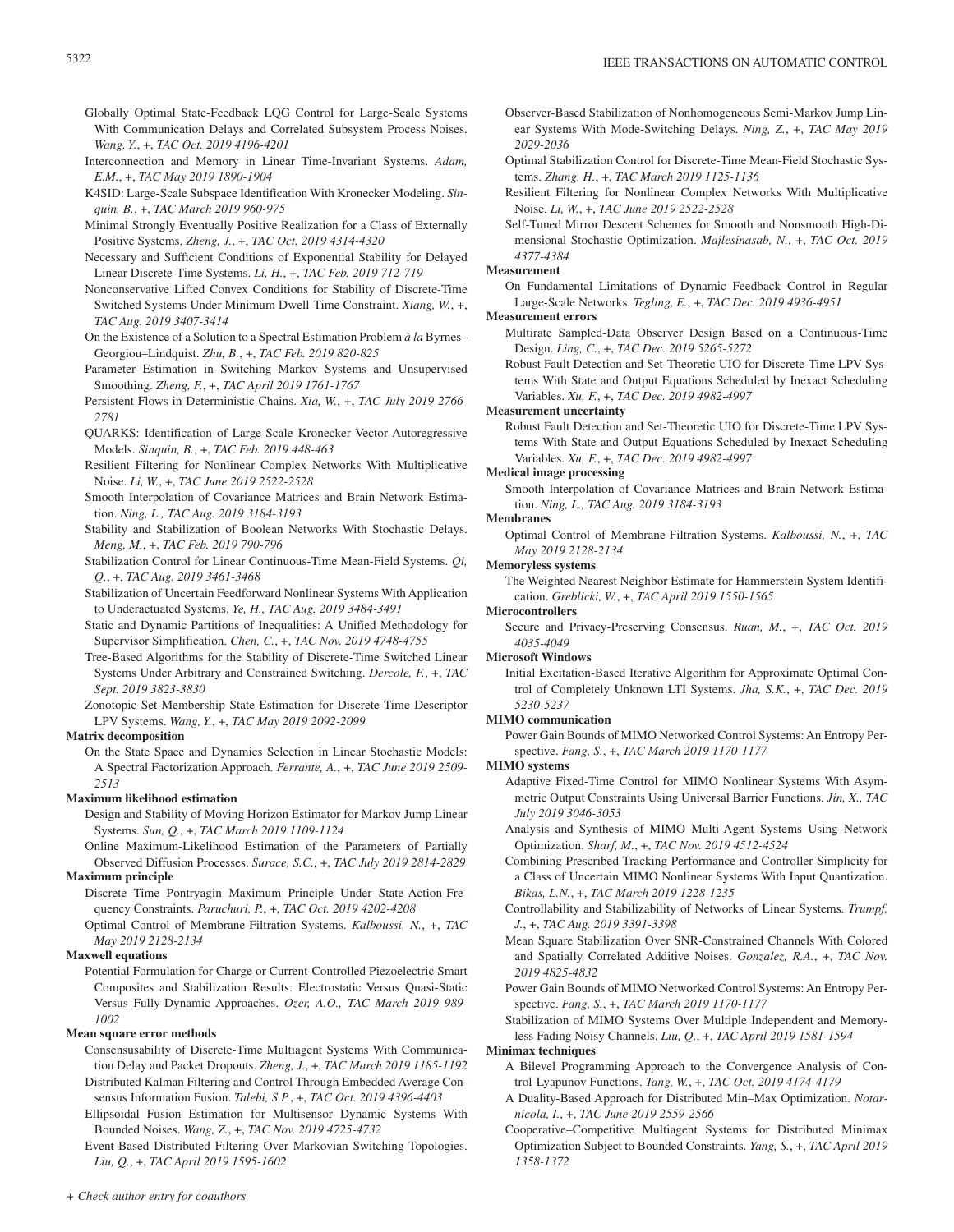Minimax Robust Quickest Change Detection in Systems and Signals With Unknown Transients. *Molloy, T.L.*, +, *TAC July 2019 2976-2982*

Symbolic Optimal Control. *Reissig, G.*, +, *TAC June 2019 2224-2239*

**Minimization**

- A Duality-Based Approach for Distributed Min–Max Optimization. *Notarnicola, I.*, +, *TAC June 2019 2559-2566*
- A New Randomized Block-Coordinate Primal-Dual Proximal Algorithm for Distributed Optimization. *Latafat, P.*, +, *TAC Oct. 2019 4050-4065*
- A Unified Strategy for Solution Seeking in Graphical*N*-Coalition Noncooperative Games. *Ye, M.*, +, *TAC Nov. 2019 4645-4652*
- Adaptive Sequential Stochastic Optimization. *Wilson, C.*, +, *TAC Feb. 2019 496-509*
- Distributed Kalman Filtering Over Wireless Sensor Networks in the Presence of Data Packet Drops. *Zhou, J.*, +, *TAC April 2019 1603-1610*
- Distributed Newton Method for Large-Scale Consensus Optimization. *Tutunov, R.*, +, *TAC Oct. 2019 3983-3994*
- K4SID: Large-Scale Subspace Identification With Kronecker Modeling. *Sinquin, B.*, +, *TAC March 2019 960-975*
- Newton-Type Alternating Minimization Algorithm for Convex Optimization. *Stella, L.*, +, *TAC Feb. 2019 697-711*
- Rate-Cost Tradeoffs in Control. *Kostina, V.*, +, *TAC Nov. 2019 4525-4540*
- Self-Tuned Mirror Descent Schemes for Smooth and Nonsmooth High-Dimensional Stochastic Optimization. *Majlesinasab, N.*, +, *TAC Oct. 2019 4377-4384*
- Stochastic Source Seeking for Mobile Robots in Obstacle Environments Via the SPSA Method. *Ramirez-Llanos, E.*, +, *TAC April 2019 1732-1739*
- Submodular Optimization for Consensus Networks With Noise-Corrupted Leaders. *Mackin, E.*, +, *TAC July 2019 3054-3059*
- SVR-AMA: An Asynchronous Alternating Minimization Algorithm With Variance Reduction for Model Predictive Control Applications. *Ferranti, L.*, +, *TAC May 2019 1800-1815*
- The Proximal Augmented Lagrangian Method for Nonsmooth Composite Optimization. *Dhingra, N.K.*, +, *TAC July 2019 2861-2868*
- Zonotopic Set-Membership State Estimation for Discrete-Time Descriptor LPV Systems. *Wang, Y.*, +, *TAC May 2019 2092-2099*

# **Missile control**

Design and Analysis of State-Feedback Optimal Strategies for the Differential Game of Active Defense. *Garcia, E.*, +, *TAC Feb. 2019 553-568*

# **Mixture models**

- Automatic Pan–Tilt Camera Control for Learning Dirichlet Process Gaussian Process (DPGP) Mixture Models of Multiple Moving Targets. *Wei, H.*, +, *TAC Jan. 2019 159-173*
- Efficient Simulation Sampling Allocation Using Multifidelity Models. *Peng, Y.*, +, *TAC Aug. 2019 3156-3169*

#### **Mobile agents**

Circle Formation Control of Mobile Agents With Limited Interaction Range. *Song, C.*, +, *TAC May 2019 2115-2121*

# **Mobile robots**

- A Disturbance Observer Based Sliding Mode Control for a Class of Underactuated Robotic System With Mismatched Uncertainties. *Huang, J.*, +, *TAC June 2019 2480-2487*
- A General Safety Framework for Learning-Based Control in Uncertain Robotic Systems. *Fisac, J.F.*, +, *TAC July 2019 2737-2752*
- A Gradient-Free Three-Dimensional Source Seeking Strategy With Robustness Analysis. *Al-Abri, S.*, +, *TAC Aug. 2019 3439-3446*
- Constructing Universally Rigid Tensegrity Frameworks With Application in Multiagent Formation Control. *Yang, Q.*, +, *TAC Jan. 2019 381-388*
- Design of Symbolic Controllers for Networked Control Systems. *Borri, A.*, +, *TAC March 2019 1034-1046*
- Feedback Control of a Motorized Skateboard. *Morin, P.*, +, *TAC Feb. 2019 628-639*
- Hierarchical Decomposition of LTL Synthesis Problem for Nonlinear Control Systems. *Meyer, P.*, +, *TAC Nov. 2019 4676-4683*
- Learning Policies for Markov Decision Processes From Data. *Hanawal, M.K.*, +, *TAC June 2019 2298-2309*

Multiagent Coordination Via Distributed Pattern Matching. *Sakurama, K.*, +, *TAC Aug. 2019 3210-3225*

- Optimal Persistent Monitoring Using Second-Order Agents With Physical Constraints. *Wang, Y.*, +, *TAC Aug. 2019 3239-3252*
- Reduced-Order Sliding-Mode-Observer-Based Fault Estimation for Markov Jump Systems. *Yang, H.*, +, *TAC Nov. 2019 4733-4740*
- Resilient Filtering for Nonlinear Complex Networks With Multiplicative Noise. *Li, W.*, +, *TAC June 2019 2522-2528*
- Sampling-Based Optimal Control Synthesis for Multirobot Systems Under Global Temporal Tasks. *Kantaros, Y.*, +, *TAC May 2019 1916-1931*
- Stochastic Source Seeking for Mobile Robots in Obstacle Environments Via the SPSA Method. *Ramirez-Llanos, E.*, +, *TAC April 2019 1732-1739*

Temporal Logic Task Planning and Intermittent Connectivity Control of Mobile Robot Networks. *Kantaros, Y.*, +, *TAC Oct. 2019 4105-4120*

# **Model checking**

Corrections to "On the Decidability and Complexity of Diagnosability for Labeled Petri Nets" [Nov 17 5931-5938]. *Yin, X.*, +, *TAC April 2019 1768* **Model reference adaptive control systems**

- Generalized Model Reference Adaptive Control by Means of Global HOSM Differentiators. *Oliveira, T.R.*, +, *TAC May 2019 2053-2060*
- Strict Lyapunov Functions for Model Reference Adaptive Control: Application to Lagrangian Systems. *Loria, A.*, +, *TAC July 2019 3040-3045*

### **Molecular biophysics**

Deterministic-Like Model Reduction for a Class of Multiscale Stochastic Differential Equations With Application to Biomolecular Systems. *Herath, N.*, +, *TAC Jan. 2019 351-358*

# **Momentum**

Hybrid Pose and Velocity-Bias Estimation on *SE*(3) Using Inertial and Landmark Measurements. *Wang, M.*, +, *TAC Aug. 2019 3399-3406*

#### **MONOS devices**

On Sufficient Conditions for Mixed Monotonicity. *Yang, L.*, +, *TAC Dec. 2019 5080-5085*

#### **Monte Carlo methods**

Frequency-Domain Analysis for Nonlinear Systems With Time-Domain Model Parameter Uncertainty. *Jacobs, W.R.*, +, *TAC May 2019 1905-1915* Non-Gaussian Filter for Continuous-Discrete Models. *Murata, M.*, +, *TAC Dec. 2019 5260-5264*

- Process Noise Covariance Design in Kalman Filtering via Bounds Optimization. *Salvoldi, M.*, +, *TAC Feb. 2019 834-840*
- Tracking a Markov Target in a Discrete Environment With Multiple Sensors. *Leahy, K.*, +, *TAC June 2019 2396-2411*

### **Motion control**

- Distributed Connectivity Preserving Target Tracking With Random Sensing. *Kan, Z.*, +, *TAC May 2019 2166-2173*
- Feedback Control of a Motorized Skateboard. *Morin, P.*, +, *TAC Feb. 2019 628-639*

#### **Multi-agent systems**

- A Distributed Algorithm for Least Squares Solutions. *Wang, X.*, +, *TAC Oct. 2019 4217-4222*
- A Distributed Observer for a Class of Nonlinear Systems and Its Application to a Leader-Following Consensus Problem. *Liu, T.*, +, *TAC March 2019 1221-1227*
- A Gradient-Free Three-Dimensional Source Seeking Strategy With Robustness Analysis. *Al-Abri, S.*, +, *TAC Aug. 2019 3439-3446*
- A New Characteristic of Switching Topology and Synchronization of Linear Multiagent Systems. *Wang, X.*, +, *TAC July 2019 2697-2711*
- A New Randomized Block-Coordinate Primal-Dual Proximal Algorithm for Distributed Optimization. *Latafat, P.*, +, *TAC Oct. 2019 4050-4065*
- A Novel Reduced-Order Protocol for Consensus Control of Linear Multiagent Systems. *Li, X.*, +, *TAC July 2019 3005-3012*
- A Sharp Bound on the*s*-Energy and Its Applications to Averaging Systems. *Chazelle, B., TAC Oct. 2019 4385-4390*
- A Spectral Property of a Graph Matrix and Its Application to the Leader-Following Consensus of Discrete-Time Multiagent Systems. *Liu, J.*, +, *TAC June 2019 2583-2589*
- Analysis and Synthesis of MIMO Multi-Agent Systems Using Network Optimization. *Sharf, M.*, +, *TAC Nov. 2019 4512-4524*
- Bearing-Based Formation Control of a Group of Agents With Leader-First Follower Structure. *Trinh, M.H.*, +, *TAC Feb. 2019 598-613*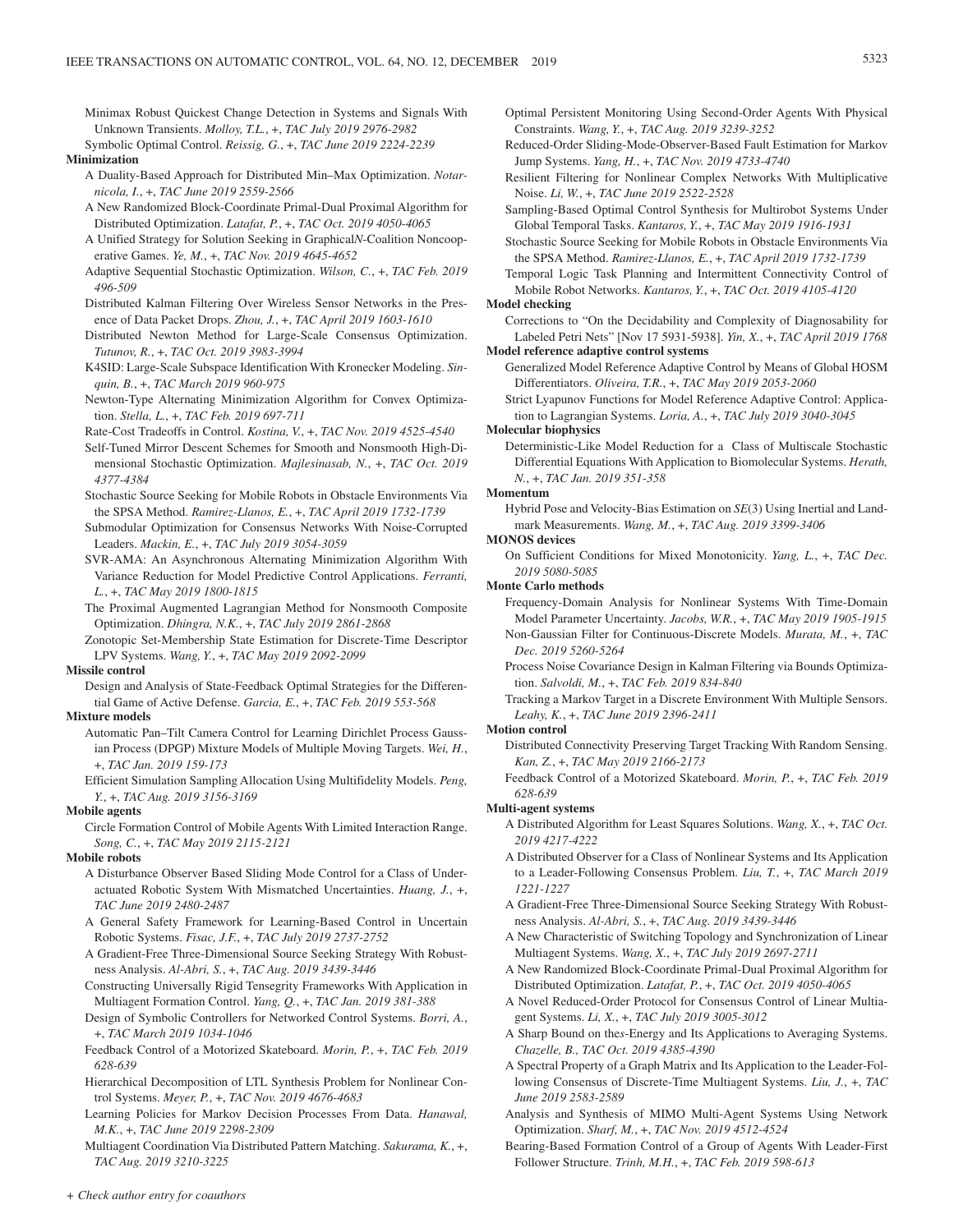- Bearing-Only Formation Tracking Control of Multiagent Systems. *Zhao, S.*, +, *TAC Nov. 2019 4541-4554*
- Bilinear Controllability of a Class of Advection–Diffusion–Reaction Systems. *Elamvazhuthi, K.*, +, *TAC June 2019 2282-2297*
- Bounds on Delay Consensus Margin of Second-Order Multiagent Systems With Robust Position and Velocity Feedback Protocol. *Ma, D.*, +, *TAC Sept. 2019 3780-3787*
- Consensus Control of General Linear Multiagent Systems With Antagonistic Interactions and Communication Noises. *Hu, J.*, +, *TAC May 2019 2122- 2127*
- Consensus of Heterogeneous Nonlinear Multiagent Systems With Duplex Control Laws. *Yang, S.*, +, *TAC Dec. 2019 5140-5147*
- Consensus of Nonidentical Euler–Lagrange Systems Under Switching Directed Graphs. *Abdessameud, A., TAC May 2019 2108-2114*
- Consensus Protocol for Multiagent Systems With Undirected Topologies and Binary-Valued Communications. *Zhao, Y.*, +, *TAC Jan. 2019 206-221*
- Consensusability of Discrete-Time Multiagent Systems With Communication Delay and Packet Dropouts. *Zheng, J.*, +, *TAC March 2019 1185-1192*
- Consensusability of Multiagent Systems With Delay and Packet Dropout Under Predictor-Like Protocols. *Xu, J.*, +, *TAC Aug. 2019 3506-3513*
- Constructing Universally Rigid Tensegrity Frameworks With Application in Multiagent Formation Control. *Yang, Q.*, +, *TAC Jan. 2019 381-388*
- Containment Control for Multiagent Systems Under Two Intermittent Control Schemes. *Xiao, Q.*, +, *TAC March 2019 1236-1243*
- Cooperative Control of Multiple Agents With Unknown High-Frequency Gain Signs Under Unbalanced and Switching Topologies. *Wang, Q.*, +, *TAC June 2019 2495-2501*
- Cooperative Output Regulation of Heterogeneous Linear Multi-Agent Networks via *H*3 Performance Allocation. *Li, X.*, +, *TAC Feb. 2019 683-696*
- Cooperative–Competitive Multiagent Systems for Distributed Minimax Optimization Subject to Bounded Constraints. *Yang, S.*, +, *TAC April 2019 1358-1372*
- Coordinated Tracking Control With Asynchronous Edge-Based Event-Triggered Communications. *Cheng, B.*, +, *TAC Oct. 2019 4321-4328*
- Design and Analysis of State-Feedback Optimal Strategies for the Differential Game of Active Defense. *Garcia, E.*, +, *TAC Feb. 2019 553-568*
- Designing Distributed Specified-Time Consensus Protocols for Linear Multiagent Systems Over Directed Graphs. *Zhao, Y.*, +, *TAC July 2019 2945- 2952*
- Dimensional-Invariance Principles in Coupled Dynamical Systems: A Unified Analysis and Applications. *Sun, Z.*, +, *TAC Aug. 2019 3514-3520*
- Distributed Average Tracking of Physical Second-Order Agents With Heterogeneous Unknown Nonlinear Dynamics Without Constraint on Input Signals. *Ghapani, S.*, +, *TAC March 2019 1178-1184*
- Distributed Connectivity Preserving Target Tracking With Random Sensing. *Kan, Z.*, +, *TAC May 2019 2166-2173*
- Distributed Continuous-Time and Discrete-Time Optimization With Nonuniform Unbounded Convex Constraint Sets and Nonuniform Stepsizes. *Lin, P.*, +, *TAC Dec. 2019 5148-5155*
- Distributed Discrete-Time Optimization in Multiagent Networks Using Only Sign of Relative State. *Zhang, J.*, +, *TAC June 2019 2352-2367*
- Distributed Optimization With Nonconvex Velocity Constraints, Nonuniform Position Constraints, and Nonuniform Stepsizes. *Lin, P.*, +, *TAC June 2019 2575-2582*
- Distributed Projection Subgradient Algorithm Over Time-Varying General Unbalanced Directed Graphs. *Li, H.*, +, *TAC March 2019 1309-1316*
- Distributed Time-Varying Output Formation Tracking for Heterogeneous Linear Multiagent Systems With a Nonautonomous Leader of Unknown Input. *Hua, Y.*, +, *TAC Oct. 2019 4292-4299*
- Dynamic Event-Triggered and Self-Triggered Control for Multi-agent Systems. *Yi, X.*, +, *TAC Aug. 2019 3300-3307*
- Event-Triggered Cooperative Output Regulation of Linear Multi-Agent Systems Under Jointly Connected Topologies. *Hu, W.*, +, *TAC March 2019 1317-1322*
- Fenchel Dual Gradient Methods for Distributed Convex Optimization Over Time-Varying Networks. *Wu, X.*, +, *TAC Nov. 2019 4629-4636*
- Finite-Time Cooperative Engagement. *Yucelen, T.*, +, *TAC Aug. 2019 3521- 3526*
- Fully Distributed Event-Triggered Protocols for Linear Multiagent Networks. *Cheng, B.*, +, *TAC April 2019 1655-1662*
- Fully Distributed Formation-Containment Control of Heterogeneous Linear Multiagent Systems. *Jiang, W.*, +, *TAC Sept. 2019 3889-3896*
- Fully Distributed Resilience for Adaptive Exponential Synchronization of Heterogeneous Multiagent Systems Against Actuator Faults. *Chen, C.*, +, *TAC Aug. 2019 3347-3354*
- Individual Regret Bounds for the Distributed Online Alternating Direction Method of Multipliers. *Akbari, M.*, +, *TAC April 2019 1746-1752*
- Input-to-State Stability of Time-Varying Switched Systems With Time Delays. *Wu, X.*, +, *TAC June 2019 2537-2544*
- Integrated Relative Localization and Leader–Follower Formation Control. *Han, Z.*, +, *TAC Jan. 2019 20-34*
- Leader–Following Consensus of Multiple Uncertain Euler–Lagrange Systems With Unknown Dynamic Leader. *Lu, M.*, +, *TAC Oct. 2019 4167- 4173*
- Leader-Following Output Consensus for High-Order Nonlinear Multiagent Systems. *Hua, C.*, +, *TAC March 2019 1156-1161*
- Learning Generalized Nash Equilibria in a Class of Convex Games. *Tatarenko, T.*, +, *TAC April 2019 1426-1439*
- Linear Stochastic Approximation Algorithms and Group Consensus Over Random Signed Networks. *Chen, G.*, +, *TAC May 2019 1874-1889*
- LQ Synchronization of Discrete-Time Multiagent Systems: A Distributed Optimization Approach. *Wang, Q.*, +, *TAC Dec. 2019 5183-5190*
- Model Reduction of Multiagent Systems Using Dissimilarity-Based Clustering. *Cheng, X.*, +, *TAC April 2019 1663-1670*
- Multiagent Coordination Via Distributed Pattern Matching. *Sakurama, K.*, +, *TAC Aug. 2019 3210-3225*
- Multiagent Newton–Raphson Optimization Over Lossy Networks. *Bof, N.*, +, *TAC July 2019 2983-2990*
- On Constructing Multiple Lyapunov Functions for Tracking Control of Multiple Agents With Switching Topologies. *Wen, G.*, +, *TAC Sept. 2019 3796-3803*
- On Survival of All Agents in A Network With Cooperative and Competitive Interactions. *Zhai, S.*, +, *TAC Sept. 2019 3853-3860*
- On Synchronization in Continuous-Time Networks of Nonlinear Nodes With State-Dependent and Degenerate Noise Diffusion. *Russo, G.*, +, *TAC Jan. 2019 389-395*
- Optimal Persistent Monitoring Using Second-Order Agents With Physical Constraints. *Wang, Y.*, +, *TAC Aug. 2019 3239-3252*

Output Consensus of Heterogeneous Linear Multi-Agent Systems with Adaptive Event-Triggered Control. *Qian, Y.*, +, *TAC June 2019 2606-2613*

Output-Constrained Control of Nonaffine Multiagent Systems With Partially Unknown Control Directions. *Fan, B.*, +, *TAC Sept. 2019 3936-3942*

- Persistent Flows in Deterministic Chains. *Xia, W.*, +, *TAC July 2019 2766- 2781*
- Practical Consensus of Homogeneous Sampled-Data Multiagent Systems. *Bernuau, E.*, +, *TAC Nov. 2019 4691-4697*
- Prescribed Finite-Time Consensus Tracking for Multiagent Systems With Nonholonomic Chained-Form Dynamics. *Ning, B.*, +, *TAC April 2019 1686-1693*
- Push-Sum With Transmission Failures. *Gerencser, B.*, +, *TAC March 2019 1019-1033*
- Resilient Distributed Estimation: Sensor Attacks. *Chen, Y.*, +, *TAC Sept. 2019 3772-3779*
- Robust Multitask Formation Control via Parametric Lyapunov-Like Barrier Functions. *Han, D.*, +, *TAC Nov. 2019 4439-4453*
- Scaling Laws for Consensus Protocols Subject to Noise. *Jadbabaie, A.*, +, *TAC April 2019 1389-1402*
- Sensing-Based Distributed State Estimation for Cooperative Multiagent Systems. *Kwon, C.*, +, *TAC June 2019 2368-2382*
- Submodular Optimization for Consensus Networks With Noise-Corrupted Leaders. *Mackin, E.*, +, *TAC July 2019 3054-3059*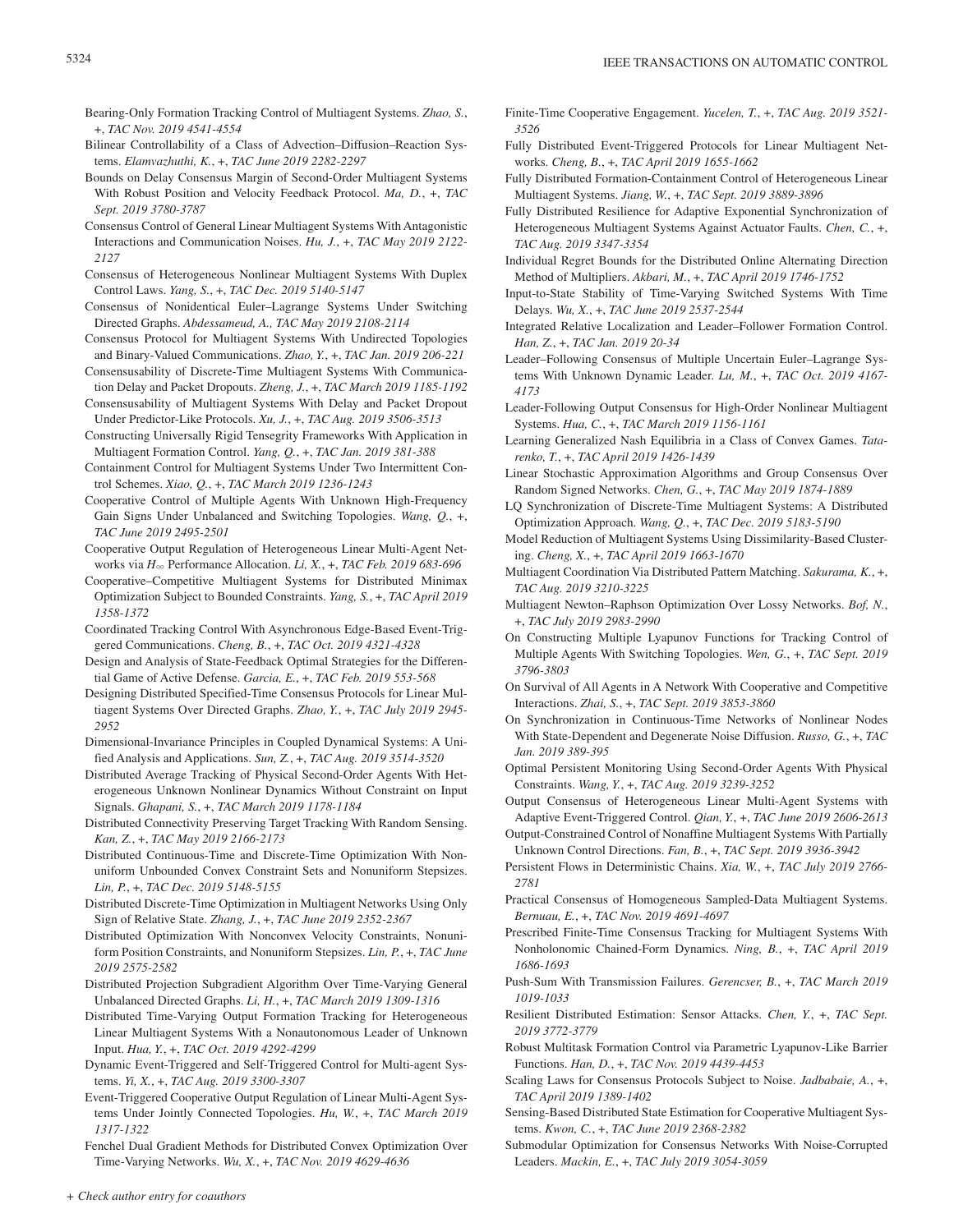- The Importance of System-Level Information in Multiagent Systems Design: Cardinality and Covering Problems. *Paccagnan, D.*, +, *TAC Aug. 2019 3253-3267*
- Tracking a Markov Target in a Discrete Environment With Multiple Sensors. *Leahy, K.*, +, *TAC June 2019 2396-2411*
- Tracking Consensus of General Nonlinear Multiagent Systems With External Disturbances Under Directed Networks. *Wang, H.*, +, *TAC Nov. 2019 4772-4779*
- ZONE: Zeroth-Order Nonconvex Multiagent Optimization Over Networks. *Hajinezhad, D.*, +, *TAC Oct. 2019 3995-4010*

# **Multi-robot systems**

- A Distributed Observer for a Class of Nonlinear Systems and Its Application to a Leader-Following Consensus Problem. *Liu, T.*, +, *TAC March 2019 1221-1227*
- A Gradient-Free Three-Dimensional Source Seeking Strategy With Robustness Analysis. *Al-Abri, S.*, +, *TAC Aug. 2019 3439-3446*
- Bearing-Based Formation Control of a Group of Agents With Leader-First Follower Structure. *Trinh, M.H.*, +, *TAC Feb. 2019 598-613*
- Bearing-Only Formation Tracking Control of Multiagent Systems. *Zhao, S.*, +, *TAC Nov. 2019 4541-4554*
- Consensus Protocol for Multiagent Systems With Undirected Topologies and Binary-Valued Communications. *Zhao, Y.*, +, *TAC Jan. 2019 206-221*
- Constructing Universally Rigid Tensegrity Frameworks With Application in Multiagent Formation Control. *Yang, Q.*, +, *TAC Jan. 2019 381-388*
- Cooperative Control of Multiple Agents With Unknown High-Frequency Gain Signs Under Unbalanced and Switching Topologies. *Wang, Q.*, +, *TAC June 2019 2495-2501*
- Designing Distributed Specified-Time Consensus Protocols for Linear Multiagent Systems Over Directed Graphs. *Zhao, Y.*, +, *TAC July 2019 2945- 2952*
- Distributed Connectivity Preserving Target Tracking With Random Sensing. *Kan, Z.*, +, *TAC May 2019 2166-2173*
- Distributed Time-Varying Output Formation Tracking for Heterogeneous Linear Multiagent Systems With a Nonautonomous Leader of Unknown Input. *Hua, Y.*, +, *TAC Oct. 2019 4292-4299*
- Integrated Relative Localization and Leader–Follower Formation Control. *Han, Z.*, +, *TAC Jan. 2019 20-34*
- Leader–Following Consensus of Multiple Uncertain Euler–Lagrange Systems With Unknown Dynamic Leader. *Lu, M.*, +, *TAC Oct. 2019 4167- 4173*
- Multiagent Coordination Via Distributed Pattern Matching. *Sakurama, K.*, +, *TAC Aug. 2019 3210-3225*
- Optimal Persistent Monitoring Using Second-Order Agents With Physical Constraints. *Wang, Y.*, +, *TAC Aug. 2019 3239-3252*
- Robust Multitask Formation Control via Parametric Lyapunov-Like Barrier Functions. *Han, D.*, +, *TAC Nov. 2019 4439-4453*
- Sampling-Based Optimal Control Synthesis for Multirobot Systems Under Global Temporal Tasks. *Kantaros, Y.*, +, *TAC May 2019 1916-1931*
- Stochastic Source Seeking for Mobile Robots in Obstacle Environments Via the SPSA Method. *Ramirez-Llanos, E.*, +, *TAC April 2019 1732-1739*
- Temporal Logic Task Planning and Intermittent Connectivity Control of Mobile Robot Networks. *Kantaros, Y.*, +, *TAC Oct. 2019 4105-4120*

# **Multidimensional systems**

- A Backstepping Boundary Observer for a Simply Supported Beam. *Karagiannis, D.*, +, *TAC Sept. 2019 3809-3816*
- A Convex Information Relaxation for Constrained Decentralized Control Design Problems. *Lin, W.*, +, *TAC Nov. 2019 4788-4795*
- Approximate Robust Output Regulation of Boundary Control Systems. *Humaloja, J.*, +, *TAC June 2019 2210-2223*
- Backstepping Boundary Control of a Wave PDE With Spatially Distributed Time Invariant Unknown Disturbances. *Basturk, H.I.*, +, *TAC Aug. 2019 3469-3475*
- Criteria for Input-to-State Practical Stability. *Mironchenko, A., TAC Jan. 2019 298-304*

Dimensional-Invariance Principles in Coupled Dynamical Systems: A Unified Analysis and Applications. *Sun, Z.*, +, *TAC Aug. 2019 3514-3520*

- Feedback Stabilization of a 1-D Linear Reaction–Diffusion Equation With Delay Boundary Control. *Prieur, C.*, +, *TAC April 2019 1415-1425*
- New Controllability Conditions for Networked, Identical LTI Systems. *Hao, Y.*, +, *TAC Oct. 2019 4223-4228*
- Output Feedback Exponential Stabilization of One-Dimensional Wave Equation With Velocity Recirculation. *Zhou, H.*, +, *TAC Nov. 2019 4599-4606*
- Two Approaches for the Stabilization of Nonlinear KdV Equation With Boundary Time-Delay Feedback. *Baudouin, L.*, +, *TAC April 2019 1403- 1414*

# **N**

**Network theory (graphs)**

- A Sharp Bound on the*s*-Energy and Its Applications to Averaging Systems. *Chazelle, B., TAC Oct. 2019 4385-4390*
- A Simple Approach to Distributed Observer Design for Linear Systems. *Han, W.*, +, *TAC Jan. 2019 329-336*
- Analysis and Synthesis of MIMO Multi-Agent Systems Using Network Optimization. *Sharf, M.*, +, *TAC Nov. 2019 4512-4524*
- Bounds on Delay Consensus Margin of Second-Order Multiagent Systems With Robust Position and Velocity Feedback Protocol. *Ma, D.*, +, *TAC Sept. 2019 3780-3787*
- Comprehending Complexity: Data-Rate Constraints in Large-Scale Networks. *Matveev, A.S.*, +, *TAC Oct. 2019 4252-4259*
- Controllability and Stabilizability of Networks of Linear Systems. *Trumpf, J.*, +, *TAC Aug. 2019 3391-3398*
- Distributed Balancing With Constrained Integer Weights. *Rikos, A.I.*, +, *TAC June 2019 2553-2558*
- Distributed Discrete-Time Optimization in Multiagent Networks Using Only Sign of Relative State. *Zhang, J.*, +, *TAC June 2019 2352-2367*
- Distributed Flow Network Balancing With Minimal Effort. *Oliva, G.*, +, *TAC Sept. 2019 3529-3543*
- Distributed Projection Subgradient Algorithm Over Time-Varying General Unbalanced Directed Graphs. *Li, H.*, +, *TAC March 2019 1309-1316*
- Linear Stochastic Approximation Algorithms and Group Consensus Over Random Signed Networks. *Chen, G.*, +, *TAC May 2019 1874-1889*
- Model Reduction of Multiagent Systems Using Dissimilarity-Based Clustering. *Cheng, X.*, +, *TAC April 2019 1663-1670*
- On Synchronization in Continuous-Time Networks of Nonlinear Nodes With State-Dependent and Degenerate Noise Diffusion. *Russo, G.*, +, *TAC Jan. 2019 389-395*
- Opinion Propagation Over Signed Networks: Models and Convergence Analysis. *Lin, X.*, +, *TAC Aug. 2019 3431-3438*
- Optimizing Leader Influence in Networks Through Selection of Direct Followers. *Mai, V.S.*, +, *TAC March 2019 1280-1287*
- Performance Improvement in Noisy Linear Consensus Networks With Time-Delay. *Ghaedsharaf, Y.*, +, *TAC June 2019 2457-2472*
- Polarizability, Consensusability, and Neutralizability of Opinion Dynamics on Coopetitive Networks. *Liu, F.*, +, *TAC Aug. 2019 3339-3346*
- Positive Edge-Consensus for Nodal Networks via Output Feedback. *Su, H.*, +, *TAC March 2019 1244-1249*
- Push-Sum With Transmission Failures. *Gerencser, B.*, +, *TAC March 2019 1019-1033*
- QUARKS: Identification of Large-Scale Kronecker Vector-Autoregressive Models. *Sinquin, B.*, +, *TAC Feb. 2019 448-463*
- Single-Delay and Multiple-Delay Proportional-Retarded (PR) Protocols for Fast Consensus in a Large-Scale Network. *Ramirez, A.*, +, *TAC May 2019 2142-2149*
- Social Power Dynamics Over Switching and Stochastic Influence Networks. *Chen, G.*, +, *TAC Feb. 2019 582-597*
- Structural Controllability of Symmetric Networks. *Menara, T.*, +, *TAC Sept. 2019 3740-3747*
- Submodular Optimization for Consensus Networks With Noise-Corrupted Leaders. *Mackin, E.*, +, *TAC July 2019 3054-3059*
- Time-Delay Origins of Fundamental Tradeoffs Between Risk of Large Fluctuations and Network Connectivity. *Somarakis, C.*, +, *TAC Sept. 2019 3571-3586*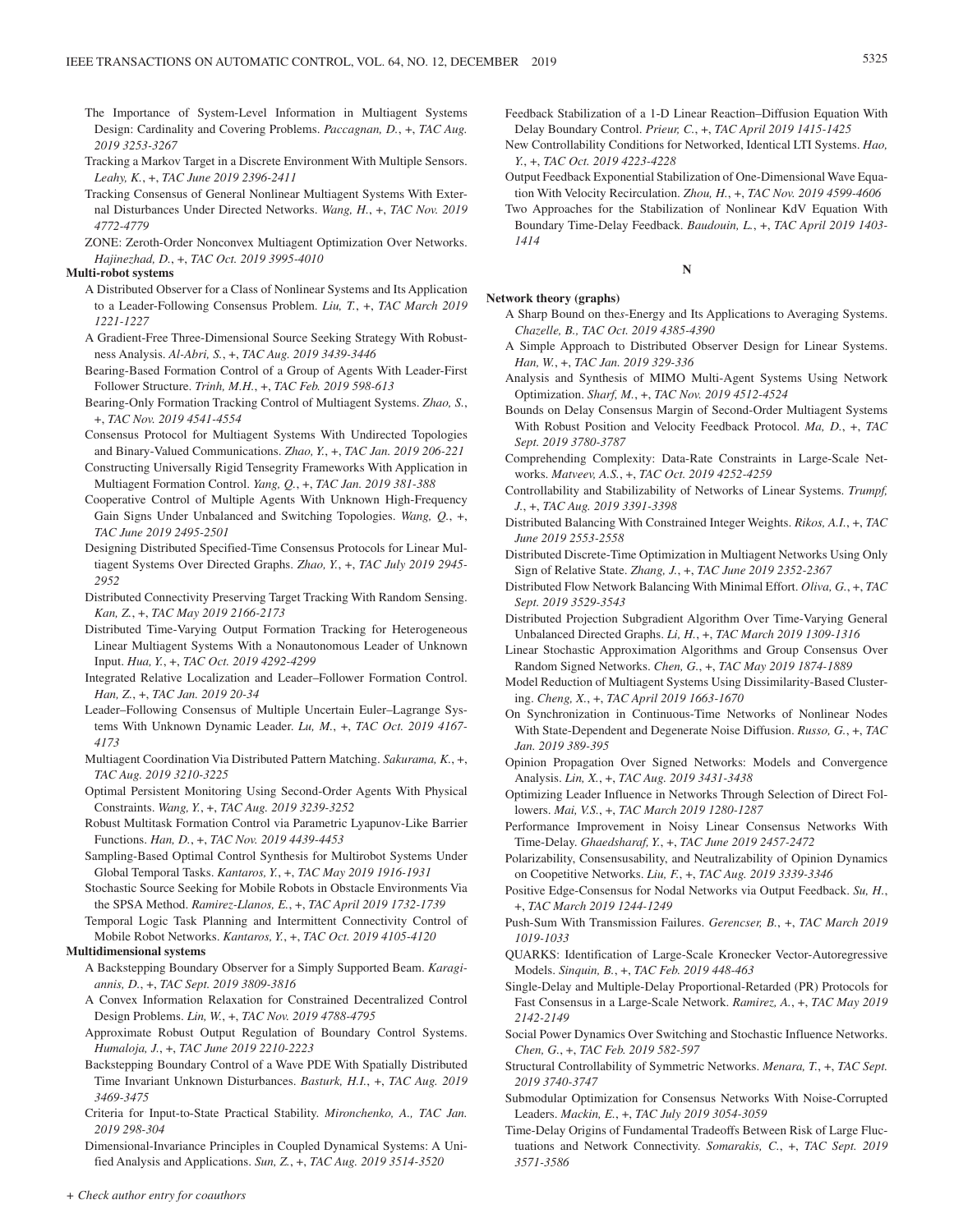Topology Reconstruction of Dynamical Networks via Constrained Lyapunov Equations. *van Waarde, H.J.*, +, *TAC Oct. 2019 4300-4306*

ZONE: Zeroth-Order Nonconvex Multiagent Optimization Over Networks. *Hajinezhad, D.*, +, *TAC Oct. 2019 3995-4010*

**Network topology**

- Structural Controllability of a Consensus Network With Multiple Leaders. *Mehrabadi, M.K.*, +, *TAC Dec. 2019 5101-5107*
- Structural Controllability of an NDS With LFT Parameterized Subsystems. *Zhang, Y.*, +, *TAC Dec. 2019 4920-4935*

#### **Networked control systems**

- A QSR-Dissipativity Based Design for Event-Triggered Networked Systems. *Rahnama, A.*, +, *TAC June 2019 2590-2597*
- Analysis of Stochastic Switched Systems With Application to Networked Control Under Jamming Attacks. *Cetinkaya, A.*, +, *TAC May 2019 2013- 2028*
- Consensusability of Multiagent Systems With Delay and Packet Dropout Under Predictor-Like Protocols. *Xu, J.*, +, *TAC Aug. 2019 3506-3513*
- Design of Symbolic Controllers for Networked Control Systems. *Borri, A.*, +, *TAC March 2019 1034-1046*
- Interacting Multiple Model Estimator for Networked Control Systems: Stability, Convergence, and Performance. *Lin, H.*, +, *TAC March 2019 928- 943*
- Minimal Input and Output Selection for Stability of Systems With Uncertainties. *Liu, Z.*, +, *TAC April 2019 1456-1471*
- New Controllability Conditions for Networked, Identical LTI Systems. *Hao, Y.*, +, *TAC Oct. 2019 4223-4228*
- Optimal Local and Remote Controllers With Unreliable Uplink Channels. *Asghari, S.M.*, +, *TAC May 2019 1816-1831*
- Power Gain Bounds of MIMO Networked Control Systems: An Entropy Perspective. *Fang, S.*, +, *TAC March 2019 1170-1177*
- Sensing-Based Distributed State Estimation for Cooperative Multiagent Systems. *Kwon, C.*, +, *TAC June 2019 2368-2382*
- Stability Analysis of Event-Triggered Anytime Control With Multiple Control Laws. *Dang, T.V.*, +, *TAC Jan. 2019 420-426*
- Switching Stochastic Approximation and Applications to Networked Systems. *Yin, G.*, +, *TAC Sept. 2019 3587-3601*

#### **Neurocontrollers**

Tracking Consensus of General Nonlinear Multiagent Systems With External Disturbances Under Directed Networks. *Wang, H.*, +, *TAC Nov. 2019 4772-4779*

#### **Newton method**

- A Regularized and Smoothed Fischer–Burmeister Method for Quadratic Programming With Applications to Model Predictive Control. *Liao-McPherson, D.*, +, *TAC July 2019 2937-2944*
- Distributed Newton Method for Large-Scale Consensus Optimization. *Tutunov, R.*, +, *TAC Oct. 2019 3983-3994*
- Inexact Newton–Kantorovich Methods for Constrained Nonlinear Model Predictive Control. *Dontchev, A.L.*, +, *TAC Sept. 2019 3602-3615*
- Newton-Type Alternating Minimization Algorithm for Convex Optimization. *Stella, L.*, +, *TAC Feb. 2019 697-711*

ZONE: Zeroth-Order Nonconvex Multiagent Optimization Over Networks. *Hajinezhad, D.*, +, *TAC Oct. 2019 3995-4010*

#### **Newton-Raphson method**

- Multiagent Newton–Raphson Optimization Over Lossy Networks. *Bof, N.*, +, *TAC July 2019 2983-2990*
- **Noise measurement**
	- Observers for Linear Systems by the Time Integrals and Moving Average of the Output. *Menini, L.*, +, *TAC Dec. 2019 4859-4874*
	- Resilient Reinforcement in Secure State Estimation Against Sensor Attacks With *A Priori* Information. *Shinohara, T.*, +, *TAC Dec. 2019 5024-5038*
	- Robust  $H_{\infty}$  Filtering for Two-Dimensional Uncertain Linear Discrete Time-Varying Systems: A Krein Space-Based Method. *Zhao, D.*, +, *TAC Dec. 2019 5124-5131*

Second-Order Fault Tolerant Extended Kalman Filter for Discrete Time Nonlinear Systems. *Wang, X.*, +, *TAC Dec. 2019 5086-5093*

#### **Nonlinear control systems**

 $\mathcal{L}_2$  State Estimation With Guaranteed Convergence Speed in the Presence of Sporadic Measurements. *Ferrante, F.*, +, *TAC Aug. 2019 3362-3369*

- *LgV*-Type Adaptive Controllers for Uncertain Non-Affine Systems and Application to a DC-Microgrid with PV and Battery. *Lin, W.*, +, *TAC May 2019 2182-2189*
- A Bilevel Programming Approach to the Convergence Analysis of Control-Lyapunov Functions. *Tang, W.*, +, *TAC Oct. 2019 4174-4179*
- A Distributed Observer for a Class of Nonlinear Systems and Its Application to a Leader-Following Consensus Problem. *Liu, T.*, +, *TAC March 2019 1221-1227*
- A Disturbance Observer Based Sliding Mode Control for a Class of Underactuated Robotic System With Mismatched Uncertainties. *Huang, J.*, +, *TAC June 2019 2480-2487*
- A Further Result on Semi-global Stabilization of Minimum-Phase Input– Output Linearizable Nonlinear Systems by Linear Partial State Feedback. *Lin, Z., TAC Aug. 2019 3492-3497*
- A Less Conservative Stability Criterion for Discrete-Time Lur'e Systems With Sector and Slope Restrictions. *Park, J.*, +, *TAC Oct. 2019 4391-4395*
- A Local Separation Principle via Dynamic Approximate Feedback and Observer Linearization for a Class of Nonlinear Systems. *Sassano, M.*, +, *TAC Jan. 2019 111-126*
- A New Approach to Linear/Nonlinear Distributed Fusion Estimation Problem. *Chen, B.*, +, *TAC March 2019 1301-1308*
- A New Second-Order Sliding Mode and Its Application to Nonlinear Constrained Systems. *Ding, S.*, +, *TAC June 2019 2545-2552*
- A Nonsmooth Hybrid Invariance Principle Applied to Robust Event-Triggered Design. *Seuret, A.*, +, *TAC May 2019 2061-2068*
- A Sampled-Data Approach to Pyragas-Type Delayed Feedback Stabilization of Periodic Orbits. *Cetinkaya, A.*, +, *TAC Sept. 2019 3748-3755*
- Adaptive Actuator Failure Compensation for Possibly Nonminimum-Phase Systems Using Control Separation Based LQ Design. *Wen, L.*, +, *TAC Jan. 2019 143-158*
- Adaptive Backstepping Control of Nonlinear Uncertain Systems With Quantized States. *Zhou, J.*, +, *TAC Nov. 2019 4756-4763*
- Adaptive Fixed-Time Control for MIMO Nonlinear Systems With Asymmetric Output Constraints Using Universal Barrier Functions. *Jin, X., TAC July 2019 3046-3053*
- An Adaptive Partial Sensitivity Updating Scheme for Fast Nonlinear Model Predictive Control. *Chen, Y.*, +, *TAC July 2019 2712-2726*
- An IOS Small-Gain Theorem for Large-Scale Hybrid Systems. *Bao, A.*, +, *TAC March 2019 1295-1300*
- Analysis and Synthesis of MIMO Multi-Agent Systems Using Network Optimization. *Sharf, M.*, +, *TAC Nov. 2019 4512-4524*
- Approximate Robust Output Regulation of Boundary Control Systems. *Humaloja, J.*, +, *TAC June 2019 2210-2223*
- Approximating the Steady-State Periodic Solutions of Contractive Systems. *Coogan, S.*, +, *TAC Feb. 2019 847-853*
- Asynchronous Control of Continuous-Time Nonlinear Markov Jump Systems Subject to Strict Dissipativity. *Dong, S.*, +, *TAC March 2019 1250- 1256*
- Co-Design of Controllers and a Switching Policy for Nonstrict Feedback Switched Nonlinear Systems Including First-Order Feedforward Paths. *Li, Z.*, +, *TAC April 2019 1753-1760*
- Combining Prescribed Tracking Performance and Controller Simplicity for a Class of Uncertain MIMO Nonlinear Systems With Input Quantization. *Bikas, L.N.*, +, *TAC March 2019 1228-1235*
- Compositional Synthesis of Finite-State Abstractions. *Mallik, K.*, +, *TAC June 2019 2629-2636*
- Comprehending Complexity: Data-Rate Constraints in Large-Scale Networks. *Matveev, A.S.*, +, *TAC Oct. 2019 4252-4259*
- Consensus of High-Order Nonlinear Continuous-Time Systems With Uncertainty and Limited Communication Data Rate. *Dong, W., TAC May 2019 2100-2107*
- Consistent Variable Selection for a Nonparametric Nonlinear System by Inverse and Contour Regressions. *Cheng, C.*, +, *TAC July 2019 2653-2664*
- Control and State Estimation of the One-Phase Stefan Problem via Backstepping Design. *Koga, S.*, +, *TAC Feb. 2019 510-525*
- Convergence Properties for Discrete-Time Nonlinear Systems. *Tran, D.N.*, +, *TAC Aug. 2019 3415-3422*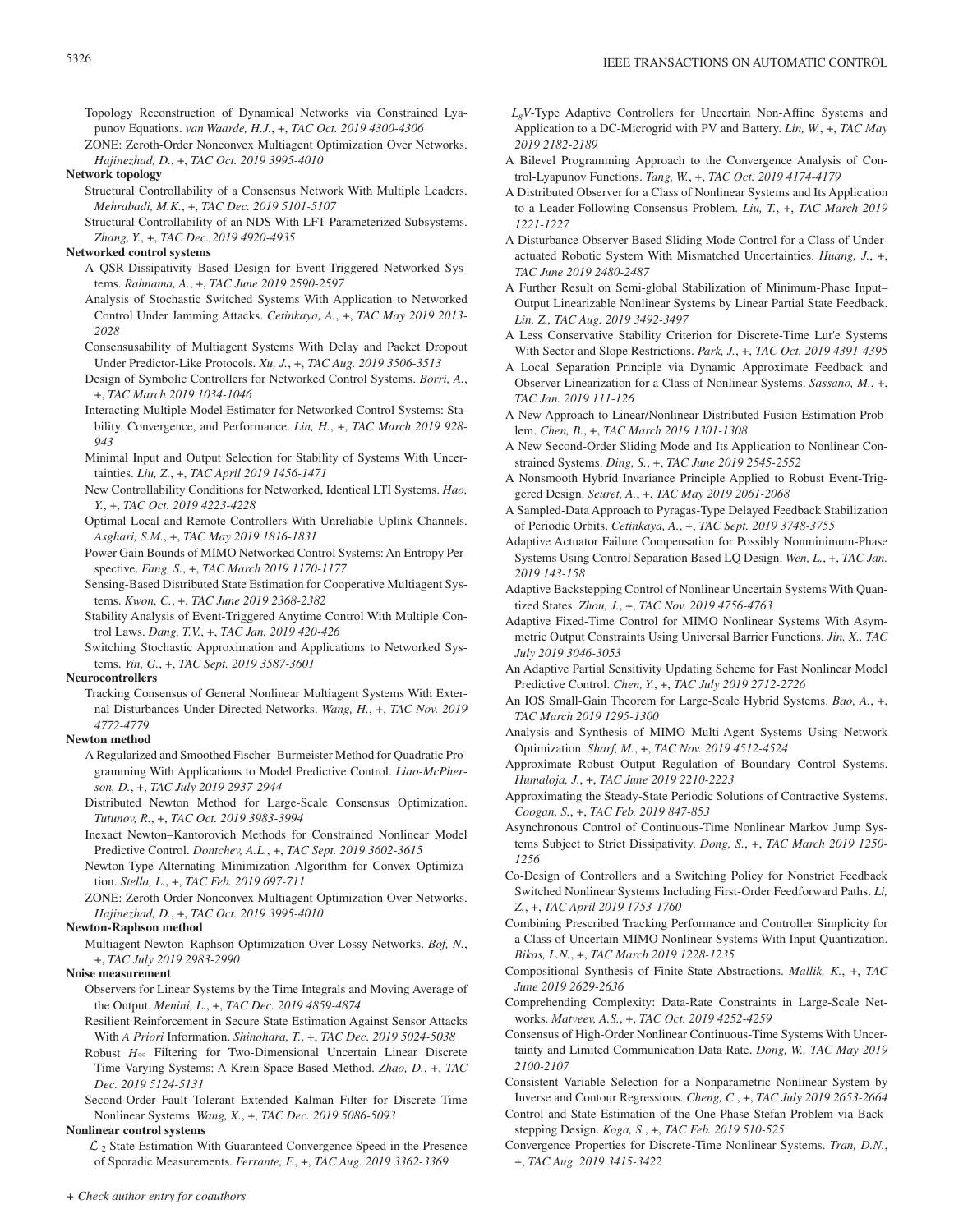- Converse Lyapunov Theorems for Discrete-Time Switching Systems With Given Switches Digraphs. *Pepe, P., TAC June 2019 2502-2508*
- Convex Stability Analysis of Nonlinear Singular Systems via Linear Matrix Inequalities. *Arceo, J.C.*, +, *TAC April 2019 1740-1745*
- Cooperative Control of Multiple Agents With Unknown High-Frequency Gain Signs Under Unbalanced and Switching Topologies. *Wang, Q.*, +, *TAC June 2019 2495-2501*
- Detection of Sensor Attack and Resilient State Estimation for Uniformly Observable Nonlinear Systems having Redundant Sensors. *Kim, J.*, +, *TAC March 2019 1162-1169*
- Discrete Time Pontryagin Maximum Principle Under State-Action-Frequency Constraints. *Paruchuri, P.*, +, *TAC Oct. 2019 4202-4208*
- Distributed Average Tracking of Physical Second-Order Agents With Heterogeneous Unknown Nonlinear Dynamics Without Constraint on Input Signals. *Ghapani, S.*, +, *TAC March 2019 1178-1184*
- Distributed Optimization With Nonconvex Velocity Constraints, Nonuniform Position Constraints, and Nonuniform Stepsizes. *Lin, P.*, +, *TAC June 2019 2575-2582*
- Distributed Time-Varying Output Formation Tracking for Heterogeneous Linear Multiagent Systems With a Nonautonomous Leader of Unknown Input. *Hua, Y.*, +, *TAC Oct. 2019 4292-4299*
- Dual-Objective NMPC: Considering Economic Costs Near Manifolds. *van Duijkeren, N.*, +, *TAC Sept. 2019 3788-3795*
- Dynamic Consensus Tracking of Uncertain Lagrangian Systems With a Switched Command Generator. *Cai, H.*, +, *TAC Oct. 2019 4260-4267*
- Equilibrium-Independent Dissipativity With Quadratic Supply Rates. *Simpson-Porco, J.W., TAC April 2019 1440-1455*
- Event-Triggered Control of Nonlinear Systems With State Quantization. *Liu, T.*, +, *TAC Feb. 2019 797-803*
- Event-Triggered Cooperative Output Regulation of Linear Multi-Agent Systems Under Jointly Connected Topologies. *Hu, W.*, +, *TAC March 2019 1317-1322*
- Event-Triggered Output Feedback Control for a Class of Uncertain Nonlinear Systems. *Xing, L.*, +, *TAC Jan. 2019 290-297*
- Exponential Stability of Nonlinear Systems With *Delayed Impulses* and Applications. *Li, X.*, +, *TAC Oct. 2019 4024-4034*
- Feedback Control of Nonlinear Hyperbolic PDE Systems Inspired by Traffic Flow Models. *Karafyllis, I.*, +, *TAC Sept. 2019 3647-3662*
- Feedback Stabilization of a 1-D Linear Reaction–Diffusion Equation With Delay Boundary Control. *Prieur, C.*, +, *TAC April 2019 1415-1425*
- Finite-Time Cooperative Engagement. *Yucelen, T.*, +, *TAC Aug. 2019 3521- 3526*
- Finite-Time Stabilization of Stochastic High-Order Nonlinear Systems With FT-SISS Inverse Dynamics. *Jiang, M.*, +, *TAC Jan. 2019 313-320*
- Fixed-Time  $\mathcal{H}_{\infty}$  Control for Port-Controlled Hamiltonian Systems. *Liu, X.*, +, *TAC July 2019 2753-2765*
- Generalized Model Reference Adaptive Control by Means of Global HOSM Differentiators. *Oliveira, T.R.*, +, *TAC May 2019 2053-2060*
- Global Adaptive Finite-Time Stabilization of Uncertain Time-Varying*p*-Normal Nonlinear Systems Without Homogeneous Growth Nonlinearity Restriction. *Li, T.*, +, *TAC Nov. 2019 4637-4644*
- Global Stabilization of Lotka–Volterra Systems With Interval Uncertainty. *Badri, V.*, +, *TAC March 2019 1209-1213*
- High-Gain Nonlinear Observer With Lower Tuning Parameter. *Zemouche, A.*, +, *TAC Aug. 2019 3194-3209*
- Higher Order Nonlinear Complementary Filtering on Lie Groups. *Zlotnik, D.E.*, +, *TAC May 2019 1772-1783*
- Inexact Newton–Kantorovich Methods for Constrained Nonlinear Model Predictive Control. *Dontchev, A.L.*, +, *TAC Sept. 2019 3602-3615*
- Input-to-State Stability of Periodic Orbits of Systems With Impulse Effects via Poincaré Analysis. *Veer, S.*, +, *TAC Nov. 2019 4583-4598*
- Integral ISS for Switched Nonlinear Time-Varying Systems Using Indefinite Multiple Lyapunov Functions. *Long, L., TAC Jan. 2019 404-411*
- Invariance-Like Results for Nonautonomous Switched Systems. *Kamalapurkar, R.*, +, *TAC Feb. 2019 614-627*
- Iterative Changing Supply Rates, Dynamic State Feedback, and Adaptive Stabilization of Time-Delay Systems. *Zhang, X.*, +, *TAC Feb. 2019 751- 758*
- Iterative Sequential Action Control for Stable, Model-Based Control of Nonlinear Systems. *Tzorakoleftherakis, E.*, +, *TAC Aug. 2019 3170-3183*
- Leader-Following Output Consensus for High-Order Nonlinear Multiagent Systems. *Hua, C.*, +, *TAC March 2019 1156-1161*
- Luenberger Observers for Nonautonomous Nonlinear Systems. *Bernard, P.*, +, *TAC Jan. 2019 270-281*
- New Approach to General Nonlinear Discrete-Time Stochastic  $H_{\infty}$  Control. *Lin, X.*, +, *TAC April 2019 1472-1486*
- Nonlinear Reference Tracking: An Economic Model Predictive Control Perspective. *Kohler, J.*, +, *TAC Jan. 2019 254-269*
- Nonlinear Unknown Input Observability: Extension of the Observability Rank Condition. *Martinelli, A., TAC Jan. 2019 222-237*
- Observability and State Estimation for a Class of Nonlinear Systems. *Tsinias, J.*, +, *TAC June 2019 2621-2628*
- On Almost-Global Tracking for a Certain Class of Simple Mechanical Systems. *Nayak, A.*, +, *TAC Jan. 2019 412-419*
- On Boundedness of Solutions of State Periodic Systems: A Multivariable Cell Structure Approach. *Efimov, D.*, +, *TAC Oct. 2019 4094-4104*
- On Model-Free Adaptive Control and Its Stability Analysis. *Hou, Z.*, +, *TAC Nov. 2019 4555-4569*
- On Observers For Nonlinear Differential-Algebraic Systems. *Berger, T., TAC May 2019 2150-2157*
- On State Observers for Nonlinear Systems: A New Design and a Unifying Framework. *Yi, B.*, +, *TAC March 2019 1193-1200*
- On Synchronization in Continuous-Time Networks of Nonlinear Nodes With State-Dependent and Degenerate Noise Diffusion. *Russo, G.*, +, *TAC Jan. 2019 389-395*
- On the Local Input–Output Stability of Event-Triggered Control Systems. *Ghodrat, M.*, +, *TAC Jan. 2019 174-189*

Output Feedback Exponential Stabilization of One-Dimensional Wave Equation With Velocity Recirculation. *Zhou, H.*, +, *TAC Nov. 2019 4599-4606*

- Output-Feedback Control for Stochastic Nonlinear Systems Subject to Input Saturation and Time-Varying Delay. *Min, H.*, +, *TAC Jan. 2019 359-364*
- Perturbation Theory and Singular Perturbations for Input-to-State Multistable Systems on Manifolds. *Forni, P.*, +, *TAC Sept. 2019 3555-3570*
- Practical Consensus of Homogeneous Sampled-Data Multiagent Systems. *Bernuau, E.*, +, *TAC Nov. 2019 4691-4697*
- Practical Tracking Via Adaptive Event-Triggered Feedback for Uncertain Nonlinear Systems. *Huang, Y.*, +, *TAC Sept. 2019 3920-3927*
- Regional Analysis of Slope-Restricted Lurie Systems. *Valmorbida, G.*, +, *TAC March 2019 1201-1208*
- Regional Stabilization for Discrete Time-Delay Systems With Actuator Saturations via A Delay-Dependent Polytopic Approach. *Chen, Y.*, +, *TAC March 2019 1257-1264*
- Regulation of Nonminimum-Phase Nonlinear Systems Using Slow Integrators and High-Gain Feedback. *Huang, X.*, +, *TAC Feb. 2019 640-653*
- Removing the Feasibility Conditions Imposed on Tracking Control Designs for State-Constrained Strict-Feedback Systems. *Zhao, K.*, +, *TAC March 2019 1265-1272*
- Resilient Filtering for Nonlinear Complex Networks With Multiplicative Noise. *Li, W.*, +, *TAC June 2019 2522-2528*
- Risk-Sensitive Linear Control for Systems With Stochastic Parameters. *Ito, Y.*, +, *TAC April 2019 1328-1343*
- Robust *H*2 Control of Linear Systems With Mismatched Quantization. *Shen, M.*, +, *TAC April 2019 1702-1709*
- Robust Self-Triggered MPC With Adaptive Prediction Horizon for Perturbed Nonlinear Systems. *Sun, Z.*, +, *TAC Nov. 2019 4780-4787*
- Robust Stability of Positive Monotone Feedback Interconnections. *Kao, C.*, +, *TAC Feb. 2019 569-581*
- Semiglobal Asymptotic Stabilization of Lower Triangular Systems by Digital Output Feedback. *Lin, W.*, +, *TAC May 2019 2135-2141*
- Specialized Interior-Point Algorithm for Stable Nonlinear System Identification. *Umenberger, J.*, +, *TAC June 2019 2442-2456*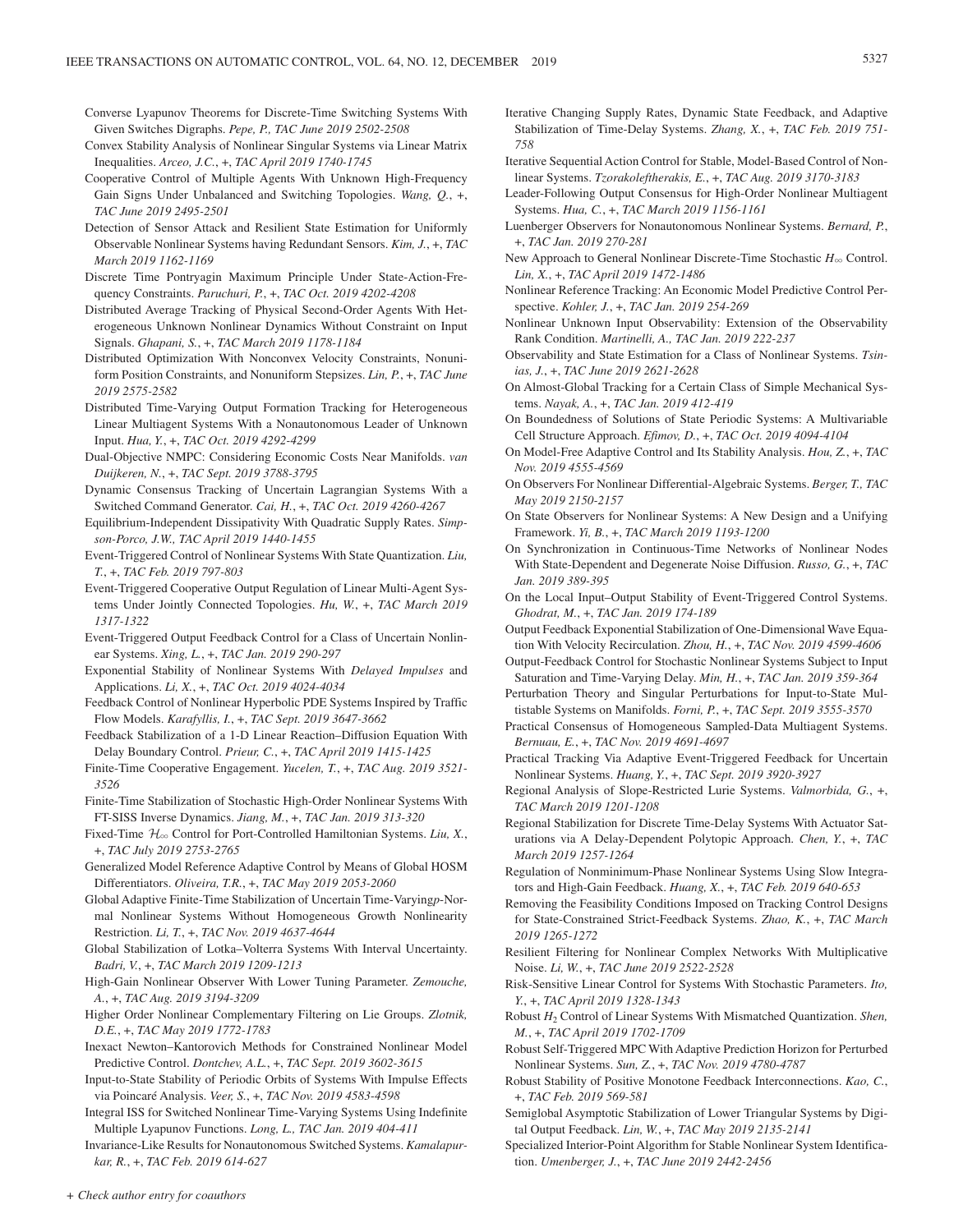- Stability Analysis of Event-Triggered Anytime Control With Multiple Control Laws. *Dang, T.V.*, +, *TAC Jan. 2019 420-426*
- Stabilizability of Time-Varying Switched Systems Based on Piecewise Continuous Scalar Functions. *Lu, J.*, +, *TAC June 2019 2637-2644*
- Stabilization of One-Dimensional Wave Equation With Nonlinear Boundary Condition Subject to Boundary Control Matched Disturbance. *Liu, J.*, +, *TAC July 2019 3068-3073*
- Stabilization of Stochastic Nonlinear Delay Systems With Exogenous Disturbances and the Event-Triggered Feedback Control. *Zhu, Q., TAC Sept. 2019 3764-3771*
- Stabilization of Uncertain Feedforward Nonlinear Systems With Application to Underactuated Systems. *Ye, H., TAC Aug. 2019 3484-3491*
- State Measurement Error-to-State Stability Results Based on Approximate Discrete-Time Models. *Vallarella, A.J.*, +, *TAC Aug. 2019 3308-3315*
- Strict Lyapunov Functions for Model Reference Adaptive Control: Application to Lagrangian Systems. *Loria, A.*, +, *TAC July 2019 3040-3045*

Symbolic Optimal Control. *Reissig, G.*, +, *TAC June 2019 2224-2239*

- The Weighted Nearest Neighbor Estimate for Hammerstein System Identification. *Greblicki, W.*, +, *TAC April 2019 1550-1565*
- Tracking Consensus of General Nonlinear Multiagent Systems With External Disturbances Under Directed Networks. *Wang, H.*, +, *TAC Nov. 2019 4772-4779*
- Trajectory Tracking on Complex Networks Via Inverse Optimal Pinning Control. *Vega, C.J.*, +, *TAC Feb. 2019 767-774*
- Two Approaches for the Stabilization of Nonlinear KdV Equation With Boundary Time-Delay Feedback. *Baudouin, L.*, +, *TAC April 2019 1403- 1414*
- Uniform Asymptotic Stability of Switched Nonlinear Time-Varying Systems and Detectability of Reduced Limiting Control Systems. *Mancilla-Aguilar, J.L.*, +, *TAC July 2019 2782-2797*

# **Nonlinear differential equations**

- A De Giorgi Iteration-Based Approach for the Establishment of ISS Properties for Burgers' Equation With Boundary and In-domain Disturbances. *Zheng, J.*, +, *TAC Aug. 2019 3476-3483*
- Feedback Control of Nonlinear Hyperbolic PDE Systems Inspired by Traffic Flow Models. *Karafyllis, I.*, +, *TAC Sept. 2019 3647-3662*
- Feedback Stabilization of a 1-D Linear Reaction–Diffusion Equation With Delay Boundary Control. *Prieur, C.*, +, *TAC April 2019 1415-1425*
- On Observers For Nonlinear Differential-Algebraic Systems. *Berger, T., TAC May 2019 2150-2157*
- PI Controllers for 1-D Nonlinear Transport Equation. *Coron, J.*, +, *TAC Nov. 2019 4570-4582*

Two Approaches for the Stabilization of Nonlinear KdV Equation With Boundary Time-Delay Feedback. *Baudouin, L.*, +, *TAC April 2019 1403- 1414*

# **Nonlinear dynamical systems**

Accurate Smoothing Methods for State Estimation of Continuous-Discrete Nonlinear Dynamic Systems. *Wang, Y.*, +, *TAC Oct. 2019 4284-4291*

Analysis and Synthesis of MIMO Multi-Agent Systems Using Network Optimization. *Sharf, M.*, +, *TAC Nov. 2019 4512-4524*

- Comprehending Complexity: Data-Rate Constraints in Large-Scale Networks. *Matveev, A.S.*, +, *TAC Oct. 2019 4252-4259*
- Consensus of Heterogeneous Nonlinear Multiagent Systems With Duplex Control Laws. *Yang, S.*, +, *TAC Dec. 2019 5140-5147*
- Distributed Average Tracking of Physical Second-Order Agents With Heterogeneous Unknown Nonlinear Dynamics Without Constraint on Input Signals. *Ghapani, S.*, +, *TAC March 2019 1178-1184*
- Distributed Control of Synchronization of a Group of Network Nodes. *Gambuzza, L.V.*, +, *TAC Jan. 2019 365-372*
- Dual-Objective NMPC: Considering Economic Costs Near Manifolds. *van Duijkeren, N.*, +, *TAC Sept. 2019 3788-3795*
- Dynamic State Feedback Stabilization of Stochastic Cascade Nonlinear Time-Delay Systems With SISS Inverse Dynamics. *Xie, X.*, +, *TAC Dec. 2019 5132-5139*

Frequency-Domain Analysis for Nonlinear Systems With Time-Domain Model Parameter Uncertainty. *Jacobs, W.R.*, +, *TAC May 2019 1905-1915*

- Hierarchical Decomposition of LTL Synthesis Problem for Nonlinear Control Systems. *Meyer, P.*, +, *TAC Nov. 2019 4676-4683*
- Input-to-State Stability of Periodic Orbits of Systems With Impulse Effects via Poincaré Analysis. *Veer, S.*, +, *TAC Nov. 2019 4583-4598*
- Noise-Induced Synchronization of Hegselmann–Krause Dynamics in Full Space. *Su, W.*, +, *TAC Sept. 2019 3804-3808*
- On Sufficient Conditions for Mixed Monotonicity. *Yang, L.*, +, *TAC Dec. 2019 5080-5085*
- Structural Controllability of an NDS With LFT Parameterized Subsystems. *Zhang, Y.*, +, *TAC Dec. 2019 4920-4935*

Trajectory Tracking on Complex Networks Via Inverse Optimal Pinning Control. *Vega, C.J.*, +, *TAC Feb. 2019 767-774*

#### **Nonlinear equations**

- A Regularized and Smoothed Fischer–Burmeister Method for Quadratic Programming With Applications to Model Predictive Control. *Liao-McPherson, D.*, +, *TAC July 2019 2937-2944*
- Structural Accessibility and Its Applications to Complex Networks Governed by Nonlinear Balance Equations. *Kawano, Y.*, +, *TAC Nov. 2019 4607-4614*

# **Nonlinear filters**

- A New Continuous Discrete Unscented Kalman Filter. *Knudsen, T.*, +, *TAC May 2019 2198-2205*
- Accurate Smoothing Methods for State Estimation of Continuous-Discrete Nonlinear Dynamic Systems. *Wang, Y.*, +, *TAC Oct. 2019 4284-4291*
- Real-Time Solution of Time-Varying Yau Filtering Problems via Direct Method and Gaussian Approximation. *Chen, X.*, +, *TAC April 2019 1648- 1654*
- Resilient Filtering for Nonlinear Complex Networks With Multiplicative Noise. *Li, W.*, +, *TAC June 2019 2522-2528*
- Unscented Kalman Filters for Riemannian State-Space Systems. *Menegaz, H.M.T.*, +, *TAC April 2019 1487-1502*

# **Nonlinear programming**

A Regularized Variable Projection Algorithm for Separable Nonlinear Least-Squares Problems. *Chen, G.*, +, *TAC Feb. 2019 526-537*

**Nonlinear systems**

- A Small-Gain Theorem in the Absence of Strong iISS. *Ito, H.*, +, *TAC Sept. 2019 3897-3904*
- Analysis and Synthesis of MIMO Multi-Agent Systems Using Network Optimization. *Sharf, M.*, +, *TAC Nov. 2019 4512-4524*
- Frequency-Domain Analysis for Nonlinear Systems With Time-Domain Model Parameter Uncertainty. *Jacobs, W.R.*, +, *TAC May 2019 1905-1915*
- Low-Complexity Tracking Control of Strict-Feedback Systems With Unknown Control Directions. *Zhang, J.*, +, *TAC Dec. 2019 5175-5182*
- Moments of Random Variables: A Systems-Theoretic Interpretation. *Padoan, A.*, +, *TAC Nov. 2019 4407-4422*
- Multirate Sampled-Data Observer Design Based on a Continuous-Time Design. *Ling, C.*, +, *TAC Dec. 2019 5265-5272*
- Plug-and-Play Fault Detection and Isolation for Large-Scale Nonlinear Systems With Stochastic Uncertainties. *Boem, F.*, +, *TAC Jan. 2019 4-19*

# **Normal distribution**

- A Convex Optimization Approach for Computing Correlated Choice Probabilities With Many Alternatives. *Ahipasaoglu, S.D.*, +, *TAC Jan. 2019 190-205*
- Event-Based State Estimation: Optimal Algorithm With Generalized Closed Skew Normal Distribution. *He, L.*, +, *TAC Jan. 2019 321-328*

#### **Numerical analysis**

- A Coordinate Optimization Approach for Concurrent Design. *Peng, Y.*, +, *TAC July 2019 2913-2920*
- Interconnection and Memory in Linear Time-Invariant Systems. *Adam, E.M.*, +, *TAC May 2019 1890-1904*
- Noise-Induced Synchronization of Hegselmann–Krause Dynamics in Full Space. *Su, W.*, +, *TAC Sept. 2019 3804-3808*

# **Numerical models**

Non-Gaussian Filter for Continuous-Discrete Models. *Murata, M.*, +, *TAC Dec. 2019 5260-5264*

### **Numerical stability**

Concurrent Learning Adaptive Control With Directional Forgetting. *Lee, H.*, +, *TAC Dec. 2019 5164-5170*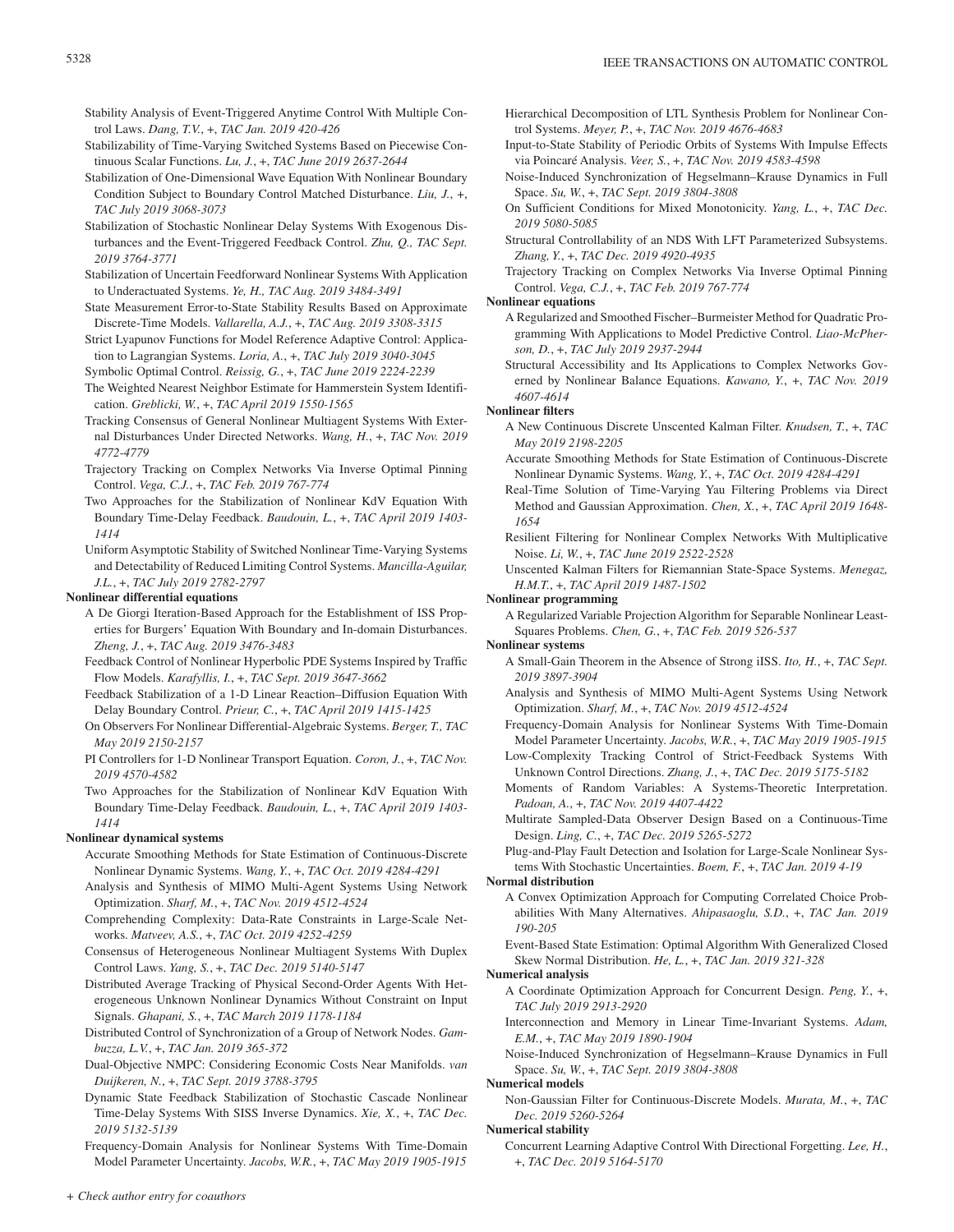- Delay-Dependent Energy-to-Peak Stability of 2-D Time-Delay Roesser Systems With Multiplicative Stochastic Noises. *Van Hien, L.*, +, *TAC Dec. 2019 5066-5073*
- On Input-to-State Stability of Discrete-Time Switched Nonlinear Time-Varying Systems. *Chen, G.*, +, *TAC Dec. 2019 5214-5221*

**O**

# **Observability**

- A Polynomial-Time Algorithm for Solving the Minimal Observability Problem in Conjunctive Boolean Networks. *Weiss, E.*, +, *TAC July 2019 2727- 2736*
- Balanced Model Reduction for Linear Time-Varying Symmetric Systems. *Kawano, Y.*, +, *TAC July 2019 3060-3067*
- Design and Stability of Moving Horizon Estimator for Markov Jump Linear Systems. *Sun, Q.*, +, *TAC March 2019 1109-1124*
- Disturbance-Observer-Based Composite Hierarchical Antidisturbance Control for Singular Markovian Jump Systems. *Yao, X.*, +, *TAC July 2019 2875-2882*
- Gaussian Process Latent Force Models for Learning and Stochastic Control of Physical Systems. *Sarkka, S.*, +, *TAC July 2019 2953-2960*
- Luenberger Observers for Nonautonomous Nonlinear Systems. *Bernard, P.*, +, *TAC Jan. 2019 270-281*
- Nonlinear Unknown Input Observability: Extension of the Observability Rank Condition. *Martinelli, A., TAC Jan. 2019 222-237*
- Observers for Linear Systems by the Time Integrals and Moving Average of the Output. *Menini, L.*, +, *TAC Dec. 2019 4859-4874*
- Secure Switched Observers for Cyber-Physical Systems Under Sparse Sensor Attacks: A Set Cover Approach. *Lu, A.*, +, *TAC Sept. 2019 3949-3955*
- Stabilization Control for Linear Continuous-Time Mean-Field Systems. *Qi, Q.*, +, *TAC Aug. 2019 3461-3468*
- Structural Accessibility and Its Applications to Complex Networks Governed by Nonlinear Balance Equations. *Kawano, Y.*, +, *TAC Nov. 2019 4607-4614*
- Structural Controllability of an NDS With LFT Parameterized Subsystems. *Zhang, Y.*, +, *TAC Dec. 2019 4920-4935*
- Supervisory Control of Probabilistic Discrete Event Systems Under Partial Observation. *Deng, W.*, +, *TAC Dec. 2019 5051-5065*

#### **Observers**

- $\mathcal{L}_2$  State Estimation With Guaranteed Convergence Speed in the Presence of Sporadic Measurements. *Ferrante, F.*, +, *TAC Aug. 2019 3362-3369*
- A Backstepping Boundary Observer for a Simply Supported Beam. *Karagiannis, D.*, +, *TAC Sept. 2019 3809-3816*
- A Disturbance Observer Based Sliding Mode Control for a Class of Underactuated Robotic System With Mismatched Uncertainties. *Huang, J.*, +, *TAC June 2019 2480-2487*
- A Local Separation Principle via Dynamic Approximate Feedback and Observer Linearization for a Class of Nonlinear Systems. *Sassano, M.*, +, *TAC Jan. 2019 111-126*
- A New Characteristic of Switching Topology and Synchronization of Linear Multiagent Systems. *Wang, X.*, +, *TAC July 2019 2697-2711*
- A Note on Distributed Finite-Time Observers. *Silm, H.*, +, *TAC Feb. 2019 759-766*
- A Simple Approach to Distributed Observer Design for Linear Systems. *Han, W.*, +, *TAC Jan. 2019 329-336*
- An IOS Small-Gain Theorem for Large-Scale Hybrid Systems. *Bao, A.*, +, *TAC March 2019 1295-1300*
- Backstepping Boundary Control of a Wave PDE With Spatially Distributed Time Invariant Unknown Disturbances. *Basturk, H.I.*, +, *TAC Aug. 2019 3469-3475*
- Boundary Observers for a Reaction–Diffusion System Under Time-Delayed and Sampled-Data Measurements. *Selivanov, A.*, +, *TAC Aug. 2019 3385- 3390*
- Control and State Estimation of the One-Phase Stefan Problem via Backstepping Design. *Koga, S.*, +, *TAC Feb. 2019 510-525*
- Descriptor Observers Design for Markov Jump Systems With Simultaneous Sensor and Actuator Faults. *Yang, H.*, +, *TAC Aug. 2019 3370-3377*
- Design and Stability of Moving Horizon Estimator for Markov Jump Linear Systems. *Sun, Q.*, +, *TAC March 2019 1109-1124*
- Detection of Sensor Attack and Resilient State Estimation for Uniformly Observable Nonlinear Systems having Redundant Sensors. *Kim, J.*, +, *TAC March 2019 1162-1169*
- Distributed Moving-Horizon Estimation With Arrival-Cost Consensus. *Battistelli, G., TAC Aug. 2019 3316-3323*
- Distributed Time-Varying Output Formation Tracking for Heterogeneous Linear Multiagent Systems With a Nonautonomous Leader of Unknown Input. *Hua, Y.*, +, *TAC Oct. 2019 4292-4299*
- Disturbance-Observer-Based Composite Hierarchical Antidisturbance Control for Singular Markovian Jump Systems. *Yao, X.*, +, *TAC July 2019 2875-2882*
- Fully Distributed Formation-Containment Control of Heterogeneous Linear Multiagent Systems. *Jiang, W.*, +, *TAC Sept. 2019 3889-3896*
- Generalized Model Reference Adaptive Control by Means of Global HOSM Differentiators. *Oliveira, T.R.*, +, *TAC May 2019 2053-2060*
- High-Gain Nonlinear Observer With Lower Tuning Parameter. *Zemouche, A.*, +, *TAC Aug. 2019 3194-3209*
- Higher Order Nonlinear Complementary Filtering on Lie Groups. *Zlotnik, D.E.*, +, *TAC May 2019 1772-1783*
- Hybrid Pose and Velocity-Bias Estimation on *SE*(3) Using Inertial and Landmark Measurements. *Wang, M.*, +, *TAC Aug. 2019 3399-3406*
- Input Estimation Over Frequency Region in Presence of Disturbances. *Stefanovski, J.*, +, *TAC Dec. 2019 5074-5079*
- Interval Estimation Methods for Discrete-Time Linear Time-Invariant Systems. *Tang, W.*, +, *TAC Nov. 2019 4717-4724*
- Luenberger Observers for Nonautonomous Nonlinear Systems. *Bernard, P.*, +, *TAC Jan. 2019 270-281*
- Multirate Sampled-Data Observer Design Based on a Continuous-Time Design. *Ling, C.*, +, *TAC Dec. 2019 5265-5272*
- Nonlinear Unknown Input Observability: Extension of the Observability Rank Condition. *Martinelli, A., TAC Jan. 2019 222-237*
- Observability and State Estimation for a Class of Nonlinear Systems. *Tsinias, J.*, +, *TAC June 2019 2621-2628*
- Observation-Based Optimization for POMDPs With Continuous State, Observation, and Action Spaces. *Jiang, X.*, +, *TAC May 2019 2045-2052*
- Observer-Based Stabilization of Nonhomogeneous Semi-Markov Jump Linear Systems With Mode-Switching Delays. *Ning, Z.*, +, *TAC May 2019 2029-2036*
- Observer-Based Stabilization of Systems With Quantized Inputs and Outputs. *Wakaiki, M.*, +, *TAC July 2019 2929-2936*
- Observers for Linear Systems by the Time Integrals and Moving Average of the Output. *Menini, L.*, +, *TAC Dec. 2019 4859-4874*
- On Observers For Nonlinear Differential-Algebraic Systems. *Berger, T., TAC May 2019 2150-2157*
- On State Observers for Nonlinear Systems: A New Design and a Unifying Framework. *Yi, B.*, +, *TAC March 2019 1193-1200*
- Output Feedback Boundary Control of a Heat PDE Sandwiched Between Two ODEs. *Wang, J.*, +, *TAC Nov. 2019 4653-4660*
- Output Feedback Exponential Stabilization of One-Dimensional Wave Equation With Velocity Recirculation. *Zhou, H.*, +, *TAC Nov. 2019 4599-4606*
- Output-Feedback Control for Stochastic Nonlinear Systems Subject to Input Saturation and Time-Varying Delay. *Min, H.*, +, *TAC Jan. 2019 359-364*
- Plug-and-Play Fault Detection and Isolation for Large-Scale Nonlinear Systems With Stochastic Uncertainties. *Boem, F.*, +, *TAC Jan. 2019 4-19*
- Positive Edge-Consensus for Nodal Networks via Output Feedback. *Su, H.*, +, *TAC March 2019 1244-1249*
- Prescribed Finite-Time Consensus Tracking for Multiagent Systems With Nonholonomic Chained-Form Dynamics. *Ning, B.*, +, *TAC April 2019 1686-1693*
- Prescribed-Time Observers for Linear Systems in Observer Canonical Form. *Holloway, J.*, +, *TAC Sept. 2019 3905-3912*
- Reduced-Order Sliding-Mode-Observer-Based Fault Estimation for Markov Jump Systems. *Yang, H.*, +, *TAC Nov. 2019 4733-4740*
- Regulation of Nonminimum-Phase Nonlinear Systems Using Slow Integrators and High-Gain Feedback. *Huang, X.*, +, *TAC Feb. 2019 640-653*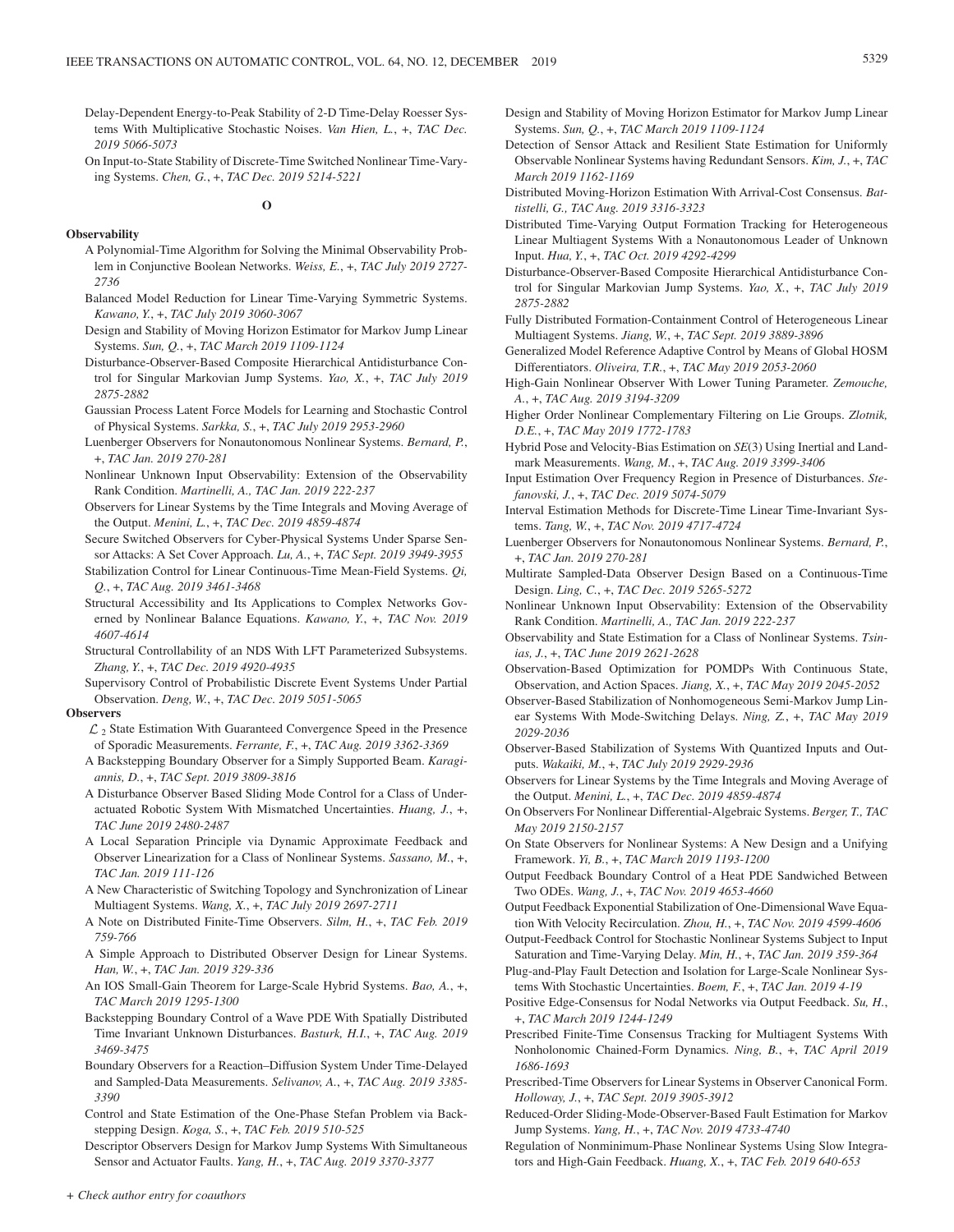- Robust Compensation of Delay and Diffusive Actuator Dynamics Without Distributed Feedback. *Sanz, R.*, +, *TAC Sept. 2019 3663-3675*
- Robust Fault Detection and Set-Theoretic UIO for Discrete-Time LPV Systems With State and Output Equations Scheduled by Inexact Scheduling Variables. *Xu, F.*, +, *TAC Dec. 2019 4982-4997*
- Second-Order Fault Tolerant Extended Kalman Filter for Discrete Time Nonlinear Systems. *Wang, X.*, +, *TAC Dec. 2019 5086-5093*
- Secure Switched Observers for Cyber-Physical Systems Under Sparse Sensor Attacks: A Set Cover Approach. *Lu, A.*, +, *TAC Sept. 2019 3949-3955*
- Semiglobal Asymptotic Stabilization of Lower Triangular Systems by Digital Output Feedback. *Lin, W.*, +, *TAC May 2019 2135-2141*
- State Estimation and Tracking Control for Hybrid Systems by Gluing the Domains. *Kim, J.*, +, *TAC July 2019 3026-3033*
- Structure Preserving Observer Design for Port-Hamiltonian Systems. *Yaghmaei, A.*, +, *TAC March 2019 1214-1220*
- Time-Varying Sampled-Data Observer With Asynchronous Measurements. *Sferlazza, A.*, +, *TAC Feb. 2019 869-876*
- Tracking Consensus of General Nonlinear Multiagent Systems With External Disturbances Under Directed Networks. *Wang, H.*, +, *TAC Nov. 2019 4772-4779*
- Verifiable Conditions for Discrete-Time Multioutput Observer Error Linearizability. *Lee, H., TAC April 2019 1632-1639*

### **Open loop systems**

- Block Decoupling of Boolean Control Networks. *Yu, Y.*, +, *TAC Aug. 2019 3129-3140*
- Optimal Linear Quadratic Regulator of Switched Systems. *Wu, G.*, +, *TAC July 2019 2898-2904*
- Robust Stability of Positive Monotone Feedback Interconnections. *Kao, C.*, +, *TAC Feb. 2019 569-581*

# **Optimal control**

- A Convex Information Relaxation for Constrained Decentralized Control Design Problems. *Lin, W.*, +, *TAC Nov. 2019 4788-4795*
- A Convex Optimization Approach to Discrete Optimal Control. *Valls, V.*, +, *TAC Jan. 2019 35-50*
- A Mean-Field Optimal Control Formulation for Global Optimization. *Zhang, C.*, +, *TAC Jan. 2019 282-289*
- A Principled Approximation Framework for Optimal Control of Semi-Markov Jump Linear Systems. *Jafari, S.*, +, *TAC Sept. 2019 3616-3631*
- A System-Level Approach to Controller Synthesis. *Wang, Y.*, +, *TAC Oct. 2019 4079-4093*
- Affine Monotonic and Risk-Sensitive Models in Dynamic Programming. *Bertsekas, D.P., TAC Aug. 2019 3117-3128*
- Analysis and Control of Stochastic Systems Using Semidefinite Programming Over Moments. *Lamperski, A.*, +, *TAC April 2019 1726-1731*
- Convergence of Optimal Linear Estimator With Multiplicative and Time-Correlated Additive Measurement Noises. *Liu, W.*, +, *TAC May 2019 2190-2197*
- Distributed Optimization With Nonconvex Velocity Constraints, Nonuniform Position Constraints, and Nonuniform Stepsizes. *Lin, P.*, +, *TAC June 2019 2575-2582*
- Dual-Objective NMPC: Considering Economic Costs Near Manifolds. *van Duijkeren, N.*, +, *TAC Sept. 2019 3788-3795*
- Dynamic Multiobjective Control for Continuous-Time Systems Using Reinforcement Learning. *Lopez, V.G.*, +, *TAC July 2019 2869-2874*
- Embedding Constrained Model Predictive Control in a Continuous-Time Dynamic Feedback. *Nicotra, M.M.*, +, *TAC May 2019 1932-1946*
- Generalized Dual Dynamic Programming for Infinite Horizon Problems in Continuous State and Action Spaces. *Warrington, J.*, +, *TAC Dec. 2019 5012-5023*
- Globally Optimal State-Feedback LQG Control for Large-Scale Systems With Communication Delays and Correlated Subsystem Process Noises. *Wang, Y.*, +, *TAC Oct. 2019 4196-4201*
- Inexact Newton–Kantorovich Methods for Constrained Nonlinear Model Predictive Control. *Dontchev, A.L.*, +, *TAC Sept. 2019 3602-3615*
- Initial Excitation-Based Iterative Algorithm for Approximate Optimal Control of Completely Unknown LTI Systems. *Jha, S.K.*, +, *TAC Dec. 2019 5230-5237*
- Linear Exponential Quadratic Control for Mean Field Stochastic Systems. *Moon, J.*, +, *TAC Dec. 2019 5094-5100*
- Near-Optimal Control for Time-Varying Linear Discrete Systems With Additive Nonlinearities and Random Gains. *Zhang, P.*, +, *TAC July 2019 2968-2975*
- Network Scheduling and Control Co-Design for Multi-Loop MPC. *Liu, K.*, +, *TAC Dec. 2019 5238-5245*
- On Sparse Optimal Control for General Linear Systems. *Ikeda, T.*, +, *TAC May 2019 2077-2083*
- Optimal Battery Control Under Cycle Aging Mechanisms in Pay for Performance Settings. *Shi, Y.*, +, *TAC June 2019 2324-2339*
- Optimal Control of Membrane-Filtration Systems. *Kalboussi, N.*, +, *TAC May 2019 2128-2134*
- Optimal Linear Quadratic Regulator of Switched Systems. *Wu, G.*, +, *TAC July 2019 2898-2904*
- Optimal Local and Remote Controllers With Unreliable Uplink Channels. *Asghari, S.M.*, +, *TAC May 2019 1816-1831*
- Optimal Persistent Monitoring Using Second-Order Agents With Physical Constraints. *Wang, Y.*, +, *TAC Aug. 2019 3239-3252*
- Reinforcement Learning-Based Adaptive Optimal Exponential Tracking Control of Linear Systems With Unknown Dynamics. *Chen, C.*, +, *TAC Nov. 2019 4423-4438*
- Risk-Sensitive Linear Control for Systems With Stochastic Parameters. *Ito, Y.*, +, *TAC April 2019 1328-1343*
- Robust Self-Triggered MPC With Adaptive Prediction Horizon for Perturbed Nonlinear Systems. *Sun, Z.*, +, *TAC Nov. 2019 4780-4787*
- Sampling-Based Optimal Control Synthesis for Multirobot Systems Under Global Temporal Tasks. *Kantaros, Y.*, +, *TAC May 2019 1916-1931*
- Singular Arcs in Optimal Control of Continuous-Time Bimodal Switched Linear Systems. *Hara, N.*, +, *TAC Feb. 2019 826-833*
- Sparsest Feedback Selection for Structurally Cyclic Systems With Dedicated Actuators and Sensors in Polynomial Time. *Moothedath, S.*, +, *TAC Sept. 2019 3956-3963*
- Stochastic MPC for Additive and Multiplicative Uncertainty Using Sample Approximations. *Fleming, J.*, +, *TAC Sept. 2019 3883-3888*
- Submodularity of Storage Placement Optimization in Power Networks. *Qin, J.*, +, *TAC Aug. 2019 3268-3283*
- Supervisory Control of Probabilistic Discrete Event Systems Under Partial Observation. *Deng, W.*, +, *TAC Dec. 2019 5051-5065*
- Symbolic Optimal Control. *Reissig, G.*, +, *TAC June 2019 2224-2239*
- The Polynomial Approach to the LQ Non-Gaussian Regulator Problem Through Output Injection. *Battilotti, S.*, +, *TAC Feb. 2019 538-552*
- The Proximal Augmented Lagrangian Method for Nonsmooth Composite Optimization. *Dhingra, N.K.*, +, *TAC July 2019 2861-2868*
- Thompson Sampling for Stochastic Control: The Continuous Parameter Case. *Banjevic, D.*, +, *TAC Oct. 2019 4137-4152*
- Trajectory Tracking on Complex Networks Via Inverse Optimal Pinning Control. *Vega, C.J.*, +, *TAC Feb. 2019 767-774*
- Transformation of Optimal Centralized Controllers Into Near-Globally Optimal Static Distributed Controllers. *Fattahi, S.*, +, *TAC Jan. 2019 66-80*
- Unified Approach to Convex Robust Distributed Control Given Arbitrary Information Structures. *Furieri, L.*, +, *TAC Dec. 2019 5199-5206*

# **Optimization**

- A Coordinate Optimization Approach for Concurrent Design. *Peng, Y.*, +, *TAC July 2019 2913-2920*
- A Disturbance Observer Based Sliding Mode Control for a Class of Underactuated Robotic System With Mismatched Uncertainties. *Huang, J.*, +, *TAC June 2019 2480-2487*
- A Mean-Field Optimal Control Formulation for Global Optimization. *Zhang, C.*, +, *TAC Jan. 2019 282-289*
- A Surrogate Optimization-Based Mechanism for Resource Allocation and Routing in Networks With Strategic Agents. *Farhadi, F.*, +, *TAC Feb. 2019 464-479*
- Analysis and Synthesis of MIMO Multi-Agent Systems Using Network Optimization. *Sharf, M.*, +, *TAC Nov. 2019 4512-4524*
- Balancing Communication and Computation in Distributed Optimization. *Berahas, A.S.*, +, *TAC Aug. 2019 3141-3155*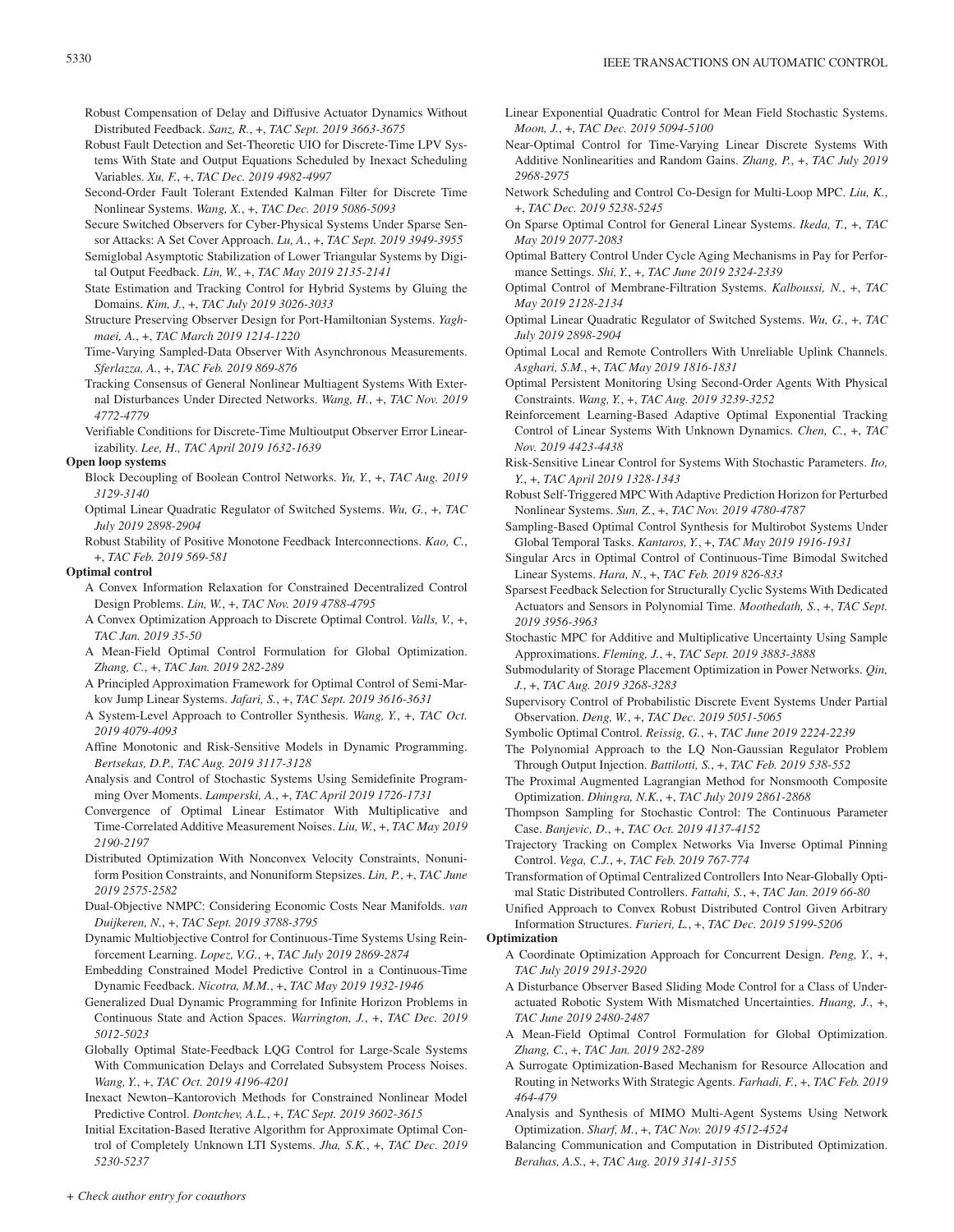- Bias-Corrected Q-Learning With Multistate Extension. *Lee, D.*, +, *TAC Oct. 2019 4011-4023*
- Common Knowledge and Sequential Team Problems. *Nayyar, A.*, +, *TAC Dec. 2019 5108-5115*
- Consensus of Heterogeneous Nonlinear Multiagent Systems With Duplex Control Laws. *Yang, S.*, +, *TAC Dec. 2019 5140-5147*
- Controllability of Nash Equilibrium in Game-Based Control Systems. *Zhang, R.*, +, *TAC Oct. 2019 4180-4187*
- Distributed Computation of Linear Matrix Equations: An Optimization Perspective. *Zeng, X.*, +, *TAC May 2019 1858-1873*
- Distributed Continuous-Time and Discrete-Time Optimization With Nonuniform Unbounded Convex Constraint Sets and Nonuniform Stepsizes. *Lin, P.*, +, *TAC Dec. 2019 5148-5155*
- Distributed Discrete-Time Optimization in Multiagent Networks Using Only Sign of Relative State. *Zhang, J.*, +, *TAC June 2019 2352-2367*
- Distributed Optimization Under Adversarial Nodes. *Sundaram, S.*, +, *TAC March 2019 1063-1076*
- Distributed Optimization With Nonconvex Velocity Constraints, Nonuniform Position Constraints, and Nonuniform Stepsizes. *Lin, P.*, +, *TAC June 2019 2575-2582*
- Dual Sourcing Policy for a Continuous-Review Stochastic Inventory System. *Cao, P.*, +, *TAC July 2019 2921-2928*
- Further Results on the Controllability of Boolean Control Networks. *Zhu, Q.*, +, *TAC Jan. 2019 440-442*
- Individual Regret Bounds for the Distributed Online Alternating Direction Method of Multipliers. *Akbari, M.*, +, *TAC April 2019 1746-1752*
- LQ Synchronization of Discrete-Time Multiagent Systems: A Distributed Optimization Approach. *Wang, Q.*, +, *TAC Dec. 2019 5183-5190*
- Markov Chains With Maximum Entropy for Robotic Surveillance. *George, M.*, +, *TAC April 2019 1566-1580*
- Network Scheduling and Control Co-Design for Multi-Loop MPC. *Liu, K.*, +, *TAC Dec. 2019 5238-5245*
- Nonlinear Reference Tracking: An Economic Model Predictive Control Perspective. *Kohler, J.*, +, *TAC Jan. 2019 254-269*
- Observation-Based Optimization for POMDPs With Continuous State, Observation, and Action Spaces. *Jiang, X.*, +, *TAC May 2019 2045-2052*
- On Sparse Optimal Control for General Linear Systems. *Ikeda, T.*, +, *TAC May 2019 2077-2083*
- On the Distance to Singular Descriptor Dynamical Systems With Impulsive Initial Conditions. *Kothyari, A.*, +, *TAC March 2019 1137-1149*
- Optimal Energy Allocation in Multisensor Estimation Over Wireless Channels Using Energy Harvesting and Sharing. *Knorn, S.*, +, *TAC Oct. 2019 4337-4344*
- Optimal Linear Quadratic Regulator of Switched Systems. *Wu, G.*, +, *TAC July 2019 2898-2904*
- Optimal Persistent Monitoring Using Second-Order Agents With Physical Constraints. *Wang, Y.*, +, *TAC Aug. 2019 3239-3252*
- Optimization of the  $H_2$  Norm for Single-Delay Systems, With Application to Control Design and Model Approximation. *Gomez, M.A.*, +, *TAC Feb. 2019 804-811*
- Parametric Identification Using Weighted Null-Space Fitting. *Galrinho, M.*, +, *TAC July 2019 2798-2813*
- Performance Improvement in Noisy Linear Consensus Networks With Time-Delay. *Ghaedsharaf, Y.*, +, *TAC June 2019 2457-2472*
- Power Grid AC-Based State Estimation: Vulnerability Analysis Against Cyber Attacks. *Jin, M.*, +, *TAC May 2019 1784-1799*
- Primal-Dual Q-Learning Framework for LQR Design. *Lee, D.*, +, *TAC Sept. 2019 3756-3763*
- Process Noise Covariance Design in Kalman Filtering via Bounds Optimization. *Salvoldi, M.*, +, *TAC Feb. 2019 834-840*
- Robust  $H_{\infty}$  Filtering for Two-Dimensional Uncertain Linear Discrete Time-Varying Systems: A Krein Space-Based Method. *Zhao, D.*, +, *TAC Dec. 2019 5124-5131*
- Shrinking Horizon Model Predictive Control With Signal Temporal Logic Constraints Under Stochastic Disturbances. *Farahani, S.S.*, +, *TAC Aug. 2019 3324-3331*
- Snake: A Stochastic Proximal Gradient Algorithm for Regularized Problems Over Large Graphs. *Salim, A.*, +, *TAC May 2019 1832-1847*
- State Classification and Multiclass Optimization of Continuous-Time and Continuous-State Markov Processes. *Cao, X., TAC Sept. 2019 3632-3646*
- Stochastic MPC for Additive and Multiplicative Uncertainty Using Sample Approximations. *Fleming, J.*, +, *TAC Sept. 2019 3883-3888*
- Submodularity of Storage Placement Optimization in Power Networks. *Qin, J.*, +, *TAC Aug. 2019 3268-3283*
- SuperMann: A Superlinearly Convergent Algorithm for Finding Fixed Points of Nonexpansive Operators. *Themelis, A.*, +, *TAC Dec. 2019 4875-4890*
- The Importance of System-Level Information in Multiagent Systems Design: Cardinality and Covering Problems. *Paccagnan, D.*, +, *TAC Aug. 2019 3253-3267*
- Transmission Scheduling for Remote State Estimation Over Packet Dropping Links in the Presence of an Eavesdropper. *Leong, A.S.*, +, *TAC Sept. 2019 3732-3739*
- Unified Approach to Convex Robust Distributed Control Given Arbitrary Information Structures. *Furieri, L.*, +, *TAC Dec. 2019 5199-5206*

# **Oscillations**

Global Phase and Magnitude Synchronization of Coupled Oscillators With Application to the Control of Grid-Forming Power Inverters. *Colombino, M.*, +, *TAC Nov. 2019 4496-4511*

# **Oscillators**

- Asymptotic Synchronization of Phase Oscillators With a Single Input. *Bai, H.*, +, *TAC April 2019 1611-1618*
- Distributed Control of Synchronization of a Group of Network Nodes. *Gambuzza, L.V.*, +, *TAC Jan. 2019 365-372*
- Global Phase and Magnitude Synchronization of Coupled Oscillators With Application to the Control of Grid-Forming Power Inverters. *Colombino, M.*, +, *TAC Nov. 2019 4496-4511*
- Synchronization of Kuramoto Oscillators via Cutset Projections. *Jafarpour, S.*, +, *TAC July 2019 2830-2844*

**Output feedback**

Event-Triggered Quantized Control for Input-to-State Stabilization of Linear Systems With Distributed Output Sensors. *Abdelrahim, M.*, +, *TAC Dec. 2019 4952-4967*

# **P**

#### **Parabolic equations**

Feedback Stabilization of a 1-D Linear Reaction–Diffusion Equation With Delay Boundary Control. *Prieur, C.*, +, *TAC April 2019 1415-1425*

**Parallel algorithms**

Direct Parallel Computations of Second-Order Search Directions for Model Predictive Control. *Nielsen, I.*, +, *TAC July 2019 2845-2860*

# **Parameter estimation**

- A Regularized Variable Projection Algorithm for Separable Nonlinear Least-Squares Problems. *Chen, G.*, +, *TAC Feb. 2019 526-537*
- Adaptive Actuator Failure Compensation for Possibly Nonminimum-Phase Systems Using Control Separation Based LQ Design. *Wen, L.*, +, *TAC Jan. 2019 143-158*
- Adaptive Parameter Estimation in LTI Systems. *Kapetina, M.N.*, +, *TAC Oct. 2019 4188-4195*
- Concurrent Learning Adaptive Control With Directional Forgetting. *Lee, H.*, +, *TAC Dec. 2019 5164-5170*
- Global Adaptive Finite-Time Stabilization of Uncertain Time-Varying*p*-Normal Nonlinear Systems Without Homogeneous Growth Nonlinearity Restriction. *Li, T.*, +, *TAC Nov. 2019 4637-4644*
- On State Observers for Nonlinear Systems: A New Design and a Unifying Framework. *Yi, B.*, +, *TAC March 2019 1193-1200*
- Parameter Estimation in Switching Markov Systems and Unsupervised Smoothing. *Zheng, F.*, +, *TAC April 2019 1761-1767*
- Parametric Identification Using Weighted Null-Space Fitting. *Galrinho, M.*, +, *TAC July 2019 2798-2813*

#### **Parametric statistics**

LMI Stability-Constrained Identification for Composite Adaptive Internal Model Control. *Qiu, Z.*, +, *TAC Dec. 2019 5039-5050*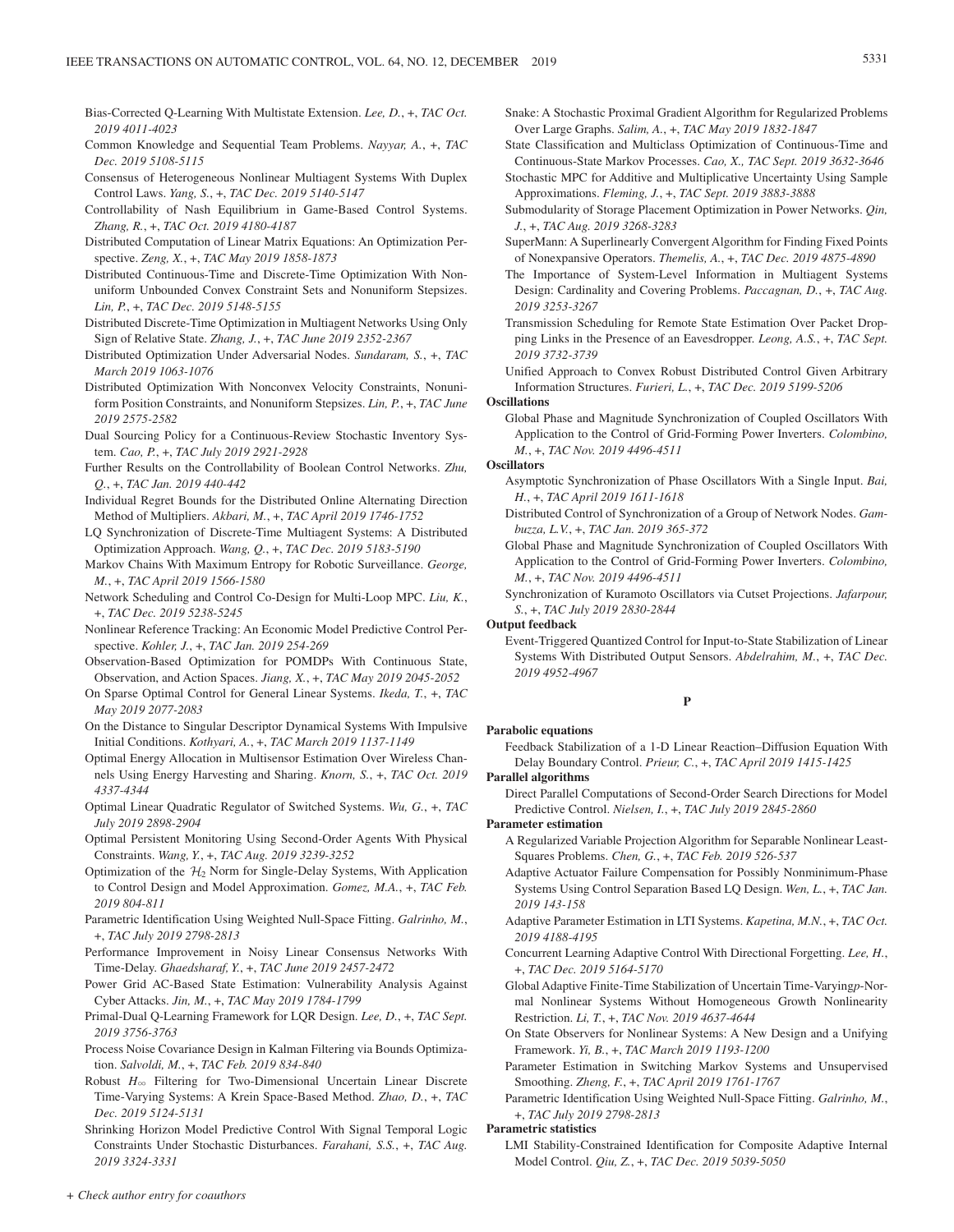#### **Pareto optimization**

Dynamic Multiobjective Control for Continuous-Time Systems Using Reinforcement Learning. *Lopez, V.G.*, +, *TAC July 2019 2869-2874*

# **Partial differential equations**

- A De Giorgi Iteration-Based Approach for the Establishment of ISS Properties for Burgers' Equation With Boundary and In-domain Disturbances. *Zheng, J.*, +, *TAC Aug. 2019 3476-3483*
- Backstepping Boundary Control of a Wave PDE With Spatially Distributed Time Invariant Unknown Disturbances. *Basturk, H.I.*, +, *TAC Aug. 2019 3469-3475*
- Bilinear Controllability of a Class of Advection–Diffusion–Reaction Systems. *Elamvazhuthi, K.*, +, *TAC June 2019 2282-2297*
- Boundary Control of a Nonhomogeneous Flexible Wing With Bounded Input Disturbances. *Lhachemi, H.*, +, *TAC Feb. 2019 854-861*
- Control and State Estimation of the One-Phase Stefan Problem via Backstepping Design. *Koga, S.*, +, *TAC Feb. 2019 510-525*
- Feedback Control of Nonlinear Hyperbolic PDE Systems Inspired by Traffic Flow Models. *Karafyllis, I.*, +, *TAC Sept. 2019 3647-3662*
- Feedback Stabilization of a 1-D Linear Reaction–Diffusion Equation With Delay Boundary Control. *Prieur, C.*, +, *TAC April 2019 1415-1425*
- Luenberger Observers for Nonautonomous Nonlinear Systems. *Bernard, P.*, +, *TAC Jan. 2019 270-281*
- Output Feedback Boundary Control of a Heat PDE Sandwiched Between Two ODEs. *Wang, J.*, +, *TAC Nov. 2019 4653-4660*
- PI Controllers for 1-D Nonlinear Transport Equation. *Coron, J.*, +, *TAC Nov. 2019 4570-4582*
- Risk-Sensitive Zero-Sum Differential Games. *Moon, J.*, +, *TAC April 2019 1503-1518*
- Robust Compensation of Delay and Diffusive Actuator Dynamics Without Distributed Feedback. *Sanz, R.*, +, *TAC Sept. 2019 3663-3675*
- Robustness to In-Domain Viscous Damping of a Collocated Boundary Adaptive Feedback Law for an Antidamped Boundary Wave PDE. *Roman, C.*, +, *TAC Aug. 2019 3284-3299*

#### **Particle filtering (numerical methods)**

- A Mean-Field Optimal Control Formulation for Global Optimization. *Zhang, C.*, +, *TAC Jan. 2019 282-289*
- Real-Time Solution of Time-Varying Yau Filtering Problems via Direct Method and Gaussian Approximation. *Chen, X.*, +, *TAC April 2019 1648- 1654*

#### **Path planning**

- Design of Symbolic Controllers for Networked Control Systems. *Borri, A.*, +, *TAC March 2019 1034-1046*
- Designing Distributed Specified-Time Consensus Protocols for Linear Multiagent Systems Over Directed Graphs. *Zhao, Y.*, +, *TAC July 2019 2945- 2952*
- Hierarchical Decomposition of LTL Synthesis Problem for Nonlinear Control Systems. *Meyer, P.*, +, *TAC Nov. 2019 4676-4683*
- Learning Policies for Markov Decision Processes From Data. *Hanawal, M.K.*, +, *TAC June 2019 2298-2309*
- Motion Planning on a Class of 6-D Lie Groups via a Covering Map. *Biggs, J.D.*, +, *TAC Sept. 2019 3544-3554*
- Sampling-Based Optimal Control Synthesis for Multirobot Systems Under Global Temporal Tasks. *Kantaros, Y.*, +, *TAC May 2019 1916-1931*

### **Patient monitoring**

Continuous Estimation Using Context-Dependent Discrete Measurements. *Ivanov, R.*, +, *TAC Jan. 2019 238-253*

#### **Pattern classification**

A Classification of Nodes for Structural Controllability. *Commault, C.*, +, *TAC Sept. 2019 3877-3882*

# **Pattern clustering**

- Bounded Confidence Gossip Algorithms for Opinion Formation and Data Clustering. *Nguyen, L.T.H.*, +, *TAC March 2019 1150-1155*
- Efficient Simulation Sampling Allocation Using Multifidelity Models. *Peng, Y.*, +, *TAC Aug. 2019 3156-3169*

Model Reduction of Multiagent Systems Using Dissimilarity-Based Clustering. *Cheng, X.*, +, *TAC April 2019 1663-1670*

#### **Pattern matching**

Multiagent Coordination Via Distributed Pattern Matching. *Sakurama, K.*, +, *TAC Aug. 2019 3210-3225*

# **Pendulums**

- A New Second-Order Sliding Mode and Its Application to Nonlinear Constrained Systems. *Ding, S.*, +, *TAC June 2019 2545-2552*
- On Almost-Global Tracking for a Certain Class of Simple Mechanical Systems. *Nayak, A.*, +, *TAC Jan. 2019 412-419*
- Stabilization of Uncertain Feedforward Nonlinear Systems With Application to Underactuated Systems. *Ye, H., TAC Aug. 2019 3484-3491*

# **Performance index**

Codiagnosability Analysis of Discrete-Event Systems Modeled by Weighted Automata. *Viana, G.S.*, +, *TAC Oct. 2019 4361-4368*

# **Periodic control**

- A Sampled-Data Approach to Pyragas-Type Delayed Feedback Stabilization of Periodic Orbits. *Cetinkaya, A.*, +, *TAC Sept. 2019 3748-3755*
- Frequency-Domain Subspace Identification of Linear Time-Periodic (LTP) Systems. *Uyanik, I.*, +, *TAC June 2019 2529-2536*
- Traffic Models of Periodic Event-Triggered Control Systems. *Fu, A.*, +, *TAC Aug. 2019 3453-3460*

#### **Permanent magnet motors**

Structure Preserving Observer Design for Port-Hamiltonian Systems. *Yaghmaei, A.*, +, *TAC March 2019 1214-1220*

# **Perturbation techniques**

- $\mathcal{L}_2$  State Estimation With Guaranteed Convergence Speed in the Presence of Sporadic Measurements. *Ferrante, F.*, +, *TAC Aug. 2019 3362-3369*
- Input-to-State Stability of Periodic Orbits of Systems With Impulse Effects via Poincaré Analysis. *Veer, S.*, +, *TAC Nov. 2019 4583-4598*
- Robust Self-Triggered MPC With Adaptive Prediction Horizon for Perturbed Nonlinear Systems. *Sun, Z.*, +, *TAC Nov. 2019 4780-4787*
- Stochastic Source Seeking for Mobile Robots in Obstacle Environments Via the SPSA Method. *Ramirez-Llanos, E.*, +, *TAC April 2019 1732-1739*

#### **Perturbation theory**

Perturbation Theory and Singular Perturbations for Input-to-State Multistable Systems on Manifolds. *Forni, P.*, +, *TAC Sept. 2019 3555-3570*

#### **Petri nets**

- Corrections to "On the Decidability and Complexity of Diagnosability for Labeled Petri Nets" [Nov 17 5931-5938]. *Yin, X.*, +, *TAC April 2019 1768* Datation of Faults for Markovian Stochastic DESs. *Ammour, R.*, +, *TAC July* 
	- *2019 2961-2967*
- Enforcement of Diagnosability in Labeled Petri Nets via Optimal Sensor Selection. *Ran, N.*, +, *TAC July 2019 2997-3004*
- Some Remarks on "State Estimation and Fault Diagnosis of Labeled Time Petri Net Systems With Unobservable Transitions". *He, Z.*, +, *TAC Dec. 2019 5253-5259*
- Static and Dynamic Partitions of Inequalities: A Unified Methodology for Supervisor Simplification. *Chen, C.*, +, *TAC Nov. 2019 4748-4755*
- Verification of Fault-predictability in Labeled Petri Nets Using Predictor Graphs. *You, D.*, +, *TAC Oct. 2019 4353-4360*

#### **Phantoms**

A Contract Design Approach for Phantom Demand Response. *Dobakhshari, D.G.*, +, *TAC May 2019 1974-1988*

#### **Phase transformations**

Control and State Estimation of the One-Phase Stefan Problem via Backstepping Design. *Koga, S.*, +, *TAC Feb. 2019 510-525*

#### **Phasor measurement**

Modeling and Control of Wave Propagation in a Ring With Applications to Power Grids. *Sirota, L.*, +, *TAC Sept. 2019 3676-3689*

# **Photovoltaic power systems**

*LgV*-Type Adaptive Controllers for Uncertain Non-Affine Systems and Application to a DC-Microgrid with PV and Battery. *Lin, W.*, +, *TAC May 2019 2182-2189*

#### **Physics**

On Lyapunov and Upper Bohl Exponents of Diagonal Discrete Linear Time-Varying Systems. *Czornik, A.*, +, *TAC Dec. 2019 5171-5174*

#### **PI control**

PI Controllers for 1-D Nonlinear Transport Equation. *Coron, J.*, +, *TAC Nov. 2019 4570-4582*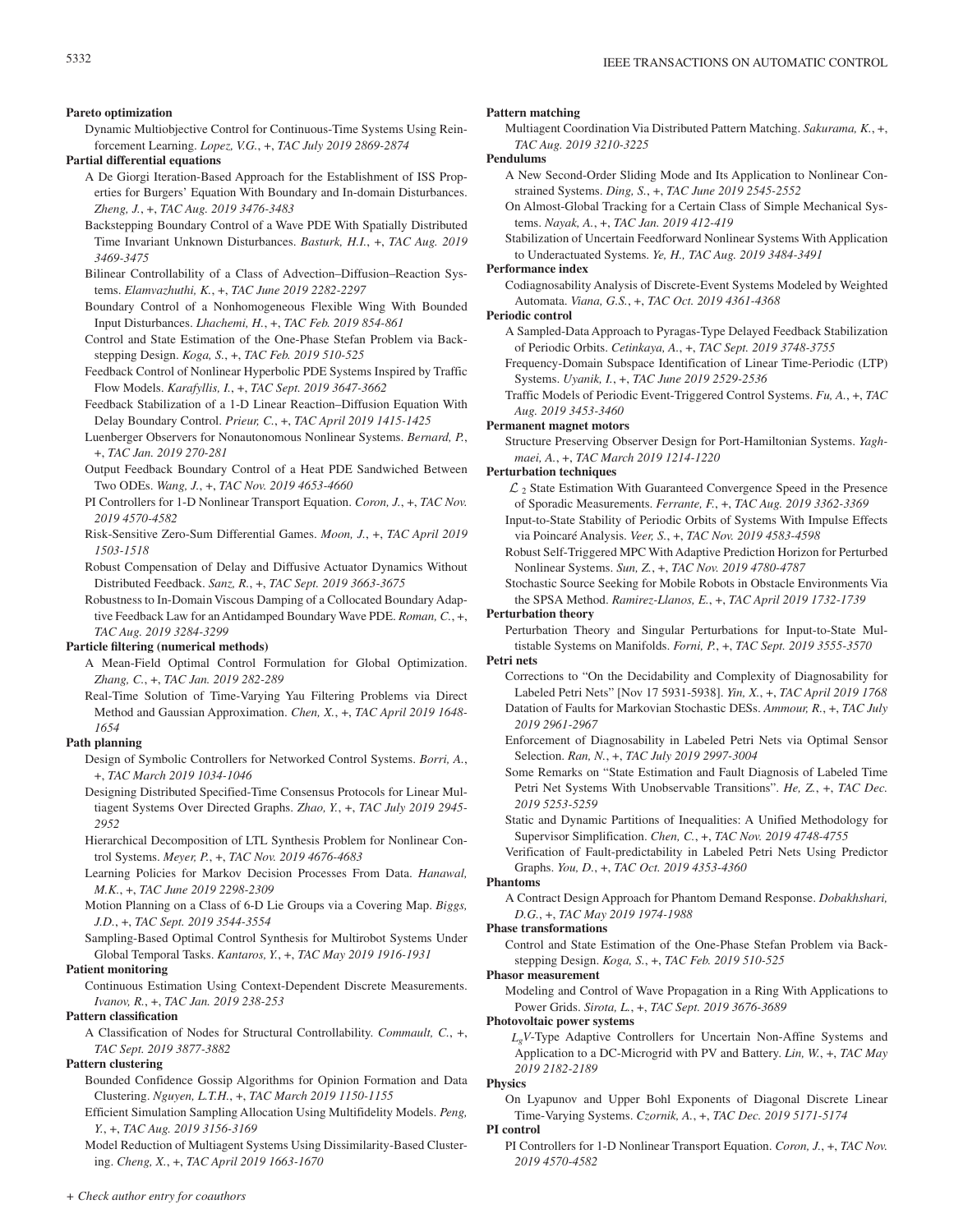#### **Piecewise constant techniques**

Stability of Linear Continuous-Time Systems With Stochastically Switching Delays. *Sadeghpour, M.*, +, *TAC Nov. 2019 4741-4747*

### **Piezoelectric actuators**

Potential Formulation for Charge or Current-Controlled Piezoelectric Smart Composites and Stabilization Results: Electrostatic Versus Quasi-Static Versus Fully-Dynamic Approaches. *Ozer, A.O., TAC March 2019 989- 1002*

# **Poincare mapping**

On the Local Stabilization of Hybrid Limit Cycles in Switched Affine Systems. *Benmiloud, M.*, +, *TAC Feb. 2019 841-846*

#### **Pole assignment**

- Cooperative Output Regulation of Heterogeneous Linear Multi-Agent Networks via *H*3 Performance Allocation. *Li, X.*, +, *TAC Feb. 2019 683-696*
- Sparsest Feedback Selection for Structurally Cyclic Systems With Dedicated Actuators and Sensors in Polynomial Time. *Moothedath, S.*, +, *TAC Sept. 2019 3956-3963*

### **Poles and zeros**

On the State Space and Dynamics Selection in Linear Stochastic Models: A Spectral Factorization Approach. *Ferrante, A.*, +, *TAC June 2019 2509- 2513*

#### **Polynomials**

- Analysis and Control of Stochastic Systems Using Semidefinite Programming Over Moments. *Lamperski, A.*, +, *TAC April 2019 1726-1731*
- Fast ADMM for Sum-of-Squares Programs Using Partial Orthogonality. *Zheng, Y.*, +, *TAC Sept. 2019 3869-3876*
- Minimal Input and Output Selection for Stability of Systems With Uncertainties. *Liu, Z.*, +, *TAC April 2019 1456-1471*
- Stability Analysis of a More General Class of Systems With Delay-Dependent Coefficients. *Jin, C.*, +, *TAC May 2019 1989-1998*
- The Polynomial Approach to the LQ Non-Gaussian Regulator Problem Through Output Injection. *Battilotti, S.*, +, *TAC Feb. 2019 538-552*

# **Position control**

- Constructing Universally Rigid Tensegrity Frameworks With Application in Multiagent Formation Control. *Yang, Q.*, +, *TAC Jan. 2019 381-388*
- Hybrid Pose and Velocity-Bias Estimation on *SE*(3) Using Inertial and Landmark Measurements. *Wang, M.*, +, *TAC Aug. 2019 3399-3406*
- Multiagent Coordination Via Distributed Pattern Matching. *Sakurama, K.*, +, *TAC Aug. 2019 3210-3225*

Multinode Bilateral Control Model. *Wang, L.*, +, *TAC Oct. 2019 4066-4078*

Relative and Trajectory Controllability of Linear Discrete Systems With Constant Coefficients and a Single Delay. *Diblik, J., TAC May 2019 2158- 2165*

Robust Multitask Formation Control via Parametric Lyapunov-Like Barrier Functions. *Han, D.*, +, *TAC Nov. 2019 4439-4453*

# **Position measurement**

Regular Polygon Formations With Fixed Size and Cyclic Sensing Constraint. *Fathian, K.*, +, *TAC Dec. 2019 5156-5163*

#### **Power consumption**

A Contract Design Approach for Phantom Demand Response. *Dobakhshari, D.G.*, +, *TAC May 2019 1974-1988*

# **Power control**

Optimal Energy Allocation in Multisensor Estimation Over Wireless Channels Using Energy Harvesting and Sharing. *Knorn, S.*, +, *TAC Oct. 2019 4337-4344*

Stability of a General Class of Power Control Algorithms With Single-Step Feedback in Wireless Networks. *Qian, R.*, +, *TAC July 2019 2890-2897*

# **Power engineering computing**

Optimal Energy Allocation in Multisensor Estimation Over Wireless Channels Using Energy Harvesting and Sharing. *Knorn, S.*, +, *TAC Oct. 2019 4337-4344*

Power Grid AC-Based State Estimation: Vulnerability Analysis Against Cyber Attacks. *Jin, M.*, +, *TAC May 2019 1784-1799*

# **Power generation control**

Global Phase and Magnitude Synchronization of Coupled Oscillators With Application to the Control of Grid-Forming Power Inverters. *Colombino, M.*, +, *TAC Nov. 2019 4496-4511*

- Modeling and Control of Wave Propagation in a Ring With Applications to Power Grids. *Sirota, L.*, +, *TAC Sept. 2019 3676-3689*
- Robust Decentralized Secondary Frequency Control in Power Systems: Merits and Tradeoffs. *Weitenberg, E.*, +, *TAC Oct. 2019 3967-3982*

### **Power generation dispatch**

Convexification of Power Flow Equations in the Presence of Noisy Measurements. *Madani, R.*, +, *TAC Aug. 2019 3101-3116*

Submodularity of Storage Placement Optimization in Power Networks. *Qin, J.*, +, *TAC Aug. 2019 3268-3283*

#### **Power generation economics**

Submodularity of Storage Placement Optimization in Power Networks. *Qin, J.*, +, *TAC Aug. 2019 3268-3283*

#### **Power grids**

- A Contract Design Approach for Phantom Demand Response. *Dobakhshari, D.G.*, +, *TAC May 2019 1974-1988*
- Global Phase and Magnitude Synchronization of Coupled Oscillators With Application to the Control of Grid-Forming Power Inverters. *Colombino, M.*, +, *TAC Nov. 2019 4496-4511*
- Modeling and Control of Wave Propagation in a Ring With Applications to Power Grids. *Sirota, L.*, +, *TAC Sept. 2019 3676-3689*

Power Grid AC-Based State Estimation: Vulnerability Analysis Against Cyber Attacks. *Jin, M.*, +, *TAC May 2019 1784-1799*

#### **Power markets**

Designing Coalition-Proof Reverse Auctions Over Continuous Goods. *Karaca, O.*, +, *TAC Nov. 2019 4803-4810*

### **Power system analysis computing**

Convexification of Power Flow Equations in the Presence of Noisy Measurements. *Madani, R.*, +, *TAC Aug. 2019 3101-3116*

# **Power system control**

Minimal Input and Output Selection for Stability of Systems With Uncertainties. *Liu, Z.*, +, *TAC April 2019 1456-1471*

Robust Decentralized Secondary Frequency Control in Power Systems: Merits and Tradeoffs. *Weitenberg, E.*, +, *TAC Oct. 2019 3967-3982*

#### **Power system dynamics**

On Fundamental Limitations of Dynamic Feedback Control in Regular Large-Scale Networks. *Tegling, E.*, +, *TAC Dec. 2019 4936-4951*

# **Power system security**

Power Grid AC-Based State Estimation: Vulnerability Analysis Against Cyber Attacks. *Jin, M.*, +, *TAC May 2019 1784-1799*

#### **Power system stability**

- Global Phase and Magnitude Synchronization of Coupled Oscillators With Application to the Control of Grid-Forming Power Inverters. *Colombino, M.*, +, *TAC Nov. 2019 4496-4511*
- Minimal Input and Output Selection for Stability of Systems With Uncertainties. *Liu, Z.*, +, *TAC April 2019 1456-1471*

Robust Decentralized Secondary Frequency Control in Power Systems: Merits and Tradeoffs. *Weitenberg, E.*, +, *TAC Oct. 2019 3967-3982*

# **Power system state estimation**

Convexification of Power Flow Equations in the Presence of Noisy Measurements. *Madani, R.*, +, *TAC Aug. 2019 3101-3116*

Power Grid AC-Based State Estimation: Vulnerability Analysis Against Cyber Attacks. *Jin, M.*, +, *TAC May 2019 1784-1799*

#### **Power transmission control**

Modeling and Control of Wave Propagation in a Ring With Applications to Power Grids. *Sirota, L.*, +, *TAC Sept. 2019 3676-3689*

# **Predictive control**

- A Framework for Time-Consistent, Risk-Sensitive Model Predictive Control: Theory and Algorithms. *Singh, S.*, +, *TAC July 2019 2905-2912*
- A Regularized and Smoothed Fischer–Burmeister Method for Quadratic Programming With Applications to Model Predictive Control. *Liao-McPherson, D.*, +, *TAC July 2019 2937-2944*
- An Adaptive Partial Sensitivity Updating Scheme for Fast Nonlinear Model Predictive Control. *Chen, Y.*, +, *TAC July 2019 2712-2726*
- Direct Parallel Computations of Second-Order Search Directions for Model Predictive Control. *Nielsen, I.*, +, *TAC July 2019 2845-2860*
- Dual-Objective NMPC: Considering Economic Costs Near Manifolds. *van Duijkeren, N.*, +, *TAC Sept. 2019 3788-3795*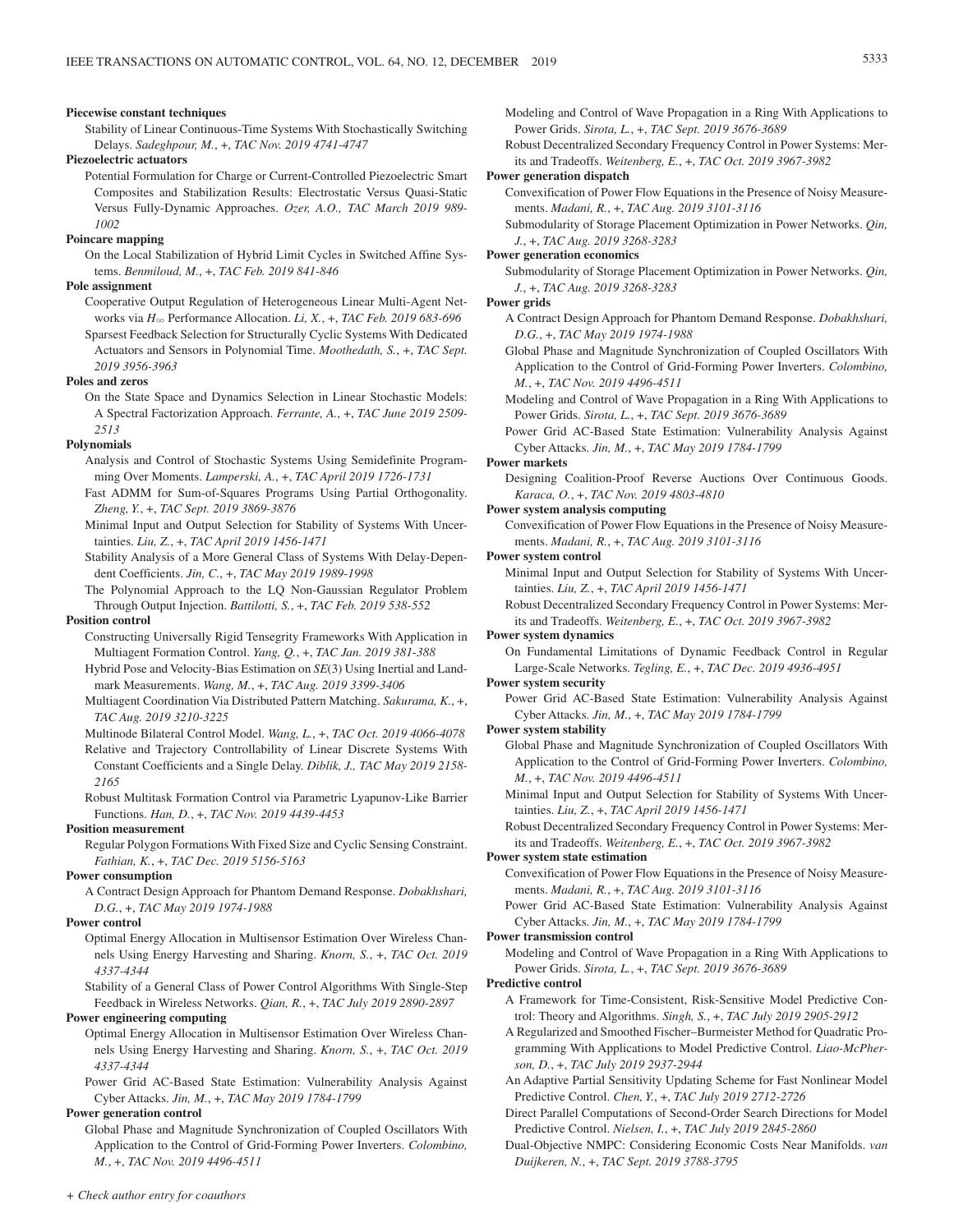- Embedding Constrained Model Predictive Control in a Continuous-Time Dynamic Feedback. *Nicotra, M.M.*, +, *TAC May 2019 1932-1946*
- Formal Synthesis of Control Strategies for Positive Monotone Systems. *Sadraddini, S.*, +, *TAC Feb. 2019 480-495*
- Inexact Newton–Kantorovich Methods for Constrained Nonlinear Model Predictive Control. *Dontchev, A.L.*, +, *TAC Sept. 2019 3602-3615*
- Iterative Sequential Action Control for Stable, Model-Based Control of Nonlinear Systems. *Tzorakoleftherakis, E.*, +, *TAC Aug. 2019 3170-3183*
- Model Predictive Control for Stochastic Max-Plus Linear Systems With Chance Constraints. *Xu, J.*, +, *TAC Jan. 2019 337-342*
- Model Predictive Control of Linear Systems With Preview Information: Feasibility, Stability, and Inherent Robustness. *Monasterios, P.R.B.*, +, *TAC Sept. 2019 3831-3838*
- Model-Predictive Control With Generalized Zone Tracking. *Liu, S.*, +, *TAC Nov. 2019 4698-4704*
- Network Scheduling and Control Co-Design for Multi-Loop MPC. *Liu, K.*, +, *TAC Dec. 2019 5238-5245*
- Nonlinear Reference Tracking: An Economic Model Predictive Control Perspective. *Kohler, J.*, +, *TAC Jan. 2019 254-269*
- Optimal Energy Allocation in Multisensor Estimation Over Wireless Channels Using Energy Harvesting and Sharing. *Knorn, S.*, +, *TAC Oct. 2019 4337-4344*
- Robust Self-Triggered MPC With Adaptive Prediction Horizon for Perturbed Nonlinear Systems. *Sun, Z.*, +, *TAC Nov. 2019 4780-4787*
- Shrinking Horizon Model Predictive Control With Signal Temporal Logic Constraints Under Stochastic Disturbances. *Farahani, S.S.*, +, *TAC Aug. 2019 3324-3331*
- Stochastic MPC for Additive and Multiplicative Uncertainty Using Sample Approximations. *Fleming, J.*, +, *TAC Sept. 2019 3883-3888*
- SVR-AMA: An Asynchronous Alternating Minimization Algorithm With Variance Reduction for Model Predictive Control Applications. *Ferranti, L.*, +, *TAC May 2019 1800-1815*
- Switching Tube-Based MPC: Characterization of Minimum Dwell-Time for Feasible and Robustly Stable Switching. *Vicente, B.A.H.*, +, *TAC Oct. 2019 4345-4352*

# **Pricing**

Submodularity of Storage Placement Optimization in Power Networks. *Qin, J.*, +, *TAC Aug. 2019 3268-3283*

# **Privacy**

Consensus-Based Data-Privacy Preserving Data Aggregation. *He, J.*, +, *TAC Dec. 2019 5222-5229*

# **Private key cryptography**

Opacity Enforcement Using Nondeterministic Publicly Known Edit Functions. *Ji, Y.*, +, *TAC Oct. 2019 4369-4376*

# **Probabilistic automata**

Robust Fault Diagnosis of Stochastic Discrete Event Systems. *Yin, X.*, +, *TAC Oct. 2019 4237-4244*

# **Probabilistic logic**

Supervisory Control of Probabilistic Discrete Event Systems Under Partial Observation. *Deng, W.*, +, *TAC Dec. 2019 5051-5065*

### **Probability**

- H3 Control for 2-D Markov Jump Systems in Roesser Model. *Wu, Z.*, +, *TAC Jan. 2019 427-432*
- A General Safety Framework for Learning-Based Control in Uncertain Robotic Systems. *Fisac, J.F.*, +, *TAC July 2019 2737-2752*
- A Systematic Process for Evaluating Structured Perfect Bayesian Equilibria in Dynamic Games With Asymmetric Information. *Vasal, D.*, +, *TAC Jan. 2019 81-96*
- Adaptive Sequential Stochastic Optimization. *Wilson, C.*, +, *TAC Feb. 2019 496-509*
- An LP Approach for Solving Two-Player Zero-Sum Repeated Bayesian Games. *Li, L.*, +, *TAC Sept. 2019 3716-3731*
- Analysis and Control of Stochastic Systems Using Semidefinite Programming Over Moments. *Lamperski, A.*, +, *TAC April 2019 1726-1731*
- Analysis of Stochastic Switched Systems With Application to Networked Control Under Jamming Attacks. *Cetinkaya, A.*, +, *TAC May 2019 2013- 2028*
- Bilinear Controllability of a Class of Advection–Diffusion–Reaction Systems. *Elamvazhuthi, K.*, +, *TAC June 2019 2282-2297*
- Consensusability of Multiagent Systems With Delay and Packet Dropout Under Predictor-Like Protocols. *Xu, J.*, +, *TAC Aug. 2019 3506-3513*
- Continuous Estimation Using Context-Dependent Discrete Measurements. *Ivanov, R.*, +, *TAC Jan. 2019 238-253*
- Datation of Faults for Markovian Stochastic DESs. *Ammour, R.*, +, *TAC July 2019 2961-2967*
- Detectability Measure for State Estimation of Discrete Event Systems. *Zhao, P.*, +, *TAC Jan. 2019 433-439*
- Event-Triggered Risk-Sensitive State Estimation for Hidden Markov Models. *Xu, J.*, +, *TAC Oct. 2019 4276-4283*
- Finite-Time Adaptive Stabilization of Linear Systems. *Faradonbeh, M.K.S.*, +, *TAC Aug. 2019 3498-3505*
- Finite-Time Stabilization of Stochastic High-Order Nonlinear Systems With FT-SISS Inverse Dynamics. *Jiang, M.*, +, *TAC Jan. 2019 313-320*
- Model Predictive Control for Stochastic Max-Plus Linear Systems With Chance Constraints. *Xu, J.*, +, *TAC Jan. 2019 337-342*
- Moments of Random Variables: A Systems-Theoretic Interpretation. *Padoan, A.*, +, *TAC Nov. 2019 4407-4422*
- Opinion Propagation Over Signed Networks: Models and Convergence Analysis. *Lin, X.*, +, *TAC Aug. 2019 3431-3438*
- Optimal Remote Estimation of Discrete Random Variables Over the Collision Channel. *Vasconcelos, M.M.*, +, *TAC April 2019 1519-1534*
- Permissive Supervisor Synthesis for Markov Decision Processes Through Learning. *Wu, B.*, +, *TAC Aug. 2019 3332-3338*
- Plug-and-Play Fault Detection and Isolation for Large-Scale Nonlinear Systems With Stochastic Uncertainties. *Boem, F.*, +, *TAC Jan. 2019 4-19*
- Shrinking Horizon Model Predictive Control With Signal Temporal Logic Constraints Under Stochastic Disturbances. *Farahani, S.S.*, +, *TAC Aug. 2019 3324-3331*
- Stochastic Filtering of Max-Plus Linear Systems With Bounded Disturbances. *Mendes, R.S.*, +, *TAC Sept. 2019 3706-3715*
- Stochastic Stability of Perturbed Learning Automata in Positive-Utility Games. *Chasparis, G.C., TAC Nov. 2019 4454-4469*
- SVR-AMA: An Asynchronous Alternating Minimization Algorithm With Variance Reduction for Model Predictive Control Applications. *Ferranti, L.*, +, *TAC May 2019 1800-1815*
- Tracking a Markov Target in a Discrete Environment With Multiple Sensors. *Leahy, K.*, +, *TAC June 2019 2396-2411*
- Transmission Scheduling for Remote State Estimation Over Packet Dropping Links in the Presence of an Eavesdropper. *Leong, A.S.*, +, *TAC Sept. 2019 3732-3739*

# **Probability density function**

Non-Gaussian Filter for Continuous-Discrete Models. *Murata, M.*, +, *TAC Dec. 2019 5260-5264*

### **Product design**

A Coordinate Optimization Approach for Concurrent Design. *Peng, Y.*, +, *TAC July 2019 2913-2920*

# **Product development**

A Coordinate Optimization Approach for Concurrent Design. *Peng, Y.*, +, *TAC July 2019 2913-2920*

### **Program verification**

Permissive Supervisor Synthesis for Markov Decision Processes Through Learning. *Wu, B.*, +, *TAC Aug. 2019 3332-3338*

# **Proportional control**

Consensus of Heterogeneous Nonlinear Multiagent Systems With Duplex Control Laws. *Yang, S.*, +, *TAC Dec. 2019 5140-5147*

### **Protocols**

- A Novel Reduced-Order Protocol for Consensus Control of Linear Multiagent Systems. *Li, X.*, +, *TAC July 2019 3005-3012*
- Coordinated Tracking Control With Asynchronous Edge-Based Event-Triggered Communications. *Cheng, B.*, +, *TAC Oct. 2019 4321-4328*
- Distributed Optimization Under Adversarial Nodes. *Sundaram, S.*, +, *TAC March 2019 1063-1076*
- Moving Horizon Estimation for Networked Time-Delay Systems Under Round-Robin Protocol. *Zou, L.*, +, *TAC Dec. 2019 5191-5198*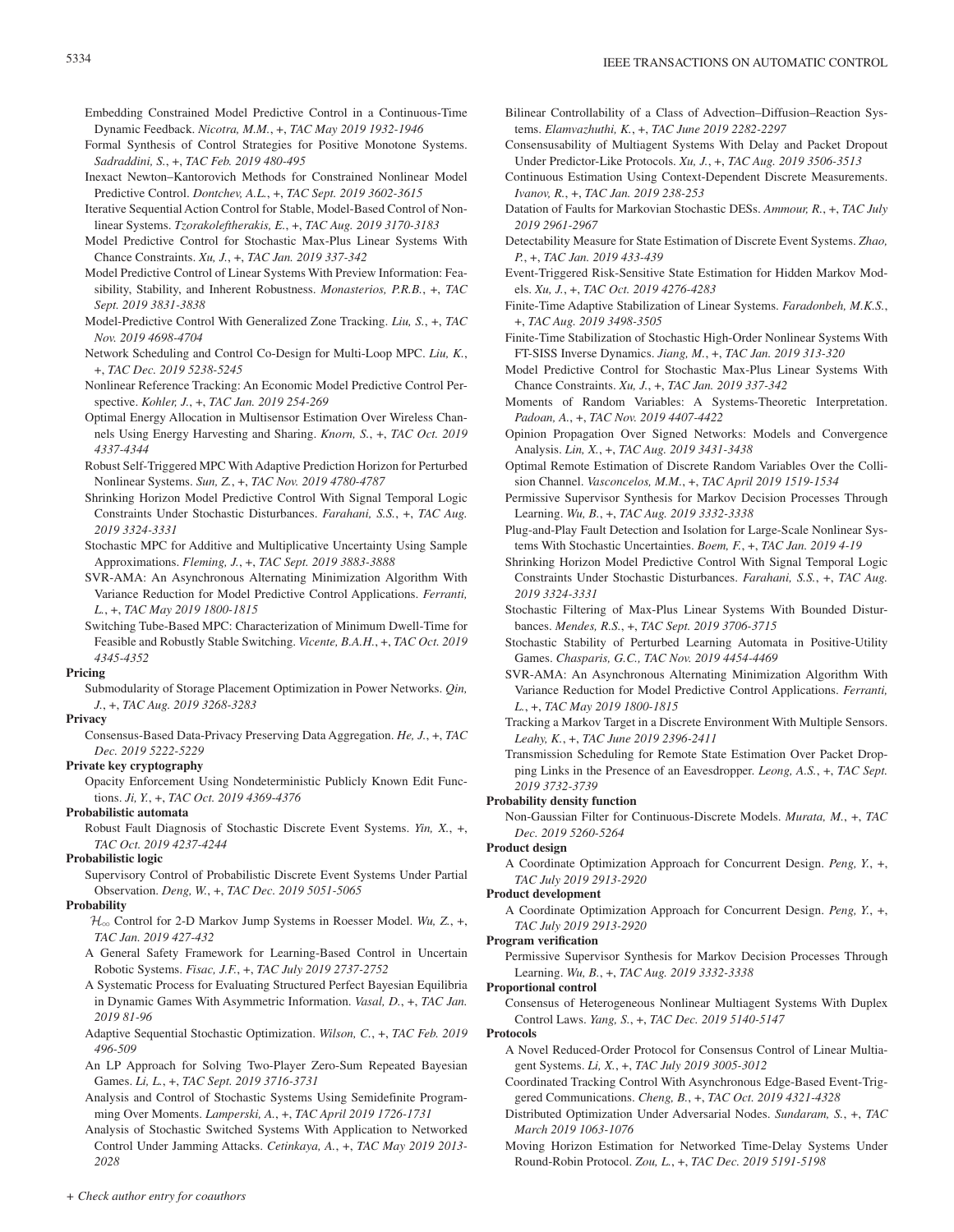- On Fundamental Limitations of Dynamic Feedback Control in Regular Large-Scale Networks. *Tegling, E.*, +, *TAC Dec. 2019 4936-4951*
- Single-Delay and Multiple-Delay Proportional-Retarded (PR) Protocols for Fast Consensus in a Large-Scale Network. *Ramirez, A.*, +, *TAC May 2019 2142-2149*
- Temporal Logic Task Planning and Intermittent Connectivity Control of Mobile Robot Networks. *Kantaros, Y.*, +, *TAC Oct. 2019 4105-4120*

# **Public key cryptography**

Opacity Enforcement Using Nondeterministic Publicly Known Edit Functions. *Ji, Y.*, +, *TAC Oct. 2019 4369-4376*

**Q**

# **Quadratic programming**

- A Regularized and Smoothed Fischer–Burmeister Method for Quadratic Programming With Applications to Model Predictive Control. *Liao-McPherson, D.*, +, *TAC July 2019 2937-2944*
- An Adaptive Partial Sensitivity Updating Scheme for Fast Nonlinear Model Predictive Control. *Chen, Y.*, +, *TAC July 2019 2712-2726*
- Dynamic Output Feedback Control of the Liouville Equation for Discrete-Time SISO Linear Systems. *Bakolas, E., TAC Oct. 2019 4268-4275*

Inexact Newton–Kantorovich Methods for Constrained Nonlinear Model Predictive Control. *Dontchev, A.L.*, +, *TAC Sept. 2019 3602-3615*

Online Convex Optimization With Time-Varying Constraints and Bandit Feedback. *Cao, X.*, +, *TAC July 2019 2665-2680*

#### **Quantization (signal)**

- Control Over Gaussian Channels With and Without Source–Channel Separation. *Khina, A.*, +, *TAC Sept. 2019 3690-3705*
- Event-Triggered Control of Nonlinear Systems With State Quantization. *Liu, T.*, +, *TAC Feb. 2019 797-803*
- Event-Triggered Quantized Control for Input-to-State Stabilization of Linear Systems With Distributed Output Sensors. *Abdelrahim, M.*, +, *TAC Dec. 2019 4952-4967*
- Observer-Based Stabilization of Systems With Quantized Inputs and Outputs. *Wakaiki, M.*, +, *TAC July 2019 2929-2936*
- Periodic Event-Triggered Quantization Policy Design for a Scalar LTI System With i.i.d. Feedback Dropouts. *Ling, Q., TAC Jan. 2019 343-350*
- Rate-Cost Tradeoffs in Control. *Kostina, V.*, +, *TAC Nov. 2019 4525-4540* **Queueing theory**
	- Analysis of a Stochastic Switching Model of Freeway Traffic Incidents. *Jin, L.*, +, *TAC March 2019 1093-1108*
	- Optimal Dynamic Allocation of Collaborative Servers in Two Station Tandem Systems. *Papachristos, I.*, +, *TAC April 2019 1640-1647*

# **R**

# **Radio frequency**

Input Estimation Over Frequency Region in Presence of Disturbances. *Stefanovski, J.*, +, *TAC Dec. 2019 5074-5079*

# **Radio links**

Throughput Optimal Decentralized Scheduling of Multihop Networks With End-to-End Deadline Constraints: Unreliable Links. *Singh, R.*, +, *TAC Jan. 2019 127-142*

#### **Radio networks**

Stability of a General Class of Power Control Algorithms With Single-Step Feedback in Wireless Networks. *Qian, R.*, +, *TAC July 2019 2890-2897*

Transmission Scheduling for Remote State Estimation Over Packet Dropping Links in the Presence of an Eavesdropper. *Leong, A.S.*, +, *TAC Sept. 2019 3732-3739*

# **Radiocommunication**

Multiagent Newton–Raphson Optimization Over Lossy Networks. *Bof, N.*, +, *TAC July 2019 2983-2990*

# **Random noise**

On Synchronization in Continuous-Time Networks of Nonlinear Nodes With State-Dependent and Degenerate Noise Diffusion. *Russo, G.*, +, *TAC Jan. 2019 389-395*

#### **Random processes**

- Convergence of Optimal Linear Estimator With Multiplicative and Time-Correlated Additive Measurement Noises. *Liu, W.*, +, *TAC May 2019 2190-2197*
- Linear Stochastic Approximation Algorithms and Group Consensus Over Random Signed Networks. *Chen, G.*, +, *TAC May 2019 1874-1889*
- Moments of Random Variables: A Systems-Theoretic Interpretation. *Padoan, A.*, +, *TAC Nov. 2019 4407-4422*
- On the Structure and Computation of Random Walk Times in Finite Graphs. *Clark, A.*, +, *TAC Nov. 2019 4470-4483*
- Stability and Set Stability in Distribution of Probabilistic Boolean Networks. *Guo, Y.*, +, *TAC Feb. 2019 736-742*

#### **Random variables**

Common Knowledge and Sequential Team Problems. *Nayyar, A.*, +, *TAC Dec. 2019 5108-5115*

#### **Randomized algorithms**

- A New Randomized Block-Coordinate Primal-Dual Proximal Algorithm for Distributed Optimization. *Latafat, P.*, +, *TAC Oct. 2019 4050-4065*
- Bounded Confidence Gossip Algorithms for Opinion Formation and Data Clustering. *Nguyen, L.T.H.*, +, *TAC March 2019 1150-1155*
- Self-Tuned Mirror Descent Schemes for Smooth and Nonsmooth High-Dimensional Stochastic Optimization. *Majlesinasab, N.*, +, *TAC Oct. 2019 4377-4384*

### **Rate distortion theory**

- Rate-Cost Tradeoffs in Control. *Kostina, V.*, +, *TAC Nov. 2019 4525-4540* **Reachability analysis**
	- Hierarchical Decomposition of LTL Synthesis Problem for Nonlinear Control Systems. *Meyer, P.*, +, *TAC Nov. 2019 4676-4683*
	- Interval Estimation Methods for Discrete-Time Linear Time-Invariant Systems. *Tang, W.*, +, *TAC Nov. 2019 4717-4724*
	- Minimal Reachability is Hard To Approximate. *Jadbabaie, A.*, +, *TAC Feb. 2019 783-789*
	- Reduced-Order Sliding-Mode-Observer-Based Fault Estimation for Markov Jump Systems. *Yang, H.*, +, *TAC Nov. 2019 4733-4740*
	- Traffic Models of Periodic Event-Triggered Control Systems. *Fu, A.*, +, *TAC Aug. 2019 3453-3460*

#### **Reaction-diffusion systems**

- A De Giorgi Iteration-Based Approach for the Establishment of ISS Properties for Burgers' Equation With Boundary and In-domain Disturbances. *Zheng, J.*, +, *TAC Aug. 2019 3476-3483*
- Bilinear Controllability of a Class of Advection–Diffusion–Reaction Systems. *Elamvazhuthi, K.*, +, *TAC June 2019 2282-2297*

Boundary Observers for a Reaction–Diffusion System Under Time-Delayed and Sampled-Data Measurements. *Selivanov, A.*, +, *TAC Aug. 2019 3385- 3390*

#### **Reactive power**

Lattice-Filter-Based Multivariate Autoregressive Spectral Estimation With Joint Model Order and Estimation Bandwidth Adaptation. *Niedzwiecki, M.*, +, *TAC Dec. 2019 4968-4981*

### **Recursive estimation**

Nonlinear Unknown Input Observability: Extension of the Observability Rank Condition. *Martinelli, A., TAC Jan. 2019 222-237*

# **Recursive filters**

- Minimum-Variance Recursive Filtering for Two-Dimensional Systems With Degraded Measurements: Boundedness and Monotonicity. *Liang, J.*, +, *TAC Oct. 2019 4153-4166*
- Recursive Filtering for Time-Varying Systems With Random Access Protocol. *Zou, L.*, +, *TAC Feb. 2019 720-727*

#### **Reduced order systems**

- A Novel Reduced-Order Protocol for Consensus Control of Linear Multiagent Systems. *Li, X.*, +, *TAC July 2019 3005-3012*
- Balanced Model Reduction for Linear Time-Varying Symmetric Systems. *Kawano, Y.*, +, *TAC July 2019 3060-3067*
- Descriptor Observers Design for Markov Jump Systems With Simultaneous Sensor and Actuator Faults. *Yang, H.*, +, *TAC Aug. 2019 3370-3377*
- Deterministic-Like Model Reduction for a Class of Multiscale Stochastic Differential Equations With Application to Biomolecular Systems. *Herath, N.*, +, *TAC Jan. 2019 351-358*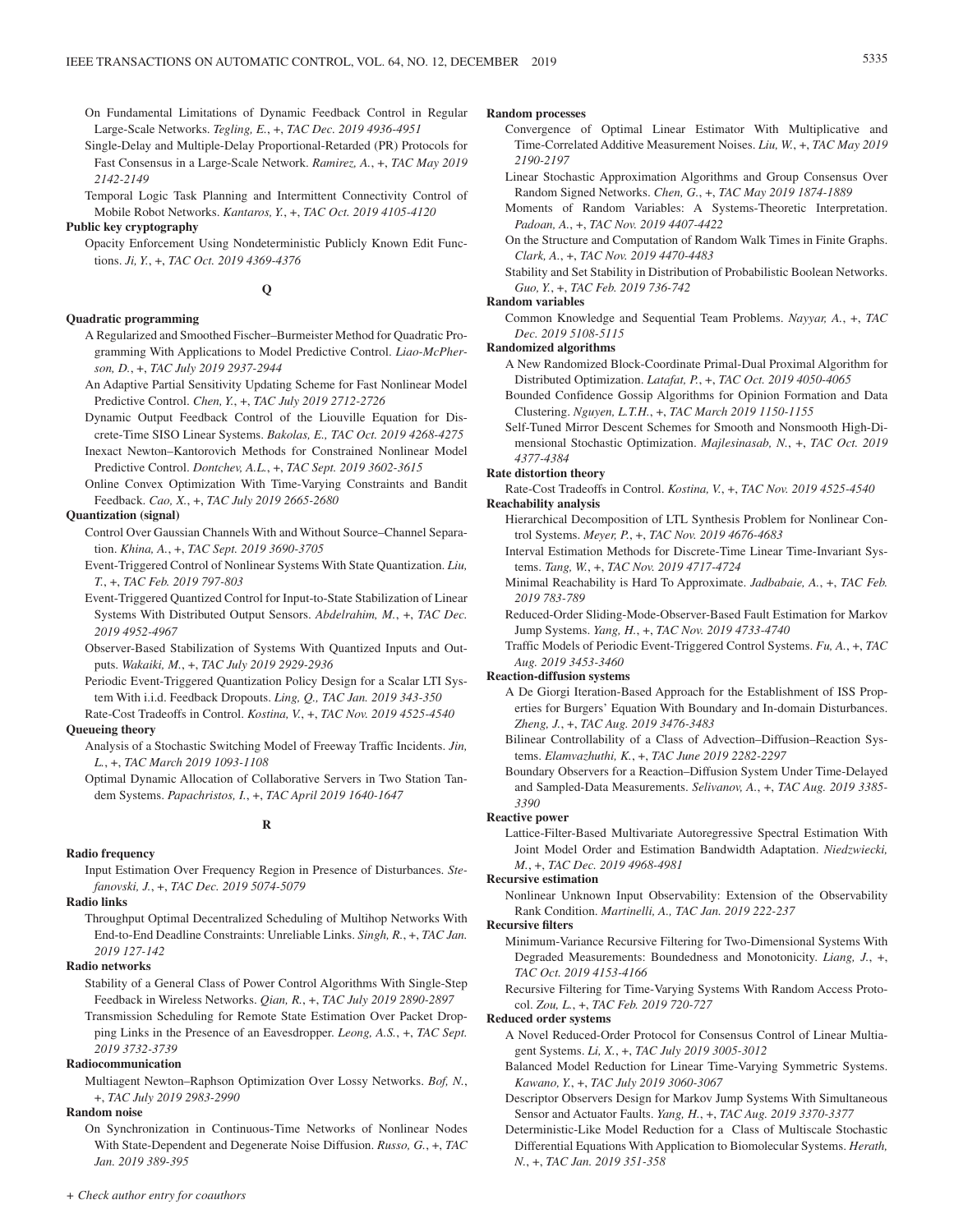- Differential Dissipativity Theory for Dominance Analysis. *Forni, F.*, +, *TAC June 2019 2340-2351*
- Disturbance-Observer-Based Composite Hierarchical Antidisturbance Control for Singular Markovian Jump Systems. *Yao, X.*, +, *TAC July 2019 2875-2882*
- Leader-Following Output Consensus for High-Order Nonlinear Multiagent Systems. *Hua, C.*, +, *TAC March 2019 1156-1161*
- Model Boundary Approximation Method as a Unifying Framework for Balanced Truncation and Singular Perturbation Approximation. *Pare, P.E.*, +, *TAC Nov. 2019 4796-4802*
- Model Reduction of Multiagent Systems Using Dissimilarity-Based Clustering. *Cheng, X.*, +, *TAC April 2019 1663-1670*
- Reduced-Order Sliding-Mode-Observer-Based Fault Estimation for Markov Jump Systems. *Yang, H.*, +, *TAC Nov. 2019 4733-4740*
- Stabilization of Uncertain Feedforward Nonlinear Systems With Application to Underactuated Systems. *Ye, H., TAC Aug. 2019 3484-3491*

# **Regression analysis**

- Consistent Variable Selection for a Nonparametric Nonlinear System by Inverse and Contour Regressions. *Cheng, C.*, +, *TAC July 2019 2653-2664* Distributed Discrete-Time Optimization in Multiagent Networks Using Only
- Sign of Relative State. *Zhang, J.*, +, *TAC June 2019 2352-2367*
- Distributed Interpolatory Algorithms for Set Membership Estimation. *Farina, F.*, +, *TAC Sept. 2019 3817-3822*
- Learning Policies for Markov Decision Processes From Data. *Hanawal, M.K.*, +, *TAC June 2019 2298-2309*
- Online Convex Optimization With Time-Varying Constraints and Bandit Feedback. *Cao, X.*, +, *TAC July 2019 2665-2680*
- The Weighted Nearest Neighbor Estimate for Hammerstein System Identification. *Greblicki, W.*, +, *TAC April 2019 1550-1565*

# **Reliability theory**

Verification of Fault-predictability in Labeled Petri Nets Using Predictor Graphs. *You, D.*, +, *TAC Oct. 2019 4353-4360*

#### **Resource allocation**

- A Surrogate Optimization-Based Mechanism for Resource Allocation and Routing in Networks With Strategic Agents. *Farhadi, F.*, +, *TAC Feb. 2019 464-479*
- Optimal Dynamic Allocation of Collaborative Servers in Two Station Tandem Systems. *Papachristos, I.*, +, *TAC April 2019 1640-1647*
- Stabilization of MIMO Systems Over Multiple Independent and Memoryless Fading Noisy Channels. *Liu, Q.*, +, *TAC April 2019 1581-1594*
- The Importance of System-Level Information in Multiagent Systems Design: Cardinality and Covering Problems. *Paccagnan, D.*, +, *TAC Aug. 2019 3253-3267*

#### **Riccati equations**

- A Spectral Property of a Graph Matrix and Its Application to the Leader-Following Consensus of Discrete-Time Multiagent Systems. *Liu, J.*, +, *TAC June 2019 2583-2589*
- A Sufficient Condition for Linear-Quadratic Stochastic Zero-Sum Differential Games for Markov Jump Systems. *Moon, J., TAC April 2019 1619- 1626*
- An Open-Loop Stackelberg Strategy for the Linear Quadratic Mean-Field Stochastic Differential Game. *Lin, Y.*, +, *TAC Jan. 2019 97-110*
- Distributed Kalman Filtering Over Wireless Sensor Networks in the Presence of Data Packet Drops. *Zhou, J.*, +, *TAC April 2019 1603-1610*
- Explicit Solution for Constrained Scalar-State Stochastic Linear-Quadratic Control With Multiplicative Noise. *Wu, W.*, +, *TAC May 2019 1999-2012*
- Near-Optimal Control for Time-Varying Linear Discrete Systems With Additive Nonlinearities and Random Gains. *Zhang, P.*, +, *TAC July 2019 2968-2975*
- On Observers For Nonlinear Differential-Algebraic Systems. *Berger, T., TAC May 2019 2150-2157*
- On the State Space and Dynamics Selection in Linear Stochastic Models: A Spectral Factorization Approach. *Ferrante, A.*, +, *TAC June 2019 2509- 2513*
- Optimal Stabilization Control for Discrete-Time Mean-Field Stochastic Systems. *Zhang, H.*, +, *TAC March 2019 1125-1136*

Recursive Filtering for Time-Varying Systems With Random Access Protocol. *Zou, L.*, +, *TAC Feb. 2019 720-727*

Stabilization Control for Linear Continuous-Time Mean-Field Systems. *Qi, Q.*, +, *TAC Aug. 2019 3461-3468*

# **Risk analysis**

A Framework for Time-Consistent, Risk-Sensitive Model Predictive Control: Theory and Algorithms. *Singh, S.*, +, *TAC July 2019 2905-2912*

### **Risk management**

Explicit Solution for Constrained Scalar-State Stochastic Linear-Quadratic Control With Multiplicative Noise. *Wu, W.*, +, *TAC May 2019 1999-2012* **Road traffic**

Nash and Wardrop Equilibria in Aggregative Games With Coupling Constraints. *Paccagnan, D.*, +, *TAC April 2019 1373-1388*

# **Road traffic control**

- Analysis of a Stochastic Switching Model of Freeway Traffic Incidents. *Jin, L.*, +, *TAC March 2019 1093-1108*
- Feedback Control of Nonlinear Hyperbolic PDE Systems Inspired by Traffic Flow Models. *Karafyllis, I.*, +, *TAC Sept. 2019 3647-3662*

Multinode Bilateral Control Model. *Wang, L.*, +, *TAC Oct. 2019 4066-4078* Traffic Models of Periodic Event-Triggered Control Systems. *Fu, A.*, +, *TAC Aug. 2019 3453-3460*

#### **Road vehicles**

Multinode Bilateral Control Model. *Wang, L.*, +, *TAC Oct. 2019 4066-4078* **Robot dynamics**

Decentralized Event-Based Controllers for Robust Stabilization of Hybrid Periodic Orbits: Application to Underactuated 3-D Bipedal Walking. *Hamed, K.A.*, +, *TAC June 2019 2266-2281*

#### **Robot kinematics**

- Feedback Control of a Motorized Skateboard. *Morin, P.*, +, *TAC Feb. 2019 628-639*
- Motion Planning on a Class of 6-D Lie Groups via a Covering Map. *Biggs, J.D.*, +, *TAC Sept. 2019 3544-3554*

# **Robot sensing systems**

- A Smooth Distributed Feedback for Formation Control of Unicycles. *Roza, A.*, +, *TAC Dec. 2019 4998-5011*
- Regular Polygon Formations With Fixed Size and Cyclic Sensing Constraint. *Fathian, K.*, +, *TAC Dec. 2019 5156-5163*

# **Robust control**

- $\mathcal{L}_2$  State Estimation With Guaranteed Convergence Speed in the Presence of Sporadic Measurements. *Ferrante, F.*, +, *TAC Aug. 2019 3362-3369*
- A Gradient-Free Three-Dimensional Source Seeking Strategy With Robustness Analysis. *Al-Abri, S.*, +, *TAC Aug. 2019 3439-3446*
- A Nonsmooth Hybrid Invariance Principle Applied to Robust Event-Triggered Design. *Seuret, A.*, +, *TAC May 2019 2061-2068*
- Adaptive Parameter Estimation in LTI Systems. *Kapetina, M.N.*, +, *TAC Oct. 2019 4188-4195*
- Approximate Robust Output Regulation of Boundary Control Systems. *Humaloja, J.*, +, *TAC June 2019 2210-2223*
- Bounds on Delay Consensus Margin of Second-Order Multiagent Systems With Robust Position and Velocity Feedback Protocol. *Ma, D.*, +, *TAC Sept. 2019 3780-3787*
- Consensus of Nonidentical Euler–Lagrange Systems Under Switching Directed Graphs. *Abdessameud, A., TAC May 2019 2108-2114*
- Cooperative Output Regulation of Heterogeneous Linear Multi-Agent Networks via *H*3 Performance Allocation. *Li, X.*, +, *TAC Feb. 2019 683-696*
- Decentralized Event-Based Controllers for Robust Stabilization of Hybrid Periodic Orbits: Application to Underactuated 3-D Bipedal Walking. *Hamed, K.A.*, +, *TAC June 2019 2266-2281*
- Delay Margin of Low-Order Systems Achievable by PID Controllers. *Ma, D.*, +, *TAC May 2019 1958-1973*
- Distributed Time-Varying Output Formation Tracking for Heterogeneous Linear Multiagent Systems With a Nonautonomous Leader of Unknown Input. *Hua, Y.*, +, *TAC Oct. 2019 4292-4299*
- Explicit Reference Governor for the Constrained Control of Linear Time-Delay Systems. *Nicotra, M.M.*, +, *TAC July 2019 2883-2889*
- Formal Synthesis of Control Strategies for Positive Monotone Systems. *Sadraddini, S.*, +, *TAC Feb. 2019 480-495*
- Forward Invariance of Sets for Hybrid Dynamical Systems (Part I). *Chai, J.*, +, *TAC June 2019 2426-2441*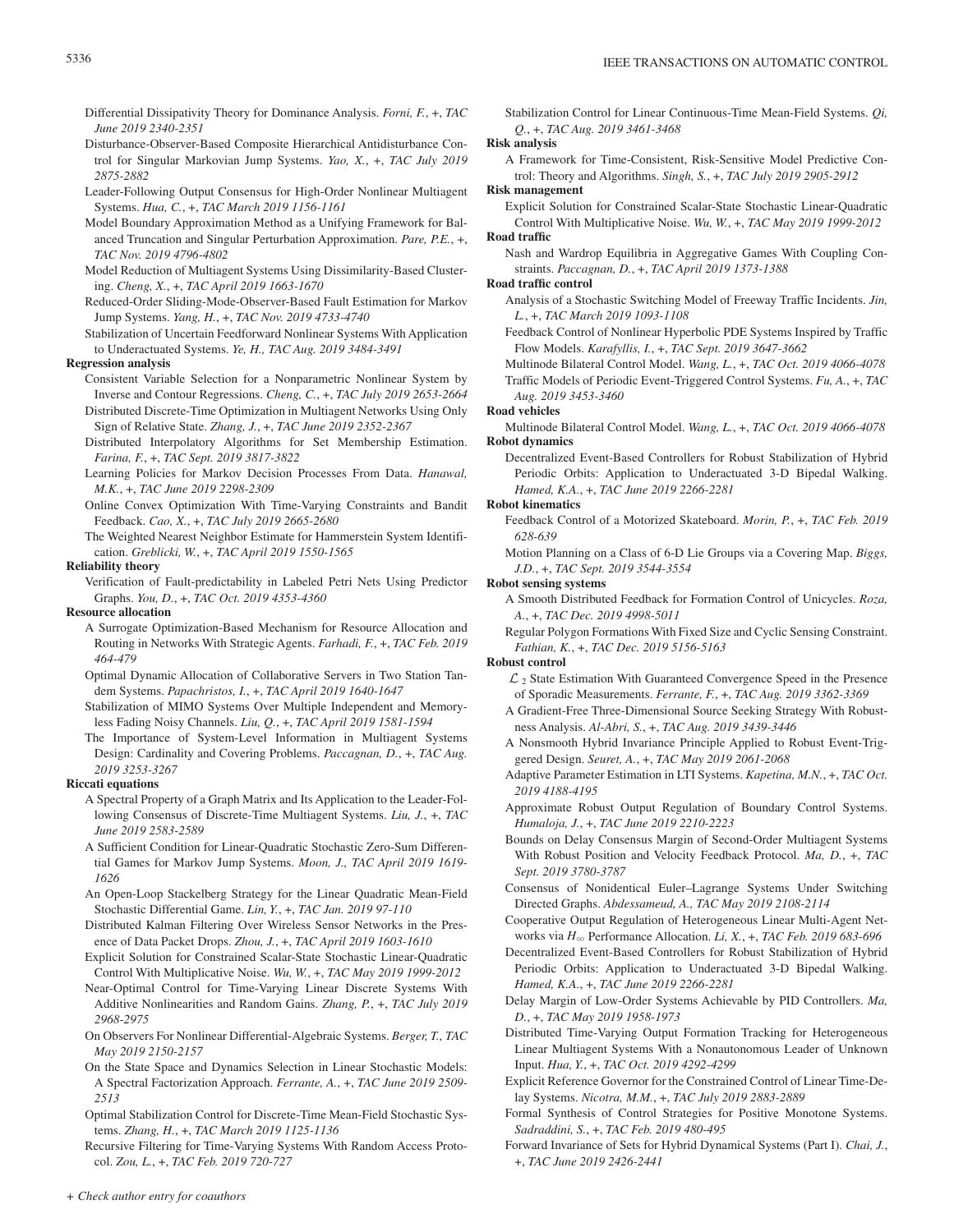- Generalized Model Reference Adaptive Control by Means of Global HOSM Differentiators. *Oliveira, T.R.*, +, *TAC May 2019 2053-2060*
- Input-to-State Stability of Periodic Orbits of Systems With Impulse Effects via Poincaré Analysis. *Veer, S.*, +, *TAC Nov. 2019 4583-4598*
- Interval Estimation Methods for Discrete-Time Linear Time-Invariant Systems. *Tang, W.*, +, *TAC Nov. 2019 4717-4724*
- ISS Robust Stabilization of State-Delayed Discrete-Time Systems With Bounded Delay Variation and Saturating Actuators. *de Souza, C.*, +, *TAC Sept. 2019 3913-3919*
- Leader–Following Consensus of Multiple Uncertain Euler–Lagrange Systems With Unknown Dynamic Leader. *Lu, M.*, +, *TAC Oct. 2019 4167- 4173*
- Levant's Arbitrary-Order Exact Differentiator: A Lyapunov Approach. *Cruz-Zavala, E.*, +, *TAC July 2019 3034-3039*
- Model Predictive Control of Linear Systems With Preview Information: Feasibility, Stability, and Inherent Robustness. *Monasterios, P.R.B.*, +, *TAC Sept. 2019 3831-3838*
- Optimization of the  $H_2$  Norm for Single-Delay Systems, With Application to Control Design and Model Approximation. *Gomez, M.A.*, +, *TAC Feb. 2019 804-811*
- Quadric Inclusion Programs: An LMI Approach to  $\mathcal{H}_{\infty}$ -Model Identification. *Thomas, G.C.*, +, *TAC Oct. 2019 4229-4236*
- Robust *H*2 Control of Linear Systems With Mismatched Quantization. *Shen, M.*, +, *TAC April 2019 1702-1709*
- Robust Compensation of Delay and Diffusive Actuator Dynamics Without Distributed Feedback. *Sanz, R.*, +, *TAC Sept. 2019 3663-3675*
- Robust Decentralized Secondary Frequency Control in Power Systems: Merits and Tradeoffs. *Weitenberg, E.*, +, *TAC Oct. 2019 3967-3982*
- Robust Dynamic Average Consensus Algorithms. *George, J.*, +, *TAC Nov. 2019 4615-4622*
- Robust Fault Diagnosis of Stochastic Discrete Event Systems. *Yin, X.*, +, *TAC Oct. 2019 4237-4244*
- Robust Multitask Formation Control via Parametric Lyapunov-Like Barrier Functions. *Han, D.*, +, *TAC Nov. 2019 4439-4453*
- Robust Self-Triggered MPC With Adaptive Prediction Horizon for Perturbed Nonlinear Systems. *Sun, Z.*, +, *TAC Nov. 2019 4780-4787*
- Robust Stability of Positive Monotone Feedback Interconnections. *Kao, C.*, +, *TAC Feb. 2019 569-581*
- Robustness Analysis of a Continuous Higher Order Finite-Time Control System Under Sampled-Data Control. *Du, H.*, +, *TAC June 2019 2488-2494*
- Robustness of the Adaptive Bellman –Ford Algorithm: Global Stability and Ultimate Bounds. *Mo, Y.*, +, *TAC Oct. 2019 4121-4136*
- Robustness to In-Domain Viscous Damping of a Collocated Boundary Adaptive Feedback Law for an Antidamped Boundary Wave PDE. *Roman, C.*, +, *TAC Aug. 2019 3284-3299*
- Sequential Predictors Under Time-Varying Feedback and Measurement Delays and Sampling. *Weston, J.*, +, *TAC July 2019 2991-2996*
- Stochastic MPC for Additive and Multiplicative Uncertainty Using Sample Approximations. *Fleming, J.*, +, *TAC Sept. 2019 3883-3888*
- Switching Tube-Based MPC: Characterization of Minimum Dwell-Time for Feasible and Robustly Stable Switching. *Vicente, B.A.H.*, +, *TAC Oct. 2019 4345-4352*

#### **Robustness**

Low-Complexity Tracking Control of Strict-Feedback Systems With Unknown Control Directions. *Zhang, J.*, +, *TAC Dec. 2019 5175-5182*

# **S**

### **Safety systems**

A General Safety Framework for Learning-Based Control in Uncertain Robotic Systems. *Fisac, J.F.*, +, *TAC July 2019 2737-2752*

#### **Sampled data systems**

- A Sampled-Data Approach to Pyragas-Type Delayed Feedback Stabilization of Periodic Orbits. *Cetinkaya, A.*, +, *TAC Sept. 2019 3748-3755*
- Boundary Observers for a Reaction–Diffusion System Under Time-Delayed and Sampled-Data Measurements. *Selivanov, A.*, +, *TAC Aug. 2019 3385- 3390*
- Event-Triggered Control of Continuous-Time Switched Linear Systems. *Xiao, X.*, +, *TAC April 2019 1710-1717*
- Feedforwarding Under Sampling. *Mattioni, M.*, +, *TAC Nov. 2019 4668- 4675*
- Levant's Arbitrary-Order Exact Differentiator: A Lyapunov Approach. *Cruz-Zavala, E.*, +, *TAC July 2019 3034-3039*
- Multirate Sampled-Data Observer Design Based on a Continuous-Time Design. *Ling, C.*, +, *TAC Dec. 2019 5265-5272*
- On the Local Input–Output Stability of Event-Triggered Control Systems. *Ghodrat, M.*, +, *TAC Jan. 2019 174-189*
- Practical Consensus of Homogeneous Sampled-Data Multiagent Systems. *Bernuau, E.*, +, *TAC Nov. 2019 4691-4697*
- Robustness Analysis of a Continuous Higher Order Finite-Time Control System Under Sampled-Data Control. *Du, H.*, +, *TAC June 2019 2488-2494*
- Stability Analysis of a  $2 \times 2$  Linear Hyperbolic System With a Sampled-Data Controller via Backstepping Method and Looped-Functionals. *Davo, M.A.*, +, *TAC April 2019 1718-1725*
- Taylor Series Expansion for Zeros of Sampled-Data Systems. *Sogo, T.*, +, *TAC Feb. 2019 862-868*
- Time-Varying Sampled-Data Observer With Asynchronous Measurements. *Sferlazza, A.*, +, *TAC Feb. 2019 869-876*

# **Sampling methods**

- Event-Triggered Control of Nonlinear Systems With State Quantization. *Liu, T.*, +, *TAC Feb. 2019 797-803*
- Practical Consensus of Homogeneous Sampled-Data Multiagent Systems. *Bernuau, E.*, +, *TAC Nov. 2019 4691-4697*
- Practical Tracking Via Adaptive Event-Triggered Feedback for Uncertain Nonlinear Systems. *Huang, Y.*, +, *TAC Sept. 2019 3920-3927*

# **Sandwich structures**

Potential Formulation for Charge or Current-Controlled Piezoelectric Smart Composites and Stabilization Results: Electrostatic Versus Quasi-Static Versus Fully-Dynamic Approaches. *Ozer, A.O., TAC March 2019 989- 1002*

# **Satellites**

Non-Gaussian Filter for Continuous-Discrete Models. *Murata, M.*, +, *TAC Dec. 2019 5260-5264*

#### **SCADA systems**

Static and Dynamic Partitions of Inequalities: A Unified Methodology for Supervisor Simplification. *Chen, C.*, +, *TAC Nov. 2019 4748-4755*

#### **Schedules**

Event-Based State Estimation: Optimal Algorithm With Generalized Closed Skew Normal Distribution. *He, L.*, +, *TAC Jan. 2019 321-328*Relaxing Integrity Requirements for Attack-Resilient Cyber-Physical Systems. *Jovanov, I.*, +, *TAC Dec. 2019 4843-4858*

#### **Search problems**

- Further Results on the Controllability of Boolean Control Networks. *Zhu, Q.*, +, *TAC Jan. 2019 440-442*
- Sampling-Based Optimal Control Synthesis for Multirobot Systems Under Global Temporal Tasks. *Kantaros, Y.*, +, *TAC May 2019 1916-1931*
- Secure Switched Observers for Cyber-Physical Systems Under Sparse Sensor Attacks: A Set Cover Approach. *Lu, A.*, +, *TAC Sept. 2019 3949-3955* **Secondary cells**

Optimal Battery Control Under Cycle Aging Mechanisms in Pay for Performance Settings. *Shi, Y.*, +, *TAC June 2019 2324-2339*

# **Security**

Resilient Reinforcement in Secure State Estimation Against Sensor Attacks With *A Priori* Information. *Shinohara, T.*, +, *TAC Dec. 2019 5024-5038*

# **Security of data**

- On Redundant Observability: From Security Index to Attack Detection and Resilient State Estimation. *Lee, C.*, +, *TAC Feb. 2019 775-782*
- Opacity Enforcement Using Nondeterministic Publicly Known Edit Functions. *Ji, Y.*, +, *TAC Oct. 2019 4369-4376*
- Power Grid AC-Based State Estimation: Vulnerability Analysis Against Cyber Attacks. *Jin, M.*, +, *TAC May 2019 1784-1799*
- Resilient Distributed Estimation: Sensor Attacks. *Chen, Y.*, +, *TAC Sept. 2019 3772-3779*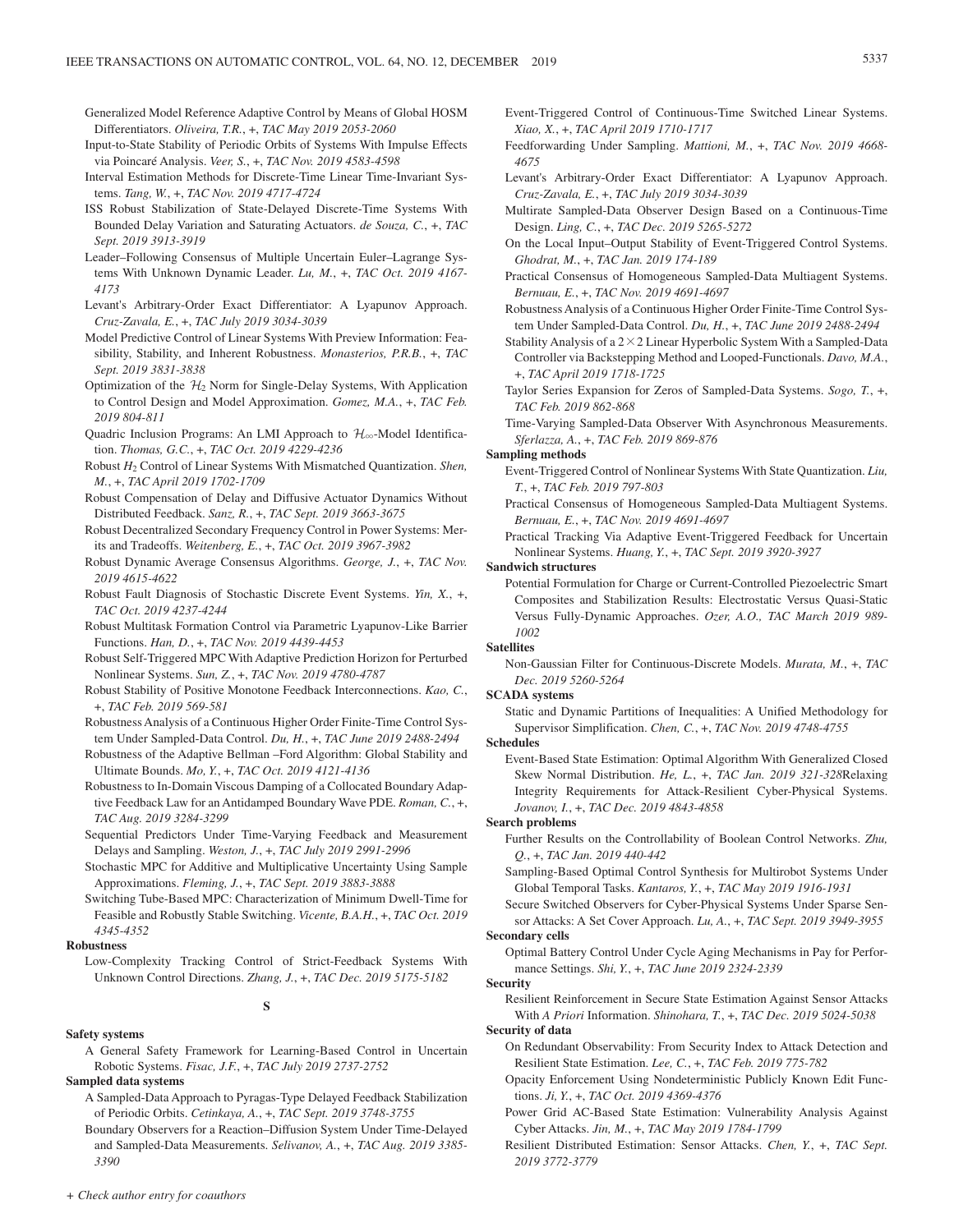#### **Sensitivity**

- Observation-Based Optimization for POMDPs With Continuous State, Observation, and Action Spaces. *Jiang, X.*, +, *TAC May 2019 2045-2052* SuperMann: A Superlinearly Convergent Algorithm for Finding Fixed Points
- of Nonexpansive Operators. *Themelis, A.*, +, *TAC Dec. 2019 4875-4890* **Sensor fusion**
	- Distributed Kalman Filtering and Control Through Embedded Average Consensus Information Fusion. *Talebi, S.P.*, +, *TAC Oct. 2019 4396-4403*
	- Ellipsoidal Fusion Estimation for Multisensor Dynamic Systems With Bounded Noises. *Wang, Z.*, +, *TAC Nov. 2019 4725-4732*
	- Optimal Energy Allocation in Multisensor Estimation Over Wireless Channels Using Energy Harvesting and Sharing. *Knorn, S.*, +, *TAC Oct. 2019 4337-4344*

#### **Sensor placement**

Integrated Relative Localization and Leader–Follower Formation Control. *Han, Z.*, +, *TAC Jan. 2019 20-34*

#### **Sensors**

- Continuous Estimation Using Context-Dependent Discrete Measurements. *Ivanov, R.*, +, *TAC Jan. 2019 238-253*
- Convex Optimization Based State Estimation Against Sparse Integrity Attacks. *Han, D.*, +, *TAC June 2019 2383-2395*
- Event-Triggered Quantized Control for Input-to-State Stabilization of Linear Systems With Distributed Output Sensors. *Abdelrahim, M.*, +, *TAC Dec. 2019 4952-4967*
- Multirate Sampled-Data Observer Design Based on a Continuous-Time Design. *Ling, C.*, +, *TAC Dec. 2019 5265-5272*
- Optimizing Sensor Activation in a Language Domain for Fault Diagnosis. *Wang, W.*, +, *TAC Feb. 2019 743-750*
- Regulation of Linear Systems Using Event-Based Detection Sensors. *Singh, P.*, +, *TAC Jan. 2019 373-380*
- Robust Fault Detection and Set-Theoretic UIO for Discrete-Time LPV Systems With State and Output Equations Scheduled by Inexact Scheduling Variables. *Xu, F.*, +, *TAC Dec. 2019 4982-4997*
- Sparsest Feedback Selection for Structurally Cyclic Systems With Dedicated Actuators and Sensors in Polynomial Time. *Moothedath, S.*, +, *TAC Sept. 2019 3956-3963*
- State Estimation Under Sparse Sensor Attacks: A Constrained Set Partitioning Approach. *An, L.*, +, *TAC Sept. 2019 3861-3868*
- Unified Approach to Convex Robust Distributed Control Given Arbitrary Information Structures. *Furieri, L.*, +, *TAC Dec. 2019 5199-5206*

#### **Series (mathematics)**

Multinode Bilateral Control Model. *Wang, L.*, +, *TAC Oct. 2019 4066-4078* Taylor Series Expansion for Zeros of Sampled-Data Systems. *Sogo, T.*, +, *TAC Feb. 2019 862-868*

#### **Set theory**

- Adaptive Exact Penalty Design for Constrained Distributed Optimization. *Zhou, H.*, +, *TAC Nov. 2019 4661-4667*
- Continuous-Time Distributed Subgradient Algorithm for Convex Optimization With General Constraints. *Zhu, Y.*, +, *TAC April 2019 1694-1701*
- Distributed Interpolatory Algorithms for Set Membership Estimation. *Farina, F.*, +, *TAC Sept. 2019 3817-3822*
- Formal Synthesis of Control Strategies for Positive Monotone Systems. *Sadraddini, S.*, +, *TAC Feb. 2019 480-495*
- Forward Invariance of Sets for Hybrid Dynamical Systems (Part I). *Chai, J.*, +, *TAC June 2019 2426-2441*
- Generalized Sarymsakov Matrices. *Xia, W.*, +, *TAC Aug. 2019 3085-3100*
- Learning Generalized Nash Equilibria in a Class of Convex Games. *Tatarenko, T.*, +, *TAC April 2019 1426-1439*
- Model-Predictive Control With Generalized Zone Tracking. *Liu, S.*, +, *TAC Nov. 2019 4698-4704*
- Reduction Theorems for Hybrid Dynamical Systems. *Maggiore, M.*, +, *TAC June 2019 2254-2265*
- Robust Fault Detection and Set-Theoretic UIO for Discrete-Time LPV Systems With State and Output Equations Scheduled by Inexact Scheduling Variables. *Xu, F.*, +, *TAC Dec. 2019 4982-4997*

Secure Switched Observers for Cyber-Physical Systems Under Sparse Sensor Attacks: A Set Cover Approach. *Lu, A.*, +, *TAC Sept. 2019 3949-3955*

- State Estimation Under Sparse Sensor Attacks: A Constrained Set Partitioning Approach. *An, L.*, +, *TAC Sept. 2019 3861-3868*
- Submodular Optimization for Consensus Networks With Noise-Corrupted Leaders. *Mackin, E.*, +, *TAC July 2019 3054-3059*
- Zonotopic Set-Membership State Estimation for Discrete-Time Descriptor LPV Systems. *Wang, Y.*, +, *TAC May 2019 2092-2099*

# **Signal denoising**

Detection of Sensor Attack and Resilient State Estimation for Uniformly Observable Nonlinear Systems having Redundant Sensors. *Kim, J.*, +, *TAC March 2019 1162-1169*

### **Signal detection**

Minimax Robust Quickest Change Detection in Systems and Signals With Unknown Transients. *Molloy, T.L.*, +, *TAC July 2019 2976-2982*

# **Signal processing**

- Event-Triggered Output Feedback Control for a Class of Uncertain Nonlinear Systems. *Xing, L.*, +, *TAC Jan. 2019 290-297*
- Identifiability of Dynamical Networks With Singular Noise Spectra. *Gevers, M.*, +, *TAC June 2019 2473-2479*
- **Signal processing algorithms**

SuperMann: A Superlinearly Convergent Algorithm for Finding Fixed Points of Nonexpansive Operators. *Themelis, A.*, +, *TAC Dec. 2019 4875-4890*

# **Silicon**

Opacity of Nondeterministic Transition Systems: A (Bi)Simulation Relation Approach. *Zhang, K.*, +, *TAC Dec. 2019 5116-5123*

#### **Single-input single-output systems (control)**

- Controllability and Stabilizability of Networks of Linear Systems. *Trumpf, J.*, +, *TAC Aug. 2019 3391-3398*
- Dynamic Output Feedback Control of the Liouville Equation for Discrete-Time SISO Linear Systems. *Bakolas, E., TAC Oct. 2019 4268-4275* **Singularly perturbed systems**
	- Deterministic-Like Model Reduction for a Class of Multiscale Stochastic Differential Equations With Application to Biomolecular Systems. *Herath, N.*, +, *TAC Jan. 2019 351-358*
	- Model Boundary Approximation Method as a Unifying Framework for Balanced Truncation and Singular Perturbation Approximation. *Pare, P.E.*, +, *TAC Nov. 2019 4796-4802*
	- On the Distance to Singular Descriptor Dynamical Systems With Impulsive Initial Conditions. *Kothyari, A.*, +, *TAC March 2019 1137-1149*
	- Perturbation Theory and Singular Perturbations for Input-to-State Multistable Systems on Manifolds. *Forni, P.*, +, *TAC Sept. 2019 3555-3570*

# **Smart power grids**

Power Grid AC-Based State Estimation: Vulnerability Analysis Against Cyber Attacks. *Jin, M.*, +, *TAC May 2019 1784-1799*

#### **Smoothing methods**

- Accurate Smoothing Methods for State Estimation of Continuous-Discrete Nonlinear Dynamic Systems. *Wang, Y.*, +, *TAC Oct. 2019 4284-4291*
- On LMVDR Estimators for LDSS Models: Conditions for Existence and Further Applications. *Chaumette, E.*, +, *TAC June 2019 2598-2605*

# **Social network theory**

Polarizability, Consensusability, and Neutralizability of Opinion Dynamics on Coopetitive Networks. *Liu, F.*, +, *TAC Aug. 2019 3339-3346*

#### **Social sciences**

- Bounded Confidence Gossip Algorithms for Opinion Formation and Data Clustering. *Nguyen, L.T.H.*, +, *TAC March 2019 1150-1155*
- Noise-Induced Synchronization of Hegselmann–Krause Dynamics in Full Space. *Su, W.*, +, *TAC Sept. 2019 3804-3808*
- Social Power Dynamics Over Switching and Stochastic Influence Networks. *Chen, G.*, +, *TAC Feb. 2019 582-597*

#### **Sociology**

On Lyapunov and Upper Bohl Exponents of Diagonal Discrete Linear Time-Varying Systems. *Czornik, A.*, +, *TAC Dec. 2019 5171-5174*

### **Solids**

On Sufficient Conditions for Mixed Monotonicity. *Yang, L.*, +, *TAC Dec. 2019 5080-5085*

#### **Source coding**

Rate-Cost Tradeoffs in Control. *Kostina, V.*, +, *TAC Nov. 2019 4525-4540*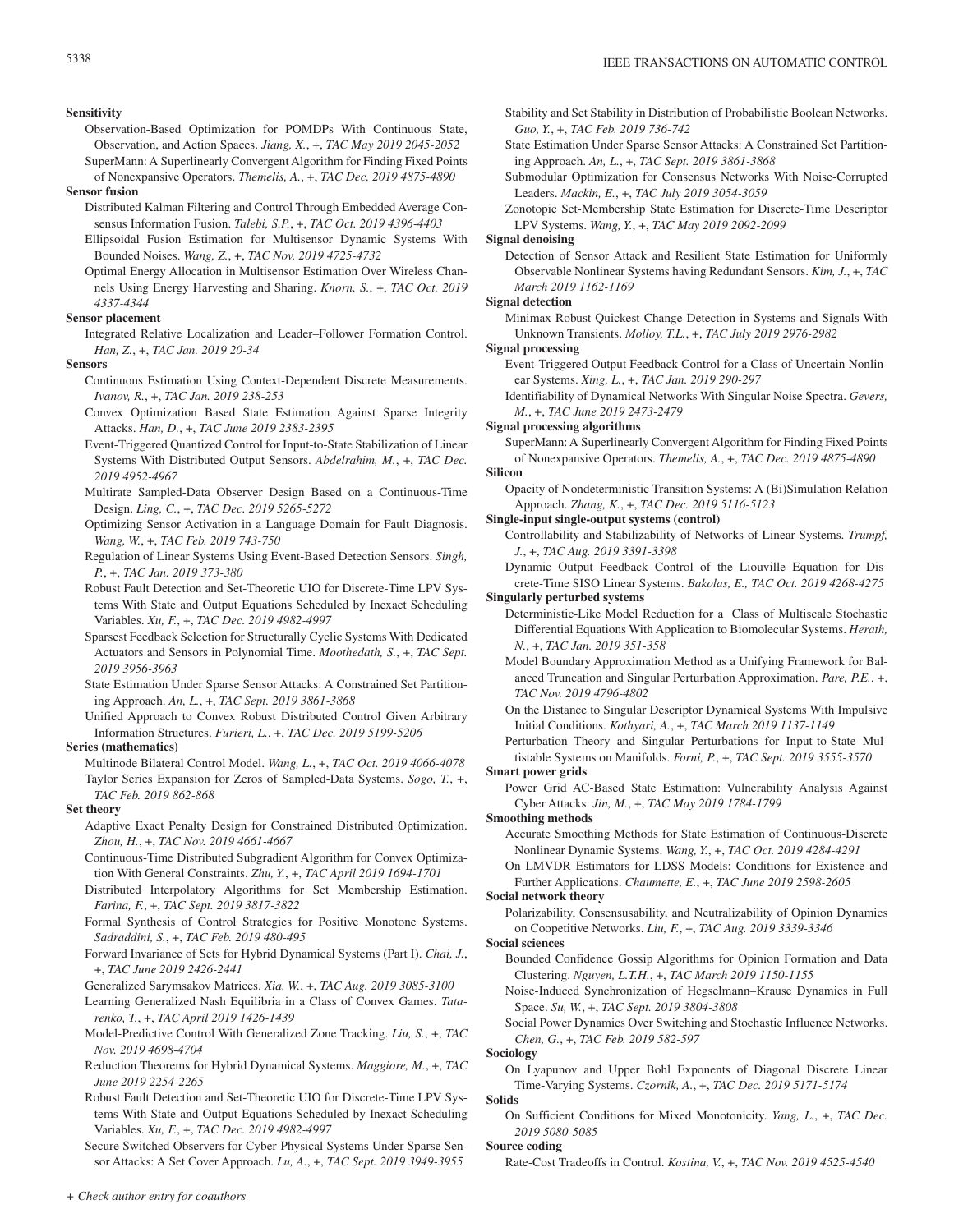#### **Source separation**

Control Over Gaussian Channels With and Without Source–Channel Separation. *Khina, A.*, +, *TAC Sept. 2019 3690-3705*

#### **Space vehicles**

Motion Planning on a Class of 6-D Lie Groups via a Covering Map. *Biggs, J.D.*, +, *TAC Sept. 2019 3544-3554*

#### **Sparse matrices**

Sparsest Feedback Selection for Structurally Cyclic Systems With Dedicated Actuators and Sensors in Polynomial Time. *Moothedath, S.*, +, *TAC Sept. 2019 3956-3963*

#### **Spectral analysis**

Lattice-Filter-Based Multivariate Autoregressive Spectral Estimation With Joint Model Order and Estimation Bandwidth Adaptation. *Niedzwiecki, M.*, +, *TAC Dec. 2019 4968-4981*

- On the Existence of a Solution to a Spectral Estimation Problem *à la* Byrnes– Georgiou–Lindquist. *Zhu, B.*, +, *TAC Feb. 2019 820-825*
- Single-Delay and Multiple-Delay Proportional-Retarded (PR) Protocols for Fast Consensus in a Large-Scale Network. *Ramirez, A.*, +, *TAC May 2019 2142-2149*

#### **Stability**

- A Convex Optimization Approach for Equivariant Control Systems. *Consolini, L.*, +, *TAC Sept. 2019 3846-3852*
- A De Giorgi Iteration-Based Approach for the Establishment of ISS Properties for Burgers' Equation With Boundary and In-domain Disturbances. *Zheng, J.*, +, *TAC Aug. 2019 3476-3483*
- A Disturbance Observer Based Sliding Mode Control for a Class of Underactuated Robotic System With Mismatched Uncertainties. *Huang, J.*, +, *TAC June 2019 2480-2487*
- A Framework for Time-Consistent, Risk-Sensitive Model Predictive Control: Theory and Algorithms. *Singh, S.*, +, *TAC July 2019 2905-2912*
- A New Characteristic of Switching Topology and Synchronization of Linear Multiagent Systems. *Wang, X.*, +, *TAC July 2019 2697-2711*
- A New Second-Order Sliding Mode and Its Application to Nonlinear Constrained Systems. *Ding, S.*, +, *TAC June 2019 2545-2552*
- A Note on Distributed Finite-Time Observers. *Silm, H.*, +, *TAC Feb. 2019 759-766*
- A Novel Reduced-Order Protocol for Consensus Control of Linear Multiagent Systems. *Li, X.*, +, *TAC July 2019 3005-3012*
- A QSR-Dissipativity Based Design for Event-Triggered Networked Systems. *Rahnama, A.*, +, *TAC June 2019 2590-2597*
- A Sampled-Data Approach to Pyragas-Type Delayed Feedback Stabilization of Periodic Orbits. *Cetinkaya, A.*, +, *TAC Sept. 2019 3748-3755*
- A Surrogate Optimization-Based Mechanism for Resource Allocation and Routing in Networks With Strategic Agents. *Farhadi, F.*, +, *TAC Feb. 2019 464-479*
- A System-Level Approach to Controller Synthesis. *Wang, Y.*, +, *TAC Oct. 2019 4079-4093*
- A Uniform Analysis on Input-to-State Stability of Decentralized Event-Triggered Control Systems. *Yu, H.*, +, *TAC Aug. 2019 3423-3430*
- Adaptive Actuator Failure Compensation for Possibly Nonminimum-Phase Systems Using Control Separation Based LQ Design. *Wen, L.*, +, *TAC Jan. 2019 143-158*
- Adaptive Backstepping Control of Nonlinear Uncertain Systems With Quantized States. *Zhou, J.*, +, *TAC Nov. 2019 4756-4763*
- An Entropy-Based Bound for the Computational Complexity of a Switched System. *Legat, B.*, +, *TAC Nov. 2019 4623-4628*
- An IOS Small-Gain Theorem for Large-Scale Hybrid Systems. *Bao, A.*, +, *TAC March 2019 1295-1300*
- Asynchronous Control of Continuous-Time Nonlinear Markov Jump Systems Subject to Strict Dissipativity. *Dong, S.*, +, *TAC March 2019 1250- 1256*
- Bearing-Based Formation Control of a Group of Agents With Leader-First Follower Structure. *Trinh, M.H.*, +, *TAC Feb. 2019 598-613*
- Boundary Control of a Nonhomogeneous Flexible Wing With Bounded Input Disturbances. *Lhachemi, H.*, +, *TAC Feb. 2019 854-861*
- Co-Design of Controllers and a Switching Policy for Nonstrict Feedback Switched Nonlinear Systems Including First-Order Feedforward Paths. *Li, Z.*, +, *TAC April 2019 1753-1760*
- Compositional Synthesis of Finite-State Abstractions. *Mallik, K.*, +, *TAC June 2019 2629-2636*
- Consensus Control of General Linear Multiagent Systems With Antagonistic Interactions and Communication Noises. *Hu, J.*, +, *TAC May 2019 2122- 2127*
- Consensusability of Discrete-Time Multiagent Systems With Communication Delay and Packet Dropouts. *Zheng, J.*, +, *TAC March 2019 1185-1192*
- Constructing Universally Rigid Tensegrity Frameworks With Application in Multiagent Formation Control. *Yang, Q.*, +, *TAC Jan. 2019 381-388*
- Control Over Gaussian Channels With and Without Source–Channel Separation. *Khina, A.*, +, *TAC Sept. 2019 3690-3705*
- Controllability and Stabilizability of Networks of Linear Systems. *Trumpf, J.*, +, *TAC Aug. 2019 3391-3398*
- Convergence Properties for Discrete-Time Nonlinear Systems. *Tran, D.N.*, +, *TAC Aug. 2019 3415-3422*
- Convex Stability Analysis of Nonlinear Singular Systems via Linear Matrix Inequalities. *Arceo, J.C.*, +, *TAC April 2019 1740-1745*
- Criteria for Input-to-State Practical Stability. *Mironchenko, A., TAC Jan. 2019 298-304*
- Dead-Beat Stabilizability of Discrete-Time Switched Linear Systems: Algorithms and Applications. *Fiacchini, M.*, +, *TAC Sept. 2019 3839-3845*
- Design and Stability of Moving Horizon Estimator for Markov Jump Linear Systems. *Sun, Q.*, +, *TAC March 2019 1109-1124*
- Design of Symbolic Controllers for Networked Control Systems. *Borri, A.*, +, *TAC March 2019 1034-1046*
- Differential Dissipativity Theory for Dominance Analysis. *Forni, F.*, +, *TAC June 2019 2340-2351*
- Distributed Kalman Filtering Over Wireless Sensor Networks in the Presence of Data Packet Drops. *Zhou, J.*, +, *TAC April 2019 1603-1610*
- Distributed Time-Varying Output Formation Tracking for Heterogeneous Linear Multiagent Systems With a Nonautonomous Leader of Unknown Input. *Hua, Y.*, +, *TAC Oct. 2019 4292-4299*
- Dual-Objective NMPC: Considering Economic Costs Near Manifolds. *van Duijkeren, N.*, +, *TAC Sept. 2019 3788-3795*
- Dwell-Time-Based Standard  $H_{\infty}$  Control of Switched Systems Without Requiring Internal Stability of Subsystems. *Fu, J.*, +, *TAC July 2019 3019- 3025*
- Dynamic Consensus Tracking of Uncertain Lagrangian Systems With a Switched Command Generator. *Cai, H.*, +, *TAC Oct. 2019 4260-4267*
- Equilibrium-Independent Dissipativity With Quadratic Supply Rates. *Simpson-Porco, J.W., TAC April 2019 1440-1455*
- Equivalent Stability Notions, Lyapunov Inequality, and Its Application in Discrete-Time Linear Systems With Stochastic Dynamics Determined by an i.i.d. Process. *Hosoe, Y.*, +, *TAC Nov. 2019 4764-4771*
- Event-Triggered Control of Continuous-Time Switched Linear Systems. *Xiao, X.*, +, *TAC April 2019 1710-1717*
- Event-Triggered Control of Nonlinear Systems With State Quantization. *Liu, T.*, +, *TAC Feb. 2019 797-803*
- Existence of Nonimpulsive Unique Solution and Stability for Discrete-Time Linear Rectangular Descriptor Markov Jump Systems. *Tian, J.*, +, *TAC Oct. 2019 4245-4251*
- Feedback Control of a Motorized Skateboard. *Morin, P.*, +, *TAC Feb. 2019 628-639*
- Feedback Control of Nonlinear Hyperbolic PDE Systems Inspired by Traffic Flow Models. *Karafyllis, I.*, +, *TAC Sept. 2019 3647-3662*
- Feedforwarding Under Sampling. *Mattioni, M.*, +, *TAC Nov. 2019 4668- 4675*
- Finite-Time Adaptive Stabilization of Linear Systems. *Faradonbeh, M.K.S.*, +, *TAC Aug. 2019 3498-3505*
- Finite-Time Cooperative Engagement. *Yucelen, T.*, +, *TAC Aug. 2019 3521- 3526*
- Finite-Time Stabilization of Stochastic High-Order Nonlinear Systems With FT-SISS Inverse Dynamics. *Jiang, M.*, +, *TAC Jan. 2019 313-320*
- Fixed-Time  $\mathcal{H}_{\infty}$  Control for Port-Controlled Hamiltonian Systems. *Liu, X.*, +, *TAC July 2019 2753-2765*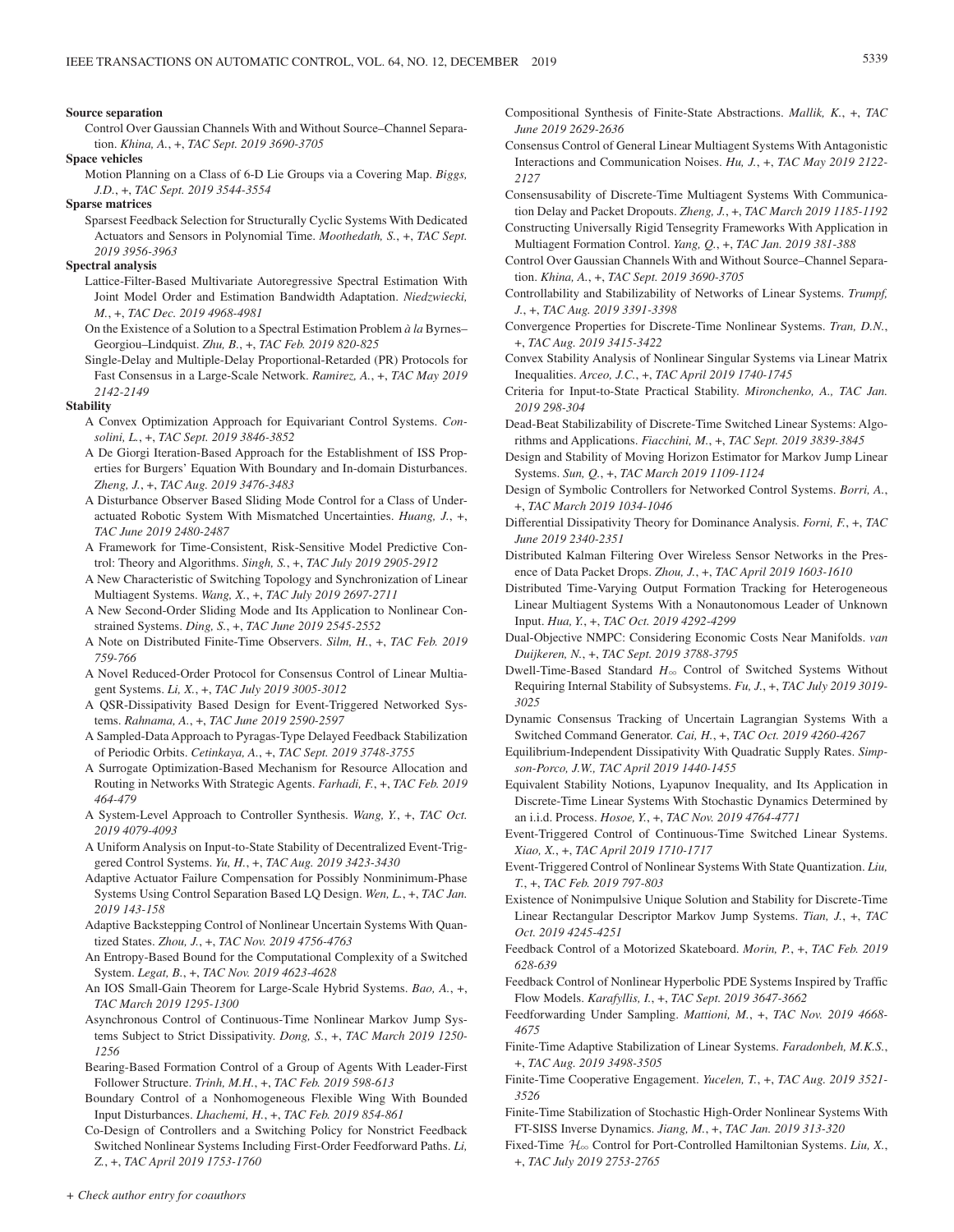- Fully Distributed Resilience for Adaptive Exponential Synchronization of Heterogeneous Multiagent Systems Against Actuator Faults. *Chen, C.*, +, *TAC Aug. 2019 3347-3354*
- Global Adaptive Finite-Time Stabilization of Uncertain Time-Varying*p*-Normal Nonlinear Systems Without Homogeneous Growth Nonlinearity Restriction. *Li, T.*, +, *TAC Nov. 2019 4637-4644*
- Integral ISS for Switched Nonlinear Time-Varying Systems Using Indefinite Multiple Lyapunov Functions. *Long, L., TAC Jan. 2019 404-411*
- Internally Positive Representations and Stability Analysis of Coupled Differential-Difference Systems With Time-Varying Delays. *De Iuliis, V.*, +, *TAC June 2019 2514-2521*
- Iterative Changing Supply Rates, Dynamic State Feedback, and Adaptive Stabilization of Time-Delay Systems. *Zhang, X.*, +, *TAC Feb. 2019 751- 758*
- Mean Square Stabilization Over SNR-Constrained Channels With Colored and Spatially Correlated Additive Noises. *Gonzalez, R.A.*, +, *TAC Nov. 2019 4825-4832*
- Model-Predictive Control With Generalized Zone Tracking. *Liu, S.*, +, *TAC Nov. 2019 4698-4704*
- Multinode Bilateral Control Model. *Wang, L.*, +, *TAC Oct. 2019 4066-4078*
- Necessary and Sufficient Condition for Controlled Distinguishability of Continuous-Time Bilinear Systems. *Motchon, K.M.D.*, +, *TAC July 2019 3013-3018*
- Necessary and Sufficient Conditions of Exponential Stability for Delayed Linear Discrete-Time Systems. *Li, H.*, +, *TAC Feb. 2019 712-719*
- New Approach to General Nonlinear Discrete-Time Stochastic *H*<sub>∞</sub> Control. *Lin, X.*, +, *TAC April 2019 1472-1486*
- New Results on Stability Analysis of Markovian Switching Singular Systems. *Xiao, X.*, +, *TAC May 2019 2084-2091*
- Nonlinear Reference Tracking: An Economic Model Predictive Control Perspective. *Kohler, J.*, +, *TAC Jan. 2019 254-269*
- Observer-Based Stabilization of Nonhomogeneous Semi-Markov Jump Linear Systems With Mode-Switching Delays. *Ning, Z.*, +, *TAC May 2019 2029-2036*
- Observer-Based Stabilization of Systems With Quantized Inputs and Outputs. *Wakaiki, M.*, +, *TAC July 2019 2929-2936*
- On  $H_{\infty}$  Sliding Mode Control Under Stochastic Communication Protocol. *Song, J.*, +, *TAC May 2019 2174-2181*
- On Model-Free Adaptive Control and Its Stability Analysis. *Hou, Z.*, +, *TAC Nov. 2019 4555-4569*
- On Path-Complete Lyapunov Functions: Geometry and Comparison. *Philippe, M.*, +, *TAC May 2019 1947-1957*
- On the Local Input–Output Stability of Event-Triggered Control Systems. *Ghodrat, M.*, +, *TAC Jan. 2019 174-189*
- Optimal Stabilization Control for Discrete-Time Mean-Field Stochastic Systems. *Zhang, H.*, +, *TAC March 2019 1125-1136*
- Output-Constrained Control of Nonaffine Multiagent Systems With Partially Unknown Control Directions. *Fan, B.*, +, *TAC Sept. 2019 3936-3942*
- Periodic Event-Triggered Quantization Policy Design for a Scalar LTI System With i.i.d. Feedback Dropouts. *Ling, Q., TAC Jan. 2019 343-350*
- PI Controllers for 1-D Nonlinear Transport Equation. *Coron, J.*, +, *TAC Nov. 2019 4570-4582*
- Potential Formulation for Charge or Current-Controlled Piezoelectric Smart Composites and Stabilization Results: Electrostatic Versus Quasi-Static Versus Fully-Dynamic Approaches. *Ozer, A.O., TAC March 2019 989- 1002*
- Power Gain Bounds of MIMO Networked Control Systems: An Entropy Perspective. *Fang, S.*, +, *TAC March 2019 1170-1177*
- Practical Stabilization of Switched Affine Systems With Dwell-Time Guarantees. *Sanchez, C.A.*, +, *TAC Nov. 2019 4811-4817*
- Prescribed-Time Observers for Linear Systems in Observer Canonical Form. *Holloway, J.*, +, *TAC Sept. 2019 3905-3912*
- Regional Stabilization for Discrete Time-Delay Systems With Actuator Saturations via A Delay-Dependent Polytopic Approach. *Chen, Y.*, +, *TAC March 2019 1257-1264*
- Regulation of Nonminimum-Phase Nonlinear Systems Using Slow Integrators and High-Gain Feedback. *Huang, X.*, +, *TAC Feb. 2019 640-653*
- Risk-Sensitive Linear Control for Systems With Stochastic Parameters. *Ito, Y.*, +, *TAC April 2019 1328-1343*
- Robust *H*2 Control of Linear Systems With Mismatched Quantization. *Shen, M.*, +, *TAC April 2019 1702-1709*
- Robust Decentralized Secondary Frequency Control in Power Systems: Merits and Tradeoffs. *Weitenberg, E.*, +, *TAC Oct. 2019 3967-3982*
- Robust Stability of Positive Monotone Feedback Interconnections. *Kao, C.*, +, *TAC Feb. 2019 569-581*
- Singular Arcs in Optimal Control of Continuous-Time Bimodal Switched Linear Systems. *Hara, N.*, +, *TAC Feb. 2019 826-833*
- Specialized Interior-Point Algorithm for Stable Nonlinear System Identification. *Umenberger, J.*, +, *TAC June 2019 2442-2456*
- Stability Analysis of a  $2 \times 2$  Linear Hyperbolic System With a Sampled-Data Controller via Backstepping Method and Looped-Functionals. *Davo, M.A.*, +, *TAC April 2019 1718-1725*
- Stability Analysis of a More General Class of Systems With Delay-Dependent Coefficients. *Jin, C.*, +, *TAC May 2019 1989-1998*
- Stability Analysis of Event-Triggered Anytime Control With Multiple Control Laws. *Dang, T.V.*, +, *TAC Jan. 2019 420-426*
- Stability Analysis of Impulsive Switched Time-Delay Systems With State-Dependent Impulses. *Ren, W.*, +, *TAC Sept. 2019 3928-3935*
- Stability and Stabilization of Boolean Networks With Stochastic Delays. *Meng, M.*, +, *TAC Feb. 2019 790-796*
- Stability of Linear Continuous-Time Systems With Stochastically Switching Delays. *Sadeghpour, M.*, +, *TAC Nov. 2019 4741-4747*
- Stabilizability Conditions for Linear Time Invariant Systems Across a Gaussian MAC Channel. *Liu, J.*, +, *TAC June 2019 2310-2323*
- Stabilization Control for Linear Continuous-Time Mean-Field Systems. *Qi, Q.*, +, *TAC Aug. 2019 3461-3468*
- Stabilization of MIMO Systems Over Multiple Independent and Memoryless Fading Noisy Channels. *Liu, Q.*, +, *TAC April 2019 1581-1594*
- Stabilization of One-Dimensional Wave Equation With Nonlinear Boundary Condition Subject to Boundary Control Matched Disturbance. *Liu, J.*, +, *TAC July 2019 3068-3073*
- State Measurement Error-to-State Stability Results Based on Approximate Discrete-Time Models. *Vallarella, A.J.*, +, *TAC Aug. 2019 3308-3315*
- Stochastic MPC for Additive and Multiplicative Uncertainty Using Sample Approximations. *Fleming, J.*, +, *TAC Sept. 2019 3883-3888*
- Strict Lyapunov Functions for Model Reference Adaptive Control: Application to Lagrangian Systems. *Loria, A.*, +, *TAC July 2019 3040-3045*
- The Polynomial Approach to the LQ Non-Gaussian Regulator Problem Through Output Injection. *Battilotti, S.*, +, *TAC Feb. 2019 538-552*
- Two-Dimensional Sliding Mode Control of Discrete-Time Fornasini– Marchesini Systems. *Yang, R.*, +, *TAC Sept. 2019 3943-3948*

Vector-Lyapunov-Function-Based Input-to-State Stability of Stochastic Impulsive Switched Time-Delay Systems. *Ren, W.*, +, *TAC Feb. 2019 654- 669*

#### **Stability analysis**

- Analysis and Control of a Continuous-Time Bi-Virus Model. *Liu, J.*, +, *TAC Dec. 2019 4891-4906*
- Concurrent Learning Adaptive Control With Directional Forgetting. *Lee, H.*, +, *TAC Dec. 2019 5164-5170*
- Event-Triggered Quantized Control for Input-to-State Stabilization of Linear Systems With Distributed Output Sensors. *Abdelrahim, M.*, +, *TAC Dec. 2019 4952-4967*
- LMI Stability-Constrained Identification for Composite Adaptive Internal Model Control. *Qiu, Z.*, +, *TAC Dec. 2019 5039-5050*
- Multirate Sampled-Data Observer Design Based on a Continuous-Time Design. *Ling, C.*, +, *TAC Dec. 2019 5265-5272*
- Regular Polygon Formations With Fixed Size and Cyclic Sensing Constraint. *Fathian, K.*, +, *TAC Dec. 2019 5156-5163*

# **Stability criteria**

- A Less Conservative Stability Criterion for Discrete-Time Lur'e Systems With Sector and Slope Restrictions. *Park, J.*, +, *TAC Oct. 2019 4391-4395*
- Delay-Dependent Energy-to-Peak Stability of 2-D Time-Delay Roesser Systems With Multiplicative Stochastic Noises. *Van Hien, L.*, +, *TAC Dec. 2019 5066-5073*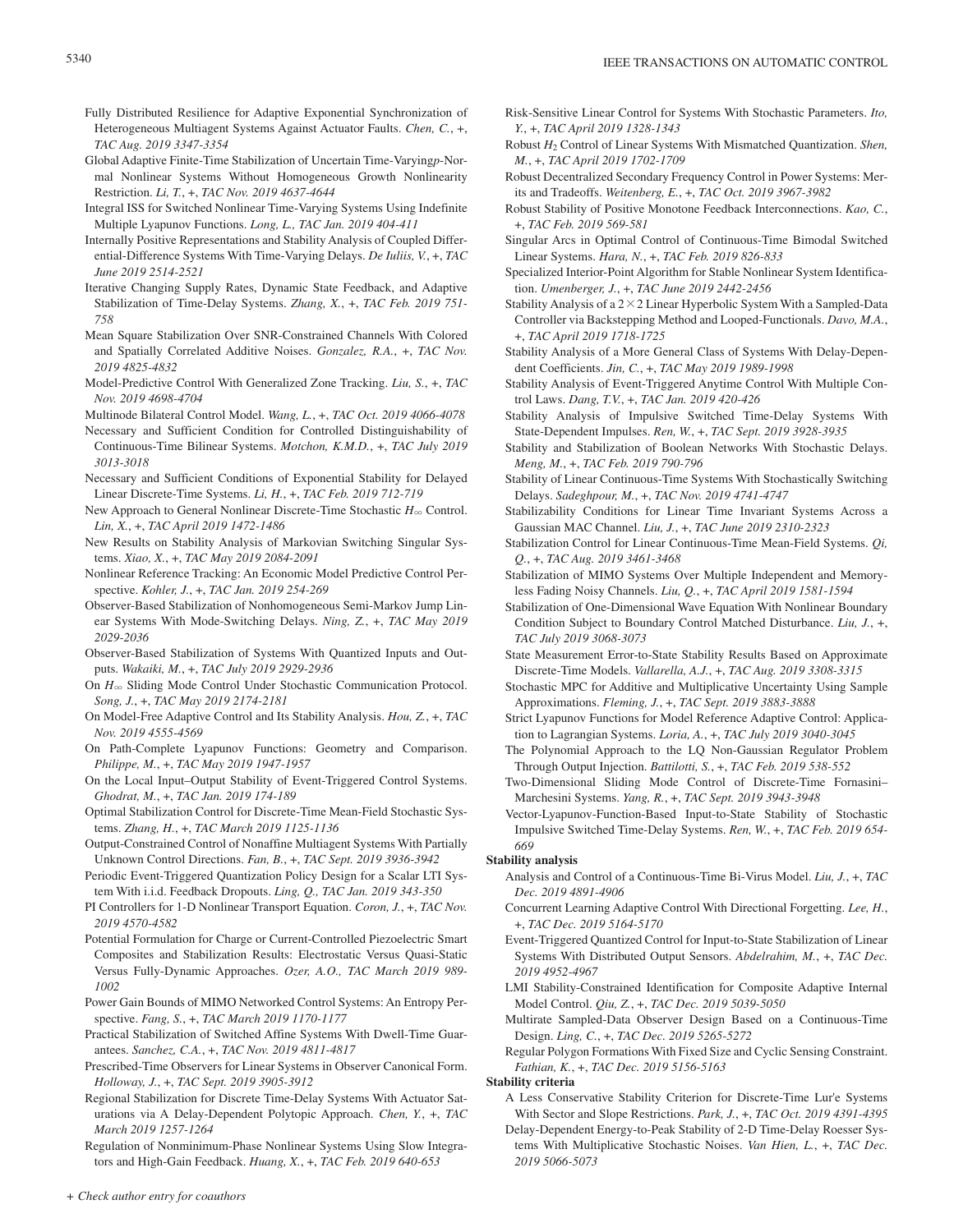- Dynamic State Feedback Stabilization of Stochastic Cascade Nonlinear Time-Delay Systems With SISS Inverse Dynamics. *Xie, X.*, +, *TAC Dec. 2019 5132-5139*
- On Input-to-State Stability of Discrete-Time Switched Nonlinear Time-Varying Systems. *Chen, G.*, +, *TAC Dec. 2019 5214-5221*
- Revisiting Kalman and Aizerman Conjectures via a Graphical Interpretation. *Naderi, T.*, +, *TAC Feb. 2019 670-682*
- Some Improved Razumikhin Stability Criteria for Impulsive Stochastic Delay Differential Systems. *Hu, W.*, +, *TAC Dec. 2019 5207-5213*

# **Standards**

- Common Knowledge and Sequential Team Problems. *Nayyar, A.*, +, *TAC Dec. 2019 5108-5115*
- Linear Exponential Quadratic Control for Mean Field Stochastic Systems. *Moon, J.*, +, *TAC Dec. 2019 5094-5100*

#### **State estimation**

- Consensus Protocol for Multiagent Systems With Undirected Topologies and Binary-Valued Communications. *Zhao, Y.*, +, *TAC Jan. 2019 206-221* Continuous Estimation Using Context-Dependent Discrete Measurements. *Ivanov, R.*, +, *TAC Jan. 2019 238-253*
- Convex Optimization Based State Estimation Against Sparse Integrity Attacks. *Han, D.*, +, *TAC June 2019 2383-2395*
- Convexification of Power Flow Equations in the Presence of Noisy Measurements. *Madani, R.*, +, *TAC Aug. 2019 3101-3116*
- Design and Stability of Moving Horizon Estimator for Markov Jump Linear Systems. *Sun, Q.*, +, *TAC March 2019 1109-1124*
- Detectability Measure for State Estimation of Discrete Event Systems. *Zhao, P.*, +, *TAC Jan. 2019 433-439*
- Distributed Moving-Horizon Estimation With Arrival-Cost Consensus. *Battistelli, G., TAC Aug. 2019 3316-3323*
- Event-Based State Estimation: Optimal Algorithm With Generalized Closed Skew Normal Distribution. *He, L.*, +, *TAC Jan. 2019 321-328*
- Event-Triggered Risk-Sensitive State Estimation for Hidden Markov Models. *Xu, J.*, +, *TAC Oct. 2019 4276-4283*
- Higher Order Nonlinear Complementary Filtering on Lie Groups. *Zlotnik, D.E.*, +, *TAC May 2019 1772-1783*
- Individual Regret Bounds for the Distributed Online Alternating Direction Method of Multipliers. *Akbari, M.*, +, *TAC April 2019 1746-1752*
- Moving Horizon Estimation for Networked Time-Delay Systems Under Round-Robin Protocol. *Zou, L.*, +, *TAC Dec. 2019 5191-5198*
- Multiple-Model State Estimation Based on Variational Bayesian Inference. *Ma, Y.*, +, *TAC April 2019 1679-1685*
- On Redundant Observability: From Security Index to Attack Detection and Resilient State Estimation. *Lee, C.*, +, *TAC Feb. 2019 775-782*
- Optimal Local and Remote Controllers With Unreliable Uplink Channels. *Asghari, S.M.*, +, *TAC May 2019 1816-1831*
- Plug-and-Play Fault Detection and Isolation for Large-Scale Nonlinear Systems With Stochastic Uncertainties. *Boem, F.*, +, *TAC Jan. 2019 4-19*
- Power Grid AC-Based State Estimation: Vulnerability Analysis Against Cyber Attacks. *Jin, M.*, +, *TAC May 2019 1784-1799*

Reduced-Order Sliding-Mode-Observer-Based Fault Estimation for Markov Jump Systems. *Yang, H.*, +, *TAC Nov. 2019 4733-4740*

- Relaxing Integrity Requirements for Attack-Resilient Cyber-Physical Systems. *Jovanov, I.*, +, *TAC Dec. 2019 4843-4858*
- Resilient Reinforcement in Secure State Estimation Against Sensor Attacks With *A Priori* Information. *Shinohara, T.*, +, *TAC Dec. 2019 5024-5038*
- Secure Switched Observers for Cyber-Physical Systems Under Sparse Sensor Attacks: A Set Cover Approach. *Lu, A.*, +, *TAC Sept. 2019 3949-3955*
- Sensing-Based Distributed State Estimation for Cooperative Multiagent Systems. *Kwon, C.*, +, *TAC June 2019 2368-2382*
- Some Remarks on "State Estimation and Fault Diagnosis of Labeled Time Petri Net Systems With Unobservable Transitions". *He, Z.*, +, *TAC Dec. 2019 5253-5259*
- State Estimation Under Sparse Sensor Attacks: A Constrained Set Partitioning Approach. *An, L.*, +, *TAC Sept. 2019 3861-3868*
- Transmission Scheduling for Remote State Estimation Over Packet Dropping Links in the Presence of an Eavesdropper. *Leong, A.S.*, +, *TAC Sept. 2019 3732-3739*

Zonotopic Set-Membership State Estimation for Discrete-Time Descriptor LPV Systems. *Wang, Y.*, +, *TAC May 2019 2092-2099*

# **State feedback**

- A Convex Optimization Approach for Equivariant Control Systems. *Consolini, L.*, +, *TAC Sept. 2019 3846-3852*
- A Further Result on Semi-global Stabilization of Minimum-Phase Input– Output Linearizable Nonlinear Systems by Linear Partial State Feedback. *Lin, Z., TAC Aug. 2019 3492-3497*
- A New Characteristic of Switching Topology and Synchronization of Linear Multiagent Systems. *Wang, X.*, +, *TAC July 2019 2697-2711*
- A Spectral Property of a Graph Matrix and Its Application to the Leader-Following Consensus of Discrete-Time Multiagent Systems. *Liu, J.*, +, *TAC June 2019 2583-2589*
- Bilinear Controllability of a Class of Advection–Diffusion–Reaction Systems. *Elamvazhuthi, K.*, +, *TAC June 2019 2282-2297*
- Block Decoupling of Linear Systems by Static-State Feedback. *Kucera, V., TAC Aug. 2019 3447-3452*
- Combining Prescribed Tracking Performance and Controller Simplicity for a Class of Uncertain MIMO Nonlinear Systems With Input Quantization. *Bikas, L.N.*, +, *TAC March 2019 1228-1235*
- Control and State Estimation of the One-Phase Stefan Problem via Backstepping Design. *Koga, S.*, +, *TAC Feb. 2019 510-525*
- Cooperative Output Regulation of Heterogeneous Linear Multi-Agent Networks via *H*3 Performance Allocation. *Li, X.*, +, *TAC Feb. 2019 683-696*
- Decentralized Event-Based Controllers for Robust Stabilization of Hybrid Periodic Orbits: Application to Underactuated 3-D Bipedal Walking. *Hamed, K.A.*, +, *TAC June 2019 2266-2281*
- Design and Analysis of State-Feedback Optimal Strategies for the Differential Game of Active Defense. *Garcia, E.*, +, *TAC Feb. 2019 553-568*
- Dwell-Time-Based Standard *H*3 Control of Switched Systems Without Requiring Internal Stability of Subsystems. *Fu, J.*, +, *TAC July 2019 3019- 3025*
- Dynamic Multiobjective Control for Continuous-Time Systems Using Reinforcement Learning. *Lopez, V.G.*, +, *TAC July 2019 2869-2874*
- Dynamic State Feedback Stabilization of Stochastic Cascade Nonlinear Time-Delay Systems With SISS Inverse Dynamics. *Xie, X.*, +, *TAC Dec. 2019 5132-5139*
- Equivalent Stability Notions, Lyapunov Inequality, and Its Application in Discrete-Time Linear Systems With Stochastic Dynamics Determined by an i.i.d. Process. *Hosoe, Y.*, +, *TAC Nov. 2019 4764-4771*
- Event-Triggered Control of Continuous-Time Switched Linear Systems. *Xiao, X.*, +, *TAC April 2019 1710-1717*
- Global Stabilization of Lotka–Volterra Systems With Interval Uncertainty. *Badri, V.*, +, *TAC March 2019 1209-1213*
- Globally Optimal State-Feedback LQG Control for Large-Scale Systems With Communication Delays and Correlated Subsystem Process Noises. *Wang, Y.*, +, *TAC Oct. 2019 4196-4201*
- ISS Robust Stabilization of State-Delayed Discrete-Time Systems With Bounded Delay Variation and Saturating Actuators. *de Souza, C.*, +, *TAC Sept. 2019 3913-3919*
- Iterative Changing Supply Rates, Dynamic State Feedback, and Adaptive Stabilization of Time-Delay Systems. *Zhang, X.*, +, *TAC Feb. 2019 751- 758*
- New Approach to General Nonlinear Discrete-Time Stochastic  $H_{\infty}$  Control. *Lin, X.*, +, *TAC April 2019 1472-1486*
- Novel Practical Stability Conditions for Discrete-Time Switched Affine Systems. *Egidio, L.N.*, +, *TAC Nov. 2019 4705-4710*
- Optimal Linear Quadratic Regulator of Switched Systems. *Wu, G.*, +, *TAC July 2019 2898-2904*
- Output Feedback Boundary Control of a Heat PDE Sandwiched Between Two ODEs. *Wang, J.*, +, *TAC Nov. 2019 4653-4660*
- Stability and *L*<sub>2</sub> Synthesis of a Class of Periodic Piecewise Time-Varying Systems. *Li, P.*, +, *TAC Aug. 2019 3378-3384*
- Stabilization of MIMO Systems Over Multiple Independent and Memoryless Fading Noisy Channels. *Liu, Q.*, +, *TAC April 2019 1581-1594*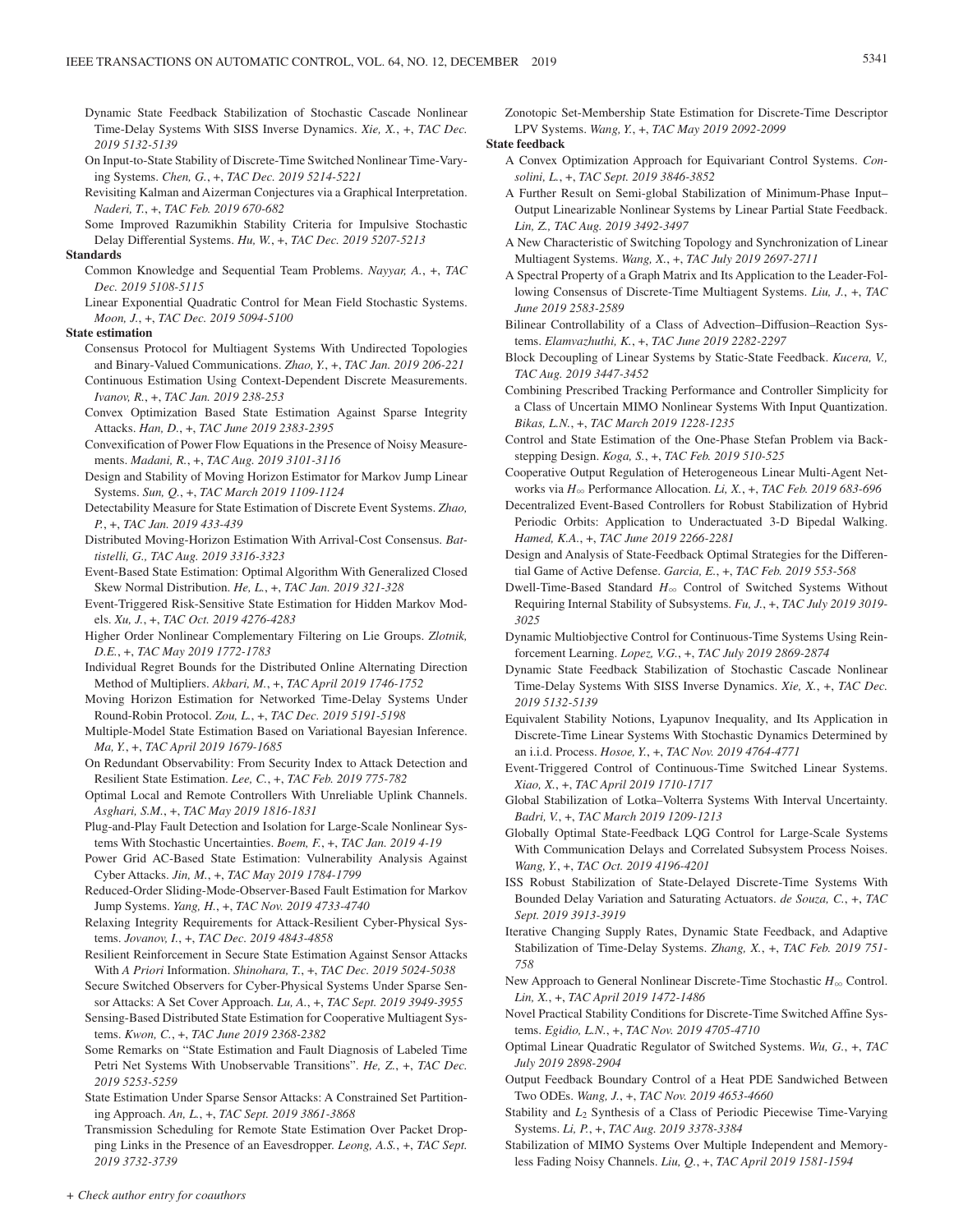#### **State-space methods**

- Affine Monotonic and Risk-Sensitive Models in Dynamic Programming. *Bertsekas, D.P., TAC Aug. 2019 3117-3128*
- Bilinear Controllability of a Class of Advection–Diffusion–Reaction Systems. *Elamvazhuthi, K.*, +, *TAC June 2019 2282-2297*
- Distributed Kalman Filtering and Control Through Embedded Average Consensus Information Fusion. *Talebi, S.P.*, +, *TAC Oct. 2019 4396-4403*
- Disturbance-Observer-Based Composite Hierarchical Antidisturbance Control for Singular Markovian Jump Systems. *Yao, X.*, +, *TAC July 2019 2875-2882*
- Dual-Objective NMPC: Considering Economic Costs Near Manifolds. *van Duijkeren, N.*, +, *TAC Sept. 2019 3788-3795*
- Frequency-Domain Subspace Identification of Linear Time-Periodic (LTP) Systems. *Uyanik, I.*, +, *TAC June 2019 2529-2536*
- K4SID: Large-Scale Subspace Identification With Kronecker Modeling. *Sinquin, B.*, +, *TAC March 2019 960-975*
- Minimal Strongly Eventually Positive Realization for a Class of Externally Positive Systems. *Zheng, J.*, +, *TAC Oct. 2019 4314-4320*
- Multiple-Model State Estimation Based on Variational Bayesian Inference. *Ma, Y.*, +, *TAC April 2019 1679-1685*
- On the State Space and Dynamics Selection in Linear Stochastic Models: A Spectral Factorization Approach. *Ferrante, A.*, +, *TAC June 2019 2509- 2513*
- Parameter Estimation in Switching Markov Systems and Unsupervised Smoothing. *Zheng, F.*, +, *TAC April 2019 1761-1767*
- Rao–Blackwellized Gaussian Smoothing. *Hostettler, R.*, +, *TAC Jan. 2019 305-312*
- Reduction Theorems for Hybrid Dynamical Systems. *Maggiore, M.*, +, *TAC June 2019 2254-2265*
- Relationship Between Granger Noncausality and Network Graph of State-Space Representations. *Jozsa, M.*, +, *TAC March 2019 912-927*
- Traffic Models of Periodic Event-Triggered Control Systems. *Fu, A.*, +, *TAC Aug. 2019 3453-3460*
- Unscented Kalman Filters for Riemannian State-Space Systems. *Menegaz, H.M.T.*, +, *TAC April 2019 1487-1502*

### **Statistical analysis**

- Continuous Estimation Using Context-Dependent Discrete Measurements. *Ivanov, R.*, +, *TAC Jan. 2019 238-253*
- Parametric Identification Using Weighted Null-Space Fitting. *Galrinho, M.*, +, *TAC July 2019 2798-2813*
- Relationship Between Granger Noncausality and Network Graph of State-Space Representations. *Jozsa, M.*, +, *TAC March 2019 912-927*

# **Statistical distributions**

- Controlled Markov Processes With Safety State Constraints. *Chamie, M.E.*, +, *TAC March 2019 1003-1018*
- Moments of Random Variables: A Systems-Theoretic Interpretation. *Padoan, A.*, +, *TAC Nov. 2019 4407-4422*
- Stability and Set Stability in Distribution of Probabilistic Boolean Networks. *Guo, Y.*, +, *TAC Feb. 2019 736-742*

# **Steady-state**

Low-Complexity Tracking Control of Strict-Feedback Systems With Unknown Control Directions. *Zhang, J.*, +, *TAC Dec. 2019 5175-5182*

#### **Stochastic games**

*N*-Person Nonzero-Sum Games for Continuous-Time Jump Processes With Varying Discount Factors. *Huang, X.*, +, *TAC May 2019 2037-2044*

Stochastic Stability of Perturbed Learning Automata in Positive-Utility Games. *Chasparis, G.C., TAC Nov. 2019 4454-4469*

### **Stochastic processes**

- A Convex Optimization Approach to Discrete Optimal Control. *Valls, V.*, +, *TAC Jan. 2019 35-50*
- A Framework for Time-Consistent, Risk-Sensitive Model Predictive Control: Theory and Algorithms. *Singh, S.*, +, *TAC July 2019 2905-2912*
- Accurate Smoothing Methods for State Estimation of Continuous-Discrete Nonlinear Dynamic Systems. *Wang, Y.*, +, *TAC Oct. 2019 4284-4291*
- Adaptive Sequential Stochastic Optimization. *Wilson, C.*, +, *TAC Feb. 2019 496-509*
- Analysis and Control of Stochastic Systems Using Semidefinite Programming Over Moments. *Lamperski, A.*, +, *TAC April 2019 1726-1731*
- Analysis of a Stochastic Switching Model of Freeway Traffic Incidents. *Jin, L.*, +, *TAC March 2019 1093-1108*
- Analysis of Stochastic Switched Systems With Application to Networked Control Under Jamming Attacks. *Cetinkaya, A.*, +, *TAC May 2019 2013- 2028*
- Bounded Confidence Gossip Algorithms for Opinion Formation and Data Clustering. *Nguyen, L.T.H.*, +, *TAC March 2019 1150-1155*
- Comment on "Stochastic Super-Twist Sliding Mode Controller". *Yu, X., TAC June 2019 2645-2647*
- Consensus Control of General Linear Multiagent Systems With Antagonistic Interactions and Communication Noises. *Hu, J.*, +, *TAC May 2019 2122- 2127*
- Consensus Protocol for Multiagent Systems With Undirected Topologies and Binary-Valued Communications. *Zhao, Y.*, +, *TAC Jan. 2019 206-221*
- Delay-Dependent Energy-to-Peak Stability of 2-D Time-Delay Roesser Systems With Multiplicative Stochastic Noises. *Van Hien, L.*, +, *TAC Dec. 2019 5066-5073*
- Deterministic-Like Model Reduction for a Class of Multiscale Stochastic Differential Equations With Application to Biomolecular Systems. *Herath, N.*, +, *TAC Jan. 2019 351-358*
- Dual Sourcing Policy for a Continuous-Review Stochastic Inventory System. *Cao, P.*, +, *TAC July 2019 2921-2928*
- Finite-Time Stabilization of Stochastic High-Order Nonlinear Systems With FT-SISS Inverse Dynamics. *Jiang, M.*, +, *TAC Jan. 2019 313-320*
- Gaussian Process Latent Force Models for Learning and Stochastic Control of Physical Systems. *Sarkka, S.*, +, *TAC July 2019 2953-2960*
- Generalized Sarymsakov Matrices. *Xia, W.*, +, *TAC Aug. 2019 3085-3100*
- Inventory Control for a Coproduction System Under Demand Uncertainty. *Xu, H.*, +, *TAC April 2019 1627-1631*
- Linear Exponential Quadratic Control for Mean Field Stochastic Systems. *Moon, J.*, +, *TAC Dec. 2019 5094-5100*
- Linear Stochastic Approximation Algorithms and Group Consensus Over Random Signed Networks. *Chen, G.*, +, *TAC May 2019 1874-1889*
- Minimum-Variance Recursive Filtering for Two-Dimensional Systems With Degraded Measurements: Boundedness and Monotonicity. *Liang, J.*, +, *TAC Oct. 2019 4153-4166*
- Online Maximum-Likelihood Estimation of the Parameters of Partially Observed Diffusion Processes. *Surace, S.C.*, +, *TAC July 2019 2814-2829*
- Optimal Energy Allocation in Multisensor Estimation Over Wireless Channels Using Energy Harvesting and Sharing. *Knorn, S.*, +, *TAC Oct. 2019 4337-4344*
- Persistent Flows in Deterministic Chains. *Xia, W.*, +, *TAC July 2019 2766- 2781*
- Rate-Cost Tradeoffs in Control. *Kostina, V.*, +, *TAC Nov. 2019 4525-4540*
- Risk-Sensitive Zero-Sum Differential Games. *Moon, J.*, +, *TAC April 2019 1503-1518*
- Self-Tuned Mirror Descent Schemes for Smooth and Nonsmooth High-Dimensional Stochastic Optimization. *Majlesinasab, N.*, +, *TAC Oct. 2019 4377-4384*
- Shrinking Horizon Model Predictive Control With Signal Temporal Logic Constraints Under Stochastic Disturbances. *Farahani, S.S.*, +, *TAC Aug. 2019 3324-3331*
- Snake: A Stochastic Proximal Gradient Algorithm for Regularized Problems Over Large Graphs. *Salim, A.*, +, *TAC May 2019 1832-1847*
- Social Power Dynamics Over Switching and Stochastic Influence Networks. *Chen, G.*, +, *TAC Feb. 2019 582-597*
- Some Improved Razumikhin Stability Criteria for Impulsive Stochastic Delay Differential Systems. *Hu, W.*, +, *TAC Dec. 2019 5207-5213*
- Stability Analysis of Event-Triggered Anytime Control With Multiple Control Laws. *Dang, T.V.*, +, *TAC Jan. 2019 420-426*
- Stability of Stochastic Approximations With "Controlled Markov" Noise and Temporal Difference Learning. *Ramaswamy, A.*, +, *TAC June 2019 2614-2620*
- Stabilization Control for Linear Continuous-Time Mean-Field Systems. *Qi, Q.*, +, *TAC Aug. 2019 3461-3468*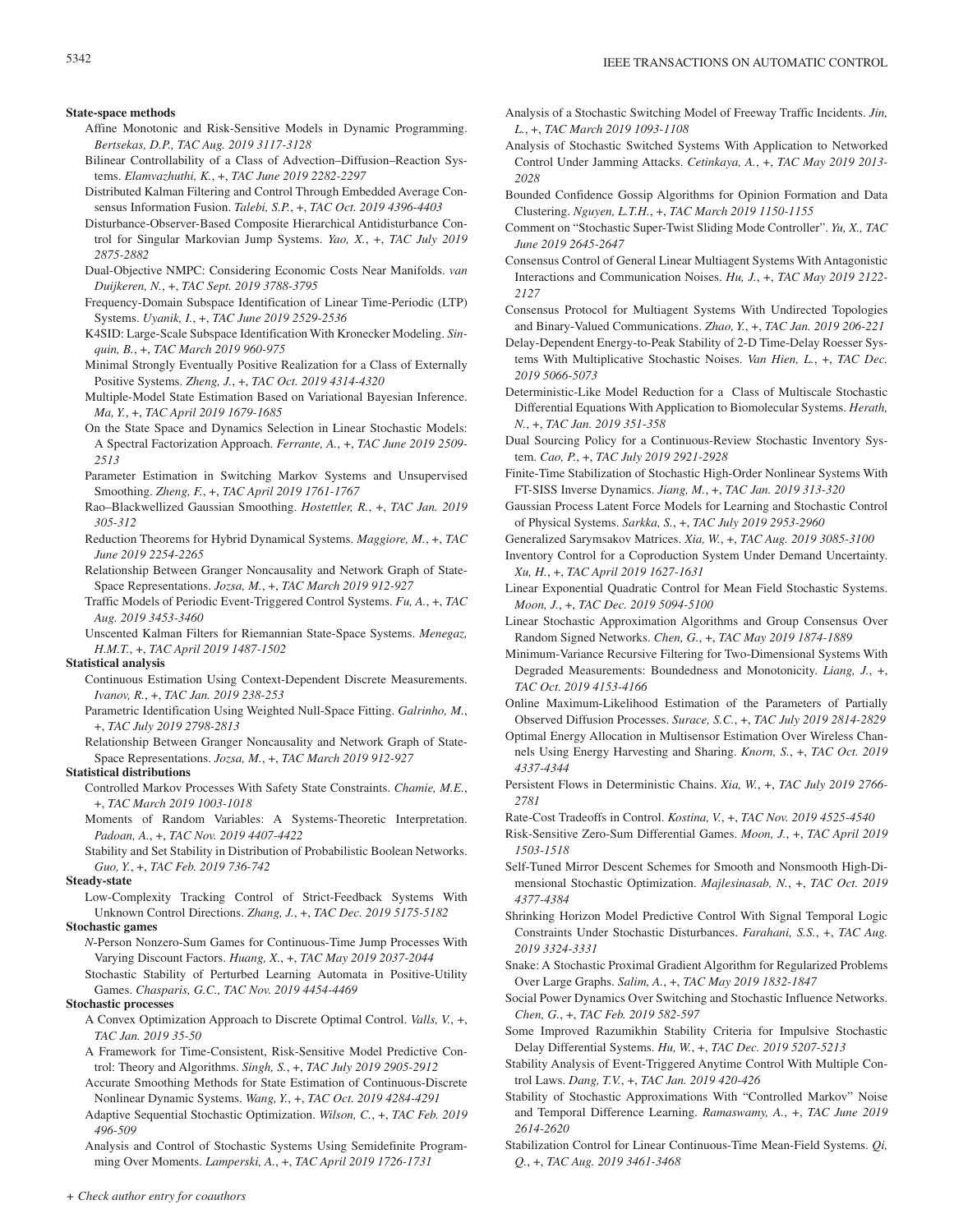- Stable Process Approach to Analysis of Systems Under Heavy-Tailed Noise: Modeling and Stochastic Linearization. *Kashima, K.*, +, *TAC April 2019 1344-1357*
- State Classification and Multiclass Optimization of Continuous-Time and Continuous-State Markov Processes. *Cao, X., TAC Sept. 2019 3632-3646*
- Stochastic Filtering of Max-Plus Linear Systems With Bounded Disturbances. *Mendes, R.S.*, +, *TAC Sept. 2019 3706-3715*
- Stochastic MPC for Additive and Multiplicative Uncertainty Using Sample Approximations. *Fleming, J.*, +, *TAC Sept. 2019 3883-3888*
- Stochastic Source Seeking for Mobile Robots in Obstacle Environments Via the SPSA Method. *Ramirez-Llanos, E.*, +, *TAC April 2019 1732-1739*
- Submodular Optimization for Consensus Networks With Noise-Corrupted Leaders. *Mackin, E.*, +, *TAC July 2019 3054-3059*
- SVR-AMA: An Asynchronous Alternating Minimization Algorithm With Variance Reduction for Model Predictive Control Applications. *Ferranti, L.*, +, *TAC May 2019 1800-1815*
- Thompson Sampling for Stochastic Control: The Continuous Parameter Case. *Banjevic, D.*, +, *TAC Oct. 2019 4137-4152*

#### **Stochastic systems**

- $\mathcal{H}_{\infty}$  Control for 2-D Markov Jump Systems in Roesser Model. *Wu*, Z, +, *TAC Jan. 2019 427-432*
- A Dual to Lyapunov's Second Method for Linear Systems With Multiple Delays and Implementation Using SOS. *Peet, M.M., TAC March 2019 944- 959*
- A New Approach to Linear/Nonlinear Distributed Fusion Estimation Problem. *Chen, B.*, +, *TAC March 2019 1301-1308*
- A Principled Approximation Framework for Optimal Control of Semi-Markov Jump Linear Systems. *Jafari, S.*, +, *TAC Sept. 2019 3616-3631*
- A Sufficient Condition for Linear-Quadratic Stochastic Zero-Sum Differential Games for Markov Jump Systems. *Moon, J., TAC April 2019 1619- 1626*
- An Open-Loop Stackelberg Strategy for the Linear Quadratic Mean-Field Stochastic Differential Game. *Lin, Y.*, +, *TAC Jan. 2019 97-110*
- Analysis and Control of Stochastic Systems Using Semidefinite Programming Over Moments. *Lamperski, A.*, +, *TAC April 2019 1726-1731*
- Analysis of Stochastic Switched Systems With Application to Networked Control Under Jamming Attacks. *Cetinkaya, A.*, +, *TAC May 2019 2013- 2028*
- Asynchronous Control of Continuous-Time Nonlinear Markov Jump Systems Subject to Strict Dissipativity. *Dong, S.*, +, *TAC March 2019 1250- 1256*
- Datation of Faults for Markovian Stochastic DESs. *Ammour, R.*, +, *TAC July 2019 2961-2967*
- Design and Stability of Moving Horizon Estimator for Markov Jump Linear Systems. *Sun, Q.*, +, *TAC March 2019 1109-1124*
- Deterministic-Like Model Reduction for a Class of Multiscale Stochastic Differential Equations With Application to Biomolecular Systems. *Herath, N.*, +, *TAC Jan. 2019 351-358*
- Disturbance-Observer-Based Composite Hierarchical Antidisturbance Control for Singular Markovian Jump Systems. *Yao, X.*, +, *TAC July 2019 2875-2882*
- Event-Based Distributed Filtering Over Markovian Switching Topologies. *Liu, Q.*, +, *TAC April 2019 1595-1602*
- Event-Triggered Risk-Sensitive State Estimation for Hidden Markov Models. *Xu, J.*, +, *TAC Oct. 2019 4276-4283*
- Existence of Nonimpulsive Unique Solution and Stability for Discrete-Time Linear Rectangular Descriptor Markov Jump Systems. *Tian, J.*, +, *TAC Oct. 2019 4245-4251*
- Explicit Solution for Constrained Scalar-State Stochastic Linear-Quadratic Control With Multiplicative Noise. *Wu, W.*, +, *TAC May 2019 1999-2012*
- Finite-Time Stabilization of Stochastic High-Order Nonlinear Systems With FT-SISS Inverse Dynamics. *Jiang, M.*, +, *TAC Jan. 2019 313-320*
- Gaussian Process Latent Force Models for Learning and Stochastic Control of Physical Systems. *Sarkka, S.*, +, *TAC July 2019 2953-2960*

Linear Exponential Quadratic Control for Mean Field Stochastic Systems. *Moon, J.*, +, *TAC Dec. 2019 5094-5100*

- Linear–Quadratic Mean-Field-Type Games: Jump–Diffusion Process With Regime Switching. *Barreiro-Gomez, J.*, +, *TAC Oct. 2019 4329-4336*
- Model Predictive Control for Stochastic Max-Plus Linear Systems With Chance Constraints. *Xu, J.*, +, *TAC Jan. 2019 337-342*
- New Approach to General Nonlinear Discrete-Time Stochastic  $H_{\infty}$  Control. *Lin, X.*, +, *TAC April 2019 1472-1486*
- New Results on Stability Analysis of Markovian Switching Singular Systems. *Xiao, X.*, +, *TAC May 2019 2084-2091*
- On  $H_{\infty}$  Sliding Mode Control Under Stochastic Communication Protocol. *Song, J.*, +, *TAC May 2019 2174-2181*
- On the Asymptotic Behavior for Neutral Stochastic Differential Delay Equations. *Chen, H.*, +, *TAC April 2019 1671-1678*
- On the State Space and Dynamics Selection in Linear Stochastic Models: A Spectral Factorization Approach. *Ferrante, A.*, +, *TAC June 2019 2509- 2513*
- Optimal Linear Quadratic Regulator of Switched Systems. *Wu, G.*, +, *TAC July 2019 2898-2904*
- Optimal Stabilization Control for Discrete-Time Mean-Field Stochastic Systems. *Zhang, H.*, +, *TAC March 2019 1125-1136*
- Output-Feedback Control for Stochastic Nonlinear Systems Subject to Input Saturation and Time-Varying Delay. *Min, H.*, +, *TAC Jan. 2019 359-364*
- Parameter Estimation in Switching Markov Systems and Unsupervised Smoothing. *Zheng, F.*, +, *TAC April 2019 1761-1767*
- Rate-Cost Tradeoffs in Control. *Kostina, V.*, +, *TAC Nov. 2019 4525-4540*
- Reduced-Order Sliding-Mode-Observer-Based Fault Estimation for Markov Jump Systems. *Yang, H.*, +, *TAC Nov. 2019 4733-4740*
- Risk-Sensitive Linear Control for Systems With Stochastic Parameters. *Ito, Y.*, +, *TAC April 2019 1328-1343*
- Robust Fault Diagnosis of Stochastic Discrete Event Systems. *Yin, X.*, +, *TAC Oct. 2019 4237-4244*
- Stability Analysis of Event-Triggered Anytime Control With Multiple Control Laws. *Dang, T.V.*, +, *TAC Jan. 2019 420-426*
- Stability and Stabilization of Boolean Networks With Stochastic Delays. *Meng, M.*, +, *TAC Feb. 2019 790-796*
- Stability of Linear Continuous-Time Systems With Stochastically Switching Delays. *Sadeghpour, M.*, +, *TAC Nov. 2019 4741-4747*
- Stabilization Control for Linear Continuous-Time Mean-Field Systems. *Qi, Q.*, +, *TAC Aug. 2019 3461-3468*
- Stabilization of Stochastic Nonlinear Delay Systems With Exogenous Disturbances and the Event-Triggered Feedback Control. *Zhu, Q., TAC Sept. 2019 3764-3771*
- Stochastic Source Seeking for Mobile Robots in Obstacle Environments Via the SPSA Method. *Ramirez-Llanos, E.*, +, *TAC April 2019 1732-1739*
- Switching Stochastic Approximation and Applications to Networked Systems. *Yin, G.*, +, *TAC Sept. 2019 3587-3601*
- Thompson Sampling for Stochastic Control: The Continuous Parameter Case. *Banjevic, D.*, +, *TAC Oct. 2019 4137-4152*
- Tradeoffs in Stochastic Event-Triggered Control. *Demirel, B.*, +, *TAC June 2019 2567-2574*
- Transformation of Optimal Centralized Controllers Into Near-Globally Optimal Static Distributed Controllers. *Fattahi, S.*, +, *TAC Jan. 2019 66-80*

# **Stock control**

- Dual Sourcing Policy for a Continuous-Review Stochastic Inventory System. *Cao, P.*, +, *TAC July 2019 2921-2928*
- Inventory Control for a Coproduction System Under Demand Uncertainty. *Xu, H.*, +, *TAC April 2019 1627-1631*

#### **Suboptimal control**

Dynamic Multiobjective Control for Continuous-Time Systems Using Reinforcement Learning. *Lopez, V.G.*, +, *TAC July 2019 2869-2874*

#### **Supervised learning**

Stability of Stochastic Approximations With "Controlled Markov" Noise and Temporal Difference Learning. *Ramaswamy, A.*, +, *TAC June 2019 2614-2620*

#### **Supervisory control**

Supervisory Control of Probabilistic Discrete Event Systems Under Partial Observation. *Deng, W.*, +, *TAC Dec. 2019 5051-5065*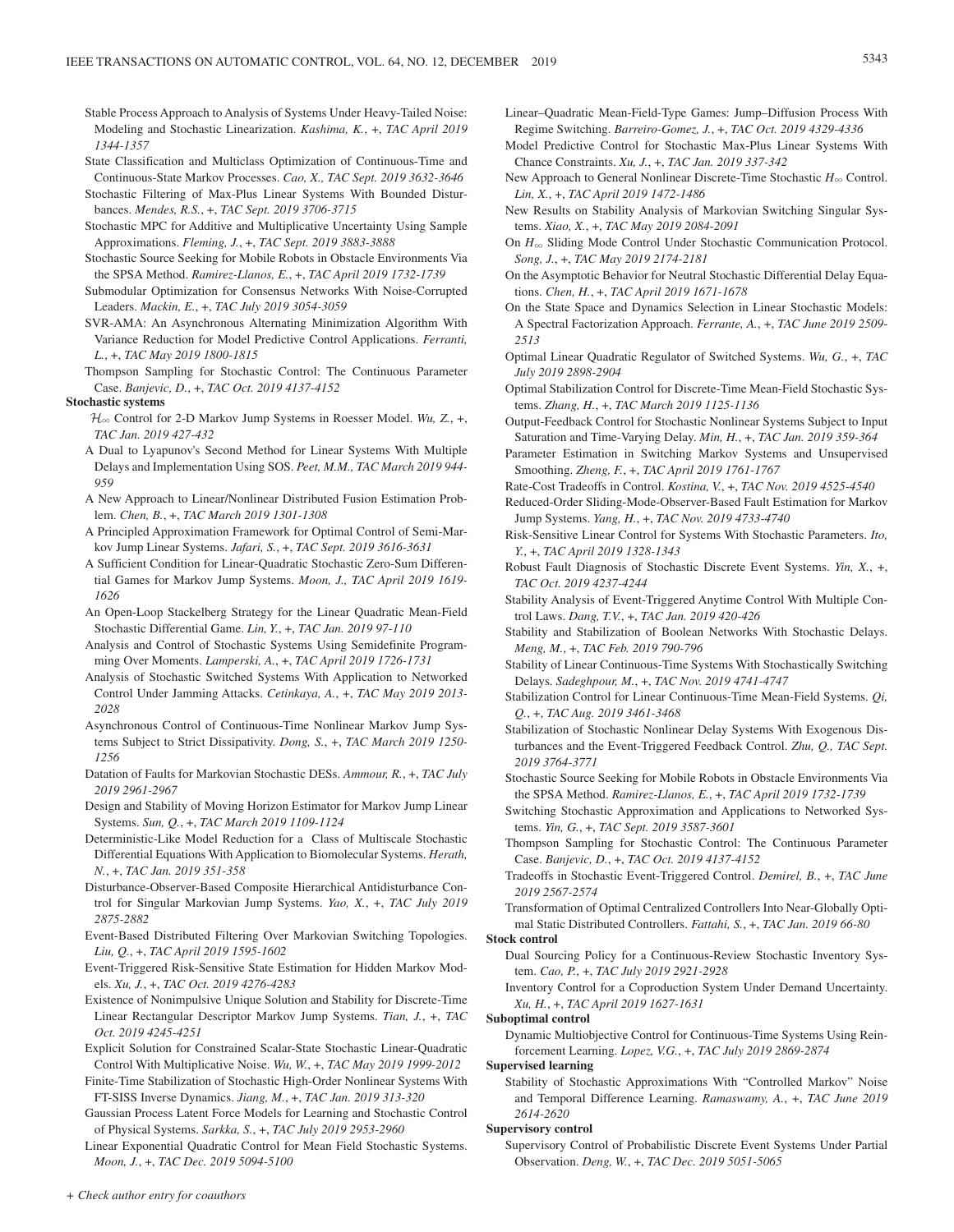#### **Support vector machines**

Self-Tuned Mirror Descent Schemes for Smooth and Nonsmooth High-Dimensional Stochastic Optimization. *Majlesinasab, N.*, +, *TAC Oct. 2019 4377-4384*

#### **Suspensions (mechanical components)**

Observer-Based Stabilization of Nonhomogeneous Semi-Markov Jump Linear Systems With Mode-Switching Delays. *Ning, Z.*, +, *TAC May 2019 2029-2036*

# **Switches**

Low-Complexity Tracking Control of Strict-Feedback Systems With Unknown Control Directions. *Zhang, J.*, +, *TAC Dec. 2019 5175-5182* On Input-to-State Stability of Discrete-Time Switched Nonlinear Time-Vary-

ing Systems. *Chen, G.*, +, *TAC Dec. 2019 5214-5221*

#### **Switching systems**

On Input-to-State Stability of Discrete-Time Switched Nonlinear Time-Varying Systems. *Chen, G.*, +, *TAC Dec. 2019 5214-5221*

# **Switching systems (control)**

An Entropy-Based Bound for the Computational Complexity of a Switched System. *Legat, B.*, +, *TAC Nov. 2019 4623-4628*

Analysis of Stochastic Switched Systems With Application to Networked Control Under Jamming Attacks. *Cetinkaya, A.*, +, *TAC May 2019 2013- 2028*

Circle Formation Control of Mobile Agents With Limited Interaction Range. *Song, C.*, +, *TAC May 2019 2115-2121*

Dead-Beat Stabilizability of Discrete-Time Switched Linear Systems: Algorithms and Applications. *Fiacchini, M.*, +, *TAC Sept. 2019 3839-3845*

Dwell-Time-Based Standard *H*3 Control of Switched Systems Without Requiring Internal Stability of Subsystems. *Fu, J.*, +, *TAC July 2019 3019- 3025*

Input-to-State Stability of Time-Varying Switched Systems With Time Delays. *Wu, X.*, +, *TAC June 2019 2537-2544*

- Invariance-Like Results for Nonautonomous Switched Systems. *Kamalapurkar, R.*, +, *TAC Feb. 2019 614-627*
- ISS Robust Stabilization of State-Delayed Discrete-Time Systems With Bounded Delay Variation and Saturating Actuators. *de Souza, C.*, +, *TAC Sept. 2019 3913-3919*
- New Results on Stability Analysis of Markovian Switching Singular Systems. *Xiao, X.*, +, *TAC May 2019 2084-2091*
- Nonconservative Lifted Convex Conditions for Stability of Discrete-Time Switched Systems Under Minimum Dwell-Time Constraint. *Xiang, W.*, +, *TAC Aug. 2019 3407-3414*
- Novel Practical Stability Conditions for Discrete-Time Switched Affine Systems. *Egidio, L.N.*, +, *TAC Nov. 2019 4705-4710*

Observer-Based Stabilization of Nonhomogeneous Semi-Markov Jump Linear Systems With Mode-Switching Delays. *Ning, Z.*, +, *TAC May 2019 2029-2036*

On Constructing Multiple Lyapunov Functions for Tracking Control of Multiple Agents With Switching Topologies. *Wen, G.*, +, *TAC Sept. 2019 3796-3803*

On the Local Stabilization of Hybrid Limit Cycles in Switched Affine Systems. *Benmiloud, M.*, +, *TAC Feb. 2019 841-846*

Optimal Linear Quadratic Regulator of Switched Systems. *Wu, G.*, +, *TAC July 2019 2898-2904*

Parameter Estimation in Switching Markov Systems and Unsupervised Smoothing. *Zheng, F.*, +, *TAC April 2019 1761-1767*

Practical Stabilization of Switched Affine Systems With Dwell-Time Guarantees. *Sanchez, C.A.*, +, *TAC Nov. 2019 4811-4817*

Secure Switched Observers for Cyber-Physical Systems Under Sparse Sensor Attacks: A Set Cover Approach. *Lu, A.*, +, *TAC Sept. 2019 3949-3955*

Singular Arcs in Optimal Control of Continuous-Time Bimodal Switched Linear Systems. *Hara, N.*, +, *TAC Feb. 2019 826-833*

Stability Analysis of Impulsive Switched Time-Delay Systems With State-Dependent Impulses. *Ren, W.*, +, *TAC Sept. 2019 3928-3935*

Stability and *L*<sub>2</sub>-Gain Analysis for Linear Time-Delay Systems With Delayed Impulses: An Augmentation-Based Switching Impulse Approach. *Chen, W.*, +, *TAC Oct. 2019 4209-4216*

Stability and Stabilization of Boolean Networks With Stochastic Delays. *Meng, M.*, +, *TAC Feb. 2019 790-796*

- Stability of Linear Continuous-Time Systems With Stochastically Switching Delays. *Sadeghpour, M.*, +, *TAC Nov. 2019 4741-4747*
- Stabilizability of Time-Varying Switched Systems Based on Piecewise Continuous Scalar Functions. *Lu, J.*, +, *TAC June 2019 2637-2644*
- Switching Stochastic Approximation and Applications to Networked Systems. *Yin, G.*, +, *TAC Sept. 2019 3587-3601*
- Tree-Based Algorithms for the Stability of Discrete-Time Switched Linear Systems Under Arbitrary and Constrained Switching. *Dercole, F.*, +, *TAC Sept. 2019 3823-3830*

# **Synchronization**

A New Characteristic of Switching Topology and Synchronization of Linear Multiagent Systems. *Wang, X.*, +, *TAC July 2019 2697-2711*

- A Smooth Distributed Feedback for Formation Control of Unicycles. *Roza, A.*, +, *TAC Dec. 2019 4998-5011*
- Asymptotic Synchronization of Phase Oscillators With a Single Input. *Bai, H.*, +, *TAC April 2019 1611-1618*
- Consensus of Heterogeneous Nonlinear Multiagent Systems With Duplex Control Laws. *Yang, S.*, +, *TAC Dec. 2019 5140-5147*
- Dimensional-Invariance Principles in Coupled Dynamical Systems: A Unified Analysis and Applications. *Sun, Z.*, +, *TAC Aug. 2019 3514-3520*

Distributed Control of Synchronization of a Group of Network Nodes. *Gambuzza, L.V.*, +, *TAC Jan. 2019 365-372*

- Distributed Flow Network Balancing With Minimal Effort. *Oliva, G.*, +, *TAC Sept. 2019 3529-3543*
- Exponential Stability of Nonlinear Systems With *Delayed Impulses* and Applications. *Li, X.*, +, *TAC Oct. 2019 4024-4034*

Fully Distributed Resilience for Adaptive Exponential Synchronization of Heterogeneous Multiagent Systems Against Actuator Faults. *Chen, C.*, +, *TAC Aug. 2019 3347-3354*

Global Phase and Magnitude Synchronization of Coupled Oscillators With Application to the Control of Grid-Forming Power Inverters. *Colombino, M.*, +, *TAC Nov. 2019 4496-4511*

LQ Synchronization of Discrete-Time Multiagent Systems: A Distributed Optimization Approach. *Wang, Q.*, +, *TAC Dec. 2019 5183-5190*

- Noise-Induced Synchronization of Hegselmann–Krause Dynamics in Full Space. *Su, W.*, +, *TAC Sept. 2019 3804-3808*
- On Synchronization in Continuous-Time Networks of Nonlinear Nodes With State-Dependent and Degenerate Noise Diffusion. *Russo, G.*, +, *TAC Jan. 2019 389-395*
- Practical Consensus of Homogeneous Sampled-Data Multiagent Systems. *Bernuau, E.*, +, *TAC Nov. 2019 4691-4697*
- Stability and Set Stability in Distribution of Probabilistic Boolean Networks. *Guo, Y.*, +, *TAC Feb. 2019 736-742*
- Synchronization of Kuramoto Oscillators via Cutset Projections. *Jafarpour, S.*, +, *TAC July 2019 2830-2844*

Vector-Lyapunov-Function-Based Input-to-State Stability of Stochastic Impulsive Switched Time-Delay Systems. *Ren, W.*, +, *TAC Feb. 2019 654- 669*

#### **Synchronous motors**

Structure Preserving Observer Design for Port-Hamiltonian Systems. *Yaghmaei, A.*, +, *TAC March 2019 1214-1220*

#### **System dynamics**

Initial Excitation-Based Iterative Algorithm for Approximate Optimal Control of Completely Unknown LTI Systems. *Jha, S.K.*, +, *TAC Dec. 2019 5230-5237*

#### **System theory**

Moments of Random Variables: A Systems-Theoretic Interpretation. *Padoan, A.*, +, *TAC Nov. 2019 4407-4422*

### **Systematics**

Event-Triggered Quantized Control for Input-to-State Stabilization of Linear Systems With Distributed Output Sensors. *Abdelrahim, M.*, +, *TAC Dec. 2019 4952-4967*

Fault Diagnosis of Discrete Event Systems Under Unknown Initial Conditions. *White, A.*, +, *TAC Dec. 2019 5246-5252*

#### **Systems operation**

Fault Diagnosis of Discrete Event Systems Under Unknown Initial Conditions. *White, A.*, +, *TAC Dec. 2019 5246-5252*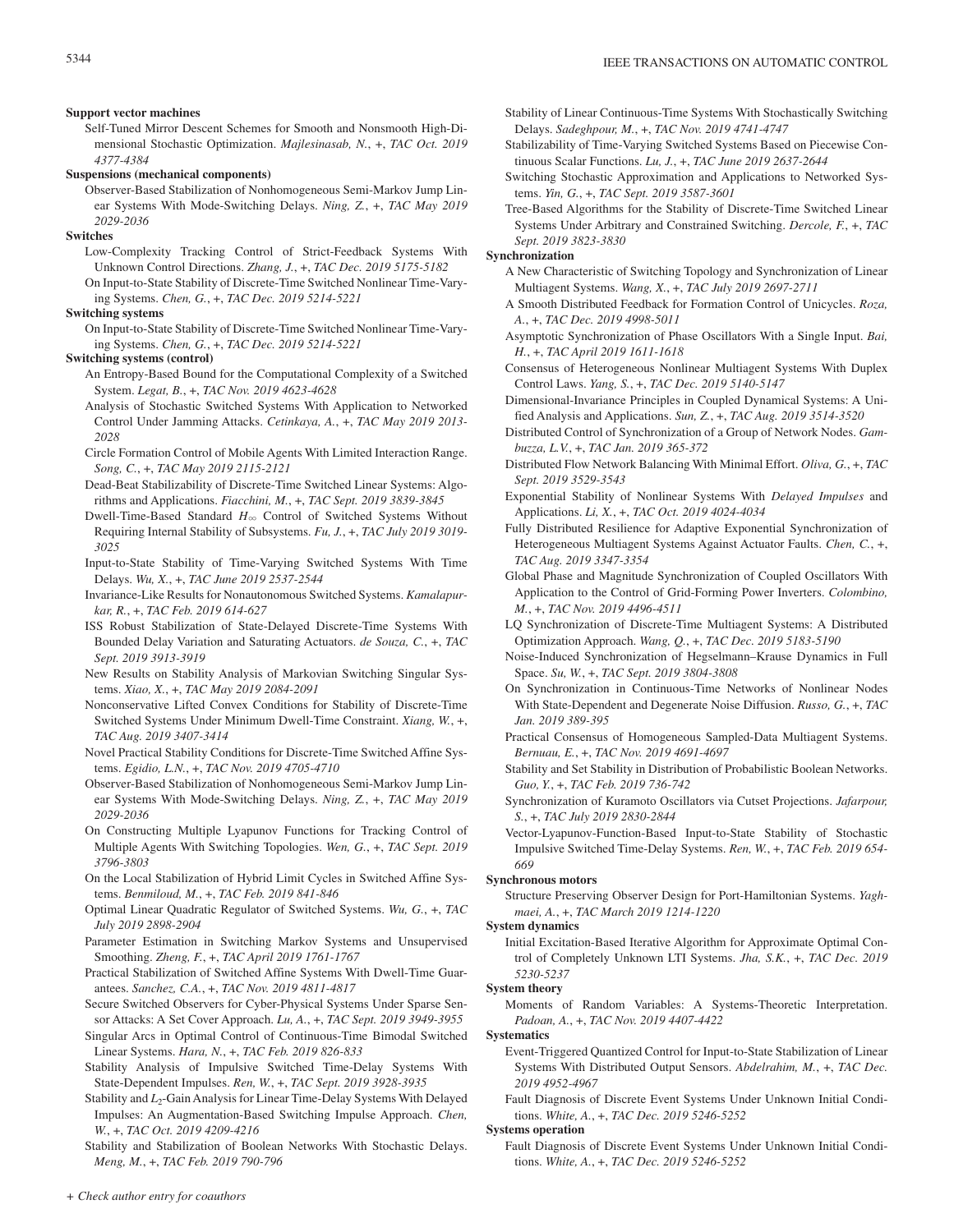# **T**

#### **T invariance**

Relationship Between Granger Noncausality and Network Graph of State-Space Representations. *Jozsa, M.*, +, *TAC March 2019 912-927*

- **Target tracking**
	- A New Approach to Linear/Nonlinear Distributed Fusion Estimation Problem. *Chen, B.*, +, *TAC March 2019 1301-1308*
	- Automatic Pan–Tilt Camera Control for Learning Dirichlet Process Gaussian Process (DPGP) Mixture Models of Multiple Moving Targets. *Wei, H.*, +, *TAC Jan. 2019 159-173*
	- Bearing-Only Formation Tracking Control of Multiagent Systems. *Zhao, S.*, +, *TAC Nov. 2019 4541-4554*
	- Distributed Connectivity Preserving Target Tracking With Random Sensing. *Kan, Z.*, +, *TAC May 2019 2166-2173*
	- Ellipsoidal Fusion Estimation for Multisensor Dynamic Systems With Bounded Noises. *Wang, Z.*, +, *TAC Nov. 2019 4725-4732*
	- Tracking a Markov Target in a Discrete Environment With Multiple Sensors. *Leahy, K.*, +, *TAC June 2019 2396-2411*

## **Telecommunication channels**

Consensusability of Discrete-Time Multiagent Systems With Communication Delay and Packet Dropouts. *Zheng, J.*, +, *TAC March 2019 1185-1192*

# **Telecommunication congestion control**

- A Surrogate Optimization-Based Mechanism for Resource Allocation and Routing in Networks With Strategic Agents. *Farhadi, F.*, +, *TAC Feb. 2019 464-479*
- Tradeoffs in Stochastic Event-Triggered Control. *Demirel, B.*, +, *TAC June 2019 2567-2574*

## **Telecommunication control**

Control Over Gaussian Channels With and Without Source–Channel Separation. *Khina, A.*, +, *TAC Sept. 2019 3690-3705*

On  $H_{\infty}$  Sliding Mode Control Under Stochastic Communication Protocol. *Song, J.*, +, *TAC May 2019 2174-2181*

Recursive Filtering for Time-Varying Systems With Random Access Protocol. *Zou, L.*, +, *TAC Feb. 2019 720-727*

## **Telecommunication network management**

A Surrogate Optimization-Based Mechanism for Resource Allocation and Routing in Networks With Strategic Agents. *Farhadi, F.*, +, *TAC Feb. 2019 464-479*

## **Telecommunication network routing**

- A Surrogate Optimization-Based Mechanism for Resource Allocation and Routing in Networks With Strategic Agents. *Farhadi, F.*, +, *TAC Feb. 2019 464-479*
- Discrete-Time Selfish Routing Converging to the Wardrop Equilibrium. *Pietrabissa, A.*, +, *TAC March 2019 1288-1294*
- Throughput Optimal Decentralized Scheduling of Multihop Networks With End-to-End Deadline Constraints: Unreliable Links. *Singh, R.*, +, *TAC Jan. 2019 127-142*

### **Telecommunication network topology**

Consensusability of Discrete-Time Multiagent Systems With Communication Delay and Packet Dropouts. *Zheng, J.*, +, *TAC March 2019 1185-1192* Identifiability of Dynamical Networks With Partial Node Measurements. *Hendrickx, J.M.*, +, *TAC June 2019 2240-2253*

## **Telecommunication power management**

Throughput Optimal Decentralized Scheduling of Multihop Networks With End-to-End Deadline Constraints: Unreliable Links. *Singh, R.*, +, *TAC Jan. 2019 127-142*

#### **Telecommunication scheduling**

Recursive Filtering for Time-Varying Systems With Random Access Protocol. *Zou, L.*, +, *TAC Feb. 2019 720-727*

- Throughput Optimal Decentralized Scheduling of Multihop Networks With End-to-End Deadline Constraints: Unreliable Links. *Singh, R.*, +, *TAC Jan. 2019 127-142*
- Transmission Scheduling for Remote State Estimation Over Packet Dropping Links in the Presence of an Eavesdropper. *Leong, A.S.*, +, *TAC Sept. 2019 3732-3739*

## **Telecommunication security**

- An LP Approach for Solving Two-Player Zero-Sum Repeated Bayesian Games. *Li, L.*, +, *TAC Sept. 2019 3716-3731*
- Distributed Optimization Under Adversarial Nodes. *Sundaram, S.*, +, *TAC March 2019 1063-1076*
- Secure and Privacy-Preserving Consensus. *Ruan, M.*, +, *TAC Oct. 2019 4035-4049*
- Secure Estimation and Zero-Error Secrecy Capacity. *Wiese, M.*, +, *TAC March 2019 1047-1062*

Transmission Scheduling for Remote State Estimation Over Packet Dropping Links in the Presence of an Eavesdropper. *Leong, A.S.*, +, *TAC Sept. 2019 3732-3739*

## **Temperature control**

Control and State Estimation of the One-Phase Stefan Problem via Backstepping Design. *Koga, S.*, +, *TAC Feb. 2019 510-525*

# **Temporal logic**

- Compositional Synthesis of Finite-State Abstractions. *Mallik, K.*, +, *TAC June 2019 2629-2636*
- Formal Synthesis of Control Strategies for Positive Monotone Systems. *Sadraddini, S.*, +, *TAC Feb. 2019 480-495*
- Hierarchical Decomposition of LTL Synthesis Problem for Nonlinear Control Systems. *Meyer, P.*, +, *TAC Nov. 2019 4676-4683*
- Sampling-Based Optimal Control Synthesis for Multirobot Systems Under Global Temporal Tasks. *Kantaros, Y.*, +, *TAC May 2019 1916-1931*
- Shrinking Horizon Model Predictive Control With Signal Temporal Logic Constraints Under Stochastic Disturbances. *Farahani, S.S.*, +, *TAC Aug. 2019 3324-3331*
- Temporal Logic Task Planning and Intermittent Connectivity Control of Mobile Robot Networks. *Kantaros, Y.*, +, *TAC Oct. 2019 4105-4120*

#### **Tensors**

- Hybrid Pose and Velocity-Bias Estimation on *SE*(3) Using Inertial and Landmark Measurements. *Wang, M.*, +, *TAC Aug. 2019 3399-3406*
- K4SID: Large-Scale Subspace Identification With Kronecker Modeling. *Sinquin, B.*, +, *TAC March 2019 960-975*
- Stability and Stabilization of Boolean Networks With Stochastic Delays. *Meng, M.*, +, *TAC Feb. 2019 790-796*

#### **Three-term control**

- Delay Margin of Low-Order Systems Achievable by PID Controllers. *Ma, D.*, +, *TAC May 2019 1958-1973*
- On Model-Free Adaptive Control and Its Stability Analysis. *Hou, Z.*, +, *TAC Nov. 2019 4555-4569*

### **Time measurement**

Multirate Sampled-Data Observer Design Based on a Continuous-Time Design. *Ling, C.*, +, *TAC Dec. 2019 5265-5272*

#### **Time optimal control**

- Direct Parallel Computations of Second-Order Search Directions for Model Predictive Control. *Nielsen, I.*, +, *TAC July 2019 2845-2860*
- Discrete Time Pontryagin Maximum Principle Under State-Action-Frequency Constraints. *Paruchuri, P.*, +, *TAC Oct. 2019 4202-4208*

#### **Time series**

Smooth Interpolation of Covariance Matrices and Brain Network Estimation. *Ning, L., TAC Aug. 2019 3184-3193*

## **Time-domain analysis**

Frequency-Domain Analysis for Nonlinear Systems With Time-Domain Model Parameter Uncertainty. *Jacobs, W.R.*, +, *TAC May 2019 1905-1915*

# **Time-varying channels**

Stability of a General Class of Power Control Algorithms With Single-Step Feedback in Wireless Networks. *Qian, R.*, +, *TAC July 2019 2890-2897* **Time-varying filters**

Minimum-Variance Recursive Filtering for Two-Dimensional Systems With Degraded Measurements: Boundedness and Monotonicity. *Liang, J.*, +, *TAC Oct. 2019 4153-4166*

## **Time-varying systems**

- A Convex Information Relaxation for Constrained Decentralized Control Design Problems. *Lin, W.*, +, *TAC Nov. 2019 4788-4795*
- A Dual Internal Model Based Repetitive Control for Linear Discrete-Time Systems. *Zhu, Q., TAC Feb. 2019 812-819*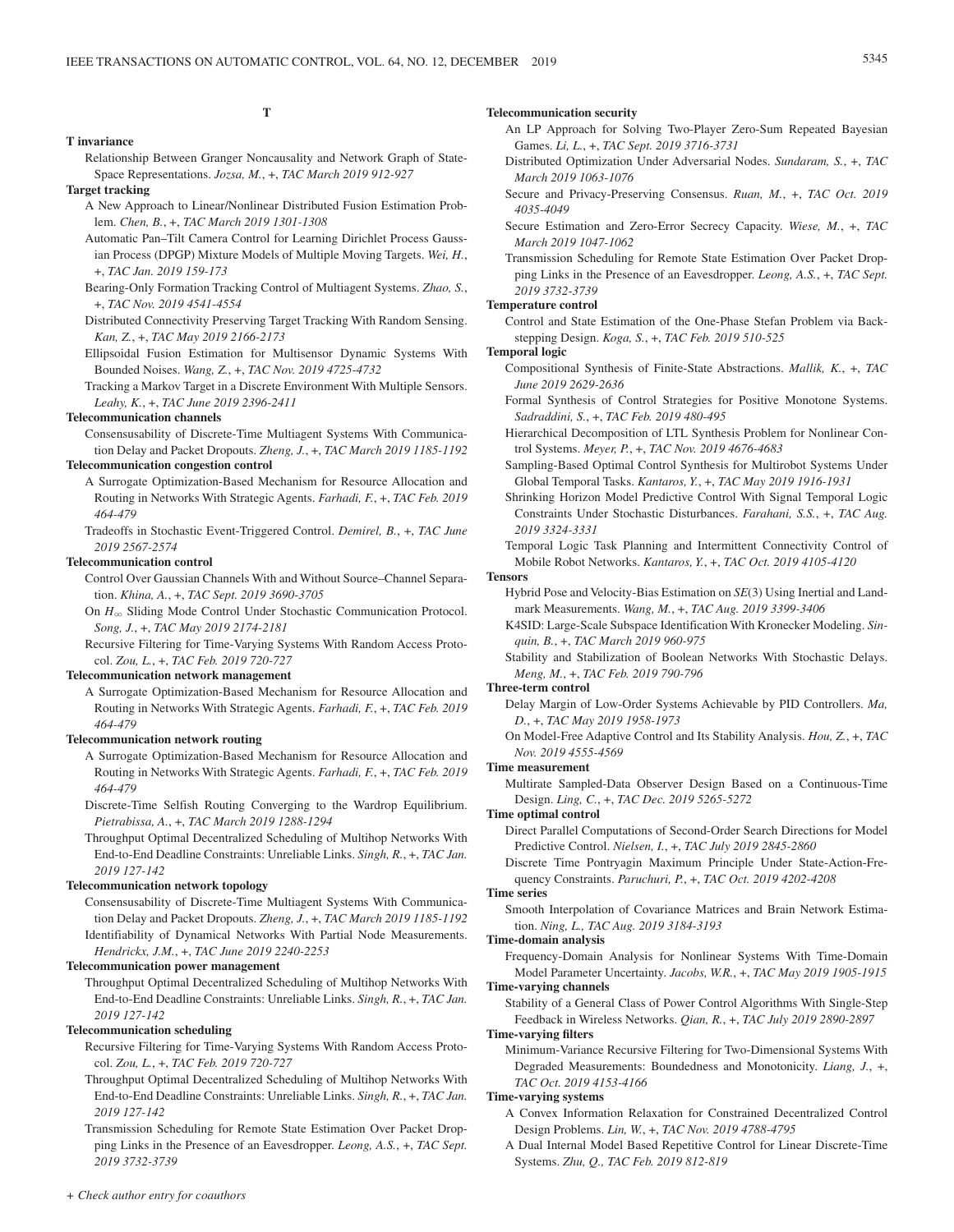- A Dual to Lyapunov's Second Method for Linear Systems With Multiple Delays and Implementation Using SOS. *Peet, M.M., TAC March 2019 944- 959*
- A New Approach to Linear/Nonlinear Distributed Fusion Estimation Problem. *Chen, B.*, +, *TAC March 2019 1301-1308*
- A Nonsmooth Hybrid Invariance Principle Applied to Robust Event-Triggered Design. *Seuret, A.*, +, *TAC May 2019 2061-2068*
- A Simple Approach to Distributed Observer Design for Linear Systems. *Han, W.*, +, *TAC Jan. 2019 329-336*
- Approximating the Steady-State Periodic Solutions of Contractive Systems. *Coogan, S.*, +, *TAC Feb. 2019 847-853*
- Balanced Model Reduction for Linear Time-Varying Symmetric Systems. *Kawano, Y.*, +, *TAC July 2019 3060-3067*
- Co-Design of Controllers and a Switching Policy for Nonstrict Feedback Switched Nonlinear Systems Including First-Order Feedforward Paths. *Li, Z.*, +, *TAC April 2019 1753-1760*
- Consensus of Nonidentical Euler–Lagrange Systems Under Switching Directed Graphs. *Abdessameud, A., TAC May 2019 2108-2114*
- Consensusability of Discrete-Time Multiagent Systems With Communication Delay and Packet Dropouts. *Zheng, J.*, +, *TAC March 2019 1185-1192*
- Control and State Estimation of the One-Phase Stefan Problem via Backstepping Design. *Koga, S.*, +, *TAC Feb. 2019 510-525*
- Control of a Driftless Bilinear Vector Field on*n*-Sphere. *Muralidharan, V.*, +, *TAC Aug. 2019 3226-3238*
- Convergence Properties for Discrete-Time Nonlinear Systems. *Tran, D.N.*, +, *TAC Aug. 2019 3415-3422*
- Converse Lyapunov Theorems for Discrete-Time Switching Systems With Given Switches Digraphs. *Pepe, P., TAC June 2019 2502-2508*
- Decentralized Event-Based Controllers for Robust Stabilization of Hybrid Periodic Orbits: Application to Underactuated 3-D Bipedal Walking. *Hamed, K.A.*, +, *TAC June 2019 2266-2281*
- Delay Margin of Low-Order Systems Achievable by PID Controllers. *Ma, D.*, +, *TAC May 2019 1958-1973*
- Dimensional-Invariance Principles in Coupled Dynamical Systems: A Unified Analysis and Applications. *Sun, Z.*, +, *TAC Aug. 2019 3514-3520*
- Distributed Average Tracking of Physical Second-Order Agents With Heterogeneous Unknown Nonlinear Dynamics Without Constraint on Input Signals. *Ghapani, S.*, +, *TAC March 2019 1178-1184*
- Distributed Optimization With Nonconvex Velocity Constraints, Nonuniform Position Constraints, and Nonuniform Stepsizes. *Lin, P.*, +, *TAC June 2019 2575-2582*
- Distributed Time-Varying Output Formation Tracking for Heterogeneous Linear Multiagent Systems With a Nonautonomous Leader of Unknown Input. *Hua, Y.*, +, *TAC Oct. 2019 4292-4299*
- Dynamic Consensus Tracking of Uncertain Lagrangian Systems With a Switched Command Generator. *Cai, H.*, +, *TAC Oct. 2019 4260-4267*
- Event-Triggered Control of Continuous-Time Switched Linear Systems. *Xiao, X.*, +, *TAC April 2019 1710-1717*
- Explicit Reference Governor for the Constrained Control of Linear Time-Delay Systems. *Nicotra, M.M.*, +, *TAC July 2019 2883-2889*
- Fenchel Dual Gradient Methods for Distributed Convex Optimization Over Time-Varying Networks. *Wu, X.*, +, *TAC Nov. 2019 4629-4636*
- Finite-Time Cooperative Engagement. *Yucelen, T.*, +, *TAC Aug. 2019 3521- 3526*
- Frequency-Domain Subspace Identification of Linear Time-Periodic (LTP) Systems. *Uyanik, I.*, +, *TAC June 2019 2529-2536*
- Fully Distributed Formation-Containment Control of Heterogeneous Linear Multiagent Systems. *Jiang, W.*, +, *TAC Sept. 2019 3889-3896*
- Global Adaptive Finite-Time Stabilization of Uncertain Time-Varying*p*-Normal Nonlinear Systems Without Homogeneous Growth Nonlinearity Restriction. *Li, T.*, +, *TAC Nov. 2019 4637-4644*
- Global Stabilization of Lotka–Volterra Systems With Interval Uncertainty. *Badri, V.*, +, *TAC March 2019 1209-1213*
- Integral ISS for Switched Nonlinear Time-Varying Systems Using Indefinite Multiple Lyapunov Functions. *Long, L., TAC Jan. 2019 404-411*
- Internally Positive Representations and Stability Analysis of Coupled Differential-Difference Systems With Time-Varying Delays. *De Iuliis, V.*, +, *TAC June 2019 2514-2521*
- Invariance-Like Results for Nonautonomous Switched Systems. *Kamalapurkar, R.*, +, *TAC Feb. 2019 614-627*
- Luenberger Observers for Nonautonomous Nonlinear Systems. *Bernard, P.*, +, *TAC Jan. 2019 270-281*
- Near-Optimal Control for Time-Varying Linear Discrete Systems With Additive Nonlinearities and Random Gains. *Zhang, P.*, +, *TAC July 2019 2968-2975*
- New Controllability Conditions for Networked, Identical LTI Systems. *Hao, Y.*, +, *TAC Oct. 2019 4223-4228*
- Observability and State Estimation for a Class of Nonlinear Systems. *Tsinias, J.*, +, *TAC June 2019 2621-2628*
- On Input-to-State Stability of Discrete-Time Switched Nonlinear Time-Varying Systems. *Chen, G.*, +, *TAC Dec. 2019 5214-5221*
- On Lyapunov and Upper Bohl Exponents of Diagonal Discrete Linear Time-Varying Systems. *Czornik, A.*, +, *TAC Dec. 2019 5171-5174*
- On Model-Free Adaptive Control and Its Stability Analysis. *Hou, Z.*, +, *TAC Nov. 2019 4555-4569*
- On Path-Complete Lyapunov Functions: Geometry and Comparison. *Philippe, M.*, +, *TAC May 2019 1947-1957*
- Output-Constrained Control of Nonaffine Multiagent Systems With Partially Unknown Control Directions. *Fan, B.*, +, *TAC Sept. 2019 3936-3942*
- Periodic Event-Triggered Quantization Policy Design for a Scalar LTI System With i.i.d. Feedback Dropouts. *Ling, Q., TAC Jan. 2019 343-350*
- Prescribed-Time Observers for Linear Systems in Observer Canonical Form. *Holloway, J.*, +, *TAC Sept. 2019 3905-3912*
- Quadric Inclusion Programs: An LMI Approach to  $\mathcal{H}_{\infty}$ -Model Identification. *Thomas, G.C.*, +, *TAC Oct. 2019 4229-4236*
- Recursive Filtering for Time-Varying Systems With Random Access Protocol. *Zou, L.*, +, *TAC Feb. 2019 720-727*
- Regional Stabilization for Discrete Time-Delay Systems With Actuator Saturations via A Delay-Dependent Polytopic Approach. *Chen, Y.*, +, *TAC March 2019 1257-1264*
- Robust  $H_{\infty}$  Filtering for Two-Dimensional Uncertain Linear Discrete Time-Varying Systems: A Krein Space-Based Method. *Zhao, D.*, +, *TAC Dec. 2019 5124-5131*
- Robust Dynamic Average Consensus Algorithms. *George, J.*, +, *TAC Nov. 2019 4615-4622*
- Sequential Predictors Under Time-Varying Feedback and Measurement Delays and Sampling. *Weston, J.*, +, *TAC July 2019 2991-2996*
- Stability Analysis of Linear Polytopic Descriptor Systems Using a Novel Copositive Matrix Approach. *Hai Yen, L.*, +, *TAC Nov. 2019 4684-4690*
- Stability and  $L_2$  Synthesis of a Class of Periodic Piecewise Time-Varying Systems. *Li, P.*, +, *TAC Aug. 2019 3378-3384*
- Stabilization of Discrete-Time Linear Systems With an Unknown Time-Varying Delay by Switched Low-Gain Feedback. *Su, S.*, +, *TAC May 2019 2069-2076*
- Strict Lyapunov Functions for Model Reference Adaptive Control: Application to Lagrangian Systems. *Loria, A.*, +, *TAC July 2019 3040-3045*
- Switching Tube-Based MPC: Characterization of Minimum Dwell-Time for Feasible and Robustly Stable Switching. *Vicente, B.A.H.*, +, *TAC Oct. 2019 4345-4352*
- Time-Varying Sampled-Data Observer With Asynchronous Measurements. *Sferlazza, A.*, +, *TAC Feb. 2019 869-876*

Uniform Asymptotic Stability of Switched Nonlinear Time-Varying Systems and Detectability of Reduced Limiting Control Systems. *Mancilla-Aguilar, J.L.*, +, *TAC July 2019 2782-2797*

- **Topology**
	- Distributed Time-Varying Output Formation Tracking for Heterogeneous Linear Multiagent Systems With a Nonautonomous Leader of Unknown Input. *Hua, Y.*, +, *TAC Oct. 2019 4292-4299*
	- Fully Distributed Formation-Containment Control of Heterogeneous Linear Multiagent Systems. *Jiang, W.*, +, *TAC Sept. 2019 3889-3896*
	- LQ Synchronization of Discrete-Time Multiagent Systems: A Distributed Optimization Approach. *Wang, Q.*, +, *TAC Dec. 2019 5183-5190*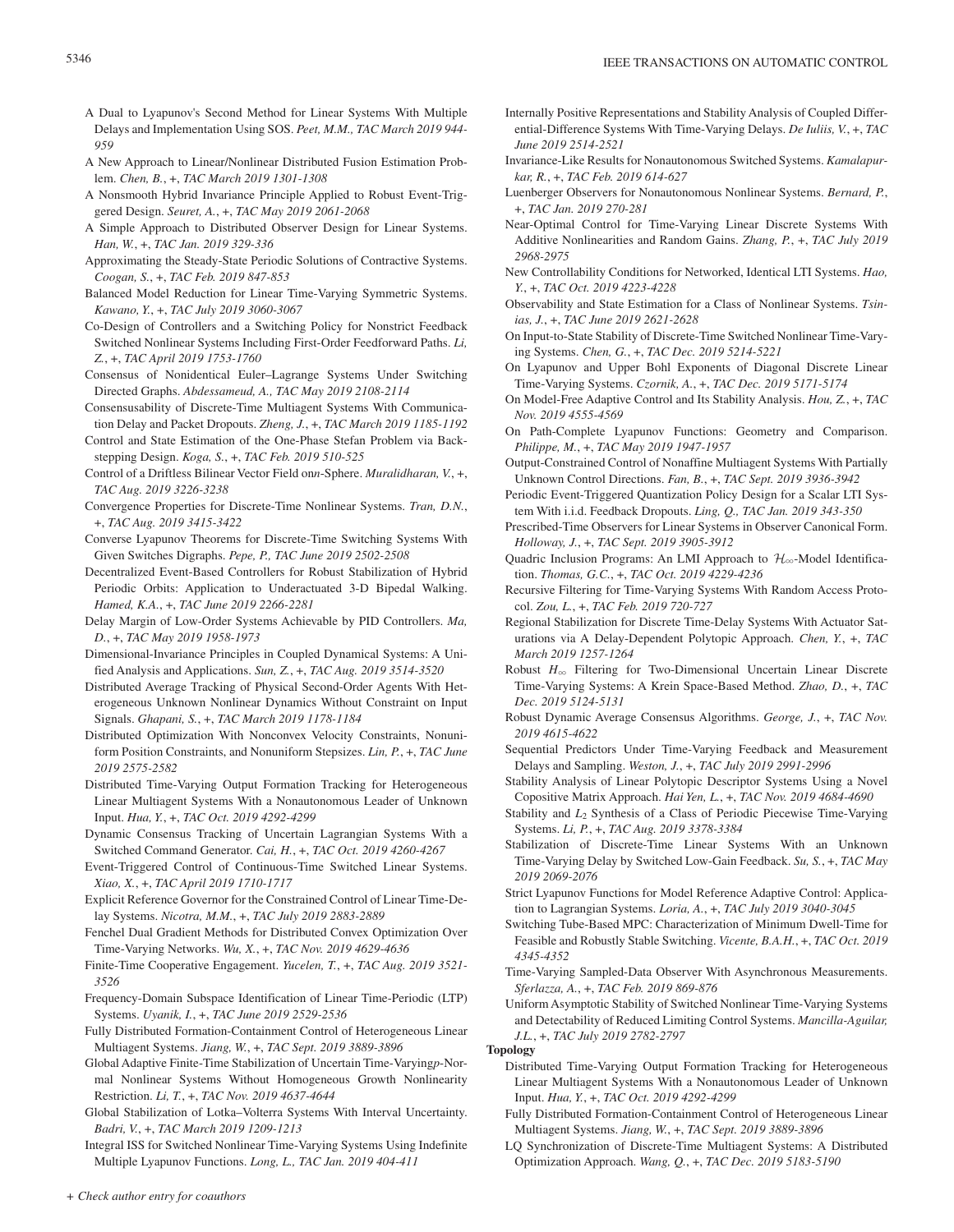Noise-Induced Synchronization of Hegselmann–Krause Dynamics in Full Space. *Su, W.*, +, *TAC Sept. 2019 3804-3808*

- Regular Polygon Formations With Fixed Size and Cyclic Sensing Constraint. *Fathian, K.*, +, *TAC Dec. 2019 5156-5163*
- Resilient Distributed Estimation: Sensor Attacks. *Chen, Y.*, +, *TAC Sept. 2019 3772-3779*
- Structural Controllability of a Consensus Network With Multiple Leaders. *Mehrabadi, M.K.*, +, *TAC Dec. 2019 5101-5107*
- Structural Controllability of an NDS With LFT Parameterized Subsystems. *Zhang, Y.*, +, *TAC Dec. 2019 4920-4935*

Topology Reconstruction of Dynamical Networks via Constrained Lyapunov Equations. *van Waarde, H.J.*, +, *TAC Oct. 2019 4300-4306*

Unified Approach to Convex Robust Distributed Control Given Arbitrary Information Structures. *Furieri, L.*, +, *TAC Dec. 2019 5199-5206*

# **Tracking**

Removing the Feasibility Conditions Imposed on Tracking Control Designs for State-Constrained Strict-Feedback Systems. *Zhao, K.*, +, *TAC March 2019 1265-1272*

#### **Trajectory**

Generalized Dual Dynamic Programming for Infinite Horizon Problems in Continuous State and Action Spaces. *Warrington, J.*, +, *TAC Dec. 2019 5012-5023*

On Sufficient Conditions for Mixed Monotonicity. *Yang, L.*, +, *TAC Dec. 2019 5080-5085*

## **Trajectory control**

- Feedback Control of a Motorized Skateboard. *Morin, P.*, +, *TAC Feb. 2019 628-639*
- Iterative Sequential Action Control for Stable, Model-Based Control of Nonlinear Systems. *Tzorakoleftherakis, E.*, +, *TAC Aug. 2019 3170-3183*
- Optimal Persistent Monitoring Using Second-Order Agents With Physical Constraints. *Wang, Y.*, +, *TAC Aug. 2019 3239-3252*

Trajectory Tracking on Complex Networks Via Inverse Optimal Pinning Control. *Vega, C.J.*, +, *TAC Feb. 2019 767-774*

## **Transfer function matrices**

Identifiability of Dynamical Networks With Singular Noise Spectra. *Gevers, M.*, +, *TAC June 2019 2473-2479*

## **Transfer functions**

Identifiability of Dynamical Networks With Partial Node Measurements. *Hendrickx, J.M.*, +, *TAC June 2019 2240-2253*

- Minimal Strongly Eventually Positive Realization for a Class of Externally Positive Systems. *Zheng, J.*, +, *TAC Oct. 2019 4314-4320*
- Model Reduction of Multiagent Systems Using Dissimilarity-Based Clustering. *Cheng, X.*, +, *TAC April 2019 1663-1670*
- Taylor Series Expansion for Zeros of Sampled-Data Systems. *Sogo, T.*, +, *TAC Feb. 2019 862-868*

#### **Transforms**

- Model Predictive Control for Stochastic Max-Plus Linear Systems With Chance Constraints. *Xu, J.*, +, *TAC Jan. 2019 337-342*
- Verifiable Conditions for Discrete-Time Multioutput Observer Error Linearizability. *Lee, H., TAC April 2019 1632-1639*

#### **Transient analysis**

Low-Complexity Tracking Control of Strict-Feedback Systems With Unknown Control Directions. *Zhang, J.*, +, *TAC Dec. 2019 5175-5182*

#### **Transient response**

LQ Synchronization of Discrete-Time Multiagent Systems: A Distributed Optimization Approach. *Wang, Q.*, +, *TAC Dec. 2019 5183-5190*

#### **Transport protocols**

Interacting Multiple Model Estimator for Networked Control Systems: Stability, Convergence, and Performance. *Lin, H.*, +, *TAC March 2019 928- 943*

On  $H_{\infty}$  Sliding Mode Control Under Stochastic Communication Protocol. *Song, J.*, +, *TAC May 2019 2174-2181*

## **Trees (mathematics)**

Designing Distributed Specified-Time Consensus Protocols for Linear Multiagent Systems Over Directed Graphs. *Zhao, Y.*, +, *TAC July 2019 2945- 2952*

Fully Distributed Formation-Containment Control of Heterogeneous Linear Multiagent Systems. *Jiang, W.*, +, *TAC Sept. 2019 3889-3896*

- On Constructing Multiple Lyapunov Functions for Tracking Control of Multiple Agents With Switching Topologies. *Wen, G.*, +, *TAC Sept. 2019 3796-3803*
- Persistent Flows in Deterministic Chains. *Xia, W.*, +, *TAC July 2019 2766- 2781*
- Sampling-Based Optimal Control Synthesis for Multirobot Systems Under Global Temporal Tasks. *Kantaros, Y.*, +, *TAC May 2019 1916-1931*
- Tree-Based Algorithms for the Stability of Discrete-Time Switched Linear Systems Under Arbitrary and Constrained Switching. *Dercole, F.*, +, *TAC Sept. 2019 3823-3830*

#### **Two dimensional displays**

Robust  $H_{\infty}$  Filtering for Two-Dimensional Uncertain Linear Discrete Time-Varying Systems: A Krein Space-Based Method. *Zhao, D.*, +, *TAC Dec. 2019 5124-5131*

#### **U**

## **Uncertain systems**

- *LgV*-Type Adaptive Controllers for Uncertain Non-Affine Systems and Application to a DC-Microgrid with PV and Battery. *Lin, W.*, +, *TAC May 2019 2182-2189*
- A Disturbance Observer Based Sliding Mode Control for a Class of Underactuated Robotic System With Mismatched Uncertainties. *Huang, J.*, +, *TAC June 2019 2480-2487*
- A Framework for Time-Consistent, Risk-Sensitive Model Predictive Control: Theory and Algorithms. *Singh, S.*, +, *TAC July 2019 2905-2912*
- A General Safety Framework for Learning-Based Control in Uncertain Robotic Systems. *Fisac, J.F.*, +, *TAC July 2019 2737-2752*
- A Nonsmooth Hybrid Invariance Principle Applied to Robust Event-Triggered Design. *Seuret, A.*, +, *TAC May 2019 2061-2068*
- Adaptive Actuator Failure Compensation for Possibly Nonminimum-Phase Systems Using Control Separation Based LQ Design. *Wen, L.*, +, *TAC Jan. 2019 143-158*
- Adaptive Backstepping Control of Nonlinear Uncertain Systems With Quantized States. *Zhou, J.*, +, *TAC Nov. 2019 4756-4763*
- Adaptive Fixed-Time Control for MIMO Nonlinear Systems With Asymmetric Output Constraints Using Universal Barrier Functions. *Jin, X., TAC July 2019 3046-3053*
- Bounds on Delay Consensus Margin of Second-Order Multiagent Systems With Robust Position and Velocity Feedback Protocol. *Ma, D.*, +, *TAC Sept. 2019 3780-3787*
- Co-Design of Controllers and a Switching Policy for Nonstrict Feedback Switched Nonlinear Systems Including First-Order Feedforward Paths. *Li, Z.*, +, *TAC April 2019 1753-1760*
- Combining Prescribed Tracking Performance and Controller Simplicity for a Class of Uncertain MIMO Nonlinear Systems With Input Quantization. *Bikas, L.N.*, +, *TAC March 2019 1228-1235*
- Consensus of High-Order Nonlinear Continuous-Time Systems With Uncertainty and Limited Communication Data Rate. *Dong, W., TAC May 2019 2100-2107*
- Delay Margin of Low-Order Systems Achievable by PID Controllers. *Ma, D.*, +, *TAC May 2019 1958-1973*
- Dynamic Consensus Tracking of Uncertain Lagrangian Systems With a Switched Command Generator. *Cai, H.*, +, *TAC Oct. 2019 4260-4267*
- Event-Triggered Control of Nonlinear Systems With State Quantization. *Liu, T.*, +, *TAC Feb. 2019 797-803*
- Event-triggered Control With Self-triggered Sampling for Discrete-time Uncertain Systems. *Kishida, M., TAC March 2019 1273-1279*
- Event-Triggered Output Feedback Control for a Class of Uncertain Nonlinear Systems. *Xing, L.*, +, *TAC Jan. 2019 290-297*
- Finite-Time Stabilization of Stochastic High-Order Nonlinear Systems With FT-SISS Inverse Dynamics. *Jiang, M.*, +, *TAC Jan. 2019 313-320*
- Fully Distributed Resilience for Adaptive Exponential Synchronization of Heterogeneous Multiagent Systems Against Actuator Faults. *Chen, C.*, +, *TAC Aug. 2019 3347-3354*
- Generalized Model Reference Adaptive Control by Means of Global HOSM Differentiators. *Oliveira, T.R.*, +, *TAC May 2019 2053-2060*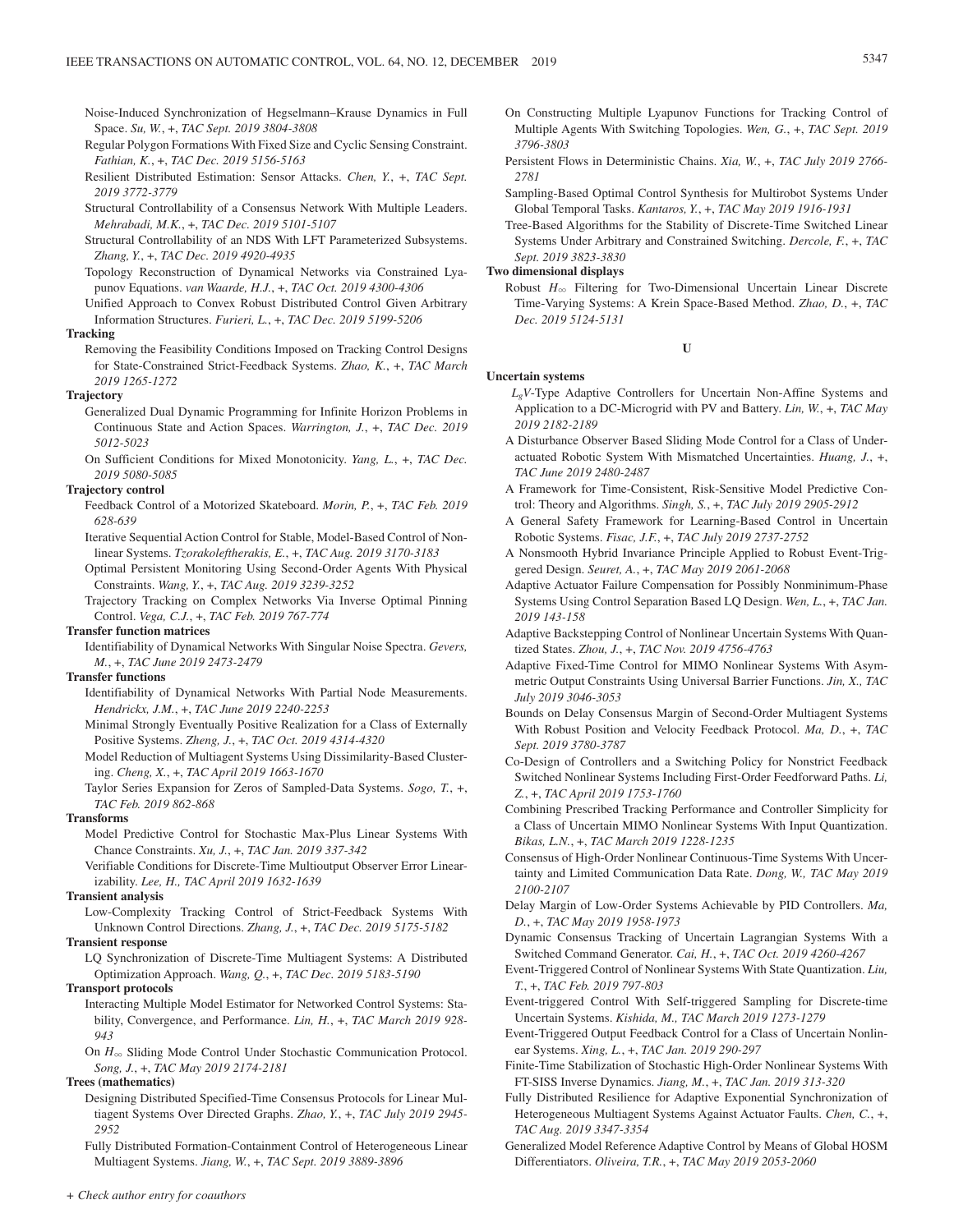- Global Adaptive Finite-Time Stabilization of Uncertain Time-Varying*p*-Normal Nonlinear Systems Without Homogeneous Growth Nonlinearity Restriction. *Li, T.*, +, *TAC Nov. 2019 4637-4644*
- Global Stabilization of Lotka–Volterra Systems With Interval Uncertainty. *Badri, V.*, +, *TAC March 2019 1209-1213*
- ISS Robust Stabilization of State-Delayed Discrete-Time Systems With Bounded Delay Variation and Saturating Actuators. *de Souza, C.*, +, *TAC Sept. 2019 3913-3919*
- Iterative Changing Supply Rates, Dynamic State Feedback, and Adaptive Stabilization of Time-Delay Systems. *Zhang, X.*, +, *TAC Feb. 2019 751- 758*
- Leader–Following Consensus of Multiple Uncertain Euler–Lagrange Systems With Unknown Dynamic Leader. *Lu, M.*, +, *TAC Oct. 2019 4167- 4173*
- Minimal Input and Output Selection for Stability of Systems With Uncertainties. *Liu, Z.*, +, *TAC April 2019 1456-1471*
- New Results on Stability Analysis of Markovian Switching Singular Systems. *Xiao, X.*, +, *TAC May 2019 2084-2091*
- On  $H_{\infty}$  Sliding Mode Control Under Stochastic Communication Protocol. *Song, J.*, +, *TAC May 2019 2174-2181*
- Output Feedback Exponential Stabilization of One-Dimensional Wave Equation With Velocity Recirculation. *Zhou, H.*, +, *TAC Nov. 2019 4599-4606*
- Output-Constrained Control of Nonaffine Multiagent Systems With Partially Unknown Control Directions. *Fan, B.*, +, *TAC Sept. 2019 3936-3942*
- Positive Edge-Consensus for Nodal Networks via Output Feedback. *Su, H.*, +, *TAC March 2019 1244-1249*
- Practical Tracking Via Adaptive Event-Triggered Feedback for Uncertain Nonlinear Systems. *Huang, Y.*, +, *TAC Sept. 2019 3920-3927*
- Quadric Inclusion Programs: An LMI Approach to  $\mathcal{H}_{\infty}$ -Model Identification. *Thomas, G.C.*, +, *TAC Oct. 2019 4229-4236*
- Removing the Feasibility Conditions Imposed on Tracking Control Designs for State-Constrained Strict-Feedback Systems. *Zhao, K.*, +, *TAC March 2019 1265-1272*
- Robust *H*2 Control of Linear Systems With Mismatched Quantization. *Shen, M.*, +, *TAC April 2019 1702-1709*
- Robust  $H_{\infty}$  Filtering for Two-Dimensional Uncertain Linear Discrete Time-Varying Systems: A Krein Space-Based Method. *Zhao, D.*, +, *TAC Dec. 2019 5124-5131*
- Robust Multitask Formation Control via Parametric Lyapunov-Like Barrier Functions. *Han, D.*, +, *TAC Nov. 2019 4439-4453*
- Robust Stability of Positive Monotone Feedback Interconnections. *Kao, C.*, +, *TAC Feb. 2019 569-581*
- Robustness to In-Domain Viscous Damping of a Collocated Boundary Adaptive Feedback Law for an Antidamped Boundary Wave PDE. *Roman, C.*, +, *TAC Aug. 2019 3284-3299*
- Semiglobal Asymptotic Stabilization of Lower Triangular Systems by Digital Output Feedback. *Lin, W.*, +, *TAC May 2019 2135-2141*
- Stability Analysis of Linear Polytopic Descriptor Systems Using a Novel Copositive Matrix Approach. *Hai Yen, L.*, +, *TAC Nov. 2019 4684-4690*
- Stabilization of Uncertain Feedforward Nonlinear Systems With Application to Underactuated Systems. *Ye, H., TAC Aug. 2019 3484-3491*
- Stochastic MPC for Additive and Multiplicative Uncertainty Using Sample Approximations. *Fleming, J.*, +, *TAC Sept. 2019 3883-3888*
- Topology Reconstruction of Dynamical Networks via Constrained Lyapunov Equations. *van Waarde, H.J.*, +, *TAC Oct. 2019 4300-4306*

# **Uncertainty**

- Concurrent Learning Adaptive Control With Directional Forgetting. *Lee, H.*, +, *TAC Dec. 2019 5164-5170*
- Low-Complexity Tracking Control of Strict-Feedback Systems With Unknown Control Directions. *Zhang, J.*, +, *TAC Dec. 2019 5175-5182*
- Robust  $H_{\infty}$  Filtering for Two-Dimensional Uncertain Linear Discrete Time-Varying Systems: A Krein Space-Based Method. *Zhao, D.*, +, *TAC Dec. 2019 5124-5131*

Stealthy Adversaries Against Uncertain Cyber-Physical Systems: Threat of Robust Zero-Dynamics Attack. *Park, G.*, +, *TAC Dec. 2019 4907-4919*

## **Upper bound**

Some Remarks on "State Estimation and Fault Diagnosis of Labeled Time Petri Net Systems With Unobservable Transitions". *He, Z.*, +, *TAC Dec. 2019 5253-5259*

#### **V**

## **Variable structure systems**

- A Disturbance Observer Based Sliding Mode Control for a Class of Underactuated Robotic System With Mismatched Uncertainties. *Huang, J.*, +, *TAC June 2019 2480-2487*
- A New Second-Order Sliding Mode and Its Application to Nonlinear Constrained Systems. *Ding, S.*, +, *TAC June 2019 2545-2552*
- Descriptor Observers Design for Markov Jump Systems With Simultaneous Sensor and Actuator Faults. *Yang, H.*, +, *TAC Aug. 2019 3370-3377*
- Distributed Time-Varying Output Formation Tracking for Heterogeneous Linear Multiagent Systems With a Nonautonomous Leader of Unknown Input. *Hua, Y.*, +, *TAC Oct. 2019 4292-4299*
- Generalized Model Reference Adaptive Control by Means of Global HOSM Differentiators. *Oliveira, T.R.*, +, *TAC May 2019 2053-2060*
- On  $H_{\infty}$  Sliding Mode Control Under Stochastic Communication Protocol. *Song, J.*, +, *TAC May 2019 2174-2181*
- Reduced-Order Sliding-Mode-Observer-Based Fault Estimation for Markov Jump Systems. *Yang, H.*, +, *TAC Nov. 2019 4733-4740*
- Stabilization of One-Dimensional Wave Equation With Nonlinear Boundary Condition Subject to Boundary Control Matched Disturbance. *Liu, J.*, +, *TAC July 2019 3068-3073*
- Two-Dimensional Sliding Mode Control of Discrete-Time Fornasini– Marchesini Systems. *Yang, R.*, +, *TAC Sept. 2019 3943-3948*

## **Variational techniques**

Risk-Sensitive Zero-Sum Differential Games. *Moon, J.*, +, *TAC April 2019 1503-1518*

# **Vectors**

- Control of a Driftless Bilinear Vector Field on*n*-Sphere. *Muralidharan, V.*, +, *TAC Aug. 2019 3226-3238*
- Dynamic Multiobjective Control for Continuous-Time Systems Using Reinforcement Learning. *Lopez, V.G.*, +, *TAC July 2019 2869-2874*
- Explicit Reference Governor for the Constrained Control of Linear Time-Delay Systems. *Nicotra, M.M.*, +, *TAC July 2019 2883-2889*
- Factor Models With Real Data: A Robust Estimation of the Number of Factors. *Ciccone, V.*, +, *TAC June 2019 2412-2425*
- Identifiability of Dynamical Networks With Singular Noise Spectra. *Gevers, M.*, +, *TAC June 2019 2473-2479*
- Linear Stochastic Approximation Algorithms and Group Consensus Over Random Signed Networks. *Chen, G.*, +, *TAC May 2019 1874-1889*
- Nonlinear Unknown Input Observability: Extension of the Observability Rank Condition. *Martinelli, A., TAC Jan. 2019 222-237*
- QUARKS: Identification of Large-Scale Kronecker Vector-Autoregressive Models. *Sinquin, B.*, +, *TAC Feb. 2019 448-463*
- Stability of Linear Continuous-Time Systems With Stochastically Switching Delays. *Sadeghpour, M.*, +, *TAC Nov. 2019 4741-4747*
- Vector-Lyapunov-Function-Based Input-to-State Stability of Stochastic Impulsive Switched Time-Delay Systems. *Ren, W.*, +, *TAC Feb. 2019 654- 669*

## **Vehicle dynamics**

- Feedback Control of a Motorized Skateboard. *Morin, P.*, +, *TAC Feb. 2019 628-639*
- Motion Planning on a Class of 6-D Lie Groups via a Covering Map. *Biggs, J.D.*, +, *TAC Sept. 2019 3544-3554*

On Fundamental Limitations of Dynamic Feedback Control in Regular Large-Scale Networks. *Tegling, E.*, +, *TAC Dec. 2019 4936-4951*

## **Vehicle routing**

Nash and Wardrop Equilibria in Aggregative Games With Coupling Constraints. *Paccagnan, D.*, +, *TAC April 2019 1373-1388*

## **Vibrations**

Robustness to In-Domain Viscous Damping of a Collocated Boundary Adaptive Feedback Law for an Antidamped Boundary Wave PDE. *Roman, C.*, +, *TAC Aug. 2019 3284-3299*